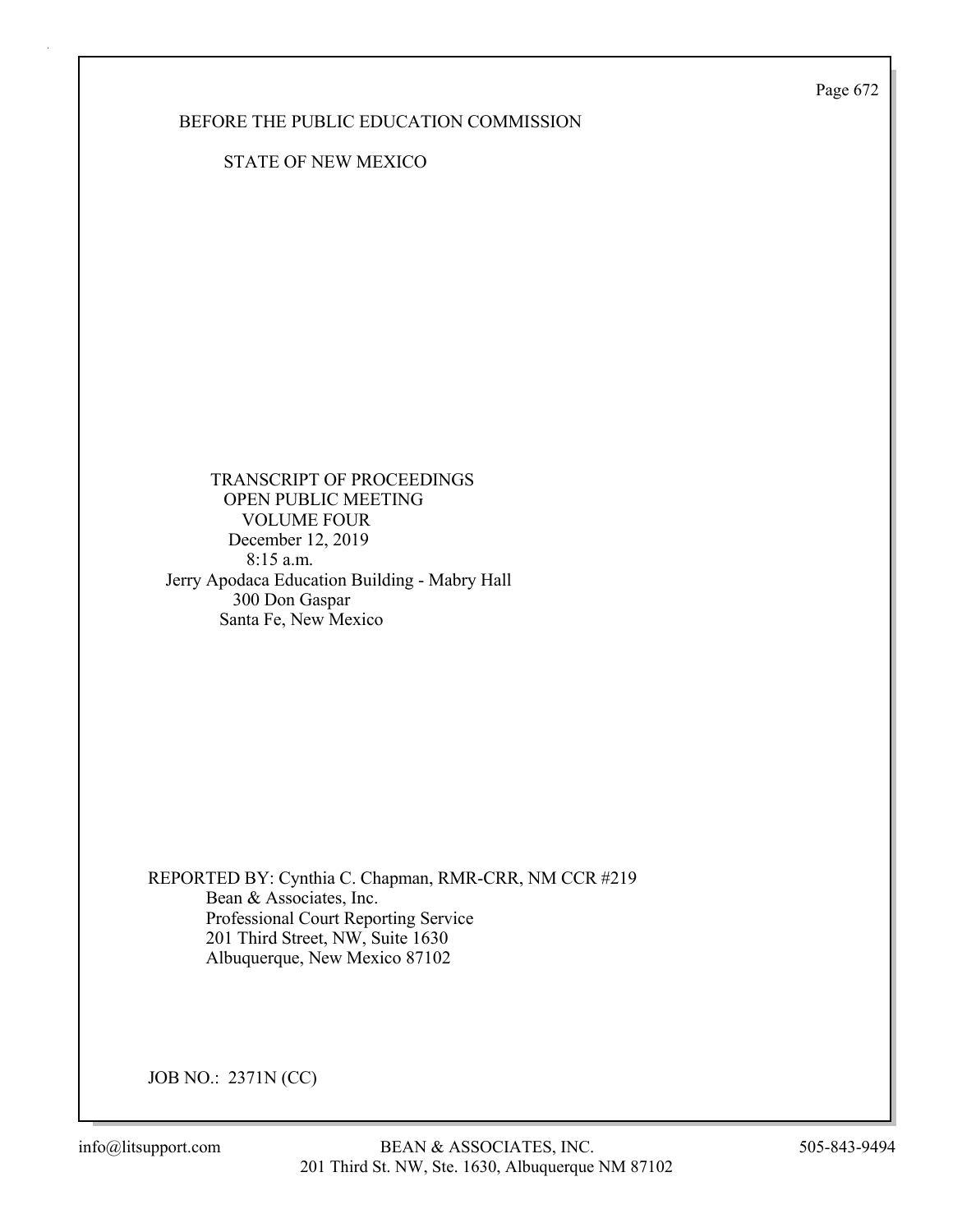## 2 (Pages 673 to 676)

|                                                                                                                                                                 | Page 673                                                                                                                                                                                                                                                                                                                                                                                                                                                                                                                                                                                                                            |                                                                                                                                                                                        | Page 675                                                                                                                                                                                                                                                                                                                                                                                                                                                                                                                                                                                                                                                                                                                                                                                                                                                                                                                                                                                                                                                                                                |
|-----------------------------------------------------------------------------------------------------------------------------------------------------------------|-------------------------------------------------------------------------------------------------------------------------------------------------------------------------------------------------------------------------------------------------------------------------------------------------------------------------------------------------------------------------------------------------------------------------------------------------------------------------------------------------------------------------------------------------------------------------------------------------------------------------------------|----------------------------------------------------------------------------------------------------------------------------------------------------------------------------------------|---------------------------------------------------------------------------------------------------------------------------------------------------------------------------------------------------------------------------------------------------------------------------------------------------------------------------------------------------------------------------------------------------------------------------------------------------------------------------------------------------------------------------------------------------------------------------------------------------------------------------------------------------------------------------------------------------------------------------------------------------------------------------------------------------------------------------------------------------------------------------------------------------------------------------------------------------------------------------------------------------------------------------------------------------------------------------------------------------------|
| 1<br>$\overline{c}$<br>3<br>4<br>5<br>6<br>7<br>8<br>9<br>10<br>11<br>12<br>13<br>14<br>15<br>16<br>17<br>18<br>19<br>20<br>21<br>22                            | <b>APPEARANCES</b><br><b>COMMISSIONERS:</b><br>MS. PATRICIA GIPSON, Chair<br>MS. KARYL ANN ARMBRUSTER, Secretary<br>MR. R. CARLOS CABALLERO, Member<br>MR. MICHAEL CHAVEZ, Member<br>MR. TIM CRONE, Member<br>MS. GEORGINA DAVIS, Member<br>MS. SONIA RAFTERY, Member<br>MR. DAVID ROBBINS, Member<br>MS. GLENNA VOIGT, Member<br>PED STAFF:<br>MR. ALAN BRAUER Acting Director<br>Options for Parents and Families<br>MS. KAREN WOERNER Deputy Director<br>Options for Parents and Families<br>MS. BEVERLY FRIEDMAN PED Custodian of Record<br>and Liaison to the PEC<br>PEC COUNSEL:<br><b>MS. AMI JAEGER</b><br>MR. MARK CHAIKEN | $\mathbf{1}$<br>$\overline{c}$<br>3<br>$\overline{\mathcal{L}}$<br>5<br>6<br>7<br>$\,$ 8 $\,$<br>9<br>10<br>11<br>12<br>13<br>14<br>15<br>16<br>17<br>18<br>19<br>20<br>21<br>22<br>23 | THE CHAIR: Okay. Good morning, everyone.<br>And I'm going to bring out of recess this meeting of<br>the Public Education Commission. It is Thursday,<br>December 12th, and it is 8:15 a.m.<br>Commissioner Armbruster, will you do roll<br>call, please?<br>COMMISSIONER ARMBRUSTER: Commissioner<br>Robbins?<br><b>COMMISSIONER ROBBINS: Present.</b><br>COMMISSIONER ARMBRUSTER: Commissioner<br>Voigt?<br>COMMISSIONER VOIGT: Here.<br>COMMISSIONER ARMBRUSTER: Commissioner<br>Armbruster is here.<br>Commissioner Davis?<br>COMMISSIONER DAVIS: Here.<br>COMMISSIONER ARMBRUSTER: Commissioner<br>Chavez?<br>COMMISSIONER CHAVEZ: Present.<br>COMMISSIONER ARMBRUSTER: Commissioner<br>Gipson?<br>THE CHAIR: Here.<br>COMMISSIONER ARMBRUSTER: Commissioner                                                                                                                                                                                                                                                                                                                                        |
| 23<br>24<br>25                                                                                                                                                  |                                                                                                                                                                                                                                                                                                                                                                                                                                                                                                                                                                                                                                     | 24<br>25                                                                                                                                                                               | Raftery?<br>COMMISSIONER RAFTERY: Here.                                                                                                                                                                                                                                                                                                                                                                                                                                                                                                                                                                                                                                                                                                                                                                                                                                                                                                                                                                                                                                                                 |
|                                                                                                                                                                 | Page 674                                                                                                                                                                                                                                                                                                                                                                                                                                                                                                                                                                                                                            |                                                                                                                                                                                        | Page 676                                                                                                                                                                                                                                                                                                                                                                                                                                                                                                                                                                                                                                                                                                                                                                                                                                                                                                                                                                                                                                                                                                |
| 1<br>$\overline{\mathbf{c}}$<br>3<br>4<br>5<br>6<br>7<br>8<br>9<br>10<br>11<br>12<br>13<br>14<br>15<br>16<br>17<br>18<br>19<br>20<br>21<br>22<br>23<br>24<br>25 | INDEX TO PROCEEDINGS, Continued<br><b>PAGE</b><br>Discussion and Action on Charter School<br>5<br>Renewal Applications, Continued<br>Albuquerque Bilingual Academy<br>676<br>M<br>(Albuquerque)<br>Sandoval Academy of<br>735<br>N<br>Bilingual Education (Rio Rancho)<br>Amy Biehl Charter High School<br>814<br>O<br>(Albuquerque)<br>Turquoise Trail Charter School<br>862<br>P<br>(Santa Fe)<br>REPORTER'S CERTIFICATE<br>907<br><b>ATTACHMENTS:</b><br>Visitors and Public Comments Sign-In Sheets<br>1                                                                                                                        | $\mathbf{1}$<br>$\overline{c}$<br>3<br>4<br>5<br>6<br>7<br>8<br>9<br>10<br>11<br>12<br>13<br>14<br>15<br>16<br>17<br>18<br>19<br>20<br>21<br>22<br>23<br>24<br>25                      | COMMISSIONER ARMBRUSTER: Commissioner<br>Crone is not yet here.<br>Commissioner Ruiz is not here.<br>Commissioner Caballero is not yet here.<br>So we have seven present.<br>THE CHAIR: Thank you very much. So --<br>sorry. So good morning. Hopefully, you enjoyed our<br>little banter this morning. So thank you for<br>traveling up. And we appreciate everything that<br>you've done to get ready.<br>So if the school wishes to come up, first<br>on our agenda is La Promesa. And I am correct with<br>that, am I not?<br>I'm sorry. I said "La Promesa." It's<br>Albuquerque Bilingual. I apologize.<br>Okay. So good morning once again. And we<br>appreciate all the time and effort and energy that<br>you've put into working on this renewal application<br>and your patience with the little bump in the road<br>that we had with not all the State Accountability<br>data being available.<br>So I do have a statement that I'm making<br>in regards to that, before all schools, for the<br>record. And then we -- then we'll start off.<br>PED has not provided a report, a review of |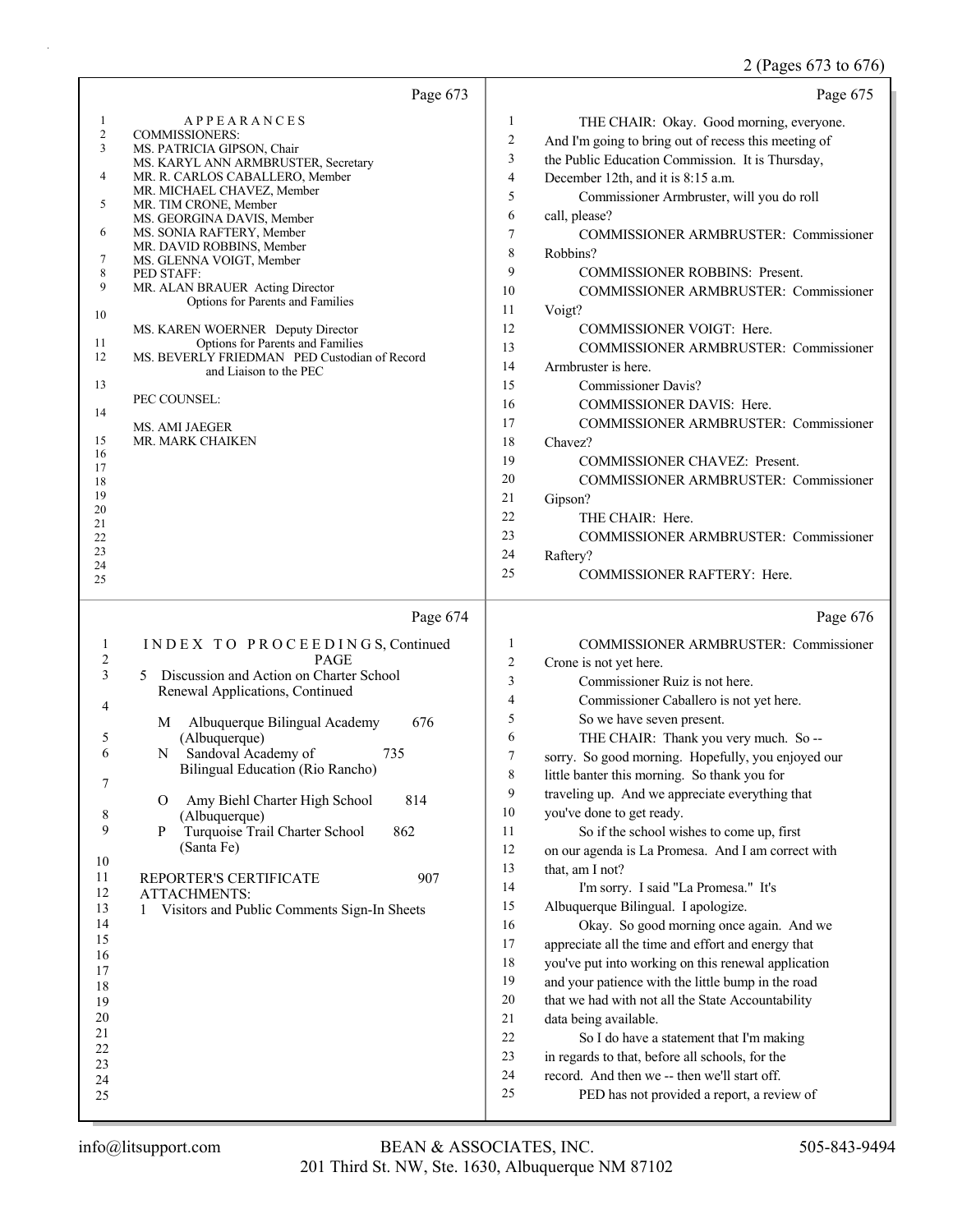## (Pages 677 to 680)

|    |                                                      |                          | $U(1 \text{ uS} \cup U)$ to $U(0 \cup V)$            |
|----|------------------------------------------------------|--------------------------|------------------------------------------------------|
|    | Page 677                                             |                          | Page 679                                             |
| 1  | data, for the School Year '18-'19 Accountability.    | 1                        | linguistically diverse students that will thrive in  |
| 2  | It is important for schools to have the complete     | 2                        | a family-centered environment.                       |
| 3  | academic data as part of its renewal information for | 3                        | The data analysis pages in your packet,              |
| 4  | this renewal and also for future years.              | $\overline{\mathcal{L}}$ | particularly Page 3 of the Part A, shows the         |
| 5  | The PEC needs complete State                         | 5                        | proficiency rates in math and reading.               |
| 6  | Accountability reports to make the best decision on  | 6                        | I want to remind the Commission of what we           |
| 7  | school renewal applications.                         | 7                        | discussed yesterday, where the K-to-2 students,      |
| 8  | The PEC will review financial and                    | $\,$ 8 $\,$              | their reading scores are the Istation scores. And    |
| 9  | operational performance, because the data is         | 9                        | so though you see that Albuquerque Bilingual Academy |
| 10 | complete, at this meeting in December 2019.          | 10                       | has been showing a trend upward on their reading and |
| 11 | If the PEC decides to issue a renewal with           | 11                       | then that dip for the last year, I will tell you     |
| 12 | conditions, the PEC will clearly state what          | 12                       | that dip is influenced by the K-to-2 Istation        |
| 13 | Accountability information it will review from the   | 13                       | scores, where it became more difficult to reach      |
| 14 | PED Accountability report. When the Accountability   | 14                       | proficiency.                                         |
| 15 | data is prepared by PED, and the school has had an   | 15                       | On their math scores, which are not                  |
| 16 | opportunity to review the data -- no less than ten   | 16                       | affected by Istation -- the Istation is a reading    |
| 17 | days -- the PEC will review the data and remove the  | 17                       | assessment -- you see that their math scores have    |
| 18 | condition or take other action, such as a Corrective | 18                       | been steadily increasing each year, showing an       |
| 19 | Action Plan or possibly non-renew the charter.       | 19                       | upward trend.                                        |
| 20 | At the future meeting, January or February           | 20                       | Science proficiency rate for the school              |
| 21 | 2020, the PEC will only consider the issues related  | 21                       | was 31 percent. Again, the State was 35; so they're  |
| 22 | to the reason for the conditions and will not        | 22                       | approaching the State average.                       |
| 23 | consider any other issues related to renewal.        | 23                       | Again, on their other charts for current             |
| 24 | So we will absolutely close out                      | 24                       | standing, school improvement, you see an upward      |
| 25 | operational and financial today. We'll close out     | 25                       | trend. On their growth indices, you can see that     |
|    |                                                      |                          |                                                      |
|    | Page 678                                             |                          | Page 680                                             |
| 1  | most of the academic. The only academic are those    | 1                        | over the years, it's improved, from some students    |
| 2  | areas that we don't have the information on.         | $\overline{c}$           | being less than expected to almost all categories    |
| 3  | MR. CHRIS JONES: Okay.                               | 3                        | being at or close to that zero mark, meaning as      |
| 4  | THE CHAIR: So, once again, if you have               | 4                        | expected.                                            |
| 5  | any questions, concerns, please don't hesitate to    | 5                        | You will notice that the subgroup                    |
| 6  | ask.                                                 | 6                        | proficiencies for the ethnicities are masked. Not    |

7 I will also say if there's anyone here

8 that wishes to speak for the school, there is a

 sign-up sheet here by Ms. Friedman. And if there is anyone from any other schools coming later in the

day, the sign-up sheets to speak are here, not the

sign-up sheets outside.

13 So thank you. 14 Okay. So we will do the CSD report. Then you'll have your 15 minutes. Then there's the eight

minutes of Public Comment, and then our questions.

17 MR. CHRIS JONES: Thank you, Madam Hearing Officer.

19 THE CHAIR: So thanks.

20 MS. KAREN WOERNER: Madam Chair,

- 21 Commissioners, school representatives. Albuquerque<br>22 Bilingual Academy. formerly La Promesa Farly
- Bilingual Academy, formerly La Promesa Early
- Learning Center, serving Grades K through 8, with a current enrollment of 421 -- or approximately, at
- least that was the report -- serving culturally and

6 proficiencies for the ethnicities are masked. Not<br>
<sup>7</sup> all ethnicities appear in the chart And that's all ethnicities appear in the chart. And that's because when there's not enough students, it would 9 potentially reveal their proficiency level, it could<br>10 be a FERPA violation if you could attach it to be a FERPA violation if you could attach it to individual students. So you're not seeing all the ethnicities represented here because of the size of the population.

14 In the growth indices, you do, because it doesn't tell you where they're at, just if they're growing; so it's a bit different. They don't mask 17 it as severely.

18 But in the proficiencies by subgroup for their economically disadvantaged, students with disabilities, and English Learners, you can see it's kind of consistent across the years in reading, and a slight increase in the math.

23 On their charter-specific goals, on

- Page 12 and 13 of your Part A, the school has met
- most of the goals.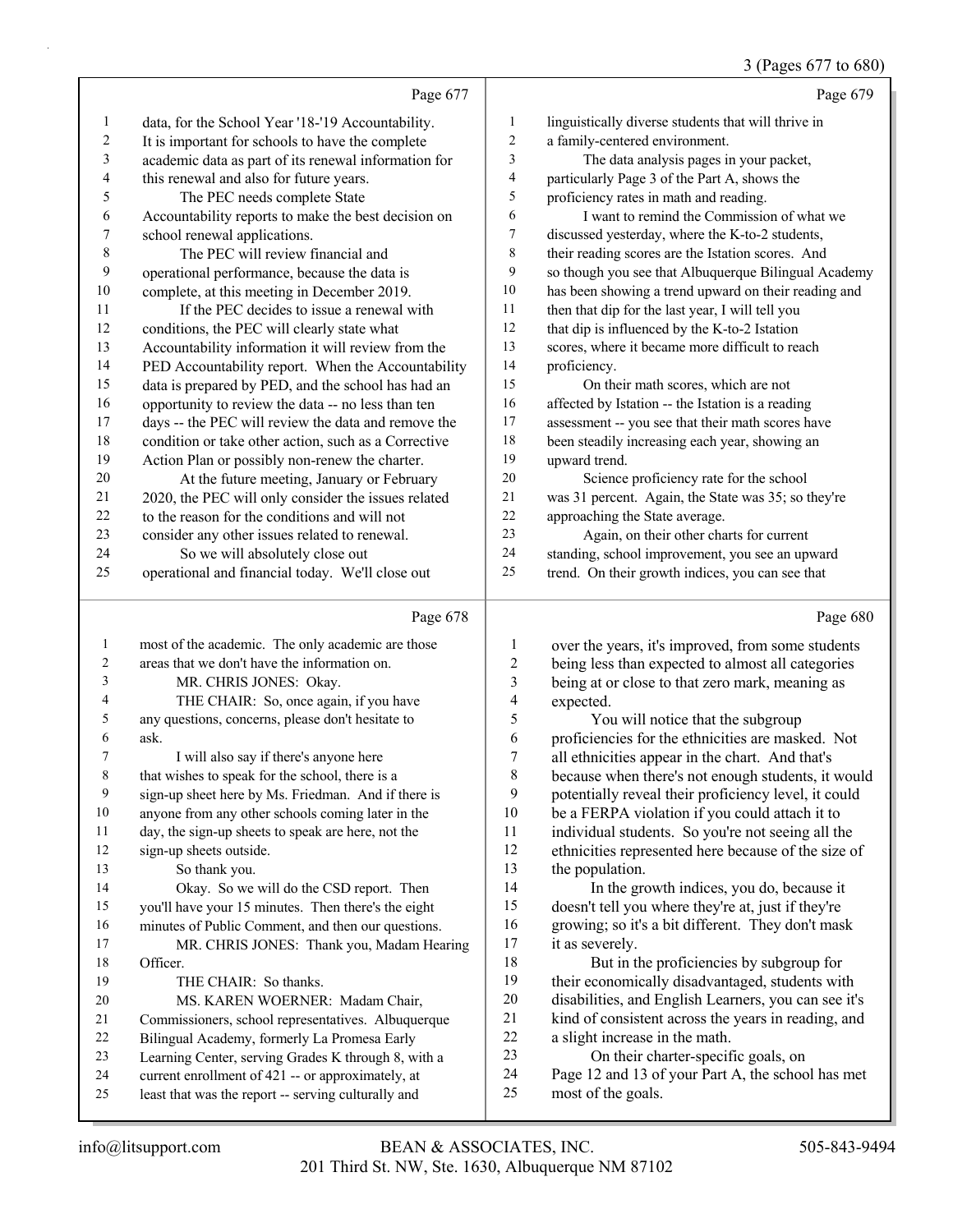## 4 (Pages 681 to 684)

|                  | Page 681                                             |                          | Page 683                                             |
|------------------|------------------------------------------------------|--------------------------|------------------------------------------------------|
| 1                | There is a dispute on Goal No. 1 for 2018            | $\mathbf{1}$             | better. And with that, I conclude my report.         |
| 2                | and '19. The CSD had determined it was Does Not      | $\overline{c}$           | THE CHAIR: Are those two numbers because             |
| 3                | Meet the Standards, and the school has submitted     | 3                        | of the two -- you have a separate --                 |
| 4                | lots of data to dispute that fact. I have not been   | 4                        | MR. CHRIS JONES: We have a split campus,             |
| 5                | able to verify their data, but just wanted to make   | 5                        | yes, ma'am.                                          |
| 6                | note for the record that they do dispute the Does    | 6                        | THE CHAIR: That's what's so bizarre.                 |
| $\boldsymbol{7}$ | Not Meet, and it's noted in your packet.             | $\overline{7}$           | Because another school we had yesterday, they just   |
| $\,$ $\,$        | There's a second page of charter goals,              | 8                        | gave them one number. And it's like they have two    |
| 9                | because, at some point, apparently, the school was   | 9                        | completely separate addresses. So it's -- you know,  |
| 10               | on a Corrective Action Plan, and the goals were      | 10                       | $it's -$                                             |
| 11               | revised somewhat. So that's why there's two pages    | 11                       | MR. CHRIS JONES: Confusing.                          |
| 12               | there to describe that, because it changed over the  | 12                       | THE CHAIR: I just wish there was some                |
| 13               | course of the contract.                              | 13                       | kind of consistency. Sorry. Sorry to interrupt.      |
| 14               | Moving on, the retention of students                 | 14                       | Are you okay?                                        |
| 15               | within the school has been between 89 and            | 15                       | MS. KAREN WOERNER: I'm finished. But                 |
| 16               | 96 percent; so good retention during the school      | 16                       | thank you.                                           |
| 17               | year. Remaining enrolled between school years, as    | 17                       | THE CHAIR: Okay. Thanks.                             |
| 18               | you can see on the chart, has shown an upward trend, | 18                       | Good morning once again.                             |
| 19               | from 66 percent to the most recent being 85 percent. | 19                       | MR. CHRIS JONES: Good morning,                       |
| 20               | So -- and their teacher retention rate               | 20                       | Madam Chair.                                         |
| 21               | shows a similar upward jump.                         | 21                       | THE CHAIR: And if you would, just                    |
| 22               | On the audit findings, they did have two.            | 22                       | identify yourself and anyone else that's going to    |
| 23               | Both were repeat; although, they were both other     | 23                       | speak, for the record.                               |
| 24               | non-compliance, not any material weaknesses and      | 24                       | MR. CHRIS JONES: Yes, ma'am.                         |
| 25               | significant deficiencies, which was a vast           | 25                       | Good morning, Madam Chair, members of the            |
|                  | Page 682                                             |                          | Page 684                                             |
| 1                | improvement from the prior years where there were    | 1                        | Commission. My name is Chris Jones. I'm the          |
| $\overline{2}$   | more concerns.                                       | $\overline{c}$           | Executive Director of Albuquerque Bilingual Academy. |
| 3                | Going back to the start of your report               | 3                        | With me this morning, I have our board president,    |
| 4                | with our analysis, the school has either Met         | $\overline{\mathcal{L}}$ | Ms. Brenda Baca. I also have several staff members   |
| 5                | Standard or Demonstrated Substantial Progress in     | 5                        | with me, as well as our attorney, Ms. Patti          |

Matthews.

school.

13 THE CHAIR: Thank you.

- every area. And the notes are there for your
- review. 8 Regarding the organizational performance framework, the school had two areas where there was a repeat Workings to Meet or Falls Far Below. That was in the financial compliance related to the audit findings. 13 And the health-and-safety requirement had
- to do with immunization records and immunizations log. When the -- but those have been -- the school
- has provided assurances that those will be maintained complete and accurately moving forward. 18 100 percent of the employees signed the
- petition, and just over 91 percent of the households also signed the petition for the school.
- 21 And the condition index -- I don't have
- the letter. But the summary report from the PSFA
- showed two scores, 1.19 and 4.76, both of which are
- well below the State average of 23 percent, and, therefore, very good, because it's -- lower is
- in front of you. We come before you, of course, to request a renew of our charter contract. More specifically, we are hoping for a five-year term. We believe the work we've done over the term of our previous charter contract does justify it. 22 Our purpose and need in our local community. We feel that we are serving our community at a pretty high level right now, and,

7 We also have Mr. Michael Vigil -- Mr. Mike Vigil II, who is our contracted business manager. Most recently we have begun work with Mr. Kyle Hunt, who is our new contracted business manager. So the two are working in partnership to support our

14 MR. CHRIS JONES: So I wanted to say, first of all, good morning to everyone. Thank you 16 for listening to us this morning and for having us

again, we appreciate the opportunity to present some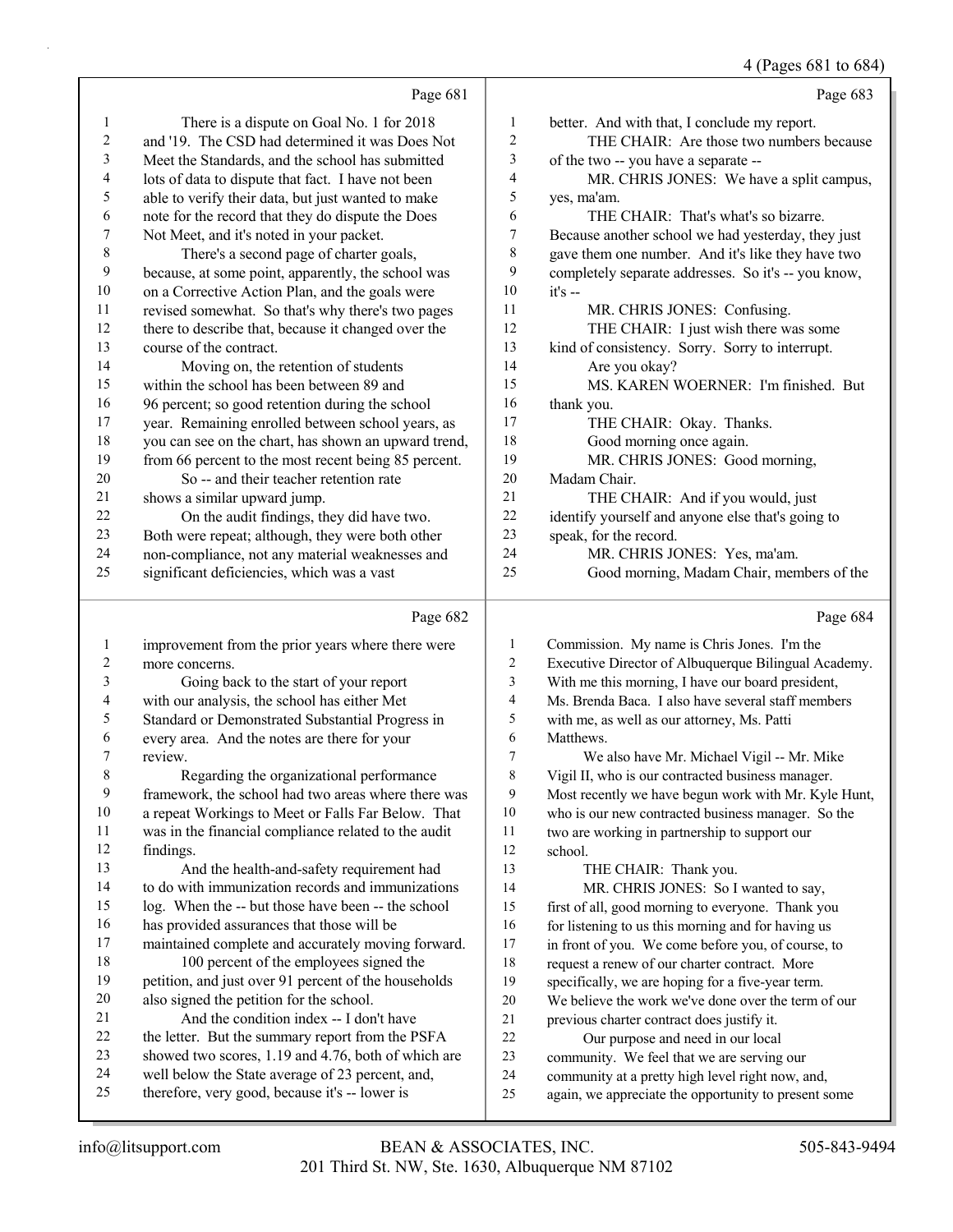## 5 (Pages 685 to 688)

|                              |                                                                                                    |                       | 0                                                                                                         |
|------------------------------|----------------------------------------------------------------------------------------------------|-----------------------|-----------------------------------------------------------------------------------------------------------|
|                              | Page 685                                                                                           |                       | Page 687                                                                                                  |
| 1                            | information on our school.                                                                         | $\mathbf{1}$          | students. One recommendation was access to pre-K.                                                         |
| $\overline{c}$               | I have a brief presentation that I've                                                              | 2                     | Next was K-3 Plus extended learning, dual language,                                                       |
| 3                            | prepared for each of you. It's going to start with                                                 | 3                     | culturally and linguistically relevant education,                                                         |
| $\overline{\mathcal{L}}$     | just some background on our school. I understand                                                   | 4                     | small class sizes, and sufficient funding.                                                                |
| 5                            | that all of you are very familiar with our school by                                               | 5                     | Only mention of that is because we feel,                                                                  |
| 6                            | now. I think this is probably the 35th time I've                                                   | 6                     | at Albuquerque Bilingual Academy, we've been doing                                                        |
| 7                            | been here. But I do appreciate again, all of your                                                  | $\tau$                | that for quite some time. We feel before this                                                             |
| 8                            | support throughout the years, and I also want to get                                               | $\,$ $\,$             | ruling came out and has been made public, we feel                                                         |
| 9                            | everyone up to speed on some of our demographics.                                                  | 9                     | we've been supporting our students in those areas                                                         |
| 10                           | I wanted to get into detail about our                                                              | 10                    | for a very, very long time.                                                                               |
| 11                           | academic achievement and outcomes for students. I                                                  | 11                    | I can speak to my time as head                                                                            |
| 12                           | believe that Ms. Karen Woerner did explain some of                                                 | 12                    | administrator and say that since I have been there,                                                       |
| 13                           | our proficiency decreases that we're seeing for                                                    | 13                    | which was late April of 2016, we have used our needs                                                      |
| 14                           | reading. However, I did want to explain those a                                                    | 14                    | assessments; we have used interactions with our                                                           |
| 15                           | little further.                                                                                    | 15                    | community, our parent advisory committees to ensure                                                       |
| 16                           | And then, finally, I wanted to give you                                                            | 16                    | that we are providing the services that our students                                                      |
| 17                           | some comparative data as well. I think that, of                                                    | 17                    | really need to help them grow so we can meet                                                              |
| 18                           | course, our job as charter schools is to do better                                                 | 18                    | academic outcomes for students.                                                                           |
| 19                           | than what our students have access to currently, and                                               | 19                    | Our demographics, I'm allowed to share                                                                    |
| 20                           | I believe we're doing so.                                                                          | $20\,$                | with you. Our students are 100 percent economically                                                       |
| 21                           | At any time, please feel free to stop me.                                                          | 21                    | disadvantaged. We have a 97.1 percent Hispanic-rate                                                       |
| 22                           | If you guys have any questions, you know I can                                                     | 22                    | population. 43 percent of our students are English                                                        |
| 23                           | ramble on for a long time.                                                                         | 23                    | Language Learners. 51 percent of our students are                                                         |
| 24                           | THE CHAIR: You only have 15 minutes;                                                               | 24                    | considered recently arrived from their time being in                                                      |
| 25                           | so                                                                                                 | 25                    | the United States.                                                                                        |
|                              |                                                                                                    |                       |                                                                                                           |
|                              | Page 686                                                                                           |                       | Page 688                                                                                                  |
|                              |                                                                                                    |                       |                                                                                                           |
| 1                            | MR. CHRIS JONES: Yes. 15 minutes.                                                                  | 1                     | We have an 11.6 percent special education                                                                 |
| $\overline{\mathbf{c}}$<br>3 | I wanted to begin with our mission                                                                 | $\boldsymbol{2}$<br>3 | population. We have a 6.4 percent homeless                                                                |
| 4                            | statement. Albuquerque Bilingual Academy has the                                                   | 4                     | population. We're a 100 percent Title I program.                                                          |
| 5                            | mission of ensuring that culturally and                                                            | 5                     | And we are a Community Eligibility Provision school,<br>which means all of our students do have access to |
| 6                            | linguistically diverse student thrive in an<br>academic, family-centered, developmentally seamless | 6                     | free breakfast and lunch.                                                                                 |
| 7                            | continuum of learning, where high expectations,                                                    | 7                     | With respect to some of the programs that                                                                 |
| 8                            | pride, respect, and empowerment meet grade-level                                                   | 8                     | are offered at ABA, I would like to take some time                                                        |
| 9                            | proficiency.                                                                                       | 9                     | to go over some of those things with you. And prior                                                       |
| $10\,$                       | Within that mission statement, there are a                                                         | $10\,$                | to that, I would like to share our staff                                                                  |
| 11                           | couple of key components that I wanted to point out.                                               | 11                    | demographics. We're very happy with the construct                                                         |
| 12                           | One is the diversity of our student                                                                | 12                    | of our staff and the diversity within our staff.                                                          |
| 13                           | population; also, the fact that we are serving a                                                   | 13                    | First is our staff itself is 94 percent                                                                   |
| 14                           | high number of English Language Learners, and we do                                                | 14                    | Hispanic. We have a 2 percent Native American staff                                                       |
| 15                           | have services and programs to support their                                                        | 15                    | population, 4 percent Anglo. Our staff members come                                                       |
| 16                           | development and growth.                                                                            | 16                    | from various places: Mexico, Spain, Venezuela,                                                            |
| 17                           | Most recently, there was a pretty landmark                                                         | $17\,$                | Ecuador, the United States, of course. One of our                                                         |
| $18\,$                       | ruling, of course, that came out that I won't get                                                  | $18\,$                | teachers is from the Navajo Reservation. And we                                                           |
| 19                           | into a lot. Yazzie-Martinez talked about sufficient                                                | 19                    | have two new teachers from Puerto Rico who are doing                                                      |
| $20\,$                       | and uniform education for four specific subgroups:                                                 | $20\,$                | a fantastic job so far.                                                                                   |
| 21                           | low-income students; second, Native American; third,                                               | $21\,$                | With respect to programs provided, I                                                                      |
| $22\,$                       | English Language Learners; and, fourth, students                                                   | $22\,$                | wanted to remind the committee that our students,                                                         |
| 23                           | with disabilities.                                                                                 | $23\,$                | half of them are English Language Learners. Our                                                           |
| 24<br>25                     | I wanted to jump down to some of the<br>programs and services that are to be provided to           | $24\,$<br>$25\,$      | mission, again, is to support those students in<br>developing and acquiring the English language, which   |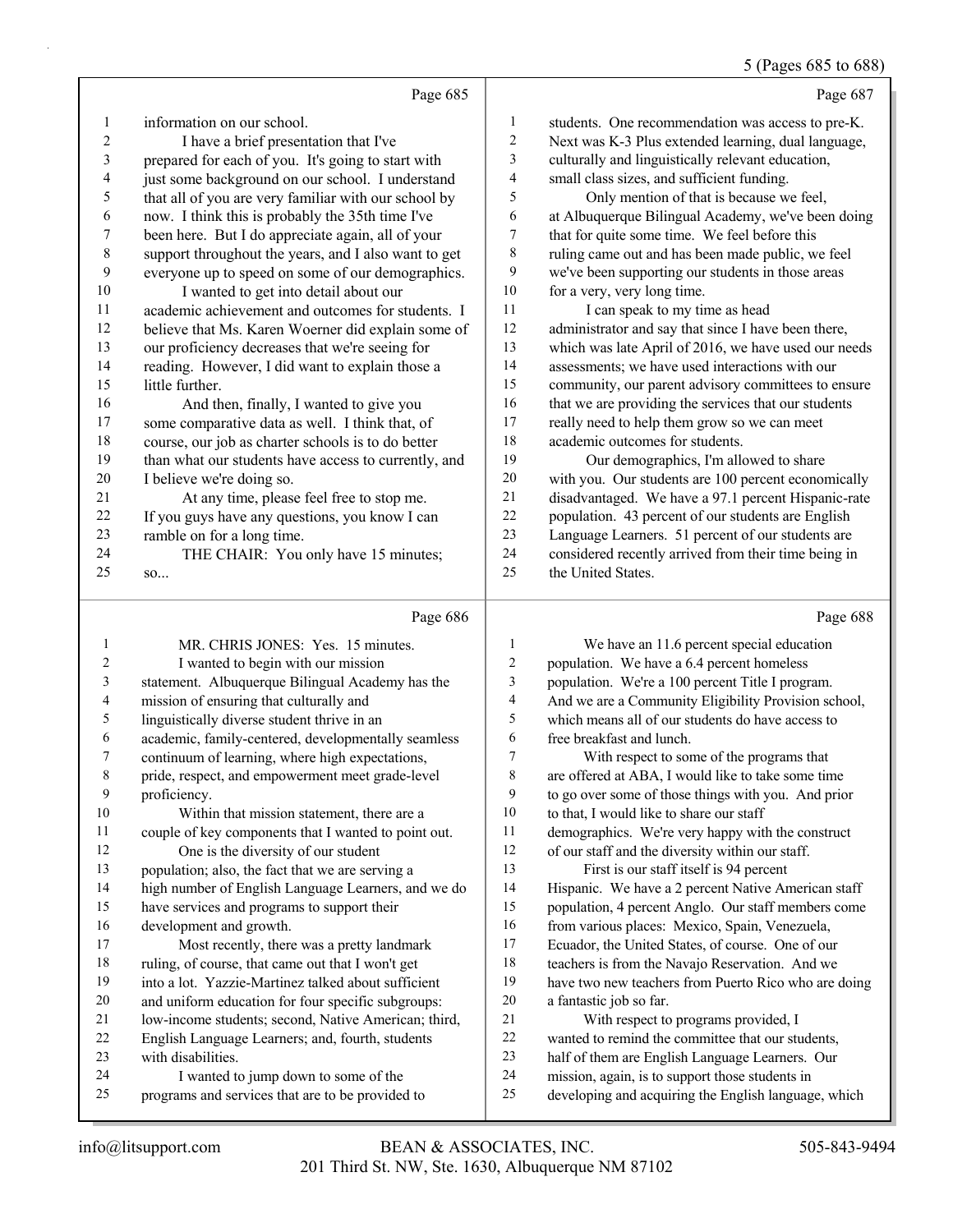|              |                                                      |                          | 6 (Pages 689 to 692)                                 |
|--------------|------------------------------------------------------|--------------------------|------------------------------------------------------|
|              | Page 689                                             |                          | Page 691                                             |
| 1            | our English language proficiency scores last year    | 1                        | through all instruction to affirming students'       |
| $\sqrt{2}$   | were at 11.6 percent. We're about three times as     | $\sqrt{2}$               | identities and valuing who they are as individuals.  |
| 3            | high as the State average.                           | 3                        | Social services. Through our needs                   |
| 4            | The year prior, we were at 6.2 percent.              | $\overline{\mathbf{4}}$  | assessment, we have realized that our students need  |
| 5            | So we doubled the State average at that point. But,  | 5                        | a lot of support, of course. We have a diverse       |
| 6            | again, that is our mission, and that is what we      | 6                        | population. We are fortunate to have employed,       |
| 7            | pride ourselves in doing.                            | $\tau$                   | through creative means, utilizing our federal        |
| $\,$ 8 $\,$  | We serve students through a bilingual                | 8                        | funding sources, we employ now a full-time social    |
| 9            | multicultural education program. We have a 50/50     | 9                        | worker who helps with academic interventions for     |
| 10           | dual-language program and always have. That's for    | 10                       | students.                                            |
| 11           | grades pre-K through eighth grade, even though our   | 11                       | We have a part-time student success                  |
| 12           | pre-K students are taking advantage of dual language | $12\,$                   | adviser, who is more of a counselor, and also helps  |
| 13           | education.                                           | 13                       | with these supports for students.                    |
| 14           | Programs and services.                               | 14                       | We have a partnership with ABQ Counseling,           |
| 15           | One is New Mexico Pre-K. We have had a               | 15                       | which is a mental health services provider. They     |
| 16           | program since, what I'm aware of, is 2011. At that   | 16                       | provide in-house mental health counseling within our |
| 17           | time, we had one classroom, and we had expanded to   | 17                       | campus.                                              |
| 18           | two classrooms. And we have adopted the dual         | 18                       | We have another partnership through                  |
| 19           | language program within our pre-K.                   | 19                       | Streetwise, which is a program that assists with     |
| $20\,$       | K-3 Plus, we once were one of the largest            | 20                       | behavioral health and different modifications, as    |
| 21           | programs in the state. We were the first charter     | 21                       | well as counseling for students. All of these        |
| 22           | school that was participating in K-3 Plus.           | 22                       | services take place inside of our campus.            |
| 23           | Myself, personally, I recently presented             | 23                       | Class size. We have a 20-to-1 ratio at               |
| 24           | on behalf of the Public Education Department at a    | 24                       | ABA. We are happy with that ratio; it does, of       |
| 25           | large K-through-5 meeting, the reason being the      | 25                       | course, influence learning.                          |
|              | Page 690                                             |                          | Page 692                                             |
| $\mathbf{1}$ | request came because we implemented the K-5 program  | 1                        | I wanted to, very quickly, touch on, of              |
| 2            | at a high level of success last year after the       | $\sqrt{2}$               | course, the beginning of our journey. And you guys   |
| 3            | changes came, and we had great participation.        | 3                        | are very well aware of what that journey meant for   |
| 4            | So I was privileged enough and honored               | $\overline{\mathcal{A}}$ | us.                                                  |
| 5            | enough to sit with four superintendents throughout   | 5                        | We've come a long way since 2016. We                 |
| 6            | the state and present to other head administrators   | 6                        | have, as a staff, really put our brains to work and  |
| 7            | and charter school superintendents -- or excuse me,  | 7                        | figured out what are the solutions for our students. |
| 8            | public school superintendents -- about the successes | 8                        | We have overcome many of our challenges              |
| 9            | of our program and just ideas for implementation, so | 9                        | when it comes to finance. We have really overcome    |
| 10           | that we can really make this thing work for the      | 10                       | all of our financial challenges, that is.            |
| 11           | entire state.                                        | 11                       | We are still working, and I want to                  |
| 12           | Extended learning. We have a pretty                  | 12                       | acknowledge that we are not content with our         |
| 13           | lengthy school year. We have 1,080 hours that        | 13                       | academic proficiency. We are very proud of what      |
| 14           | students are required to participate in. We have     | 14                       | we're doing. But we have the same philosophy as      |
| 15           | free before and after-school programming, so our     | 15                       | each of you, which is all students are capable of    |
| 16           | campus is open between 7:00 a.m. and 6:00 p.m.       | 16                       | demonstrating growth.                                |
| 17           | Culturally and linguistically responsive             | 17                       | And right now, we're looking at our                  |
| 18           | instruction. We recently invested in a CLAVES        | $18\,$                   | Istation scores. I do want to touch on that. I do    |

- want to touch on our PARCC proficiency as well.
	- 20 We did transition to the transition assessment, the TAMELA. I did want to mention that our students increased proficiency in reading BY 7
	- percentage points between '18 and '19.
	- 24 So, right now, we're working through
	- Istation to try to meet those very rigorous

 initiative with Dual Language of New Mexico. This, for us, is really helping us to focus on what's important in developing our framework for students

23 So we are using each of the eight pathways to address education in our classrooms, everything from really emphasizing the development of language

and meeting their needs as well.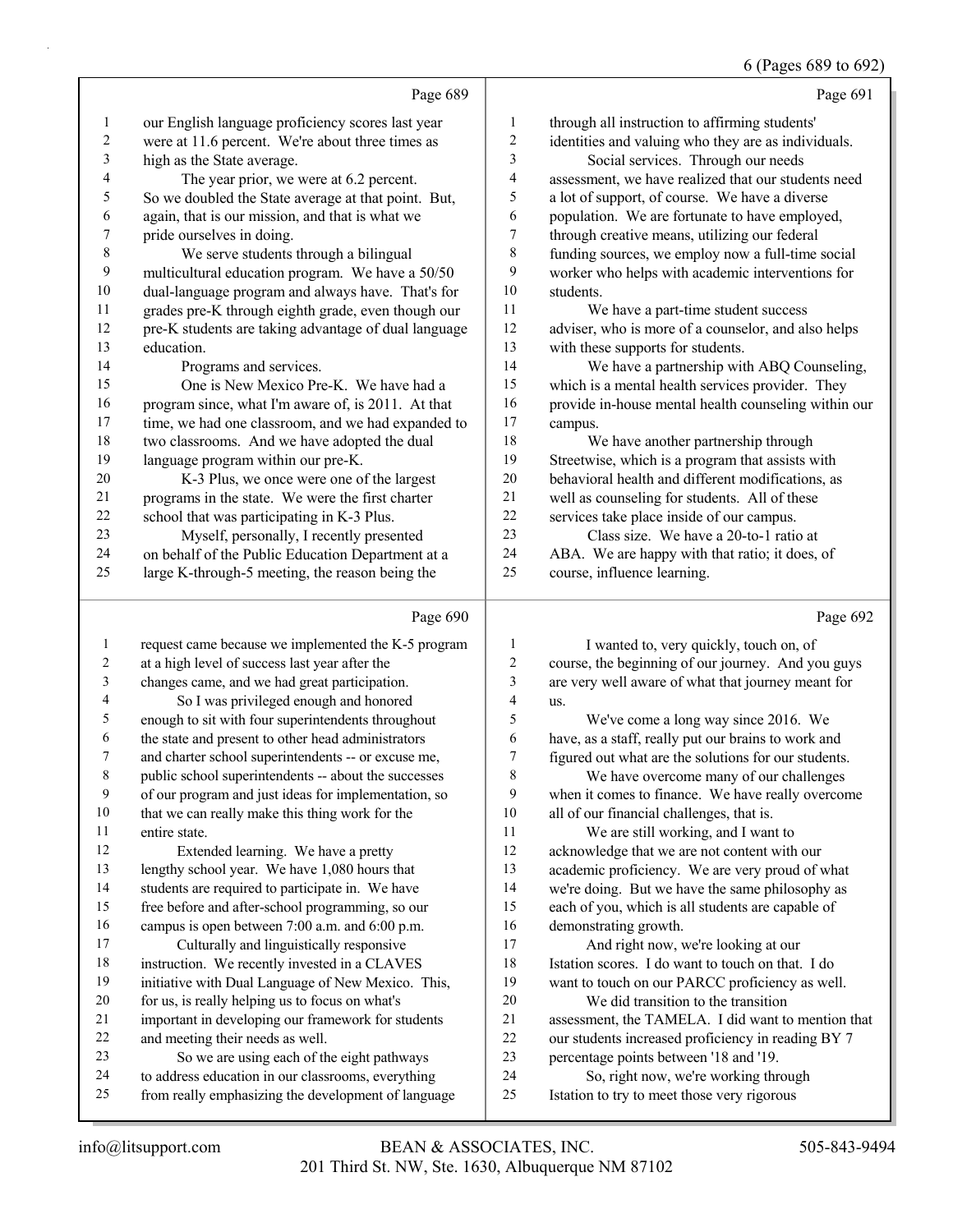7 (Pages 693 to 696)

|    | Page 693                                            |                         | Page 695                                            |
|----|-----------------------------------------------------|-------------------------|-----------------------------------------------------|
| 1  | percentile requirements now. But I did want to      | 1                       | So, for me, it's a huge honor. But at the           |
| 2  | mention that, although we have come a long way, we  | $\overline{\mathbf{c}}$ | same time, of course, as the head administrator the |
| 3  | are definitely working toward continuous            | 3                       | magic happens behind those classroom doors, and I   |
| 4  | improvement.                                        | 4                       | definitely acknowledge the staff and my learning    |
| 5  | Our turnaround celebrations from that time          | 5                       | community.                                          |
| 6  | when we came before you in 2017 and there was a     | 6                       | Student and family life. We have a lot of           |
| 7  | recommendation made to work directly with you guys  | $\overline{7}$          | programs that we offer to our students. So what we  |
| 8  | through the negotiations for our Corrective Action  | 8                       | believe is that holistic education is what's making |
| 9  | Plan, we satisfied our Corrective Action Plan. We   | 9                       | a difference for our kids.                          |
| 10 | earned a "C" letter grade. We were a tenth of a     | 10                      | We have athletics, following spring                 |
| 11 | point away from a "B." So we went from an "F" to    | 11                      | sports. Our students participate in several         |
| 12 | what I like to call a "B" in three years.           | 12                      | different sports and have a great time doing so,    |
| 13 | We made the Top Ten list for math growth.           | 13                      | building leadership.                                |
| 14 | This is all charters throughout New Mexico. This is | 14                      | We have a before- and after-school program          |
| 15 | between 2015 and 2018. So we were on that list for  | 15                      | that is free of charge through Title I.             |
| 16 | our growth in mathematics.                          | 16                      | We have free vision, dental, and hearing            |
| 17 | We recovered \$650,000 in lost funding,             | 17                      | screenings to enroll students.                      |
| 18 | which was an effort on behalf of our business       | 18                      | We have uniform vouchers for enrolled               |
| 19 | manager and myself to really make sure that those   | 19                      | students.                                           |
| 20 | dollars that were lost returned to the classrooms   | 20                      | We have New Mexico Pre-K program that               |
| 21 | for students.                                       | 21                      | offers 40 students the opportunity to learn in both |
| 22 | We had our Board of Finance designation             | 22                      | English and Spanish and get a jump-start on their   |
| 23 | returned because of the work we had done and the    | 23                      | education.                                          |
| 24 | fact that our audits continued to improve.          | 24                      | We have a pretty notable mariachi program           |
| 25 | We received the bilingual recognition               | 25                      | that we've developed in the very beginning, and     |
|    | Page 694                                            |                         | Page 696                                            |

|                | $1$ agu $0$ $7$                                      |    | $1$ agu $020$                                       |
|----------------|------------------------------------------------------|----|-----------------------------------------------------|
|                | award last year for the work we've done with the     |    | we've used Title I funds to support that. Our       |
| $\overline{c}$ | bilingual multicultural education program.           | 2  | mariachi program is increasing in popularity. Last  |
| 3              | 75 percent of our students -- based on               | 3  | week, they did perform at the Albuquerque Business  |
| 4              | that rigorous goal that we were assigned through our | 4  | First event; it was a back-tie event. And before    |
| 5              | academic performance framework, 75 percent of our    | 5  | that they did perform at the Independent Charter    |
| 6              | kids, on average, do attain grade-level proficiency  | 6  | Schools Symposium, which was really neat to see.    |
| 7              | or make one-and-a-half years' growth, as indicated   | 7  | We have after-school tutoring, so we have           |
| $\,$ $\,$      | by the NWEA, in both math and reading.               | 8  | extra support for students. We have 30 minutes of   |
| 9              | We had a 6.2 English Language Proficiency            | 9  | after-school tutoring. And we have a Daily 15       |
| 10             | rate in 2018. And that jumped to 11.2 in 2019.       | 10 | Initiative, in which our students participate in    |
| 11             | From a leadership standpoint, I do want to           | 11 | daily exercise every single morning for 15 minutes. |
| 12             | thank you guys again for the support you've given me | 12 | With respect to reading proficiency, I did          |
| 13             | and the recommendations to continue to improve my    | 13 | want to make mention that in Istation, it does show |
| 14             | leadership from the very beginning of this. And so   | 14 | a dip. And Ms. Woerner did bring that up.           |
| 15             | that has served me quite well.                       | 15 | I did want to explain to you guys that the          |
| 16             | Last year, I was named a Kellogg                     | 16 | proficiency rates, when we went from three tiers to |
| 17             | Foundation scholar. So I was a fellow that was       | 17 | five levels, did change. In years prior, Tier 1 was |
| 18             | selected out of about 2,500 applicants from across   | 18 | above the 40th percentile. And when we made the     |
| 19             | the United States. And there were 75 of us that      | 19 | transition, we went to Level 4 and 5 being          |
| 20             | were selected.                                       | 20 | proficient. Level 4 means that students were at or  |
| 21             | In 2019, the Albuquerque Journal named me            | 21 | below the 80th percentile rank.                     |
| 22             | the top CEO in education, which was pretty cool for  | 22 | So now we have taken kids, who,                     |
| 23             | me. And, really, it's a tribute to the work that my  | 23 | traditionally at the 50th percentile are considered |
| 24             | staff has done and what my parents and community     | 24 | at grade level, we've increased and raised that bar |
| 25             | continue to do.                                      | 25 | pretty high, which we all are going to be required  |
|                |                                                      |    |                                                     |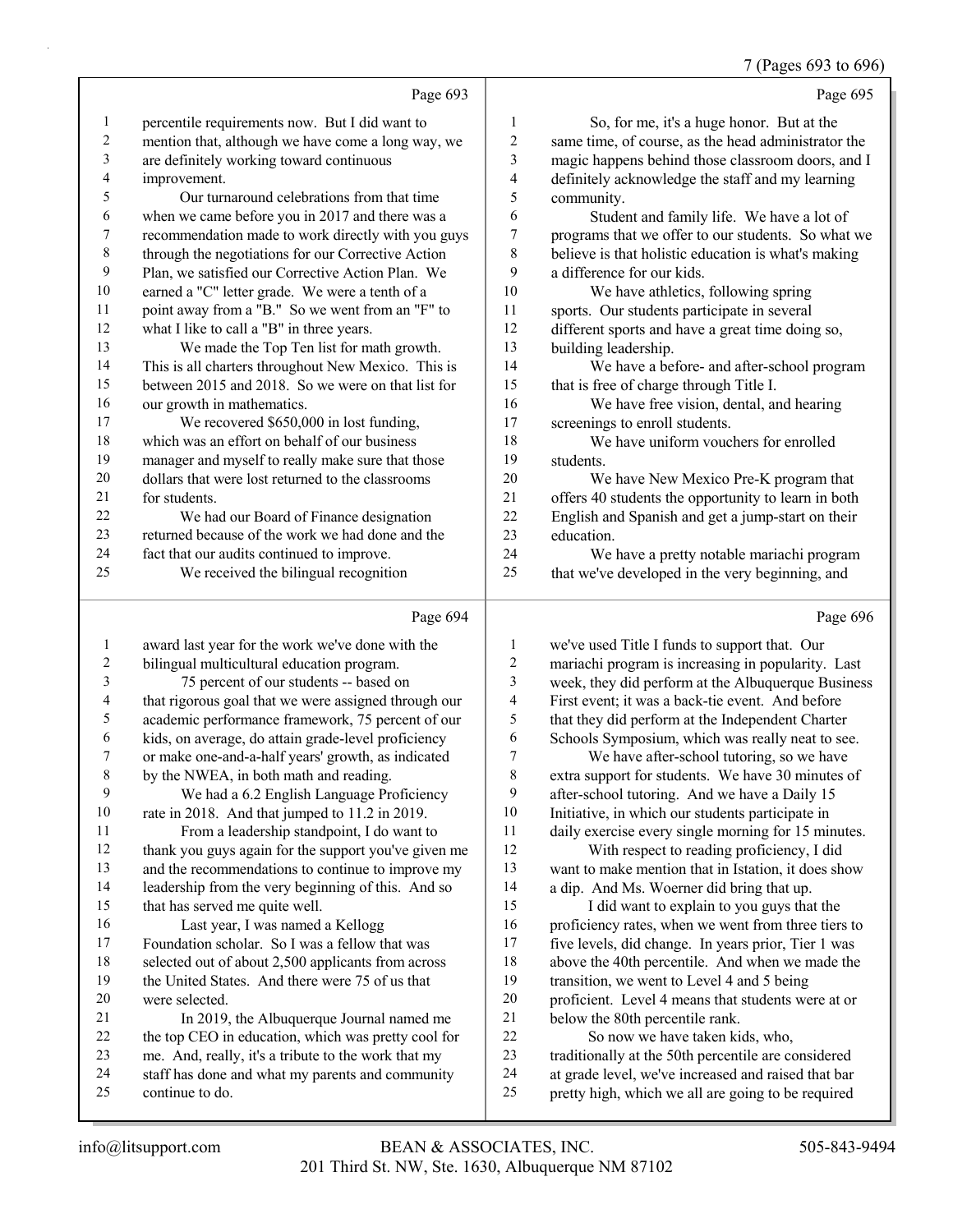8 (Pages 697 to 700)

|    | Page 697                                            |    | Page 699                                            |
|----|-----------------------------------------------------|----|-----------------------------------------------------|
| 1  | to respond to. But we've lost many of our students  | 1  | Michael Rodriguez.                                  |
| 2  | reading at the 60th percentile, who are pretty      | 2  | FROM THE FLOOR: Good morning,                       |
| 3  | skilled. But we've lost them when it comes to       | 3  | Madam Chair, Commissioners. My name is Michael      |
| 4  | reading proficiency.                                | 4  | Rodriguez, and I am the Director of Operations for  |
| 5  | Last, but not least, in your packet, I              | 5  | Dual Language Education of New Mexico. We are a --  |
| 6  | wanted to give you guys a comparison between our    | 6  | an educational nonprofit out of Albuquerque. And we |
| 7  | school and the schools that our students would      | 7  | provide professional development and consultation,  |
| 8  | traditionally attend.                               | 8  | technical training to dual-language programs both   |
| 9  | We have a heat map, and our students                | 9  | within the state as well as within the country.     |
| 10 | traditionally go to South Valley schools, 87121 and | 10 | So I want to thank you for this                     |
| 11 | 87105. We have outperformed every single school in  | 11 | opportunity to speak on behalf of Albuquerque       |
| 12 | those two areas in both math and reading. In your   | 12 | Bilingual Academy and wanted to let you know that   |
| 13 | packet, I have provided you with that. We are       | 13 | over the last ten years, I've really been able to   |
| 14 | highest when it comes to proficiency in reading and | 14 | follow the successes and struggles of the school.   |
| 15 | math in comparison to over about 15 schools.        | 15 | For the first seven years, as a fellow              |
| 16 | So that concludes my presentation. I hope           | 16 | dual-language charter school leader at Cien Aguas   |
| 17 | I didn't put anyone to sleep. I know it's very      | 17 | International School, dual language has always been |
| 18 | early. And imagine how my staff feels. This is my   | 18 | a passion of mine. I've been a dual-language        |
| 19 | voice all the time; so it's -- it's very            | 19 | administrator for over 15 years.                    |
| 20 | disheartening.                                      | 20 | And now, in my capacity, I provide                  |
| 21 | Thank you guys again for your                       | 21 | technical assistance to SEAs, districts, school     |
| 22 | consideration of our renewal.                       | 22 | leadership around the development of dual mean      |
| 23 | THE CHAIR: Thank you.                               | 23 | language programs. So this is definitely very near  |
| 24 | Bev, is there anyone signed up?                     | 24 | and dear to my heart.                               |
| 25 | I know there's at least one.                        | 25 | In our work with the -- with Albuquerque            |
|    |                                                     |    |                                                     |

## Page 698

| $\mathbf{1}$ | MS. PATRICIA MATTHEWS: Can I just say,               | $\mathbf{1}$ | <b>Bilingual Acade</b> |
|--------------|------------------------------------------------------|--------------|------------------------|
| 2            | "Ditto"?                                             | 2            | provided some t        |
| 3            | THE CHAIR: I wish -- only if I can.                  | 3            | leadership team        |
| 4            | MS. PATRICIA MATTHEWS: Good morning,                 | 4            | the structures, a      |
| 5            | Commissioners. This is Patricia Matthews on behalf   | 5            | the school has b       |
| 6            | of the school. We've already talked about this with  | 6            | the schoolwide         |
| 7            | several other charter schools.                       | 7            | being reflected        |
| 8            | I just want to state on the record our               | 8            | stated.                |
| 9            | objection to any bifurcation or extension of the     | 9            | With $-$ y             |
| 10           | charter renewal process that is intended to or would | 10           | very -- this is a      |
| 11           | result in the PEC's decision not being a final       | 11           | strongly -- the f      |
| 12           | decision until after the statutory requirement in    | 12           | culturally and li      |
| 13           | 22-8B-12I, which is January the 1st, 2020.           | 13           | you know, we a         |
| 14           | And we reserve all of the school's                   | 14           | gains, make the        |
| 15           | rights -- appeal rights -- under New Mexico law in   | 15           | students. But w        |
| 16           | that regard.                                         | 16           | like this, you kn      |
| 17           | Thank you.                                           | 17           | challenging. An        |
| 18           | And, actually, I would like to say                   | 18           | their work.            |
| 19           | something personal. I've been, again, with this      | 19           | In my yea              |
| 20           | school for a very, very long time. And I just have   | 20           | programs, and a        |
| 21           | to say I'm so proud of Chris. He's just taken this   | 21           | programs across        |
| 22           | school to an amazing place.                          | 22           | the work being         |
| 23           | MR. CHRIS JONES: Thank you, ma'am.                   | 23           | other successful       |
| 24           | THE CHAIR: Thank you.                                | 24           | with in what the       |
| 25           | And the only other person on the list is             | 25           | realigning with        |
|              |                                                      |              |                        |

Page 700

| 1              | Bilingual Academy, as Mr. Jones mentioned, we have   |
|----------------|------------------------------------------------------|
| 2              | provided some training directly to his staff and     |
| 3              | leadership team. We've seen some drastic changes in  |
| $\overline{4}$ | the structures, accountability, and measures that    |
| 5              | the school has been providing, which are supporting  |
| 6              | the schoolwide cohesion and alignment, which are     |
| 7              | being reflected in the academic growth, as was       |
| 8              | stated.                                              |
| 9              | With -- you know. And this is not a                  |
| 10             | very -- this is a point that has to be taken very    |
| 11             | strongly -- the fact that he's doing it with a very  |
| 12             | culturally and linguistically diverse population,    |
| 13             | you know, we all know that it's easy to make the     |
| 14             | gains, make the scores when you have more privileged |
| 15             | students. But when you're working with populations   |
| 16             | like this, you know, it's that much more             |
| 17             | challenging. And I definitely applaud them for       |
| 18             | their work.                                          |
| 19             | In my years of implementing dual-language            |
| 20             | programs, and as well as supporting dual-language    |
| 21             | programs across the country, I can honestly say that |
| 22             | the work being done with the school is in line with  |
| 23             | other successful dual-language programs that I work  |
| 24             | with in what they've undergone in recommitting and   |
| 25             | realigning with the ideals of what effective         |
|                |                                                      |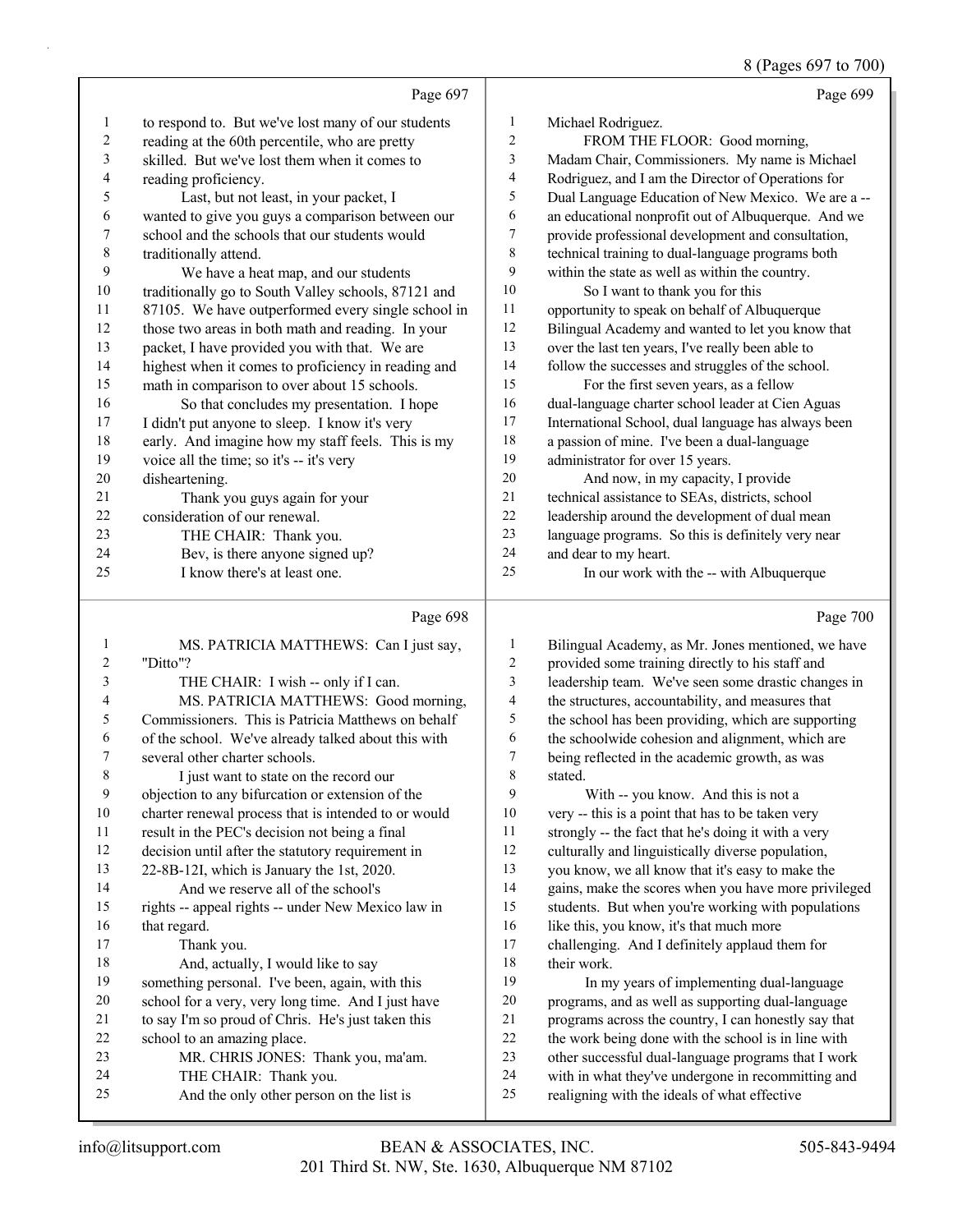9 (Pages 701 to 704)

|    |                                                      |                | 9 (Pages $701$ to $704$                              |
|----|------------------------------------------------------|----------------|------------------------------------------------------|
|    | Page 701                                             |                | Page 703                                             |
|    | programs look like.                                  | 1              | of the parents did say that she had another child    |
| 2  | And I thank them for what they've done for           | $\overline{2}$ | and it went to the traditional public school because |
| 3  | these children, and I thank you for your             | 3              | they have special needs, and they knew that your     |
| 4  | consideration.                                       | $\overline{4}$ | school couldn't service.                             |
| 5  | THE CHAIR: Thank you.                                | 5              | And that just kind of stuck with me. And             |
| 6  | So I guess we certainly do need to start             | 6              | I don't know if you've had a chance to think about   |
| 7  | off with a celebration of the successes. I mean,     | 7              | it or why that perception might even be there; not   |
| 8  | there is no doubt the last time -- or one of the     | 8              | that it's a reality, but why the perception might be |
| 9  | last times you were brought up before us, it wasn't  | 9              | there.                                               |
| 10 | pretty.                                              | 10             | MR. CHRIS JONES: Right. To answer your               |
| 11 | And I have to applaud Chris, because                 | 11             | question, Madam Chair. I have not had an             |
| 12 | throughout this entire journey through the financial | 12             | opportunity to speak directly with that parent. I    |
| 13 | issues, he has always been incredibly forthcoming in | 13             | did read the comment as well. And the only thing     |
| 14 | disclosing what those -- you know.                   | 14             | that comes to mind for me is the need for ISP        |
| 15 | And I know I struggled with e-mails early            | 15             | services; so intensive support. It isn't that we     |
| 16 | on, because it was unfortunate -- "Sorry, but we     | 16             | cannot provide it. I believe it was the perception   |
| 17 | found another" -- you know. And it was like,         | 17             | of the parent when she responded that we could not   |
| 18 | "Oh, my gosh," you know. But the school never tried  | 18             | provide it.                                          |
| 19 | to hide this.                                        | 19             | But we do have each single ancillary                 |
| 20 | So absolutely positively appreciate that.            | 20             | service that we provide to students. We have two     |
| 21 | It was a monumental mountain to come over. Because   | 21             | special educators on site, and we have just -- just  |
| 22 | if you look at the performance framework scoring, it | 22             | a number of services that we do provide.             |
| 23 | didn't just affect the finances of the school. It    | 23             | We have students with autism within our              |
| 24 | affected the entire culture of the school.           | 24             | school. So we do provide training to our staff, but  |
| 25 | So that you've got all of those Falls Far            | 25             | we also provide high-level supports to students.     |
|    | Page 702                                             |                | Page 704                                             |

| 1  | Below. And the testament to Chris, as the school     | 1  | That one, I can follow up on. But we                 |
|----|------------------------------------------------------|----|------------------------------------------------------|
| 2  | leader, the governance council -- because it just -- | 2  | certainly have been compliant when it comes to       |
| 3  | none of it happens in a vacuum. So the governance    | 3  | special education and the offerings that we provide  |
| 4  | council is in there doing that hard work, having     | 4  | for years.                                           |
| 5  | those conversations. And we're in a spot where       | 5  | THE CHAIR: Right. And I guess the                    |
| 6  | you're -- you've got more Exceeds. You've got your   | 6  | greater concern was that there's a possibility       |
| 7  | Workings to Meet. And I think you only have one      | 7  | there's a perception out there --                    |
| 8  | that's Falling Far Below or Fails to Meet.           | 8  | MR. CHRIS JONES: Sure. Yes, ma'am.                   |
| 9  | So can't say enough about the change that            | 9  | THE CHAIR: -- that -- you know. You                  |
| 10 | has happened in the school. And I hope that this     | 10 | don't want that to be tagged on the school that,     |
| 11 | school also helps to be the leader when we're        | 11 | "Oh, you can't do that," when you are doing such     |
| 12 | looking at the diversity of the school and the       | 12 | great things at the school. You don't want that      |
| 13 | culturally responsive program that you've created as | 13 | narrative out there, and certainly for no reason.    |
| 14 | we're creating these equity councils, that you help  | 14 | MR. CHRIS JONES: Yeah. Agreed.                       |
| 15 | to also be an example to other schools and other     | 15 | COMMISSIONER ARMBRUSTER: May I?                      |
| 16 | charters on the servicing of the community.          | 16 | THE CHAIR: Sure.                                     |
| 17 | So I do -- I do hope that.                           | 17 | COMMISSIONER ARMBRUSTER: Of course. I've             |
| 18 | But with that said, I do have just -- I              | 18 | got all of you trained now. I feel much better.      |
| 19 | think, really one question. And you did mention      | 19 | I'm always the one with the special ed.              |
| 20 | your special needs population. And it is just        | 20 | I, of course, read it. I have it highlighted. And    |
| 21 | slightly less than what APS's is. So it's not like   | 21 | really what kind of came to mind was not that all    |
| 22 | it's way out of skew.                                | 22 | charters -- and specifically yours -- do not provide |
| 23 | (Commissioner Crone enters meeting.)                 | 23 | special ed services; but, you know, there is special |
| 24 | THE CHAIR: But one of the -- in the                  | 24 | ed, and there is special ed.                         |
| 25 | parents' comments, when CSD did the interview, one   | 25 | And some kids -- and I, in all honesty,              |
|    |                                                      |    |                                                      |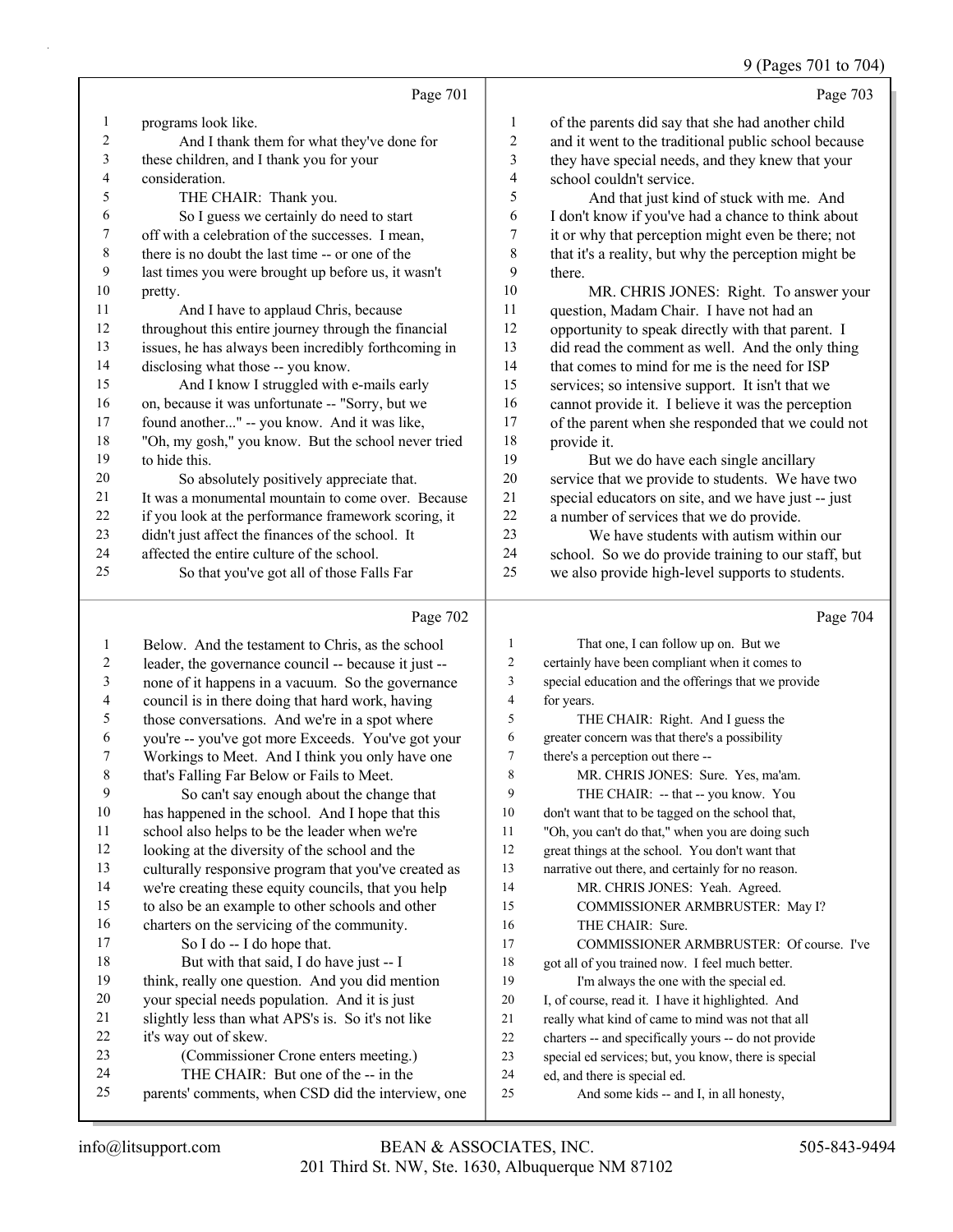## 10 (Pages 705 to 708)

|               | Page 705                                             |                | Page 707                                             |
|---------------|------------------------------------------------------|----------------|------------------------------------------------------|
| 1             | might choose to send my child to the traditional     | 1              | several questions. I guess the first one is how      |
| 2             | public school if there was a significant disability. | $\overline{2}$ | often do people reference the song "Mr. Jones"       |
| 3             | Not that they could -- that your responsibility is   | 3              | $from -$                                             |
| 4             | not to provide for that child.                       | $\overline{4}$ | MR. CHRIS JONES: When I was the director             |
| 5             | (Commissioner Caballero enters meeting.)             | 5              | of reading, every day. My executive director         |
| 6             | COMMISSIONER ARMBRUSTER: But it could be             | 6              | referenced the song.                                 |
| 7             | that they have stronger -- because they have four    | $\overline{7}$ | COMMISSIONER CHAVEZ: As most people know,            |
| 8             | children or six children.                            | 8              | and, certainly, my goal in speaking on behalf of you |
| 9             | And I don't know this child. And I don't             | 9              | guys, know that bilingual education is very -- I'm   |
| 10            | want to know, of course. But I think there's a       | 10             | very, very passionate about it as well. And I can    |
| 11            | perception that sometimes it is better to be with a  | 11             | tell you're very competitive. So I think we have a   |
| 12            | place where they can give you more. They have a PT   | 12             | lot in common when it comes to showing off the       |
| 13            | on staff, an OT, an SLP, an autism specialist.       | 13             | successes of your school.                            |
| 14            | So I'm not -- I wasn't actually concerned,           | 14             | There are several things, though. And one            |
| 15            | except to echo what the Chair said, is that it's a   | 15             | of the things that I've -- over the years, when it   |
| 16            | perception. But there are, I think, reasons why a    | 16             | comes to school accountability, that I feel the --   |
| 17            | child might go -- or this child could be, you know,  | 17             | the system never really captured was when we had     |
| 18            | unable to even move and significant disability.      | 18             | dual-language schools and showing the true story.    |
| 19            | So it's just -- it's already there in a              | 19             | So we always focus on ELs, and we always             |
| 20            | traditional school. I just wanted to add on.         | 20             | focus on maybe the Hispanic subgroup and maybe the   |
| 21            | THE CHAIR: Okay. Thanks.                             | 21             | overall. But we never really always captured the     |
| 22            | Commissioner Voigt?                                  | 22             | breakdown from there.                                |
| 23            | COMMISSIONER VOIGT: Thank you,                       | 23             | So your IFEPs and your RFEPs -- so I see             |
| 24            | Madam Chair. Good morning, and thank you for being   | 24             | that you have a 43 -- 44 percent English Language    |
| 25            | here this morning.                                   | 25             | Learner rate. But what about -- what about your      |
|               | Page 706                                             |                | Page 708                                             |
| 1             | MR. CHRIS JONES: Good morning.                       | 1              | RFEPs and your IFEPs? Have you been able to break    |
| $\mathcal{D}$ | COMMISSIONER VOIGT. Lake want to echo                | $\mathcal{D}$  | down that data in terms of that? Recause one of the  |

| $\overline{c}$ | COMMISSIONER VOIGT: I also want to echo              | 2  | down that data in terms of that? Because one of the  |
|----------------|------------------------------------------------------|----|------------------------------------------------------|
| 3              | the kudos that Chairwoman Gipson brought forth and   | 3  | things I've found with your RFEPs, they usually out  |
| 4              | also to commend you in your cross-collaborations     | 4  | perform all subgroups in all of them, even your      |
| 5              | with the districts on your social-emotional learning | 5  | monolingual English speakers.                        |
| 6              | supports. It's great to see charter schools          | 6  | And I was just wondering if you have that            |
| 7              | collaborating with the districts and bringing those  | 7  | kind of data as well.                                |
| 8              | great resources forward for the kids.                | 8  | COMMISSIONER ARMBRUSTER: Pardon me.                  |
| 9              | MR. CHRIS JONES: Thank you very much.                | 9  | Could you tell me what those RFEPs and those         |
| 10             | COMMISSIONER VOIGT: And congratulations              | 10 | other -- I'm sorry. I just don't know what it is.    |
| 11             | on your Kellogg fellowship.                          | 11 | <b>COMMISSIONER CHAVEZ: IFEPs is Initial</b>         |
| 12             | MR. CHRIS JONES: I know you were one as              | 12 | Fluent English Proficient. RFEP is Reclassified      |
| 13             | well.                                                | 13 | English -- Fluent English Proficient.                |
| 14             | COMMISSIONER VOIGT: I saw your students              | 14 | MR. CHRIS JONES: Chairman Chavez                     |
| 15             | perform at the Independent Charter Schools           | 15 | [verbatim], thank you for your questions. I          |
| 16             | Symposium, and they were impressive, so              | 16 | appreciate the thought on dual language. And I know  |
| 17             | professional, great sound and volume. It was really  | 17 | you are certainly an advocate and a champion of      |
| 18             | a joy to see them in that venue.                     | 18 | that.                                                |
| 19             | MR. CHRIS JONES: Thank you so much.                  | 19 | To be perfectly honest with you, I don't             |
| 20             | COMMISSIONER VOIGT: Thanks for everything            | 20 | have the data in front of me. We do track students.  |
| 21             | you do.                                              | 21 | We have a form that was created three years ago, and |
| 22             | MR. CHRIS JONES: Commissioner Voigt,                 | 22 | the PED tends to share our form with other districts |
| 23             | thank you.                                           | 23 | because they didn't have that sort of tracking       |
| 24             | THE CHAIR: Commissioner Chavez?                      | 24 | mechanism. So we do track them.                      |
| 25             | COMMISSIONER CHAVEZ: Mr. Jones, I have               | 25 | My teachers are required to track RFEPs              |
|                |                                                      |    |                                                      |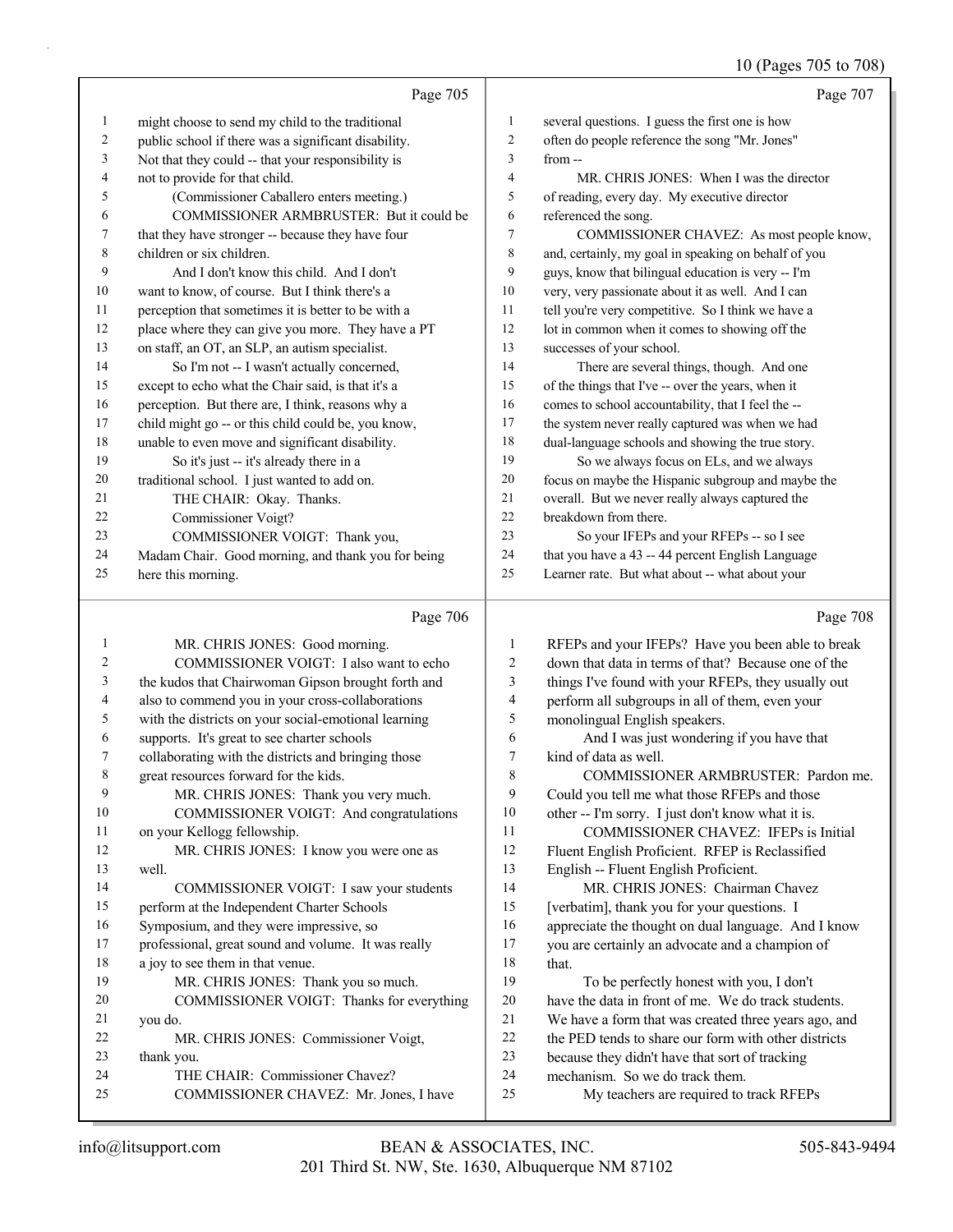## $(D_{\text{ap}} \text{200 to } 700$

|                          |                                                      |                         | 11 (Pages / 09 to / 12                               |
|--------------------------|------------------------------------------------------|-------------------------|------------------------------------------------------|
|                          | Page 709                                             |                         | Page 711                                             |
| $\mathbf{1}$             | every single grading period. So they take, within    | $\mathbf{1}$            | state. But I would -- if the research is true and    |
| $\boldsymbol{2}$         | their data folders that are maintained in classrooms | $\overline{c}$          | you align to it, I would like to see where you guys  |
| $\mathfrak{Z}$           | and they look to see, "Do we need to send these      | 3                       | rank with your reclassified kids.                    |
| $\overline{4}$           | students back to SAT? What are their proficiency     | $\overline{4}$          | MR. CHRIS JONES: Yes. Yes, sir, Chairman             |
| 5                        | rates? How do we need to support them? And do we     | 5                       | [verbatim] Chavez. I would love to present you with  |
| $\sqrt{6}$               | need to reclassify them, of course, as English       | 6                       | that data at one of the follow-up meetings, of       |
| $\tau$                   | Language Learners?"                                  | $\tau$                  | course. That is definitely an option we need to      |
| $\,8\,$                  | I don't have those percentages in front of           | 8                       | look into, because dual language is a powerful       |
| $\boldsymbol{9}$         | me. That is something I will go back and look at.    | 9                       | program, and I think the capacity there is -- again, |
| 10                       | I don't have the cohort data in front of me. I do    | 10                      | like you said, it isn't really identified throughout |
| $11\,$                   | have individual data, of course. But to be honest    | 11                      | our state, and nationally as well.                   |
| $12\,$                   | with you, I do not have that. I am not prepared      | 12                      | I would love to provide you with all that.           |
| 13                       | with that information today; but I would love to get | 13                      | What you're saying is true. We look at lot to our    |
| 14                       | back to you with that information.                   | 14                      | ELs and those who have exited. Do we need to put     |
| 15                       | COMMISSIONER CHAVEZ: I would like to see             | 15                      | them back into services, because we're always trying |
| $16\,$                   | that. Because, like I said, it doesn't always        | 16                      | to service our students and trying to close those    |
| $17\,$                   | capture -- what's required and reported from the     | 17                      | gaps. And so that's interesting data to look at,     |
| $18\,$                   | State doesn't always capture what's really going on  | 18                      | very important data to look at.                      |
| 19                       | with our bilingual programs.                         | 19                      | I do want to speak to dual-language ed, of           |
| $20\,$                   | And, like I said, our reclassified kids,             | 20                      | course, and who we're working with and come back to  |
| 21                       | our RFEP kids and our kids in dual-language          | 21                      | you with that information. That's exciting           |
| 22                       | programs, nationally, you know, they show that they  | 22                      | information to present.                              |
| 23                       | outperform all other subgroups.                      | 23                      | COMMISSIONER CHAVEZ: And the last thing I            |
| 24                       | And so when we talk about -- when we talk            | 24                      | want to say. As you mention Yazzie-Martinez,         |
| 25                       | about school improvement, when we talk about         | 25                      | there's a lot of talk about all that. But as I look  |
|                          | Page 710                                             |                         | Page 712                                             |
|                          |                                                      |                         |                                                      |
| $\,1$                    | restructure of schools, you know, we never -- a lot  | $\mathbf{1}$            | at your data and all the information you provided    |
| $\overline{c}$           | of times we never really consider bilingual          | $\sqrt{2}$              | here, I think you guys are an example of meeting the |
| $\overline{\mathbf{3}}$  | education as a viable school improvement model for   | 3                       | Hispanic Education Act and the Bilingual             |
| $\overline{\mathcal{L}}$ | kids.                                                | $\overline{\mathbf{4}}$ | Multicultural Education Act, something that I think  |
| 5                        | And there's tons of research out there.              | 5                       | should be highlighted.                               |
| 6                        | In my former district, I had ten years of data that  | 6                       | MR. CHRIS JONES: Thank you.                          |
| $\boldsymbol{7}$         | shows that our reclassified kids outperformed all    | $\tau$                  | THE CHAIR: Thank you.                                |
| 8                        | other kids.                                          | 8                       | Commissioner Robbins?                                |
| 9                        | And sometimes, you know, it always -- it             | 9                       | COMMISSIONER ROBBINS: Yes, thank you.                |
| $10\,$                   | always frustrated me in many cases, because here's   | 10                      | You mentioned that you have about 40 pre-K           |
| 11                       | the data that shows something that really works.     | 11                      | students?                                            |
| 12                       | And you would think that just by looking at the      | 12                      | MR. CHRIS JONES: That is correct.                    |
| 13                       | data, people would really catch on to that and adopt | 13                      | COMMISSIONER ROBBINS: Okay. That's not               |

included in your number of about 420 enrolled in

your K-through-8 program, correct?

- 16 MR. CHRIS JONES: I believe the Charter Schools Division did include that number. Our
- enrollment at the 40th day was 388, K-through-8.
- 19 COMMISSIONER ROBBINS: 388. Okay. How do
- you handle, or how have you been handling students
- going from the pre-K into the kindergarten class?
- Do they have to go through the lottery or --
- 23 MR. CHRIS JONES: Yes. Sorry to cut you
- off.
- 25 COMMISSIONER ROBBINS: They go through the

that and champion that.

out to reclassified kids.

15 And, yet, you know, I still hear, you

 know, comments like, "Those kids," you know, "that can't perform," or, "Those kids" -- and a lot of 18 times it's because we're focused on our English Language Learners that are still trying to get that language proficiency in order to be successful. 21 And -- but you we don't always break that

23 So I would just suggest, you know, to get a better idea of where you guys are, I would love to see that. I know you guys are outperforming the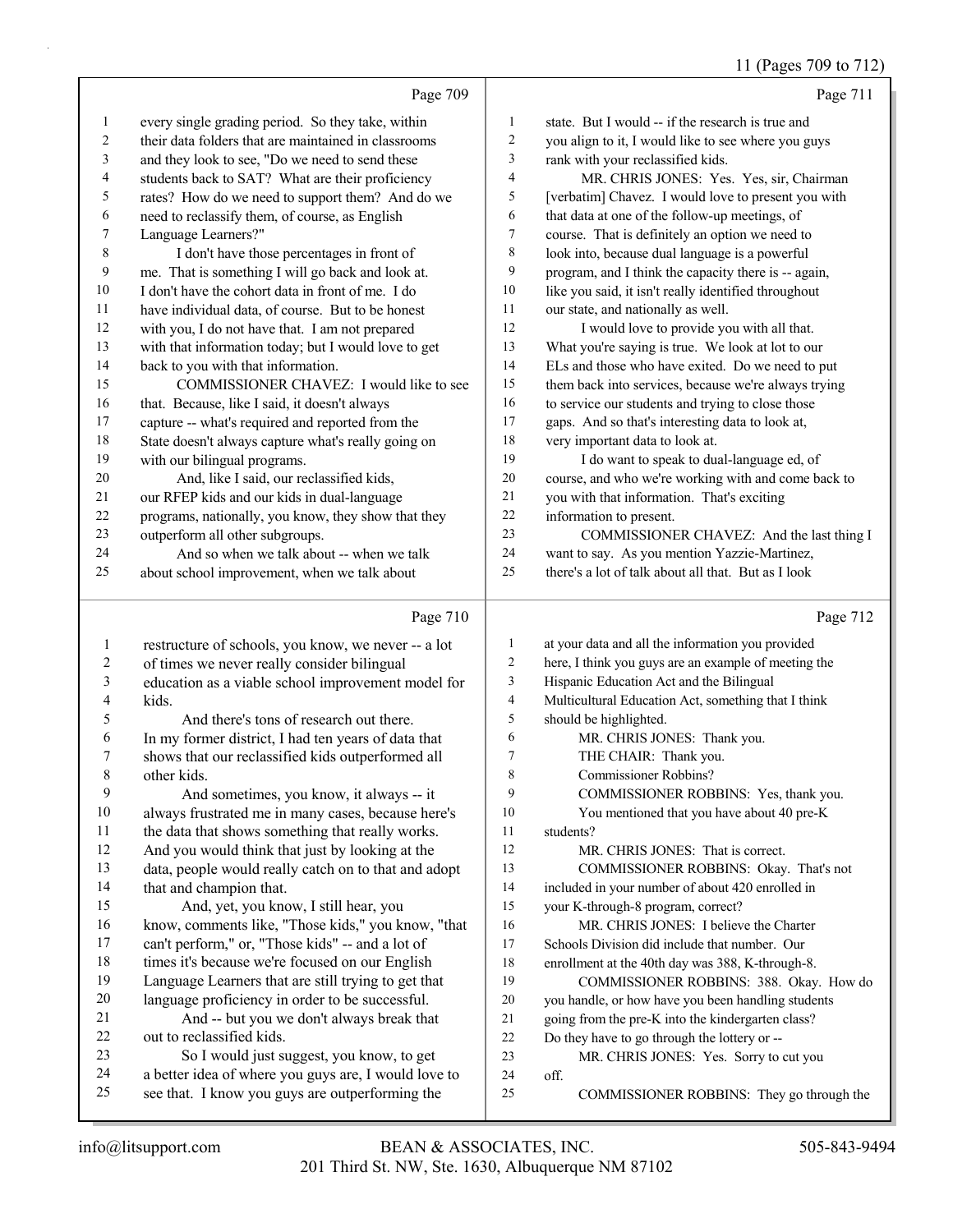## 12 (Pages 713 to 716)

|    | Page 713                                             |                | Page 715                                             |
|----|------------------------------------------------------|----------------|------------------------------------------------------|
| 1  | lottery.                                             | 1              | disabilities, you're about 12 percent, slightly      |
| 2  | MR. CHRIS JONES: They do.                            | 2              | lower than 12 percent. APS is 19 percent.            |
| 3  | COMMISSIONER ROBBINS: To get into the                | 3              | MR. CHRIS JONES: Correct.                            |
| 4  | kindergarten.                                        | $\overline{4}$ | COMMISSIONER ROBBINS: So, from my                    |
| 5  | MR. CHRIS JONES: Correct.                            | 5              | experience -- I have a child who's disabled -- the   |
| 6  | COMMISSIONER ROBBINS: That's great.                  | 6              | South Valley tends to have a high number of children |
| 7  | Because we have some schools that they haven't done  | 7              | that have disabilities of one sort or another. And   |
| 8  | that. And since that hasn't been part -- in pre-K,   | 8              | there's a huge spectrum of what a disability may be. |
| 9  | I guess the way the law is stated and everything and | 9              | So if APS is 19 percent, and my experience           |
| 10 | the way our contract is stated, they aren't          | 10             | is the South Valley is slightly higher than that     |
| 11 | considered students yet.                             | 11             | 19 percent, you could be at about half of what the   |
| 12 | We want to make sure that our charters are           | 12             | population is.                                       |
| 13 | still following the lottery for students going       | 13             | What efforts are you making -- the                   |
| 14 | into -- into their first-year programs.              | 14             | perception may be there with some parents. But do    |
| 15 | Do you have a waiting list?                          | 15             | you take efforts in your promotion and in reaching   |
| 16 | MR. CHRIS JONES: We do have a waiting                | 16             | out to parents and things like that of actually --   |
| 17 | list in certain grade levels. We have very long      | 17             | not seeking out, necessarily, but encouraging those  |
| 18 | waiting lists in certain grade levels, and in        | 18             | students and the parents of students with            |
| 19 | others, we are still enrolling.                      | 19             | disabilities from applying? What do you do in that   |
| 20 | For example, right now, fifth and seventh            | 20             | area?                                                |
| 21 | grade are two grades that we're still enrolling;     | 21             | MR. CHRIS JONES: Yeah. Commissioner                  |
| 22 | however, the others do have waiting lists of three   | 22             | Robbins, when we do hold our orientations for        |
| 23 | or more students.                                    | 23             | parents, we do definitely make mention of our        |
| 24 | THE CHAIR: Okay. Do you have any                     | 24             | special education offerings. And we do provide all   |
| 25 | expansion plans? I mean, right now -- I mean,        | 25             | ancillary services, as previously mentioned.         |
|    |                                                      |                |                                                      |

## Page 714

|    | Page 714                                             |    | Page 716                                             |
|----|------------------------------------------------------|----|------------------------------------------------------|
| 1  | again, you're below your cap slightly. Do you have   | 1  | We do have an in-house Occupational                  |
| 2  | expansion plans over the next couple of years that   | 2  | Therapist; through CES, we contract with them. We    |
| 3  | you'd be looking at with this -- either with renewal | 3  | have Speech and Language Pathology. We have          |
| 4  | or shortly after the renewal?                        | 4  | Recreational Therapy. We have Occupational Therapy.  |
| 5  | MR. CHRIS JONES: Commissioner Robbins.               | 5  | We have everything students need in accordance with  |
| 6  | one of my goals is to expand our middle school. I    | 6  | their IEPs. We like to introduce those people when   |
| 7  | believe that the area doesn't have viable            | 7  | parents come to visit.                               |
| 8  | middle-school options for students, and I believe    | 8  | One thing we haven't done very well, and             |
| 9  | that we have a pretty solid middle school at this    | 9  | which I recently attended a conference, the          |
| 10 | point in time.                                       | 10 | Independent Charter Schools conference. And I went   |
| 11 | We do want to keep our class size small,             | 11 | to a session on special education. And what they     |
| 12 | of course, and maintain our ratio. But to answer     | 12 | said is, "We often promote our school through        |
| 13 | your question, we do wish to expand to reach our     | 13 | academic proficiency."                               |
| 14 | 425 cap. So we do -- we've been talking about that   | 14 | And to Commissioner Chavez's point, we               |
| 15 | as a school. And in our opinion, that's also going   | 15 | need to start highlighting the programs that we      |
| 16 | to mean that we need to expand the services that are | 16 | offer, one being special education. We have a lot    |
| 17 | offered to students.                                 | 17 | of growth in our data which demonstrates tremendous  |
| 18 | One big thing that we've discussed is how            | 18 | strides for our special education students as well.  |
| 19 | else do we support our parents to ensure that        | 19 | Although they aren't included in our goal for the    |
| 20 | education is truly a value in the household and      | 20 | performance framework, because students with         |
| 21 | they're no longer focused on survival but on         | 21 | disabilities were omitted from that agreement, they, |
| 22 | education and goals. It's all part of our            | 22 | with them in our data, show that our school is       |
| 23 | discussions. To answer your question, yes, sir.      | 23 | making even more gains, because they tend to meet    |
| 24 | COMMISSIONER ROBBINS: To follow up with              | 24 | their 1.5-year growth at each of the cycles.         |
| 25 | what Ms. Gipson had stated about the students with   | 25 | So we would like to create a special place           |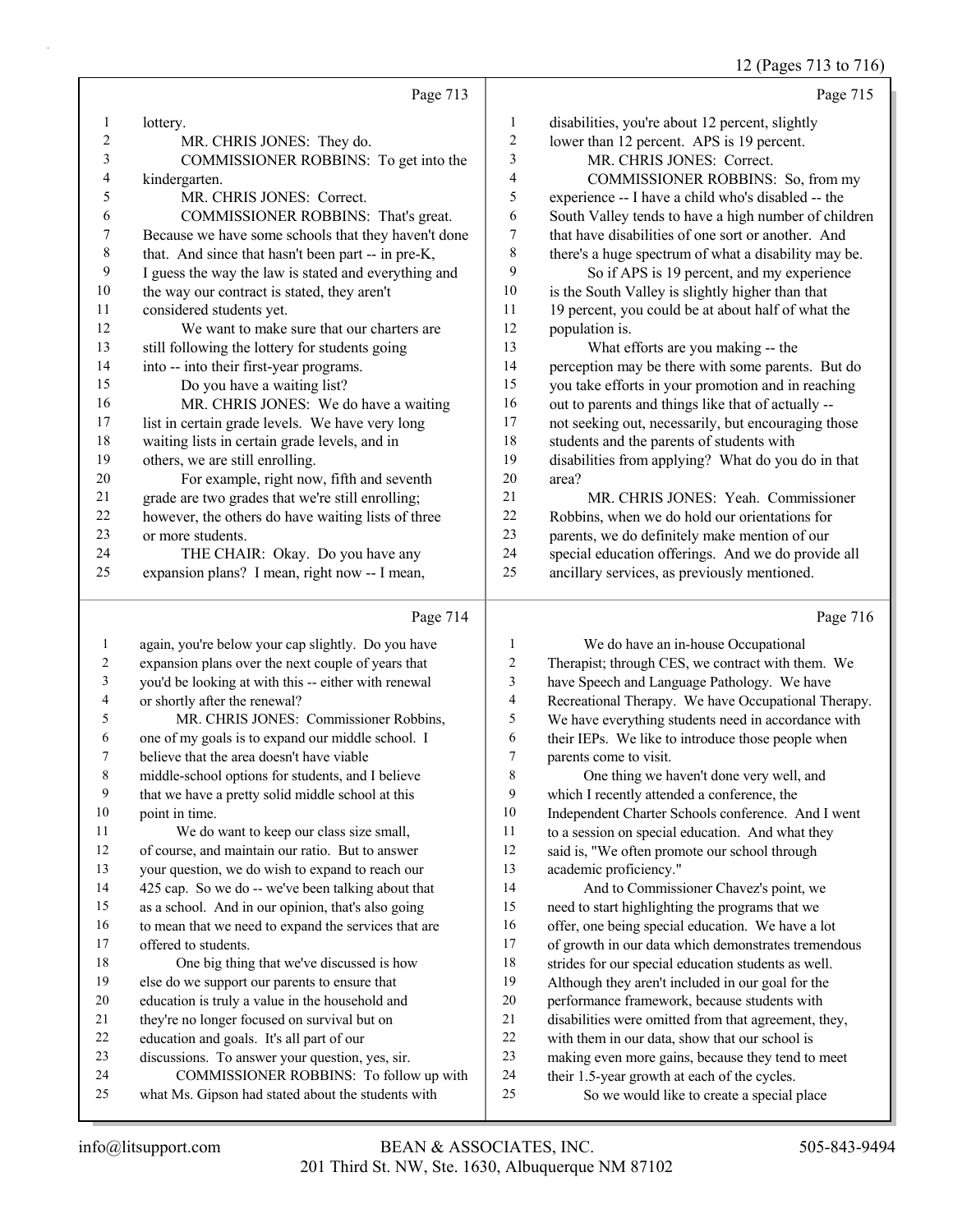## 13 (Pages 717 to 720)

|              | Page 717                                             |                | Page 719                                             |
|--------------|------------------------------------------------------|----------------|------------------------------------------------------|
| $\mathbf{1}$ | on our website to promote special education, to      | 1              | students, because at their level of proficiency in   |
| 2            | answer your question, just to demonstrate the growth | $\overline{c}$ | each of the language domains, they need to have that |
| 3            | of our students; of course, honoring all FERPA       | 3              | language reinforced. And so for us, it isn't only    |
| 4            | regulations. But we want to make sure they           | $\overline{4}$ | about developing the English language to meet the    |
| 5            | understand what services are offered and what        | 5              | big assessment at the end of the year; we're         |
| 6            | services are available to students.                  | 6              | actually working with students and families on the   |
| 7            | COMMISSIONER ROBBINS: Are the students               | 7              | Spanish proficiency instructional pieces as well.    |
| 8            | handled more in a side-by-side type atmosphere or    | 8              | Part of the after-school program, for                |
| 9            | inclusion?                                           | 9              | example, we've included Spanish clubs, to where      |
| 10           | MR. CHRIS JONES: We do both. We are                  | 10             | students now are learning through music, such as our |
| 11           | trying to make efforts to promote a full inclusive   | 11             | mariachi program. And we also have a Spanish poetry  |
| 12           | environment, of course. It's inclusive in that       | 12             | club that takes place after school.                  |
| 13           | sense. But we want to provide an inclusionary        | 13             | So we have a variety of options for                  |
| 14           | environment, to where our special educators push     | 14             | students who want to learn the language, whether or  |
| 15           | into the classroom. We do it to the fullest extent   | 15             | not they grew up speaking it.                        |
| 16           | possible, unless the IEP doesn't warrant that.       | 16             | COMMISSIONER CABALLERO: Okay. And so                 |
| 17           | COMMISSIONER ROBBINS: Okay. Thank you                | 17             | that brings me to the other thing is I do question   |
| 18           | very much.                                           | 18             | charter schools that are predominantly one ethnic    |
| 19           | MR. CHRIS JONES: You're welcome.                     | 19             | group or the other. And I know where you're located  |
| 20           | THE CHAIR: Commissioner Caballero?                   | 20             | is a big variable.                                   |
| 21           | COMMISSIONER CABALLERO: Thank you. Do                | 21             | But you only have 1 percent white, Anglo.            |
| 22           | you have -- of course there's Hispanics that don't   | 22             | Are you go- -- have you done, or are you going to do |
| 23           | speak Spanish at all.                                | 23             | more detailed outreach to bring those -- those       |
| 24           | MR. CHRIS JONES: Correct.                            | 24             | students into your -- to your program?               |
| 25           | COMMISSIONER CABALLERO: And so my                    | 25             | I know -- I grew up with -- some of my               |
|              |                                                      |                |                                                      |

## Page 718

| $\mathbf{1}$   | question is, how do -- how do you address that in    | $\mathbf{1}$ | friends w       |
|----------------|------------------------------------------------------|--------------|-----------------|
| $\overline{c}$ | your bilingual program?                              | 2            | bilingual,      |
| 3              | MR. CHRIS JONES: Commissioner Caballero,             | 3            | And it wa       |
| $\overline{4}$ | good morning.                                        | 4            | and it's al     |
| 5              | COMMISSIONER CABALLERO: Good morning.                | 5            | "What?"         |
| 6              | MR. CHRIS JONES: We have a 50/50                     | 6            | MR              |
| 7              | dual-language program. With that said, we do have    | 7            | I myself a      |
| 8              | Hispanics who come into our school wanting to learn  | 8            | So I can s      |
| 9              | the language.                                        | 9            | African-A       |
| 10             | We do have several Anglo students as well.           | 10           | To              |
| 11             | And we have a lot of students who grew up            | 11           | marketing       |
| 12             | like I did, to where my mom and my dad both know     | 12           | in mind, v      |
| 13             | Spanish, but they kind of sheltered us from that     | 13           | word out.       |
| 14             | because they didn't feel it was something that was   | 14           | now, to w       |
| 15             | going to be acceptable.                              | 15           | efforts kii     |
| 16             | Now we have this program in which they               | 16           | So <sup>3</sup> |
| 17             | learn for half of the day in English and half of the | 17           | ads to rea      |
| 18             | day in Spanish.                                      | 18           | well.           |
| 19             | But within that, we've restructured what             | 19           | On              |
| 20             | we do for intervention. So not only are we           | 20           | always at       |
| 21             | providing English language development within our    | 21           | Valley. I       |
| 22             | 90-minute literacy block; but we're providing        | 22           | of our kid      |
| 23             | Spanish language development as well.                | 23           | definitely      |
| 24             | We look at our LAS Links scores, and we              | 24           | One             |
| 25             | actually provide flexible grouping structures for    | 25           | African-A       |
|                |                                                      |              |                 |

Page 720

| 1              | friends were Anglo, not many. And they were          |
|----------------|------------------------------------------------------|
| $\overline{2}$ | bilingual, including the African-American students.  |
| 3              | And it was fantastic. Even now, we see each other,   |
| 4              | and it's all Spanish. And the kids of the Anglo --   |
| 5              | "What?" And so --                                    |
| 6              | MR. CHRIS JONES: Commissioner Caballero,             |
| 7              | I myself am a graduate of Albuquerque High School.   |
| 8              | So I can speak to that same diversity. My father is  |
| 9              | African-American, and my mother is Hispanic.         |
| 10             | To answer your question, we have a                   |
| 11             | marketing person that we work with. And with that    |
| 12             | in mind, we use social media a lot to try to get the |
| 13             | word out. Because, really, we're in a digital age    |
| 14             | now, to where we need to make our recruitment        |
| 15             | efforts kind of focused on that.                     |
| 16             | So we are making an effort to promote our            |
| 17             | ads to reach different subgroups and populations as  |
| 18             | well.                                                |
| 19             | One of the things that we've done is we've           |
| 20             | always attracted, you know, students from the South  |
| 21             | Valley. I will say that. We have the vast majority   |
| 22             | of our kids coming from 87121 and -105. But we are   |
| 23             | definitely open and interested.                      |
| 24             | One thing I left out as well is we do have           |
| 25             | African-American students. And how I missed them on  |
|                |                                                      |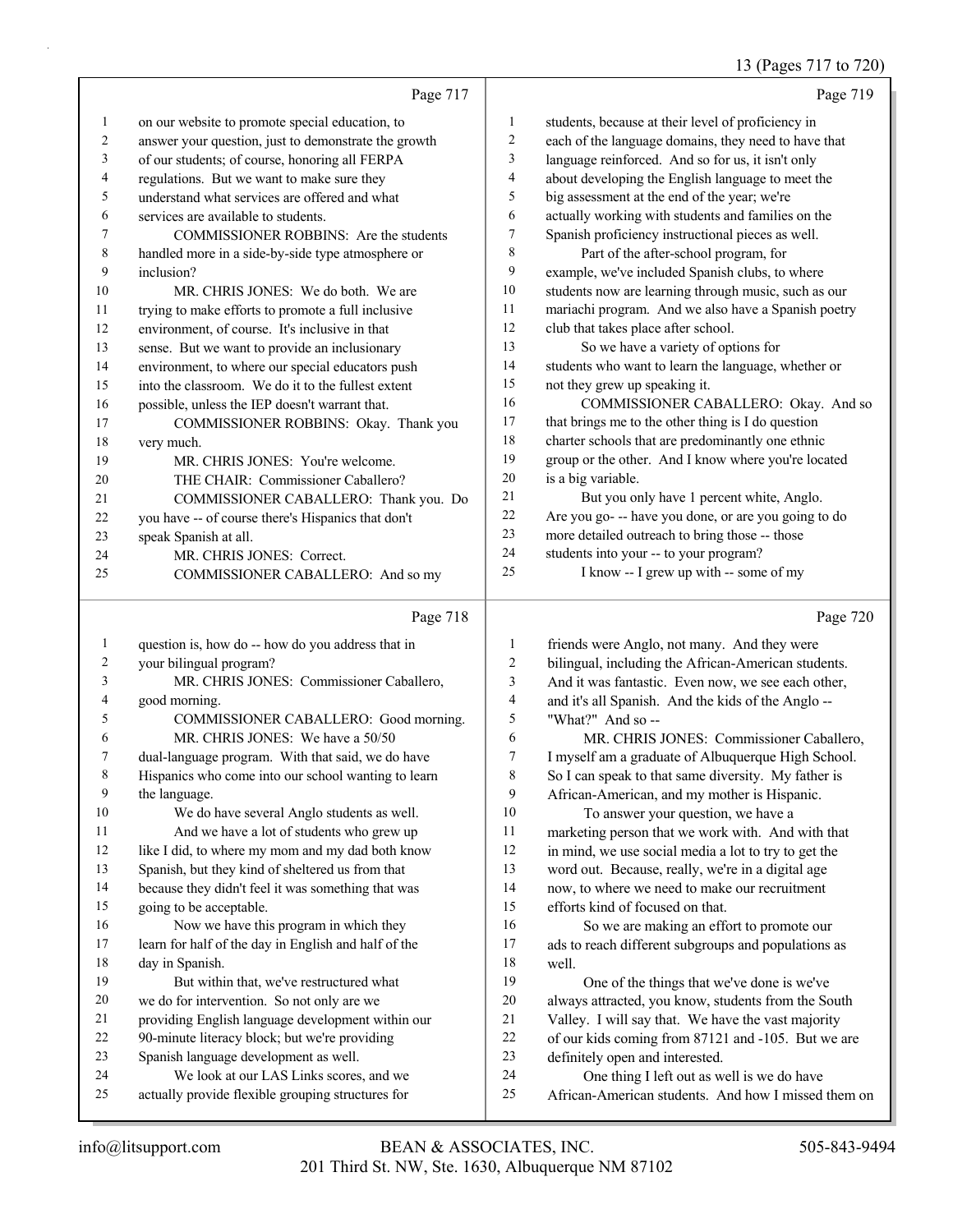## 14 (Pages 721 to 724)

|    | Page 721                                             |    | Page 723                                            |
|----|------------------------------------------------------|----|-----------------------------------------------------|
| 1  | our report, I don't know. We have -- we have a       | 1  | members of the Commission, apologies for pushing    |
| 2  | family of African-American students that are with    | 2  | into your questioning. But I wanted to just clarify |
| 3  | us. And they're in learning the language as well.    | 3  | something. Mr. Jones mentioned about the            |
| 4  | So we do have some diversity. Can we                 | 4  | enrollment. He was correct that with when the --    |
| 5  | increase? Yes. Do we want to increase?               | 5  | when our team put together the enrollment numbers,  |
| 6  | Absolutely.                                          | 6  | it did include the pre-K students.                  |
| 7  | Our doors are open to anyone who wants to            | 7  | So the -- underneath their current                  |
| 8  | come and participate in the dual-language program,   | 8  | contract, they have 387 students, K-through-8, and  |
| 9  | and we certainly hope that we can increase those     | 9  | then they have an additional 34 students at the     |
| 10 | numbers to increase our own student population --    | 10 | pre-K.                                              |
| 11 | the diversity of our student population. Excuse me.  | 11 | THE CHAIR: In the pre-K.                            |
| 12 | COMMISSIONER CABALLERO: Right. And I                 | 12 | ACTING DIRECTOR BRAUER: Yeah. I just                |
| 13 | congratulate you for -- the first time we met, it    | 13 | wanted to clarify that for you-all. I apologize     |
| 14 | was a challenging time for the school.               | 14 | that we did not do that to begin with.              |
| 15 | MR. CHRIS JONES: It was.                             | 15 | MR. CHRIS JONES: Thank you.                         |
| 16 | COMMISSIONER CABALLERO: And I -- I wasn't            | 16 | THE CHAIR: Commissioner Robbins?                    |
| 17 | going to ask any questions, because there's none to  | 17 | COMMISSIONER ROBBINS: Yeah, just one more           |
| 18 | ask. But this was the only thing that I was          | 18 | question. One of the things -- and the purpose and  |
| 19 | curious. If you go to El Paso, it's become so much   | 19 | one of the goals of charter schools is to be        |
| 20 | of a bilingual, bicultural city that a lot of the    | 20 | laboratories. And your results definitely show,     |
| 21 | business is conducted in Spanish.                    | 21 | when you compare to the schools in your area, the   |
| 22 | MR. CHRIS JONES: That's right.                       | 22 | elementary and middle schools in your area, you're  |
| 23 | COMMISSIONER CABALLERO: And those people             | 23 | far exceeding in terms of English language reading  |
| 24 | that learn Spanish, and very good Spanish, are doing | 24 | proficiency, in math proficiency.                   |
| 25 | well. And I see --                                   | 25 | Have you had any discussions with                   |
|    | $\overline{a}$<br>$\mathbf{n}$ .                     |    | $\mathbf{n}$ .                                      |

|                | Page 722                                             |                | Page 724                                             |
|----------------|------------------------------------------------------|----------------|------------------------------------------------------|
| 1              | (Cell phone rings.)                                  | 1              | individuals from APS, with Mr. Escobedo and others,  |
| $\overline{c}$ | COMMISSIONER CABALLERO: And I see that a             | $\overline{2}$ | about how you're succeeding with your students,      |
| 3              | lot of my friends that went to private schools in    | 3              | what's unique or different that could be applied in  |
| 4              | Juarez excelled even more, because the majority of   | 4              | the -- in the district schools? Because some of the  |
| 5              | the need is perfect Spanish in the business world.   | 5              | district schools, they're not just a little bit      |
| 6              | And it's -- that's moving to the Las Cruces area;    | 6              | below you; they're, like, you know, crawling on the  |
| 7              | because, as you know, our international border in    | $\overline{7}$ | ground in comparison, you know.                      |
| 8              | Mexico and New Mexico is now busier than in El Paso. | 8              | Some of them are at 3, 4, 5 percent                  |
| 9              | And it's attracting that type of worker.             | 9              | proficiencies in this area. And you're at, you       |
| 10             | But they only get it from El Paso. And               | 10             | know, 19 percent in your math and over 30 percent in |
| 11             | I'm saying, "Unh-unh." We are going to be the folks  | 11             | reading.                                             |
| 12             | who fill those professional positions.               | 12             | And so I sit there and think, "Okay. What            |
| 13             | So I want the diverse population of                  | 13             | could be learned and incorporated into the district  |
| 14             | students to get the benefit of being bilingual,      | 14             | schools?"                                            |
| 15             | bilingual Spanish-English. And I'm sure there's      | 15             | Because that's one of the goals of                   |
| 16             | going to be other languages. But Spanish is coming   | 16             | charters, of taking the learning and what's helping  |
| 17             | in and coming in fast. And I hope my -- my young     | 17             | the students and bringing it into more schools.      |
| 18             | folks here in New Mexico will take advantage, full   | 18             | MR. CHRIS JONES: Yeah. Commissioner                  |
| 19             | advantage, of that. Thank you again.                 | 19             | Robbins, thank you for that question. That is a      |
| 20             | MR. CHRIS JONES: Absolutely. Thank you.              | 20             | very important question. And I was the Senior        |
| 21             | COMMISSIONER CABALLERO: Thank you,                   | 21             | Director of Learning Technologies for Albuquerque    |
| 22             | Madam Chair.                                         | 22             | Public Schools. I have several colleagues within     |
| 23             | THE CHAIR: Did you want to say something,            | 23             | Albuquerque Public Schools.                          |
| 24             | Director?                                            | 24             | I have not been given the opportunity to             |
| 25             | ACTING DIRECTOR BRAUER: Madam Chair,                 | 25             | meet with Mr. Escobedo about this very topic.        |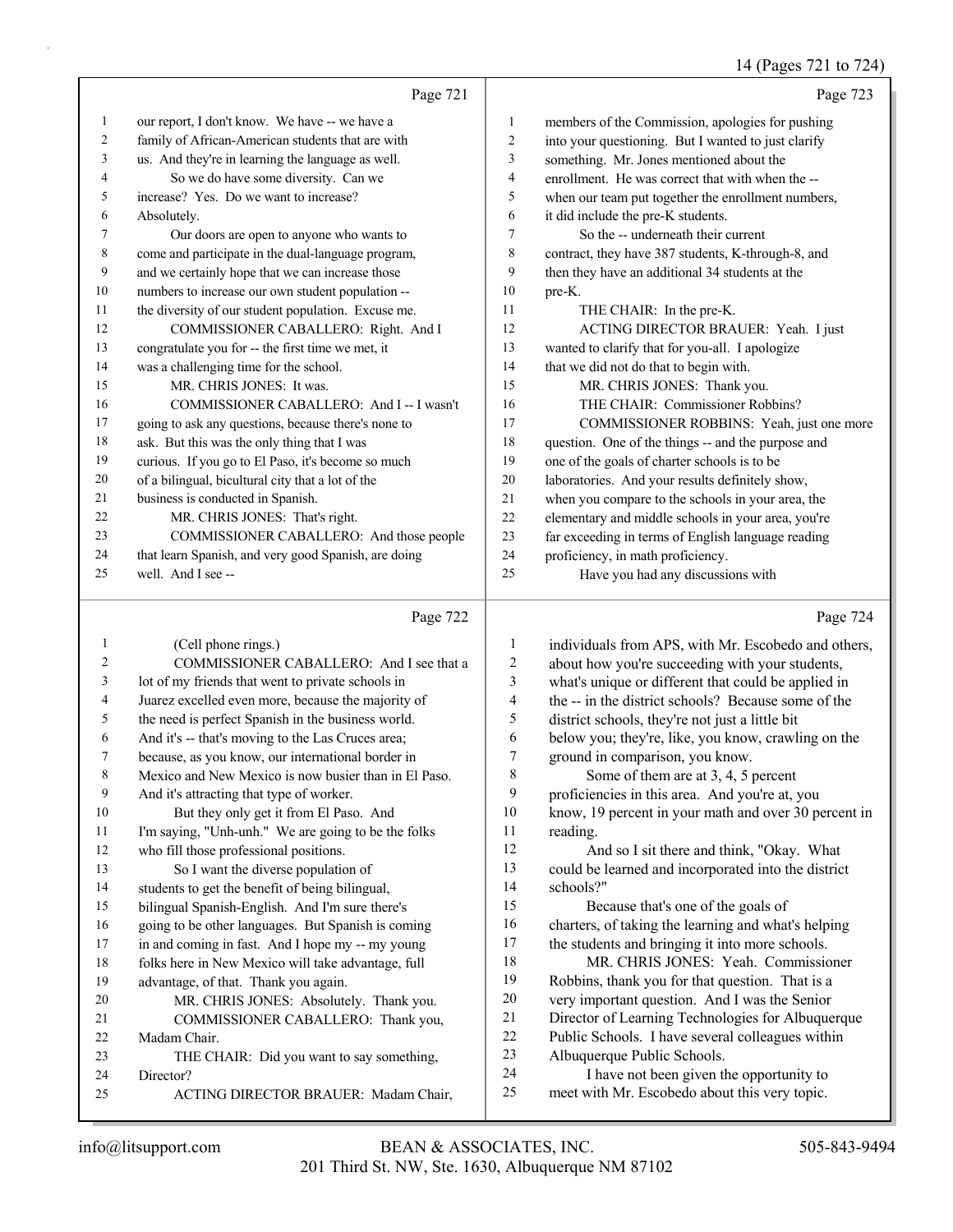|                          |                                                     |                         | 15 (Pages 725 to 728)                               |
|--------------------------|-----------------------------------------------------|-------------------------|-----------------------------------------------------|
|                          | Page 725                                            |                         | Page 727                                            |
| $\mathbf{1}$             | However, I do have a meeting coming up with         | $\mathbf{1}$            | MR. CHRIS JONES: Commissioner Armbruster,           |
| $\overline{c}$           | Dr. Blakey. And with that, of course, we are        | $\overline{2}$          | thank you for the question. We -- this year is the  |
| 3                        | supposed to be the incubators. And we would be more | 3                       | first year in which students with disabilities are  |
| $\overline{\mathcal{A}}$ | than happy to share some of the strategies and      | $\overline{\mathbf{4}}$ | counting toward our data. And so what we found this |
| 5                        | efforts that we've undergone to try to increase     | 5                       | year, very quickly, when we're reporting students   |
| 6                        | proficiency for all of our students and really try  | 6                       | for special education, is that APS and Child Find   |
| 7                        | to promote that holistic education.                 | 7                       | decided that they weren't going to service our      |
| $\,$ 8 $\,$              | Of course, at the end of the day, it's all          | 8                       | students because we're a State program.             |
| 9                        | about what's best for kids. And that's something    | 9                       | And what that meant is that we had to act           |
| 10                       | that we've done very well is putting kids first and | 10                      | very quickly in trying to identify the disabilities |
| 11                       | making sure adult actions are aligned with the      | 11                      | within students. So our NDT comes together to make  |
| 12                       | outcomes we're seeking.                             | 12                      | those decisions.                                    |
| 13                       | So to answer your question, I would be              | 13                      | And to answer your question, when they're           |
| 14                       | open to that meeting. And, hopefully, Dr. Blakey    | 14                      | referred to us, we do not have a SAT process at the |
| 15                       | and I can have some of that conversation.           | 15                      | pre-K level. That's bypassed. However, we do have   |
| 16                       | COMMISSIONER ROBBINS: I'll try to light a           | 16                      | a team of educators, including all of our ancillary |
| 17                       | fire under him.                                     | 17                      | staff and our coordinator of special education, who |
| 18                       | MR. CHRIS JONES: That sounds great.                 | 18                      | step in and make those determinations based on      |
| 19                       | Thank you.                                          | 19                      | screenings and evaluations.                         |
| 20                       | THE CHAIR: I'd like to just make a                  | 20                      | So we have several students who are                 |
| 21                       | statement, I guess maybe, slash, question. Because  | 21                      | currently, and have always received, services from  |
| 22                       | I -- I was under the impression that through the    | 22                      | our contracted ancillary providers.                 |
| 23                       | Corrective Action Plan, we had cleared out that you | 23                      | COMMISSIONER ARMBRUSTER: Wow. I didn't              |
| 24                       | made the English and math scores required, which    | 24                      | think they could do that; but I --                  |
| 25                       | were even more robust than the original goals.      | 25                      | THE CHAIR: Could I just tag on that? So             |
|                          | Page 726                                            |                         | Page 728                                            |
| 1                        | MR. CHRIS JONES: Correct.                           | 1                       | in prior years, APS and Child Find had provided? So |
| 2                        | THE CHAIR: So I just want to clear that             | $\sqrt{2}$              | it was just this year, they decided all of a sudden |
| 3                        | up. That was my understanding. So on -- 'cause      | 3                       | they're not going to?                               |
| 4                        | it's listed as Does Not Meet. So --                 | $\overline{\mathbf{4}}$ | MR. CHRIS JONES: Correct. That is                   |
| 5                        | MR. CHRIS JONES: So we --                           | 5                       | correct.                                            |
| 6                        | THE CHAIR: -- I thought we cleared out              | 6                       | THE CHAIR: Just --                                  |
| $\mathcal{L}$            | that you more than met those; so --                 | 7                       | MR. CHRIS JONES: Yeah. Actually, we are             |
| 8                        | MR. CHRIS JONES: Oh, thank you. Thank               | 8                       | forced to create our own Child Find. And so that's  |
| 9                        | you, Chairwoman Gipson.                             | 9                       | what we've done. We've worked to create a team of   |
| 10                       | THE CHAIR: I just wanted to put that on             | 10                      | educators for that purpose.                         |
| 11                       | the record. So any -- do you have a question?       | 11                      | THE CHAIR: Had you done that in prior               |
| 12                       | COMMISSIONER ARMBRUSTER: Well, yes. I'm             | 12                      | years with a contract with them? Or -- or --        |
| 13                       | going to -- I could have asked any school this. But | 13                      | MR. CHRIS JONES: They had always done               |
| 14                       | I wasn't thinking it at that time.                  | 14                      | that, Chairwoman Gipson, through the early          |
| 15                       | So on your -- when you have the preschool           | 15                      | identification process, which is Child Find. And at |
| 16                       | kids, does -- does -- I assume the teachers there   | 16                      | that point, they would give us information about    |

kids, does -- does -- I assume the teachers there

 could look at a child and say, "Huh, I think there's more going on here than language in terms of a SpEd

need."

- 20 So do they -- what happens? What do you
- do when you, you know, see this child, as reported to you, I guess, looks like it's not just the fact
- that this child speaks Spanish only or English only,
- for that matter. Then what do you do if that child
- really qualifies for a 3Y4Y program?
- 201 Third St. NW, Ste. 1630, Albuquerque NM 87102 info@litsupport.com BEAN & ASSOCIATES, INC. 505-843-9494

what services were provided. We had copies of IEPs,

evaluation process was hired -- or excuse me -- was

22 Now what they've said is they no longer

State-chartered -- State charter, we're responsible

18 and we would step in and provide services. 19 But the initial identification and

conducted through Child Find.

for that process.

provide those services, and now, as a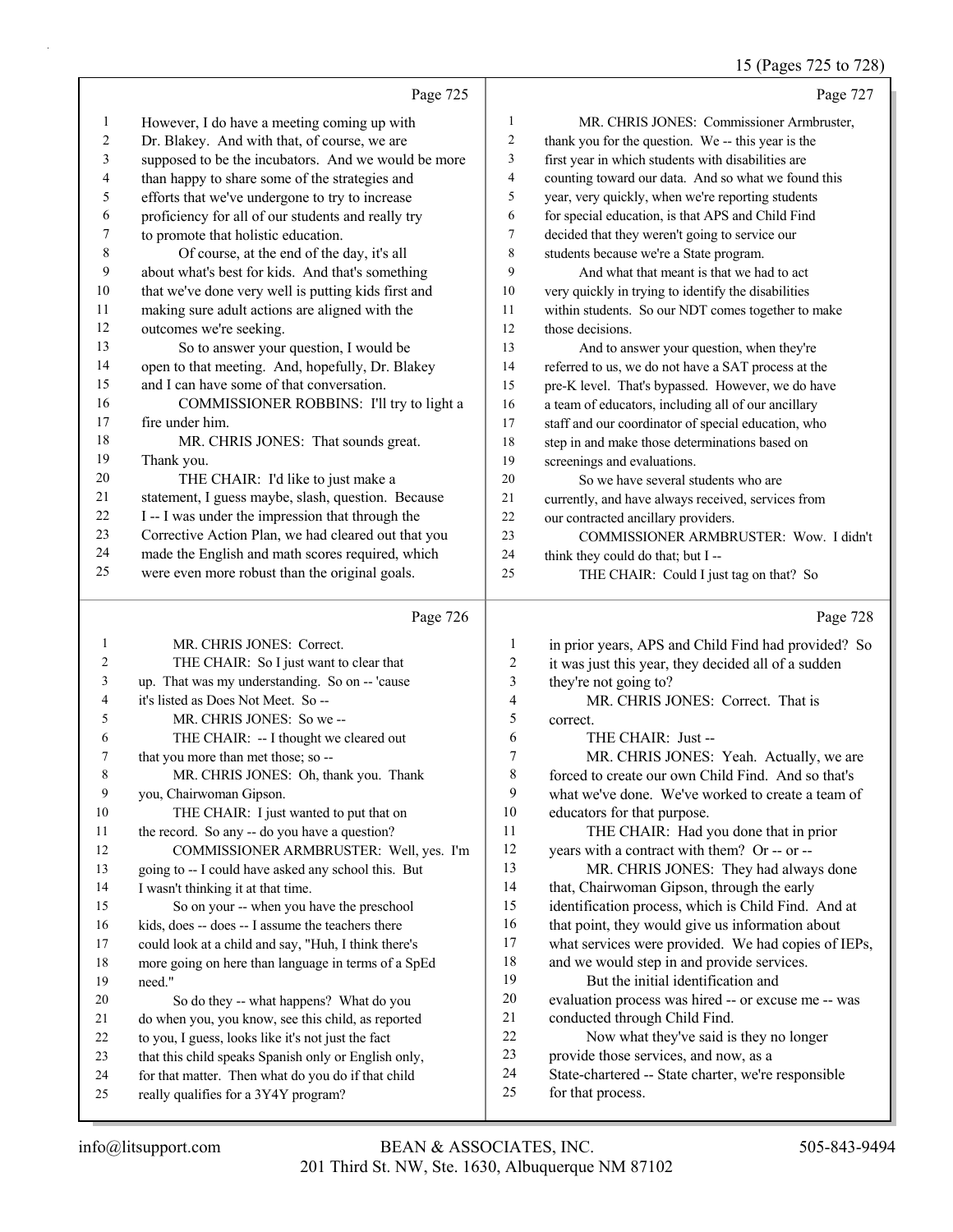## 16 (Pages 729 to 732)

|    | Page 729                                             |                | Page 731                                             |
|----|------------------------------------------------------|----------------|------------------------------------------------------|
| 1  | And so we've done so. Yeah, it's become              | 1              | We do utilize programs. Honestly, they're            |
| 2  | very confusing. And I learned this at my first       | 2              | attracted to our school. Fortunately for me, we      |
| 3  | pre-K admin meeting of this current year.            | 3              | have a lot of applicants from these Hispanic         |
| 4  | It isn't that we have a problem. It was              | $\overline{4}$ | countries and places of origin. They're attractive,  |
| 5  | that we were lacking that information prior.         | 5              | and they want to come because they believe in the    |
| 6  | THE CHAIR: Right. Right. Okay. Thanks.               | 6              | mission and the work that we've done. So I've been   |
|    | MR. CHRIS JONES: Yes, ma'am.                         | 7              | pretty fortunate.                                    |
| 8  | COMMISSIONER ARMBRUSTER: So, just -- I am            | 8              | COMMISSIONER ARMBRUSTER: So they're able             |
| 9  | actually just clarifying. You are fine what you are  | 9              | to -- from wherever. So they have to come and get a  |
| 10 | doing. So, essentially, you do not have children     | 10             | New Mexico quick -- I'm sure they're teachers in     |
| 11 | who were in a 3Y4Y program as three year-olds coming | 11             | their native countries.                              |
| 12 | to you as a four-year-old; is that accurate?         | 12             | MR. CHRIS JONES: Correct. They come, and             |
| 13 | MR. CHRIS JONES: That is correct.                    | 13             | we've worked through their licensure in some cases;  |
| 14 | COMMISSIONER ARMBRUSTER: But you have --             | 14             | and in others the PED has granted them the licensure |
| 15 | so then when you get these four year-olds, you all   | 15             | that was required to work at our school.             |
| 16 | are having to make that determination. And then      | 16             | COMMISSIONER ARMBRUSTER: And then they               |
| 17 | they are getting special ed services from, in a      | 17             | have to become citizens, so they have to be here     |
| 18 | sense, taking away from your special ed teachers'    | 18             | for -- that's the process. So they're on visas       |
| 19 | duties with your K-8s.                               | 19             | until then.                                          |
| 20 | MR. CHRIS JONES: In a sense, that is                 | 20             | MR. CHRIS JONES: Correct.                            |
| 21 | correct, Commissioner Armbruster. And also the       | 2.1            | THE CHAIR: There were some that return,              |
| 22 | difficult part for us is that we don't receive       | 22             | that they stay here temporarily. So --               |
| 23 | funding for special education services. They are     | 23             | MR. CHRIS JONES: Correct. Yeah.                      |
| 24 | not a part of the IDEA B application that I          | 24             | COMMISSIONER ARMBRUSTER: That was just               |
| 25 | developed, because they aren't a part of our cohort  | 25             | clarification. I just wanted to know that. Thank     |
|    | Page $730$                                           |                | Page $732$                                           |

# $\left| \begin{array}{c} \text{age} \end{array} \right|$

Page 732

| 1  | K-through-8.                                         | 1  | you.                                               |
|----|------------------------------------------------------|----|----------------------------------------------------|
| 2  | So we've had to come up with creative ways           | 2  | MR. CHRIS JONES: Sure. You're welcome.             |
| 3  | in moving money around to pay for these services.    | 3  | THE CHAIR: Oh. Commissioner Crone?                 |
| 4  | You know, again, at the end of the day, they're kids | 4  | COMMISSIONER CRONE: Yes. Excuse me.                |
| 5  | and they're children, so we need to figure it out,   | 5  | I've been working with several students attempting |
| 6  | as the adults, and that's what we've done.           | 6  | to get visas and Green Cards and citizenship. And  |
| 7  | But it was a very shocking change, and it            | 7  | it really is a hot mess. I had no idea just how    |
| 8  | was one that was a little challenging, very          | 8  | convoluted that system is. And I'm very disturbed  |
| 9  | troubling at the beginning.                          | 9  | by that. I -- I'm sorry. That's a personal         |
| 10 | COMMISSIONER ARMBRUSTER: Okay. Oh. And               | 10 | comment.                                           |
| 11 | one other thing. So because you're doing bilingual   | 11 | One of my students is this brilliant               |
| 12 | and lots of people are not, and you need teachers    | 12 | woman, and she's been here ten years. And she's    |
| 13 | who are, you mentioned a number of countries who --  | 13 | always in danger that if she doesn't take more     |
| 14 | for which Spanish is the first language.             | 14 | classes and so forth, she's out of here. And it's  |
| 15 | So are those people here on, like, a visa            | 15 | just -- I'm sorry. And this is another irrelevant  |
| 16 | thing? It was like the school yesterday we were      | 16 | question.                                          |
| 17 | talking about. That's why I'm asking.                | 17 | MR. CHRIS JONES: That's okay.                      |
| 18 | MR. CHRIS JONES: We've had several                   | 18 | COMMISSIONER CRONE: Your address is La             |
| 19 | visiting teachers who go through the PED program. I  | 19 | Morada?                                            |
| 20 | failed to mention we have a teacher from India, and  | 20 | MR. CHRIS JONES: That's correct.                   |
| 21 | she's pretty stellar.                                | 21 | COMMISSIONER CRONE: Is there a Morada in           |
| 22 | We have all citizens of the United States            | 22 | Albuquerque? I have a number of in-laws that are   |
| 23 | at this point. They have gotten their citizenship.   | 23 | Penitentes. I'm just curious.                      |
| 24 | We have one who is still working on a visa. She's    | 24 | MR. CHRIS JONES: Not that I'm aware of.            |
| 25 | from Spain, and she is very high-level as well.      | 25 | COMMISSIONER CRONE: We need to start one.          |
|    |                                                      |    |                                                    |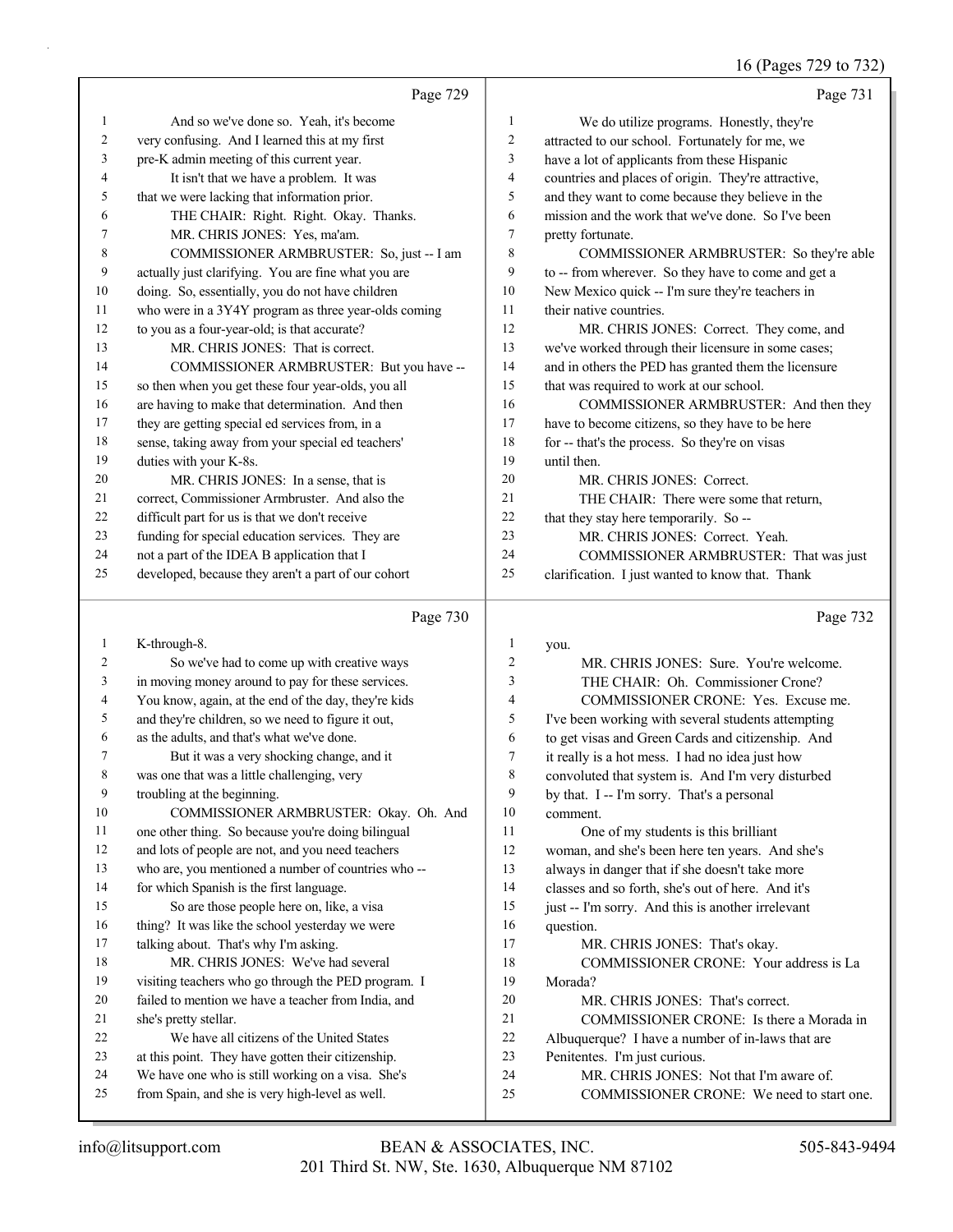17 (Pages 733 to 736)

|                |                                                      |                         | 1/ (Pages /33 to /30)                                |
|----------------|------------------------------------------------------|-------------------------|------------------------------------------------------|
|                | Page 733                                             |                         | Page 735                                             |
| $\mathbf{1}$   | COMMISSIONER CABALLERO: Commissioner                 | $\mathbf{1}$            | Raftery?                                             |
| $\overline{c}$ | Crone, there is a morada that's in and around the    | $\overline{2}$          | <b>COMMISSIONER RAFTERY: Yes.</b>                    |
| 3              | area that used to be Atrisco Land Grant. And years   | 3                       | COMMISSIONER ARMBRUSTER: Commissioner                |
| 4              | ago, it got raided and a lot of the stuff inside the | $\overline{\mathbf{4}}$ | Crone?                                               |
| 5              | church was taken. And -- but they still have some    | 5                       | <b>COMMISSIONER CRONE: Yes.</b>                      |
| 6              | activity. That land grant, of course, have all       | 6                       | COMMISSIONER ARMBRUSTER: Commissioner                |
| 7              | dispersed all over, and they're having a hard time   | $\boldsymbol{7}$        | Armbruster votes "Yes."                              |
| $\,$ $\,$      | staying together. But they do have a morada.         | 8                       | Commissioner Voigt?                                  |
| 9              | I went and saw it. And I was -- I was                | 9                       | COMMISSIONER VOIGT: Yes.                             |
| 10             | astounded there was one. But it's an old -- it's an  | 10                      | COMMISSIONER ARMBRUSTER: And we have                 |
| 11             | old land grant.                                      | 11                      | nine.                                                |
| 12             | COMMISSIONER CRONE: Thank you.                       | 12                      | THE CHAIR: The motion passes, nine-zero.             |
| 13             | THE CHAIR: Okay. Any further discussion?             | 13                      | Congratulations. Great job. Thank you.               |
| 14             | COMMISSIONER VOIGT: Madam Chair, if I                | 14                      | (Applause.)                                          |
| 15             | may?                                                 | 15                      | THE REPORTER: Break?                                 |
| 16             | THE CHAIR: Commissioner Voigt?                       | 16                      | THE CHAIR: Yes, break.                               |
| 17             | COMMISSIONER VOIGT: I move that the                  | 17                      | (Recess taken, 9:21 a.m. to 9:40 a.m.)               |
| 18             | Public Education Commission renew the charter for    | 18                      | THE CHAIR: The next school is Sandoval               |
| 19             | Albuquerque Bilingual Academy for five years, with   | 19                      | Academy for Bilingual Education. So if the folks     |
| 20             | the conditions that the New Mexico System of School  | 20                      | from the school want to come up?                     |
| 21             | Support and Accountability Report prepared by the    | 21                      | And, once again, there is the sign-up                |
| 22             | PED shows a similar performance for School Year      | 22                      | sheet here. If anyone wishes to speak in regards to  |
| 23             | 2018-2019, and the student growth, highest quartile; | 23                      | the school, you do need to sign up here.             |
| 24             | student growth, middle quartile; student growth,     | 24                      | So thank you.                                        |
| 25             | lowest quartile; English Language Learner progress;  | 25                      | So good morning and welcome. And thanks              |
|                | Page 734                                             |                         | Page 736                                             |
| $\mathbf{1}$   | chronic absenteeism; college-and-career readiness;   | $\mathbf{1}$            | for sitting through this with us and doing all you   |
| $\overline{c}$ | and educational climate, with no statistically       | $\overline{2}$          | did to get yourself ready. We appreciate it.         |
| 3              | significant decrease in performance.                 | $\mathfrak{Z}$          | And I'll just offer my dittoed statement,            |
| 4              | COMMISSIONER CABALLERO: Second.                      | $\overline{4}$          | and we'll move on.                                   |
| 5              | THE CHAIR: There is a motion by                      | 5                       | Renewal of Charter with Conditions. PED              |
| 6              | Commissioner Voigt, a second by Commissioner         | 6                       | has not provided a report or review of data for the  |
| 7              | Caballero.                                           | 7                       | School Year '18-'19 Accountability. It is important  |
| 8              | Any further discussion? If not, roll                 | $\,$ $\,$               | for schools to have the complete academic data as    |
| 9              | call, please.                                        | 9                       | part of its renewal information for this renewal and |
| 10             | COMMISSIONER ARMBRUSTER: Commissioner                | 10                      | also for future years.                               |
| 11             | Davis?                                               | 11                      | The PEC needs complete State                         |

12 COMMISSIONER DAVIS: Yes.

24 COMMISSIONER CABALLERO: Yes.

13 COMMISSIONER ARMBRUSTER: Commissioner 14 Gipson? 15 THE CHAIR: Yes. 16 COMMISSIONER ARMBRUSTER: Commissioner 17 Chavez? 18 COMMISSIONER CHAVEZ: Yes. 19 COMMISSIONER ARMBRUSTER: Commissioner 20 Robbins? 21 COMMISSIONER ROBBINS: Yes. 22 COMMISSIONER ARMBRUSTER: Commissioner

25 COMMISSIONER ARMBRUSTER: Commissioner

23 Caballero?

12 Accountability Reports to make its best decision on

15 operational performance because the data is complete

17 If the PEC decides to issue a renewal with conditions, the PEC will clearly state what Accountability information it will review from the PED Accountability Report. When the Accountability data is prepared by PED, and the school has had an opportunity to review the data -- no less than ten days -- the PEC will review the data and remove the condition or take other action, such as a Corrective Action Plan or possibly non-renew the charter.

14 The PEC will review financial and

16 at this meeting in December 2019.

13 school renewal applications.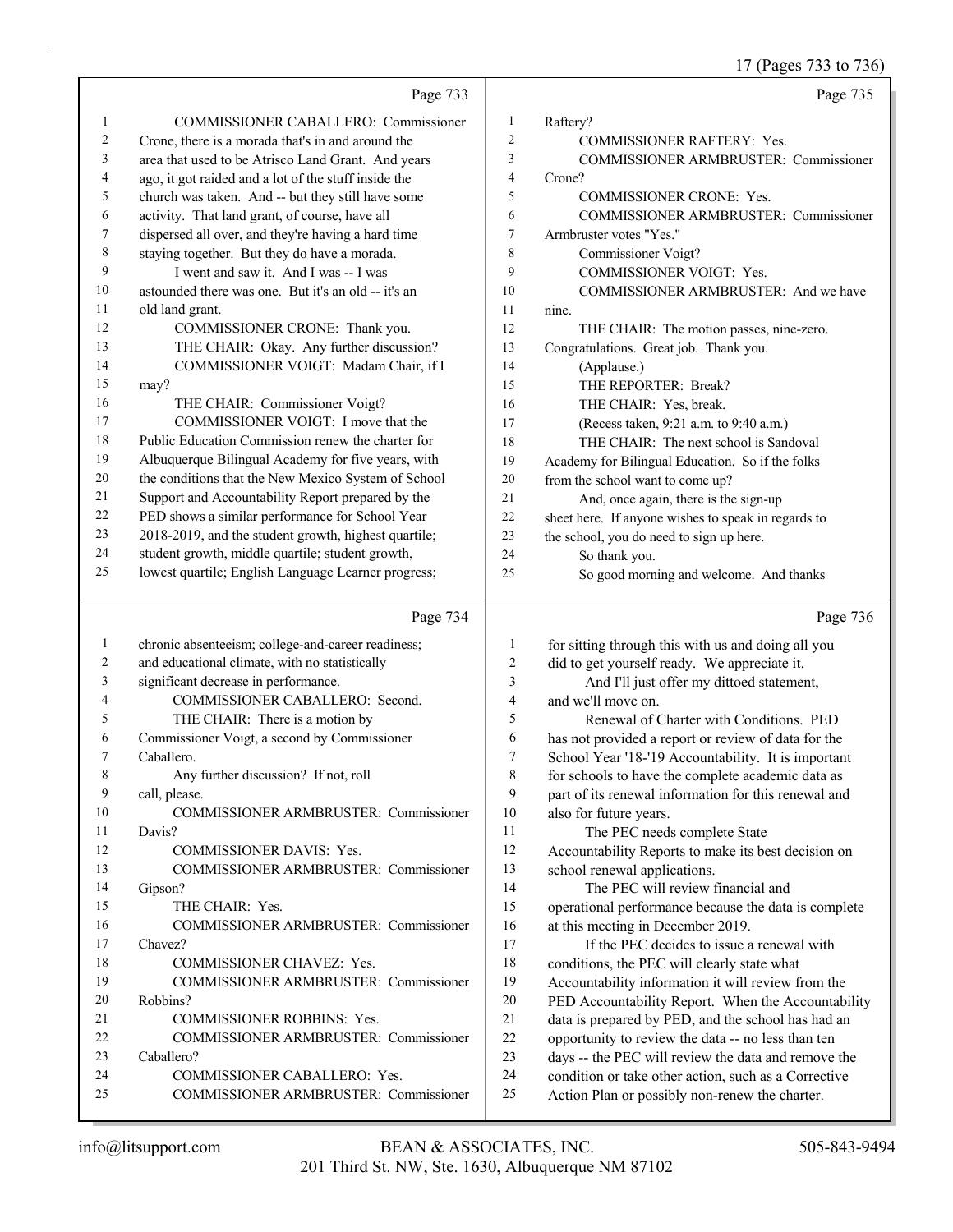## 18 (Pages 737 to 740)

|                | Page 737                                             |                  | Page 739                                             |
|----------------|------------------------------------------------------|------------------|------------------------------------------------------|
| 1              | At the future meeting, January or February           | 1                | Subgroup performance, growth indices, as             |
| $\overline{c}$ | 2020, the PEC will only consider the issues related  | $\overline{c}$   | you can see, over the course of the terms, these     |
| 3              | to the reason for the conditions and will not        | 3                | three years, the school had varying results in terms |
| 4              | consider any other issues related to the renewal.    | 4                | of some were over expected, some were under expected |
| 5              | So, once again, we will close out                    | 5                | growth; but as you see across the chart to the most  |
| 6              | operational and financial today -- if there's any    | 6                | recent year of data, all of them are pretty close to |
| 7              | concerns, you'll know it as you leave -- and         | 7                | the zero line, which is as-expected growth for the   |
| $\,8\,$        | 95 percent of the academics. So the -- it's a very   | 8                | different ethnicities of the higher performing       |
| 9              | narrow scope that we'll be looking at in January and | 9                | students in reading.                                 |
| 10             | February.                                            | 10 <sup>10</sup> | In math, you'll see that they were                   |
| 11             | So thank you once again.                             | 11               | consistently -- across the term of the contract for  |
| 12             | So CSD will do -- and give their report.             | 12               | the different ethnicities, the growth was greater    |
| 13             | You'll have your 15 minutes. There's the eight       | 13               | than expected, above the zero.                       |
| 14             | minutes, then, for the Public Comment, and then      | 14               | Lowest performing students, similar                  |
| 15             | we'll do our questions.                              | 15               | result. Though they had varying degrees along the    |
| 16             | MS. KAREN WOERNER: Madam Chair,                      | 16               | way, their data is becoming more at the expected     |
| 17             | Commissioners, school representatives, good morning. | 17               | growth zero mark in both reading and math, some of   |
| 18             | Sandoval Academy of Bilingual Education              | 18               | the math above.                                      |
| 19             | located in Rio Rancho, serving Grades K through 8,   | 19               | Proficiency by subgroup in reading.                  |
| 20             | with an enrollment, at 40-day, of 178 students.      | 20               | Again, those proficiencies by subgroups are somewhat |
| 21             | As you know, Sandoval Academy of Bilingual           | 21               | reflecting what you saw in the overall chart, in     |
| 22             | Education, by their name, is working on Spanish and  | 22               | that there was a jump and then that decrease.        |
| 23             | English fluency and literacy through two-way         | 23               | In math, the chart is showing a pretty               |
| 24             | immersion. We have students working on maintaining   | 24               | steady increase and/or pretty flat across the term   |
| 25             | Native language working on heritage language or      | 25               | of the contract.                                     |
|                | Page 738                                             |                  | Page 740                                             |

| 1              | discovering a new language.                          | 1  | As far as their mission goals, the                   |
|----------------|------------------------------------------------------|----|------------------------------------------------------|
| 2              | The Part A analysis on Page 3 of the                 | 2  | school's had varying success with meeting those      |
| 3              | Part A section, the math and reading proficiencies,  | 3  | goals. And, again, I think this is reflective of     |
| $\overline{4}$ | I want to speak, again, to several things here.      | 4  | the population each year and the growth that they've |
| 5              | This school -- as you see, the school had            | 5  | had in terms of the students coming into the school  |
| 6              | a jump in the first year there from '16 to '17, and  | 6  | who may not have been there in the prior years.      |
| 7              | then a bit of a decline, and then what appears to be | 7  | The enrollment cap is 280. And as you --             |
| 8              | a drastic decline after that. Again, that is         | 8  | Page 14 of 20 or 19 of 100, depending on how you're  |
| 9              | influenced by, I believe, several factors, one of    | 9  | looking at the chart, it shows the drastic increase  |
| 10             | which we've already talked about, which was the      | 10 | in enrollment that I was speaking of, where, at the  |
| 11             | Istation scores for their K-2 learners.              | 11 | start, there were close to about 40 students; and    |
| 12             | Also, as we'll talk about in a minute, the           | 12 | then up to the current enrollment of 178. So a       |
| 13             | school has been growing exponentially in enrollment  | 13 | drastic incline in their enrollment numbers.         |
| 14             | and in the types of students they serve, and I think | 14 | Students remaining enrolled within the               |
| 15             | that also has influenced their scores in this        | 15 | school year has been between 89 and 91 percent.      |
| 16             | regard. I'm sure the school will address that in     | 16 | Those enrolled between school years has kind of      |
| 17             | their presentation.                                  | 17 | bumped, but, at the last two years, has been at      |
| 18             | Their proficiency rate was shown at                  | 18 | 86 percent.                                          |
| 19             | at-or-below 20 percent. And I believe that at or     | 19 | Teacher retention you see took a dip in              |
| 20             | below is because of masking data for students,       | 20 | one year, but then is back on an incline.            |
| 21             | because that test is only given to -- I'm sorry,     | 21 | The audit findings, there were two audit             |
| 22             | Ms. Rodriguez. Is that fourth-graders' science       | 22 | findings in the last year that we have data for.     |
| 23             | test?                                                | 23 | Those were repeat findings; although, they were      |
| 24             | Only took fourth-graders; so -- in order             | 24 | other non-compliance issues and not any material     |
| 25             | to mask the data for the small student population.   | 25 | weaknesses or significant deficiencies.              |
|                |                                                      |    |                                                      |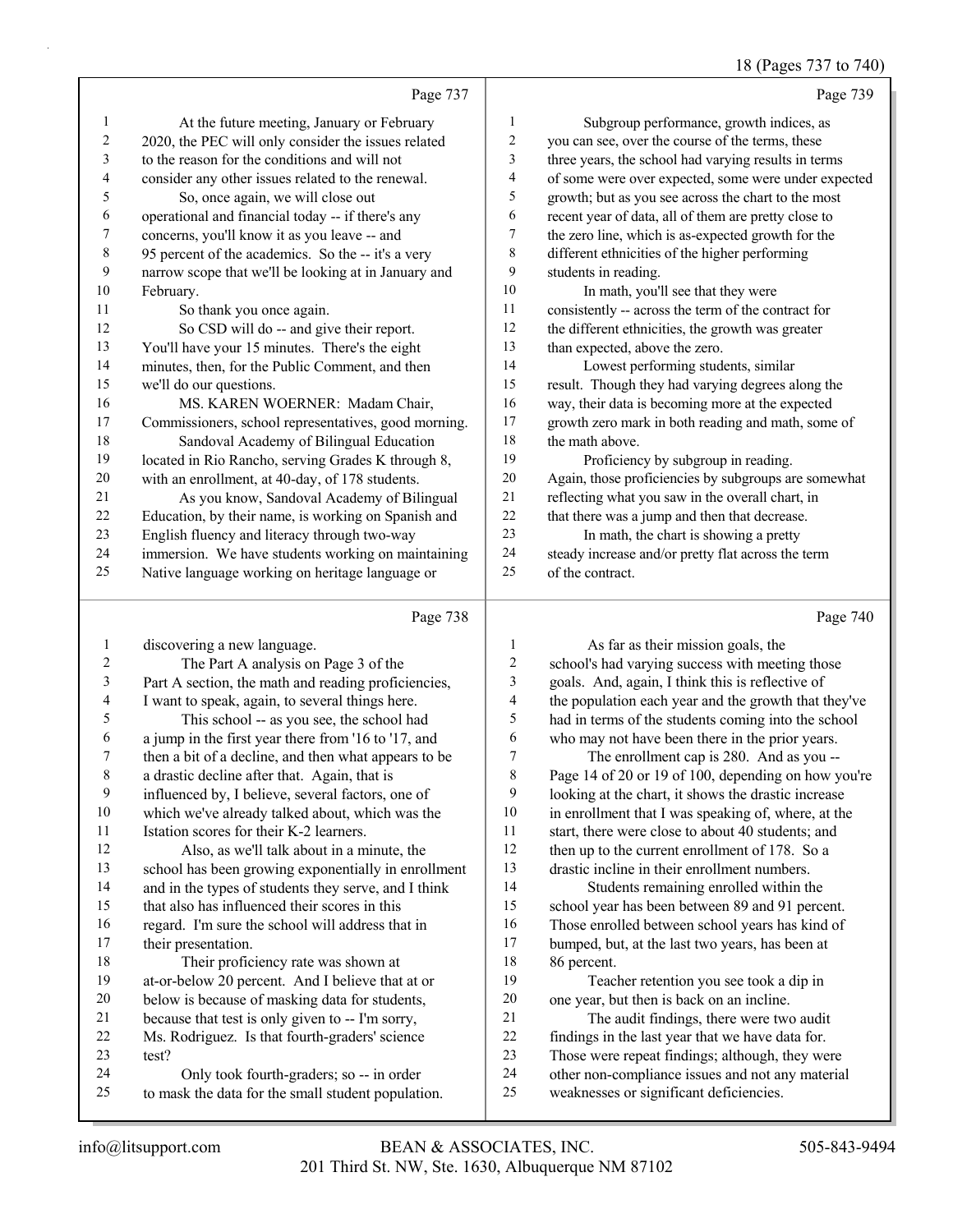## 19 (Pages 741 to 744)

|             | Page 741                                             |                | Page 743                                             |
|-------------|------------------------------------------------------|----------------|------------------------------------------------------|
| 1           | Going back to the beginning, again, of the           | 1              | that's going to speak for the school for the record. |
| 2           | report from CSD, the analysis, you see that each     | $\overline{c}$ | MS. JACKIE RODRIGUEZ: Absolutely.                    |
| 3           | area of the school Demonstrated Progress or Met the  | 3              | Good morning, Madam Chair Gipson and                 |
| 4           | Standards.                                           | 4              | Commissioners. I'm excited to celebrate and be here  |
| 5           | You can see that in the school Standards             | 5              | to present our escuelita, Sandoval Academy of        |
| 6           | of Excellence, which was the school letter grades up | 6              | Bilingual Education.                                 |
| 7           | through 2018, the school did show an increase in     | 7              | (A discussion was held off the record.)              |
| $\,$ 8 $\,$ | their overall school grade. And the areas where      | 8              | MS. JACKIE RODRIGUEZ: So I'm Jackie                  |
| 9           | they had "F's" dropped off by the last year of       | 9              | Rodriguez. I'm the School Director and Principal.    |
| 10          | the $-$ in 2018.                                     | 10             | I have -- Ms. Banks is our programs coordinator at   |
| 11          | As for the organizational performances               | 11             | our site and also our ESL, gifted program, and       |
| 12          | framework, there were five indicators on the chart   | 12             | intervention teacher. Ms. Teresita Reyes is our      |
| 13          | where the school had either a repeat Workings to     | 13             | gifted -- our special education programs coordinator |
| 14          | Meet or a Falls Far Below. Those areas are outlined  | 14             | and teacher.                                         |
| 15          | on Page 3.                                           | 15             | We also have some students that are going            |
| 16          | Students with special needs. This was                | 16             | to be speaking on behalf of the school today; so     |
| 17          | primarily around a few overdue IEPs. I think there   | 17             | Brent, Isabella, and Logan are here.                 |
| 18          | were two this last year that hadn't been completed.  | 18             | We also have Becky Torres, our governing             |
| 19          | English Language Learners -- which has               | 19             | council president, and Wayne Moosman, our governing  |
| 20          | since been resolved.                                 | 20             | council treasurer, that are here present today.      |
| 21          | English Language Learners was around the             | 21             | So I just want to start by thanking the              |
| 22          | identification issue which we've spoken about as     | 22             | Commissioners for supporting our school in the past, |
| 23          | well as annual letters going home to parents.        | 23             | and I'm excited to be here. It is my first renewal,  |
| 24          | Financial compliance was related, of                 | 24             | so I'm nervous and excited at the same time.         |
| 25          | course, to those audit findings, and also to --      | 25             | I came to Sandoval Academy, this is my               |
|             | Page 742                                             |                | Page 744                                             |
| 1           | membership of the audit committee was not properly   | 1              | third year, and it's our fifth year. And what I'm    |
| 2           | constituted. So they've corrected that membership    | 2              | going to do is ask our students if they want to      |
|             |                                                      |                |                                                      |

| 3  | on the audit committee.                              | 3  | please come up first and talk --                    |
|----|------------------------------------------------------|----|-----------------------------------------------------|
| 4  | In the employee rights category, there               | 4  | THE CHAIR: No. Did they -- no. They --              |
| 5  | were several staff files that were missing           | 5  | MS. FRIEDMAN: They did sign up.                     |
| 6  | verifications of employment, one that was missing an | 6  | THE CHAIR: But the Public Comment comes             |
| 7  | official transcript, and one without a professional  | 7  | in after you've done your 15 minutes.               |
| 8  | development plan, which the school has since         | 8  | MS. KAREN WOERNER: Unless you want to               |
| 9  | resolved.                                            | 9  | release your 15 minutes.                            |
| 10 | And in the facilities requirements, I will           | 10 | THE CHAIR: Unless they want you to use              |
| 11 | share that in '17-'18 school year, the school was    | 11 | part of your 15 minutes.                            |
| 12 | missing several of the emergency drills. In          | 12 | MS. JACKIE RODRIGUEZ: They were using               |
| 13 | '18-'19, they missed one. And I'm assuming in        | 13 | part of my time to speak as well, yes.              |
| 14 | '19-'20, they'll miss none.                          | 14 | FROM THE FLOOR: Good morning.                       |
| 15 | Percentage of the employees that signed              | 15 | THE CHAIR: She needs to be way closer to            |
| 16 | the petition was 100 percent of employees,           | 16 | that mic.                                           |
| 17 | 94 percent of their households.                      | 17 | FROM THE FLOOR: Good morning. My name is            |
| 18 | And the NMCI index score for their                   | 18 | Isabella. I have been in Sandoval Academy for       |
| 19 | facility is at 16.82, again below the average of     | 19 | five-and-a-half years now, since the school began.  |
| 20 | 23 percent, and lower is better.                     | 20 | Sandoval Academy of Bilingual Education is          |
| 21 | And with that, I conclude my report.                 | 21 | a fun, educational place made for kids to learn     |
| 22 | THE CHAIR: Thank you.                                | 22 | Spanish as their second language. I love SABE for   |
| 23 | MS. KAREN WOERNER: Thank you.                        | 23 | their great teachers and wonderful friendships that |
| 24 | THE CHAIR: Good morning once again. And              | 24 | can be built throughout the year.                   |
| 25 | if you would just introduce yourself and anyone else | 25 | There are other reasons I like SABE, like           |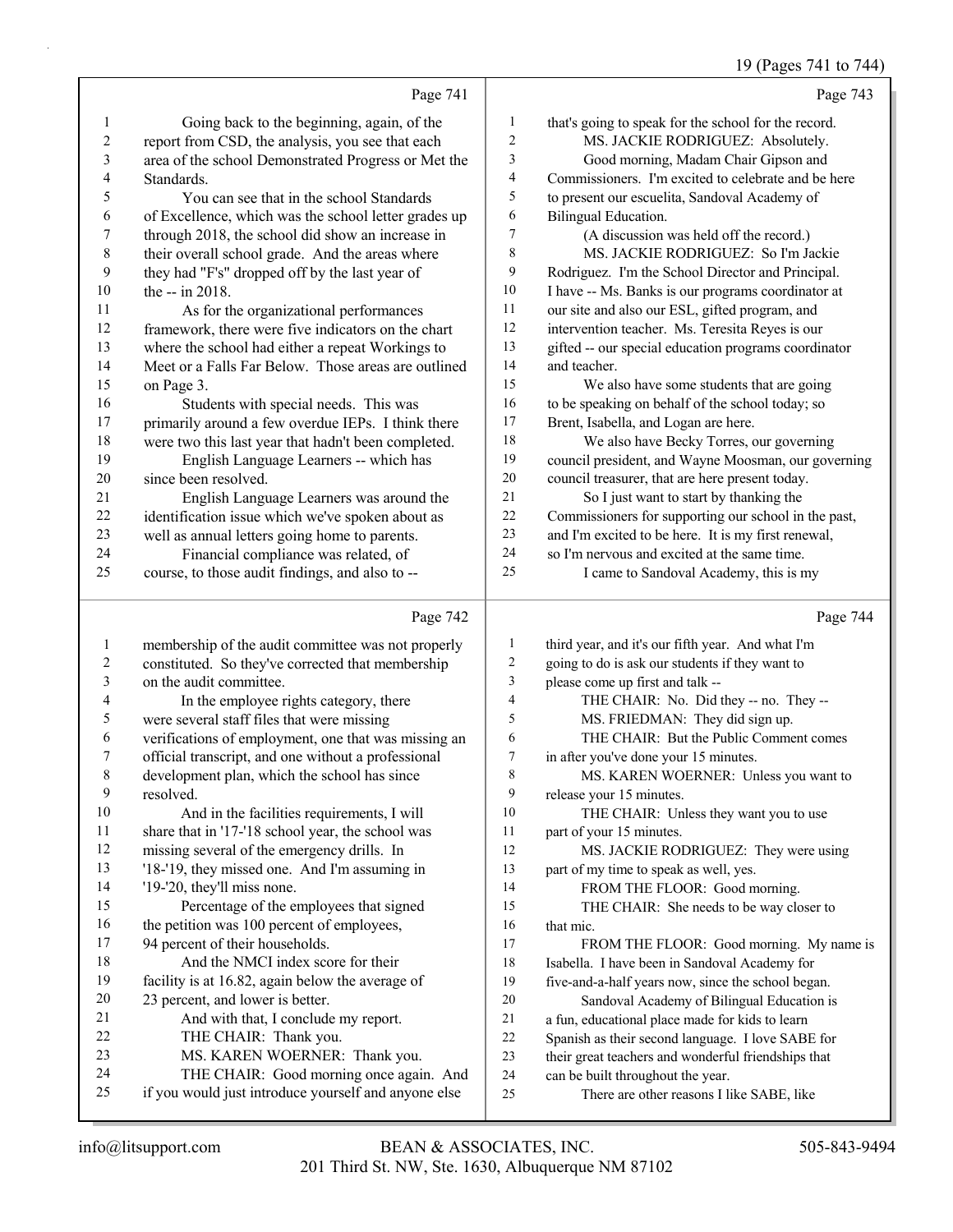|    | Page 745                                             |                | Page 747                                             |
|----|------------------------------------------------------|----------------|------------------------------------------------------|
| 1  | their great education and their holiday dances and   | 1              | people outside the school. Here at SABE, I know      |
| 2  | celebrations.                                        | $\overline{c}$ | everybody.                                           |
| 3  | The reason I came to SABE is to further              | 3              | The other reason I went to SABE is to                |
| 4  | develop my Spanish. Being bilingual has helped my    | 4              | learn Spanish. Learning Spanish is a skill that can  |
| 5  | family in their business to reach diverse            | 5              | help you get jobs, such as a lawyer or doctor,       |
| 6  | populations. It feels good to be able to             | 6              | because they are able to communicate with            |
| 7  | communicate with many people, including my           | 7              | Spanish-speaking adults.                             |
| 8  | Spanish-speaking family in Mexico.                   | 8              | Learning another language also helps you             |
| 9  | At SABE, I have learned that if you want             | 9              | multitask, makes you more attentive. Spanish also    |
| 10 | to get a higher grade, you need to work hard. This   | 10             | makes it easier to learn root languages such as      |
| 11 | teaches you in life that you need to work hard to    | 11             | Latin and German.                                    |
| 12 | achieve and attain what you want.                    | 12             | My own personal reason to learn Spanish is           |
| 13 | SABE environment is safe and does not                | 13             | to challenge myself, and, like as I said before, to  |
| 14 | cause anxiety or pressure. I celebrate that SABE,    | 14             | give me more career opportunities. Thank you.        |
| 15 | they have supportive and help students that have     | 15             | THE CHAIR: Thank you.                                |
| 16 | disabilities in learning and make their assignments  | 16             | MS. JACKIE RODRIGUEZ: I thought it was               |
| 17 | really fun. [Verbatim.]                              | 17             | important just to give a kid perspective. It may     |
| 18 | THE CHAIR: Thank you.                                | 18             | not be typical of what we present to the Commission. |
| 19 | FROM THE FLOOR: My name is Logan Leyba,              | 19             | But they're the reason for my being there and the    |
| 20 | and I have been at SABE for five-and-a-half years.   | 20             | passion I have for dual language and bilingualism.   |
| 21 | SABE is a school that has a mission to help students | 21             | On behalf of our school community, thank             |
| 22 | learn two languages, Spanish and English.            | 22             | you for the opportunity to address you this morning  |
| 23 | I personally like it better than a                   | 23             | and for the ability to provide the students of our   |
| 24 | traditional school, mostly because it is a small     | 24             | community with access to the one-of-a-kind program   |
| 25 | school, which means I know almost everybody.         | 25             | that embraces all the linguistic tools that students |
|    |                                                      |                |                                                      |

# Page 746

|    | Page 746                                             |    | Page 748                                             |
|----|------------------------------------------------------|----|------------------------------------------------------|
| 1  | SABE is a school that has a mission to               | 1  | bring in providing them with the gift of             |
| 2  | help students learn. I come to SABE to learn         | 2  | bilingualism.                                        |
| 3  | Spanish, which can help me get better jobs later on. | 3  | Like Ms. Woerner spoke to, our school                |
| 4  | I have been going to SABE since second grade and     | 4  | community has grown considerably. One of the charts  |
| 5  | have loved it every year. All the teachers are --    | 5  | I provided to you does show that the growth over     |
| 6  | are nice. Every teacher I've had has been really     | 6  | time and the growth over time with our demographics, |
| 7  | nice.                                                | 7  | so I'll speak to that as well.                       |
| 8  | Also our school cares about the                      | 8  | Sandoval Academy of Bilingual is a sole              |
| 9  | environment by doing things like the three R's,      | 9  | elementary charter school in Rio Rancho serving      |
| 10 | Reduce, Re-use, and Recycle.                         | 10 | kindergarten through eighth grade. We operate as a   |
| 11 | THE CHAIR: Thank you.                                | 11 | 90/10 dual-language program. And that's a little     |
| 12 | FROM THE FLOOR: My name -- my name is                | 12 | different -- that's one of the most successful       |
| 13 | Brent Morgan. I started SABE in the second grade,    | 13 | programs, and there is a model within your packet    |
| 14 | and I am now in the sixth grade. SABE is a           | 14 | that demonstrates what that looks like.              |
| 15 | bilingual charter school that is open for            | 15 | We serve the areas of Rio Rancho,                    |
| 16 | four-and-a-half years. SABE is a better alternative  | 16 | Bernalillo, Placitas, Santa Ana, Algodones, and      |
| 17 | to the large public school I used to go to in        | 17 | Albuquerque.                                         |
| 18 | Rio Rancho because it's smaller than traditional --  | 18 | The vision of the founders was to                    |
| 19 | oh -- because it's smaller than traditional schools, | 19 | establish a successful dual-language school to serve |
| 20 | I do not know what traditional -- I do not know what | 20 | all children of diverse backgrounds, including       |
| 21 | traditional middle school would be like, but I       | 21 | English Language Learners, economically              |
| 22 | imagine it as big and way more confusing.            | 22 | disadvantaged students, minority students, and       |
| 23 | I went to Maggie Cordova before SABE                 | 23 | special education students --                        |
| 24 | opened. At Maggie Cordova, no one knew anyone in     | 24 | (Reporter cautions.)                                 |
| 25 | the school, other than people in the classrooms and  | 25 | MS. JACKIE RODRIGUEZ: -- while still                 |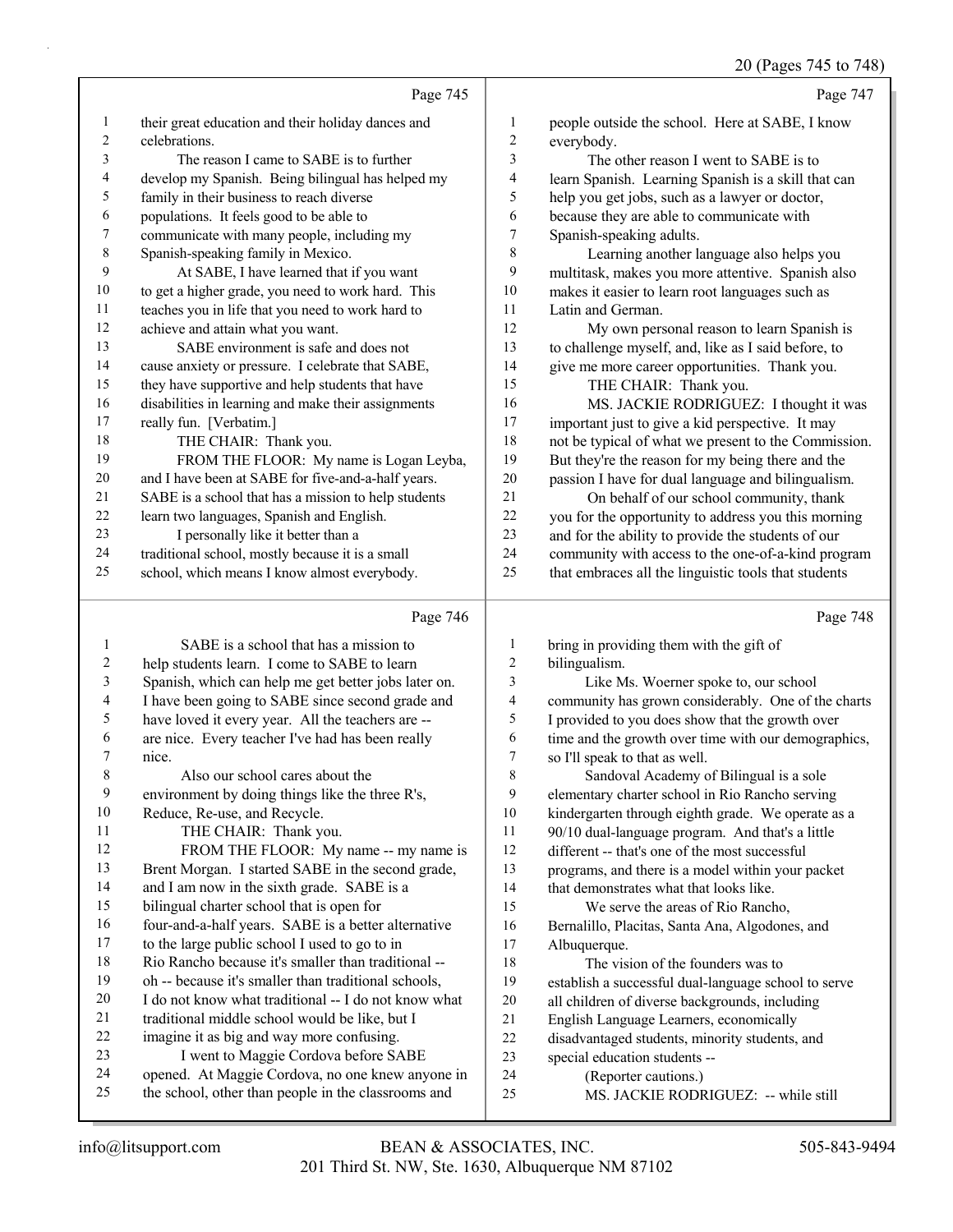## 21 (Pages 749 to 752)

| Page 749                                                    |                | Page 751                                             |
|-------------------------------------------------------------|----------------|------------------------------------------------------|
| bridging the achievement gap by providing them with<br>1    | 1              | teachers in their learning, as well as providing     |
| 2<br>culturally based, differentiated and unique            | $\overline{2}$ | students the necessary support when needed, both for |
| 3<br>curriculum and instruction in both English and         | 3              | our struggling students and those exceeding          |
| 4<br>Spanish.                                               | $\overline{4}$ | expectations.                                        |
| 5<br>Since joining Sandoval Academy at the                  | 5              | Some of our work, as I've been there, is             |
| beginning of '17-'18, I have counted on my prior<br>6       | 6              | to include positions that are able to support the    |
| 7<br>experience and knowledge of effective dual-language    | $\tau$         | learners that we see continue to come to our school. |
| $\,8\,$<br>programming, including implementation and how to | 8              | Student data is reviewed frequently by the           |
| 9<br>build to the original intent of the school which the   | 9              | teachers, including benchmark periods and other      |
| 10<br>founders were strong on. I was lucky enough to be     | 10             | reporting periods. So teachers are able to attend    |
| part of La Promesa -- or what was La Promesa --<br>11       | 11             | to the students that are struggling and falling      |
| 12<br>Albuquerque Bilingual Academy -- and bring that       | 12             | behind.                                              |
| 13<br>experience as well.                                   | 13             | Teachers have been provided, and we are              |
| 14<br>I have focused my leadership on developing            | 14             | taking initiatives at our school, to provide best    |
| 15<br>systems and processes that were not in place when I   | 15             | practice in dual mean language education, as well as |
| 16<br>came to Sandoval Academy, and they have fostered      | 16             | contracting with Dual Language Ed of New Mexico and  |
| 17<br>growth and success; although, we still have a lot of  | 17             | using other pieces to support language acquisition.  |
| 18<br>work to do.                                           | 18             | Our school's financial status is stable              |
| 19<br>In our school's fifth year, I am confident            | 19             | and now includes a positive carryover balance, and   |
| 20<br>that we are well on our way. Some of the points       | 20             | our audit findings have decreased in each of the     |
| 21<br>that I can attest to, our enrollment has more than    | 21             | past three recorded years from six to three to two,  |
| 22<br>doubled over the last two school years. We have       | 22             | with none being material findings.                   |
| 23<br>increased our programming at the kinder-first grade   | 23             | One of the biggest pushes that I have as             |
| level and have two kindergarten classrooms and two<br>24    | 24             | the school leader is the development of our          |
| 25<br>first-grade classrooms. Every year since I came on,   | 25             | teachers. And as teachers have been coming to us as  |
| Page 750                                                    |                | Page 752                                             |

|    | we've added a grade level; so we're up to K-7 this  | 1  | our program has grown, we have seen some             |
|----|-----------------------------------------------------|----|------------------------------------------------------|
| 2  | year, with intent to add our eighth-grade program   | 2  | inconsistencies in understanding of dual language in |
| 3  | next year. We are currently at 182 students.        | 3  | the programs that we offer and trying to make sure   |
| 4  | All subgroups have increased, and                   | 4  | how they feel fostered and developed and given the   |
| 5  | substantially, as they might say; our economically  | 5  | opportunities to grow within our program.            |
| 6  | disadvantaged students, special education           | 6  | THE CHAIR: Excuse me just for a second.              |
|    | population, our English Language Learners, and      | 7  | Could the record reflect that Commissioner Chavez    |
| 8  | overall diversity of our school population.         | 8  | has stepped out? Thanks.                             |
| 9  | Our school has higher proportion of                 | 9  | (Commissioner Chavez has left the meeting.)          |
| 10 | Hispanic, African-American, and East Islander       | 10 | MS. JACKIE RODRIGUEZ: As you'll see in               |
| 11 | populations than the state and local district.      | 11 | the graphs that are provided, the supplemental       |
| 12 | Our school has a higher percentage of               | 12 | packet has -- demonstrates the growth and many       |
| 13 | students qualifying for Free and Reduced Lunch than | 13 | successes we have experienced. And I'll leave that   |
| 14 | the local district as well.                         | 14 | to some questions later and address it more then.    |
| 15 | We do offer before- and after-school                | 15 | But we know that education and the work of           |
| 16 | programs as -- and they're accessible to all        | 16 | a charter school is continuous progress, and I know  |
| 17 | students with the option of scholarships for those  | 17 | there's much to do. I embrace each year with an      |
| 18 | that need those scholarships.                       | 18 | open mind and ready to serve the new students that   |
| 19 | We are trying to establish processes to             | 19 | join us as well as our new staff, and I am           |
| 20 | support those students that are economically        | 20 | continuing to improve for support all our learners.  |
| 21 | disadvantaged. But as a growing school, some of     | 21 | Our students are definitely our focus.               |
| 22 | those processes yet have not been put in place with | 22 | At Sandoval Academy, we are fulfilling our           |
| 23 | [inaudible].                                        | 23 | mission by providing an inclusive bilingual          |
| 24 | We have comprehensive plans and have                | 24 | immersion program to our native Spanish speakers,    |
| 25 | established comprehensive plans that support        | 25 | our heritage speakers, and native English speakers.  |
|    |                                                     |    |                                                      |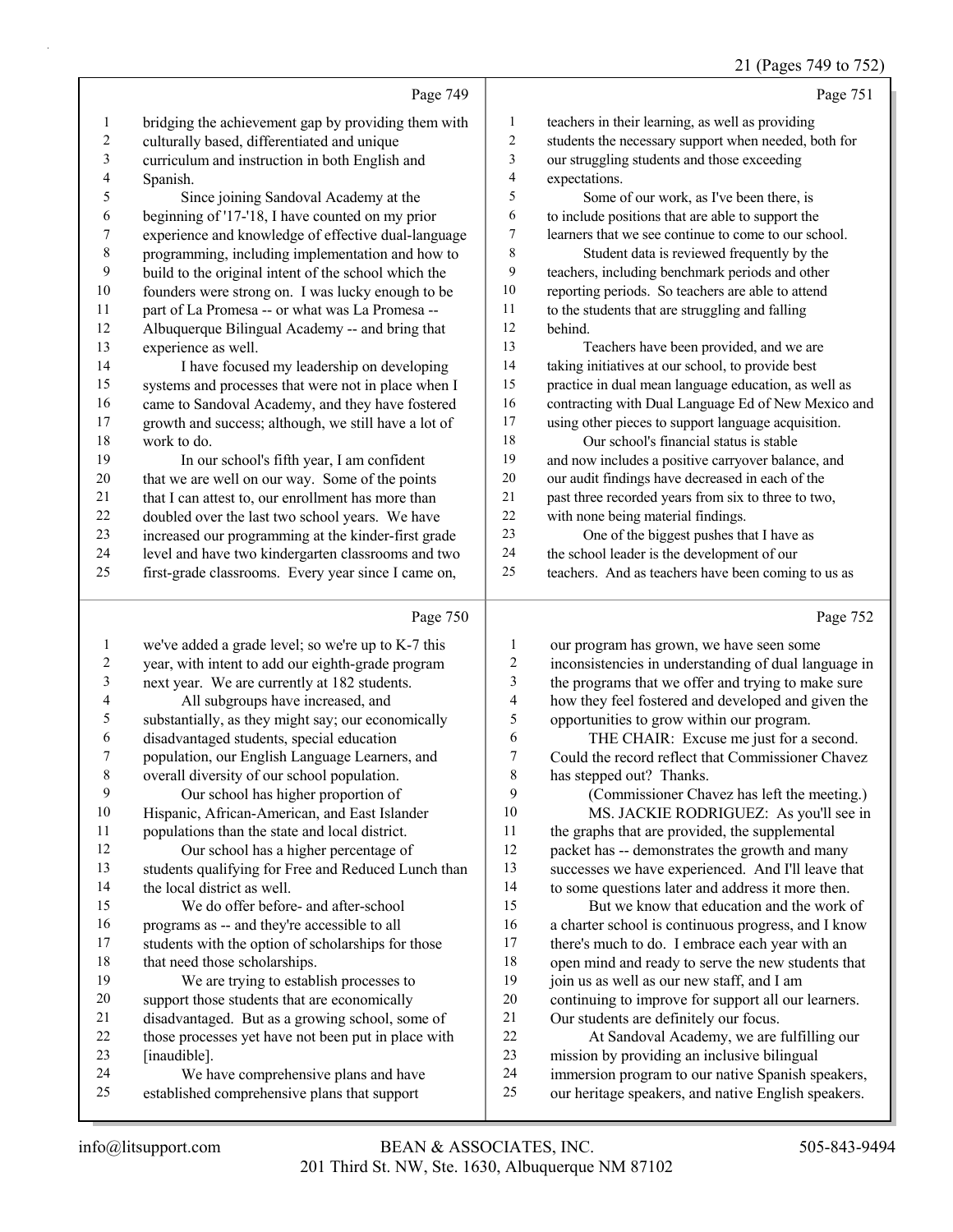## 22 (Pages 753 to 756)

| Page 755                                             |                | Page 753                                             |              |
|------------------------------------------------------|----------------|------------------------------------------------------|--------------|
| Auditor, Certified Information Systems Auditor, and  | 1              | One of the graphics that you see within              | $\mathbf{1}$ |
| a Certified Fraud Examiner, and also formerly a      | 2              | your packet is where we were, where we are, and the  | 2            |
| Department of Energy CFO Fellow.                     | 3              | areas that -- where we're going with our next steps. | 3            |
| About a little over five years ago when              | $\overline{4}$ | And I won't read those all, but I think it's         | 4            |
| the original founders approached me and asked me,    | 5              | important just to talk about a few of those, and     | 5            |
| because of my -- my finance and accounting           | 6              | mostly the increased enrollment and our change in    | 6            |
| background, if I would be interested in being on the | 7              | demographics.                                        | 7            |
| board of this -- this idea that they had for a       | 8              | We have increased our enrollment from 44             | 8            |
| school, a charter school of bilingual education, I   | 9              | the first year to 178 at the 40th day reporting      | 9            |
| jumped at the chance, because I thought it sounded   | 10             | period.                                              | 10           |
| like such a fantastic idea and it wasn't something   | 11             | In the backs of your packets, you do see             | 11           |
| currently available in the Rio Rancho area.          | 12             | the increase of the English Language Learners, which | 12           |
| It was something that I wish I had that              | 13             | increased from none reported, or a very small        | 13           |
| available to -- I moved my family here from Japan.   | 14             | percentage of one student our first -- our second    | 14           |
| I am bilingual. I speak Japanese. But I know the     | 15             | year, up to 21. And I think, as of today -- how      | 15           |
| door has been open for me, because I had that        | 16             | many do we have today?                               | 16           |
| ability. And it would have been -- in my mind, it    | 17             | FROM THE FLOOR: 37.                                  | 17           |
| would have been a great thing when I moved my family | 18             | MS. JACKIE RODRIGUEZ: We're at 37. So                | 18           |
| her of three daughters, if they had had some         | 19             | year to year, we see a huge increase of those, and   | 19           |
| opportunity available to them similar to that.       | 20             | we adjust our programming and our supports to offer  | 20           |
| So I was on the board -- I was one of the            | 21             | that support to those students.                      | 21           |
| original board members, asked to be the treasurer.   | 22             | As far as our special education                      | 22           |
| My original term was two years. And as -- as you've  | 23             | population, we have moved from one to 21. And what   | 23           |
| seen from our history, I was very alarmed when we    | 24             | was our last count?                                  | 24           |
| started out with an enrollment of only 40 and we ran | 25             | FROM THE FLOOR: 27.                                  | 25           |
| Page 756                                             |                | Page 754                                             |              |

1 MS. JACKIE RODRIGUEZ: And another six added to that as well. 3 Like the questions you presented to Albuquerque Bilingual Academy, we're very flexible in our programming to make sure we're adhering to IEP goals and the ESL requirements for our students. 7 So I'll read our mission, and then I'll invite Mr. Moosman, our board treasurer, to come and speak for a minute. 10 Our mission at Sandoval Academy of Bilingual Education is to enable students to maintain their native language, reconnect with their heritage language, or discover a new enriching language. Students will attain Spanish and English fluency and literacy through two-way immersion, which will expand their world view and educational and career opportunities. 18 FROM THE FLOOR: I apologize if I don't do 19 this right. 20 Good morning, Madam Chairwoman and Commission. My name is Wayne Moosman. I currently am the internal audit manager at the Ethics and Audit Division of Los Alamos National Laboratory. 24 I'm a Certified Public Accountant and Certified Management Accountant, Certified Internal a deficit that first year. 2 And I had -- there was some doubt in my mind -- although, in my mind, it was such a great idea that we would be able to sustain ourselves. And by the end of the -- my second year and midway through the second school year, I was -- still had some doubts that it was going to be able to be sustained. 9 I -- after the expiration of my term, I really stopped paying attention to it until the -- a board member called me again and asked me if I'd be willing to serve a second term, which was about a year later. 14 And I jumped at the opportunity. And when I came in, the -- at this point, Jackie had taken over the school. And I noticed immediate improvement in the financial situation, and also, it seemed to me, based on both the school enrollment, which was due to Jackie, I think, to a more -- making more effort to reach out to the community, make them aware, I think the idea actually does sell itself. It's just a matter of making the people in the Rio Rancho area aware it's something that's available to them. 25 And I have since been on the audit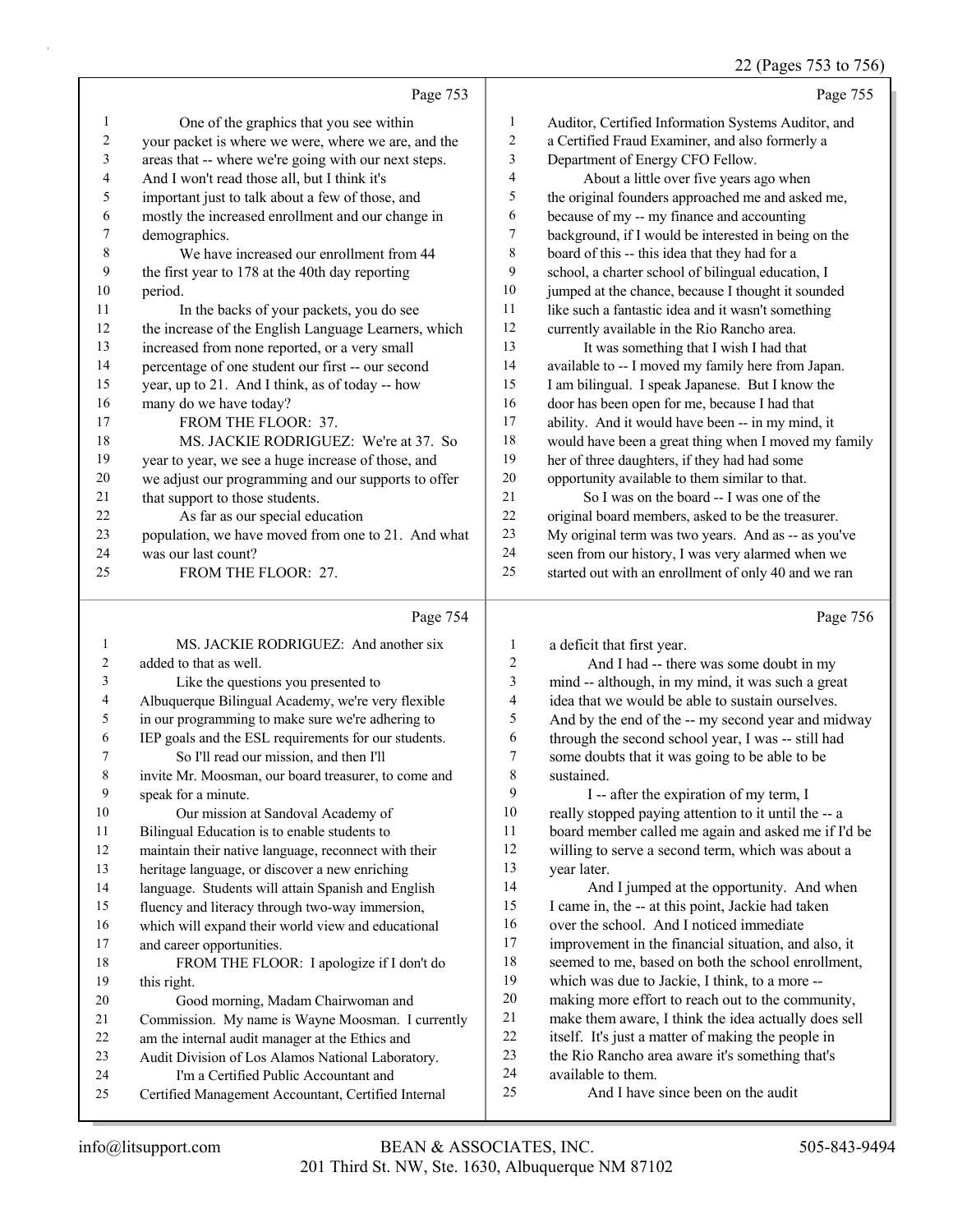## 23 (Pages 757 to 760)

|    | Page 757                                             |                  | Page 759                                             |
|----|------------------------------------------------------|------------------|------------------------------------------------------|
| 1  | committee and, again, serving as the treasurer, and  | 1                | cognitive development is the biggest benefit of      |
| 2  | I've seen, over the last couple of years, how it     | 2                | dual-language programs.                              |
| 3  | continues to grow.                                   | 3                | And, you know, why would we not want that            |
| 4  | So I'm hoping that it will be available.             | 4                | for every single student, right? Our culturally      |
| 5  | I now have grandkids in the area. I hope it will     | 5                | linguistically diverse students, special needs       |
| 6  | continue to be available when they're ready to start | 6                | students, and our gifted and talented students, it   |
| 7  | kindergarten.                                        | $\boldsymbol{7}$ | excels everybody. And, typically, English Learners   |
| 8  | Thanks.                                              | 8                | who are in dual-language programs for the long term, |
| 9  | THE CHAIR: Thank you. I think, Cindy,                | 9                | the research has shown that by middle and high       |
| 10 | you saw that Mike came back. You were looking that   | 10               | school, they are starting to outperform even the     |
| 11 | way. Please reflect that Commissioner Chavez is      | 11               | average English speaker on an English test.          |
| 12 | here.                                                | 12               | So it's very powerful, and dual-language             |
| 13 | (Commissioner Chavez has returned                    | 13               | charter schools should be incubators for what we're  |
| 14 | to the meeting.)                                     | 14               | doing in the rest of our public schools.             |
| 15 | THE CHAIR: Thanks.                                   | 15               | Over the past several years, Sandoval                |
| 16 | MS. JACKIE RODRIGUEZ: Chairwoman Gipson,             | 16               | Academy has developed essential systems, processes,  |
| 17 | thank you, and, Commissioners, thank you.            | 17               | and procedures that align with the ideals of         |
| 18 | THE CHAIR: Okay. Thank you very much.                | 18               | well-implemented dual-language programs. And,        |
| 19 | So we have four people that have signed up for       | 19               | through the research, we know that the only way that |
| 20 | Public Comment; so that's two minutes apiece.        | 20               | kids reach those high levels of success is through   |
| 21 | Michael Rodriguez is the first.                      | 21               | well-implemented programs.                           |
| 22 | FROM THE FLOOR: Good morning again.                  | 22               | And a lot of the systems that are now in             |
| 23 | Michael Rodriguez, Dual Language Education of        | 23               | place at Sandoval Academy are in line with that and  |
| 24 | New Mexico, Director of Operations. Like the         | 24               | will definitely lead to continued success of         |
| 25 | previous school, I've had the opportunity to see the | 25               | students, as well as the growth of the stool.        |
|    | Page 758                                             |                  | Page 760                                             |
| 1  | progress of the school since it opened in 2015.      | 1                | THE CHAIR: Thank you. And next on the                |
| 2  | I've been able to watch it much more closely the     | 2                | list is Melissa Villanueva.                          |
|    | last three years, both because our organization has  | $\mathbf{a}$     | $FDOM$ THE FLOOP: Good morning $\Gamma$ m going      |

| 3              | last three years, both because our organization has  | FROM THE FLOOR: Good morning. I'm going            |
|----------------|------------------------------------------------------|----------------------------------------------------|
| $\overline{4}$ | been providing professional development, but also    | to start with -- I do apologize. It's a little tad |
| 5              | because, for the last 28 years, I've been -- I       | long. But it's very special to me, this school. So |
| 6              | dated, and married 21 years ago, Mrs. Rodriguez from | you'll see as I read along.                        |
|                | Sandoval Academy. So you know I've had daily         | My name is Melissa Villanueva. I'm a               |
| 8              | consultations with the Academy about dual language   | parent of three children, ages 12, 10 and 7, who   |
| 9              | and best practices.                                  | attend SABE. We have been attending SABE since the |

sa Villanueva. I'm a ages 12, 10 and 7, who attend SABE. We have been attending SABE since the 10 grand opening.<br>11 My reason My reason for looking for a new school was

12 I knew I had a special case on my hands. Our oldest daughter, who attended public school from preschool, has spoken two languages. She began talking -- as soon as she began talking, we found -- or we wanted to make sure throughout the school she was learning both English and Spanish and hoping it would be a lifetime. 19 But when she went to school, I sat with her one day, and I had a déjà vu moment. I knew right there that I was dealing with the same struggles I dealt with my entire life. Our daughter was a little different. She excelled in Spanish a

- 
- lot faster, and it became her primary language.
- 25 I cried for many days. I did not want my

10 To kind of touch on the point that

personal differences as assets.

dual-language programs are powerful.

 Commissioner Robbins had made earlier, it's over 35 years of research around dual-language education. And what they found around the country and around 14 the world is that this is definitely the type of program that helps students to become bilingual biliterate, to achieve high academic proficiencies in both their native language and the target language of the program, as well as demonstrate social cultural competence leading to the valuing of

21 You know, all this to say that, you know,

23 The biggest benefit that comes out of this type of program is really the cognitive development. That's what researchers have found is that the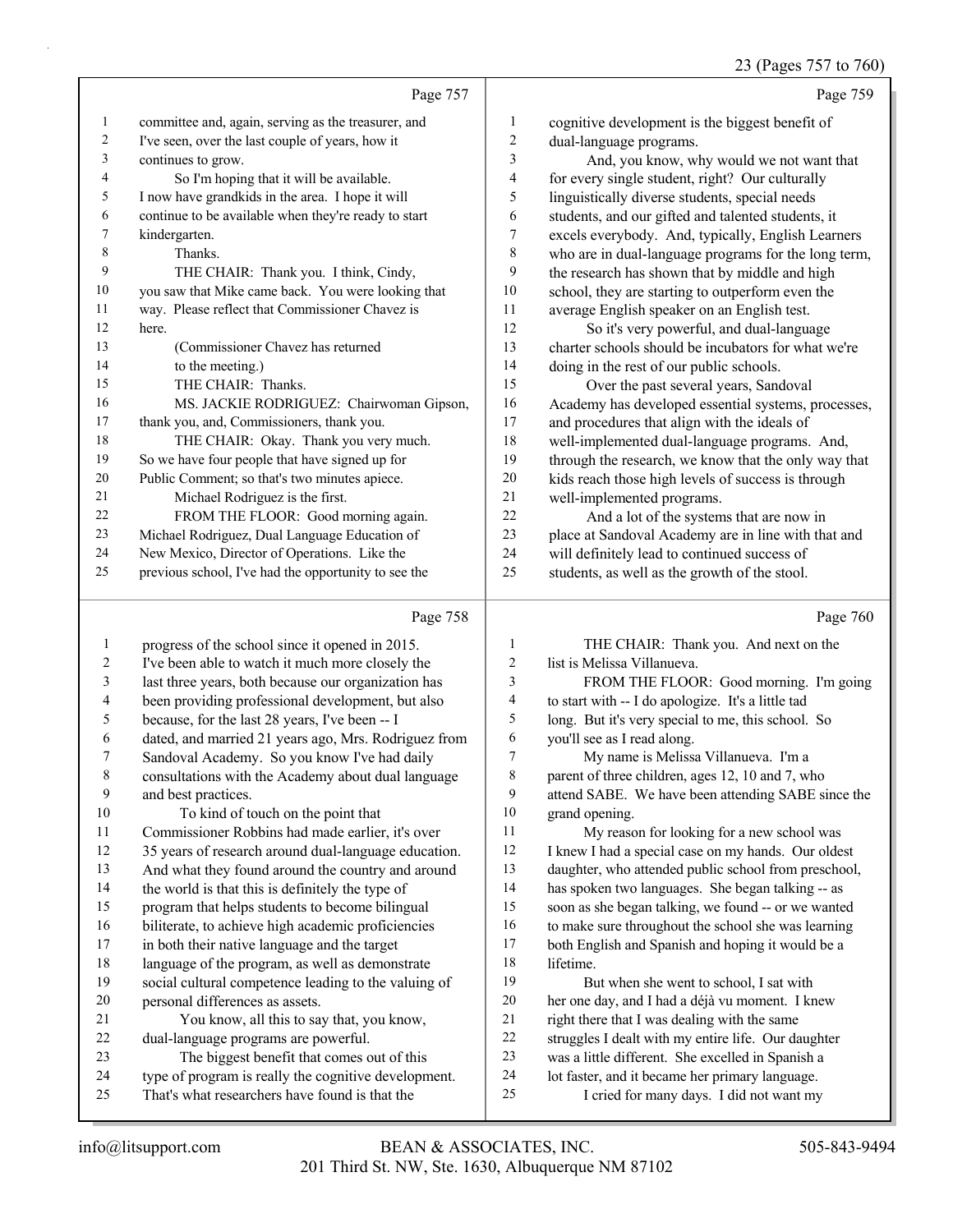24 (Pages 761 to 764)

|              | Page 761                                                                                               |                | Page 763                                                                                    |
|--------------|--------------------------------------------------------------------------------------------------------|----------------|---------------------------------------------------------------------------------------------|
| 1            | child to go through the same struggles I had gone                                                      | $\mathbf{1}$   | in life to their fullest.                                                                   |
| 2            | through my entire life.                                                                                | $\overline{2}$ | SABE is about teamwork from staff to the                                                    |
| 3            | Excuse me. I knew I had my hands full,                                                                 | 3              | parents. We all pull together to give each and                                              |
| 4            | and I didn't know if it was going to be possible to                                                    | $\overline{4}$ | every child the utmost professional and fun, yet                                            |
| 5            | fulfill this.                                                                                          | 5              | challenging, benefit to the fullest.                                                        |
| 6            | I moved to New Mexico when I was 17. I                                                                 | 6              | As we walk into SABE, the environment is                                                    |
| 7            | was a hard working student, a grade point average of                                                   | $\tau$         | welcoming. I admire this, because in my own daily                                           |
| $\,$ 8 $\,$  | 3.4. I did not test well. It almost costed me my                                                       | 8              | life, I apply the same values to my own business.                                           |
| 9            | diploma, because I could not test well. And my                                                         | 9              | Sandoval Academy of Bilingual Education                                                     |
| 10           | diagnosis was dyslexia.                                                                                | 10             | has proven its worth to both our students and our                                           |
| 11           | Before SABE, I had already had my mind set                                                             | 11             | parents, should continue conducting business as a                                           |
| 12           | on home-schooling my children. I did not know how                                                      | 12             | charter school. They have continued to grow and                                             |
| 13           | my husband and I were to fulfill this, because our                                                     | 13             | improve so many ways to make environments similar to                                        |
| 14           | plates were full with three children, our own                                                          | 14             | a regular public school.                                                                    |
| 15           | business, and a long list of others and that.                                                          | 15             | The values in their teachers' practices is                                                  |
| 16           | As I mentioned before, what I like -- I do                                                             | 16             | why I feel they excel over a public school.                                                 |
| 17           | apologize. Excuse me. I get a little trembled                                                          | 17             | And I do have one more -- one parent was                                                    |
| 18           | here.                                                                                                  | $18\,$         | not able to be here today, and I don't know if I can                                        |
| 19           | THE CHAIR: That's okay.                                                                                | 19             | read this for her. Do you mind? Or should I write                                           |
| 20           | FROM THE FLOOR: As I mention above, I                                                                  | 20             | that?                                                                                       |
| 21           | knew what it is like to have a disability, because                                                     | 21             | THE CHAIR: If we want to put it on the                                                      |
| $22\,$       | it never goes away. You just learn how to get                                                          | $22\,$         | record, only because it's going to eat into the                                             |
| 23           | better and use tools to help adapt to make your life                                                   | 23             | eight minutes. So that's my -- you know. I would                                            |
| 24           | easier.                                                                                                | 24             | say --                                                                                      |
| 25           | I was reassured by the staff at SABE we                                                                | 25             | MS. JACKIE RODRIGUEZ: Let everybody else                                                    |
|              |                                                                                                        |                |                                                                                             |
|              | Page 762                                                                                               |                | Page 764                                                                                    |
|              |                                                                                                        |                |                                                                                             |
| 1            | were going to -- they were going to help me and my                                                     | $\mathbf{1}$   | speak.                                                                                      |
| 2            | husband get to the bottom of my child's needs, and                                                     | 2              | THE CHAIR: If we could let the other                                                        |
| 3            | we were able to find the right course of action.                                                       | 3              | people speak, and if there's time, you can come back                                        |
| 4            | The team at SABE have been working very --                                                             | 4              | up, I'll let you do that. Okay. Thanks.                                                     |
| 5<br>6       | working with our youngest as well and -- 'cause he                                                     | 5<br>6         | And next on the list is Ricardo                                                             |
| 7            | shows signs of dyslexia. SABE wants my children to                                                     | 7              | Villanueva.                                                                                 |
|              | succeed just like we do.                                                                               |                | FROM THE FLOOR: Good morning, everyone.                                                     |
| 8            | Why SABE? Because SABE has given my                                                                    | 8              | My name is Ricardo Villanueva. I'm a little                                                 |
| $\mathbf{9}$ | children the opportunity of a lifetime. That is why                                                    | 9              | nervous. This is my second language.                                                        |
| $10\,$       | we stay. Knowing that our children enjoy the                                                           | 10             | My wife -- you know, her and I, we                                                          |
| 11           | smaller settings, we have -- we feel their get---                                                      | 11             | married, like, 19 years ago, and so we had the                                              |
| 12           | they get to have more personal time with their peers                                                   | $12\,$         | opportunity to grow our family.                                                             |
| 13           | and their instructors.                                                                                 | 13             | And we come in in this journey to try to                                                    |
| 14           | Remember, when I was -- I remember when I                                                              | 14             | do a bilingual family. And like she spoke in her                                            |
| 15           | was -- I had that personal time with my teachers.                                                      | 15             | speech, we tried to find a good school for our kids                                         |
| 16           | It helped me grow. My children are learning how to                                                     | 16             | that had this opportunity to grow.                                                          |
| 17           | grow independently and embrace their uniqueness.                                                       | 17             | And, in my case, I have a background in                                                     |
| 18           | They're reminded it's okay if they're all different.                                                   | 18             | engineering and electronics. And I have a -- that                                           |
| 19           | We all learn -- we are all learning that                                                               | 19             | opportunity to try to learn my second language is in                                        |
| $20\,$<br>21 | any challenge that may appear is sometimes -- is                                                       | 20             | English. So now to try to communicate with                                                  |
|              | something we learn how to balance as we grow older.                                                    | 21             | everybody through the business, through the family,                                         |
| $22\,$<br>23 | They are being shown to honor all diversity.                                                           | $22\,$         | through the community, I see that New Mexico have a                                         |
| 24           | SABE is not just a school. We are a                                                                    | 23             | big opportunity for it.                                                                     |
| 25           | family-oriented that the same passion, values as<br>most parents want for their own children, to excel | 24<br>25       | I've been growing with my -- with my<br>family, as a business, going to different countries |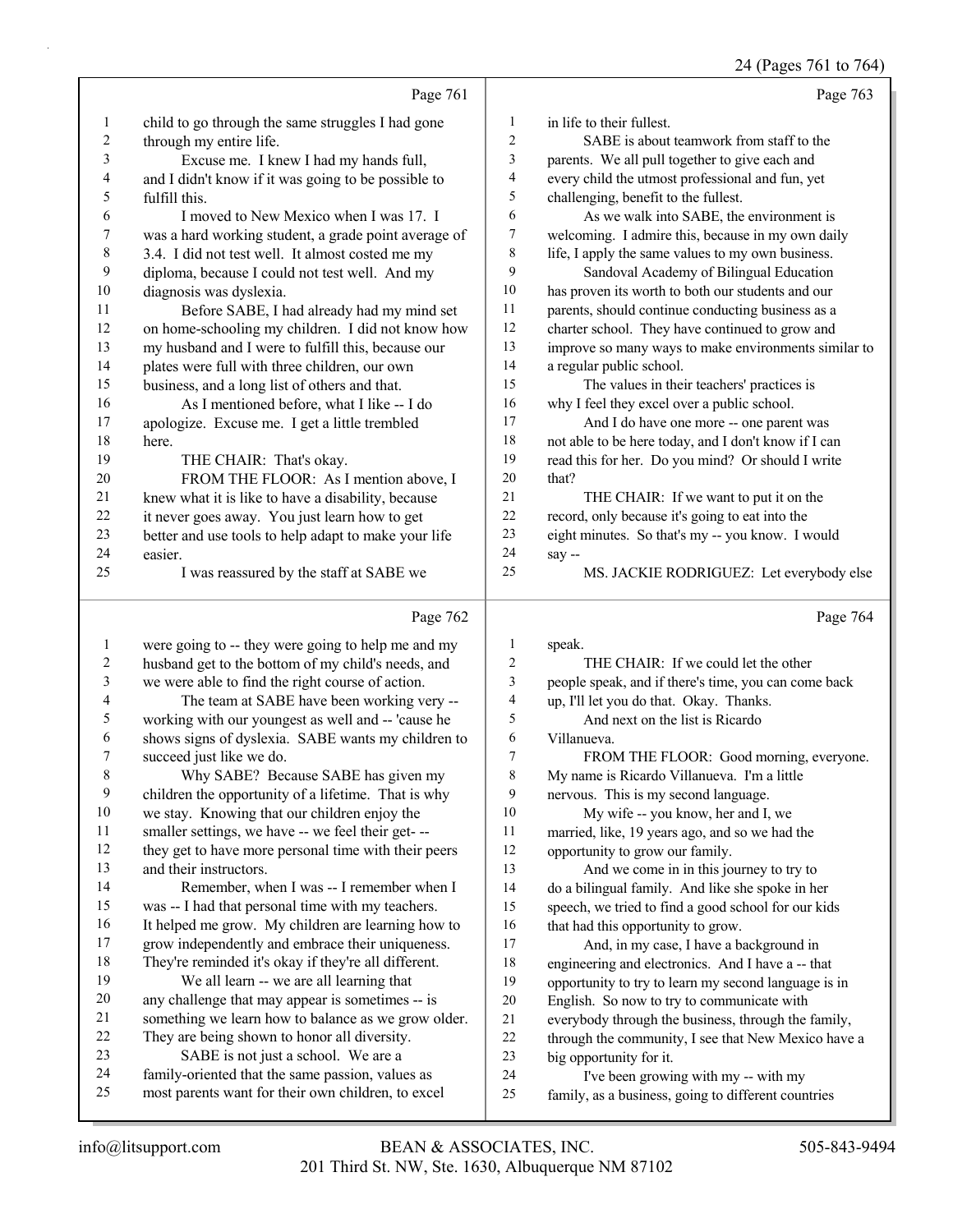|          |                                                                                                       |                | 25 (Pages 765 to 768)                                                                               |
|----------|-------------------------------------------------------------------------------------------------------|----------------|-----------------------------------------------------------------------------------------------------|
|          | Page 765                                                                                              |                | Page 767                                                                                            |
| 1        | and speaking Spanish. Actually, it's been helping                                                     | 1              | perhaps ever before. When our students learn                                                        |
| 2        | me to communicate, like, in Portuguese and Italian,                                                   | 2              | Spanish as an integral element of their studies,                                                    |
| 3        | something like that, we do in our business through                                                    | 3              | they are not just learning a second language. They                                                  |
| 4        | this town.                                                                                            | 4              | are learning to open their minds.                                                                   |
| 5        | I would say this school is one of the best                                                            | 5              | They are learning to see the world from a                                                           |
| 6        | schools so far where my kids has been experiment on                                                   | 6              | different perspective. They are learning to put                                                     |
| 7        | it. And they have actually growing in education and                                                   | 7              | themselves in the shoes of others. They are                                                         |
| 8        | behaving in the school, I can see the big difference                                                  | $\,$ $\,$      | learning that differences are not negatives.                                                        |
| 9        | in my kids.                                                                                           | 9              | Cultural differences and diversities strengthen us                                                  |
| 10       | I was ask you, everybody, to give the                                                                 | 10             | as a society.                                                                                       |
| 11       | opportunity to this school to stay with the doors                                                     | 11             | I think back on the myriad activities and                                                           |
| 12       | open, because I think, you know, they have a good                                                     | 12             | experiences that SABE students have had, experiences                                                |
| 13       | system.                                                                                               | 13             | that aren't necessarily part of a traditional public                                                |
| 14       | Now they have Mrs. Rodriguez, I can see                                                               | 14             | education. My children have come home from their                                                    |
| 15       | the big improvement in the school. We was thinking                                                    | 15             | kindergarten classes speaking Spanish to me with an                                                 |
| 16       | before of taking another school. But I was so happy                                                   | 16             | accent that I envy, that I'll never have.                                                           |
| 17       | that this has been approaching to the education of                                                    | 17<br>18       | My oldest started at SABE when he was in                                                            |
| 18<br>19 | my kids and how future it's going to be.<br>One of the Commissioners, Carlos --                       | 19             | the second grade. His capacity to learn the                                                         |
| 20       | Mr. Carlos, and hear he mention in El Paso has been                                                   | 20             | language and come to expect and recognize the<br>cultural traditions of people in Mexico and other  |
| 21       | a lot of bilinguals out there. And how my best                                                        | $21\,$         | Latin American nations is something I hadn't                                                        |
| 22       | friend actually loved it. And I can see how the                                                       | 22             | experienced when I was his age.                                                                     |
| 23       | business growing, how the people have opportunities,                                                  | 23             | He's also had leadership opportunities.                                                             |
| 24       | and I can see how much opportunities can be here                                                      | 24             | He's an ambassador at SABE; he's one of the students                                                |
| 25       | with the bilingual education. Thank you.                                                              | 25             | here today.                                                                                         |
|          |                                                                                                       |                |                                                                                                     |
|          | Page 766                                                                                              |                | Page 768                                                                                            |
| 1        | THE CHAIR: Thank you. And, finally,                                                                   | 1              | I've also been struck by the way that SABE                                                          |
| 2        | Brandon Morgan.                                                                                       | 2              | is a family. It provides a variety of                                                               |
| 3        | FROM THE FLOOR: Good morning. I wrote my                                                              | 3              | extra-curricular cultural activities, in addition to                                                |
| 4        | remarks down so that I don't ramble.                                                                  | 4              | the strong bilingual curriculum that our children                                                   |
| 5        | I'm Brandon Morgan. I am Chair of the                                                                 | 5              | are provided with each and every day.                                                               |
| 6        | History, Anthropology, Latin American Studies                                                         | 6              | Recently, families gathered together at                                                             |
|          | Department at CNM in Albuquerque. And, most                                                           | $\overline{7}$ | the school to watch "Koko," the film, in Spanish.                                                   |
| 8<br>9   | importantly, for the moment here, I am parent to<br>three children at SABE.                           | $\,$ $\,$<br>9 | The children were excited to watch the movie in the<br>language they are learning, or that they are |
| 10       | SABE has had a profound impact on our                                                                 | 10             | reinforcing as valuable in their classes.                                                           |
| 11       | family. Our children have been attending there                                                        | 11             | Every winter, the teachers put together a                                                           |
| 12       | since the school opened in 2015. As soon as we                                                        | 12             | winter celebration of the unique traditions of Latin                                                |
| 13       | heard that there was going to be a bilingual school                                                   | 13             | Americans and Spanish-speaking New Mexicans, such as                                                |
| 14       | in the area, my wife and I wanted to learn more. We                                                   | 14             | Las Posadas, Three Kings Day, and the debate between                                                |
| 15       | jumped on the opportunity.                                                                            | 15             | farolitos and luminarias, as well as Hanukkah and                                                   |
| 16       | Being bilingual myself, I understand the                                                              | 16             | Kwanzaa.                                                                                            |
| 17       | ways of speaking two languages enriches the lives of                                                  | 17             | Students put in the work to learn                                                                   |
| 18       | those who do. The benefits are not only economic;                                                     | 18             | traditional songs and dances. They perform those                                                    |
| 19       | we've talked a lot about that. But they are also --                                                   | 19             | for their parents. In the process, they come to see                                                 |
| 20       | or excuse me. I know that the power of bilingualism                                                   | 20             | the world from perspectives they wouldn't have                                                      |
| 21       | can open our minds and help us gain empathy for                                                       | $21\,$         | otherwise known.                                                                                    |
| 22       | others.                                                                                               | $22\,$         | Recently, the school has added a halftime                                                           |
| 23       | As somebody who studies and teaches the                                                               | 23             | PE teacher; full disclosure, she is my wife, another                                                |
|          |                                                                                                       |                |                                                                                                     |
| 24       | humanities, I see the way humanistic thinking is<br>more important at this moment in our history than | 24<br>25       | way that SABE has really impacted our family.                                                       |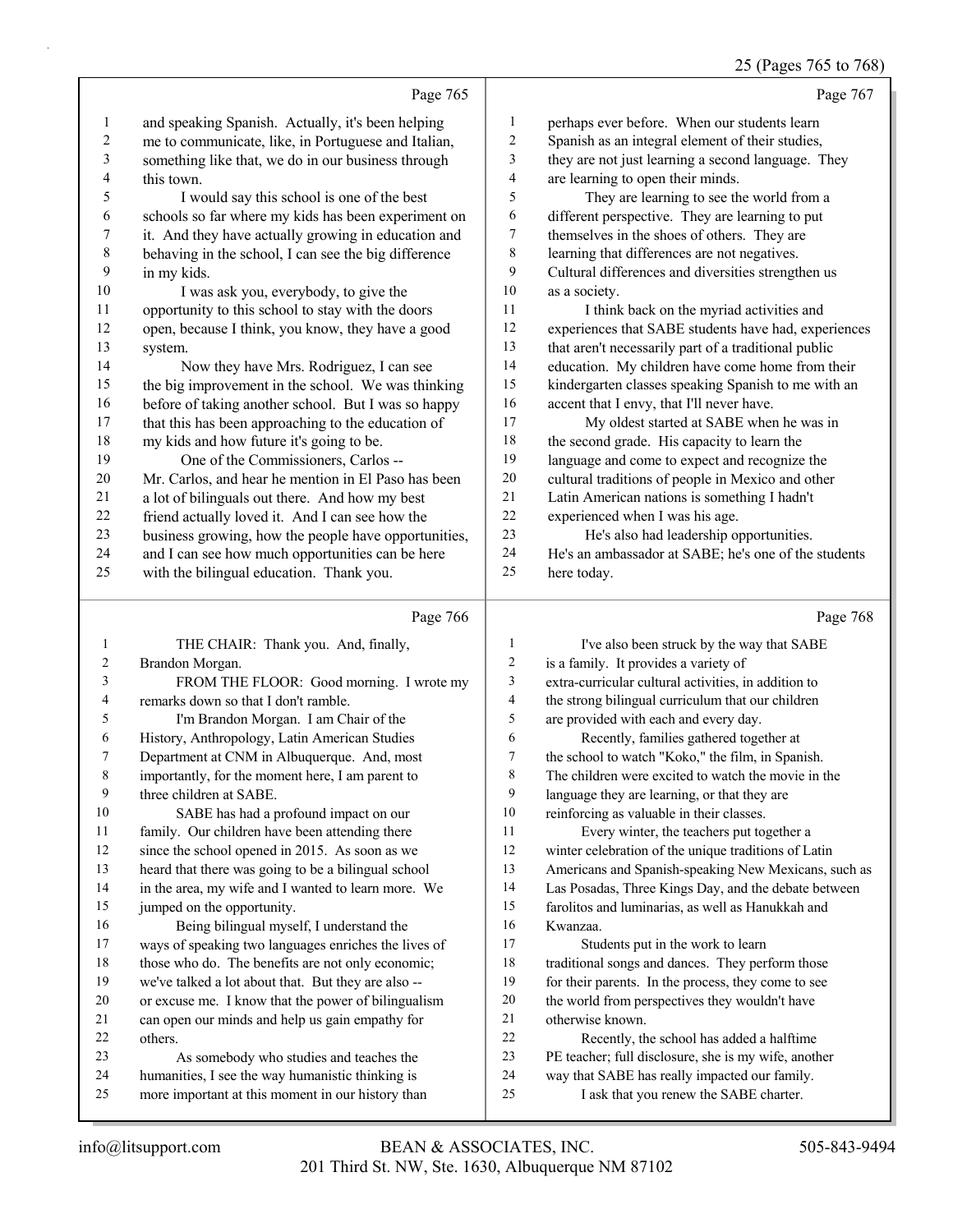## 26 (Pages 769 to 772)

|                          | Page 769                                                                                                  |                         | Page 771                                                                                                  |
|--------------------------|-----------------------------------------------------------------------------------------------------------|-------------------------|-----------------------------------------------------------------------------------------------------------|
| 1                        | Since the opening year, the school has opened its                                                         | 1                       | THE CHAIR: Someone said it was a                                                                          |
| $\boldsymbol{2}$         | arms to New Mexicans who most need its services.                                                          | $\overline{\mathbf{c}}$ | methadone clinic.                                                                                         |
| 3                        | And, as I hope I've shown, SABE doesn't                                                                   | 3                       | MS. JACKIE RODRIGUEZ: They provide                                                                        |
| $\overline{\mathcal{L}}$ | just enrich the lives of its students; it enhances                                                        | 4                       | behavioral support and services.                                                                          |
| 5                        | the lives of entire families.                                                                             | 5                       | THE CHAIR: I was a recipient of a lot of                                                                  |
| 6                        | SABE stands as an example of the way that                                                                 | 6                       | e-mails regarding that. And it's, like, so -- all                                                         |
| $\boldsymbol{7}$         | charter schools can and do magnify the greatness and                                                      | $\boldsymbol{7}$        | right, just reflecting back. Because this is --                                                           |
| $\,$ $\,$                | rich cultural diversity of New Mexico. Thank you.                                                         | 8                       | this is one of those schools that we started with.                                                        |
| 9                        | THE CHAIR: So thank you once again. And                                                                   | 9                       | My first contract negotiations were the                                                                   |
| 10                       | I think the story actually always has been the                                                            | 10                      | first ones with the school. So it's nice to see the                                                       |
| 11                       | sustainability question, that it's kind of                                                                | 11                      | school's come back around, and also to see those --                                                       |
| 12                       | understandable that in your first year, you have a                                                        | 12                      | truly, those numbers go up, because I guess it's                                                          |
| 13                       | fairly significant number of Falls Far Below.                                                             | 13                      | really a source of pride for all of us that with                                                          |
| 14                       | But the governance council and the school                                                                 | 14                      | almost every school that we have coming up, we're                                                         |
| 15                       | has gotten it together. And it wasn't that you                                                            | 15                      | having this conversation that you can be the shining                                                      |
| 16                       | didn't know what to do; but it was just a matter of                                                       | 16                      | example for what equity means and what being                                                              |
| 17                       | can we get enough kids in here so that the school                                                         | 17<br>18                | culturally responsive is.                                                                                 |
| 18<br>19                 | can be sustainable.                                                                                       | 19                      | And we're -- so many of our schools are                                                                   |
| $20\,$                   | So -- and I understand the challenges,                                                                    | $20\,$                  | leading the way. And I truly hope it's -- we do use<br>the charters as those examples. Because we know of |
| 21                       | then, in bringing in new students. It's not -- the<br>cohort changes all the time; so it's a challenge in | 21                      | that many other schools -- and some of our -- some                                                        |
| 22                       | these early years also with the goals.                                                                    | 22                      | of our charters are struggling with -- what do we                                                         |
| 23                       | And probably helpful that we've migrated                                                                  | 23                      | do, how do we do it.                                                                                      |
| 24                       | out of the math and reading goals for the schools                                                         | 24                      | And we have to, as a state, pick each                                                                     |
| 25                       | and truly more to mission-specific goals. So I                                                            | 25                      | other up and move each other forward and not be                                                           |
|                          |                                                                                                           |                         |                                                                                                           |
|                          |                                                                                                           |                         |                                                                                                           |
|                          | Page 770                                                                                                  |                         | Page 772                                                                                                  |
| $\mathbf{1}$             | think that's also going to help schools going                                                             | 1                       | pointing fingers and saying, "You're not doing a                                                          |
| $\overline{c}$           | forward, because it's not going to matter, really,                                                        | $\sqrt{2}$              | good job"; but say, "Let's help you do a better                                                           |
| $\overline{\mathbf{3}}$  | who's there, because this is the climate that you're                                                      | 3                       | job."                                                                                                     |
| $\overline{\mathbf{4}}$  | creating, so it doesn't matter. So, hopefully, that                                                       | $\overline{\mathbf{4}}$ | And it's something that we have to move                                                                   |
| 5                        | will help as well.                                                                                        | 5                       | forward.                                                                                                  |
| 6                        | And it'll be even more meaningful for the                                                                 | 6                       | So I congratulate you for that, and I                                                                     |
| 7                        | school to be able to -- to do that. And that's                                                            | 7                       | congratulate you for -- and I think there's no doubt                                                      |
| 8                        | really important.                                                                                         | 8                       | about it with the new administration that helped to                                                       |
| 9                        | But just remind me. Are you still in the                                                                  | 9                       | move the school forward as well. So I thank you as                                                        |
| $10\,$                   | strip mall?                                                                                               | 10                      | well.                                                                                                     |
| 11                       | MS. JACKIE RODRIGUEZ: We're actually --                                                                   | 11                      | MS. JACKIE RODRIGUEZ: Thank you, Chair                                                                    |
| 12                       | it's a warehouse building; so it's not a strip mall.                                                      | 12                      | Gipson.                                                                                                   |
| 13                       | It used to be -- Pearson Testing Center used to be                                                        | 13                      | THE CHAIR: Commissioners, any --                                                                          |
| 14                       | there. Prior to that, it was its own warehouse.                                                           | 14                      | Commissioner Robbins?                                                                                     |
| 15<br>16                 | THE CHAIR: Do you have other businesses<br>around?                                                        | 15                      | COMMISSIONER ROBBINS: Just a couple of                                                                    |
| 17                       | MS. JACKIE RODRIGUEZ: Yes, there's three                                                                  | 16<br>17                | clear indications on some of the things that I saw                                                        |
| 18                       | other businesses there.                                                                                   | $18\,$                  | in terms of performance and things; and really not                                                        |
| 19                       | THE CHAIR: That's why I guess I always                                                                    | 19                      | educational performance. It's just overall.<br>The truancy rates were -- seem to be very                  |
| 20                       | think "strip mall"; but just -- we all received a                                                         | $20\,$                  | high. You have a high attendance, but you also have                                                       |
| 21                       | number of e-mails early on because -- is the                                                              | 21                      | a very high truancy rate last year at 22 percent.                                                         |
| 22                       | methadone clinic still there?                                                                             | 22                      | What's driving that? Because, obviously,                                                                  |
| 23                       | MS. JACKIE RODRIGUEZ: It's not a                                                                          | 23                      | a student, if they're not in school, they're not                                                          |
| 24                       | methadone clinic. The methadone clinic is on the                                                          | 24                      | learning.                                                                                                 |
| 25                       | other side.                                                                                               | 25                      | But you do have high proficiency rates;                                                                   |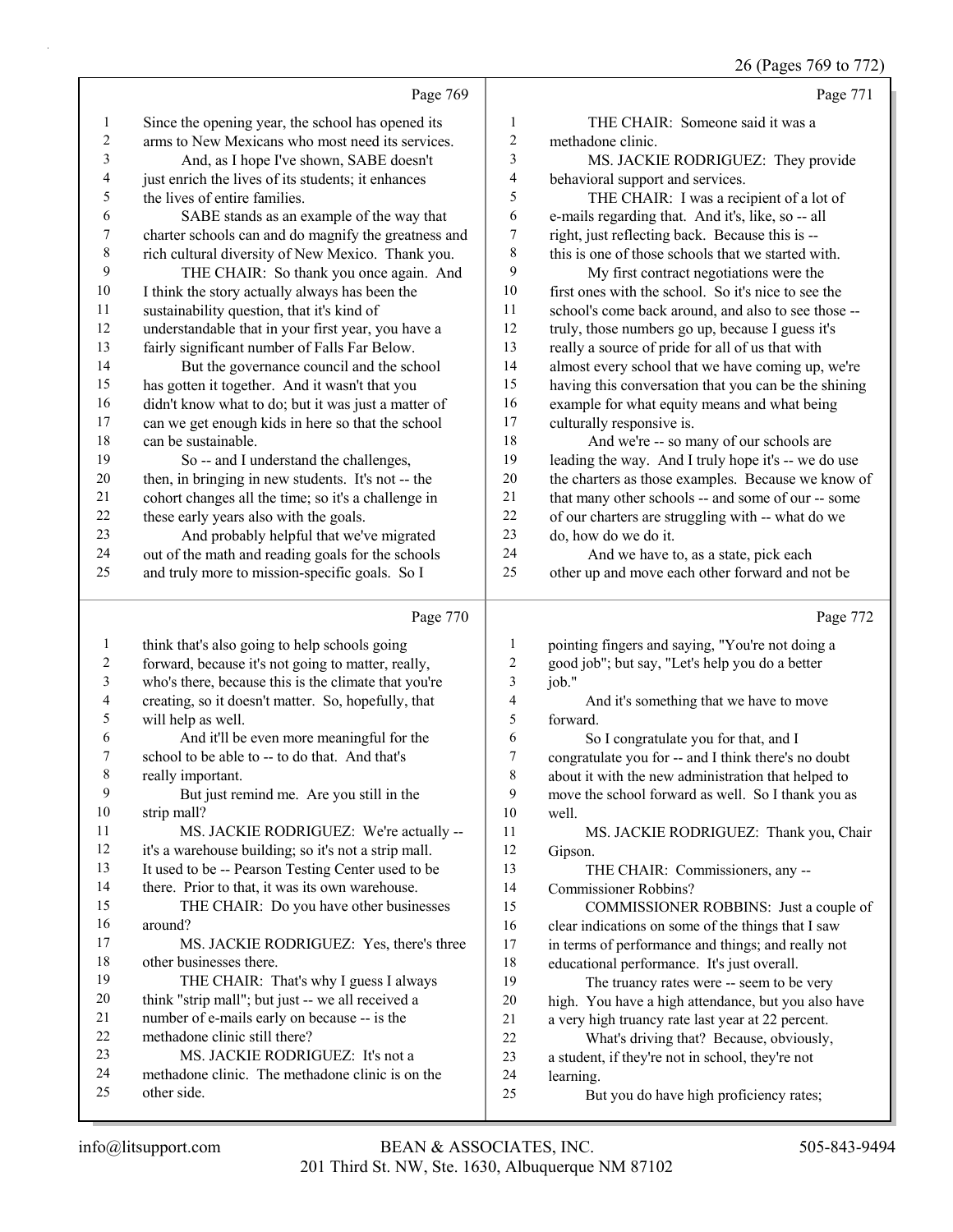## 27 (Pages 773 to 776)

|                         |                                                                                            |                          | $21$ (rages $113$ to $110$ )                                                                             |
|-------------------------|--------------------------------------------------------------------------------------------|--------------------------|----------------------------------------------------------------------------------------------------------|
|                         | Page 773                                                                                   |                          | Page 775                                                                                                 |
| 1                       | $SO -$                                                                                     | $\mathbf{1}$             | operational budgets as well. So that has helped                                                          |
| 2                       | MS. JACKIE RODRIGUEZ: Commissioner                                                         | $\sqrt{2}$               | curb some of that.                                                                                       |
| 3                       | Robbins, there was actually an error in reporting                                          | 3                        | COMMISSIONER ROBBINS: Thank you.                                                                         |
| 4                       | from PowerSchool that was originally set up when                                           | $\overline{4}$           | THE CHAIR: Thanks.                                                                                       |
| 5                       | they set up the data.                                                                      | 5                        | Commissioner Armbruster?                                                                                 |
| 6                       | So Shari Herrington supplied something in                                                  | 6                        | COMMISSIONER ARMBRUSTER: I shouldn't stay                                                                |
| 7                       | Part B, a statement that said, moving forward, she's                                       | $\boldsymbol{7}$         | up late at night, because I think of these things,                                                       |
| 8                       | made that correction.                                                                      | $\,$ 8 $\,$              | and I'm thinking a little esoteric.                                                                      |
| 9                       | Unfortunately, before that, there was no                                                   | 9                        | I was waiting for you to come back,                                                                      |
| 10                      | way to see the truancy rate, because we were                                               | 10                       | Commissioner Chavez, because I know you can help me                                                      |
| 11                      | following the attendance regulations in law and                                            | 11                       | with this.                                                                                               |
| 12                      | following the process in our school.                                                       | 12                       | So I understand you're EL, because they're                                                               |
| 13                      | Those numbers are in error that were sent                                                  | 13                       | not speaking -- they don't pass the test or whatever                                                     |
| 14                      | from PowerSchool to the S.T.A.R.S. system. She                                             | 14                       | for English.                                                                                             |
| 15                      | attempted to go back and pull that data. What was                                          | 15                       | But when you're in a school that's                                                                       |
| 16                      | happening was all the data from PowerSchool was                                            | 16                       | teaching in two languages, are the English-only                                                          |
| 17                      | being sent over as "unexcused," rather than marking                                        | 17                       | students equally disabled?                                                                               |
| 18                      | the "excused" absences. And she was unable to do                                           | 18                       | And I use that in a different -- not as a                                                                |
| 19                      | that. But she said moving forward, once it was                                             | 19                       | disabled person, but as a -- do you understand what                                                      |
| 20                      | brought to light, she was able to correct that.                                            | 20                       | I mean? Like, I get if you're Spanish-speaking and                                                       |
| 21                      | COMMISSIONER ROBBINS: So that solves that                                                  | 21                       | you're in a school that's only speaking in English.                                                      |
| 22                      | problem. What CSD provided, there's one board                                              | 22                       | But if you're either -- either Hispanic, because                                                         |
| 23                      | member that's been on the board for a couple of                                            | 23                       | you -- and you don't speak Spanish, or you're an                                                         |
| 24                      | years that has not taken any training?                                                     | 24                       | Anglo who doesn't speak Spanish, and you're in                                                           |
| 25                      | MS. JACKIE RODRIGUEZ: So Mr. Octavio                                                       | 25                       | school that's 90 percent -- and kindergarten --                                                          |
|                         | Page 774                                                                                   |                          | Page 776                                                                                                 |
| $\mathbf{1}$            | Muñoz actually resigned his position. And that was                                         | $\mathbf{1}$             | Spanish, how is that?                                                                                    |
| $\overline{\mathbf{c}}$ | the paperwork we took care of and supplied to the                                          | $\overline{\mathbf{c}}$  | MS. JACKIE RODRIGUEZ: In your packet --                                                                  |
| 3                       | PEC for resignation.                                                                       | 3                        | and thank you for the question, Commissioner                                                             |
| 4                       | COMMISSIONER ROBBINS: Okay. And then                                                       | $\overline{\mathcal{L}}$ | Armbruster. English language -- or language                                                              |
| 5                       | from the standpoint -- the Legislature is reducing                                         | 5                        | acquisition, there is a language acquisition chart                                                       |
| 6                       | Small Size Adjustment. You have a track of growth                                          | 6                        | that I provided to the Commission as well.                                                               |
| 7                       | to where it may not impact you as much. But what                                           | 7                        | It does take some time. Age definitely                                                                   |
| $\,$ 8 $\,$             | will that reduction -- how is the impact, and how is                                       | $\,$ $\,$                | plays a factor into the acquisition of a child's                                                         |
| 9                       | the school going to address that?                                                          | 9                        | second language.                                                                                         |
| $10\,$                  | MS. JACKIE RODRIGUEZ: Actually, I'll --                                                    | 10                       | And our preference is to have students in                                                                |
| 11                      | maybe can divert to Ashley Wolfel, our business                                            | 11                       | a kinder-through-second-grade setting to come in to                                                      |
| 12                      | manager, to speak more to the numbers. At this                                             | 12                       | learn that second language. However, it's not                                                            |
| 13                      | point, it hasn't impacted us. Because we were in a                                         | 13                       | unattainable at other grade levels.                                                                      |
| 14                      | turnaround position, we were very mindful of our                                           | 14                       | Our teachers are bilingually endorsed and                                                                |
| 15                      | spending. So we were able to have a carryover that                                         | 15                       | many of them are TESOL-endorsed. So the bilingual                                                        |
| 16                      |                                                                                            |                          |                                                                                                          |
| 17                      | might offset those costs. But we don't anticipate                                          | 16                       | teachers have strategies that they -- with total                                                         |
|                         | that to impact us too much. And, hopefully, with                                           | 17                       | physical response, psy-op strategies and different                                                       |
| 18                      | the Legislative Session, we can see some turnaround.                                       | 18                       | type of learning strategies, as well as some of the                                                      |
| 19                      | We are also looking at the opportunities                                                   | 19                       | initiatives the school has currently with                                                                |
| 20                      | that are being presented with Yazzie-Martinez to                                           | 20                       | instructional strategies and practices to help that                                                      |
| 21                      | help support our funding in different ways.                                                | 21                       | student understand the language.                                                                         |
| 22                      | Also with our increase in our populations,                                                 | $22\,$                   | The mind, for language acquisition,                                                                      |
| 23                      | we have seen an increase to our Title I funding as                                         | 23                       | especially at the age of five, is very open to                                                           |
| 24<br>25                | well as coming back on with our bilingual<br>programming funding that has supplemented our | 24<br>25                 | learning a second language and very responsive to<br>that 90/10 model. A lot of the research provided by |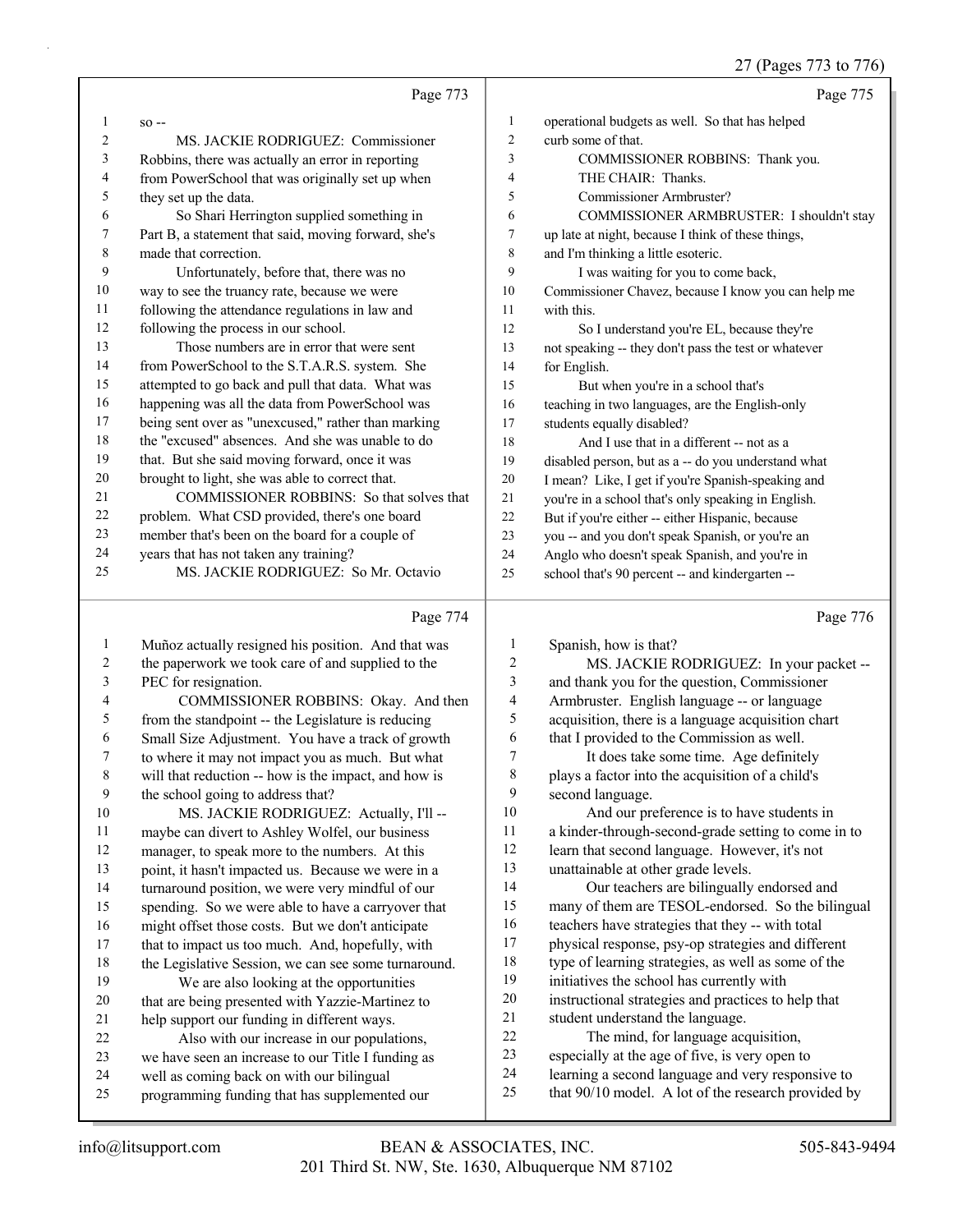## 28 (Pages 777 to 780)

|                |                                                      |                | 28 (Pages /// to /80                                 |
|----------------|------------------------------------------------------|----------------|------------------------------------------------------|
|                | Page 777                                             |                | Page 779                                             |
| 1              | Thomas and Collier, who have done the research for   | 1              | then went down in 2018 and then went down in this -- |
| $\overline{2}$ | many years that Mr. Rodriguez spoke to, shows that   | $\overline{c}$ | "PARCC-Lite" I think it's called. That's not the     |
| 3              | the 90/10, 90 percent Spanish in kindergarten and it | 3              | real word.                                           |
| 4              | breaks down each year after that, is probably the    | 4              | THE CHAIR: Transition assessment.                    |
| 5              | most successful program to provide a dual-language   | 5              | <b>COMMISSIONER ARMBRUSTER: Transitional</b>         |
| 6              | experience.                                          | 6              | assessment -- as well as the science was lower than, |
| 7              | And I'll speak to -- some of our parents             | 7              | of course, we would like to see. And so given that,  |
| 8              | come in with those questions. I had a particular     | 8              | I'm going to say two things.                         |
| 9              | parent that came in and said, "My student hasn't     | 9              | One is I'm sure you're working on it.                |
| 10             | been exposed to Spanish, wants to try it on the      | 10             | But, number two, are you part of the New Mexico DASH |
| 11             | second grade -- start with the second-grade          | 11             | or Principals Pursuing Excellence?                   |
| 12             | program."                                            | 12             | MS. JACKIE RODRIGUEZ: I am part of                   |
| 13             | And the honest conversation there is that            | 13             | Principals Pursuing Excellence. And it's nice to     |
| 14             | he is going to struggle. He is going to have some    | 14             | have established a leadership team this year helping |
| 15             | of those rough days where he goes home, and he's     | 15             | with that process.                                   |
| 16             | exhausted, because his cognitive ability and the way | 16             | But in regards to the testing, we saw a              |
| 17             | his brain is working is much harder than the         | 17             | huge increase in our student population, the         |
| 18             | traditional English-only student in an English       | 18             | demographics shift so much, including the new        |
| 19             | program.                                             | 19             | teachers. So getting our new teachers on board,      |
| 20             | And we do have those conversations. We do            | 20             | there has been some struggles and supports that      |
| 21             | look at their data regularly, both in Istation       | 21             | we've had to offer those teachers to make sure we    |
| 22             | English and Spanish. We look at the DRA and other    | 22             | were all on the same page.                           |
| 23             | benchmark tests that we provide, as well as the      | 23             | It's not an excuse; it's kind of our                 |
| 24             | classroom performance in the classroom.              | 24             | reason. We used it a lot with our root cause         |
| 25             | Like Ms. Villanueva spoke to, we are very            | 25             | analysis in our Part B, where we reflected on that   |
|                | Page 778                                             |                | Page 780                                             |
|                | family-oriented. We know all our kids. We know       |                | quite a hit as heing that huge cause                 |

|    | $1 \mu \text{g}$ $\ell$ / $\ell$                     |    | $1 \, \text{a}$ gu $1 \, \text{00}$                  |
|----|------------------------------------------------------|----|------------------------------------------------------|
| 1  | family-oriented. We know all our kids. We know       | 1  | quite a bit as being that huge cause.                |
| 2  | when they're struggling and when to support them.    | 2  | We recognize instructional practices need            |
| 3  | And the communication between parent and teacher is  | 3  | to be strengthened, and we're working on that by a   |
| 4  | very strong. So those conversations are always       | 4  | majority of our teachers have gone through GLAD      |
| 5  | there.                                               | 5  | training, Project GLAD Training, which is Guided     |
| 6  | We, too, offer an after-school Spanish               | 6  | Language Acquisition Design, which is a number of    |
| 7  | club to support that. We look at different ways of   | 7  | strategies to support language learning both in      |
| 8  | providing professional supports to the teachers,     | 8  | English and Spanish.                                 |
| 9  | should we see that those areas of weakness are       | 9  | We're continuing to support them with the            |
| 10 | there, to provide them that update of strength to    | 10 | ESL support, intervention support, and with          |
| 11 | support the language learners.                       | 11 | Ms. Reyes serving as our special services            |
| 12 | So our school is a language learning                 | 12 | coordinator identifying our students early on        |
| 13 | place. The teachers are endorsed in the bilingual    | 13 | through the SAT process, and identification one way  |
| 14 | endorsement to teach that second language, and many  | 14 | or the other to support our student needs.           |
| 15 | of them are TESOL-endorsed for the English language  | 15 | So I think that the huge growth in                   |
| 16 | side.                                                | 16 | students has been a challenge, and it is every year, |
| 17 | However, Ms. Banks also serves as our ESL            | 17 | because it shifts a lot. We're adding one grade      |
| 18 | component teacher for the students that qualify for  | 18 | level per year. We're going to add another second    |
| 19 | the ESL support.                                     | 19 | grade next year to build a sustainable program.      |
| 20 | COMMISSIONER ARMBRUSTER: Thank you.                  | 20 | So, in essence, what we've done is added a           |
| 21 | Another-                                             | 21 | second kinder, a second first grade, and then every  |
| 22 | MS. JACKIE RODRIGUEZ: You're welcome.                | 22 | grade that we're adding on to our charter. It's not  |
| 23 | COMMISSIONER ARMBRUSTER: So I see there's            | 23 | just a moving airplane; it's a jet that we're trying |
| 24 | been some decline in the PARCC, which is kind of     | 24 | to fix mid-flight, and we're trying to adapt and     |
| 25 | interesting, because you got the highest in 2017 and | 25 | make those changes to support the students by        |
|    |                                                      |    |                                                      |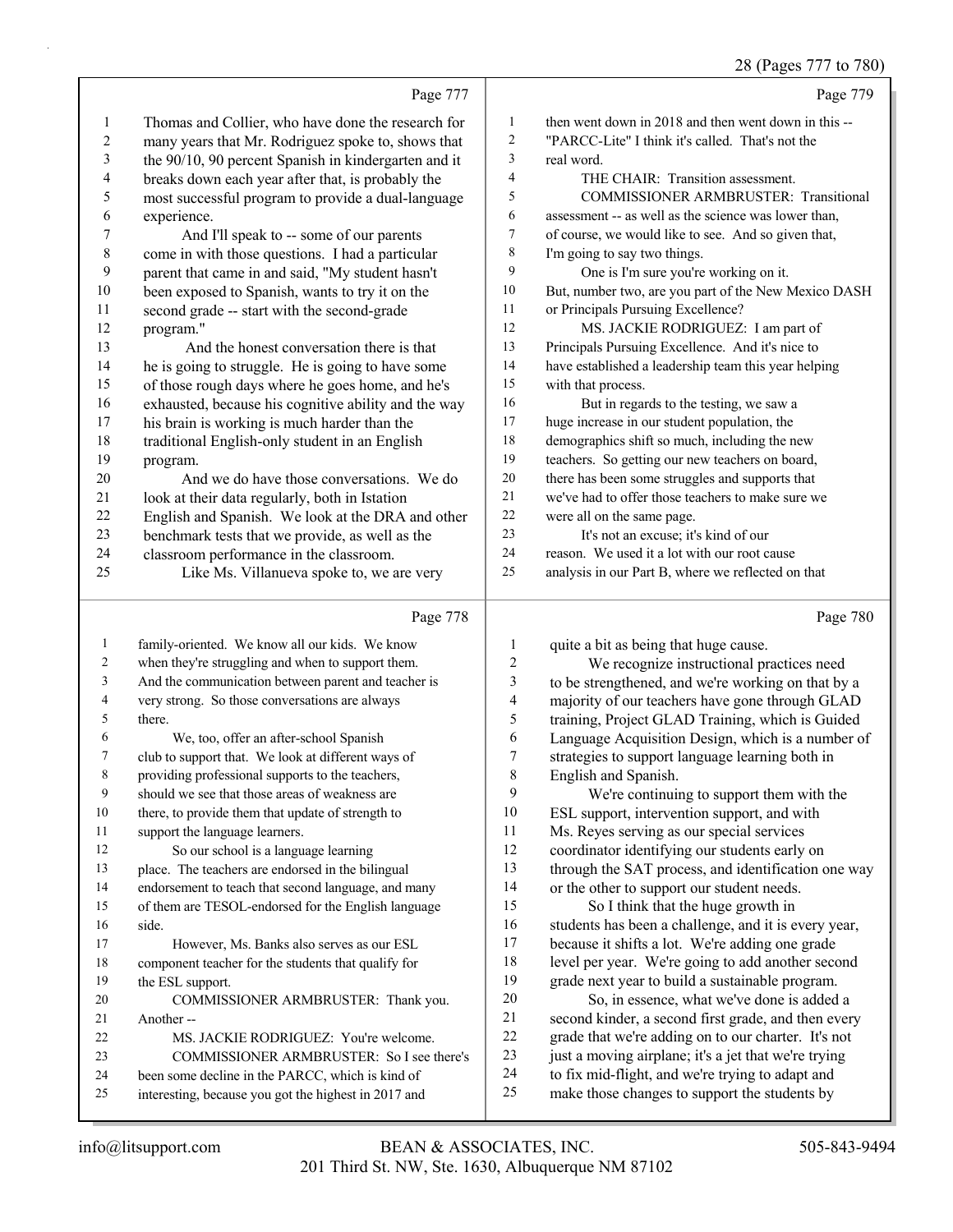29 (Pages 781 to 784)

|                | Page 781                                             |                         | Page 783                                             |
|----------------|------------------------------------------------------|-------------------------|------------------------------------------------------|
| 1              | supporting the teachers.                             | 1                       | COMMISSIONER CABALLERO: Thank you,                   |
| $\overline{c}$ | COMMISSIONER ARMBRUSTER: And my last --              | 2                       | Madam Chair. I am very glad you gave all that        |
| 3              | and I -- she said that. Silly.                       | 3                       | information and also the explanation of the changing |
| 4              | I wanted to know -- so what is the class             | $\overline{4}$          | demographics.                                        |
| 5              | size? Or maybe that varies by grade level.           | 5                       | What comes to mind is, I grew up in                  |
| 6              | MS. JACKIE RODRIGUEZ: It does vary. But              | 6                       | El Paso. And when we first migrated to El Paso, we   |
| 7              | teacher-student ratio is about 19-to-1.              | 7                       | lived in an area that was -- everybody spoke         |
| 8              | COMMISSIONER ARMBRUSTER: Thank you.                  | 8                       | Spanish. A high percentage were immigrant; not all   |
| 9              | THE CHAIR: Have you thought about a pre-K            | 9                       | of them, but a very, very high percentage.           |
| 10             | program? I know you're still building that way.      | 10                      | And as we moved away from that center --             |
| 11             | But, you know, as Chris intimated, it certainly      | 11                      | immediately over the border, there were less and     |
| 12             | helps with that bilingual component to grab them     | 12                      | less and less, and more citizens, more               |
| 13             | when they're three years old.                        | 13                      | Spanish-English.                                     |
| 14             | MS. JACKIE RODRIGUEZ: And, Chair Gipson,             | 14                      | But early on, in the classroom that I was            |
| 15             | we have had parents ask pretty much each month. And  | 15                      | in, by the end of the year, it wasn't the same       |
| 16             | towards the end of the year, there's more. "Are you  | 16                      | makeup of students, because a great majority of      |
| 17             | going to start -- you start" -- we've absolutely     | 17                      | those students I didn't know back then, were migrant |
| 18             | considered it.                                       | 18                      | workers' families. They would come and go. They      |
| 19             | And I think coming from Albuquerque                  | 19                      | would leave before the year was over or come in into |
| 20             | Bilingual Academy prior, I saw the benefits of       | 20                      | El Paso way into the school year. They were          |
| 21             | having that program early on, because it really      | 21                      | somewhere else.                                      |
| 22             | helps with the sustainability and having that        | 22                      | Some got very good educations. Some got              |
| 23             | concurrent enrollment.                               | 23                      | none. And I suspect, because my friends wouldn't     |
| 24             | Right now, we're battling -- not                     | 24                      | answer, that they were working the fields rather     |
| 25             | battling -- but we're deciding location in our       | 25                      | than going to school. And so they were very, very    |
|                | Page 782                                             |                         | Page 784                                             |
| $\mathbf{1}$   | facilities. So right now, facilities would not       | 1                       | far behind.                                          |
| $\sqrt{2}$     | support it. We've looked at a couple of options      | $\overline{c}$          | And so those schools, yeah, at the end of            |
| 3              | within our local district that the local district    | $\overline{\mathbf{3}}$ | the year, their scores were miserable. And the poor  |
| 4              | denied. So that put us at a standstill with moving   | $\overline{\mathbf{4}}$ | teachers did everything they could.                  |
| 5              | forward with that.                                   | 5                       | I was very fortunate. I wasn't migrating             |
| 6              | But, absolutely, we have considered that,            | 6                       | for work. So I stayed there all yearlong. So when    |
| 7              | and it will be a consideration, even after our final | $\overline{7}$          | you explain that, it reminded me of that transition. |

## February decision in our renewal with our lease.

9 THE CHAIR: And that's -- that's an issue

 that we're hoping we -- we're hoping we can get some settlement on is that if a district does, in fact,

have a facility available, they -- you know, they

can't say no. So that's a struggle that,

unfortunately, a number of our charters have is

that, "Oh, you know, why can't we use that?"

16 And so we're trying to work that out so 17 that it is easier.

18 MS. JACKIE RODRIGUEZ: Will we do that by May? 20 THE CHAIR: Well, hopefully, it can come up through this Legislative Session. That's my

perfect world. So, yes.

23 MS. JACKIE RODRIGUEZ: Thank you for considering that as well. That would help greatly.

25 THE CHAIR: Commissioner Caballero?

 you explain that, it reminded me of that transition. You never have the same students. You're always struggling with new students. They get tested just

10 like everybody else. 11 And -- and when we had teachers getting 12 zonked on that, that was very, very unfair. And I was one to speak against it.

14 And so I'm glad you brought that up. 15 The other thing is I'm very curious, in your breakdown of ethnicity rates and ethnicity, that you have 2 percent Native American. And I'm wondering what you do in terms of their dual language.

20 Are we -- are we capable -- and I know it's a struggle with native language. Not all of it is at the point of being taught by just anybody. Even in the rez, it's a problem. So how do you -- or are we able? Are we there yet?

25 MS. JACKIE RODRIGUEZ: Well, with our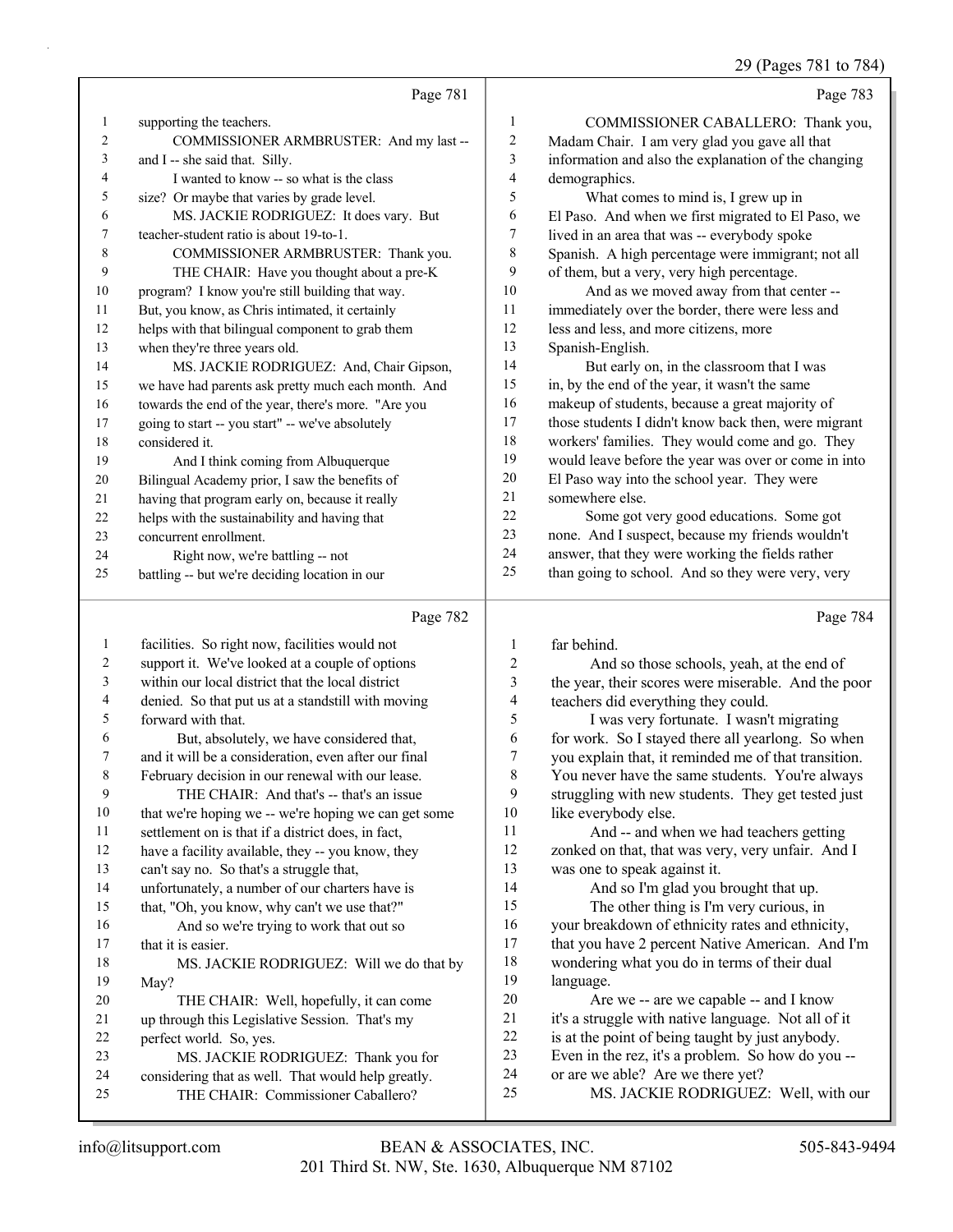## 30 (Pages 785 to 788)

|                          | Page 785                                                                                   |                         | Page 787                                                                                                   |
|--------------------------|--------------------------------------------------------------------------------------------|-------------------------|------------------------------------------------------------------------------------------------------------|
| $\mathbf{1}$             | population -- and I know there are two particular                                          | 1                       | So we see just as much success with our                                                                    |
| $\boldsymbol{2}$         | students, because I think it's two -- again, that                                          | 2                       | Caucasian, or our white students, in that language                                                         |
| $\mathfrak{Z}$           | family orientation -- and thank you for the                                                | 3                       | acquisition. But I would like to share more of that                                                        |
| $\overline{\mathcal{A}}$ | question, Commissioner Caballero.                                                          | 4                       | information when I have it more readily available as                                                       |
| 5                        | The draw that our school has is we are                                                     | 5                       | far as the proficiency levels.                                                                             |
| 6                        | bilingual, and we're very family-oriented. And                                             | 6                       | We have collected that data for two years                                                                  |
| 7                        | these two families, in particular, came to the                                             | 7                       | now. We haven't done a comparison, because the data                                                        |
| $\,$ $\,$                | school because of the family orientation, how we                                           | $\,8\,$                 | is something different than we're used to. But now,                                                        |
| $\mathbf{9}$             | treat their kids, what the environment and the                                             | 9                       | with the PED Bilingual Bureau using the same tool,                                                         |
| $10\,$                   | culture is for their child.                                                                | $10\,$                  | Avant STAMP, we hope to get more support on that and                                                       |
| 11                       | We were just in a SAT meeting with one of                                                  | 11                      | how we can read that data to present.                                                                      |
| 12                       | the children and the mom the other day. And even                                           | 12                      | COMMISSIONER CABALLERO: That's great.                                                                      |
| 13                       | having the conversations about the -- and always                                           | 13                      | And so I would like to -- to just say that white                                                           |
| 14                       | being reassuring to the families about the ability                                         | 14                      | students will -- will benefit tremendously from                                                            |
| 15                       | to learn three languages simultaneously, the idea of                                       | 15                      | Spanish-English knowledge, being proficient in both.                                                       |
| 16                       | the cognitive abilities that the child had and the                                         | 16                      | The opportunities are fantastic. And the                                                                   |
| 17                       | cognitive benefits of being bilingual-trilingual is                                        | 17                      | opportunity for Hispanic students to understand and                                                        |
| 18                       | what we speak to.                                                                          | 18                      | comprehend other ethnicities.                                                                              |
| 19                       | It's definitely a challenge. Speaking                                                      | 19                      | When you have a well-mixed student body,                                                                   |
| 20                       | with the mother, she did say, you know, he does                                            | $20\,$<br>$21\,$        | it is astronomical what students get. I was, one                                                           |
| 21                       | speak Towa -- Towa. And in the classroom, he's                                             | $22\,$                  | time, at one of the pueblos festivities. And there<br>was a lot of Spanish being used and a lot of joking. |
| 22<br>23                 | speaking Spanish. And at home, he's speaking<br>English as well.                           | 23                      | They were all my age. And I thought that they had                                                          |
| 24                       | So we see the success. And I don't think                                                   | 24                      | Hispanics living in the pueblo.                                                                            |
| 25                       | it's -- and I know actually working with Santa Ana                                         | 25                      | But they were not. They were -- I can't                                                                    |
|                          |                                                                                            |                         |                                                                                                            |
|                          |                                                                                            |                         |                                                                                                            |
|                          | Page 786                                                                                   |                         | Page 788                                                                                                   |
| $\mathbf{1}$             | Pueblo, we had a partnership working with some of                                          | $\mathbf{1}$            | remember which pueblo it was. But I later asked --                                                         |
| 2                        | the students from their pueblo. We actually reached                                        | $\overline{\mathbf{c}}$ | because I made the mistake, eating much time later,                                                        |
| 3                        | directly to the Department of Education of the                                             | 3                       | not to exclude one of our Native American guests on                                                        |
| 4                        | tribal district, that they are considering some                                            | 4                       | the table, and I asked everybody to speak English.                                                         |
| 5                        | school options for them as well for the                                                    | 5                       | And then somebody mistakenly turned around                                                                 |
| 6                        | dual-language piece.                                                                       | 6                       | and talked to him in Spanish, and he responded in                                                          |
| 7                        | So absolutely. It's been a great success.                                                  | $\overline{7}$          | Spanish.                                                                                                   |
| 8                        | Again, the family orientation, how we accept our                                           | 8                       | I said, "Oh, I'm sorry I made that                                                                         |
| 9                        | students and how we involve the parents in the                                             | 9                       | assumption." Says, "No, we had to learn Spanish.                                                           |
| $10\,$<br>11             | conversations, I think puts their mind at ease that                                        | 10<br>11                | Most of us had to go to a Catholic school."                                                                |
| 12                       | it's absolutely a possibility, and, absolutely,                                            | 12                      | And that's where they learned Spanish.                                                                     |
| 13                       | their students are going to be just as successful.<br>COMMISSIONER CABALLERO: And you have | 13                      | And I said, "Really?"<br>And says, "Yeah. But everybody else just                                          |
| 14                       | 13 percent white, Anglo. How do they do in the                                             | 14                      | dropped it. We were no longer forced to learn your                                                         |
| 15                       | dual-language program?                                                                     | 15                      | language. But now we're forced to learn this other                                                         |
| 16                       | MS. JACKIE RODRIGUEZ: I don't have -- and                                                  | 16                      | language, English."                                                                                        |
| 17                       | that's one area we're really working on is our                                             | 17                      | And I said, "And you kept it."                                                                             |
| 18                       | Spanish proficiency rates, to identify those and be                                        | 18                      | Said, "Yeah, now I speak the three                                                                         |
| 19                       | more in tune to what those are.                                                            | 19                      | languages. But you guys always assume I can't                                                              |
| 20                       | But we started -- and you'll see the                                                       | $20\,$                  | handle it. But I know the bad words, too."                                                                 |
| 21                       | population has shifted quite a bit, has dropped.                                           | 21                      | Thank you, Madam Chair.                                                                                    |
| 22                       | And I think it's more just the shift naturally of                                          | 22                      | THE CHAIR: Thank you.                                                                                      |
| 23                       | the students that we've received because of the word                                       | 23                      | Commissioner Crone?                                                                                        |
| 24<br>25                 | of mouth of the bilingual push, we have received<br>more of the minority students.         | 24<br>25                | COMMISSIONER CRONE: I'll follow up on<br>that. I think, prior to World War II, that Spanish                |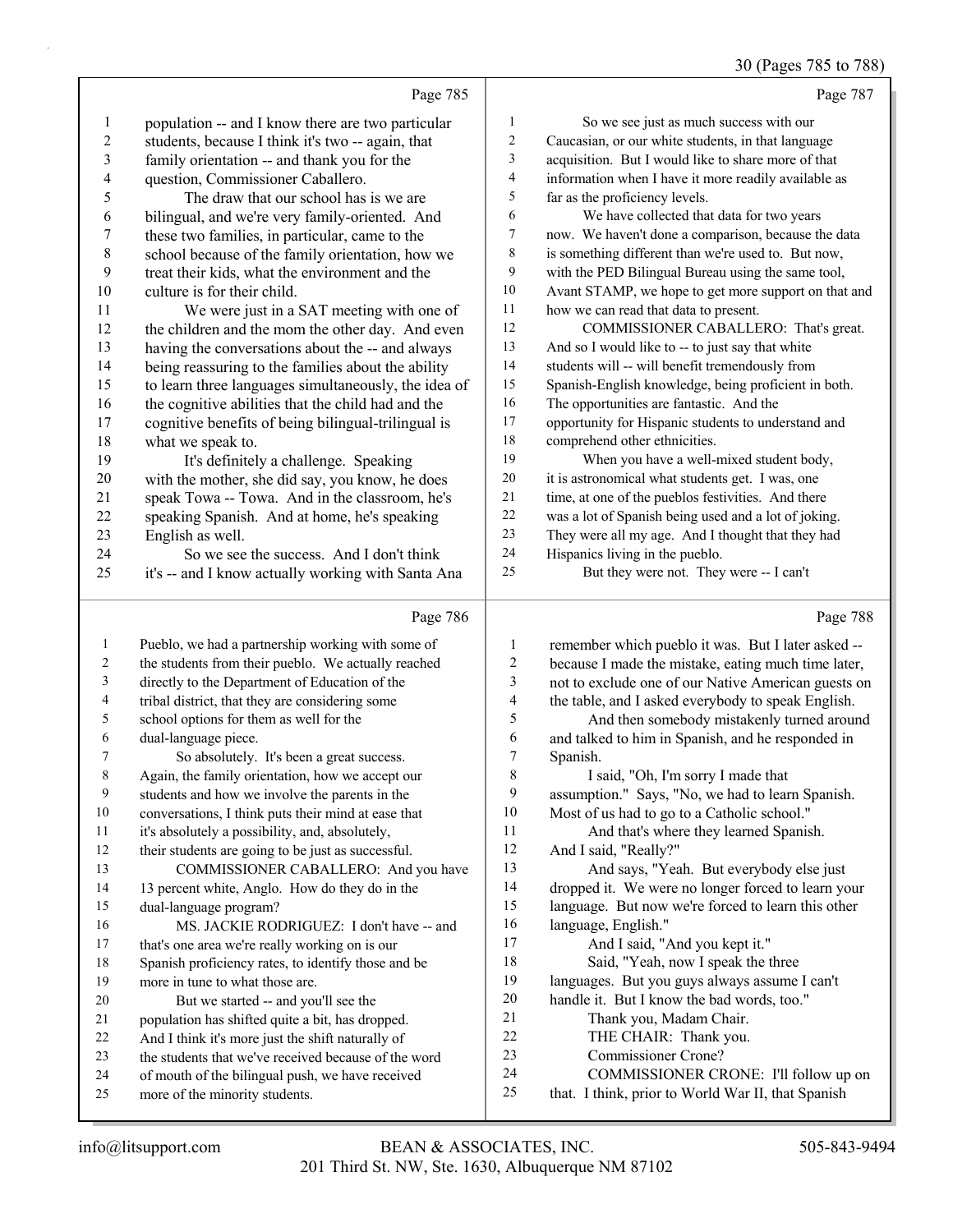$(P_{\text{30.08}} 789 \text{ to } 792)$ 

|              |                                                      |                | 31 (Pages 789 to 792)                                |
|--------------|------------------------------------------------------|----------------|------------------------------------------------------|
|              | Page 789                                             |                | Page 791                                             |
| $\mathbf{1}$ | was the lingua franca. So in the pueblos, they       | $\mathbf{1}$   | So we have quite a range -- and I have a graphic on  |
| 2            | would speak Tiwa-Tewa-Towa. But they could also      | $\overline{c}$ | there as well that shows the areas of Rio Rancho     |
| 3            | speak Spanish. When English became the lingua        | 3              | that our students come from.                         |
| 4            | franca after World War II, obviously, a lot of       | 4              | COMMISSIONER CRONE: Oh, okay.                        |
| 5            | younger people don't speak Spanish.                  | 5              | MS. JACKIE RODRIGUEZ: So we're on the                |
| 6            | So did you say -- which pueblo were these            | 6              | other side of Rio Rancho. So Intel is on the         |
| 7            | two families from?                                   | 7              | southern side of Rio Rancho. We're far northern.     |
| 8            | MS. JACKIE RODRIGUEZ: We have a family               | 8              | So we are close to the Bernalillo area. So we're     |
| 9            | from Jemez, and we have a family from Santa Ana.     | 9              | really close to Bernalillo.                          |
| 10           | COMMISSIONER CRONE: And they're both                 | 10             | COMMISSIONER CRONE: Do you ever get                  |
| 11           | Towa.                                                | 11             | students who speak languages other than English or   |
| 12           | MS. JACKIE RODRIGUEZ: Towa and Keres.                | 12             | Spanish or indigenous?                               |
| 13           | COMMISSIONER CRONE: And then there's a               | 13             | FROM THE FLOOR: We have one. We have one             |
| 14           | Tewa. Sandia or Isleta?                              | 14             | student who he's a fourth-grade student, speaks      |
| 15           | MS. JACKIE RODRIGUEZ: Isleta.                        | 15             | English, speaks Portuguese, other languages at home, |
| 16           | THE CHAIR: And Sandia.                               | 16             | which I don't recall. But we learned that through    |
| 17           | COMMISSIONER CRONE: Okay. One of those.              | 17             | an IEP meeting with the father.                      |
| 18           | MS. JACKIE RODRIGUEZ: I don't remember.              | 18             | And he told us this is his fourth or fifth           |
| 19           | And just to relate to the languages, there's many of | 19             | language. So we do have one or two students who do   |
| 20           | the native languages here that actually have a lot   | 20             | speak more than English and Spanish.                 |
| 21           | of the influence of the Spanish language intermixed. | 21             | <b>COMMISSIONER CRONE: Yeah.</b>                     |
| 22           | $So -$                                               | 22             | MS. JACKIE RODRIGUEZ: And there's two                |
| 23           | COMMISSIONER CRONE: Uh-huh. Yeah. I                  | 23             | other students who are there as well who speak       |
| 24           | taught at Northern College for many years. And       | 24             | Portuguese, now that I remembered. So, yes.          |
| 25           | there -- the dynamics between the indigenous         | 25             | COMMISSIONER CRONE: Are they Brazilian?              |
|              | Page 790                                             |                | Page 792                                             |
| 1            | community and the Spanish-speaking community was     | $\mathbf{1}$   | MS. JACKIE RODRIGUEZ: I think dad is                 |

| 1       | community and the Spanish-speaking community was     | 1  | MS. JACKIE RODRIGUEZ: I think dad is                 |
|---------|------------------------------------------------------|----|------------------------------------------------------|
| 2       | very interesting.                                    | 2  | Honduran and mom is American.                        |
| 3       | We had a Pueblo Indian Studies program.              | 3  | COMMISSIONER CRONE: I just wanted to add,            |
| 4       | And someone wanted to offer Tewa. And all of the     | 4  | I know several people, several couples in this area  |
| 5       | governors said, "No, absolutely not."                | 5  | that are multilingual. And so what they do is -- I   |
| 6       | We won't go into the history of that.                | 6  | know one family that's trilingual, French and        |
| 7       | Essentially, it's considered a sacred language. And  | 7  | Spanish and English. And so every day, they speak a  |
| $\,8\,$ | that it's -- unless someone learns it spontaneously. | 8  | different language. And they circulate them. So --   |
| 9       | And my wife's uncle was at the post                  | 9  | I wish we all had that opportunity.                  |
| 10      | office, and so he learned Tewa.                      | 10 | MS. JACKIE RODRIGUEZ: And if I could add             |
| 11      | So if you learned it, if you just picked             | 11 | to that. In middle school, we have some blended      |
| 12      | it up, that was fine. But to deliberately teach the  | 12 | learning opportunities and using Edgenuity for some  |
| 13      | language to other people was not allowed.            | 13 | of our students. We do have many of our students     |
| 14      | On the other hand, there was some                    | 14 | who are taking German. The majority of them have     |
| 15      | resistance, I think, among the Tewa students, nearly | 15 | taken German and Russian. So I think Brent, who      |
| 16      | all the Tewa there, except Taos and Picuris,         | 16 | spoke up just a moment ago, is a person who's taking |
| 17      | resistance on the part of the indigenous students to | 17 | German.                                              |
| 18      | study Spanish. So I was interested that you had      | 18 | FROM THE FLOOR: I am taking Latin.                   |
| 19      | those students.                                      | 19 | COMMISSIONER CRONE: Well, that leads to              |
| 20      | Do you ever get -- so Intel is in the                | 20 | something else.                                      |
| 21      | area. And I think Rio Rancho is a relatively         | 21 | THE CHAIR: Thanks a lot.                             |
| 22      | diverse population; is that correct?                 | 22 | COMMISSIONER CRONE: We had more STEM                 |
| 23      | MS. JACKIE RODRIGUEZ: Citywide, I                    | 23 | schools early in this session. And the last couple   |
| 24      | couldn't speak to. The area where our school is is   | 24 | of days, we've had more language schools.            |
| 25      | predominantly Anglo, I believe, and middle-class.    | 25 | And so I wouldn't -- I guess I'm going to            |
|         |                                                      |    |                                                      |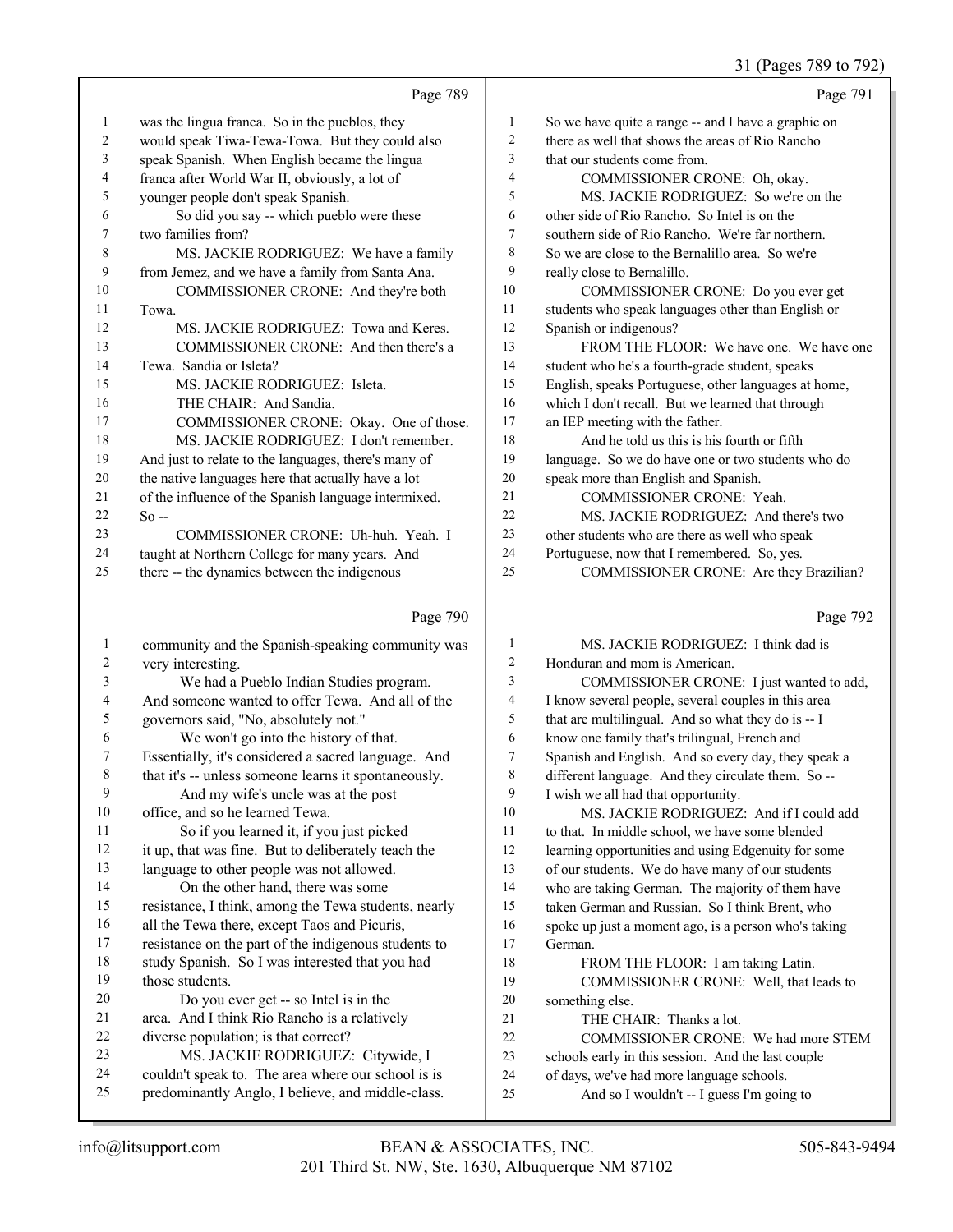## 32 (Pages 793 to 796)

|    | Page 793                                             |    | Page 795                                             |
|----|------------------------------------------------------|----|------------------------------------------------------|
| 1  | reverse my comments and say, "Be sure you focus on   | 1  | from the previous presentation and say that, you     |
| 2  | the math and" -- but I made the statement to them    | 2  | know, we always talk about school improvement. But   |
| 3  | that I'm old-school in terms of education, and that  | 3  | we don't always talk about bilingual education,      |
| 4  | I would like to see more credits rather than less    | 4  | dual-language education, as a viable improvement     |
| 5  | credits, and that we go back to teaching Greek and   | 5  | model to follow and implement. And so I just wanted  |
| 6  | Latin. So good for you.                              | 6  | to kind of preface all that with that.               |
| 7  | MS. JACKIE RODRIGUEZ: Thank you,                     | 7  | But I do have a question regarding your              |
| 8  | Commissioner Crone.                                  | 8  | performance. Because I'm looking at the packet that  |
| 9  | THE CHAIR: I did check. It's Sandia and              | 9  | was provided to us on proficiency rates on the PARCC |
| 10 | Isleta are Tiwa.                                     | 10 | and the TAMELA. And it's something very different    |
| 11 | <b>COMMISSIONER CRONE: Tiwa.</b>                     | 11 | from what you all provided here, which is four-year  |
| 12 | THE CHAIR: I had a student who used to do            | 12 | proficiency on State testing.                        |
| 13 | his essays in hieroglyphics, write them in           | 13 | And so I'm just wondering, does this                 |
| 14 | hieroglyphics. I never knew if he was right or not.  | 14 | include other assessments that the -- that -- beyond |
| 15 | He claimed he was fluent in it. It was fascinating.  | 15 | PARCC?                                               |
| 16 | I don't know why he ever learned it; but he did.     | 16 | MS. JACKIE RODRIGUEZ: No. So that was                |
| 17 | So -- are there any other --                         | 17 | looking directly at PARCC, the four-year             |
| 18 | COMMISSIONER CHAVEZ: Madam Chair?                    | 18 | proficiencies on PARCC.                              |
| 19 | THE CHAIR: Commissioner Chavez?                      | 19 | COMMISSIONER CHAVEZ: The figures are a               |
| 20 | COMMISSIONER CHAVEZ: You know, being a               | 20 | little bit different.                                |
| 21 | bilingual school, I just can't keep my mouth shut.   | 21 | MS. JACKIE RODRIGUEZ: It might be just               |
| 22 | And to kind of go back to Commissioner               | 22 | the rounding up and rounding down. And late night,   |
| 23 | Armbruster and some comments that Commissioner       | 23 | might just be the wrong number. We do see the        |
| 24 | Caballero made, as someone who has a family member   | 24 | fluctuation. I account some of that to the change    |
| 25 | who -- a niece who is a white Anglo who went through | 25 | in teachers as well and establishing the processes   |
|    | Page 794                                             |    | Page 796                                             |

#### a 90/10 dual-language program and is now in fourth grade, totally proficient in English, totally proficient in Spanish, not just in language, but in content, just kind of talks to the strength -- we all know the research. But until you experience it from your own family member, it gives you a different perspective on things. 8 And to go back to your question, Commissioner Armbruster. What I have seen over the years in the 90/10 program for monolingual English speakers in the program is that yes, they do struggle initially. And kindergarten can be a little struggle. That's usually where parents start to get very concerned, because they actually see a dip in their students' performance. 16 But I don't know what it is about the break, the winter break, Christmas break. But it seems like right after that, they just take right off. And then that's when -- just when they start thinking in different terms. 21 You heard Michael talk about, you know, the cognitive development that comes along with learning a second language. And so that has a lot to do with how well they performed academically. 25 And so I'm just going to repeat myself of expectations of instruction. 2 We do -- we started using Eureka Math the year I came in schoolwide, and that has posed a little bit of a struggle for our teachers to overcome. I know that's natural, because when I was with Rio Rancho Schools, we struggled with the same thing. 8 Because of our struggles, we came in with a deficit. And trying to move forward, it really put us at a disadvantage of not being able to provide a lot of support in professional development from outside. So we tried to do everything within. And we've been really looking at identifying a professional development plan moving forward. 15 Being mindful of money, because I still need to be mindful of that, but looking at providing those resources to teachers to further develop that math block, in particular, including our dual-language block to maintain the integrity of the program and making sure our teachers are using best practice within the classroom. 22 COMMISSIONER CHAVEZ: And I'm just going to repeat myself from the previous presentation from the Academy, from the Bilingual Academy. And that is the reporting that is generated by PED doesn't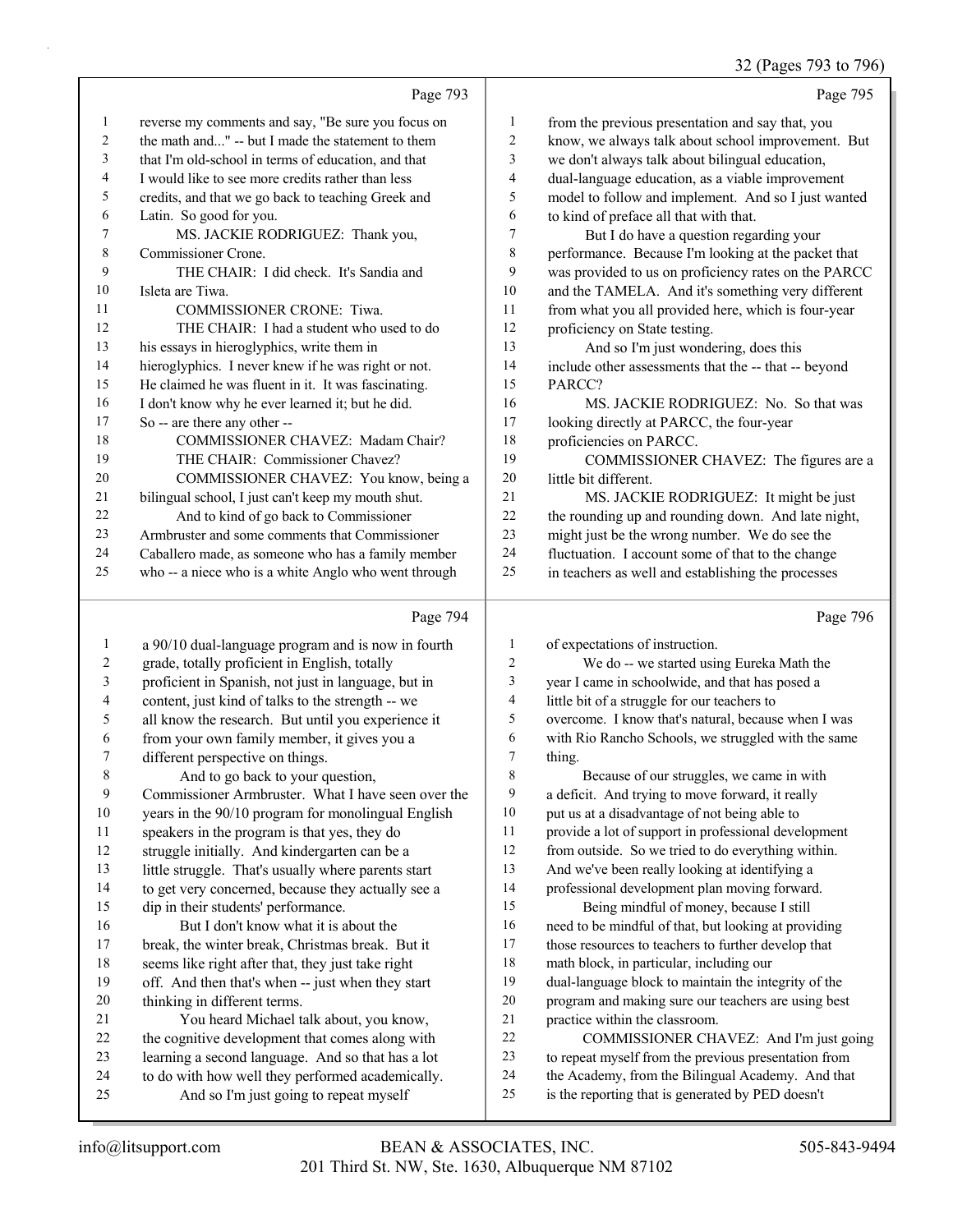33 (Pages 797 to 800)

|                |                                                      |                          | 33 (rages $191$ to $800$                             |
|----------------|------------------------------------------------------|--------------------------|------------------------------------------------------|
|                | Page 797                                             |                          | Page 799                                             |
| $\mathbf{1}$   | always capture the story of a dual-language school.  | 1                        | the teachers.                                        |
| 2              | And, again, you know, prior to PARCC and             | $\overline{c}$           | The way we've established our leadership             |
| $\mathfrak{Z}$ | the assessment reports that we used to receive when  | 3                        | team is each leader is at a PLC or a -- we call it   |
| 4              | it was still the -- just the State bilingual -- what | $\overline{\mathcal{A}}$ | our team meetings -- with the grade levels and       |
| 5              | was it? -- not State bilingual -- Standards Based    | 5                        | supporting the teachers with those questions.        |
| 6              | Assessment -- we used to get a subgroup report. And  | 6                        | A lot of our data study discusses those              |
| 7              | it gave every different subgroup.                    | 7                        | students and our special education students as well  |
| $\,$ $\,$      | What I liked about that report, it gave              | $\,$ $\,$                | in the lower performance in looking at those         |
| 9              | you -- it singled out just bilingual kids, kids in   | 9                        | considerations, wanting to stay in compliance with   |
| 10             | bilingual programs; but it also gave you the report  | 10                       | the assessment rules and laws with EL, as far as     |
| 11             | on exiting kids, LLs that were exited; so your       | 11                       | receiving the Language Usage Survey and the          |
| 12             | Reclassified L's, year one, year two, and year       | 12                       | screening and the data. Sometimes we just make the   |
| 13             | three, so that you can monitor how well the kids are | 13                       | educated, professional judgment to do ahead and do   |
| 14             | doing afterwards.                                    | 14                       | the screener, as we see that need.                   |
| 15             | Again, it goes back to the data that I was           | 15                       | COMMISSIONER CHAVEZ: So with that, with              |
| 16             | mentioning earlier, your Reclassified -- your RFEPs  | 16                       | all this data, would you know -- what was the        |
| 17             | and your IFEPs, and trying to get an idea of where   | 17                       | percentage of your kids that took the assessment,    |
| 18             | they stand. And -- because it's easy to just throw   | 18                       | the summative assessment in Spanish?                 |
| 19             | them into the mix and then get lost in all those     | 19                       | MS. JACKIE RODRIGUEZ: None.                          |
| 20             | numbers.                                             | 20                       | COMMISSIONER CHAVEZ: None of them?                   |
| 21             | But if you separate them, it gives you a             | 21                       | They're all in English?                              |
| 22             | better idea of the strength of your programming and  | 22                       | MS. JACKIE RODRIGUEZ: Our demographics               |
| 23             | how well they're doing academically.                 | 23                       | are pretty unique. We have a lot of heritage         |
| 24             | MS. JACKIE RODRIGUEZ: So thank you for               | 24                       | speakers more than we do monolingual typical ESL.    |
| 25             | the question. And that's great. Because Ms. Banks    | 25                       | So many of our students -- we probably have -- and   |
|                | Page 798                                             |                          | Page 800                                             |
| $\mathbf{1}$   | is actually part of that solution.                   | 1                        | I'd have to go back to look at the percentages. And  |
| 2              | So with our growth, we've seen substantial           | $\overline{c}$           | there's some misconceptions from some of our parents |
| 3              | need for just that, the attention to detail, the     | 3                        | when they fill out the LUS that come from bilingual  |
| 4              | attention to making sure processes are established   | $\overline{4}$           | preschools. Sometimes that puts us into another      |
| 5              | and written so that we don't lose focus and we don't | 5                        | debacle of how we handle that; but we still do.      |
| 6              | lose our intended focus on all students, the whole   | 6                        | But we have no monolingual students at our           |
| 7              | child, not just the classification or the            | 7                        | school. We have simultaneous bilinguals that are     |
| 8              | proficiency rate.                                    | $\,8\,$                  | learning Spanish and English simultaneously.         |
| 9              | So we do have a process in place of                  | 9                        | COMMISSIONER CHAVEZ: Okay. Thank you.                |
| $10\,$         | monitoring and providing support and going through   | 10                       | THE CHAIR: Director?                                 |
| 11             | SAT again, if necessary, or having the               | 11                       | ACTING DIRECTOR BRAUER: Madam Chair,                 |
| 12             | conversations.                                       | 12                       | members of the Commission, just ever so briefly.     |
| 13             | Ms. Banks actually serves as our ESL or              | 13                       | Commissioner Chavez, I think your questions around   |
| 14             | English Language Learner support person, so she      | 14                       | how we lift up the specific mission goals of SABE    |
| 15             | maintains the files, communicates with teachers who  | 15                       | into the new Support and Accountability System       |
| 16             | are both TESOL-endorsed and non-TESOL-endorsed, to   | 16                       | really speaks to where we're headed. Once it is      |
| 17             | make sure that they're aware their student is a      | 17                       | finally released and we're able to engage with last  |
|                |                                                      | 18                       | year's information, but also schools will have a     |
| 18             | student, an English Learner or non-English Learner   |                          |                                                      |
| 19             | or those on monitor.                                 | 19                       | chance to set goals that are specific to their -- to |
| 20             | The increase every year has been huge.               | $20\,$                   | their mission and vision in a way that we haven't,   |

21 quite frankly, been able to do in the past.<br>22 And I think today and vesterday. I

And I think today and yesterday, I think are exceptional examples of schools that will really be able to engage with the new system, set goals,

 time. We do our best to use the State reporting when it's -- we're waiting for the 40th day to pull up the new reports. So there's always this lag of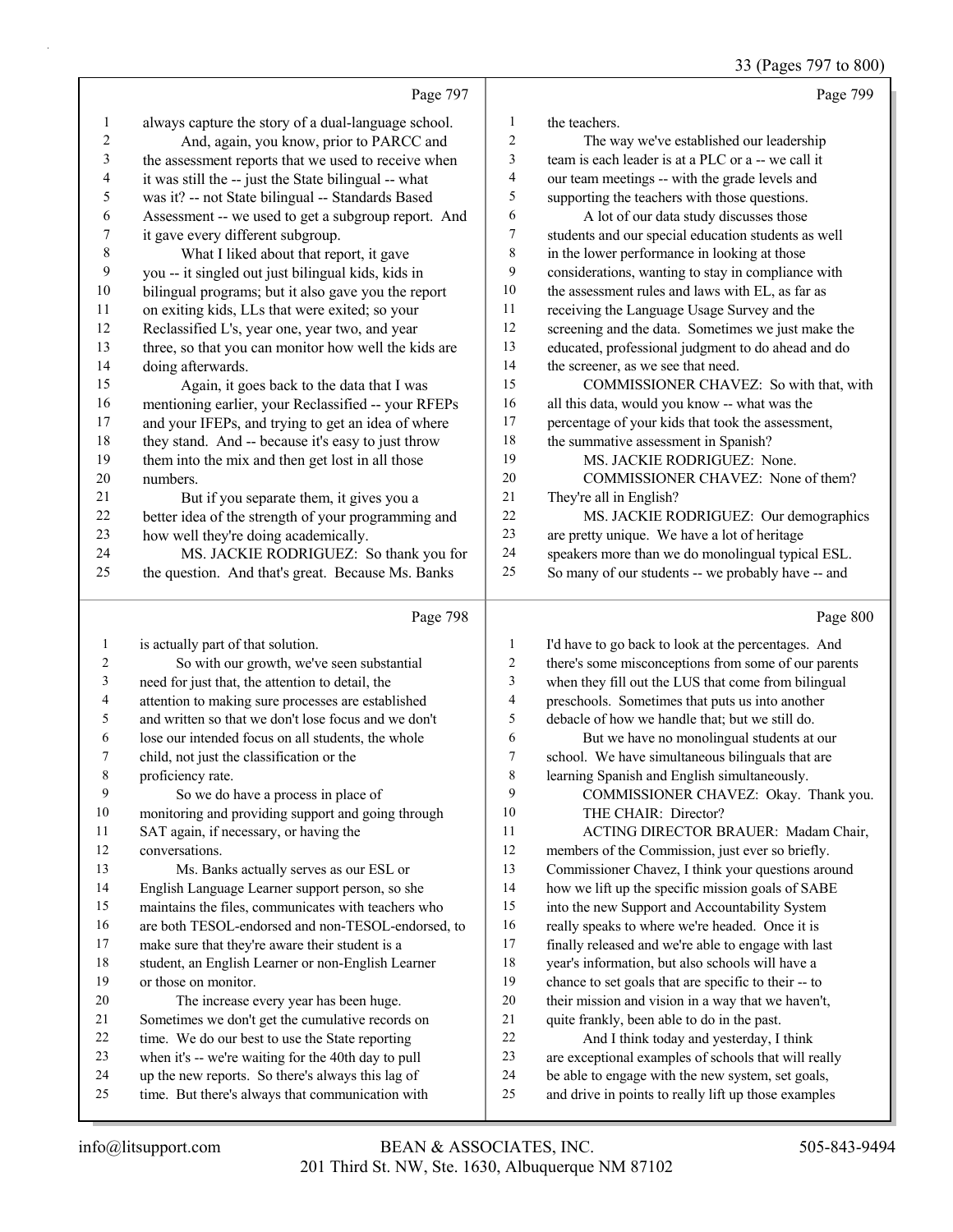## 34 (Pages 801 to 804)

|                |                                                      |                  | 34 (Pages 801 to 804)                                                                        |
|----------------|------------------------------------------------------|------------------|----------------------------------------------------------------------------------------------|
|                | Page 801                                             |                  | Page 803                                                                                     |
| $\mathbf{1}$   | of their models.                                     | $\mathbf{1}$     | for students; not all students, but students.                                                |
| $\overline{c}$ | And, most importantly, it'll support                 | 2                | And Eureka Math was one of the tools that                                                    |
| 3              | families and, most importantly, students, to really  | 3                | I felt was a great match for our school. It is                                               |
| 4              | see the value of the school and to see if it's -- if | 4                | difficult, and it poses a difficult shift for some                                           |
| 5              | the school is a really great match for them and      | 5                | teachers. And I think we've experienced that. But                                            |
| 6              | their interest, for sure.                            | 6                | it's totally aligned to Common Core and New Math                                             |
| 7              | And I think that charter schools are going           | 7                | thinking.                                                                                    |
| 8              | to play a really unique and innovative role in this  | 8                | COMMISSIONER CABALLERO: And I'm going to                                                     |
| 9              | process for sure.                                    | 9                | kind of talk to what Commissioner Chavez is trying                                           |
| 10             | COMMISSIONER CHAVEZ: Thank you for those             | $10\,$           | to get data for in the bilingual students, how well                                          |
| 11             | comments, Director. Again, we always look at the     | 11               | are they doing when they move up in the grade                                                |
| 12             | subgroup. But we always lose them. Once they         | 12               | levels.                                                                                      |
| 13             | become reclassified, they usually just get thrown    | 13               | And by the time that I got into middle                                                       |
| 14             | into the overall numbers of the achievement of the   | 14               | school, I was part of a group within the school they                                         |
| 15             | school.                                              | 15               | called Los Juareños [ph]. We were all immigrants.                                            |
| 16             | And, yesterday, we really should be                  | 16               | We were all from Juarez.                                                                     |
| 17             | looking at them differently, because they're coming  | 17               | And by middle school, we were kind of                                                        |
| 18             | out of a bilingual program. And, again, that just    | 18               | set -- we knew we were a subgroup within the group,                                          |
| 19             | speaks to the strength of what they learn and what   | 19               | especially in math. And we were excelling in math.                                           |
| 20             | they've been able to accomplish as they've learned   | $20\,$           | And the teachers in middle school said, "That's                                              |
| 21             | the second language and have become proficient, and  | 21               | because you're bilingual." And we all believed it.                                           |
| 22             | so how does that translate into academics.           | 22               | And we embraced it.                                                                          |
| 23             | And that's why it's been something I've              | 23               | By the time we got to high school, the                                                       |
| 24             | been talking about the last ten years is being able  | 24               | biggest group in the college track -- because we had                                         |
| 25             | to separate that and have that -- and, like I said,  | 25               | college track and -- and non-college track -- the                                            |
|                | Page 802                                             |                  | Page 804                                                                                     |
|                |                                                      |                  |                                                                                              |
| $\mathbf{1}$   | we used to get Accountability reports prior to PARCC | 1                | biggest group were Juareños [ph], all immigrants,                                            |
| 2              | that actually gave us that information. And once we  | $\boldsymbol{2}$ | all bilingual students. They all became engineers.                                           |
| 3              | switched over to PARCC, all of that just went away.  | $\mathfrak{Z}$   | They all majored in math in college.                                                         |
| 4              | I've been advocating ever since.                     | 4                | And so I don't know what the data is. But                                                    |
| 5              | I would really like to see us, PED and               | 5                | I think Commissioner Chavez has a point, that it                                             |
| 6              | Accountability, to bring that back in, especially as | 6                | should be tested somehow to show if, in fact, the                                            |
| 7              | we talk about meeting the needs of Yazzie-Martinez   | 7<br>8           | dual language does activate certain parts of the                                             |
| 8<br>9         | and equity and everything like that.                 | 9                | brain.                                                                                       |
| 10             | THE CHAIR: Thank you.<br>Commissioner Caballero?     | 10               | I know that in middle school, we would<br>have our music class prior to going to math class. |
| 11             | COMMISSIONER CABALLERO: Yes. Just a --               | 11               | And it was all classical music, just classical                                               |
| 12             | in a nutshell, what is the difference between the    | 12               | music. And the teachers would talk about why that                                            |
| 13             | Eureka and the other program you had for math?       | 13               | was important. And the math teacher would talk                                               |
| 14             | MS. JACKIE RODRIGUEZ: So I can't speak to            | 14               | about why that was important, because, A, was alien                                          |
| 15             | what was there before, because there wasn't really a | 15               | to middle-schoolers to get this thing of classical                                           |
| 16             | set or identified math curriculum that was used. So  | 16               | music. What for?                                                                             |
| 17             | coming in, Eureka was a tool I was familiar with.    | 17               | But, anyway, it -- I think it worked. I                                                      |
| 18             | It was a tool readily accessible, didn't include a   | 18               | thought -- I thought that all my other Juareños [ph]                                         |
| 19             | lot of cost. So I made the determination that that   | 19               | got the benefit of the bilingual -- being bilingual.                                         |
| 20             | was the best route to move.                          | 20               | And in high school, talking about the                                                        |
| 21             | Coming from Rio Rancho district, I was a             | 21               | cultural in language, three of us picked up Cien                                             |
| 22             | teacher there for seven years, program coordinator.  | 22               | Años de Soledad, One Hundred Years of Solitude.                                              |
| 23             | I can't speak poorly against the Rio Rancho district | 23               | And we talked about it to all our friends,                                                   |

our brainy friends. And they picked up the

 because they have the -- they're very perceptive and good at identifying resources that are well-suited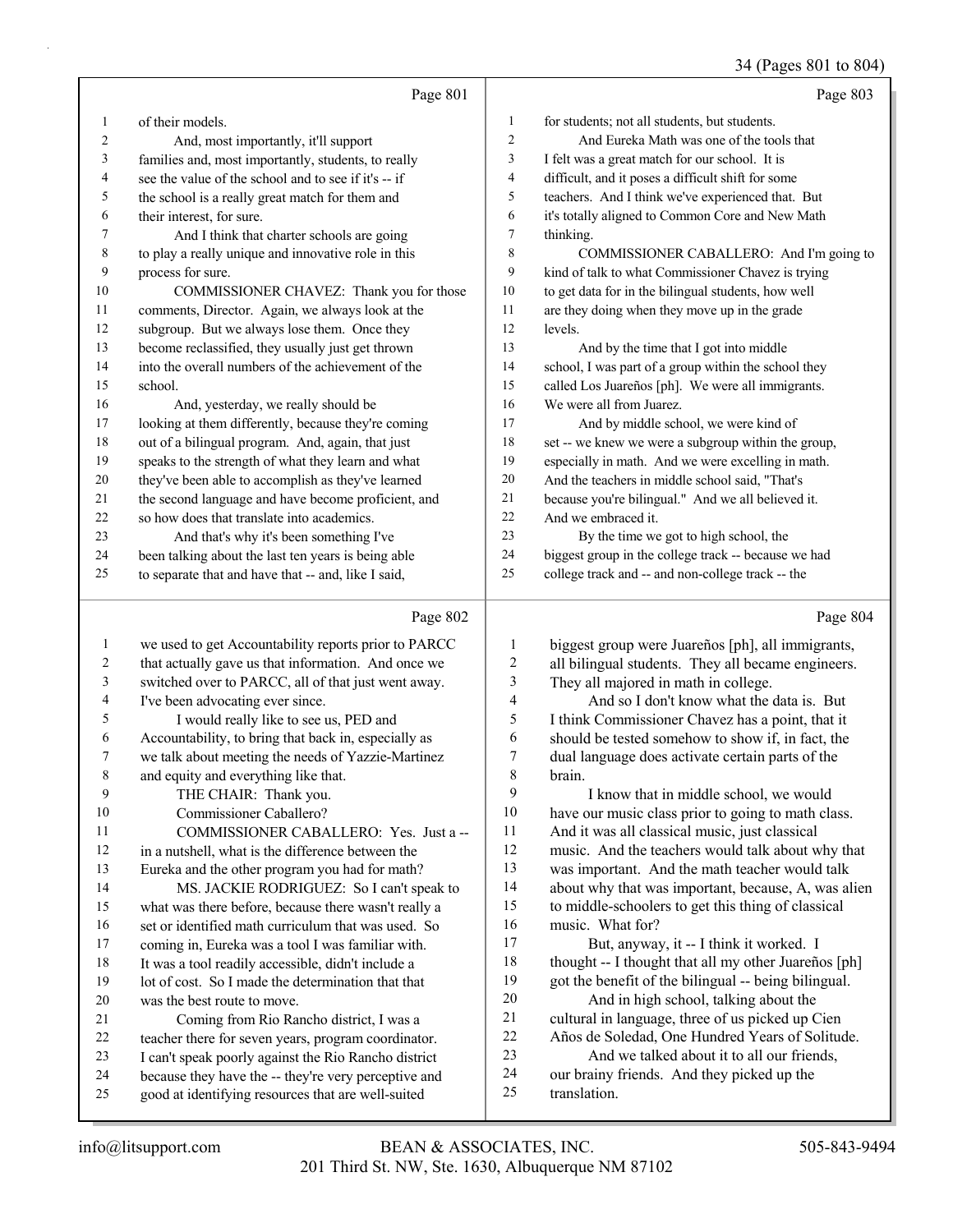## 35 (Pages 805 to 808)

|                  | Page 805                                                                                                |                  | Page 807                                                                                         |
|------------------|---------------------------------------------------------------------------------------------------------|------------------|--------------------------------------------------------------------------------------------------|
| 1                | And we always had an argument over certain                                                              | 1                | COMMISSIONER RAFTERY: I'm going to give                                                          |
| 2                | sections where we knew what had happened, and it was                                                    | $\overline{c}$   | you a One Day at Band Camp story. Back in the '80s,                                              |
| 3                | different what they thought had happened. Because                                                       | 3                | when I was really involved in the bilingual                                                      |
| 4                | the English translation was very, very good, but not                                                    | 4                | education with Mary Jane Haberman and Lupe, and all                                              |
| 5                | perfect for -- culturally. And we, as bilingual, we                                                     | 5                | those people that were here in SDE. Back then, we                                                |
| 6                | could understand.                                                                                       | 6                | had to give that Prueba. And it was a Spanish test.                                              |
| 7                | And there were some cases where we would                                                                | 7                | And those kids who were educated in Mexico and came                                              |
| $\,8\,$          | laugh at what was written. And they just couldn't                                                       | $\,8\,$          | over here blew the top off that test. Those kids                                                 |
| 9                | get it. They just couldn't get it, no matter what.                                                      | 9                | who were the migrant kids who had no education in                                                |
| 10               | And we would explain and -- and so, yes, there's a                                                      | 10               | English or Spanish, they struggled.                                                              |
| 11               | magic to being bilingual, being able to read it,                                                        | 11               | But we always had to report the gains of                                                         |
| 12               | being able to be culturally involved with the                                                           | 12               | the kids with La Prueba, whether they were -- you                                                |
| 13               | meaning of words.                                                                                       | 13               | know, even if they didn't speak or had the                                                       |
| 14               | And, in English, me and my friends would                                                                | 14               | education.                                                                                       |
| 15               | read something in English, and the other guys would                                                     | 15               | And that was one of the requirements. So                                                         |
| 16               | pick up something that we just couldn't understand.                                                     | 16               | we had to go to the Title VII.                                                                   |
| 17               | And we would get frustrated at that, because they                                                       | 17               | So there are tests out there that we can                                                         |
| 18               | could comprehend what we couldn't. And we couldn't                                                      | $18\,$           | use to measure children who are here who are Spanish                                             |
| 19               | pick it up.                                                                                             | 19               | speakers, and we want to know what they know.                                                    |
| 20               | (Chair Gipson leaves meeting room.)                                                                     | 20               | On another note, kudos to the guy over                                                           |
| 21               | COMMISSIONER ARMBRUSTER: Thank you.                                                                     | 21               | there who's taking the Latin class; because my                                                   |
| 22               | Patti will be back in just a second. We're coming                                                       | $22\,$           | husband, he spoke five languages. And I always                                                   |
| 23<br>24         | and going; so we have to keep this for the record.                                                      | 23<br>24         | asked him, you know, "How did you acquire the                                                    |
| 25               | Sorry I made that confusing.<br>Really, I like what your point was,                                     | 25               | languages?"<br>He said, "Romance languages. You know                                             |
|                  |                                                                                                         |                  |                                                                                                  |
|                  |                                                                                                         |                  |                                                                                                  |
|                  | Page 806                                                                                                |                  | Page 808                                                                                         |
| 1                |                                                                                                         | 1                |                                                                                                  |
| $\boldsymbol{2}$ | Commissioner Chavez. And I'm going to throw in my<br>two cents' worth, not about the EL, also, but, you | $\overline{c}$   | Latin, you can pick up languages."<br>So I'm sure he's going to pick up a lot of                 |
| 3                | know, the same thing is true. And one of the                                                            | 3                | languages. And that's really awesome. I'm happy                                                  |
| 4                | parents was just discussing this in special                                                             | 4                | about that.                                                                                      |
| 5                | education.                                                                                              | 5                | One last point. I travel a lot. And in                                                           |
| 6                | Because, really, the goal of special                                                                    | 6                | my travels in Europe, we are so far behind in our                                                |
| 7                | education, obviously, is to remediate as far as                                                         | $\boldsymbol{7}$ | educational system. They have dual-language                                                      |
| 8                | possible. But it really remediates you to the point                                                     | 8                | classes, schools in every single country. You go to                                              |
| 9                | where you can function in life. You can't fix it.                                                       | 9                | a restaurant, you get a waiter, and he comes to you,                                             |
| 10               | It's not like you're fixed.                                                                             | $10\,$           | and he finds out what languages you speak, and he'll                                             |
| 11               | And so the same thing happens when they                                                                 | 11               | speak that language. He'll go to another one.                                                    |
| 12               | are released from special education. They're no                                                         | 12               | And thanks to god that I speak, you know,                                                        |
| 13               | longer tracked, and they -- and they are -- they                                                        | 13               | Spanish; I'm bilingual. Because I got through it                                                 |
| 14               | probably are not going to be on grade level. So                                                         | 14               | fairly easily. There were a lot of my friends who                                                |
| 15               | when you said that, it reminded me that I better put                                                    | 15               | hung around with me -- or other travelers -- because                                             |
| 16               | my two cents in it.                                                                                     | 16               | they didn't have a clue, and they would say, "God,                                               |
| 17               | Commissioners, do we have someone? Yes.                                                                 | 17               | there are so many Europeans here."                                                               |
| 18               | COMMISSIONER VOIGT: Thank --                                                                            | 18               | Going back to her comment, "Yeah, there                                                          |
| 19               | COMMISSIONER CRONE: I wanted to segue                                                                   | 19               | are a lot of Europeans here." But being bilingual,                                               |
| 20               | with Carlos; I'll be fast. Isabel Allende and                                                           | $20\,$           | (Spanish language spoken). And I will always                                                     |
| 21               | Sabine Ulibarri solved that problem. Because one                                                        | $21\,$<br>$22\,$ | advocate for bilingualism in any language, whether,                                              |
| $22\,$<br>23     | page would be in English, and the other page would                                                      | $23\,$           | you know, one, two, or three. And I feel that yes,<br>you are more intelligent if you speak more |
| 24               | be in Spanish.<br>COMMISSIONER ARMBRUSTER: Thanks,                                                      | 24               | languages, because you can think openly into the                                                 |
| 25               | Commissioner.                                                                                           | 25               | world.                                                                                           |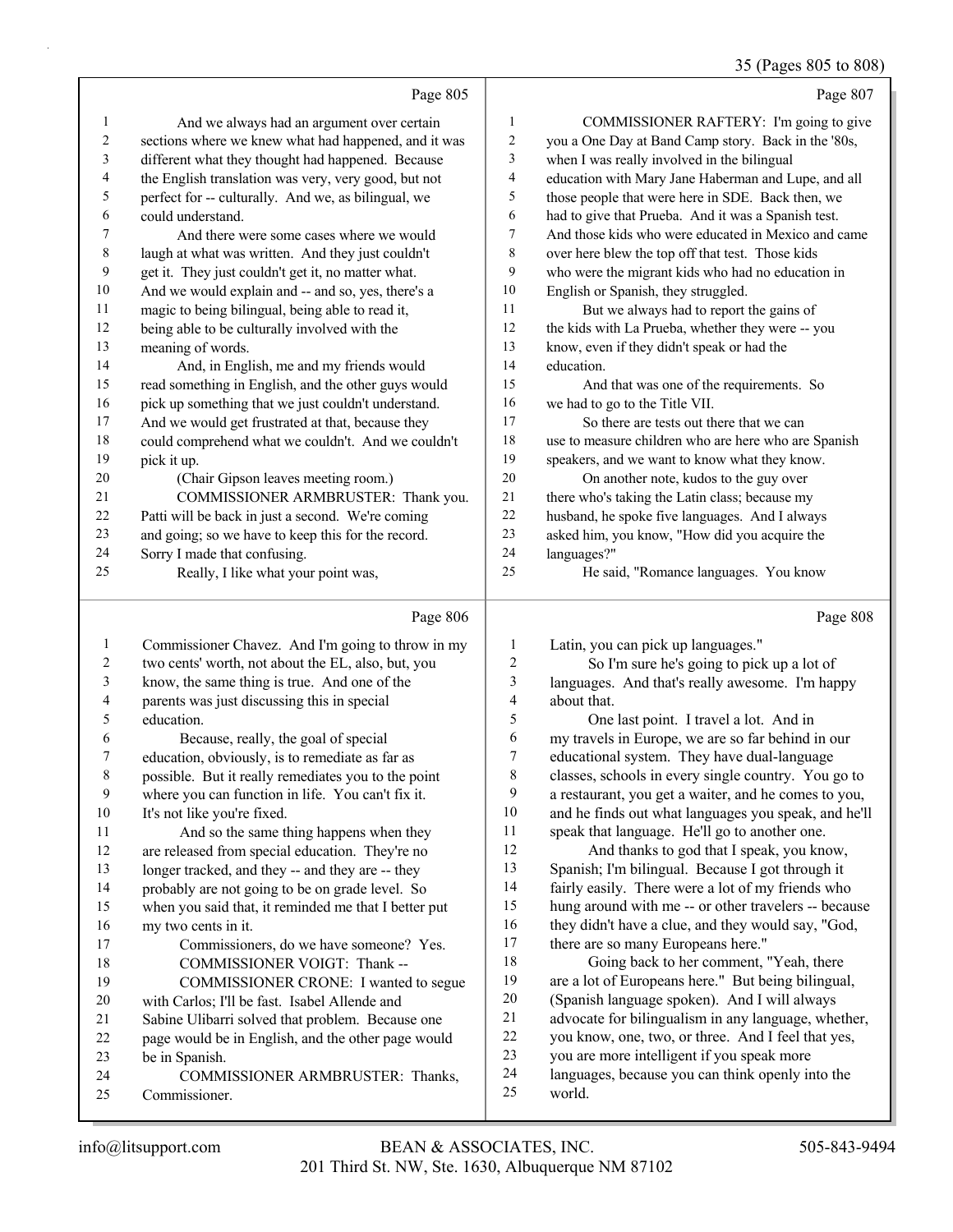36 (Pages 809 to 812)

|                |                                                      |                          | 36 (Pages 809 to 812)                                |
|----------------|------------------------------------------------------|--------------------------|------------------------------------------------------|
|                | Page 809                                             |                          | Page 811                                             |
| 1              | (Chair Gipson has returned to meeting.)              | $\mathbf{1}$             | program and how she teaches.                         |
| 2              | THE CHAIR: Commissioner Voigt?                       | $\sqrt{2}$               | But she -- you can see some of the work              |
| 3              | COMMISSIONER VOIGT: Given that this is               | $\mathfrak{Z}$           | that she -- the students prepare or create because   |
| 4              | your first renewal, I just want to congratulate you  | $\overline{\mathcal{L}}$ | of her guidance and her teaching. And it's pretty    |
| 5              | on surviving those first-three-year crazies. I also  | 5                        | remarkable, from oil pastels -- you know, she's      |
| 6              | wanted to hear a little bit about your arts          | 6                        | having kindergarteners with oil pastels -- and some  |
| 7              | programs.                                            | $\tau$                   | 3-D art that some of our upper-grade students        |
| 8              | MS. JACKIE RODRIGUEZ: Okay. So we were               | 8                        | create. So it's pretty dynamic, and we're glad that  |
| 9              | very fortunate the first year -- and Mr. Morgan,     | 9                        | Ms. Morgan can help us with that.                    |
| 10             | Colleen Morgan -- she is currently our fine arts     | 10                       | And it's very -- I know -- my history.               |
| 11             | teacher. She teaches art, and she decided to get     | 11                       | I've been in education for 22 years. It's hard to    |
| 12             | her PE endorsement. And I said, "Absolutely."        | 12                       | find the people that just want the .25. So it's      |
| 13             | We're bringing in PE.                                | 13                       | been nice to be able to foster that process with our |
| 14             | She started as a parent volunteer. She               | 14                       | parents.                                             |
| 15             | was already providing classes to the school the year | 15                       | I can also speak to two of our other                 |
| 16             | that I came in. She, unfortunately, that year,       | 16                       | parents are also teachers, first-year teachers in    |
| 17             | could only do it for minimal time. And I applied     | 17                       | the alternative licensure program. So, in a sense,   |
| 18             | for the Fine Arts Grant.                             | 18                       | we're kind of building our own as well, really       |
| 19             | So, luckily, the Fine Arts Grant was                 | 19                       | fostering the environment of family. And arts is     |
| 20             | awarded, and I was able to bring her on as a .25.    | 20                       | important. Thank you for the question.               |
| 21             | This year, we have her as a .5. So she's doing PE    | 21                       | COMMISSIONER VOIGT: Okay. Thank you.                 |
| 22             | in addition to music -- or to art.                   | 22                       | THE CHAIR: Ready for a motion?                       |
| 23             | Our hope is to eventually get to                     | 23                       | I move that the Public Education                     |
| 24             | providing -- it helps twofold. One, it helped with   | 24                       | Commission renew the charter for Sandoval Academy of |
| 25             | our programs for our students; but it also opened up | 25                       | Bilingual Education for five years, with the         |
|                |                                                      |                          |                                                      |
|                | Page 810                                             |                          | Page 812                                             |
| $\mathbf{1}$   | some planning time for our teachers.                 | $\mathbf{1}$             | conditions that the New Mexico System of School      |
| $\overline{2}$ | When I first came in, teachers did all               | $\sqrt{2}$               | Support and Accountability Report prepared by PED    |
| 3              | duties; lunch duty, breakfast duty -- or not -- we   | 3                        | shows similar performance for School Year 2018-2019  |
| 4              | didn't have breakfast duty -- but morning duty,      | $\overline{\mathbf{4}}$  | in the student growth, highest quartile; student     |
| 5              | afternoon duty, and recess duty. The culture was a   | 5                        | growth, middle quartile; student growth, lowest      |
| 6              | tough thing to change over and really found ways to  | 6                        | quartile; English Learner progress; chronic          |
| 7              | support the lunch block to start.                    | $\overline{7}$           | absenteeism; college-and-career readiness; education |
| $\,$ 8 $\,$    | Started with just three days a week and              | $\,$ $\,$                | climate, with no statistically significant decrease  |
| 9              | eventually became to the point where I've had the    | 9                        | in performance.                                      |
| 10             | vision of bringing in the support systems, including | 10                       | COMMISSIONER ROBBINS: Second.                        |
| 11             | art and PE and opportunities for other people, other | 11                       | THE CHAIR: There's a motion by                       |
| 12             | volunteers, to come in and work with and provide     | 12                       | Commissioner Gipson, a second by Commissioner        |
| 13             | prep and planning for our teachers.                  | 13                       | Robbins.                                             |

14 But absolutely the need for arts for our teachers, and music. Physical education is absolutely a desperate need for all our students. And when the opportunity presented it -- she presented that opportunity to jump on and bring on

- the PE endorsement, I knew it was a no-brainer. 20 So we hope to continue to build that. She's a pretty dynamic teacher. She finds the resources out there, aligns it to our curriculum line of units of study with teachers, is very
- mindful -- because she teaches K through 7, she's very mindful of the age-appropriateness of the arts
- Caballero? 25 COMMISSIONER CABALLERO: Yes.

17 COMMISSIONER ARMBRUSTER: Commissioner

20 COMMISSIONER ARMBRUSTER: Commissioner

23 COMMISSIONER ARMBRUSTER: Commissioner

14 Any further discussion? 15 (No response.)

Raftery?

Robbins?

16 THE CHAIR: Roll call, please.

19 COMMISSIONER RAFTERY: Yes.

22 COMMISSIONER ROBBINS: Yes.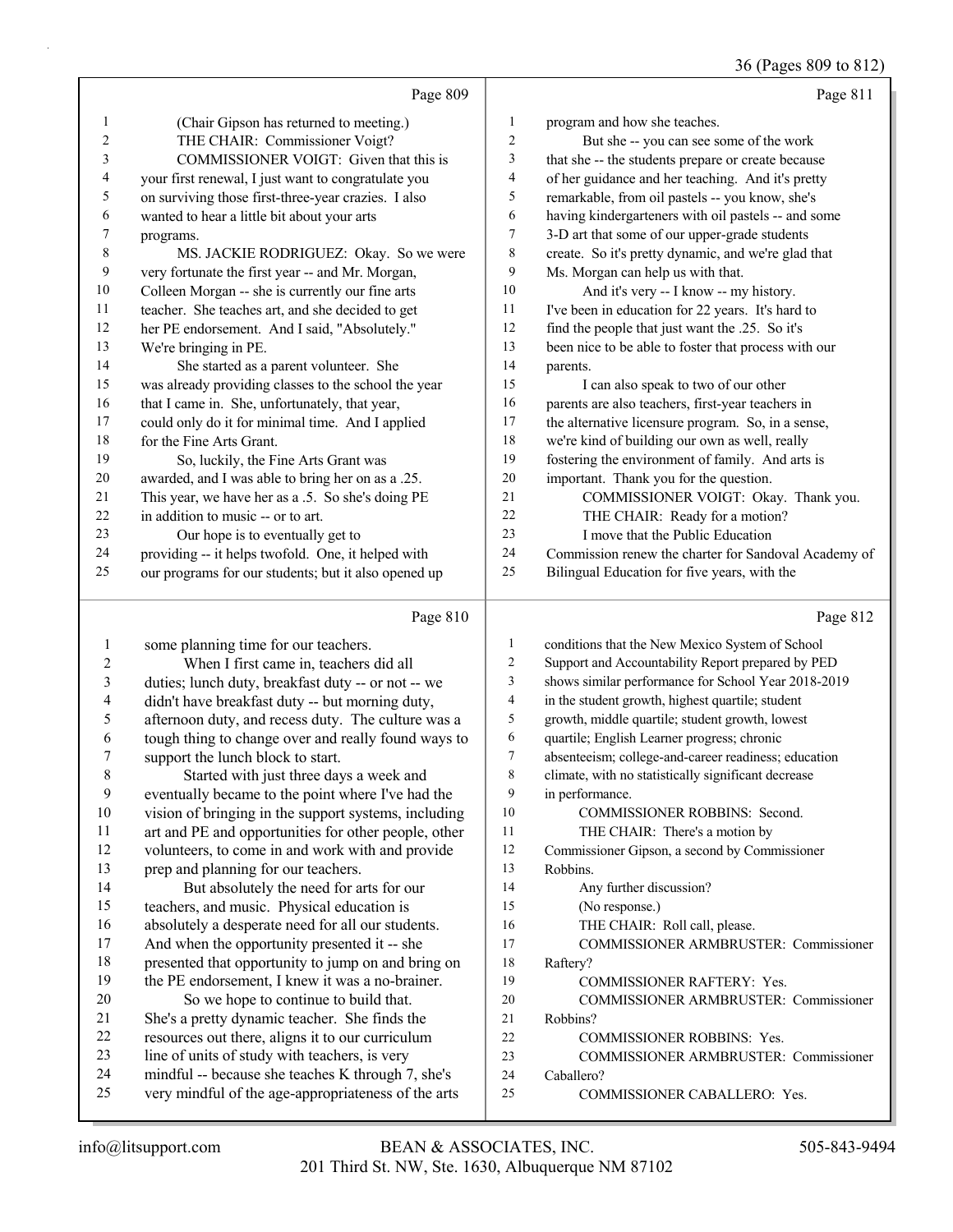# 37 (Pages 813 to 816)

|    | Page 813                                     |                | Page 815                                             |
|----|----------------------------------------------|----------------|------------------------------------------------------|
| I. | <b>COMMISSIONER ARMBRUSTER: Commissioner</b> | 1              | school renewal applications.                         |
| 2  | Chavez?                                      | $\overline{c}$ | The PEC will review financial and                    |
| 3  | <b>COMMISSIONER CHAVEZ: Yes.</b>             | 3              | operational performance because the data is complete |
| 4  | COMMISSIONER ARMBRUSTER: Commissioner        | 4              | at this meeting in December of 2019.                 |
| 5  | Voigt?                                       | 5              | If the PEC decides to issue a renewal with           |
| 6  | <b>COMMISSIONER VOIGT: Yes.</b>              | 6              | conditions, the PEC will clearly state what          |
| 7  | <b>COMMISSIONER ARMBRUSTER: Commissioner</b> | 7              | Accountability information it will review from the   |
| 8  | Gipson?                                      | 8              | PED Accountability Report.                           |
| 9  | THE CHAIR: Yes.                              | 9              | When the Accountability data is prepared             |
| 10 | <b>COMMISSIONER ARMBRUSTER: Commissioner</b> | 10             | by PED and the school has had an opportunity to      |
| 11 | Crone?                                       | 11             | review the data -- no less than ten days -- the PEC  |
| 12 | <b>COMMISSIONER CRONE: Yes.</b>              | 12             | will review the data and remove the condition or     |
| 13 | <b>COMMISSIONER ARMBRUSTER: Commissioner</b> | 13             | take other action, such as a Corrective Action Plan, |
| 14 | Davis?                                       | 14             | or possibly non-renew the charter.                   |
| 15 | <b>COMMISSIONER DAVIS: Yes.</b>              | 15             | At the future meeting, January or February           |
| 16 | <b>COMMISSIONER ARMBRUSTER: Commissioner</b> | 16             | of 2020, the PEC will only consider the issues       |
| 17 | Armbruster votes "Yes."                      | 17             | related to the reason for the conditions and will    |
| 18 | It's nine-to-zero.                           | 18             | not consider any other issues related to the         |
| 19 | THE CHAIR: The motion passes, nine-zero.     | 19             | renewal.                                             |
| 20 | Congratulations.                             | 20             | So we will close out 100 percent                     |
| 21 | MS. JACKIE RODRIGUEZ: Thank you. Thank       | 21             | operational and financial today, and 90 percent of   |
| 22 | you, Commissioners.                          | 22             | the academic. And if there are any concerns about    |
| 23 | THE CHAIR: And we're going to take a         | 23             | the data that is not yet available, those are what   |
| 24 | lunch break now.                             | 24             | will be addressed at a future meeting.               |
| 25 | (A recess was taken at $11:13$ a.m., and     | 25             | But I'm imagining as long as the school              |

# $\overline{P_{20e}814}$

|    | Page 814                                             |     | Page 816                                             |
|----|------------------------------------------------------|-----|------------------------------------------------------|
| 1  | reconvened at 12:15 p.m., as follows:)               | 1   | shows that there's no substantial decline shown in   |
| 2  | THE CHAIR: Good afternoon.                           | 2   | that data, they'll be on the Consent Agenda in our   |
| 3  | FROM THE FLOOR: Good afternoon.                      | 3   | January or February meeting. And that's January or   |
| 4  | THE CHAIR: I'm just gathering my script.             | 4   | February, because we're just not 100 percent sure    |
| 5  | Okay. So welcome and thank you for                   | 5   | when the data is going to be fully released.         |
| 6  | hanging in there all morning with us, so we          | 6   | So right now, the indication is, right               |
| 7  | appreciate it, and indulging us with the lunch       | 7   | now, January 15th, which would sit at our meeting    |
| 8  | break. So we appreciate that as well.                | 8   | date. So you wouldn't have any opportunity to look   |
| 9  | So we are on to Amy Biehl. I guess there             | 9   | at it if you felt you needed to speak to any piece   |
| 10 | are a number of new Commissioners since you were up  | 10  | of it. So then it would be February.                 |
| 11 | the last time; because, once again, Amy Biehl was in | 11  | MR. FRANK McCULLOCH: Okay. Thank you,                |
| 12 | that batch of schools that were renewed right before | 12  | Madam Chair.                                         |
| 13 | I came on. But then we did contract negotiations     | 13  | THE CHAIR: Okay. And, once again, if                 |
| 14 | after our terms started. So it's nice to see these   | 14  | have any further concerns, please don't hesitate.    |
| 15 | schools coming back around.                          | 15  | I'm going to look out in the audience and            |
| 16 | So before we get started, Renewal of                 | 16  | say that odds are there's no one speaking at this -- |
| 17 | Charters with Conditions:                            | 17  | but I will remind anyone out there that the sign-up  |
| 18 | The PED has not provided a report or                 | 18  | sheet is here for the school.                        |
| 19 | review of data for the School Year '18-'19           | 19  | So CSD will give their report. You'll do             |
| 20 | Accountability. It is important for schools to have  | 20  | your 15 minutes, and then we'll move on to our       |
| 21 | the complete academic data as part of its renewal    | 21  | questions.                                           |
| 22 | information for this renewal and also for future     | 22. | MR. FRANK McCULLOCH: Great. Thank you.               |
| 23 | years.                                               | 23  | THE CHAIR: Okay.                                     |
| 24 | The PEC needs complete State                         | 24  | MS. KAREN WOERNER: Thank you,                        |
| 25 | Accountability Reports to make the best decision on  | 25  | Madam Chair, Commissioners, school representatives.  |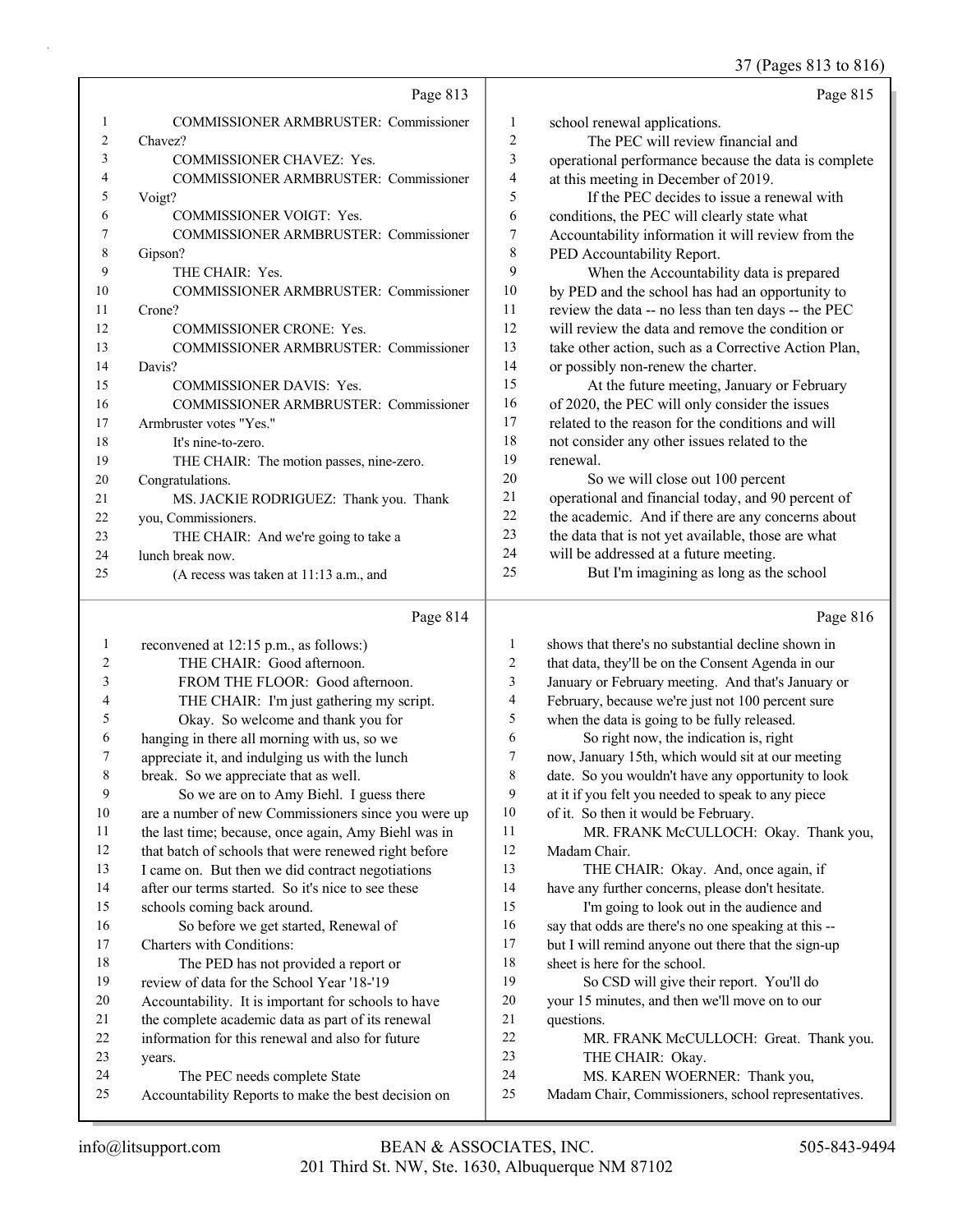| 38 (Pages 817 to 820) |  |  |
|-----------------------|--|--|
|                       |  |  |

|                          | Page 817                                             |                         | Page 819                                             |
|--------------------------|------------------------------------------------------|-------------------------|------------------------------------------------------|
| 1                        | Good afternoon.                                      | $\mathbf{1}$            | I was not here at that time. But my                  |
| $\overline{c}$           | So Amy Biehl High School, serving Grades 9           | $\sqrt{2}$              | understanding is that the goals were not ever        |
| 3                        | through 12, with a current 40th-day enrollment of    | 3                       | decided by the PEC; however, the school did provide, |
| $\overline{\mathcal{A}}$ | 303 students, with an enrollment cap of 325, they    | $\overline{\mathbf{4}}$ | for the last year of their contract term, data to    |
| 5                        | are a school, by mission, dedicated to social        | 5                       | support -- evidence to support those goals that had  |
| 6                        | justice and service, with graduates that are         | 6                       | been proposed. And they were exceeding both goals    |
| 7                        | civic-minded, college-bound, and career-ready.       | $\tau$                  | that were proposed.                                  |
| 8                        | The data analysis in your packet shows, on           | 8                       | So some mixed reviews there on the goals,            |
| $\mathbf{9}$             | Page 3 of the data analysis, that the school was     | 9                       | but, primarily, because of the change that didn't    |
| $10\,$                   | showing a slight decline, but then a jump back up    | $10\,$                  | actually get officially blessed was my               |
| 11                       | last year in terms of their reading proficiency      | 11                      | understanding.                                       |
| 12                       | rates, back to about the same where they started.    | 12                      | Moving on, the student membership was                |
| 13                       | And, of course, those are significantly above the    | 13                      | declining but then shows an increase this last year  |
| 14                       | State average of 35 percent, at 55.5 percent.        | 14                      | of the contract term.                                |
| 15                       | Similarly, with their math proficiency,              | 15                      | Retention of students within the school              |
| 16                       | there was a little bit of a decline and then a       | 16                      | year has been high, between 91 and 94 percent during |
| 17                       | gradual small increase up in the last couple of      | 17                      | the contract term. And retention between school      |
| 18                       | years to 16.7 percent proficient, which is below the | 18                      | years appears to be increasing from 83 up to         |
| 19                       | State average of 20 percent.                         | 19                      | 91 percent in the last year reported.                |
| $20\,$                   | Their science proficiency rate was right             | 20                      | Teacher retention has been between 85 and            |
| $21\,$                   | at the State average at 35 percent this last year.   | 21                      | 94 percent. And their last year reported publicly    |
| 22                       | Their growth indices by subgroup do show             | 22                      | released findings was one finding, and it was an     |
| 23                       | that the higher performing students are performing   | 23                      | other non-compliance area and no repeat findings.    |
| 24                       | as expected; although, in previous years, they were  | 24                      | Going back to the beginning of the packet,           |
| 25                       | showing some greater than expected. But all of them  | 25                      | the school has been rated as Demonstrates            |
|                          | Page 818                                             |                         | Page 820                                             |
| $\mathbf{1}$             | are at the as-expected growth of the high performing | 1                       | Substantial Progress or Meets Standard on the rubric |
| $\overline{c}$           | in reading; similarly, with math.                    | $\sqrt{2}$              | for the Part B progress report submitted.            |
| 3                        | With their lowest performing students in             | $\overline{\mathbf{3}}$ | As you see, the school grade that we have            |
| 4                        | growth in reading and in math, a similar -- there    | 4                       | up through 2018 are indicated there with a school    |
| 5                        | was some variance based on ethnicity in the past,    | 5                       | grade of "B" each year, some concerns around lowest  |
| 6                        | but since then, they're leveling out close to the    | 6                       | performing students for the three years and their    |
| 7                        | zero percent, meaning as expected.                   | 7                       | graduation rate. But they increased that grade at    |
| 8                        | As expected, based on the overall                    | $\,$ 8 $\,$             | the end of that -- in 2018.                          |
| 9                        | proficiency rate, you'll see that their subgroup     | 9                       | The areas on the organizational                      |
|                          |                                                      |                         |                                                      |

 proficiencies follow kind of the same trends or same trajectory as the overall groups.

12 The graduation rate last reported was at 81 percent.

14 The mission goals need a little bit of explanation. I think we tried to describe it well in your packet. But Pages 13 and 14 of Part A, or 17 18 and 19 of the whole packet for today, shows the original charter school goals, when written, included a note in the contract that, after a year of gathering data, we reexamine and determine whether these were the best goals. 22 And as it turns out, the data we needed to

- accurately assess is not available from the vendor,
- which was the ACT Aspire test, if I have that right.
- And so the school did propose additional goals.

performance framework where the school had a

- Workings to Meet repeated, or a Falls Far Below are
- listed on Page 3. That was the English Language
- Learners. And, as you've come to know,
- identification of ELs has been a challenge,
- particularly at our high school charter schools. 16 And there was a concern about annual

 letters to the parents notifying them of the status of ELs. The school has worked to resolve those concerns.

- 20 Attendance laws. The school is following attendance laws and has a very -- pretty robust attendance follow-up policies. However, this indicator was around the 10-day letter did not
- include all of the requirements to be compliant with
- the requirements of the Habitual Truancy Act, which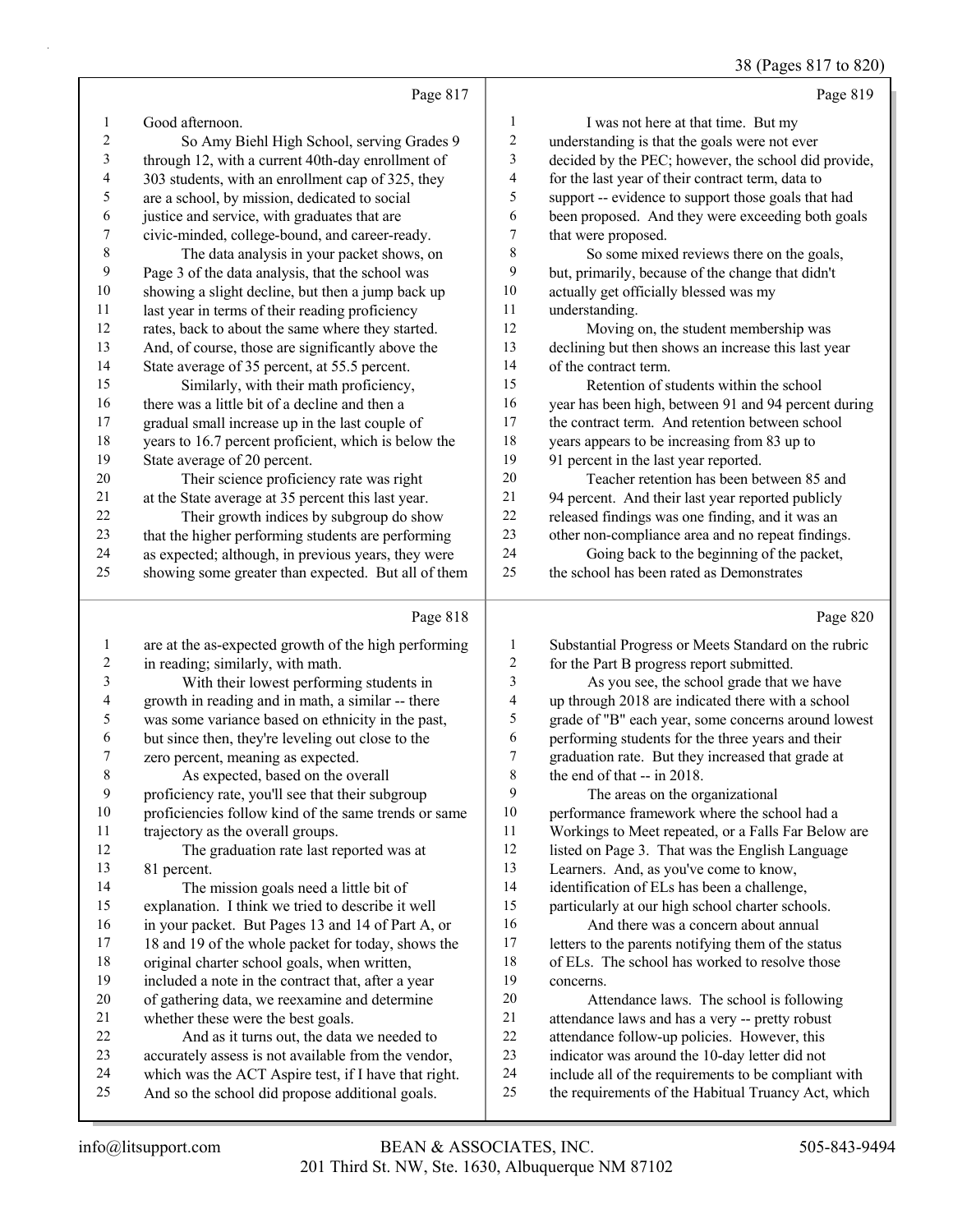### 39 (Pages 821 to 824)

|                  | Page 821                                             |                         | Page 823                                             |
|------------------|------------------------------------------------------|-------------------------|------------------------------------------------------|
| $\mathbf{1}$     | has now changed to the Chronic Absenteeism; but      | 1                       | currently are at over 50 percent economically        |
| $\overline{c}$   | that's why that's listed.                            | $\overline{c}$          | disadvantaged, and currently 33 percent of our       |
| 3                | The financial compliance is around one               | 3                       | students are classified as special education.        |
| 4                | audit finding.                                       | $\overline{\mathbf{4}}$ | Opportunity to learn, college-and-career             |
| 5                | The facility requirements were around                | 5                       | readiness criteria exceeded the State. And I'm very  |
| 6                | emergency drills, where they missed a couple of      | 6                       | proud of our most recent graduation rate, which is   |
| 7                | drills in '17-'18, but it appears to be resolved.    | 7                       | 81 percent.                                          |
| $\,8\,$          | And then the health-and-safety requirement           | $\,$ $\,$               | As Ms. Woerner mentioned, our student                |
| $\boldsymbol{9}$ | was one employee missing the Detecting Child         | 9                       | attendance rates are over or above 95 percent, and   |
| $10\,$           | Abuse -- Detecting and Reporting Child Abuse         | 10                      | teacher retention is at 85 percent or above over     |
| 11               | training that is required of all employees.          | 11                      | these last three years.                              |
| 12               | The employees -- 79 percent of the                   | 12                      | And a couple of words about our proposed             |
| 13               | employees signed the petition; 78 percent of their   | 13                      | two mission-specific school goals, the first being a |
| 14               | households.                                          | 14                      | successful completion of two dual-credit courses     |
| 15               | And their condition index for the facility           | 15                      | with a "C" or better as a graduation requirement;    |
| 16               | was listed at 21.08 percent, slightly lower than the | 16                      | and the completion of a 100-hour senior service      |
| 17               | State average, lower being better.                   | 17                      | civic engagement project. Those are both rated as    |
| 18               | And with that, I conclude our report.                | 18                      | Exceeds Standards.                                   |
| 19               | THE CHAIR: Thank you. Good afternoon                 | 19                      | The majority of our students, as I                   |
| 20               | once again, and if you would just identify           | $20\,$                  | mentioned before, fall into the four classifications |
| 21               | yourselves and everyone who's going to speak for the | 21                      | of students named in the Yazzie-Martinez lawsuit,    |
| 22               | report.                                              | 22                      | with the two largest subgroups classified as         |
| 23               | MR. FRANK McCULLOCH: Absolutely. Thank               | 23                      | economically disadvantaged and students with         |
| 24               | you, Madam Chair, members of the Commission.         | 24                      | disabilities.                                        |
| 25               | Thank you for the opportunity for us to              | 25                      | These students are being served at our               |
|                  |                                                      |                         |                                                      |
|                  | Page 822                                             |                         | Page 824                                             |
| $\mathbf{1}$     | present today.                                       | 1                       | school, and they are meeting, rising to meet our     |
| $\overline{2}$   | To my far right is -- I'm Frank McCulloch.           | $\overline{c}$          | high and vigorous standards, and here are some of    |
| $\mathfrak{Z}$   | I'm the Executive Director and Principal of          | $\overline{\mathbf{3}}$ | the strategies we employ to ensure that.             |
| 4                | Amy Biehl High School, have been at the school for   | 4                       | Out of 21 full-time teachers, seven of               |
| 5                | 17 years.                                            | 5                       | these teachers are dual-endorsed in special          |
| 6                | Cliff Wintrode is a member of our                    | 6                       | education. So that population of dual-endorsed       |
| 7                | governance council and our treasurer for -- on the   | 7                       | special-ed-specific teachers that carry caseloads    |
| $\,8\,$          | governance council.                                  | $\,$ $\,$               | exactly mirrors our 33 percent special education     |
| 9                | To my right is Halley Wheeless, who is our           | 9                       | population.                                          |
| $10\,$           | Dean of Instruction. And to my left is Rachel        | 10                      | Our teachers work an additional five weeks           |
| 11               | Berenson, who is our chair of our governance         | 11                      | per year when students are not there in really       |
| 12               | council. So thank you again.                         | 12                      | meaningful, highly engaging professional             |
| 13               | I'm just going to run through a few of the           | 13                      | development. That includes viewing and reflecting    |
| 14               | kind of high points in Part A and Part B of the      | 14                      | on classroom video, looking at student performance   |

charter application, several of Ms. Woerner had

17 Over the last three years, in general areas of academic performance, financial, contractual, organizational, and governance compliance, our school was rated at either Showing

 Substantial Progress or Meets Standards. 22 And over the term -- entire term of our charter contract, Amy Biehl High School has consistently had a school grade of "B."

25 A reminder that our student demographics

already mentioned to you.

We, very early on -- as a side note, we're

data, co-planning and collaborating on best

 actually celebrating our school's 20th year anniversary. Very early on in our school's existence, we learned that if we're going to have 21 high academic expectations of students, we have to<br>22 have equally high levels of social and emotional have equally high levels of social and emotional

support. So here are some of the social and

25 We are a small school by design, as you

emotional supports for our students.

16 instructional practices.<br>17 We, very early of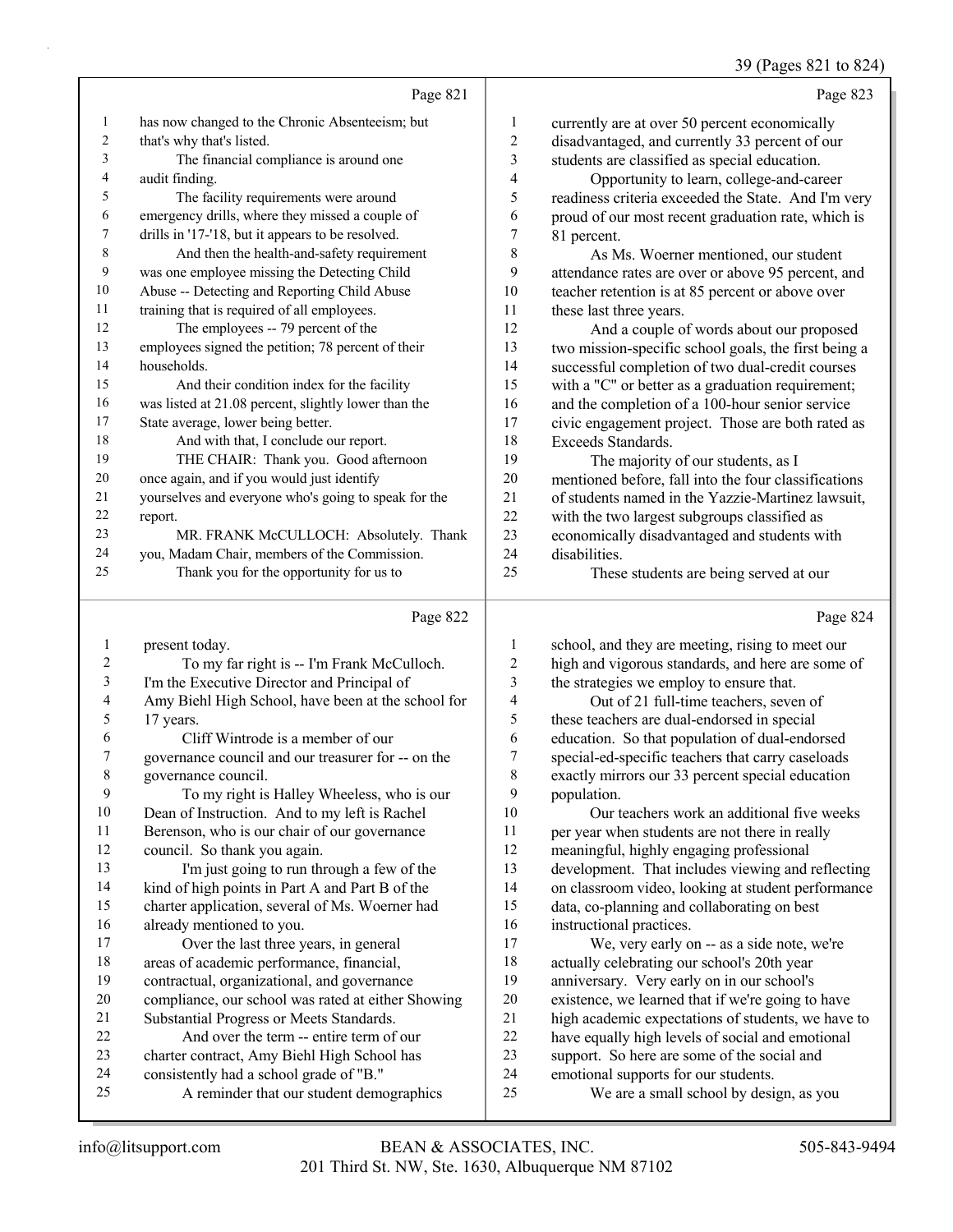40 (Pages 825 to 828)

|                          |                                                      |                          | $\sim$ $(1 - 5)$<br>$\sim$ 020 $\sim$ 020            |
|--------------------------|------------------------------------------------------|--------------------------|------------------------------------------------------|
|                          | Page 825                                             |                          | Page 827                                             |
| $\mathbf{1}$             | mentioned earlier, 302 -- I don't know if it's 302   | 1                        | New Mexico families.                                 |
| $\sqrt{2}$               | or 304 students -- on the 40-day count. We           | $\sqrt{2}$               | Over the course of our school's 20-year              |
| $\mathfrak{Z}$           | intentionally build relationships with our students. | 3                        | legacy, our students have contributed over           |
| $\overline{\mathcal{L}}$ | We have a robust four-year advisory program that     | $\overline{\mathcal{L}}$ | 125,000 hours to the community. So when I think      |
| 5                        | meets three days per week. And we hold twice-yearly  | 5                        | about just the impact of two service afternoons with |
| 6                        | hour-long family meetings between adviser, student,  | 6                        | one small cohort of freshmen, 5,000 pounds, 5,000    |
| $\boldsymbol{7}$         | and family, adult adviser, service mentors,          | $\boldsymbol{7}$         | needy families gettings meals, and then,             |
| $\,$ $\,$                | advocates, and family liaisons.                      | $\,$ $\,$                | exponentially, considering that 125,000 hours of     |
| 9                        | We've grown in our sophistication                    | 9                        | service that we've provided over 20 years, it's a    |
| $10\,$                   | regarding socio-emotional support as well. These     | $10\,$                   | pretty profound, positive impact Amy Biehl High      |
| $11\,$                   | last year-and-a-half, two years, we've participated  | 11                       | School students have had on our community.           |
| 12                       | in a network with five or six other small charter    | 12                       | And, then, finally, in closing, our other            |
| 13                       | schools, really sharing SEL resources and best       | 13                       | mission-specific indicator, college access.          |
| 14                       | practices. We've implemented an SEL curriculum and   | 14                       | We, as I mentioned before, require the               |
| 15                       | advisory, and teachers have implemented both         | 15                       | successful completion of two dual-credit courses as  |
| 16                       | mindfulness and SEL practices into their classrooms. | 16                       | graduation requirements. However, on average, an     |
| 17                       | Just a few words about additional data               | 17                       | Amy Biehl High School student takes more than three  |
| 18                       | sets. So speaking of socio-emotional support -- I    | 18                       | college classes during the course of their high      |
| 19                       | am drawing now from Part B in our application. We    | 19                       | school career at Amy Biehl High School. And          |
| $20\,$                   | now utilize a holistic student assessment, which is  | 20                       | students have access to dual credit as early as      |
| 21                       | provided by the parents to McLean Hospital. This     | 21                       | their sophomore year.                                |
| 22                       | pre- and post-assessment identifies students'        | 22                       | A couple of more statistics. According to            |
| 23                       | self-reported strengths and challenge areas and      | 23                       | National Student Clearinghouse data, 84 percent of   |
| 24                       | places each one of our students in one of three      | 24                       | Amy Biehl High School students enroll in college     |
| 25                       | tiers.                                               | 25                       | within the first two years after graduation.         |
|                          |                                                      |                          |                                                      |
|                          | Page 826                                             |                          | Page 828                                             |
| $\mathbf{1}$             | The trend in this data shows that                    | $\mathbf{1}$             | And Facing History and Ourselves, which is           |
| $\overline{c}$           | students, while they are at Amy Biehl High School,   | $\overline{c}$           | a national curriculum that we use at our school,     |
| 3                        | move from higher tiers, or tiers in crisis, to lower | 3                        | they did a national study conducted on over          |
| $\overline{\mathcal{A}}$ | tiers, more stable tiers.                            | $\overline{4}$           | 4 million high school graduates and found that       |
| 5                        | Similarly, our students report lower                 | 5                        | Amy Biehl High School, classified as a low-income    |
| 6                        | levels of inter- and intrapersonal challenges and    | 6                        | high-minority urban school, outperformed schools     |
| 7                        | higher levels of recognizable strengths.             | 7                        | classified as low-minority, low-poverty suburban     |
| $\,$ 8 $\,$              | A couple of words about our                          | $\,$ 8 $\,$              | schools, that, in the area of college enrollment and |
| 9                        | mission-specific indicators, one being civic         | 9                        | persistence, Amy Biehl High School was closing the   |
| $10\,$                   | engagement. As we mentioned before, we require as,   | 10                       | achievement gap.                                     |
| 11                       | a graduation requirement, a 100-hour senior service  | 11                       | I would now like to invite my colleagues             |
| 12                       | project.                                             | 12                       | to see if there is anything else they would like to  |
| 13                       | However, service runs through all four               | 13                       | share.                                               |
| 14                       | years at Amy Biehl High School. Approximately one    | 14                       | MS. HALLEY WHEELESS: Hello. Thank you.               |
| 15                       | afternoon per month, our entire school community     | 15                       | There's just a couple of things -- a couple of       |

afternoon per month, our entire school community

 goes out to numerous service sites across the city. This includes students reading to children at

Christina Kent Day Care, students studying ecology

in the bosque, and students packaging food at

Roadrunner Food Bank.

21 On our last two service afternoons, I

worked with two groups of Amy Biehl freshman which

- is a very small fraction of our school. But,
- nevertheless, this small group of students prepared 5,000 pounds of food that fed 5,000 hungry

 while. 25 MS. HALLEY WHEELESS: Additionally,

23 MR. FRANK McCULLOCH: I know it's been a

17 THE CHAIR: You don't need to hold the

21 THE CHAIR: You haven't been here in a

19 MS. HALLEY WHEELESS: Thank you. All

16 things I want to --

button.

right.

while.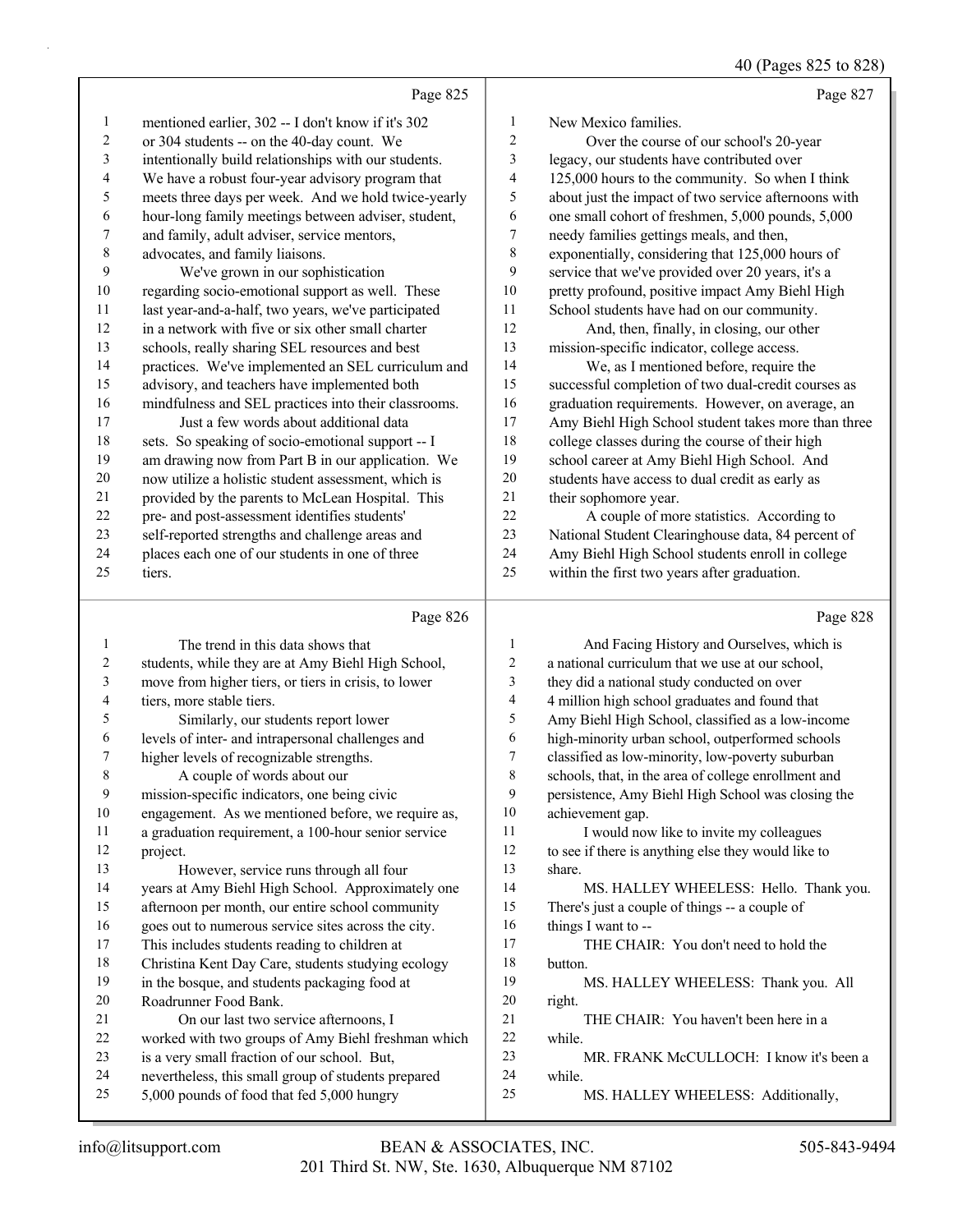# 832)

|   | 41 (Pages $829$ to |
|---|--------------------|
|   | Page:              |
| . | $\cdots$           |

| there's two other things in the packet that I'd like<br>to you is if you imagine yourself if you had never<br>1<br>1<br>$\sqrt{2}$<br>$\overline{c}$<br>to mention. And one is their scatter plots in the<br>had -- enjoyed the taste of honey, and you wanted to<br>3<br>3<br>back showing the great range of geographic diversity<br>know what honey tasted like, and you read books,<br>$\overline{\mathcal{A}}$<br>4<br>our students come from.<br>poetry books, or the encyclopedia and the dictionary<br>5<br>5<br>It's a total of 31 ZIP codes we draw from.<br>to see what honey tasted like, at the end of the<br>6<br>6<br>day, it would be rather a fruitless exercise,<br>They travel far and wide to come downtown, which can<br>7<br>$\overline{7}$<br>be challenging at times. And I'm sure a lot of you<br>because you wouldn't have an idea really what honey<br>$\,$ 8 $\,$<br>8<br>understand that the challenges of just having a<br>tasted like until you tasted it. It's an<br>$\mathbf{9}$<br>9<br>downtown school in Albuquerque; but the parents<br>experiential thing.<br>10<br>10<br>choose to do this.<br>And that's what Amy Biehl is. And it --<br>11<br>11<br>And, secondly, in regards to our special<br>you can read an application for renewal, and you see<br>12<br>12<br>ed education, and with our high number, is we are<br>the words. But what you don't see until you're a<br>13<br>13<br>seen as an extremely safe school. And so there are<br>student there is the experience of being in<br>14<br>parents who specifically self-select and lottery in<br>14<br>community at Amy Biehl.<br>15<br>their children into our school. That's why they're<br>15<br>And that's what it is. Amy Biehl is<br>16<br>16<br>such a high percentage, of course, because of the<br>dedicated to transforming lives and transforming<br>17<br>$17\,$<br>great work we're doing. And, also, in such an area,<br>communities. And it does that by not only teaching<br>18<br>18<br>it seems incongruent since we're an open campus.<br>students about what service is and what scholarship<br>19<br>19<br>But there's a couple of challenges parents<br>is and what community is and what courage is, but it<br>$20\,$<br>20<br>overcome to make sure their students do come here.<br>gives them a chance to explore those things in their<br>21<br>21<br>One other final thing that I wrote in the<br>own participation at the school.<br>22<br>22<br>charter there specifically is the fact that we do<br>Amy Biehl is a way of being. It's not --<br>23<br>23<br>not -- and I reread it again, where it says we're<br>you learn, but you get the chance to be a part of<br>24<br>24<br>very proud if somebody graduates in five years.<br>something greater than yourself, working with people<br>25<br>25<br>Because we cannot box children into a four-year plan<br>that are not like you and forming a community that<br>Page 830<br>Page 832<br>at all times. And if we're going to talk about<br>works for everyone.<br>$\mathbf{1}$<br>1<br>$\sqrt{2}$<br>diversity and cultural awareness, not everybody is<br>$\sqrt{2}$<br>And in today's world that we see that<br>3<br>3<br>tracked the same way.<br>appears to us to be divided and crumbling, learning<br>4<br>And so we're never really trying to push<br>4<br>how to be in community, learning that we have so<br>5<br>5<br>kids through, just meet that marker, because we<br>much more in common than what we have apart is -- is<br>6<br>really try to meet the kids where they're at, and<br>6<br>just a wonderful time for the future. Thank you.<br>7<br>7<br>THE CHAIR: Thank you.<br>some kids need a longer strip, basically. And<br>8<br>8<br>that's another reason why parents choose our school.<br>MS. RACHEL BERENSON: So, hi. My name is<br>9<br>9<br>I also want to throw in there that I've<br>Rachel Berenson. I have not prepared anything. But<br>$10\,$<br>10<br>I did want to let you all know this: I had a<br>worked a lot of places, and I've never seen -- and<br>11<br>11<br>daughter who actually graduated from Amy Biehl. She<br>around the world -- and I've never seen a group of<br>12<br>12<br>teachers work harder and be more dedicated than at<br>had the opportunity to go to private schools. But<br>13<br>13<br>she chose Amy Biehl for the unique experience of the<br>our school, with the five extra weeks, and we have<br>14<br>14<br>an 8:00-to-5:00 contract. And that is why we're so<br>social-emotional piece of it. She didn't fit in the<br>15<br>15<br>successful and, again, that's why parents choose us.<br>mainstream, but she did extraordinarily well in<br>16<br>16<br>MR. FRANK McCULLOCH: Mr. Wintrode?<br>Amy Biehl.<br>17<br>17<br>Ms. Berenson? Would you like to share anything?<br>And Amy Biehl offers the support to those<br>18<br>18<br>MR. CLIFF WINTRODE: Madam Chair, fellow<br>students who can't make it in the major APS schools<br>19<br>19<br>Commissioners, I'm Cliff Wintrode. I am the<br>and who just would be lost among the masses.<br>$20\,$<br>20<br>treasurer of the governing council.<br>So you have the packets. I'm just going<br>I've been on the governing council since<br>21<br>to add that story, that it's truly an amazing school<br>21<br>$22\,$<br>22<br>before Amy Biehl had their first senior class. It's<br>for those students who just can't make it in the<br>23<br>23<br>mainstream and offers them ties to the community<br>been a long time.<br>24<br>24<br>What occurs to me in listening to what<br>that they would not have otherwise. Thank you.<br>25<br>Frank and Halley said is -- what I want to emphasize<br>25<br>THE CHAIR: Thank you. | Page 829 | Page 831 |
|-----------------------------------------------------------------------------------------------------------------------------------------------------------------------------------------------------------------------------------------------------------------------------------------------------------------------------------------------------------------------------------------------------------------------------------------------------------------------------------------------------------------------------------------------------------------------------------------------------------------------------------------------------------------------------------------------------------------------------------------------------------------------------------------------------------------------------------------------------------------------------------------------------------------------------------------------------------------------------------------------------------------------------------------------------------------------------------------------------------------------------------------------------------------------------------------------------------------------------------------------------------------------------------------------------------------------------------------------------------------------------------------------------------------------------------------------------------------------------------------------------------------------------------------------------------------------------------------------------------------------------------------------------------------------------------------------------------------------------------------------------------------------------------------------------------------------------------------------------------------------------------------------------------------------------------------------------------------------------------------------------------------------------------------------------------------------------------------------------------------------------------------------------------------------------------------------------------------------------------------------------------------------------------------------------------------------------------------------------------------------------------------------------------------------------------------------------------------------------------------------------------------------------------------------------------------------------------------------------------------------------------------------------------------------------------------------------------------------------------------------------------------------------------------------------------------------------------------------------------------------------------------------------------------------------------------------------------------------------------------------------------------------------------------------------------------------------------------------------------------------------------------------------------------------------------------------------------------------------------------------------------------------------------------------------------------------------------------------------------------------------------------------------------------------------------------------------------------------------------------------------------------------------------------------------------------------------------------------------------------------------------------------------------------------------------------------------------------------------------------------------------------------------------------------------------------------------------------------------------------------------------------------------------------------------------------------------------------------------------------------------------------------------------------------------------------------------------------------------------------------------------------------------------------------------------------------------------------------------------------------------------------------------------------------------------------------------------------------------------------------------------------------------------------------------------------------------------------------------------------------------------------------------------------------------------------------------------------------------------------------------------------------------------------------------------------------------------------------------------------------------------------------------------------------------------------------------------------------------------------------------------------------------------------------------------------------------------------------------------------------------------------------------------------------------------------------------------------------------------------------------------------------------------------------------------------------------------------------------------------------------------------------------------------------------------------------------------------------------------------------------------------------------------------------------------------------------------------------------------------------------------------------------------------------------------------------------------------------------------------------------------------------------------------------------------------------------------------------------------------------------------|----------|----------|
|                                                                                                                                                                                                                                                                                                                                                                                                                                                                                                                                                                                                                                                                                                                                                                                                                                                                                                                                                                                                                                                                                                                                                                                                                                                                                                                                                                                                                                                                                                                                                                                                                                                                                                                                                                                                                                                                                                                                                                                                                                                                                                                                                                                                                                                                                                                                                                                                                                                                                                                                                                                                                                                                                                                                                                                                                                                                                                                                                                                                                                                                                                                                                                                                                                                                                                                                                                                                                                                                                                                                                                                                                                                                                                                                                                                                                                                                                                                                                                                                                                                                                                                                                                                                                                                                                                                                                                                                                                                                                                                                                                                                                                                                                                                                                                                                                                                                                                                                                                                                                                                                                                                                                                                                                                                                                                                                                                                                                                                                                                                                                                                                                                                                                                                                                           |          |          |
|                                                                                                                                                                                                                                                                                                                                                                                                                                                                                                                                                                                                                                                                                                                                                                                                                                                                                                                                                                                                                                                                                                                                                                                                                                                                                                                                                                                                                                                                                                                                                                                                                                                                                                                                                                                                                                                                                                                                                                                                                                                                                                                                                                                                                                                                                                                                                                                                                                                                                                                                                                                                                                                                                                                                                                                                                                                                                                                                                                                                                                                                                                                                                                                                                                                                                                                                                                                                                                                                                                                                                                                                                                                                                                                                                                                                                                                                                                                                                                                                                                                                                                                                                                                                                                                                                                                                                                                                                                                                                                                                                                                                                                                                                                                                                                                                                                                                                                                                                                                                                                                                                                                                                                                                                                                                                                                                                                                                                                                                                                                                                                                                                                                                                                                                                           |          |          |
|                                                                                                                                                                                                                                                                                                                                                                                                                                                                                                                                                                                                                                                                                                                                                                                                                                                                                                                                                                                                                                                                                                                                                                                                                                                                                                                                                                                                                                                                                                                                                                                                                                                                                                                                                                                                                                                                                                                                                                                                                                                                                                                                                                                                                                                                                                                                                                                                                                                                                                                                                                                                                                                                                                                                                                                                                                                                                                                                                                                                                                                                                                                                                                                                                                                                                                                                                                                                                                                                                                                                                                                                                                                                                                                                                                                                                                                                                                                                                                                                                                                                                                                                                                                                                                                                                                                                                                                                                                                                                                                                                                                                                                                                                                                                                                                                                                                                                                                                                                                                                                                                                                                                                                                                                                                                                                                                                                                                                                                                                                                                                                                                                                                                                                                                                           |          |          |
|                                                                                                                                                                                                                                                                                                                                                                                                                                                                                                                                                                                                                                                                                                                                                                                                                                                                                                                                                                                                                                                                                                                                                                                                                                                                                                                                                                                                                                                                                                                                                                                                                                                                                                                                                                                                                                                                                                                                                                                                                                                                                                                                                                                                                                                                                                                                                                                                                                                                                                                                                                                                                                                                                                                                                                                                                                                                                                                                                                                                                                                                                                                                                                                                                                                                                                                                                                                                                                                                                                                                                                                                                                                                                                                                                                                                                                                                                                                                                                                                                                                                                                                                                                                                                                                                                                                                                                                                                                                                                                                                                                                                                                                                                                                                                                                                                                                                                                                                                                                                                                                                                                                                                                                                                                                                                                                                                                                                                                                                                                                                                                                                                                                                                                                                                           |          |          |
|                                                                                                                                                                                                                                                                                                                                                                                                                                                                                                                                                                                                                                                                                                                                                                                                                                                                                                                                                                                                                                                                                                                                                                                                                                                                                                                                                                                                                                                                                                                                                                                                                                                                                                                                                                                                                                                                                                                                                                                                                                                                                                                                                                                                                                                                                                                                                                                                                                                                                                                                                                                                                                                                                                                                                                                                                                                                                                                                                                                                                                                                                                                                                                                                                                                                                                                                                                                                                                                                                                                                                                                                                                                                                                                                                                                                                                                                                                                                                                                                                                                                                                                                                                                                                                                                                                                                                                                                                                                                                                                                                                                                                                                                                                                                                                                                                                                                                                                                                                                                                                                                                                                                                                                                                                                                                                                                                                                                                                                                                                                                                                                                                                                                                                                                                           |          |          |
|                                                                                                                                                                                                                                                                                                                                                                                                                                                                                                                                                                                                                                                                                                                                                                                                                                                                                                                                                                                                                                                                                                                                                                                                                                                                                                                                                                                                                                                                                                                                                                                                                                                                                                                                                                                                                                                                                                                                                                                                                                                                                                                                                                                                                                                                                                                                                                                                                                                                                                                                                                                                                                                                                                                                                                                                                                                                                                                                                                                                                                                                                                                                                                                                                                                                                                                                                                                                                                                                                                                                                                                                                                                                                                                                                                                                                                                                                                                                                                                                                                                                                                                                                                                                                                                                                                                                                                                                                                                                                                                                                                                                                                                                                                                                                                                                                                                                                                                                                                                                                                                                                                                                                                                                                                                                                                                                                                                                                                                                                                                                                                                                                                                                                                                                                           |          |          |
|                                                                                                                                                                                                                                                                                                                                                                                                                                                                                                                                                                                                                                                                                                                                                                                                                                                                                                                                                                                                                                                                                                                                                                                                                                                                                                                                                                                                                                                                                                                                                                                                                                                                                                                                                                                                                                                                                                                                                                                                                                                                                                                                                                                                                                                                                                                                                                                                                                                                                                                                                                                                                                                                                                                                                                                                                                                                                                                                                                                                                                                                                                                                                                                                                                                                                                                                                                                                                                                                                                                                                                                                                                                                                                                                                                                                                                                                                                                                                                                                                                                                                                                                                                                                                                                                                                                                                                                                                                                                                                                                                                                                                                                                                                                                                                                                                                                                                                                                                                                                                                                                                                                                                                                                                                                                                                                                                                                                                                                                                                                                                                                                                                                                                                                                                           |          |          |
|                                                                                                                                                                                                                                                                                                                                                                                                                                                                                                                                                                                                                                                                                                                                                                                                                                                                                                                                                                                                                                                                                                                                                                                                                                                                                                                                                                                                                                                                                                                                                                                                                                                                                                                                                                                                                                                                                                                                                                                                                                                                                                                                                                                                                                                                                                                                                                                                                                                                                                                                                                                                                                                                                                                                                                                                                                                                                                                                                                                                                                                                                                                                                                                                                                                                                                                                                                                                                                                                                                                                                                                                                                                                                                                                                                                                                                                                                                                                                                                                                                                                                                                                                                                                                                                                                                                                                                                                                                                                                                                                                                                                                                                                                                                                                                                                                                                                                                                                                                                                                                                                                                                                                                                                                                                                                                                                                                                                                                                                                                                                                                                                                                                                                                                                                           |          |          |
|                                                                                                                                                                                                                                                                                                                                                                                                                                                                                                                                                                                                                                                                                                                                                                                                                                                                                                                                                                                                                                                                                                                                                                                                                                                                                                                                                                                                                                                                                                                                                                                                                                                                                                                                                                                                                                                                                                                                                                                                                                                                                                                                                                                                                                                                                                                                                                                                                                                                                                                                                                                                                                                                                                                                                                                                                                                                                                                                                                                                                                                                                                                                                                                                                                                                                                                                                                                                                                                                                                                                                                                                                                                                                                                                                                                                                                                                                                                                                                                                                                                                                                                                                                                                                                                                                                                                                                                                                                                                                                                                                                                                                                                                                                                                                                                                                                                                                                                                                                                                                                                                                                                                                                                                                                                                                                                                                                                                                                                                                                                                                                                                                                                                                                                                                           |          |          |
|                                                                                                                                                                                                                                                                                                                                                                                                                                                                                                                                                                                                                                                                                                                                                                                                                                                                                                                                                                                                                                                                                                                                                                                                                                                                                                                                                                                                                                                                                                                                                                                                                                                                                                                                                                                                                                                                                                                                                                                                                                                                                                                                                                                                                                                                                                                                                                                                                                                                                                                                                                                                                                                                                                                                                                                                                                                                                                                                                                                                                                                                                                                                                                                                                                                                                                                                                                                                                                                                                                                                                                                                                                                                                                                                                                                                                                                                                                                                                                                                                                                                                                                                                                                                                                                                                                                                                                                                                                                                                                                                                                                                                                                                                                                                                                                                                                                                                                                                                                                                                                                                                                                                                                                                                                                                                                                                                                                                                                                                                                                                                                                                                                                                                                                                                           |          |          |
|                                                                                                                                                                                                                                                                                                                                                                                                                                                                                                                                                                                                                                                                                                                                                                                                                                                                                                                                                                                                                                                                                                                                                                                                                                                                                                                                                                                                                                                                                                                                                                                                                                                                                                                                                                                                                                                                                                                                                                                                                                                                                                                                                                                                                                                                                                                                                                                                                                                                                                                                                                                                                                                                                                                                                                                                                                                                                                                                                                                                                                                                                                                                                                                                                                                                                                                                                                                                                                                                                                                                                                                                                                                                                                                                                                                                                                                                                                                                                                                                                                                                                                                                                                                                                                                                                                                                                                                                                                                                                                                                                                                                                                                                                                                                                                                                                                                                                                                                                                                                                                                                                                                                                                                                                                                                                                                                                                                                                                                                                                                                                                                                                                                                                                                                                           |          |          |
|                                                                                                                                                                                                                                                                                                                                                                                                                                                                                                                                                                                                                                                                                                                                                                                                                                                                                                                                                                                                                                                                                                                                                                                                                                                                                                                                                                                                                                                                                                                                                                                                                                                                                                                                                                                                                                                                                                                                                                                                                                                                                                                                                                                                                                                                                                                                                                                                                                                                                                                                                                                                                                                                                                                                                                                                                                                                                                                                                                                                                                                                                                                                                                                                                                                                                                                                                                                                                                                                                                                                                                                                                                                                                                                                                                                                                                                                                                                                                                                                                                                                                                                                                                                                                                                                                                                                                                                                                                                                                                                                                                                                                                                                                                                                                                                                                                                                                                                                                                                                                                                                                                                                                                                                                                                                                                                                                                                                                                                                                                                                                                                                                                                                                                                                                           |          |          |
|                                                                                                                                                                                                                                                                                                                                                                                                                                                                                                                                                                                                                                                                                                                                                                                                                                                                                                                                                                                                                                                                                                                                                                                                                                                                                                                                                                                                                                                                                                                                                                                                                                                                                                                                                                                                                                                                                                                                                                                                                                                                                                                                                                                                                                                                                                                                                                                                                                                                                                                                                                                                                                                                                                                                                                                                                                                                                                                                                                                                                                                                                                                                                                                                                                                                                                                                                                                                                                                                                                                                                                                                                                                                                                                                                                                                                                                                                                                                                                                                                                                                                                                                                                                                                                                                                                                                                                                                                                                                                                                                                                                                                                                                                                                                                                                                                                                                                                                                                                                                                                                                                                                                                                                                                                                                                                                                                                                                                                                                                                                                                                                                                                                                                                                                                           |          |          |
|                                                                                                                                                                                                                                                                                                                                                                                                                                                                                                                                                                                                                                                                                                                                                                                                                                                                                                                                                                                                                                                                                                                                                                                                                                                                                                                                                                                                                                                                                                                                                                                                                                                                                                                                                                                                                                                                                                                                                                                                                                                                                                                                                                                                                                                                                                                                                                                                                                                                                                                                                                                                                                                                                                                                                                                                                                                                                                                                                                                                                                                                                                                                                                                                                                                                                                                                                                                                                                                                                                                                                                                                                                                                                                                                                                                                                                                                                                                                                                                                                                                                                                                                                                                                                                                                                                                                                                                                                                                                                                                                                                                                                                                                                                                                                                                                                                                                                                                                                                                                                                                                                                                                                                                                                                                                                                                                                                                                                                                                                                                                                                                                                                                                                                                                                           |          |          |
|                                                                                                                                                                                                                                                                                                                                                                                                                                                                                                                                                                                                                                                                                                                                                                                                                                                                                                                                                                                                                                                                                                                                                                                                                                                                                                                                                                                                                                                                                                                                                                                                                                                                                                                                                                                                                                                                                                                                                                                                                                                                                                                                                                                                                                                                                                                                                                                                                                                                                                                                                                                                                                                                                                                                                                                                                                                                                                                                                                                                                                                                                                                                                                                                                                                                                                                                                                                                                                                                                                                                                                                                                                                                                                                                                                                                                                                                                                                                                                                                                                                                                                                                                                                                                                                                                                                                                                                                                                                                                                                                                                                                                                                                                                                                                                                                                                                                                                                                                                                                                                                                                                                                                                                                                                                                                                                                                                                                                                                                                                                                                                                                                                                                                                                                                           |          |          |
|                                                                                                                                                                                                                                                                                                                                                                                                                                                                                                                                                                                                                                                                                                                                                                                                                                                                                                                                                                                                                                                                                                                                                                                                                                                                                                                                                                                                                                                                                                                                                                                                                                                                                                                                                                                                                                                                                                                                                                                                                                                                                                                                                                                                                                                                                                                                                                                                                                                                                                                                                                                                                                                                                                                                                                                                                                                                                                                                                                                                                                                                                                                                                                                                                                                                                                                                                                                                                                                                                                                                                                                                                                                                                                                                                                                                                                                                                                                                                                                                                                                                                                                                                                                                                                                                                                                                                                                                                                                                                                                                                                                                                                                                                                                                                                                                                                                                                                                                                                                                                                                                                                                                                                                                                                                                                                                                                                                                                                                                                                                                                                                                                                                                                                                                                           |          |          |
|                                                                                                                                                                                                                                                                                                                                                                                                                                                                                                                                                                                                                                                                                                                                                                                                                                                                                                                                                                                                                                                                                                                                                                                                                                                                                                                                                                                                                                                                                                                                                                                                                                                                                                                                                                                                                                                                                                                                                                                                                                                                                                                                                                                                                                                                                                                                                                                                                                                                                                                                                                                                                                                                                                                                                                                                                                                                                                                                                                                                                                                                                                                                                                                                                                                                                                                                                                                                                                                                                                                                                                                                                                                                                                                                                                                                                                                                                                                                                                                                                                                                                                                                                                                                                                                                                                                                                                                                                                                                                                                                                                                                                                                                                                                                                                                                                                                                                                                                                                                                                                                                                                                                                                                                                                                                                                                                                                                                                                                                                                                                                                                                                                                                                                                                                           |          |          |
|                                                                                                                                                                                                                                                                                                                                                                                                                                                                                                                                                                                                                                                                                                                                                                                                                                                                                                                                                                                                                                                                                                                                                                                                                                                                                                                                                                                                                                                                                                                                                                                                                                                                                                                                                                                                                                                                                                                                                                                                                                                                                                                                                                                                                                                                                                                                                                                                                                                                                                                                                                                                                                                                                                                                                                                                                                                                                                                                                                                                                                                                                                                                                                                                                                                                                                                                                                                                                                                                                                                                                                                                                                                                                                                                                                                                                                                                                                                                                                                                                                                                                                                                                                                                                                                                                                                                                                                                                                                                                                                                                                                                                                                                                                                                                                                                                                                                                                                                                                                                                                                                                                                                                                                                                                                                                                                                                                                                                                                                                                                                                                                                                                                                                                                                                           |          |          |
|                                                                                                                                                                                                                                                                                                                                                                                                                                                                                                                                                                                                                                                                                                                                                                                                                                                                                                                                                                                                                                                                                                                                                                                                                                                                                                                                                                                                                                                                                                                                                                                                                                                                                                                                                                                                                                                                                                                                                                                                                                                                                                                                                                                                                                                                                                                                                                                                                                                                                                                                                                                                                                                                                                                                                                                                                                                                                                                                                                                                                                                                                                                                                                                                                                                                                                                                                                                                                                                                                                                                                                                                                                                                                                                                                                                                                                                                                                                                                                                                                                                                                                                                                                                                                                                                                                                                                                                                                                                                                                                                                                                                                                                                                                                                                                                                                                                                                                                                                                                                                                                                                                                                                                                                                                                                                                                                                                                                                                                                                                                                                                                                                                                                                                                                                           |          |          |
|                                                                                                                                                                                                                                                                                                                                                                                                                                                                                                                                                                                                                                                                                                                                                                                                                                                                                                                                                                                                                                                                                                                                                                                                                                                                                                                                                                                                                                                                                                                                                                                                                                                                                                                                                                                                                                                                                                                                                                                                                                                                                                                                                                                                                                                                                                                                                                                                                                                                                                                                                                                                                                                                                                                                                                                                                                                                                                                                                                                                                                                                                                                                                                                                                                                                                                                                                                                                                                                                                                                                                                                                                                                                                                                                                                                                                                                                                                                                                                                                                                                                                                                                                                                                                                                                                                                                                                                                                                                                                                                                                                                                                                                                                                                                                                                                                                                                                                                                                                                                                                                                                                                                                                                                                                                                                                                                                                                                                                                                                                                                                                                                                                                                                                                                                           |          |          |
|                                                                                                                                                                                                                                                                                                                                                                                                                                                                                                                                                                                                                                                                                                                                                                                                                                                                                                                                                                                                                                                                                                                                                                                                                                                                                                                                                                                                                                                                                                                                                                                                                                                                                                                                                                                                                                                                                                                                                                                                                                                                                                                                                                                                                                                                                                                                                                                                                                                                                                                                                                                                                                                                                                                                                                                                                                                                                                                                                                                                                                                                                                                                                                                                                                                                                                                                                                                                                                                                                                                                                                                                                                                                                                                                                                                                                                                                                                                                                                                                                                                                                                                                                                                                                                                                                                                                                                                                                                                                                                                                                                                                                                                                                                                                                                                                                                                                                                                                                                                                                                                                                                                                                                                                                                                                                                                                                                                                                                                                                                                                                                                                                                                                                                                                                           |          |          |
|                                                                                                                                                                                                                                                                                                                                                                                                                                                                                                                                                                                                                                                                                                                                                                                                                                                                                                                                                                                                                                                                                                                                                                                                                                                                                                                                                                                                                                                                                                                                                                                                                                                                                                                                                                                                                                                                                                                                                                                                                                                                                                                                                                                                                                                                                                                                                                                                                                                                                                                                                                                                                                                                                                                                                                                                                                                                                                                                                                                                                                                                                                                                                                                                                                                                                                                                                                                                                                                                                                                                                                                                                                                                                                                                                                                                                                                                                                                                                                                                                                                                                                                                                                                                                                                                                                                                                                                                                                                                                                                                                                                                                                                                                                                                                                                                                                                                                                                                                                                                                                                                                                                                                                                                                                                                                                                                                                                                                                                                                                                                                                                                                                                                                                                                                           |          |          |
|                                                                                                                                                                                                                                                                                                                                                                                                                                                                                                                                                                                                                                                                                                                                                                                                                                                                                                                                                                                                                                                                                                                                                                                                                                                                                                                                                                                                                                                                                                                                                                                                                                                                                                                                                                                                                                                                                                                                                                                                                                                                                                                                                                                                                                                                                                                                                                                                                                                                                                                                                                                                                                                                                                                                                                                                                                                                                                                                                                                                                                                                                                                                                                                                                                                                                                                                                                                                                                                                                                                                                                                                                                                                                                                                                                                                                                                                                                                                                                                                                                                                                                                                                                                                                                                                                                                                                                                                                                                                                                                                                                                                                                                                                                                                                                                                                                                                                                                                                                                                                                                                                                                                                                                                                                                                                                                                                                                                                                                                                                                                                                                                                                                                                                                                                           |          |          |
|                                                                                                                                                                                                                                                                                                                                                                                                                                                                                                                                                                                                                                                                                                                                                                                                                                                                                                                                                                                                                                                                                                                                                                                                                                                                                                                                                                                                                                                                                                                                                                                                                                                                                                                                                                                                                                                                                                                                                                                                                                                                                                                                                                                                                                                                                                                                                                                                                                                                                                                                                                                                                                                                                                                                                                                                                                                                                                                                                                                                                                                                                                                                                                                                                                                                                                                                                                                                                                                                                                                                                                                                                                                                                                                                                                                                                                                                                                                                                                                                                                                                                                                                                                                                                                                                                                                                                                                                                                                                                                                                                                                                                                                                                                                                                                                                                                                                                                                                                                                                                                                                                                                                                                                                                                                                                                                                                                                                                                                                                                                                                                                                                                                                                                                                                           |          |          |
|                                                                                                                                                                                                                                                                                                                                                                                                                                                                                                                                                                                                                                                                                                                                                                                                                                                                                                                                                                                                                                                                                                                                                                                                                                                                                                                                                                                                                                                                                                                                                                                                                                                                                                                                                                                                                                                                                                                                                                                                                                                                                                                                                                                                                                                                                                                                                                                                                                                                                                                                                                                                                                                                                                                                                                                                                                                                                                                                                                                                                                                                                                                                                                                                                                                                                                                                                                                                                                                                                                                                                                                                                                                                                                                                                                                                                                                                                                                                                                                                                                                                                                                                                                                                                                                                                                                                                                                                                                                                                                                                                                                                                                                                                                                                                                                                                                                                                                                                                                                                                                                                                                                                                                                                                                                                                                                                                                                                                                                                                                                                                                                                                                                                                                                                                           |          |          |
|                                                                                                                                                                                                                                                                                                                                                                                                                                                                                                                                                                                                                                                                                                                                                                                                                                                                                                                                                                                                                                                                                                                                                                                                                                                                                                                                                                                                                                                                                                                                                                                                                                                                                                                                                                                                                                                                                                                                                                                                                                                                                                                                                                                                                                                                                                                                                                                                                                                                                                                                                                                                                                                                                                                                                                                                                                                                                                                                                                                                                                                                                                                                                                                                                                                                                                                                                                                                                                                                                                                                                                                                                                                                                                                                                                                                                                                                                                                                                                                                                                                                                                                                                                                                                                                                                                                                                                                                                                                                                                                                                                                                                                                                                                                                                                                                                                                                                                                                                                                                                                                                                                                                                                                                                                                                                                                                                                                                                                                                                                                                                                                                                                                                                                                                                           |          |          |
|                                                                                                                                                                                                                                                                                                                                                                                                                                                                                                                                                                                                                                                                                                                                                                                                                                                                                                                                                                                                                                                                                                                                                                                                                                                                                                                                                                                                                                                                                                                                                                                                                                                                                                                                                                                                                                                                                                                                                                                                                                                                                                                                                                                                                                                                                                                                                                                                                                                                                                                                                                                                                                                                                                                                                                                                                                                                                                                                                                                                                                                                                                                                                                                                                                                                                                                                                                                                                                                                                                                                                                                                                                                                                                                                                                                                                                                                                                                                                                                                                                                                                                                                                                                                                                                                                                                                                                                                                                                                                                                                                                                                                                                                                                                                                                                                                                                                                                                                                                                                                                                                                                                                                                                                                                                                                                                                                                                                                                                                                                                                                                                                                                                                                                                                                           |          |          |
|                                                                                                                                                                                                                                                                                                                                                                                                                                                                                                                                                                                                                                                                                                                                                                                                                                                                                                                                                                                                                                                                                                                                                                                                                                                                                                                                                                                                                                                                                                                                                                                                                                                                                                                                                                                                                                                                                                                                                                                                                                                                                                                                                                                                                                                                                                                                                                                                                                                                                                                                                                                                                                                                                                                                                                                                                                                                                                                                                                                                                                                                                                                                                                                                                                                                                                                                                                                                                                                                                                                                                                                                                                                                                                                                                                                                                                                                                                                                                                                                                                                                                                                                                                                                                                                                                                                                                                                                                                                                                                                                                                                                                                                                                                                                                                                                                                                                                                                                                                                                                                                                                                                                                                                                                                                                                                                                                                                                                                                                                                                                                                                                                                                                                                                                                           |          |          |
|                                                                                                                                                                                                                                                                                                                                                                                                                                                                                                                                                                                                                                                                                                                                                                                                                                                                                                                                                                                                                                                                                                                                                                                                                                                                                                                                                                                                                                                                                                                                                                                                                                                                                                                                                                                                                                                                                                                                                                                                                                                                                                                                                                                                                                                                                                                                                                                                                                                                                                                                                                                                                                                                                                                                                                                                                                                                                                                                                                                                                                                                                                                                                                                                                                                                                                                                                                                                                                                                                                                                                                                                                                                                                                                                                                                                                                                                                                                                                                                                                                                                                                                                                                                                                                                                                                                                                                                                                                                                                                                                                                                                                                                                                                                                                                                                                                                                                                                                                                                                                                                                                                                                                                                                                                                                                                                                                                                                                                                                                                                                                                                                                                                                                                                                                           |          |          |
|                                                                                                                                                                                                                                                                                                                                                                                                                                                                                                                                                                                                                                                                                                                                                                                                                                                                                                                                                                                                                                                                                                                                                                                                                                                                                                                                                                                                                                                                                                                                                                                                                                                                                                                                                                                                                                                                                                                                                                                                                                                                                                                                                                                                                                                                                                                                                                                                                                                                                                                                                                                                                                                                                                                                                                                                                                                                                                                                                                                                                                                                                                                                                                                                                                                                                                                                                                                                                                                                                                                                                                                                                                                                                                                                                                                                                                                                                                                                                                                                                                                                                                                                                                                                                                                                                                                                                                                                                                                                                                                                                                                                                                                                                                                                                                                                                                                                                                                                                                                                                                                                                                                                                                                                                                                                                                                                                                                                                                                                                                                                                                                                                                                                                                                                                           |          |          |
|                                                                                                                                                                                                                                                                                                                                                                                                                                                                                                                                                                                                                                                                                                                                                                                                                                                                                                                                                                                                                                                                                                                                                                                                                                                                                                                                                                                                                                                                                                                                                                                                                                                                                                                                                                                                                                                                                                                                                                                                                                                                                                                                                                                                                                                                                                                                                                                                                                                                                                                                                                                                                                                                                                                                                                                                                                                                                                                                                                                                                                                                                                                                                                                                                                                                                                                                                                                                                                                                                                                                                                                                                                                                                                                                                                                                                                                                                                                                                                                                                                                                                                                                                                                                                                                                                                                                                                                                                                                                                                                                                                                                                                                                                                                                                                                                                                                                                                                                                                                                                                                                                                                                                                                                                                                                                                                                                                                                                                                                                                                                                                                                                                                                                                                                                           |          |          |
|                                                                                                                                                                                                                                                                                                                                                                                                                                                                                                                                                                                                                                                                                                                                                                                                                                                                                                                                                                                                                                                                                                                                                                                                                                                                                                                                                                                                                                                                                                                                                                                                                                                                                                                                                                                                                                                                                                                                                                                                                                                                                                                                                                                                                                                                                                                                                                                                                                                                                                                                                                                                                                                                                                                                                                                                                                                                                                                                                                                                                                                                                                                                                                                                                                                                                                                                                                                                                                                                                                                                                                                                                                                                                                                                                                                                                                                                                                                                                                                                                                                                                                                                                                                                                                                                                                                                                                                                                                                                                                                                                                                                                                                                                                                                                                                                                                                                                                                                                                                                                                                                                                                                                                                                                                                                                                                                                                                                                                                                                                                                                                                                                                                                                                                                                           |          |          |
|                                                                                                                                                                                                                                                                                                                                                                                                                                                                                                                                                                                                                                                                                                                                                                                                                                                                                                                                                                                                                                                                                                                                                                                                                                                                                                                                                                                                                                                                                                                                                                                                                                                                                                                                                                                                                                                                                                                                                                                                                                                                                                                                                                                                                                                                                                                                                                                                                                                                                                                                                                                                                                                                                                                                                                                                                                                                                                                                                                                                                                                                                                                                                                                                                                                                                                                                                                                                                                                                                                                                                                                                                                                                                                                                                                                                                                                                                                                                                                                                                                                                                                                                                                                                                                                                                                                                                                                                                                                                                                                                                                                                                                                                                                                                                                                                                                                                                                                                                                                                                                                                                                                                                                                                                                                                                                                                                                                                                                                                                                                                                                                                                                                                                                                                                           |          |          |
|                                                                                                                                                                                                                                                                                                                                                                                                                                                                                                                                                                                                                                                                                                                                                                                                                                                                                                                                                                                                                                                                                                                                                                                                                                                                                                                                                                                                                                                                                                                                                                                                                                                                                                                                                                                                                                                                                                                                                                                                                                                                                                                                                                                                                                                                                                                                                                                                                                                                                                                                                                                                                                                                                                                                                                                                                                                                                                                                                                                                                                                                                                                                                                                                                                                                                                                                                                                                                                                                                                                                                                                                                                                                                                                                                                                                                                                                                                                                                                                                                                                                                                                                                                                                                                                                                                                                                                                                                                                                                                                                                                                                                                                                                                                                                                                                                                                                                                                                                                                                                                                                                                                                                                                                                                                                                                                                                                                                                                                                                                                                                                                                                                                                                                                                                           |          |          |
|                                                                                                                                                                                                                                                                                                                                                                                                                                                                                                                                                                                                                                                                                                                                                                                                                                                                                                                                                                                                                                                                                                                                                                                                                                                                                                                                                                                                                                                                                                                                                                                                                                                                                                                                                                                                                                                                                                                                                                                                                                                                                                                                                                                                                                                                                                                                                                                                                                                                                                                                                                                                                                                                                                                                                                                                                                                                                                                                                                                                                                                                                                                                                                                                                                                                                                                                                                                                                                                                                                                                                                                                                                                                                                                                                                                                                                                                                                                                                                                                                                                                                                                                                                                                                                                                                                                                                                                                                                                                                                                                                                                                                                                                                                                                                                                                                                                                                                                                                                                                                                                                                                                                                                                                                                                                                                                                                                                                                                                                                                                                                                                                                                                                                                                                                           |          |          |
|                                                                                                                                                                                                                                                                                                                                                                                                                                                                                                                                                                                                                                                                                                                                                                                                                                                                                                                                                                                                                                                                                                                                                                                                                                                                                                                                                                                                                                                                                                                                                                                                                                                                                                                                                                                                                                                                                                                                                                                                                                                                                                                                                                                                                                                                                                                                                                                                                                                                                                                                                                                                                                                                                                                                                                                                                                                                                                                                                                                                                                                                                                                                                                                                                                                                                                                                                                                                                                                                                                                                                                                                                                                                                                                                                                                                                                                                                                                                                                                                                                                                                                                                                                                                                                                                                                                                                                                                                                                                                                                                                                                                                                                                                                                                                                                                                                                                                                                                                                                                                                                                                                                                                                                                                                                                                                                                                                                                                                                                                                                                                                                                                                                                                                                                                           |          |          |
|                                                                                                                                                                                                                                                                                                                                                                                                                                                                                                                                                                                                                                                                                                                                                                                                                                                                                                                                                                                                                                                                                                                                                                                                                                                                                                                                                                                                                                                                                                                                                                                                                                                                                                                                                                                                                                                                                                                                                                                                                                                                                                                                                                                                                                                                                                                                                                                                                                                                                                                                                                                                                                                                                                                                                                                                                                                                                                                                                                                                                                                                                                                                                                                                                                                                                                                                                                                                                                                                                                                                                                                                                                                                                                                                                                                                                                                                                                                                                                                                                                                                                                                                                                                                                                                                                                                                                                                                                                                                                                                                                                                                                                                                                                                                                                                                                                                                                                                                                                                                                                                                                                                                                                                                                                                                                                                                                                                                                                                                                                                                                                                                                                                                                                                                                           |          |          |
|                                                                                                                                                                                                                                                                                                                                                                                                                                                                                                                                                                                                                                                                                                                                                                                                                                                                                                                                                                                                                                                                                                                                                                                                                                                                                                                                                                                                                                                                                                                                                                                                                                                                                                                                                                                                                                                                                                                                                                                                                                                                                                                                                                                                                                                                                                                                                                                                                                                                                                                                                                                                                                                                                                                                                                                                                                                                                                                                                                                                                                                                                                                                                                                                                                                                                                                                                                                                                                                                                                                                                                                                                                                                                                                                                                                                                                                                                                                                                                                                                                                                                                                                                                                                                                                                                                                                                                                                                                                                                                                                                                                                                                                                                                                                                                                                                                                                                                                                                                                                                                                                                                                                                                                                                                                                                                                                                                                                                                                                                                                                                                                                                                                                                                                                                           |          |          |
|                                                                                                                                                                                                                                                                                                                                                                                                                                                                                                                                                                                                                                                                                                                                                                                                                                                                                                                                                                                                                                                                                                                                                                                                                                                                                                                                                                                                                                                                                                                                                                                                                                                                                                                                                                                                                                                                                                                                                                                                                                                                                                                                                                                                                                                                                                                                                                                                                                                                                                                                                                                                                                                                                                                                                                                                                                                                                                                                                                                                                                                                                                                                                                                                                                                                                                                                                                                                                                                                                                                                                                                                                                                                                                                                                                                                                                                                                                                                                                                                                                                                                                                                                                                                                                                                                                                                                                                                                                                                                                                                                                                                                                                                                                                                                                                                                                                                                                                                                                                                                                                                                                                                                                                                                                                                                                                                                                                                                                                                                                                                                                                                                                                                                                                                                           |          |          |
|                                                                                                                                                                                                                                                                                                                                                                                                                                                                                                                                                                                                                                                                                                                                                                                                                                                                                                                                                                                                                                                                                                                                                                                                                                                                                                                                                                                                                                                                                                                                                                                                                                                                                                                                                                                                                                                                                                                                                                                                                                                                                                                                                                                                                                                                                                                                                                                                                                                                                                                                                                                                                                                                                                                                                                                                                                                                                                                                                                                                                                                                                                                                                                                                                                                                                                                                                                                                                                                                                                                                                                                                                                                                                                                                                                                                                                                                                                                                                                                                                                                                                                                                                                                                                                                                                                                                                                                                                                                                                                                                                                                                                                                                                                                                                                                                                                                                                                                                                                                                                                                                                                                                                                                                                                                                                                                                                                                                                                                                                                                                                                                                                                                                                                                                                           |          |          |
|                                                                                                                                                                                                                                                                                                                                                                                                                                                                                                                                                                                                                                                                                                                                                                                                                                                                                                                                                                                                                                                                                                                                                                                                                                                                                                                                                                                                                                                                                                                                                                                                                                                                                                                                                                                                                                                                                                                                                                                                                                                                                                                                                                                                                                                                                                                                                                                                                                                                                                                                                                                                                                                                                                                                                                                                                                                                                                                                                                                                                                                                                                                                                                                                                                                                                                                                                                                                                                                                                                                                                                                                                                                                                                                                                                                                                                                                                                                                                                                                                                                                                                                                                                                                                                                                                                                                                                                                                                                                                                                                                                                                                                                                                                                                                                                                                                                                                                                                                                                                                                                                                                                                                                                                                                                                                                                                                                                                                                                                                                                                                                                                                                                                                                                                                           |          |          |
|                                                                                                                                                                                                                                                                                                                                                                                                                                                                                                                                                                                                                                                                                                                                                                                                                                                                                                                                                                                                                                                                                                                                                                                                                                                                                                                                                                                                                                                                                                                                                                                                                                                                                                                                                                                                                                                                                                                                                                                                                                                                                                                                                                                                                                                                                                                                                                                                                                                                                                                                                                                                                                                                                                                                                                                                                                                                                                                                                                                                                                                                                                                                                                                                                                                                                                                                                                                                                                                                                                                                                                                                                                                                                                                                                                                                                                                                                                                                                                                                                                                                                                                                                                                                                                                                                                                                                                                                                                                                                                                                                                                                                                                                                                                                                                                                                                                                                                                                                                                                                                                                                                                                                                                                                                                                                                                                                                                                                                                                                                                                                                                                                                                                                                                                                           |          |          |
|                                                                                                                                                                                                                                                                                                                                                                                                                                                                                                                                                                                                                                                                                                                                                                                                                                                                                                                                                                                                                                                                                                                                                                                                                                                                                                                                                                                                                                                                                                                                                                                                                                                                                                                                                                                                                                                                                                                                                                                                                                                                                                                                                                                                                                                                                                                                                                                                                                                                                                                                                                                                                                                                                                                                                                                                                                                                                                                                                                                                                                                                                                                                                                                                                                                                                                                                                                                                                                                                                                                                                                                                                                                                                                                                                                                                                                                                                                                                                                                                                                                                                                                                                                                                                                                                                                                                                                                                                                                                                                                                                                                                                                                                                                                                                                                                                                                                                                                                                                                                                                                                                                                                                                                                                                                                                                                                                                                                                                                                                                                                                                                                                                                                                                                                                           |          |          |
|                                                                                                                                                                                                                                                                                                                                                                                                                                                                                                                                                                                                                                                                                                                                                                                                                                                                                                                                                                                                                                                                                                                                                                                                                                                                                                                                                                                                                                                                                                                                                                                                                                                                                                                                                                                                                                                                                                                                                                                                                                                                                                                                                                                                                                                                                                                                                                                                                                                                                                                                                                                                                                                                                                                                                                                                                                                                                                                                                                                                                                                                                                                                                                                                                                                                                                                                                                                                                                                                                                                                                                                                                                                                                                                                                                                                                                                                                                                                                                                                                                                                                                                                                                                                                                                                                                                                                                                                                                                                                                                                                                                                                                                                                                                                                                                                                                                                                                                                                                                                                                                                                                                                                                                                                                                                                                                                                                                                                                                                                                                                                                                                                                                                                                                                                           |          |          |
|                                                                                                                                                                                                                                                                                                                                                                                                                                                                                                                                                                                                                                                                                                                                                                                                                                                                                                                                                                                                                                                                                                                                                                                                                                                                                                                                                                                                                                                                                                                                                                                                                                                                                                                                                                                                                                                                                                                                                                                                                                                                                                                                                                                                                                                                                                                                                                                                                                                                                                                                                                                                                                                                                                                                                                                                                                                                                                                                                                                                                                                                                                                                                                                                                                                                                                                                                                                                                                                                                                                                                                                                                                                                                                                                                                                                                                                                                                                                                                                                                                                                                                                                                                                                                                                                                                                                                                                                                                                                                                                                                                                                                                                                                                                                                                                                                                                                                                                                                                                                                                                                                                                                                                                                                                                                                                                                                                                                                                                                                                                                                                                                                                                                                                                                                           |          |          |
|                                                                                                                                                                                                                                                                                                                                                                                                                                                                                                                                                                                                                                                                                                                                                                                                                                                                                                                                                                                                                                                                                                                                                                                                                                                                                                                                                                                                                                                                                                                                                                                                                                                                                                                                                                                                                                                                                                                                                                                                                                                                                                                                                                                                                                                                                                                                                                                                                                                                                                                                                                                                                                                                                                                                                                                                                                                                                                                                                                                                                                                                                                                                                                                                                                                                                                                                                                                                                                                                                                                                                                                                                                                                                                                                                                                                                                                                                                                                                                                                                                                                                                                                                                                                                                                                                                                                                                                                                                                                                                                                                                                                                                                                                                                                                                                                                                                                                                                                                                                                                                                                                                                                                                                                                                                                                                                                                                                                                                                                                                                                                                                                                                                                                                                                                           |          |          |
|                                                                                                                                                                                                                                                                                                                                                                                                                                                                                                                                                                                                                                                                                                                                                                                                                                                                                                                                                                                                                                                                                                                                                                                                                                                                                                                                                                                                                                                                                                                                                                                                                                                                                                                                                                                                                                                                                                                                                                                                                                                                                                                                                                                                                                                                                                                                                                                                                                                                                                                                                                                                                                                                                                                                                                                                                                                                                                                                                                                                                                                                                                                                                                                                                                                                                                                                                                                                                                                                                                                                                                                                                                                                                                                                                                                                                                                                                                                                                                                                                                                                                                                                                                                                                                                                                                                                                                                                                                                                                                                                                                                                                                                                                                                                                                                                                                                                                                                                                                                                                                                                                                                                                                                                                                                                                                                                                                                                                                                                                                                                                                                                                                                                                                                                                           |          |          |
|                                                                                                                                                                                                                                                                                                                                                                                                                                                                                                                                                                                                                                                                                                                                                                                                                                                                                                                                                                                                                                                                                                                                                                                                                                                                                                                                                                                                                                                                                                                                                                                                                                                                                                                                                                                                                                                                                                                                                                                                                                                                                                                                                                                                                                                                                                                                                                                                                                                                                                                                                                                                                                                                                                                                                                                                                                                                                                                                                                                                                                                                                                                                                                                                                                                                                                                                                                                                                                                                                                                                                                                                                                                                                                                                                                                                                                                                                                                                                                                                                                                                                                                                                                                                                                                                                                                                                                                                                                                                                                                                                                                                                                                                                                                                                                                                                                                                                                                                                                                                                                                                                                                                                                                                                                                                                                                                                                                                                                                                                                                                                                                                                                                                                                                                                           |          |          |
|                                                                                                                                                                                                                                                                                                                                                                                                                                                                                                                                                                                                                                                                                                                                                                                                                                                                                                                                                                                                                                                                                                                                                                                                                                                                                                                                                                                                                                                                                                                                                                                                                                                                                                                                                                                                                                                                                                                                                                                                                                                                                                                                                                                                                                                                                                                                                                                                                                                                                                                                                                                                                                                                                                                                                                                                                                                                                                                                                                                                                                                                                                                                                                                                                                                                                                                                                                                                                                                                                                                                                                                                                                                                                                                                                                                                                                                                                                                                                                                                                                                                                                                                                                                                                                                                                                                                                                                                                                                                                                                                                                                                                                                                                                                                                                                                                                                                                                                                                                                                                                                                                                                                                                                                                                                                                                                                                                                                                                                                                                                                                                                                                                                                                                                                                           |          |          |
|                                                                                                                                                                                                                                                                                                                                                                                                                                                                                                                                                                                                                                                                                                                                                                                                                                                                                                                                                                                                                                                                                                                                                                                                                                                                                                                                                                                                                                                                                                                                                                                                                                                                                                                                                                                                                                                                                                                                                                                                                                                                                                                                                                                                                                                                                                                                                                                                                                                                                                                                                                                                                                                                                                                                                                                                                                                                                                                                                                                                                                                                                                                                                                                                                                                                                                                                                                                                                                                                                                                                                                                                                                                                                                                                                                                                                                                                                                                                                                                                                                                                                                                                                                                                                                                                                                                                                                                                                                                                                                                                                                                                                                                                                                                                                                                                                                                                                                                                                                                                                                                                                                                                                                                                                                                                                                                                                                                                                                                                                                                                                                                                                                                                                                                                                           |          |          |
|                                                                                                                                                                                                                                                                                                                                                                                                                                                                                                                                                                                                                                                                                                                                                                                                                                                                                                                                                                                                                                                                                                                                                                                                                                                                                                                                                                                                                                                                                                                                                                                                                                                                                                                                                                                                                                                                                                                                                                                                                                                                                                                                                                                                                                                                                                                                                                                                                                                                                                                                                                                                                                                                                                                                                                                                                                                                                                                                                                                                                                                                                                                                                                                                                                                                                                                                                                                                                                                                                                                                                                                                                                                                                                                                                                                                                                                                                                                                                                                                                                                                                                                                                                                                                                                                                                                                                                                                                                                                                                                                                                                                                                                                                                                                                                                                                                                                                                                                                                                                                                                                                                                                                                                                                                                                                                                                                                                                                                                                                                                                                                                                                                                                                                                                                           |          |          |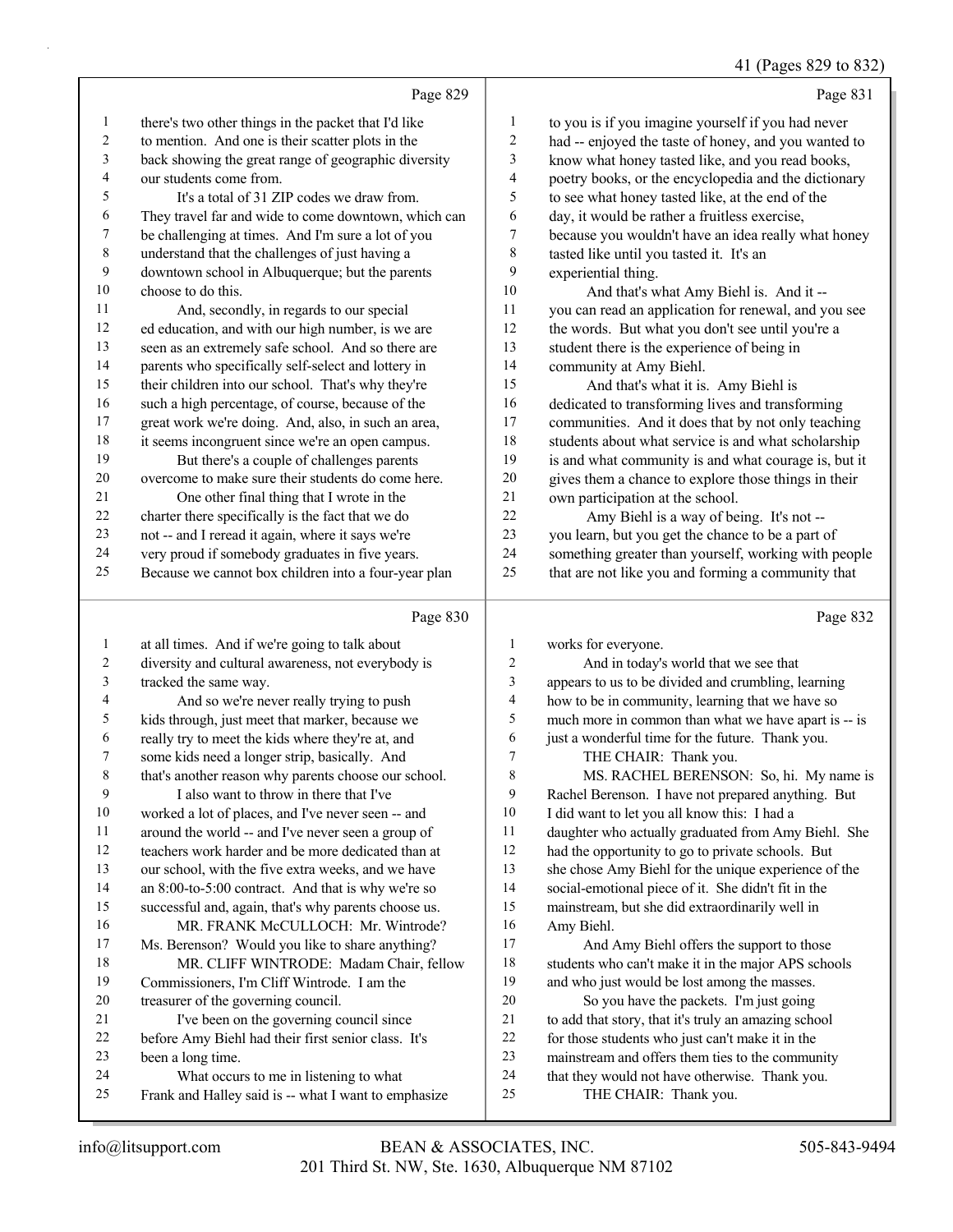42 (Pages 833 to 836)

|              |                                                                                                         |                | 42 (Pages 833 to 836                                                                                 |
|--------------|---------------------------------------------------------------------------------------------------------|----------------|------------------------------------------------------------------------------------------------------|
|              | Page 833                                                                                                |                | Page 835                                                                                             |
| 1            | So, once again, I'm going to say that I                                                                 | 1              | that or continuing challenges with that? Or no?                                                      |
| 2            | think Amy Biehl will end up winning the prize at the                                                    | $\mathbf{2}$   | MR. FRANK McCULLOCH: I think that,                                                                   |
| 3            | end of the week, because not only do you have few                                                       | 3              | Madam Chair, members of the Commission, that's a                                                     |
| 4            | Falls Far Below three years ago, but you have none.                                                     | 4              | great question. I'm very -- I think immediately of                                                   |
| 5            | I think you're the only school that has none in the                                                     | 5              | my building manager, Randy Miranda, who has just                                                     |
| 6            | second and the third year as well.                                                                      | 6              | boundless energy and has really heightened the level                                                 |
| 7            | And that's -- once again, that's a                                                                      | 7              | of security and partnership with the Albuquerque                                                     |
| $\,$ $\,$    | testament to everything that you do right in terms                                                      | 8              | Police and other downtown resources.                                                                 |
| 9            | of the family that you've created between your                                                          | 9              | I think that's really, really key. I                                                                 |
| 10           | governance council, the administration, and the                                                         | $10\,$         | think we have very strategically placed, like, our                                                   |
| 11           | teachers.                                                                                               | 11             | administration, our office; so that we have lots of                                                  |
| 12           | And, you know, you've been working at it a                                                              | 12             | visibility, and, if need be, lots of the potential                                                   |
| 13           | long time, but you don't take anything for granted.                                                     | 13             | for intervention.                                                                                    |
| 14           | And you're -- you can see the evolution. And we                                                         | 14             | But what's really kind of interesting is                                                             |
| 15           | certainly appreciate that.                                                                              | 15             | that, you know, being 20 years in, being, you know,                                                  |
| 16           | And it's a -- it's also a great example of                                                              | 16             | 15 of those years downtown, I think to a certain                                                     |
| 17<br>$18\,$ | the diversity of our charters. Because we have                                                          | 17<br>18       | degree, we've kind of established ourselves down                                                     |
| 19           | charters that are -- the dual-language schools that<br>certainly are great representatives of its being | 19             | there.                                                                                               |
| 20           | culturally responsive and are meeting the needs of                                                      | $20\,$         | And are there issues that pop up? Yes,<br>there are. But we have a highly committed staff.           |
| 21           | their community.                                                                                        | 21             | We have a school security team. And we have a lot                                                    |
| 22           | We have the schools on the reservation                                                                  | 22             | of presence with our students and downtown.                                                          |
| 23           | that are certainly leading the way there.                                                               | 23             | And then we form, much in the spirit of                                                              |
| 24           | And here we have a downtown school, you                                                                 | 24             | what Mr. Wintrode had shared, we form meaningful                                                     |
| 25           | know.                                                                                                   | 25             | partnerships.                                                                                        |
|              |                                                                                                         |                |                                                                                                      |
|              | Page 834                                                                                                |                | Page 836                                                                                             |
| 1            | So that you're right. A lot of people                                                                   | 1              | Mark O'Gawa, our Dean of Students, he's                                                              |
| 2            | would say, "What are you doing downtown?"                                                               | $\overline{c}$ | got five or six APD downtown patrol officers in his                                                  |
| 3            | And one of the parent comments was, "It's                                                               | 3              | phone that he's handed off to me. We're all on a                                                     |
| 4            | a little dangerous, but it's a downtown school."                                                        | 4              | first-name basis. Anything pops up, we can pick up                                                   |
| 5            | I guess one of the questions I have for                                                                 | 5              | a phone. We can call the police; they're there                                                       |
| 6            | you, after my applause for you for doing everything                                                     | 6              | within minutes.                                                                                      |
|              | right -- and I do want to say -- you have three                                                         | 7              | That, between -- and also, really, we work                                                           |
| 8            | social workers?                                                                                         | 8              |                                                                                                      |
| 9            |                                                                                                         |                | with our students schooling them on safety downtown                                                  |
|              | MR. FRANK McCULLOCH: We do. We do,                                                                      | 9              | is what we do. We really urge students to travel in                                                  |
| 10           | actually.                                                                                               | $10\,$         | partnerships or groups, that they're not exposing                                                    |
| 11           | THE CHAIR: That is just -- we struggle                                                                  | 11             | themselves, that they're being mindful of their                                                      |
| 12           | with schools that don't have any. So the fact that                                                      | 12             | surroundings. So we do all of that.                                                                  |
| 13           | this school has three -- and the number of special                                                      | 13             | In fact, on the first day of school, for                                                             |
| 14           | ed teachers is just -- just incredible.                                                                 | 14             | freshman orientation, we have what's called a                                                        |
| 15           | But when I read that you had three -- I                                                                 | 15             | "Downtown Dare." That's a downtown scavager hunt                                                     |
| 16<br>17     | went back and read that again. It's, like, "Holy                                                        | 16             | that each advisory engages in. And part of it is so                                                  |
| 18           | cow, they have three social workers." That's just                                                       | 17             | the students learn the topography of downtown. They                                                  |
| 19           | phenomenal, you know.<br>And you can't say enough about what that                                       | 18<br>19       | know where to travel safely. They know where                                                         |
| 20           | does also for -- for the school. I mean, you just                                                       | $20\,$         | resources are if things come up.<br>That was part of the commitment originally                       |
| 21           | can't, and the well-being of those students.                                                            | 21             | that we wanted to make to the urban community                                                        |
| 22           | But I guess a question I have is in light                                                               | $22\,$         | downtown. We wanted to commit down there.                                                            |
| 23           | of the fact that you're downtown and you've got an                                                      | 23             | I can tell you also my final thoughts.                                                               |
| 24<br>25     | open campus, in this day and age, with so many --<br>safety security, are there any new challenges with | 24<br>25       | When I go out into the community and talk to<br>different business owners, to different -- different |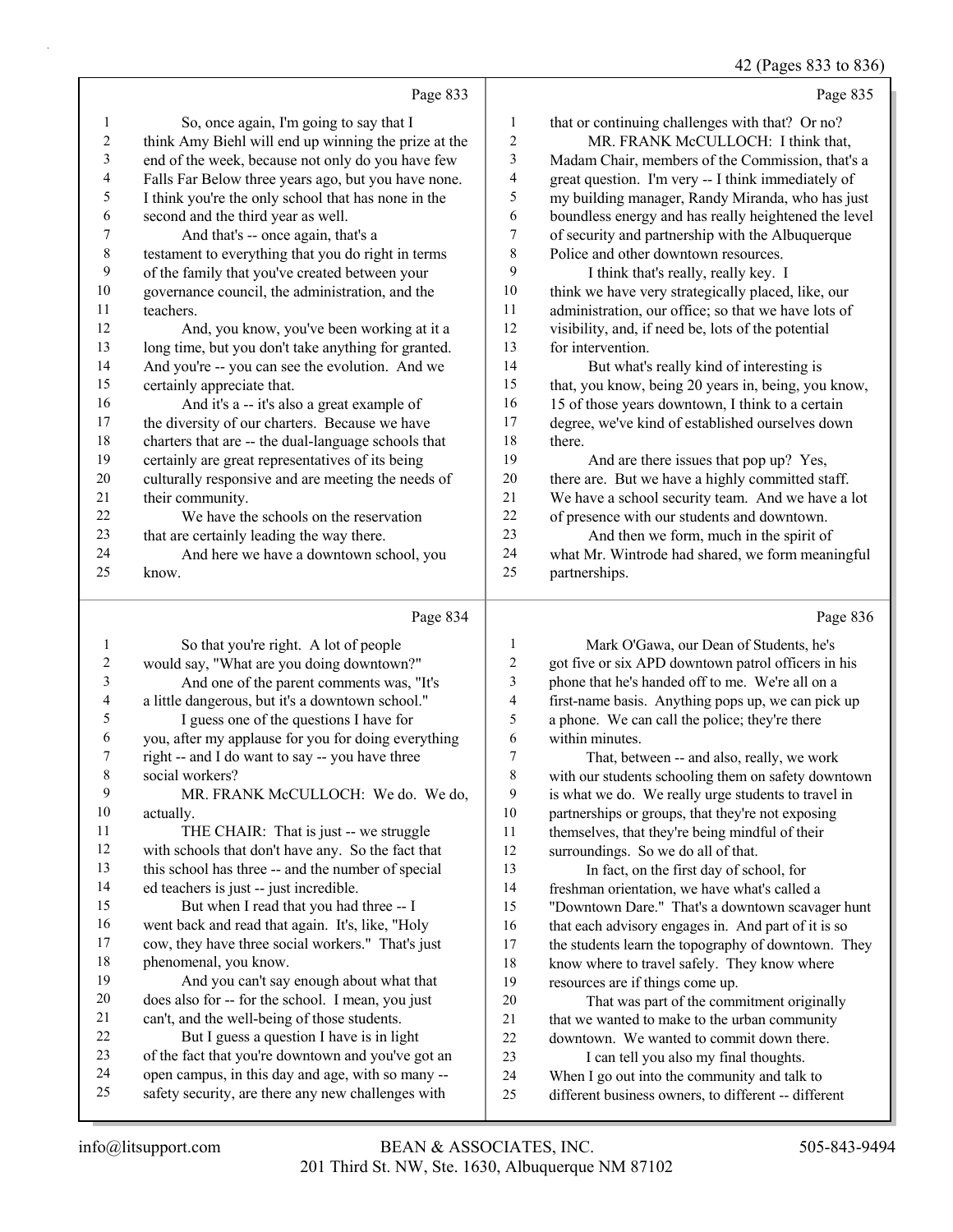43 (Pages 837 to 840)

|                |                                                      |                  | 43 (Pages 837 to 840                                 |
|----------------|------------------------------------------------------|------------------|------------------------------------------------------|
|                | Page 837                                             |                  | Page 839                                             |
| $\mathbf{1}$   | industries downtown, people are so very grateful to  | 1                | one of the hallmark charter schools in New Mexico    |
| $\overline{c}$ | see young people around and the vibrancy that they   | 2                | and the longevity that you're experiencing and the   |
| 3              | add to downtown, too.                                | 3                | sustainability that you've built into every corner   |
| 4              | So I hope I answered your question.                  | 4                | of your school and your philosophy is just           |
| 5              | THE CHAIR: You have. You have. And I                 | 5                | remarkable. And congratulations on that.             |
| 6              | appreciate the fact that you -- that you continue    | 6                | I really appreciate seeing the social                |
| 7              | that ownership of wanting to stay downtown, because  | 7                | justice lens in which you're working and the         |
| $\,$ 8 $\,$    | not that New Mexico has, like, a lot of big          | 8                | democracy that you're building into education. It's  |
| 9              | downtowns. But anywhere you go, the downtown areas   | 9                | much needed. It's needed in so many more places.     |
| 10             | are just becoming blighted areas. So to be able to   | 10               | But you're raising good citizens. And                |
| 11             | still want to be part of that community and          | 11               | I've had the opportunity of participating in some of |
| 12             | hopefully get, you know, reinvestment back into      | 12               | your student presentations as a judge. And if        |
| 13             | those areas, as kids learn more about it, feel more  | 13               | anyone has ever had that opportunity, I -- or is     |
| 14             | comfortable about it and want to stay.               | 14               | invited to do that, it's really a great experience   |
| 15             | And I also appreciate the conversation               | 15               | to see these students so empowered and lifted up by  |
| 16             | about some kids being on a five-year plan. Because   | 16               | presenting their research projects to a public       |
| 17             | this is Thursday. One of the days prior to this, we  | 17               | audience and to a panel of judges. Very impressive.  |
| 18             | had a similar conversation with -- with a school and | 18               | So great work and keep going.                        |
| 19             | the fact that colleges and universities -- it's hard | 19               | MR. FRANK McCULLOCH: Thank you,                      |
| 20             | to get out in four years.                            | 20               | Commissioner Voigt. I really appreciate that. And    |
| $21\,$         | MR. FRANK McCULLOCH: Right. Yeah. I've               | 21               | you all have an open invitation. Actually, we have   |
| 22             | seen --                                              | 22               | our Upstanders of History exhibitions going on today |
| 23             | THE CHAIR: Most of it, it's a five-year              | 23               | and tomorrow.                                        |
| 24             | plan. But we're not embracing that and at least      | 24               | THE CHAIR: Maybe we'll come tomorrow.                |
| 25             | acknowledging that we'd like everyone to get out in  | 25               | But we have to be here, unfortunately. We're         |
|                | Page 838                                             |                  | Page 840                                             |
| $\mathbf{1}$   | four. Sure. But everyone doesn't fit into that       | $\mathbf{1}$     | looking for any excuse to go.                        |
| $\sqrt{2}$     | same box. And there shouldn't necessarily be a       | $\boldsymbol{2}$ | MR. FRANK McCULLOCH: I'll tell you, one              |
| 3              | penalty because someone didn't graduate with that    | 3                | of the cutest exhibitions is our ninth-grade Social  |
| 4              | cohort.                                              | 4                | Action Carnival, which takes place in May. And it's  |
| 5              | MR. FRANK McCULLOCH: Absolutely.                     | 5                | where we fill up Indaba, where they're all           |
| 6              | THE CHAIR: You know, because the                     | 6                | presenting on a social justice issue of their        |
| 7              | important is that individual, not the number that's  | 7                | choice. They're all dressed up. They have their      |
| 8              | a punitive number that's being generated as a result | 8                | speaking points. They have their social action art   |
| 9              | of this.                                             | 9                | projects. It's just adorable. So I would love to     |
| $10\,$         | So I hope in the future, people start to             | 10               | invite each and every one of you to attend that.     |
| 11             | embrace that conversation or -- I know I had         | 11               | COMMISSIONER VOIGT: Madam Chair?                     |
| 12             | students that actually purposely failed the last     | 12               | And also the Facing History in Ourselves             |
| 13             | semester, because they just weren't ready to go.     | 13               | curriculum for social studies is probably one of the |

 They didn't want to go. And that was their only option to be able to stay was, "Okay, I'm going to 16 fail so I can -- I can come back"; because they 17 just -- and that's -- you know, we shouldn't be doing that, either. I mean, how sad is that?

20 COMMISSIONER VOIGT: Thank you. Thank

22 Hello. You know, one of the reasons for staying downtown, I'm sure, is you have this

25 But, you know, I just wanted to say, as

19 Commissioner Voigt?

you, Madam Chair.

incredible facility.

 best. When I opened Media Arts, I took that as a shared learning piece from Amy Biehl to utilize at Media Arts. It's thematic; it's democracy-based, social-justice based. It's so much better than opening a history book and creating a history

20 But I also wanted to comment. When I was doing my master's thesis of why traditional teachers

 schools, I interviewed Mike May and Tony Monfiletto back when they were at the campus on Phoenix. They

leave traditional schools to teach at charter

were part of my sample research set.

timeline. It's really good stuff.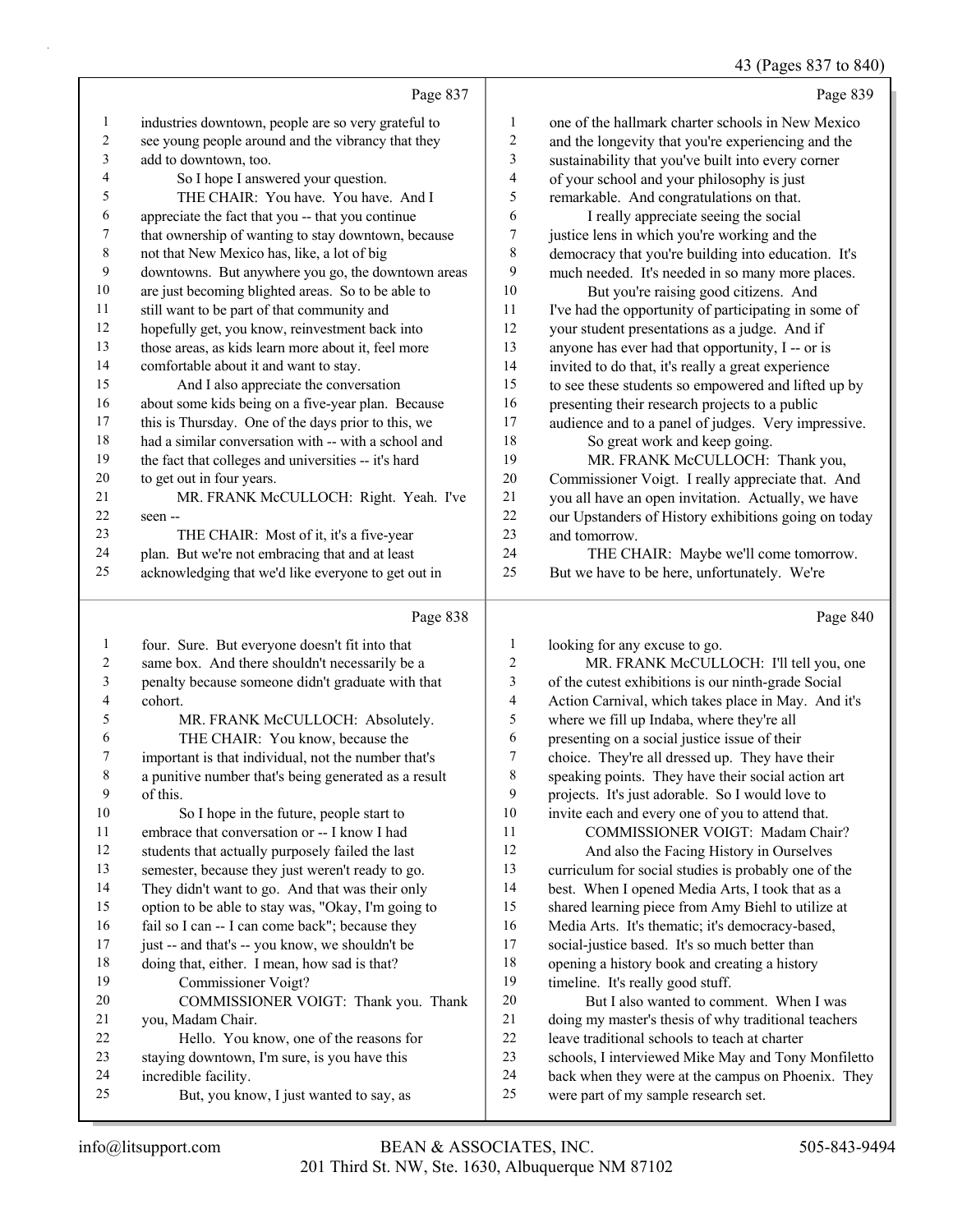### 44 (Pages 841 to 844)

|    | Page 841                                             |                | Page 843                                             |
|----|------------------------------------------------------|----------------|------------------------------------------------------|
| 1  | MR. FRANK McCULLOCH: That's wonderful.               | 1              | special ed and with seven dual-endorsed caseload     |
| 2  | Thank you, Commissioner.                             | $\overline{2}$ | managers, you open the door to five students, and    |
| 3  | COMMISSIONER VOIGT: Thanks.                          | 3              | they're five special ed kids, that can hit a tipping |
| 4  | THE CHAIR: Commissioner Robbins?                     | $\overline{4}$ | point pretty quick.                                  |
| 5  | COMMISSIONER ROBBINS: Thank you for being            | 5              | And so we try to do it very thoughtfully             |
| 6  | here. And thank you for the success that Amy Biehl   | 6              | and mindfully. So we're bringing in basically one    |
|    | has.                                                 | 7              | student at a time, looking at the supports each      |
| 8  | I was familiar with Amy Biehl when I was             | 8              | student requires, and then integrate them that way.  |
| 9  | on the APS board and familiar with the location,     | 9              | COMMISSIONER ROBBINS: Okay. Thank you.               |
| 10 | obviously.                                           | 10             | MR. FRANK McCULLOCH: Thank you,                      |
| 11 | With the development or redevelopment of             | 11             | Commissioner.                                        |
| 12 | downtown, there's more apartments and condos and     | 12             | THE CHAIR: Commissioner Davis?                       |
| 13 | things like that. Do you see more students that are  | 13             | <b>COMMISSIONER DAVIS: Hi.</b>                       |
| 14 | living near the school? Or are they still coming     | 14             | MR. FRANK McCULLOCH: Hi. How are you?                |
| 15 | from all over? I mean, predominantly from all over?  | 15             | COMMISSIONER DAVIS: Hi. I'm new, and I'm             |
| 16 | Or do you have an increase in the downtown students? | 16             | not familiar with Amy Biehl, okay? But I am really   |
| 17 | MR. FRANK McCULLOCH: Commissioner                    | 17             | interested in social justice.                        |
| 18 | Robbins, that's a great question. I believe we are   | 18             | MR. FRANK McCULLOCH: Wonderful.                      |
| 19 | still drawing on the multiple ZIP codes that are     | 19             | COMMISSIONER DAVIS: So I'm wondering if              |
| 20 | mentioned. There were several families that do send  | 20             | you could explain to me how that looks in your       |
| 21 | their students that are in the near areas around     | 21             | school. What does social justice mean and how do     |
| 22 | Amy Biehl High School.                               | 22             | you apply it?                                        |
| 23 | But, by and large, we're still really                | 23             | MR. FRANK McCULLOCH: That's a wonderful              |
| 24 | drawing -- as one of our catch phrases is, we have   | 24             | question, Commissioner Davis.                        |
| 25 | students from every ZIP code in the metropolitan     | 25             | Commissioner Voigt talked about the Facing           |
|    |                                                      |                |                                                      |

#### Page 842

|                | Page 842                                             |    | Page 844                                             |
|----------------|------------------------------------------------------|----|------------------------------------------------------|
| 1              | area and surrounding areas. The trend still holds    | 1  | History curriculum, which is really -- at its core,  |
| $\overline{2}$ | true that we draw from everywhere, really.           | 2  | is looking at social injustice and tragedy when it   |
| 3              | COMMISSIONER ROBBINS: You're right at                | 3  | comes down to it, you know, historical tragedy and   |
| 4              | your cap. But do you have -- different grades, do    | 4  | really analyzing that and unpacking what contributes |
| 5              | you have waiting lists right now?                    | 5  | to a Holocaust in Germany; right?                    |
| 6              | MR. FRANK McCULLOCH: Right now, the                  | 6  | All of our ninth-graders take a class                |
| 7              | biggest waiting list we have is eleventh grade. But  | 7  | called "Holocaust and Human Behavior." In that       |
| 8              | part of the challenge of integrating                 | 8  | class, they learn four classifications of            |
| 9              | eleventh-graders into the school is we have higher   | 9  | individuals: It's upstanders, bystanders,            |
| 10             | credit requirements than the State. And so it can    | 10 | perpetrators, and victims.                           |
| 11             | be very challenging to try to integrate those kids   | 11 | And one of our major goals over the                  |
| 12             | and also keep them on -- oftentimes, they want to    | 12 | four-year arc is that we move our students from      |
| 13             | stay on their four-year high school pathway.         | 13 | being victims, from being perpetrators, or being     |
| 14             | Right now, we're beginning to integrate              | 14 | bystanders, into being upstanders.                   |
| 15             | our ninth-graders into the school. I think we had    | 15 | That is a major endeavor for all of our              |
| 16             | ten students most recently, and we have five that    | 16 | students. And then when our service component,       |
| 17             | will be coming in at the semester break.             | 17 | there is just a natural social justice component to  |
| 18             | And then we will be dipping down into                | 18 | it.                                                  |
| 19             | tenth grade. I want to say maybe we have 13 to       | 19 | And your wonderful questions about being             |
| 20             | 15 tenth-graders currently on our waiting list.      | 20 | downtown, we see a lot of addiction; we see a lot of |
| 21             | But something we try to do and something             | 21 | alcoholism; we see a lot of mental health issues     |
| 22             | we've really learned is how and when we integrate    | 22 | downtown.                                            |
| 23             | those students and being very mindful and thoughtful | 23 | And I'm so proud of our students. I made             |
| 24             | about it; because those numbers, with a student      | 24 | an appointment to meet with Ike Benton, because he's |
| 25             | population of roughly 300 kids and 33 percent        | 25 | our downtown legislator. And this was last year.     |
|                |                                                      |    |                                                      |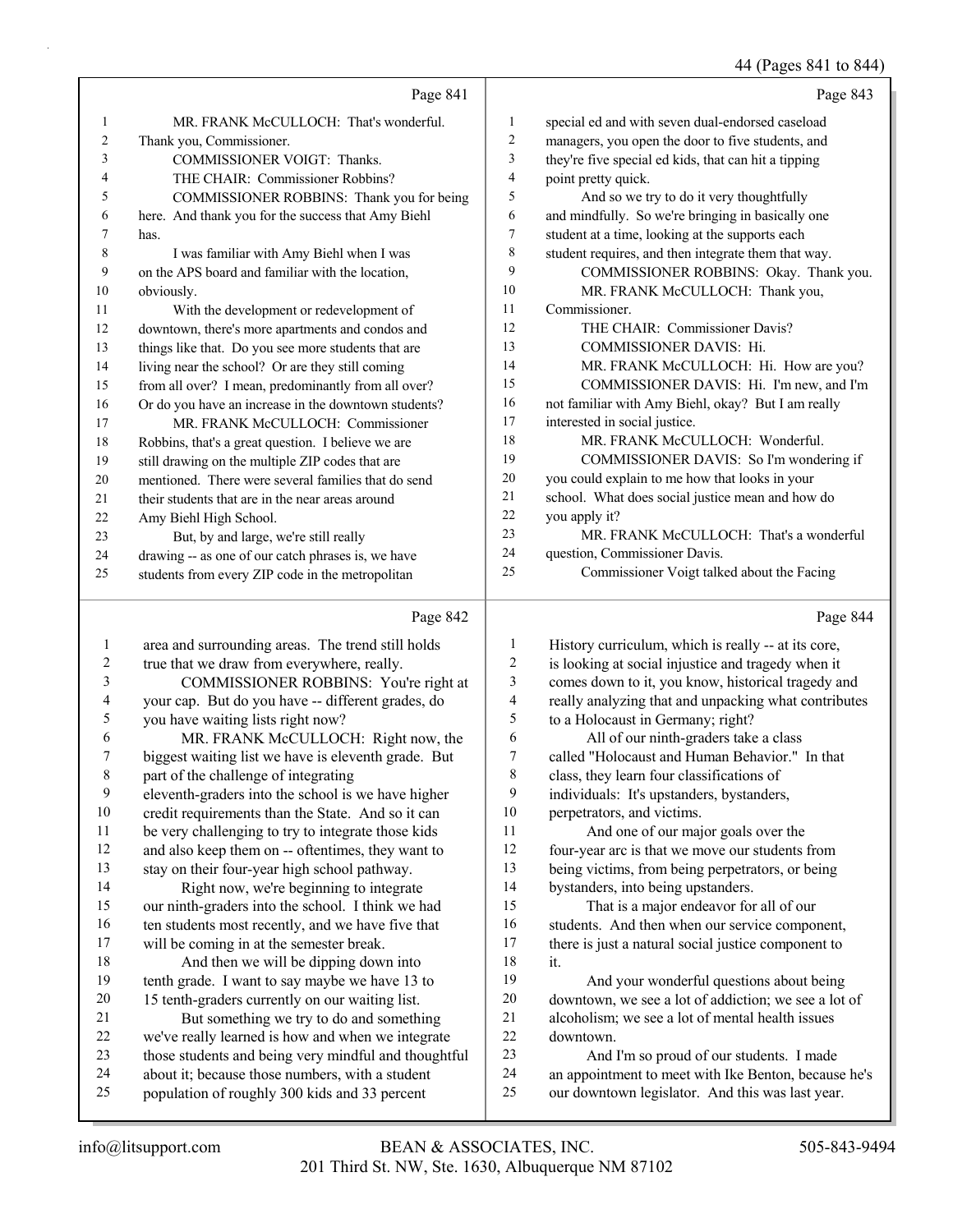### 45 (Pages 845 to 848)

|              | Page 845                                                                  |                          | Page 847                                                                                                  |
|--------------|---------------------------------------------------------------------------|--------------------------|-----------------------------------------------------------------------------------------------------------|
| $\mathbf{1}$ | And I put out an open invite to our students. It's,                       | 1                        | delved into this, like, why our school, right?                                                            |
| 2            | like, "Do you want to join me?"                                           | $\overline{c}$           | And even in the last year -- so we were                                                                   |
| 3            | Because, you know "We wanted to meet with                                 | 3                        | told that, actually, there are people at APS that                                                         |
| 4            | you. We wanted to talk about some of the concerns                         | $\overline{\mathcal{A}}$ | actually recommend parents from APS to come to our                                                        |
| 5            | we have and with student safety at the heart of it."                      | 5                        | school. And a good portion of this is because we                                                          |
| 6            | When we sat down with him, our students                                   | 6                        | are small.                                                                                                |
| 7            | were most concerned about providing services for                          | 7                        | For example, we have one student right now                                                                |
| 8            | those three populations of kids -- or of -- or                            | 8                        | who is a -- has a lot of challenges. And her home                                                         |
| 9            | basically vagrants downtown, right? They wanted to                        | 9                        | school is Atrisco High School, which is 2,000. And                                                        |
| 10           | see, "What kind of services can we provide for them?                      | 10                       | so her parents, no matter what services they could                                                        |
| 11           | How can we serve this downtown community that is                          | 11                       | get to support her there that might be more focused                                                       |
| 12           | obviously struggling and in pain?"                                        | 12                       | on her specific needs, her parents refused; they                                                          |
| 13           | And so those are a couple of snapshots of                                 | 13                       | want her with us.                                                                                         |
| 14           | how we implement, like, a social justice --                               | 14                       | So that's -- it's a blessing and a burden.                                                                |
| 15           | COMMISSIONER DAVIS: So you take things                                    | 15                       | Our reputation and our draw and what we do really                                                         |
| 16           | that happened in the past, but you also use that to                       | 16                       | kind of feeds the fact that we're safe; we're small.                                                      |
| 17           | inform what's happening today.                                            | 17                       | We work really diligently with all the parents. And                                                       |
| 18           | MR. FRANK McCULLOCH: Absolutely. And                                      | 18                       | that is why we have such a higher percentage.                                                             |
| 19           | that's where the Social Action Carnival really comes                      | 19                       | COMMISSIONER CABALLERO: And I suspected                                                                   |
| 20           | into play. The students each select a social                              | 20                       | all of that. I just wanted to hear it one more                                                            |
| 21           | justice issue of their own choosing. So you can see                       | 21                       | time.                                                                                                     |
| 22           | a whole spectrum, from dog fighting, to immigration,                      | 22                       | MS. HALLEY WHEELESS: That's just the                                                                      |
| 23           | to -- oh, God -- childhood obesity, to health. It's                       | 23                       | truth.                                                                                                    |
| 24           | a wonderful full spectrum of social issues that face                      | 24                       | COMMISSIONER CABALLERO: And it's somewhat                                                                 |
| 25           | society today.                                                            | 25                       | of a blessing for those parents. But it becomes                                                           |
|              |                                                                           |                          |                                                                                                           |
|              | Page 846                                                                  |                          | Page 848                                                                                                  |
| 1            | And they research. They look at                                           | 1                        | more of a challenge to the charter school, because                                                        |
| 2            | quantitative and qualitative data. And then they                          | 2                        | it's -- it's more work, more challenge, more                                                              |
| 3            | present a mission statement elevator speech with an                       | 3                        | expense. And you have to be more creative to get                                                          |
| 4            | action plan, which is so important for our students,                      | 4                        | other things done, and -- but that seemed to me                                                           |
| 5            | too, that they're just not doing abstract                                 | 5                        | rather high.                                                                                              |
| 6            | intellectual research; they're also thinking about,                       | 6                        | And I congratulate you for being able to                                                                  |
| 7            | "Okay. Now, how do I get my arms around this? What                        | 7                        | handle it, and unfortunately, you might even see                                                          |
| 8            | can I do as a citizen, as an upstander, to address                        | 8                        | more -- more increase.                                                                                    |
| 9            | these issues?"                                                            | 9                        | But I like what you're doing with -- with                                                                 |
| 10           | COMMISSIONER DAVIS: Great. Thank you.                                     | 10                       | the social justice. Most of my questions were                                                             |
| 11           | MR. FRANK McCULLOCH: Thank you.                                           | 11                       | there.                                                                                                    |
| 12           | COMMISSIONER CABALLERO: Madam Chair?                                      | 12                       | And when I was teaching at the -- at the                                                                  |
| 13           | THE CHAIR: Commissioner Caballero?                                        | 13                       | university level, I was the only one that asked for                                                       |
| 14           | COMMISSIONER CABALLERO: Well, all my                                      | 14                       | a service component as extra credit. And not all my                                                       |
| 15           | questions were answered and asked by all the                              | 15                       | students took it, took the extra credit. They had                                                         |
| 16           | Commissioners. I'm glad. And I do have one                                | 16                       | to write -- write something about it, first, why                                                          |
| 17           | remaining question.                                                       | 17                       | you're doing this project and what was -- what is it                                                      |
| 18           | MR. FRANK McCULLOCH: Please.                                              | 18<br>19                 | that you learn. And I would ask them to teach me                                                          |
| 19           | COMMISSIONER CABALLERO: You're at                                         | 20                       | why you're doing it.                                                                                      |
| 20<br>21     | 33 percent special ed. How -- what's the spread                           | 21                       | And some students did very well. And I                                                                    |
| 22           | between that percentage that you have and APS or of                       | 22                       | had a pair of students that they weren't that --                                                          |
| 23           | the surrounding schools around your school on that<br>type of enrollment? | 23                       | that good of a student, and I had to work with them<br>constantly. And they came up with a little project |
| 24           | MS. HALLEY WHEELESS: I believe that APS                                   | 24                       | for extra credit. And they got together, says, "Are                                                       |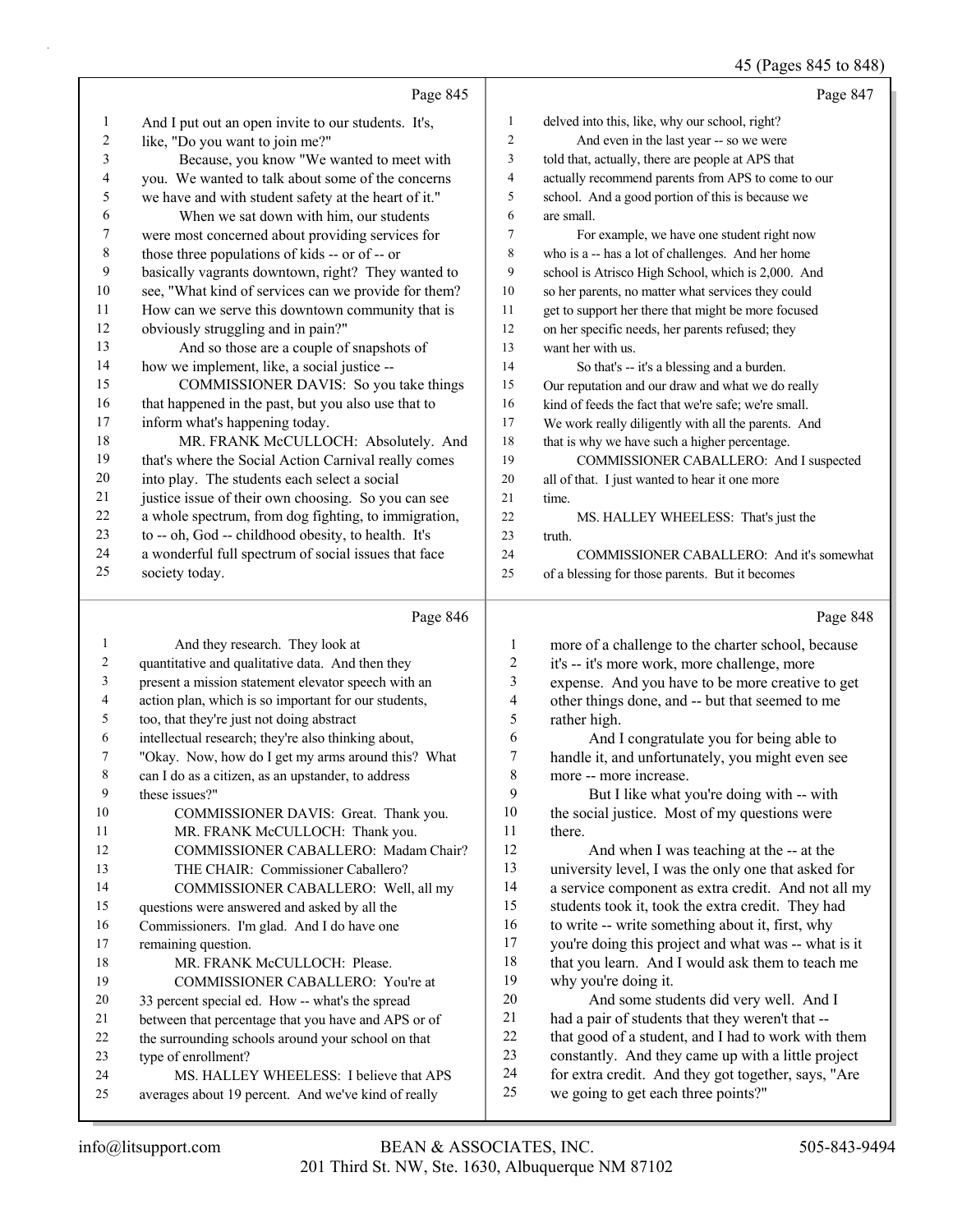#### 46 (Pages 849 to 852)

|    |                                                     |                | $-0.7.0$                                             |
|----|-----------------------------------------------------|----------------|------------------------------------------------------|
|    | Page 849                                            |                | Page 851                                             |
| 1  | And I said, "Yeah, yeah. You'll get each            | 1              | do. And she wrote her paper, and I said, "You need   |
| 2  | three points."                                      | $\overline{2}$ | to talk to your father and ask him, 'Dad, tell me    |
| 3  | They said, "Hoops With the Slackers."               | 3              | that story again.""                                  |
| 4  | And I didn't quite understand what that             | $\overline{4}$ | And she did. It changed her life.                    |
| 5  | meant. And so I asked them to do a class            | 5              | Thank you for your project in social                 |
| 6  | presentation. I would give them one more point.     | 6              | justice.                                             |
| 7  | And they said, "We come from a                      | 7              | MR. FRANK McCULLOCH: Thank you,                      |
| 8  | neighborhood where we're known as the 'Slackers.'   | 8              | Commissioner.                                        |
| 9  | We weren't supposed to be here. And we're surprised | 9              | THE CHAIR: Let me just ask you. We've                |
| 10 | we're still hanging in."                            | 10             | had a couple of schools before us that have          |
| 11 | And I said, "Yeah. Me, too."                        | 11             | substantially higher special needs numbers. And      |
| 12 | And I said, "But you've got to hang on and          | 12             | they've expressed some concern over funding.         |
| 13 | you've got to improve every day."                   | 13             | MR. FRANK McCULLOCH: Right.                          |
| 14 | Says, "Yeah. We're doing it. We're doing            | 14             | THE CHAIR: So can you identify any                   |
| 15 | it."                                                | 15             | specific challenges you have in regards to that?     |
| 16 | And says, "Look, Mr. Caballero. If we               | 16             | MR. FRANK McCULLOCH: Yes. Thank you,                 |
| 17 | invite the kids from the neighborhood to come and   | 17             | Madam Chair, members of the Commission.              |
| 18 | throw hoops with us after school, and we put our    | 18             | Yes, we are facing some pretty substantial           |
| 19 | books -- we take out our books from our backpack,   | 19             | funding issues. We lost 20 percent of our budget     |
| 20 | and we set them down on the side. And the kids      | 20             | due to the elimination of the Small School Size      |
| 21 | always ask, 'What is that?""                        | 21             | Adjustment alone. And that, of course, is a          |
| 22 | "Oh, that's our textbook from college."             | 22             | five-year rollout. And so this year, 40 percent --   |
| 23 | And they look at them and say, "You guys            | 23             | right, Cliff? -- is what we're being reduced, right? |
| 24 | are going to college?"                              | 24             | MR. CLIFF WINTRODE: This year,                       |
| 25 | Says, "Yeah. And you can, too."                     | 25             | 20 percent, 20 percent of the Small Size School      |
|    |                                                     |                |                                                      |

#### Page 850

1 And so it's a promotion. It's an encouragement to the other kids that they can, too, aspire to go to college. They can, too, try and make it, even if they're not quite there. 5 Because as they, as "Slackers" tried it and are hanging on, they could, too. 7 And I thought that was very ingenious, using their weakness as a strength and using their strength to pick up and encourage other students 10 that may be at the same level as they were, a<br>11 "slacker" "slacker." 12 And up to this day, I still have their written submission on their project. And so the "Hoops With Slackers" was their project name. 15 And -- but I like -- I like your social justice, because it instills and changes people's 17 lives. 18 I had a young lady who just didn't get motivated. Her father was a doctor. And she told me, "I get tired of hearing from my father, 'Back in India I was dirt poor, but I made it. Back in India...,' and talking about poverty." 23 So she volunteered to go to the Salvation Army. And she was moved. She kept going back, kept going back, had no direction of what she wanted to Adjustment. 2 MR. FRANK McCULLOCH: We also had our lease reimbursement cut by 15 percent. 4 We had a direct student services grant, where we had hired -- a three-year grant -- where we had hired a math tutor teacher working specifically with the populations mentioned in the Yazzie-Martinez lawsuit. And that was just canceled, basically. So we lost another instructional individual focused on that population. 11 And so, yeah, we're facing some substantial challenges right now when it comes down 13 to it. 14 THE CHAIR: The grant was canceled still within that three-year time period? 16 MR. FRANK McCULLOCH: The first year the grant was in place. It was a three-year grant, and 18 then it was canceled. 19 COMMISSIONER CABALLERO: This year or -- 20 MR. FRANK McCULLOCH: It was last spring is when it was. We were awarded the grant in the fall of last year. Then we were able to hire the tutor/teacher. She was a certified teacher. She was previously a tutor that was working with our upper-class students, specifically in the area of

Page 852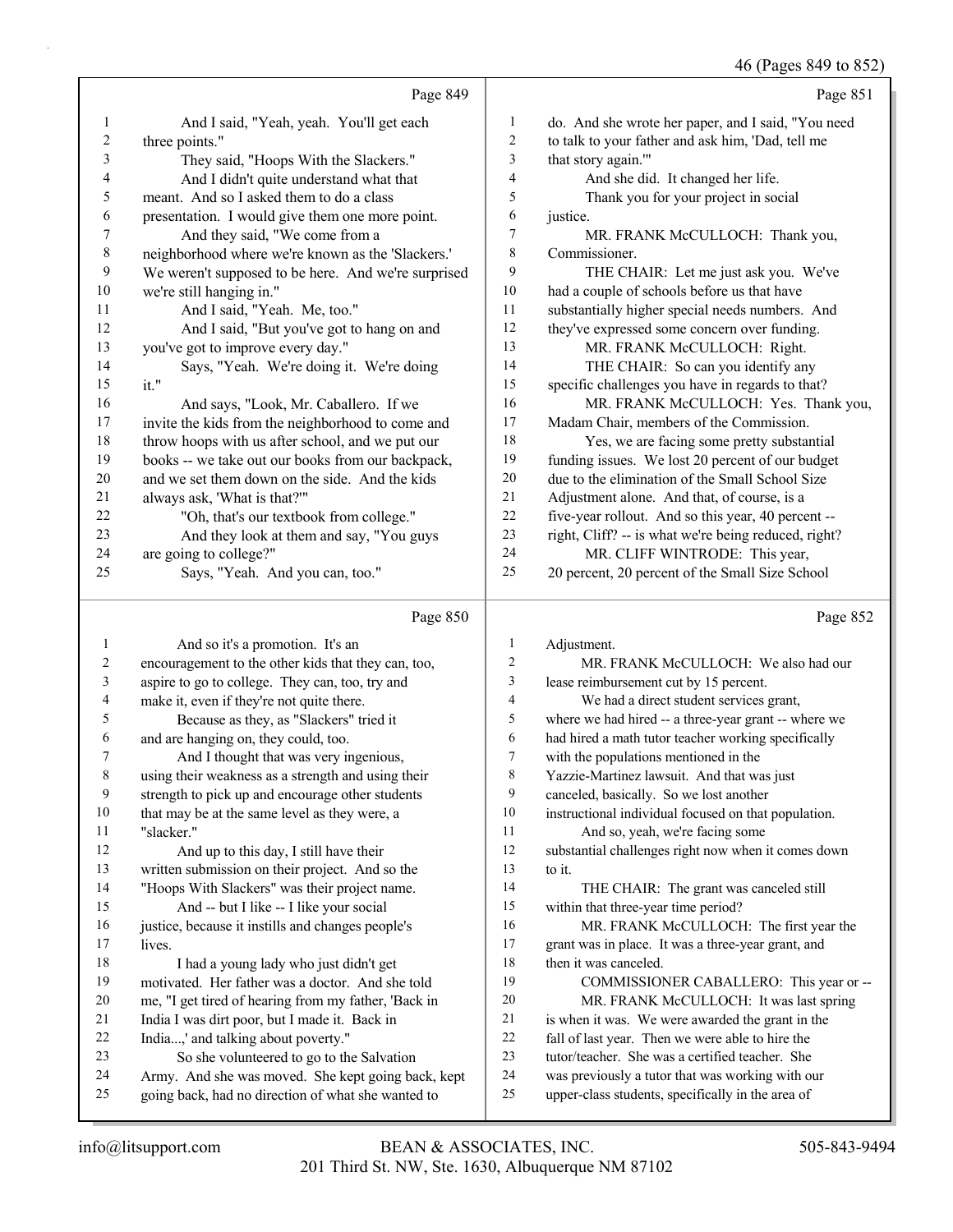|        |                                                      |                         | 47 (Pages 853 to 856)                                |
|--------|------------------------------------------------------|-------------------------|------------------------------------------------------|
|        | Page 853                                             |                         | Page 855                                             |
| 1      | dual credit, but also just math in general.          | $\mathbf{1}$            | School Size and the lease assistance, I think you    |
| 2      | And then we just got the word in the                 | $\overline{\mathbf{c}}$ | were at one of the meetings of the PSCOC where I     |
| 3      | spring, "We're canceling that grant."                | 3                       | advocated for lessening the reductions.              |
| 4      | So we had to lose a position because of              | 4                       | MR. FRANK McCULLOCH: I was there and saw             |
| 5      | that, basically.                                     | 5                       | that. Thank you very much.                           |
| 6      | Halley Wheeless, our Dean of Instruction,            | 6                       | COMMISSIONER ROBBINS: You know, even at              |
| 7      | has done a wonderful job, as well as Cliff Wintrode. | 7                       | 73 per mem or the lower of the actual lease rate,    |
| 8      | We've had to do belt-tightening. We haven't renewed  | 8                       | whichever is lower, you know, it only works out to   |
| 9      | positions.                                           | 9                       | about \$7 a square foot per student for, about, you  |
| $10\,$ | We had one special ed position, the                  | 10                      | know, 90 square feet -- 90 square feet per student.  |
| 11     | individual decided to leave at the end of last year, | 11                      | That's not a whole lot when you figure the           |
| 12     | and we didn't refill that position for this very     | 12                      | average high school -- granted, they have gyms, they |
| 13     | reason. So we're facing substantial financial        | 13                      | have things like that. But they're closer -- in      |
| 14     | challenges.                                          | 14                      | APS, they're closer to about 175 square feet per     |
| 15     | THE CHAIR: Okay. Thanks. And I'm                     | 15                      | student.                                             |
| 16     | just -- I find it curious that you've got that       | 16                      | You know, they don't count halls; they               |
| 17     | growth spurt in the eleventh grade. It just seems    | 17                      | don't count bathrooms. But you could have special    |
| 18     | like an odd grade that kids would be looking to come | 18                      | ed -- you could have some, you know, instruction in  |
| 19     | into.                                                | 19                      | the bathroom. Then you can count it as a classroom   |
| $20\,$ | MR. FRANK McCULLOCH: Right. Right.                   | 20                      | space, you know. I tried to tell some -- some        |
| 21     | THE CHAIR: That that's usually not the               | 21                      | charters -- what you don't want people to do is game |
| 22     | age that they're looking to make changes. It's just  | 22                      | the system. But by getting two things, one, a very   |
| 23     | curious.                                             | 23                      | low lease rate, you actually are encouraging gaming  |
| 24     | MR. FRANK McCULLOCH: It is. I think                  | 24                      | of the system in not including all spaces.           |
| 25     | that -- I think, to a certain degree, students -- we | 25                      | Charters have waivers. But there are                 |
|        | Page 854                                             |                         | Page 856                                             |
| 1      | learn that our most powerful recruitment are         | $\mathbf{1}$            | still required spaces that you have to have. But     |
| 2      | actually our students and the families of those      | $\sqrt{2}$              | they don't count because a closet -- you have to     |
| 3      | students, that our research really shows that it's   | 3                       | lease storage. I mean, that's space that you're --   |
| 4      | people talk to each other. And I think that is       | $\overline{4}$          | is included within your building, and you -- but you |
| 5      | testament to that eleventh-grade cohort.             | 5                       | don't get to count it as education space unless      |
| 6      | I think our students go out. They talk               | 6                       | you're going to be teaching students about inventory |
|        | about their experiences at the school, levels of     | $\boldsymbol{7}$        | control in your storage, which you could do, you     |
| 8      | support, "Join a community." And I think they're     | 8                       | know. That's another creative way of including that  |
| 9      | looking at their own experiences -- I'm a longtime   | 9                       | space.                                               |
| 10     | public school employee. I worked in APS for years.   | 10                      | So I would encourage you to look at those            |
| 11     | And I saw people working really hard and doing their | 11                      | types of things. But I will continue to work, while  |
| 12     | best.                                                | 12                      | I'm on this, and still the liaison to the PSCOC, to  |
| 13     | But part of it -- the issue, it's a                  | 13                      | encourage them, one, to increase their lease rate    |
| 14     | systems issue. It's the way the system is set up     | 14                      | from the 737 per mem, because I think in a place     |
| 15     | that makes it so challenging. And so I think         | 15                      | like Albuquerque, particularly when you're trying to |
| 16     | students hear from other students. It's, like,       | 16                      | serve a community in the downtown area, the lease    |
| 17     | "Wow, I'd like to go over to Amy Biehl."             | 17                      | rate is abnormally low of what they're allowing.     |
| 18     | But, as I mentioned before, because of the           | $18\,$                  | And I think the cuts that they have made,            |

- challenges of integrating an eleventh-grader, with
	- credit, with the uniqueness of our program, it can
	- be really challenging.
	- 22 THE CHAIR: Okay. Thanks.
- 23 COMMISSIONER ROBBINS: Madam Chair?
- 24 THE CHAIR: Commissioner Robbins?
- 25 COMMISSIONER ROBBINS: Regarding the Small
- 18 And I think the cuts that they have made, I think were unconscionable, especially given very
- 20 little notice.<br>21 MR. I MR. FRANK McCULLOCH: Commissioner
- Robbins, I really appreciate your advocacy. I
- remember really quite clearly when you were speaking
- up on our behalf.
- 25 COMMISSIONER ROBBINS: Look at creative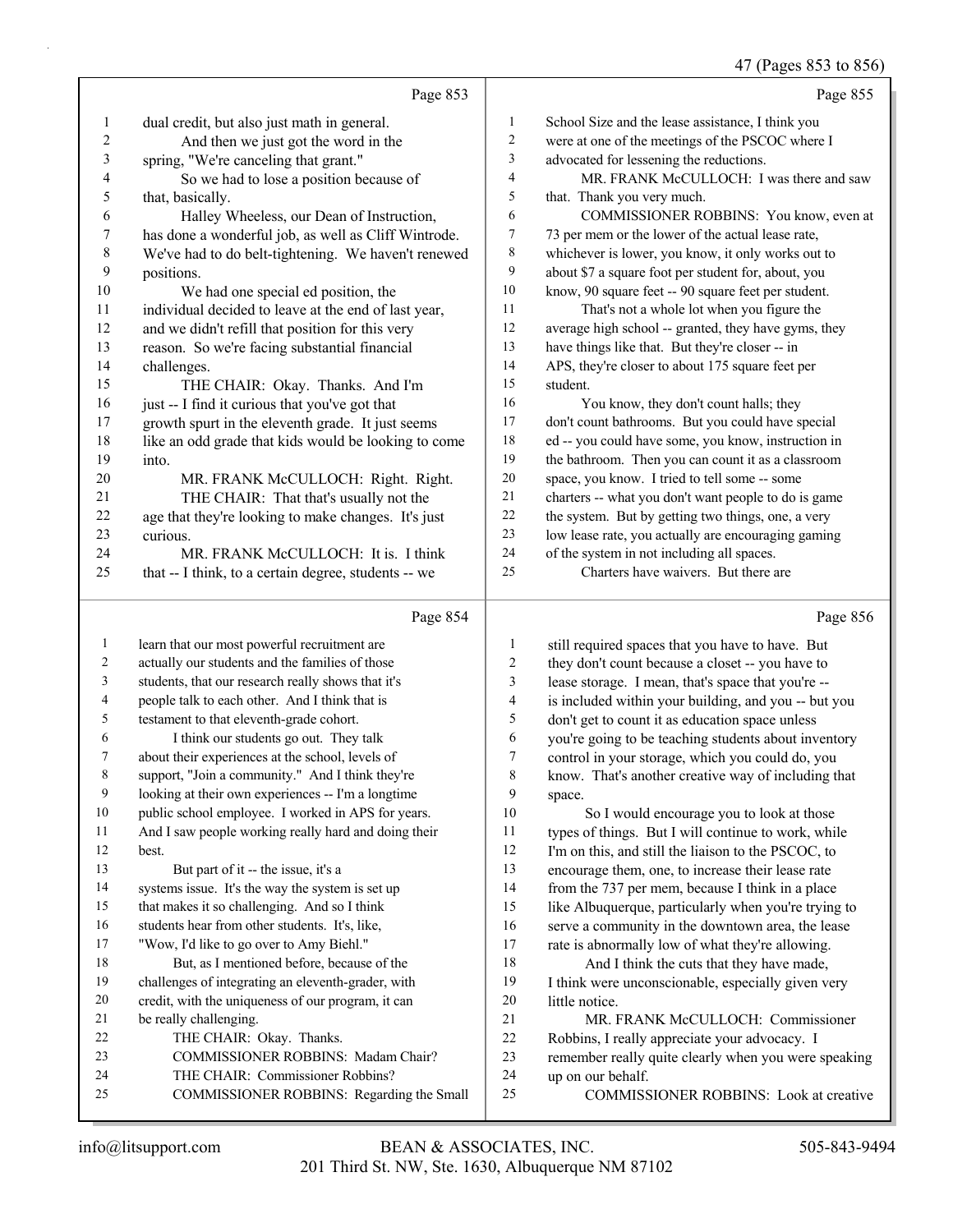48 (Pages 857 to 860)

|    | Page 857                                            |    | Page 859                                            |
|----|-----------------------------------------------------|----|-----------------------------------------------------|
| 1  | ways you can include excluded spaces as education   | 1  | COMMISSIONER RAFTERY: How many have                 |
| 2  | space. Because you have to work with the system     | 2  | gotten a four-year college degree? Do you know?     |
| 3  | that they've put in place. And most of the people   | 3  | MR. FRANK McCULLOCH: We're about --                 |
| 4  | on the Council unfortunately don't look at charters | 4  | Commissioner Raftery, about 40 percent of our       |
| 5  | the same way that this Commission does.             | 5  | students receive a college degree within six or     |
| 6  | And, you know, I do have to be a very               | 6  | fewer years.                                        |
| 7  | strong advocate for that and everything. And I      | 7  | COMMISSIONER RAFTERY: Thank you.                    |
| 8  | think I've made a few inroads. But there's still    | 8  | MR. FRANK McCULLOCH: You're welcome.                |
| 9  | work to be done.                                    | 9  | THE CHAIR: Okay. Are we ready?                      |
| 10 | MR. FRANK McCULLOCH: I appreciate your              | 10 | COMMISSIONER VOIGT: Madam Chair, may I?             |
| 11 | advocacy, Commissioner. Absolutely.                 | 11 | THE CHAIR: Sure.                                    |
| 12 | THE CHAIR: Do you have any possibility --           | 12 | COMMISSIONER VOIGT: I move that the                 |
| 13 | I'm sorry -- of owning that building?               | 13 | Public Education Commission renew the charter for   |
| 14 | MR. FRANK McCULLOCH: We have a 501(c)(3)            | 14 | Amy Biehl High School for five years, with the      |
| 15 | foundation, Amy Biehl High School Foundation, that  | 15 | conditions that the New Mexico System of School     |
| 16 | does own the building. We have a lease-to-purchase  | 16 | Support and Accountability Report prepared by PED   |
| 17 | foundation set up between the school and the        | 17 | shows similar performance for School Year 2018-2019 |
| 18 | foundation.                                         | 18 | in the student growth, highest quartile; student    |
| 19 | THE CHAIR: Okay. Thanks.                            | 19 | growth, middle quartile; student growth, lowest     |
| 20 | Commissioner Raftery?                               | 20 | quartile; English Learner progress; chronic         |
| 21 | COMMISSIONER RAFTERY: I just wanted to              | 21 | absenteeism; career-and-college readiness;          |
| 22 | know a little bit more about your dual-credit       | 22 | educational climate; growth in the four-year        |
| 23 | courses and how come you just have two. Do you have | 23 | graduation rate, with no statistically significant  |
| 24 | anybody graduating with an Associate's? Just        | 24 | decrease in performance.                            |
| 25 | explain that to me.                                 | 25 | COMMISSIONER ROBBINS: Second.                       |
|    | Page 858                                            |    | Page 860                                            |
|    | MS. HALLEY WHEELESS: The requirement is             | 1  | COMMISSIONER RAFTERY: I second.                     |
|    |                                                     | ⌒  | TTITCIIMID T1 I                                     |

| 2  | two to graduate. But they can start taking dual      | 2  | THE CHAIR: There's a motion by                       |
|----|------------------------------------------------------|----|------------------------------------------------------|
| 3  | credits as early as their sophomore year. That's     | 3  | Commissioner Voigt, I think a second by Commissioner |
| 4  | where we have the average. Like, on average, our     | 4  | Robbins? Did I hear you --                           |
| 5  | students graduate with three or more. It just        | 5  | COMMISSIONER RAFTERY: It was me. Oh,                 |
| 6  | depends on how far they want to push themselves and  | 6  | okay. It's okay. All right.                          |
| 7  | what route they want to go with the courses they're  | 7  | THE CHAIR: I just want to mention that               |
| 8  | taking.                                              | 8  | with the new contract -- and I haven't mentioned     |
| 9  | In theory, yeah, if the kid really wants             | 9  | this before with a number of other schools -- there  |
| 10 | to excel, they can.                                  | 10 | is the opportunity for expedited renewal for those   |
| 11 | I think I noted in the charter, there was            | 11 | schools that are knocking it out of the park, so     |
| 12 | one student who graduated with 13 college classes    | 12 | that it eliminates a lot of the -- don't want to say |
| 13 | under his belt, and then just immediately became a   | 13 | "busy work" -- but the busy work of the renewal      |
| 14 | firefighter. It's sets up that as long they're       | 14 | application.                                         |
| 15 | getting the State requirements, we will support them | 15 | MR. FRANK McCULLOCH: Thank you, Madam --             |
| 16 | in any way possible with a dual-credit program as    | 16 | THE CHAIR: So that's at least one small              |
| 17 | well.                                                | 17 | thank-you that we could give schools going forward.  |
| 18 | So it is required -- and, generally, a lot           | 18 | So we appreciate that.                               |
| 19 | of kids just wait until their senior year to take    | 19 | MR. FRANK McCULLOCH: Thank you,                      |
| 20 | their two. But other kids do start. And that's one   | 20 | Madam Chair. Appreciate that.                        |
| 21 | way we can differentiate for all our students. They  | 21 | THE CHAIR: Okay. Roll call, please?                  |
| 22 | can start earlier.                                   | 22 | <b>COMMISSIONER ARMBRUSTER: Sure.</b>                |
| 23 | COMMISSIONER RAFTERY: Do you follow them             | 23 | Commissioner Davis?                                  |
| 24 | two years after they've graduated?                   | 24 | <b>COMMISSIONER DAVIS: Yes.</b>                      |
| 25 | MS. HALLEY WHEELESS: Yes.                            | 25 | COMMISSIONER ARMBRUSTER: Commissioner                |
|    |                                                      |    |                                                      |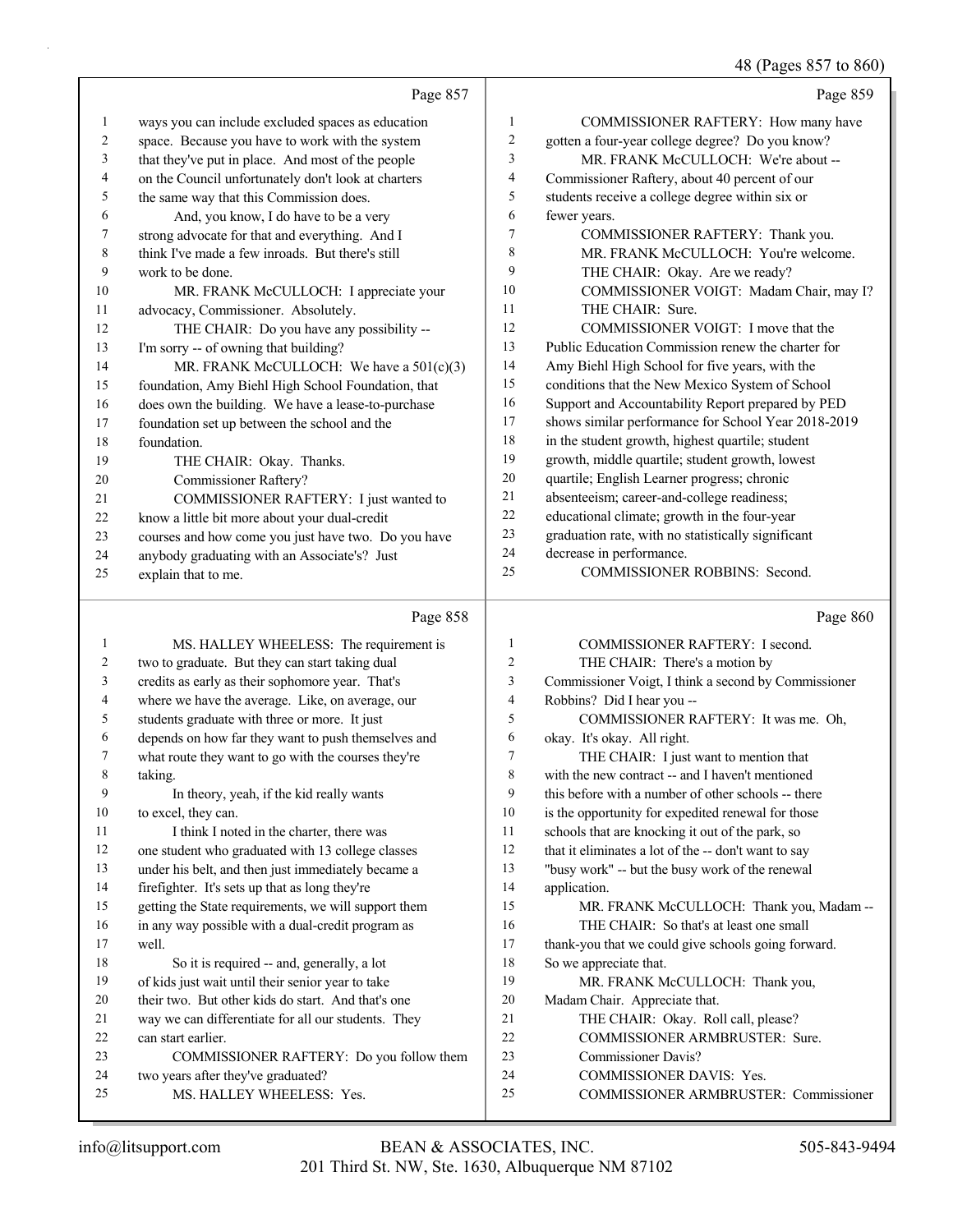# 49 (Pages 861 to 864)

|    | Page 861                                     |                | Page 863                                             |
|----|----------------------------------------------|----------------|------------------------------------------------------|
| 1  | Voigt?                                       | 1              | operational performance because the data is complete |
| 2  | <b>COMMISSIONER VOIGT: Yes.</b>              | $\overline{2}$ | at this meeting in December of 2019.                 |
| 3  | <b>COMMISSIONER ARMBRUSTER: Commissioner</b> | 3              | If the PEC decides to issue a renewal with           |
| 4  | Robbins?                                     | 4              | conditions, the PEC will clearly state what          |
| 5  | <b>COMMISSIONER ROBBINS: Yes.</b>            | 5              | Accountability information it will review from the   |
| 6  | <b>COMMISSIONER ARMBRUSTER: Commissioner</b> | 6              | PED Accountability Report.                           |
| 7  | Caballero?                                   | 7              | When the Accountability data is prepared             |
| 8  | <b>COMMISSIONER CABALLERO: Yes.</b>          | 8              | by PED and the school has had an opportunity to      |
| 9  | <b>COMMISSIONER ARMBRUSTER: Commissioner</b> | 9              | review the data -- no less than ten days -- the PEC  |
| 10 | Raftery?                                     | 10             | will review the data and remove the condition or     |
| 11 | <b>COMMISSIONER RAFTERY: Yes.</b>            | 11             | take other action, such as a Corrective Action Plan, |
| 12 | <b>COMMISSIONER ARMBRUSTER: Commissioner</b> | 12             | or possibly non-renew the charter.                   |
| 13 | Gipson?                                      | 13             | At the future meeting, January or February           |
| 14 | THE CHAIR: Yes.                              | 14             | 2020, the PEC will only consider the issues related  |
| 15 | <b>COMMISSIONER ARMBRUSTER: Commissioner</b> | 15             | to the reason for the conditions and will not        |
| 16 | Chavez?                                      | 16             | consider any other issues related to renewal.        |
| 17 | <b>COMMISSIONER CHAVEZ: Yes.</b>             | 17             | So, once again, we close out operational             |
| 18 | <b>COMMISSIONER ARMBRUSTER: Commissioner</b> | 18             | and financial today, and the vast majority of the    |
| 19 | Armbruster votes "Yes."                      | 19             | academic. The only academic pieces that will remain  |
| 20 | Commissioner Crone?                          | 20             | open are those pieces that are not available.        |
| 21 | <b>COMMISSIONER CRONE: Yes.</b>              | 21             | So let me remind folks, anyone that wishes           |
| 22 | <b>COMMISSIONER ARMBRUSTER: It's a</b>       | 22             | to speak in regards to the school, the sign-up sheet |
| 23 | nine-to-zero vote. Congratulations.          | 23             | is here for Public Comment. So                       |
| 24 | THE CHAIR: Motion passes, nine-zero.         | 24             | MS. FRIEDMAN: Right here.                            |
| 25 | Congratulations.                             | 25             | THE CHAIR: So we appreciate you doing                |

|                | Page 862                                             |    | Page 864                                            |
|----------------|------------------------------------------------------|----|-----------------------------------------------------|
| 1              | Thank you so much. We're going to take a             | 1  | that.                                               |
| 2              | break.                                               | 2  | CSD will do their report.                           |
| 3              | (Recess taken, 1:11 p.m. to 1:30 p.m.)               | 3  | You'll have your 15 minutes, and then we            |
| $\overline{4}$ | THE CHAIR: Thank you, and good afternoon.            | 4  | have eight minutes of Public Comment. So thank you. |
| 5              | Thanks for indulging us. We've been sometimes        | 5  | MS. KAREN WOERNER: Madam Chair,                     |
| 6              | taking a little bit too long a break. But it kind    | 6  | Commissioners, school representatives. Turquoise    |
| 7              | of refreshes our brains a little bit so we can get   | 7  | Trail Charter School serves -- this school has, in  |
| 8              | back to the work.                                    | 8  | their contract, that they serve students authorized |
| 9              | So we appreciate you indulging us the                | 9  | pre-K through 8. It actually says pre-K through 8.  |
| 10             | time.                                                | 10 | So it does say that on Page 1 of your report.       |
| 11             | So we have Turquoise Trail before us,                | 11 | And I need to correct, the current                  |
| 12             | which is the last school for today before we recess. | 12 | enrollment there does reflect the pre-K students.   |
| 13             | Maybe.                                               | 13 | So 638 students, at least when we did this report,  |
| 14             | So before we start, Renewal of Charters              | 14 | included the 40 students that are in the pre-K      |
| 15             | With Conditions.                                     | 15 | program, meaning 598 students in K through 8.       |
| 16             | The PED has not provided a report or                 | 16 | The cap has been raised, as you know. The           |
| 17             | review of data for the School Year '18-'19           | 17 | school has come before you in the recent years to   |
| 18             | Accountability. It is important for schools to have  | 18 | increase their cap; twice, actually, once to        |
| 19             | the complete academic data as part of its renewal    | 19 | 490 students and then to 840. And that is for the   |
| 20             | information for this renewal and also for future     | 20 | K -- it's very clear that that is for the           |
| 21             | years.                                               | 21 | K-through-8 grades.                                 |
| 22             | The PEC needs complete State                         | 22 | Also on Page 1, I need to correct the               |
| 23             | Accountability Reports to make the best decision on  | 23 | business manager. The school did correct that for   |
| 24             | school renewal applications.                         | 24 | me. It's Ms. Leslie Lujan rather than Jenny         |
| 25             | The PEC will review financial and                    | 25 | Crysler. But rather than making, doing a whole      |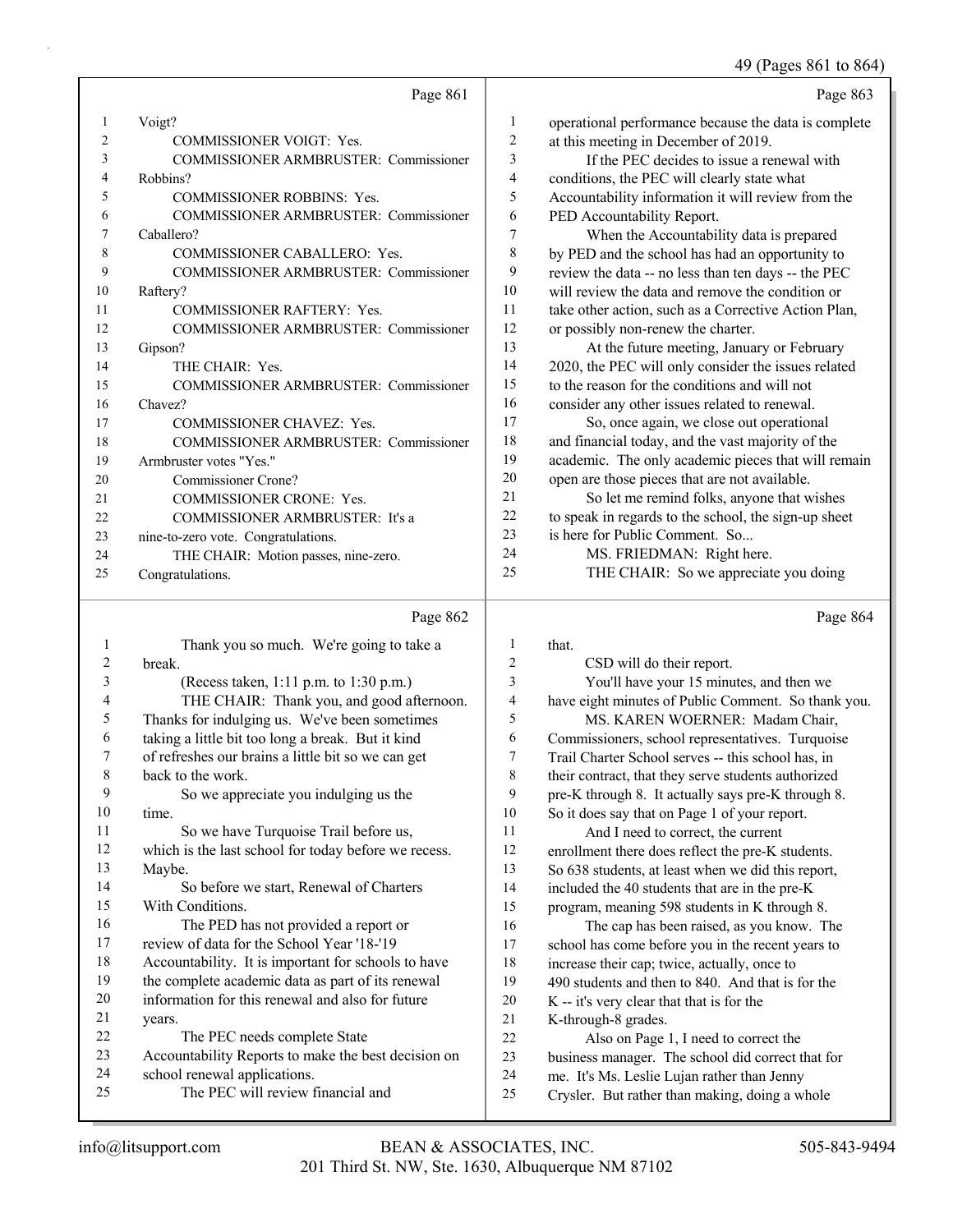50 (Pages 865 to 868)

|                | Page 865                                             |                | Page 867                                             |
|----------------|------------------------------------------------------|----------------|------------------------------------------------------|
| 1              | bunch more printed copies --                         | 1              | shown a Greater than Expected growth; although, now  |
| $\overline{c}$ | THE CHAIR: What is that?                             | $\overline{2}$ | more at the Expected growth, as we get into the 2018 |
| 3              | MS. KAREN WOERNER: The business manager              | 3              | year. Remember, close to zero is as expected         |
| 4              | is now Leslie Lujan.                                 | 4              | growth.                                              |
| 5.             | COMMISSIONER ROBBINS: On the                         | 5              | Lowest performing students in reading and            |
| 6              | electronic --                                        | 6              | in math, similar; although, I do see that the math   |
| 7              | MS. KAREN WOERNER: Now we know who uses              | 7              | does show slight Better Than Expected in their       |
| 8              | the electronic version. So                           | 8              | lowest performing students math group.               |
| 9              | COMMISSIONER ROBBINS: I'm not that old.              | 9              | Their proficiencies by subgroup seem to              |
| 10             | I know how to use the computer.                      | 10             | mirror the overall performance. And you can see      |
| 11             | MS. KAREN WOERNER: Appreciate that,                  | 11             | those on Page 9 and 10.                              |
| 12             | Commissioner Robbins.                                | 12             | As for their charter-specific goals -- or            |
| 13             | So on the printed copies, I didn't want to           | 13             | mission-specific goals, we call them -- there are    |
| 14             | reprint all those pages for one name. But easy to    | 14             | three goals for the school, and they have Met or     |
| 15             | change on the electronic version, so it wasn't wrong | 15             | Exceeded them for the last three years. The first    |
| 16             | for -- my apologies for the confusion.               | 16             | year, the data was not conclusive according to our   |
| 17             | And as you know, Turquoise Trail, the                | 17             | records.                                             |
| 18             | vision and mission are listed there in your guide,   | 18             | Student enrollment has been increasing               |
| 19             | the mission being, "A high-achieving,                | 19             | over the years. And their retention within the       |
| 20             | student-centered learning school, preparing students | 20             | school year has been from 95 to 99 percent.          |
| 21             | academically and socially for lifelong success."     | 21             | Percentage remaining enrolled between school years   |
| 22             | As always, I'd like to start with Part A             | 22             | seems to be on a slight decline from 94 down to      |
| 23             | on the proficiency rates in reading and math. As     | 23             | 85 percent in the most recent year's data.           |
| 24             | you saw there the school was showing an increase a   | 24             | Similarly, their teacher retention rate, slight      |
| 25             | little bit each year, with a drop in the last year.  | 25             | decline, but still at 79 percent retention.          |
|                | Page 866                                             |                | Page 868                                             |

| Page 866<br>IJ. |  |
|-----------------|--|
|-----------------|--|

|    | And, again, this school does serve Grades            |                  | As for the audit findings, the last                  |
|----|------------------------------------------------------|------------------|------------------------------------------------------|
| 2  | K through 2. So we do attribute some of that         | $\boldsymbol{2}$ | publicly released report showed four findings, one   |
| 3  | decline in the last year due to the Istation         | 3                | of which was a repeat, all of which were other       |
| 4  | proficiency scores, being that the cutoff became     | 4                | non-compliance issues.                               |
| 5  | much more stringent, and, therefore, students who    | 5                | Back to the beginning of the report, as              |
| 6  | were deemed proficient in the '18 school year were   | 6                | indicated, the ratings for each area were either     |
| 7  | not in the '19.                                      | 7                | Meets the Standard or Demonstrates Substantial       |
| 8  | So it's not as great a drop as some of the           | 8                | Progress.                                            |
| 9  | schools we've seen, and I think that's partly due to | 9                | There was a special education complaint              |
| 10 | the fact that the school has a larger population;    | 10               | that, at the time of publishing this, we had not got |
| 11 | therefore, the K-to-2 represents a smaller portion.  | 11               | the final release of that. And maybe the school can  |
| 12 | Nevertheless, it accounts for some of that decrease. | 12               | speak to that today.                                 |
| 13 | As you know, math is not affected by that.           | 13               | In terms of organizational performance               |
| 14 | And their math scores have been showing an increase, | 14               | framework, there were four areas that had a repeat   |
| 15 | pretty level from '18 to '19, but, nevertheless,     | 15               | Workings to Meet, and those were around English      |
| 16 | quite a bit above than the State average at          | 16               | Language Learners, again, identification of          |
| 17 | 20 percent, since they have 37.2 percent.            | 17               | students, attendance laws, and their having the      |
| 18 | And as you know, their reading, State                | 18               | correct language in their letters.                   |
| 19 | average was 35 percent. Is that right? 34 percent    | 19               | The financial compliance was around the              |
| 20 | for reading. For science, it was 35 percent. And     | 20               | audit findings and facilities around emergency       |
| 21 | you see, on Page 4 of Part A or Page 9 of the whole  | 21               | drills, all of which the school has worked to        |
| 22 | packet, that those science scores for Turquoise      | 22               | resolve.                                             |
| 23 | Trail were at 60 percent.                            | 23               | The school had 65 percent of their                   |
| 24 | Again, the subgroup indices for this                 | 24               | employees sign the petition, 76 percent of their     |
| 25 | school in higher performing reading and math had     | 25               | households.                                          |
|    |                                                      |                  |                                                      |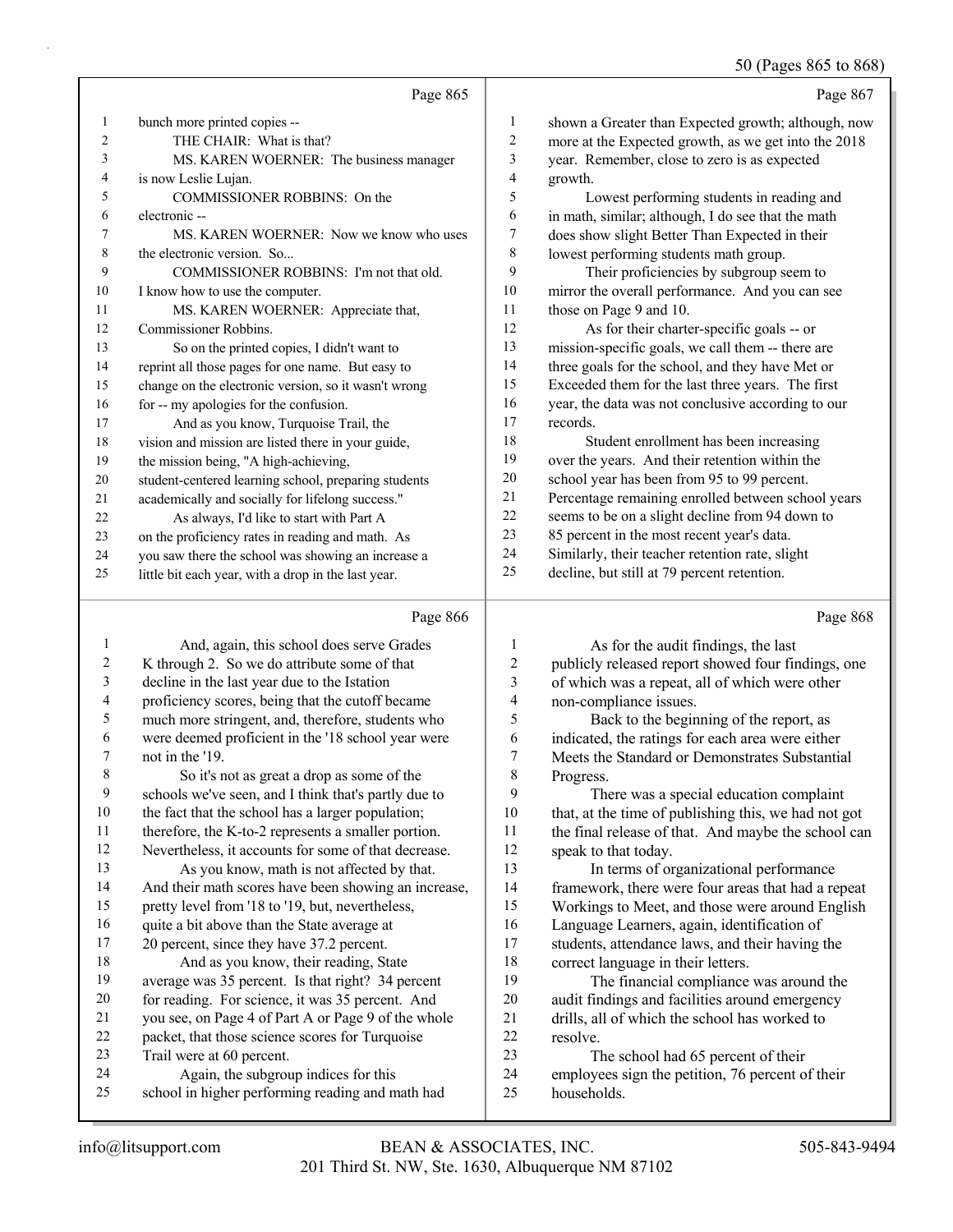# 51 (Pages 869 to 872)

|    | Page 869                                             |                | Page 871                                             |
|----|------------------------------------------------------|----------------|------------------------------------------------------|
| 1  | And the New Mexico Condition Index score             | 1              | The school continues to enjoy a tremendous           |
| 2  | for the facility was at 5.73, significantly lower    | $\overline{2}$ | amount of community support as well. We look         |
| 3  | than the average at the time of their review.        | 3              | forward to continuing the educational opportunities  |
| 4  | That concludes my report.                            | 4              | of the Turquoise Trail community. And with that, I   |
| 5  | THE CHAIR: Okay. Thank you. So welcome               | 5              | will turn it over to our Head Administrator, Dr. Ray |
| 6  | once again. And, if you would, just introduce        | 6              | Griffin.                                             |
| 7  | yourself and anyone else that's going to speak at    | 7              | DR. RAY GRIFFIN: Thank you, Floyd.                   |
| 8  | this time for the school for the record.             | 8              | Commissioner Gipson and members of the               |
| 9  | MR. FLOYD TRUJILLO: Madam Chair, members             | 9              | Public Education Commission, my name is Ray Griffin, |
| 10 | of the Commission, the only two that will be         | 10             | and I'm the Head Administrator at Turquoise Trail    |
| 11 | speaking right now will be myself, Floyd J.          | 11             | Charter School and have been for the past six years. |
| 12 | Trujillo, president of the governing council, and    | 12             | This is my seventh year at the school.               |
| 13 | Dr. Ray Griffin?                                     | 13             | Floyd mentioned that TTCS is the oldest              |
| 14 | THE CHAIR: Did you get that, Cindy?                  | 14             | charter school in New Mexico. We will be             |
| 15 | THE REPORTER: (Indicates.)                           | 15             | celebrating the completion of our 25th year as a     |
| 16 | MR. FLOYD TRUJILLO: Madam Chair, members             | 16             | charter school next August, 30 years as an actual    |
| 17 | of the Commission, my name is Floyd J. Trujillo. I   | 17             | school building.                                     |
| 18 | am president of the Turquoise Trail governing        | 18             | I think it's historically important -- at            |
| 19 | council and have served on the council for more than | 19             | this time, it's taken me six years to find out who   |
| 20 | 18 years. I have with me Sammi Triolo,               | 20             | those others converting charter schools were. The    |
| 21 | vice president, who has served more than six years,  | 21             | other four were Highland High School in APS, Taylor  |
| 22 | and council secretary, Victoria Schweizer, who has   | 22             | Middle School in APS, Harrison Middle School in APS, |
| 23 | served for just over one year.                       | 23             | and an alternative school in Portales that no one I  |
| 24 | I have Dr. Ray Griffin, our head                     | 24             | know can remember the name of. Someone should look   |
| 25 | administrator, who has been with us for more than    | 25             | that up.                                             |
|    | Page 870                                             |                | Page 872                                             |

| 1  | six years.                                           |                | This will be Turquoise Trail's fifth                 |
|----|------------------------------------------------------|----------------|------------------------------------------------------|
| 2  | We also have three parents and two                   | $\overline{2}$ | charter school renewal process. And looking through  |
| 3  | middle-school students who will be speaking later    | 3              | those binders recently, as you well know -- and I    |
| 4  | who have signed up. And, in addition, Turquoise      | 4              | hope you'll smile -- all five have been different.   |
| 5  | Trail is represented by Patty Matthews of the firm   | 5              | Before you, you should have copies I gave            |
| 6  | Matthews Fox.                                        | 6              | to Karen Woerner of the 2019 test. We call it        |
| 7  | Turquoise Trail is the oldest charter                | $\tau$         | TAMELA, I believe. It is the pure results. And you   |
| 8  | school in the state, having converted to a charter   | 8              | have a list before you of the Santa Fe schools and   |
| 9  | school in 1994. This is our fifth overall renewal    | 9              | their proficiency in reading and math. As you can    |
| 10 | and the second renewal hearing before this           | 10             | see, Turquoise Trail is the highest ranking Title I  |
| 11 | Commission.                                          | 11             | school on that list.                                 |
| 12 | Turquoise Trail continues to be a                    | 12             | Three years ago, Turquoise Trail, our                |
| 13 | high-achieving, student-centered learning school     | 13             | governance council laid out a strategic plan where   |
| 14 | preparing students academically and socially for     | 14             | we chose to grow. In anticipation of upcoming        |
| 15 | lifelong success.                                    | 15             | political decisions that we saw in the future, Small |
| 16 | This school year has also seen us realize            | 16             | School Size Adjustment being one of them, and the    |
| 17 | our vision of serving students in seventh and eighth | 17             | way the schools were being funded we determined that |
| 18 | grades, as well as continuing to successfully serve  | 18             | it would be better for us to be a larger school.     |
| 19 | our kindergarten-through-sixth-grade students.       | 19             | In March of 2018, we came before this                |
| 20 | We continue to Meet or Exceed the                    | 20             | Commission and received approval for an enrollment   |
| 21 | charter-specific goals that were approved in our     | 21             | cap of 840 in K-8. We currently are at 600 students  |
| 22 | last renewal, primarily due to the excellent         | 22             | in K-8 and employ well over 70 employees. We have    |
| 23 | administration and staff that we have. I cannot say  | 23             | well over a \$5 million annual budget.               |
| 24 | enough about the hard working commitment of          | 24             | Our new middle-school division, which was            |
| 25 | administrative staff.                                | 25             | fully enrolled this year with 180 students in        |
|    |                                                      |                |                                                      |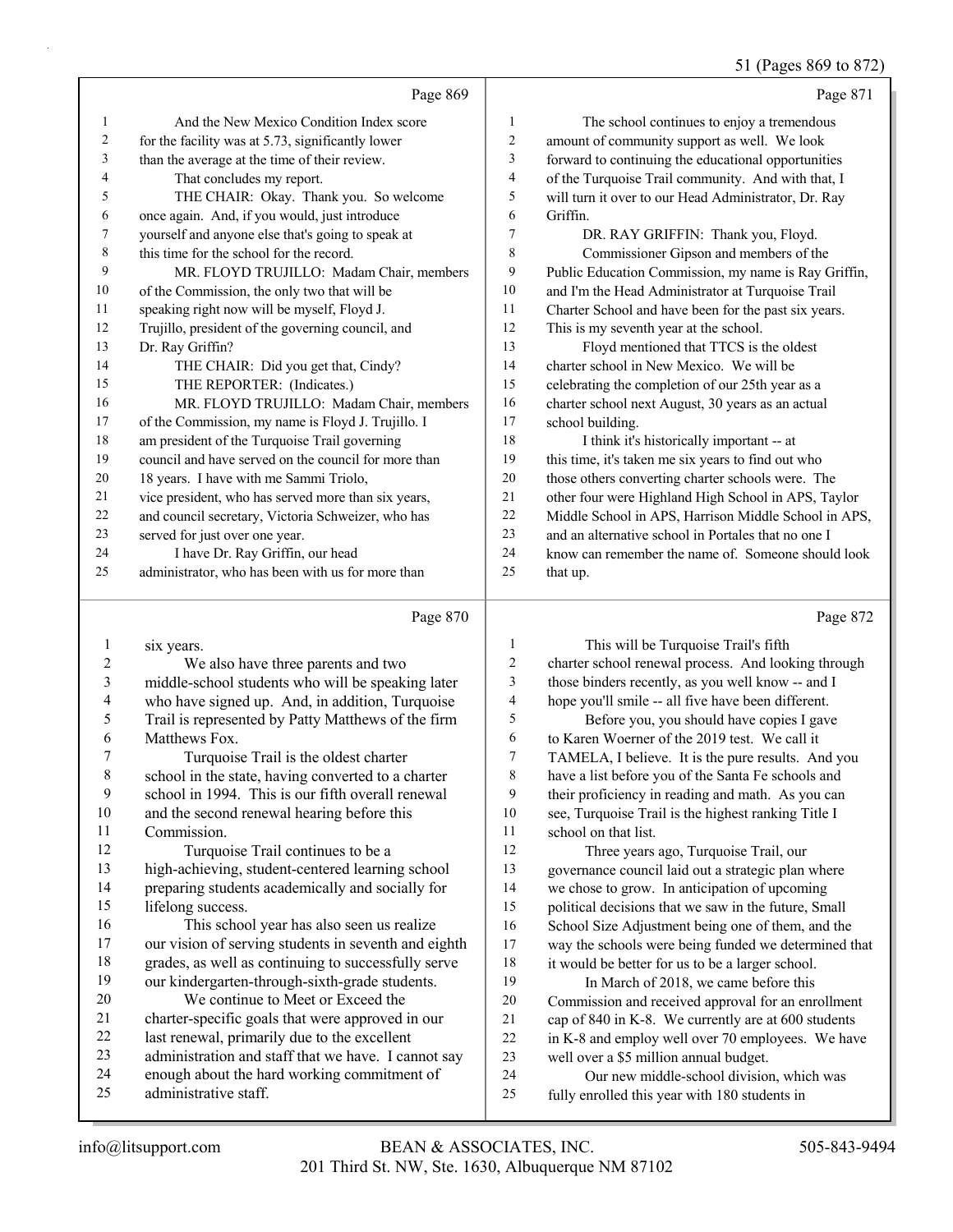#### 52 (Pages 873 to 876)

Page 873 Grades 6 through 8, is now housed in eight portable classrooms and a middle-school office. And we have the E-Occupancy Certificate. 4 The project was entirely funded by the school in mill levy money. And, recently, we were notified that we will be awarded approximately \$280,000 dollars from the charter school CSP Charter School Grant. These funds will help us move from 600 students today to approximately 840 students in Grades K through 8 over the next three years. 11 Our K-5 assessments continue to show solid gains in reading and math year over year, with, as noted by Karen, specifically the slight decrease in 14 proficiency on Istation in K-2. However, on<br>15 Istation in 3 to 8, we have solid evidence ove Istation in 3 to 8, we have solid evidence over the six years I've been at the school, the longer the students stay at our school, the better they do. 18 And you saw that they have 98 percent of Title I students staying in our school and not leaving during the year, which is a unique characteristic of a Title I school, and we're very proud of that. 23 In 3 through 8, our Istation scores grew 24 in the past year from 40.7 to 44.6. 25 We are currently involved in a unique Page 875 drum and basket-making, among many very popular programs that are free to students after school. 3 Additionally, with our Title I funding, we offer significant free after-school blended learning and small-group tutoring. 6 And, finally, to give you a perspective, if you know Turquoise Trail, we are way out on Highway 14, about halfway from the freeway to Cerrillos. It is really astounding to me that we have approximately 300 students drive out to that school and approximately 300 -- 12 THE CHAIR: Your students actually drive there. 14 DR. RAY GRIFFIN: I hope not. You're very quick, Commissioner Gipson. 16 THE CHAIR: They are extended program kids. 18 DR. RAY GRIFFIN: We don't have driver training yet. 20 Anyway, we do also have seven round-trip buses financed by New Mexico Transportation that 22 transport our approximately 300 students to and from school each day. 24 With that, I conclude my report. And unless you have questions, we would like you to Page 876

#### Page 874

 study from an elementary school, and now a K-8 school, where we are going to try to ascertain value-added benefits from Turquoise Trail, as we have now sent out a survey to over 600 sixth-grade graduates from Turquoise Trail over the past year -- ten years. We will anticipate getting that information and, certainly, we'll share it with PED and those of you who are interested when we find out if students more or less feel that Turquoise Trail gave them a value-added benefit in the arts and in characteristics of positive student behavior, staying in school, things like that, other than just our test scores. 14 Recently, Turquoise Trail was named the number one elementary school in Santa Fe County by Niche.com. They use other data points other than assessments. They do use assessments. But they also include demographics and extracurriculars. 19 We are now in the first year of the State-supported extended-year program, where we have 190 days of school in our elementary only this year. And in that program, the money that came with that extended year, we are offering 30 after-school extracurricular programs right now, such as flamenco, jazz band, cursive, journalism, native consider having two of our students' and three of our parents' very short presentations in our allotted time, if I haven't used too much. 4 THE CHAIR: You've got -- oh. You can use your 15 minutes however you see fit. I don't know how much time you have left. 7 MS. FRIEDMAN: You have seven minutes. And you have eight minutes for Public Comment. 9 DR. RAY GRIFFIN: Unless you have questions, we might as well move ahead. 11 THE CHAIR: Well, if there -- the parents would simply have to give up that -- their time, if they -- if they want to merge the two times, then the people that wanted to speak that aren't part of the presentation would have to give up that time. I'm fine with it. 17 MS. FRIEDMAN: You could ask the people to speak right now, and I'll continue this time. 19 THE CHAIR: How much time do you think you need for that? 21 DR. RAY GRIFFIN: About a minute and a half each. 23 THE CHAIR: For how many people? 24 DR. RAY GRIFFIN: Five, total. 25 THE CHAIR: They haven't signed up here.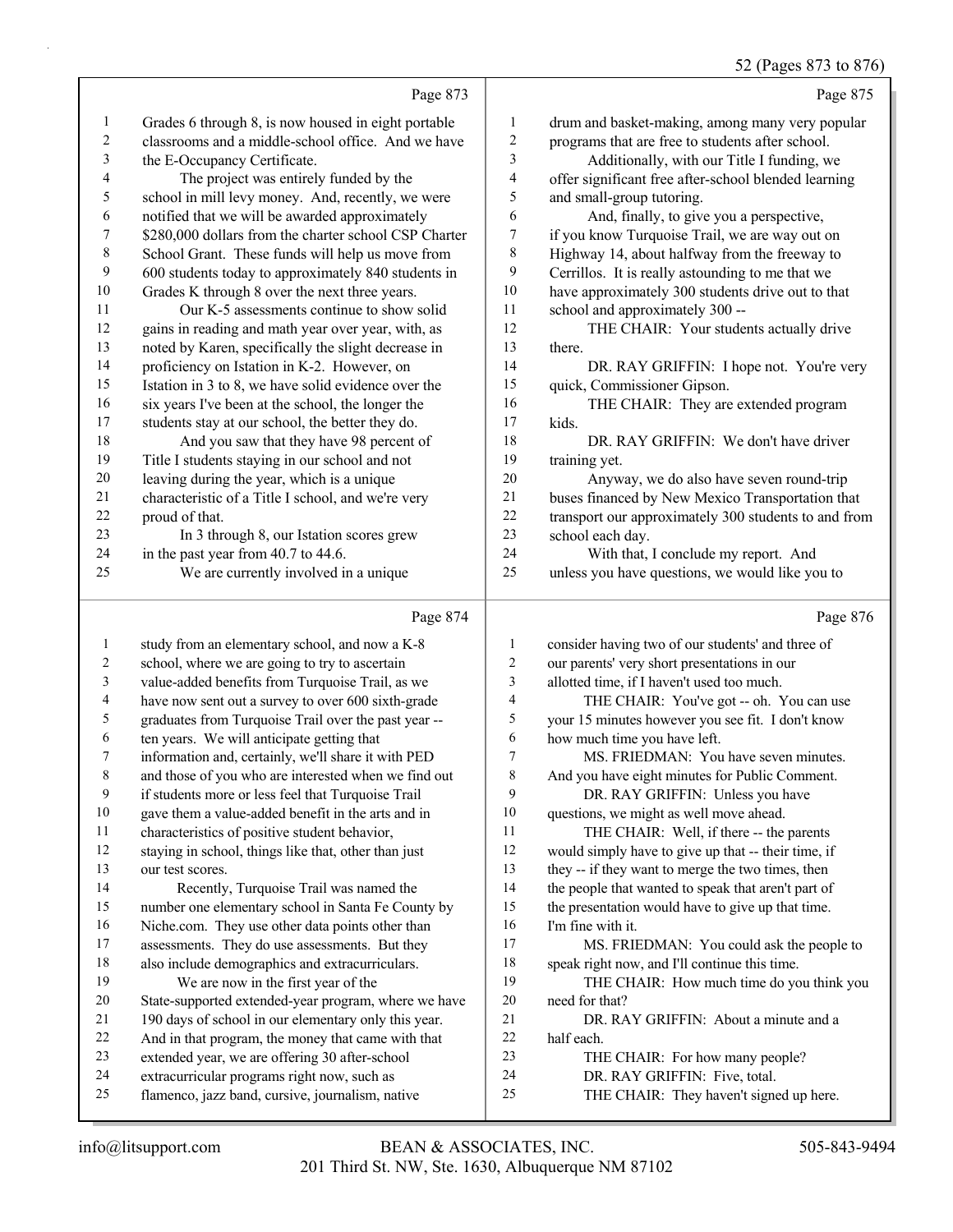### 53 (Pages 877 to 880)

|                |                                                     |                          | 33 (Pages 8/7 to 880                                 |
|----------------|-----------------------------------------------------|--------------------------|------------------------------------------------------|
|                | Page 877                                            |                          | Page 879                                             |
| 1              | DR. RAY GRIFFIN: They've all signed up.             | $\mathbf{1}$             | has made our work a lot easier to do both at home    |
| 2              | THE CHAIR: We'll have some of you do it             | $\overline{c}$           | and in class. We return them at the end of the day.  |
| 3              | during your time, and the rest can do it at the     | 3                        | But we've been provided with these computers to work |
| 4              | eight minutes.                                      | $\overline{\mathcal{A}}$ | on Google Classroom and MidSchoolMath and many other |
| 5              | MR. FLOYD TRUJILLO: Commissioner, thank             | 5                        | programs that we use. And then we -- I think that's  |
| 6              | you. That's fine.                                   | 6                        | it.                                                  |
| 7              | MS. PATRICIA MATTHEWS: Let me do my                 | 7                        | THE CHAIR: Thank you.                                |
| 8              | 30 seconds.                                         | 8                        | FROM THE FLOOR: Madam Chair and members              |
| 9              | THE CHAIR: But Ms. Matthews hasn't signed           | 9                        | of the Public Education Commission. My name is       |
| 10             | up for Public Comment, so -- so we're not yielding  | 10                       | Caterina Miller. And I like our school because it's  |
| 11             | any time to her.                                    | 11                       | very accepting. We accept everybody. And we have     |
| 12             | DR. RAY GRIFFIN: Yes, we're going to                | 12                       | some amazing staff, including teachers, which we     |
| 13             | bring our folks up right now.                       | 13                       | have a lot of new ones this year.                    |
| 14             | THE CHAIR: So we've got seven minutes of            | 14                       | And I would like us -- I'd like you to               |
| 15             | this time left. So let's figure this out. And I     | 15                       | please allow our school to renew our charter so that |
| 16             | will ask, as each of you speak or do whatever,      | 16                       | other kids in the future could have this great       |
| 17             | please identify yourself for the record. And just   | 17                       | experience.                                          |
| 18             | because we are timing you, you need to speak slowly | 18                       | THE CHAIR: Thank you.                                |
| 19             | so that it can be taken down.                       | 19                       | FROM THE FLOOR: Buenos tardes, mimbros,              |
| 20             | FROM THE FLOOR: Good afternoon,                     | 20                       | Madam Commissioner. My name is Alejandra Rodriguez.  |
| 21             | Madam Chair, members of the Commission.             | 21                       | I'm a proud parent of three students at Turquoise    |
| 22             | My name is Ane, and I attend Turquoise              | 22                       | Trail, one in pre-K, one in third grade, and Ane in  |
| 23             | Trail Middle School. I'm in seventh grade.          | 23                       | seventh.                                             |
| 24             | I want to talk about the certain classes            | 24                       | We've been with Turquoise Trail for four             |
| 25             | that we take and what they're about.                | 25                       | years now, five, going on the fifth year this year.  |
|                | Page 878                                            |                          | Page 880                                             |
| 1              | The first one that I want to talk about             | $\mathbf{1}$             | And we would not choose anywhere else.               |
| $\overline{c}$ | is -- it's essentially a social studies and history | $\sqrt{2}$               | This school has provided an ample range of           |
| $\mathfrak{Z}$ | class. The name is Big History Project. And it      | 3                        | studies for our kids.                                |
| 4              | makes you look past today and from different        | $\overline{4}$           | Ane is fortunate enough to be part of the            |
| 5              | perspectives. There's a lot that I've learned in    | 5                        | gifted program, while my third-grader is part of the |
| 6              | the past few months from that class.                | 6                        | special education program. And Turquoise Trail has   |
| 7              | And we've also started the new pilot                | 7                        | been excellent in providing support for all of my    |
| 8              | program in our science class. We're just ending the | 8                        | three kids and every special need they have.         |
| 9              | unit tomorrow. Tomorrow's a test. And I've also     | 9                        | They have proven to be a great community             |
| 10             | learned a lot from that class, and I think -- it's  | 10                       | school. And that's right. Even though it's in the    |
| 11             | also connected to the Big History Project class in  | 11                       | middle of nowhere, we're willing to go all the way   |
| 12             | certain ways.                                       | 12                       | over there every single day because we know it's an  |
| 13             | And, for example, DNA is something that we          | 13                       | excellent choice for our kids.                       |
| 14             | talk about in both classes. And it helps me and     | 14                       | I wish that you will grant us this renewal           |
| 15             | other students make better connections.             | 15                       | of -- of a charter school. And if you have any       |
| 16             | And another thing that I like to talk               | 16                       | questions, let us know.                              |
| 17             | about is our math program. We've been working on    | 17                       | THE CHAIR: Thank you.                                |
| 18             | this -- we've been using this program for a while   | 18                       | FROM THE FLOOR: Madam Chairperson,                   |
| 19             | now. I used this program in fifth grade, and now    | 19                       | members of the PEC, my name is Amber Romero. And I   |
| 20             | using it again. I think it's had better             | 20                       | have three children that attend Turquoise Trail      |
|                |                                                     |                          |                                                      |

- explanations than other programs I've taken at other 22 schools. So I appreciate our school choosing the program.
- program.
- 24 I'd also like to say that our school has<br>25 also conveniently provided us with compute also conveniently provided us with computers, which
- similar to Ane and Alejandro, which I just found out today. She is also in the gifted program, and she

21 Charter School. My youngest is currently in<br>22 kindergarten. My eldest is in sixth grade. kindergarten. My eldest is in sixth grade. 23 The eldest does excel academically,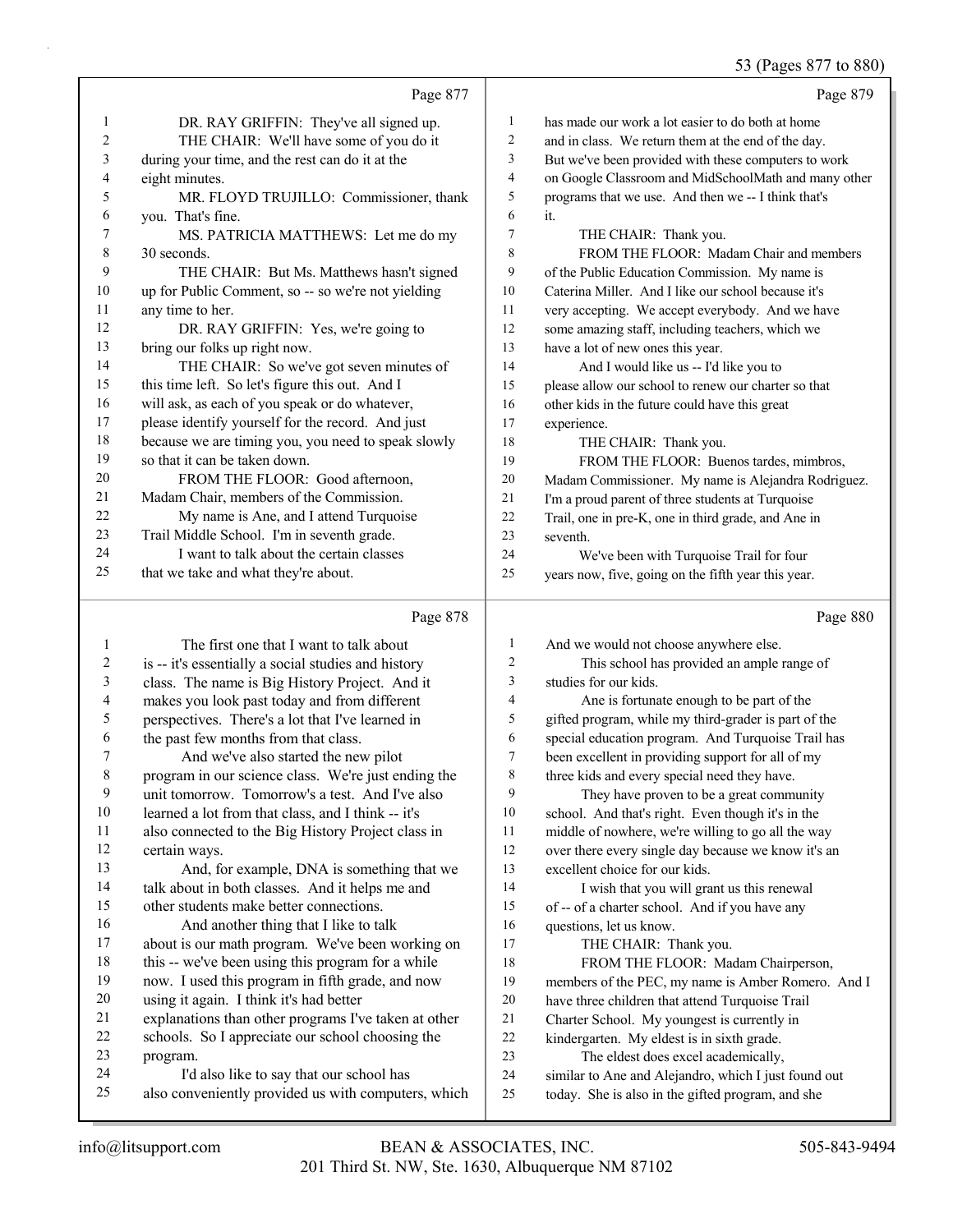54 (Pages 881 to 884)

|          |                                                      |                  | 54 (Pages 881 to 884)                                                         |
|----------|------------------------------------------------------|------------------|-------------------------------------------------------------------------------|
|          | Page 881                                             |                  | Page 883                                                                      |
| 1        | loves all the special classes that Turquoise Trail   | 1                | didn't see your name there because you didn't print                           |
| 2        | has to offer, including library, music, art,         | $\overline{c}$   | your whole full name out. But I missed it. Sorry.                             |
| 3        | physical education.                                  | 3                | I apologize.                                                                  |
| 4        | I find that they help keep her grounded              | 4                | MS. PATRICIA MATTHEWS: You know what I'm                                      |
| 5        | and continue with her schoolwork. Unfortunately, my  | 5                | going to say. Just very quickly, for the record --                            |
| 6        | son, at the start of his kindergarten year last      | 6                | MS. FRIEDMAN: You have eight minutes.                                         |
| 7        | year, he was not doing so well academically, and the | 7                | MS. PATRICIA MATTHEWS: I had eight                                            |
| 8        | teacher was very clear, and she always kept an open  | 8                | minutes before.                                                               |
| 9        | line of communication to let me know that.           | 9                | MS. FRIEDMAN: You've got the whole eight                                      |
| 10       | She did recommend things to do at home to            | $10\,$           | minutes.                                                                      |
| 11       | help him, as well as registering him for the blended | 11               | MS. PATRICIA MATTHEWS: The school objects                                     |
| 12       | learning program that our school has to offer.       | 12               | to any bifurcation or extension of the charter                                |
| 13       | And I'm happy to say he's now in first               | 13               | renewal process that is intended to, or would result                          |
| 14       | grade, and he loves to come home and read with me.   | 14               | in, the PEC's decision not being a final decision                             |
| 15       | Aside from him saying that his favorite subject is   | 15               | until after the statutory requirement in 22-8B-12I,                           |
| 16       | recess, he does also enjoy classwork, being with his | 16               | and that deadline is January 1, 2020.                                         |
| 17       | classmates. And working with his speech therapist,   | 17               | And it reserves all of its appeal rights                                      |
| 18       | his intelligibility has been successful.             | 18               | under New Mexico law.                                                         |
| 19       | He's doing wonderful. And I want you to              | 19               | And I will also add a personal note to                                        |
| 20       | please consider keeping our charter, approving it.   | 20               | this school. I've been working with Turquoise Trail                           |
| 21       | THE CHAIR: Thank you.                                | 21               | since before Dr. Griffin, and it's been a pleasure                            |
| 22       | FROM THE FLOOR: Thank you.                           | 22               | to see them grow. They're a terrific school and a                             |
| 23       | THE CHAIR: Just so you know, we love                 | 23               | terrific client to work with. So congrat- -- I                                |
| 24       | recess also.                                         | 24               | can't say "Congratulations" yet; so                                           |
| 25       | FROM THE FLOOR: Hello, Madam Chair and               | 25               | THE CHAIR: We missed the word                                                 |
|          | Page 882                                             |                  | Page 884                                                                      |
| 1        | members of the PEC.                                  | 1                | "bifurcate."                                                                  |
| 2        | My name is Cheron Ryan. And with me here             | $\boldsymbol{2}$ | So we're on to our questions. So thank                                        |
| 3        | I have my daughter, Raven Ryan, who is in sixth      | 3                | you once again.                                                               |
| 4        | grade. And I would have my son here who is in        | 4                | And you're right. It's interesting to                                         |
| 5        | eighth grade, but he chose to stay at school.        | 5                | have that conversation about the -- I've lost the                             |
| 6        | Imagine that, since in sixth grade, I couldn't get   | 6                | term -- not transition schools -- conversion                                  |
|          | him to go to school. And that wasn't at Turquoise    | 7                | schools; because it's -- it's something that there's                          |
| 8        | Trail.                                               | 8                | just kind of this little -- I guess because it                                |
| 9        | So we came to Turquoise Trail, and now I             | 9                |                                                                               |
| 10       |                                                      |                  | happened so long ago.                                                         |
|          | can't get him to leave.                              | 10               | Because someone had asked me, "Can you                                        |
| 11       | MS. RAVEN RYAN: Literally can't.                     | 11               | still be a conversion school?" And I think it's                               |
| 12       | FROM THE FLOOR: Hopefully, that's a                  | 12               | still in the -- that is still one of the                                      |
| 13       | testament to how good the school is. What else do I  | 13               | possibilities that can happen, I believe; because I                           |
| 14       | have here?                                           | 14               | think there was -- yeah. Because there was a                                  |
| 15       | So, yes, please renew this charter so that           | 15               | discussion when there were some concerns in                                   |
| 16       | we can have a choice where we go to school, because  | 16               | Española. We all -- we got copied a letter from the                           |
| 17       | we were going to the public schools, and that was    | 17               | then Cabinet Secretary with -- that that was going                            |
| 18       | not working out for both of my children.             | 18               | to be a possibility. And it kind of piqued our                                |
| 19       | So it's great for the Santa Fe community             | 19               | interest.                                                                     |
| 20       | to have a choice of a charter school. And this is    | $20\,$           | It's like, "Oh, really? That can still                                        |
| 21       | one of the -- this is the best, actually, charter    | 21               | happen?"                                                                      |
| 22       | school that I know of.                               | 22               | So, apparently, it can. But it obviously                                      |
| 23<br>24 | THE CHAIR: Thank you.<br>FROM THE FLOOR: Thank you.  | 23<br>24         | hasn't happened in a long time.<br>But, once again, the school shows, through |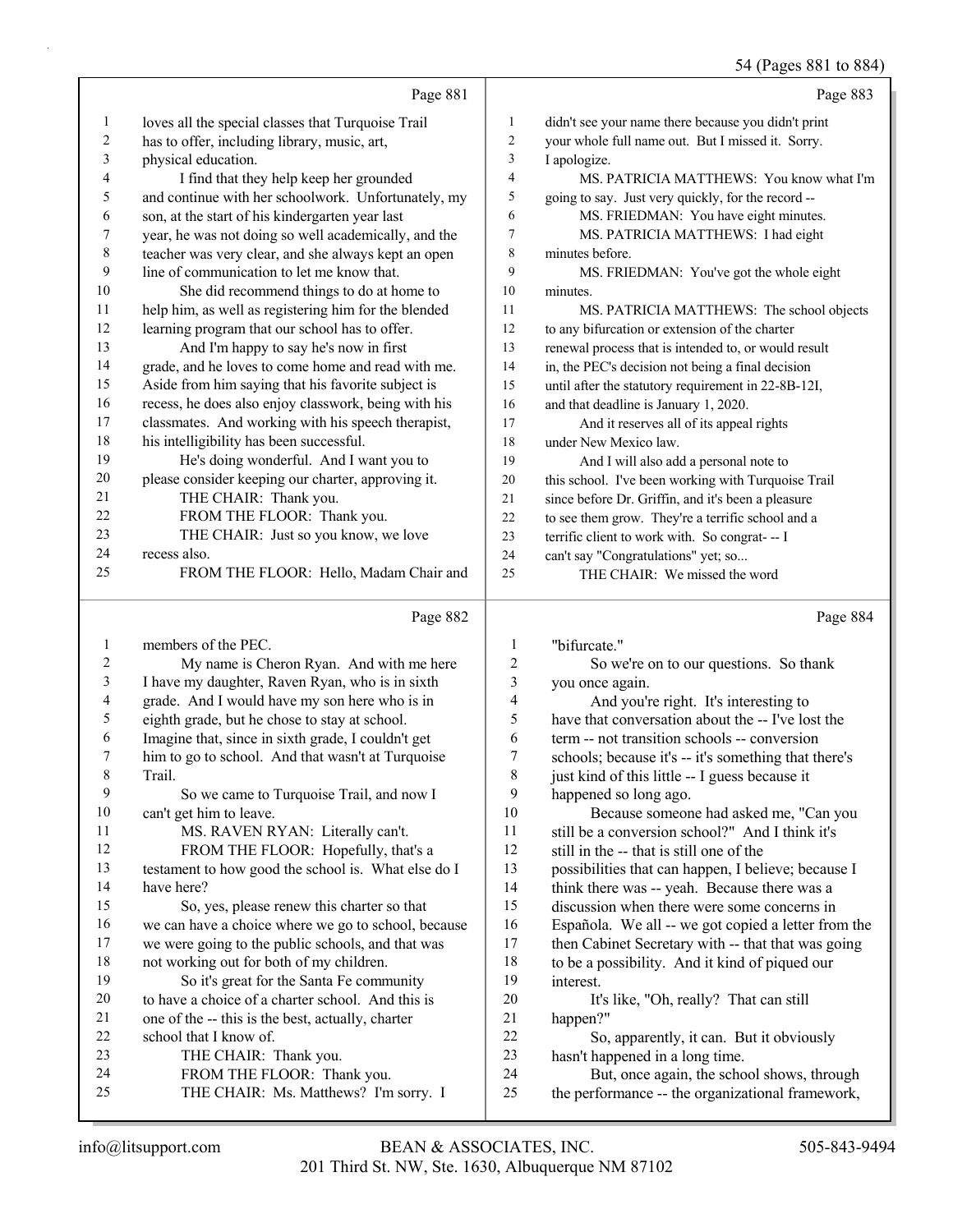# 55 (Pages 885 to 888)

|                | Page 885                                             |                | Page 887                                             |
|----------------|------------------------------------------------------|----------------|------------------------------------------------------|
| 1              | that the school is operating with good conversations | 1              | with me when I was reading the parent comments was I |
| 2              | and good governance.                                 | 2              | think there was a student, and there was a parent as |
| 3              | I did have one question. There's a                   | 3              | well, that indicated that they had concerns about    |
| 4              | governance council member that's listed with eight   | 4              | the lack of discipline and that there was a concern  |
| 5              | hours missing.                                       | 5              | about that.                                          |
| 6              | COMMISSIONER ROBBINS: Uh-huh. Mr. Stack.             | 6              | So can you just maybe talk a little bit              |
| 7              | THE CHAIR: Mr. Stack? So I just -- and I             | 7              | about, you know, going forward? And we're locking    |
| 8              | know there's been opportunities since this was       | 8              | at these greater issues with the equity councils and |
| 9              | populated. So I was just -- and, you know, we're     | 9              | being sensitive to -- and I don't -- certainly, we   |
| 10             | not out of -- but that was from last year. Yeah.     | 10             | can't identify the students, so I don't know if      |
| 11             | MS. KAREN WOERNER: Last year. That's                 | 11             | there's a specific issue that was there. But if you  |
| 12             | completed; but --                                    | 12             | could just address some of that.                     |
| 13             | THE CHAIR: So never completed. No?                   | 13             | DR. RAY GRIFFIN: Commissioner Gipson,                |
| 14             | MS. KAREN WOERNER: So that one governing             | 14             | yes, members of the PEC council, one student out of  |
| 15             | board member did not complete their hours for        | 15             | 700 was in that small group of six students. And     |
| 16             | $'18-'19.$                                           | 16             | I'm thankful that the 200 or 300 students that think |
| 17             | THE CHAIR: Thanks. I know. I know it's               | 17             | our discipline is too strict were not in that group. |
| 18             | important.                                           | 18             | You know, you can't control what students            |
| 19             | MR. FLOYD TRUJILLO: Madam Chair,                     | 19             | can say, and it's all anecdotal depending on their   |
| 20             | Commission members, we have put in place some        | 20             | perspective.                                         |
| 21             | internal controls to ensure that that does not       | 21             | I think we have a very even-handed, very             |
| 22             | happen again.                                        | 22             | fair system that involves our counselors and social  |
| 23             | We have tasked our council secretary with            | 23             | workers, as well as our two principals, elementary   |
| 24             | reporting all training hours on a quarterly basis,   | 24             | and middle school.                                   |
| 25             | and we are maintaining a database to track all that  | 25             | And without even joking about it, I can              |
|                | Page 886                                             |                | Page 888                                             |
| 1              | as well.                                             | 1              | assure that the -- my perspective is that people     |
| $\overline{2}$ | THE CHAIR: Thank you. Because, actually,             | $\overline{2}$ | would say that we are -- are a fair and              |
|                |                                                      |                |                                                      |

| $\bf{1}$ | as well.                                             | $\mathbf{I}$ | assure that the -- my perspective is that people     |
|----------|------------------------------------------------------|--------------|------------------------------------------------------|
| 2        | THE CHAIR: Thank you. Because, actually,             | 2            | would say that we are -- are a fair and              |
| 3        | we had a governance council come up here yesterday   | 3            | increasingly -- increasing accountability school,    |
| 4        | and make the statement that, "We now realize that    | 4            | especially with the addition of middle school, where |
| 5        | the secretary is more important than the governance  | 5            | we are expecting excellent academic efforts on the   |
| 6        | council president, because they're responsible for,  | 6            | part of students as well as behavioral expectations. |
| 7        | you know, the minutes and keeping track of all of    | 7            | So I would, first of all, say that one               |
| 8        | this. So we need someone with greater skills as our  | 8            | student isn't going to give you a perspective of     |
| 9        | secretary than we do as our chair, because the onus  | 9            | where we are as a school. And, secondarily, of the   |
| 10       | is on them to make sure we're staying in compliance  | 10           | seven schools that I've been in, I would put         |
| 11       | with so many things."                                | 11           | Turquoise Trail right in the middle of all of those  |
| 12       | So it was an interesting take that they              | 12           | schools, whether we're a very, very strict school in |
| 13       | had. So when you said that it was just -- it was     | 13           | terms of behavior and accountability and             |
| 14       | ironic that you said that.                           | 14           | measurements like suspensions.                       |
| 15       | So, once again -- and I thank you for the            | 15           | We've had zero expulsions with elementary            |
| 16       | work that you do. But there -- a couple of things    | 16           | school. And this year, with middle school, we have   |
| 17       | were highlighted and hopefully can lead us into a    | 17           | not had an expulsion yet; but we've had a mutually   |
| 18       | conversation with how we're looking at charters      | 18           | agreed departures.                                   |
| 19       | going forward, and so many of them being the leaders | 19           | So that would be my comment on the                   |
| 20       | in the culturally responsive, the equity councils    | 20           | schoolwide discipline. I'm not concerned at all      |
| 21       | that are being established. And so many of our       | 21           | about it. I'm not concerned about our principals     |
| 22       | schools have come up with great conversations about  | 22           | and their efforts in those areas and our             |
| 23       | the restorative justice systems that they're putting | 23           | accountability and tracking and all of that.         |
| 24       | in place.                                            | 24           | And in regard to the efforts that the                |
| 25       | And I think the one element that stuck out           | 25           | school has made over the years in terms of equity    |
|          |                                                      |              |                                                      |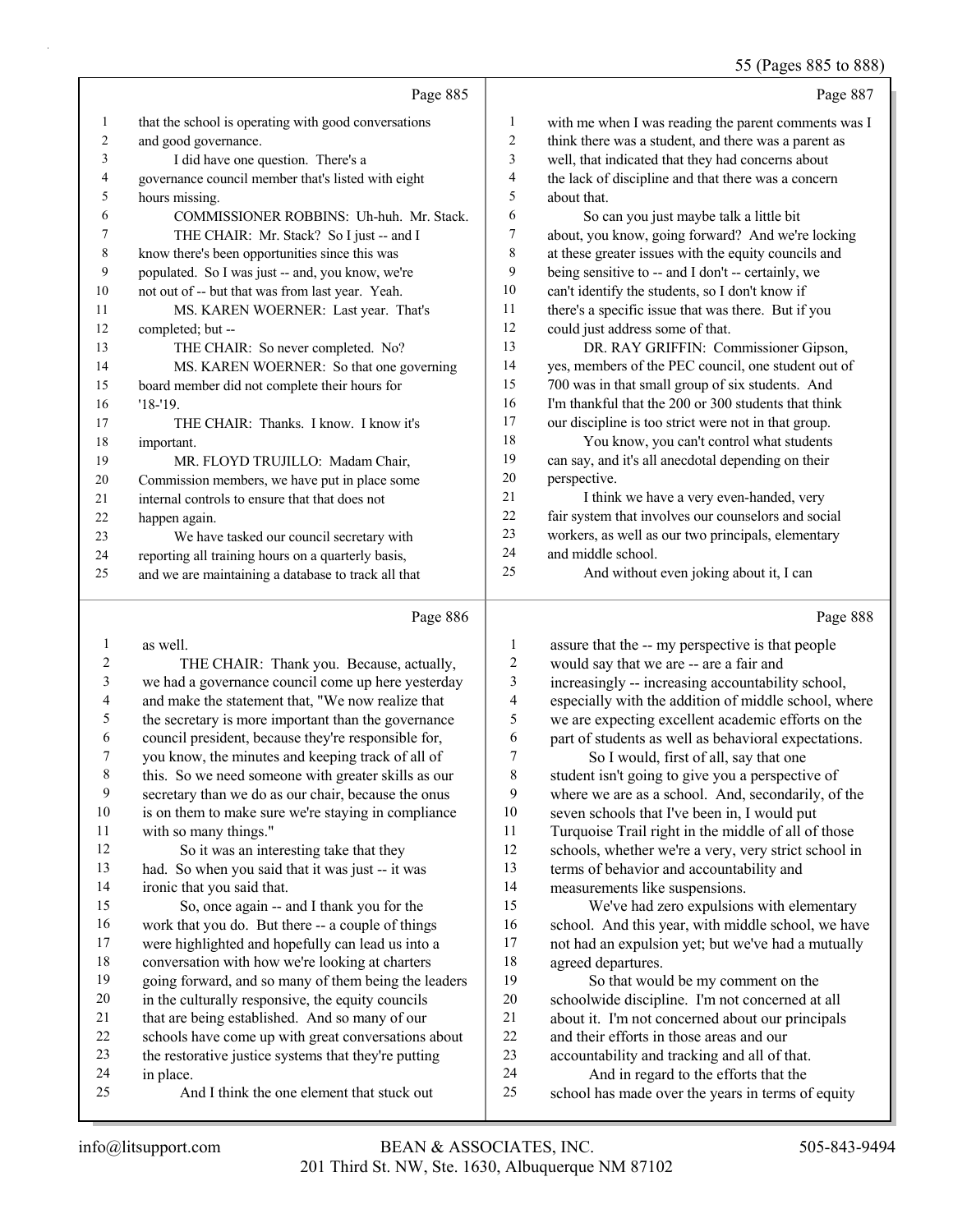### 56 (Pages 889 to 892)

|                  |                                                                                           |                          | $50(1450000)$ to $02$                                                                                  |
|------------------|-------------------------------------------------------------------------------------------|--------------------------|--------------------------------------------------------------------------------------------------------|
|                  | Page 889                                                                                  |                          | Page 891                                                                                               |
| 1                | and culturally sensitivity -- cultural sensitivity,                                       | $\mathbf{1}$             | but Mr. Kennedy. As a result of a dispute between                                                      |
| $\overline{c}$   | I think Turquoise Trail has been on the forefront of                                      | $\overline{c}$           | the charter school and the local district about its                                                    |
| 3                | the efforts that we've made.                                                              | 3                        | facility, we entered into a Memorandum of                                                              |
| 4                | Recently, in all of our extracurricular,                                                  | $\overline{4}$           | Understanding about the school building and the term                                                   |
| 5                | extended learning programs, there are multiple                                            | 5                        | of its lease.                                                                                          |
| 6                | community members that represent, I would say,                                            | 6                        | And one of the things the school board was                                                             |
| $\boldsymbol{7}$ | culturally important groups in New Mexico: tribal                                         | $\boldsymbol{7}$         | emphatic about was that the original attendance                                                        |
| $\,$ $\,$        | members who come into the school and present                                              | 8                        | boundary that included the charter school, that the                                                    |
| 9                | historical and current issues to our school.                                              | 9                        | students that went -- that would have been included                                                    |
| 10               | So our equity council has been formed. It                                                 | 10                       | in that attendance boundary would be given a                                                           |
| 11               | includes all of the groups that are highlighted in                                        | 11                       | preference to enroll in Turquoise Trail Charter                                                        |
| 12               | the lawsuit. And I think we're doing a very good                                          | 12                       | School.                                                                                                |
| 13               | job thinking about these issues and how Turquoise                                         | 13                       | Looking at the law and discussing this                                                                 |
| 14               | Trail can be improved in those areas, as all schools                                      | 14                       | with Mr. Kennedy, who was the attorney for the                                                         |
| 15               | probably can do better.                                                                   | 15                       | charter school, we both agreed that there is not                                                       |
| 16               | But if -- when the readiness responses                                                    | 16                       | specifically a permission in the statute; but it is                                                    |
| 17               | come out in the next month or two, I think -- my                                          | 17                       | also not specifically excluded.                                                                        |
| $18\,$           | opinion is that our school will have a very strong                                        | 18                       | And so the parties agreed to that                                                                      |
| 19               | level of commitment and activity already in those                                         | 19                       | provision and agreed that if there was a dispute                                                       |
| 20               | areas. So I stand for questions specifically about                                        | 20                       | that we'd come back -- a dispute with the                                                              |
| 21               | that.                                                                                     | $21\,$                   | authorizer, that we'd come back to the table and                                                       |
| 22               | THE CHAIR: So just -- just as a matter of                                                 | 22                       | work on that.                                                                                          |
| 23               | housekeeping, I guess, with the contract                                                  | 23                       | Now, Mr. Kennedy and I met with                                                                        |
| 24               | negotiations -- because your vision statement                                             | 24                       | Ms. Jaeger, I believe it was in December. And we                                                       |
| 25               | caps -- stops you at sixth grade. So the vision                                           | 25                       | presented the information about why we thought that                                                    |
|                  |                                                                                           |                          |                                                                                                        |
|                  |                                                                                           |                          |                                                                                                        |
|                  | Page 890                                                                                  |                          | Page 892                                                                                               |
| 1                |                                                                                           | 1                        |                                                                                                        |
| 2                | statement will have to be -- and it's just a                                              | $\overline{c}$           | the attendance preference was doable, something that                                                   |
| 3                | housekeeping piece.                                                                       | 3                        | could be worked through by agreement of the parties.                                                   |
| 4                | MR. FLOYD TRUJILLO: Madam Chair, you're                                                   | $\overline{\mathcal{A}}$ | I believe that it was left that Ms. Jaeger                                                             |
| 5                | correct. And the governance council has already                                           | 5                        | would respond with some recommendations, and that's<br>where it ended.                                 |
| 6                | begun those discussions, and we have an approved<br>one. We just didn't want to --        | 6                        | And so we haven't -- we have not moved                                                                 |
| 7                |                                                                                           | $\overline{7}$           | forward. I haven't -- we haven't been asked to come                                                    |
| $\,$ 8 $\,$      | THE CHAIR: No, it's no problem. Like I<br>said, that was just a little housekeeping piece | $\,$ $\,$                | before the Commission to talk about it. And,                                                           |
| 9                | going forward, because it'll have to be in the new                                        | 9                        |                                                                                                        |
| 10               | contract. So just so that you know.                                                       | 10                       | certainly, you know, the school is somewhat caught<br>in the middle, because it was something that the |
| 11               | So can we -- can we have a discussion                                                     | 11                       | district was emphatic about.                                                                           |
| 12               | about your lottery system? And I'm going to ask if                                        | 12                       | I believe you had about four students that                                                             |
| 13               | you still include, in that -- in your policy, the --                                      | 13                       | would have qualified under that preference?                                                            |
| 14               | the preference for the Santa Fe neighborhood,                                             | 14                       | DR. RAY GRIFFIN: That's correct. Last                                                                  |
| 15               | district, or however it's worded?                                                         | 15                       | year, in our lottery process, we ended up with about                                                   |
| 16               | MR. FLOYD TRUJILLO: Madam Chair, to the                                                   | 16                       | 200 lottery applications, which is an online                                                           |
| 17               | best of my knowledge, that has not been resolved.                                         | 17                       | lottery; name, address, phone number for all grades,                                                   |
| 18               | It was previously being worked on by our counsel, as                                      | 18                       | K-through-8. And four students had an impact in                                                        |
| 19               | well as PEC's counsel.                                                                    | 19                       | bumping them up a little bit higher on the wait                                                        |
| 20               | THE CHAIR: I don't -- as far as I know,                                                   | 20                       | list, thus bumping someone down a little bit.                                                          |
| 21               | it's not being worked on.                                                                 | 21                       | And the ultimate result of that for all                                                                |
| 22               | MS. PATRICIA MATTHEWS: Madam Chair,                                                       | 22                       | those families and all those grades was every                                                          |
| 23               | members of the Commission, I believe it was last                                          | $23\,$                   | student that would have had an effect because of the                                                   |
| 24               | year about this time that I received communication                                        | 24<br>25                 | four grades those kids were, they all got in the                                                       |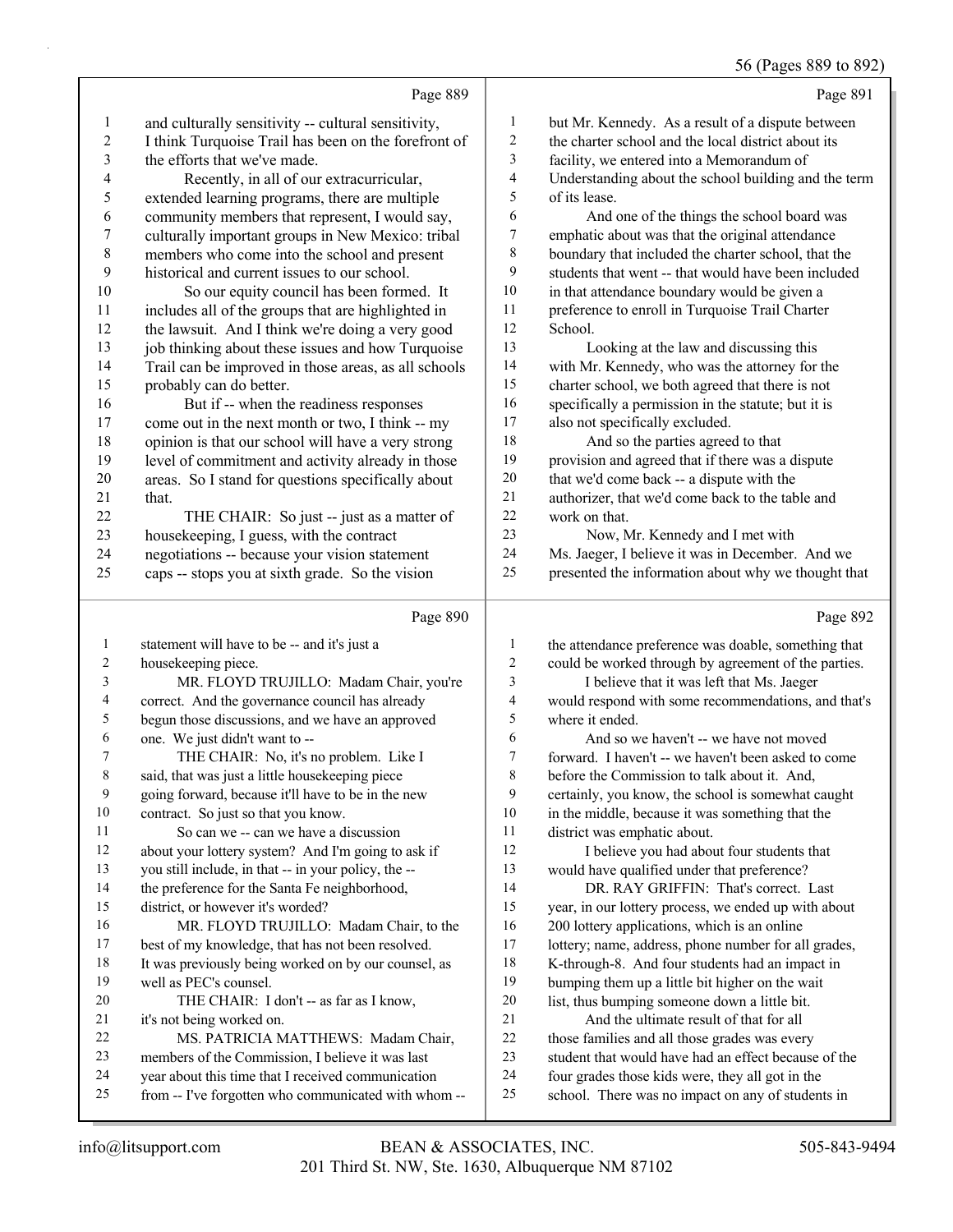57 (Pages 893 to 896)

|                |                                                      |                | 57 (Pages 893 to 896)                                |
|----------------|------------------------------------------------------|----------------|------------------------------------------------------|
|                | Page 893                                             |                | Page 895                                             |
| 1              | last year's lottery process.                         | $\mathbf{1}$   | financial-                                           |
| $\overline{c}$ | We've just begun this year's process. Our            | $\overline{2}$ | COMMISSIONER ROBBINS: So the board                   |
| 3              | lottery is open. We have about 30 applicants to      | 3              | president gets the original.                         |
| 4              | date. Our lottery will be in February, and we can    | $\overline{4}$ | MR. FLOYD TRUJILLO: Madam Chair,                     |
| 5              | have a follow-up report about how many students will | 5              | Commissioner Robbins, that is correct, the board     |
| 6              | be positively impacted by the lottery preference     | 6              | president being myself.                              |
| 7              | and/or impacted because someone had a preference     | 7              | COMMISSIONER ROBBINS: Then you forward it            |
| 8              | ahead of them.                                       | $\,$ $\,$      | to the business manager?                             |
| 9              | And, again, the preference is like a                 | 9              | MR. FLOYD TRUJILLO: The business manager             |
| 10             | sibling. Preference -- if you have a sibling         | 10             | receives a copy, which we put into the packet for    |
| 11             | enrolled in the school, the other sibling will jump  | 11             | the foundation's board.                              |
| 12             | up to the top of the list.                           | 12             | COMMISSIONER ROBBINS: Thank you. The                 |
| 13             | THE CHAIR: I will say it's not like a                | 13             | reason I raise that for other Commissioners and      |
| 14             | sibling preference. It's not. But that's what I'm    | 14             | everything, there have been other State charters     |
| 15             | going to say.                                        | 15             | where business managers were fraudulently making up  |
| 16             | MS. PATRICIA MATTHEWS: I think                       | 16             | a bank statement. They would doctor the bank         |
| 17             | Dr. Griffin was suggesting that the mechanics were   | 17             | statement and to hide -- what's the term,            |
| 18             | the same. I think we understand the distinction.     | 18             | Counselor? -- stealing money.                        |
| 19             | THE CHAIR: Okay.                                     | 19             | MS. PATRICIA MATTHEWS: Embezzlement.                 |
| 20             | Commissioner Robbins?                                | 20             | COMMISSIONER ROBBINS: Embezzlement, yeah,            |
| 21             | COMMISSIONER ROBBINS: Four audit findings            | 21             | to steal -- to cover their embezzlement, which can,  |
| 22             | and one repeat. The one that stood out most was the  | 22             | very easily in a school like this, amount to tens of |
| 23             | lack of bank reconciliations and the foundation not  | 23             | thousands of dollars very quickly.                   |
| 24             | sending the reconciliations to the school.           | 24             | And you have to be very crafty. But it's             |
| 25             | Has that been resolved? Are multiple bank            | 25             | a very easy thing to do if multiple people are not   |
|                | Page 894                                             |                | Page 896                                             |
| $\mathbf{1}$   | statements being received? Or is only one statement  | 1              | receiving an original copy of that bank statement.   |
| 2              | being received by one person?                        | 2              | Thank you.                                           |
| 3              | MR. FLOYD TRUJILLO: Madam Chair,                     | 3              | MR. FLOYD TRUJILLO: Madam Chair,                     |
| 4              | Commissioner Robbins, that has been resolved.        | 4              | Commissioner Robbins, that is correct. One other     |
| 5              | The -- the primary issue was lack of board           | 5              | note. The contractor that we have hired actually     |
| 6              | members in support at the foundation level, which    | 6              | does not have direct access to the account. They do  |
|                | had traditionally not been a very active foundation  | 7              | receive the statements from the bank, as do I; but   |
| 8              | due to, really, a lack of membership.                | 8              | they are not -- they have no access to the actual    |
| 9              | We have increased the number of board                | 9              | account.                                             |
| 10             | members and instituted formal procedures and         | 10             | COMMISSIONER ROBBINS: That's a good thing            |
| 11             | processes for that. That does include the bank       | 11             | to have. Thank you.                                  |
| 12             | statement reconciliation.                            | 12             | THE CHAIR: Commissioner Armbruster?                  |
| 13             | COMMISSIONER ROBBINS: Does more than one             | 13             | COMMISSIONER ARMBRUSTER: I have several              |
| 14             | individual receive a copy of the original bank       | 14             | small questions. Although I should know this, I      |
| 15             | statement?                                           | 15             | don't remember. So what can I say?                   |
| 16             | MR. FLOYD TRUJILLO: Madam Chair,                     | 16             | So where is your pre-K located, physically           |
| 17             | Commissioner Robbins, yes. The full board receives   | 17             | located?                                             |
| 18             | it and reviews it on a monthly basis.                | 18             | DR. RAY GRIFFIN: Commissioner Gipson,                |
| 19             | COMMISSIONER ROBBINS: When you say                   | 19             | Commissioner Armbruster and members of the           |
| 20             | "receives it," receives it from the bank directly?   | 20             | Commission, the pre-K at Turquoise Trail, which I    |
| 21             | Or is it a copy?                                     | 21             | really don't know the history, was one of the        |
| 22             | MR. FLOYD TRUJILLO: It is a copy to the              | 22             | original State Grant preschools in New Mexico from   |
| 23             | rest of the council. Original to -- an e-mail        | 23             | ten years -- many years ago.                         |
| 24             | original from the bank to the board president,       | 24             | And when our building had a major remodel            |
|                |                                                      |                |                                                      |

myself, and the person we have contracted to be our

about eight years ago, two rooms and a new wing at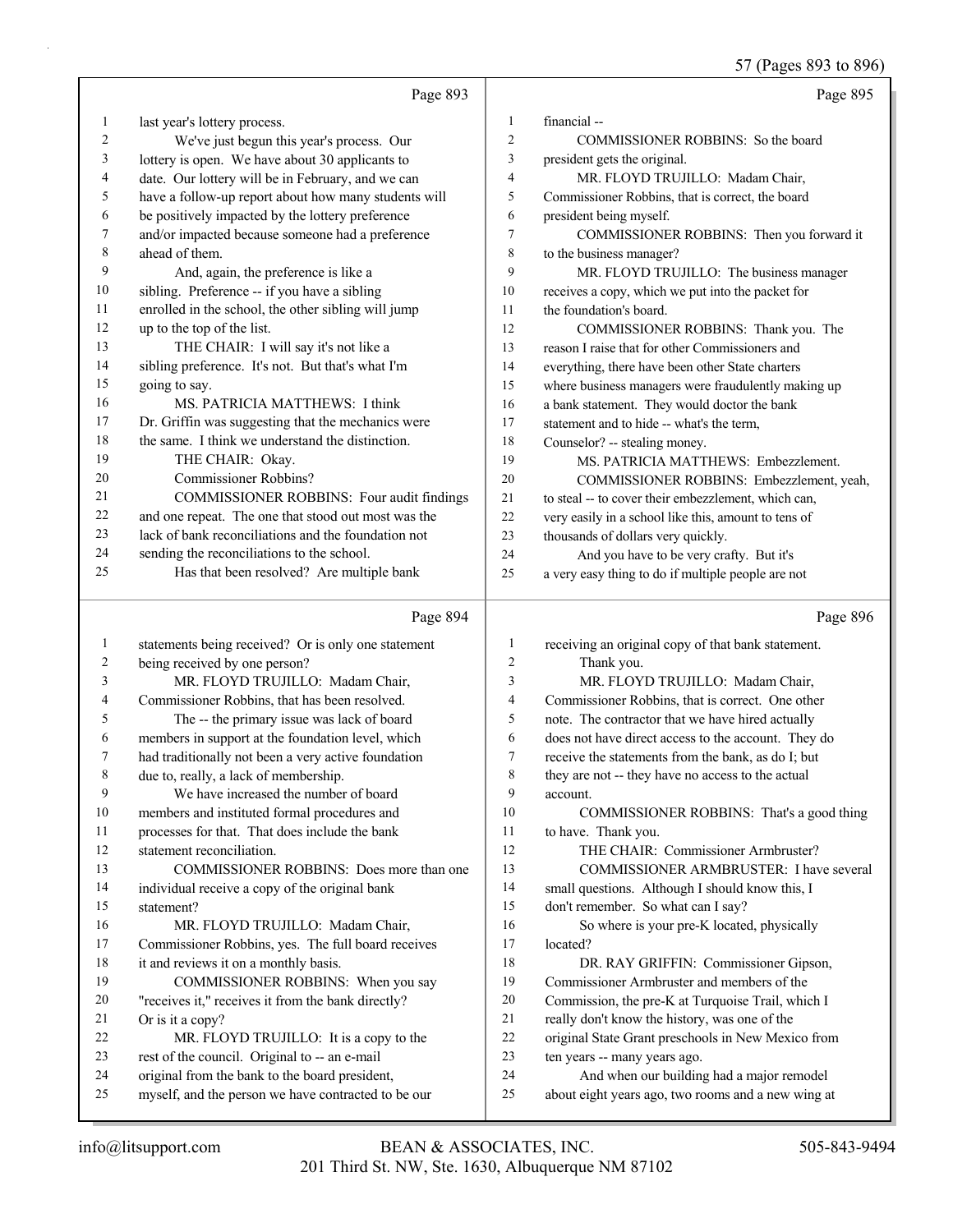58 (Pages 897 to 900)

|    |                                                     |                | $30$ (1 agus 07/ to $300$                            |
|----|-----------------------------------------------------|----------------|------------------------------------------------------|
|    | Page 897                                            |                | Page 899                                             |
| 1  | our facility were built with pre-K funding money    | 1              | word "blended learning"; is that something           |
| 2  | from that legislative grantee.                      | $\overline{c}$ | different, or is that inclusion? Do you remember     |
| 3  | So there are actually two classrooms with           | 3              | what she was just talking about?                     |
| 4  | a shared bathroom holding 20 students each in our   | $\overline{4}$ | DR. RAY GRIFFIN: I do remember,                      |
| 5  | full-day program that is right at the end of a wing | 5              | Commissioner Armbruster and Commission. Blended      |
| 6  | right next to the kindergarten classes and the      | 6              | learning is just a generic term that's used in       |
| 7  | Cooking With Kids room. So it's really physically   | 7              | education that really means that the students have   |
| 8  | in our building; so 40 kids, two classrooms, and a  | 8              | access to learning anywhere; phones, at home, in a   |
| 9  | playground.                                         | 9              | computer lab.                                        |
| 10 | COMMISSIONER ARMBRUSTER: And I just --              | 10             | It's primarily done on computers. They               |
| 11 | THE CHAIR: Let's talk playground.                   | 11             | have a free log-in. But we provide the opportunity   |
| 12 | COMMISSIONER ARMBRUSTER: You get to talk            | 12             | to have coaches and/or teachers and/or tutors in the |
| 13 | playground. Just one second.                        | 13             | computer lab with students after school.             |
| 14 | So I think I do remember this part. So              | 14             | So the students get a snack. 20 each day             |
| 15 | the middle school is not on that exact campus where | 15             | go into the computer lab, put on their headphones.   |
| 16 | you are. It's over a little bit, right?             | 16             | And, very typically, students will then immediately  |
| 17 | And the reason I'm asking -- I'll just say          | 17             | log in and go to whatever program it is, BrainPOP,   |
| 18 | the whole thing -- is because it's great that you   | 18             | Istation, Khan Academy, and start working            |
| 19 | have a 5-point -- whatever it is -- on the NMCI.    | 19             | immediately at their level.                          |
| 20 | Did they rate the other one? Or are they            | 20             | So one student might work at a                       |
| 21 | both together? Because we seem to be getting some   | 21             | fourth-grade level; one student might work at a      |
| 22 | schools, two --                                     | 22             | second-grade level. It doesn't matter where they     |
| 23 | THE CHAIR: We're getting mixed NMCIs.               | 23             | are in school. The programs and the improving        |
| 24 | COMMISSIONER ARMBRUSTER: -- and some,               | 24             | technology starts to identify where kids are having  |
| 25 | one, two even though they're not together.          | 25             | problems and immediately assigns interventions.      |
|    | Page 898                                            |                | Page 900                                             |

### Page 898 |

|    | DR. RAY GRIFFIN: So the current situation            | 1  | So "blended learning" simply means                   |
|----|------------------------------------------------------|----|------------------------------------------------------|
| 2  | with our $600$ students in K-8 are there are $420 -$ | 2  | school/home/anywhere 24/7.                           |
| 3  | sorry -- I can't do the math while I'm talking.      | 3  | COMMISSIONER ARMBRUSTER: And just one                |
| 4  | But 420 students in K-5, 40 students in pre-K, in    | 4  | last one.                                            |
| 5  | the long-existing building of Turquoise Trail.       | 5  | THE CHAIR: Sure.                                     |
| 6  | Now located on that campus as part of our            | 6  | COMMISSIONER ARMBRUSTER: I'm just trying             |
| 7  | agreement with Santa Fe Public Schools are these     | 7  | to reconcile. We all -- those of us who have taught  |
| 8  | nine portable -- eight classrooms and an office that | 8  | kind of get that we have a terrible discipline       |
| 9  | are physically outside in the back. So there are     | 9  | thing. So do you have a -- I don't know what? Is     |
| 10 | two sort of sites.                                   | 10 | it called PSP program? Behavior program? Do you      |
| 11 | But, certainly, the teachers, you know,              | 11 | have those kids as well in special ed, as well as -- |
| 12 | come and go, and the kids come and go in various     | 12 | DR. RAY GRIFFIN: No. We don't have a                 |
| 13 | buildings. They all use the same gym, for example.   | 13 | resource room or a special program. All of our       |
| 14 | So it's one site now with preschool,                 | 14 | students in general in special education are either  |
| 15 | elementary, and middle school. And the middle        | 15 | inclusion or, based on the individual part of the    |
| 16 | school is in the portables.                          | 16 | IEP, in a more pullout situation with one-on-one or  |
| 17 | THE CHAIR: So that all has one NMCI. Yes             | 17 | small-group. But there are no behavior groups        |
| 18 | or no.                                               | 18 | within our school.                                   |
| 19 | DR. RAY GRIFFIN: I don't think it does               | 19 | <b>COMMISSIONER ARMBRUSTER: So I was</b>             |
| 20 | yet, but it will.                                    | 20 | thinking possibly, when the comment was made by      |
| 21 | THE CHAIR: It will, yeah. Because you                | 21 | whoever here was that if you had students with       |
| 22 | just finished the portables.                         | 22 | behavior issues, and that's why they were in special |
| 23 | DR. RAY GRIFFIN: That's correct.                     | 23 | ed. It could have been that child. That's all I'm    |
| 24 | COMMISSIONER ARMBRUSTER: So a couple of              | 24 | saying. So that's why I said that.                   |
| 25 | questions. One of the mothers, I think, used the     | 25 | DR. RAY GRIFFIN: Okay. Thank you.                    |
|    |                                                      |    |                                                      |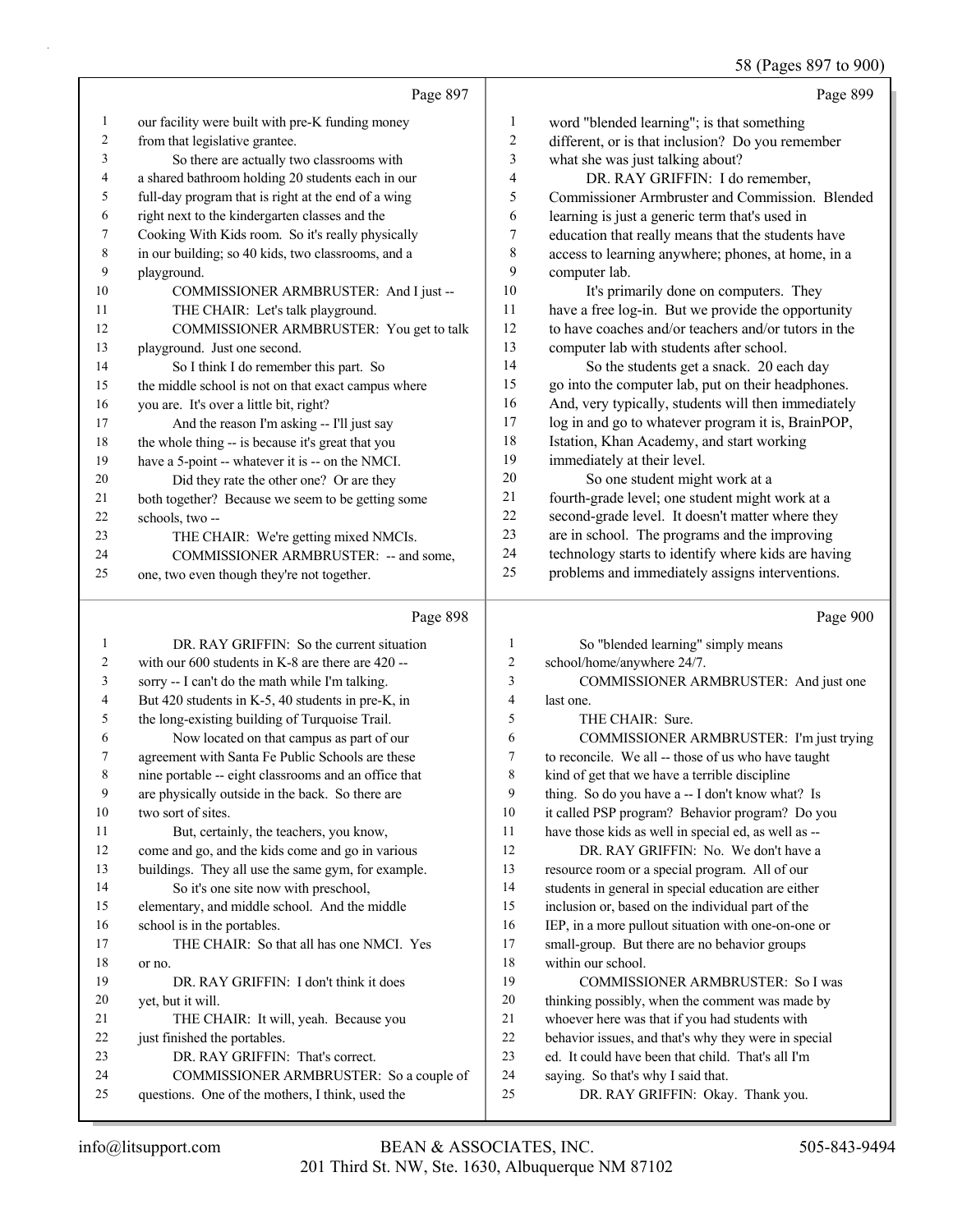### 59 (Pages 901 to 904)

|                |                                                      |                | 59 (Pages 901 to 904)                                |
|----------------|------------------------------------------------------|----------------|------------------------------------------------------|
|                | Page 901                                             |                | Page 903                                             |
| 1              | COMMISSIONER ARMBRUSTER: And also -- I               | 1              | preschool can be together. But it has to be fenced   |
| $\overline{c}$ | lied.                                                | 2              | and separated from any other areas.                  |
| 3              | THE CHAIR: That's okay.                              | 3              | THE CHAIR: Right. From everyone else.                |
| 4              | COMMISSIONER ARMBRUSTER: What is your                | 4              | And yours already is?                                |
| 5              | food program?                                        | 5              | MR. FLOYD TRUJILLO: Madam Chair, that's              |
| 6              | DR. RAY GRIFFIN: Very quickly, members of            | 6              | correct. Ours already is.                            |
| $\tau$         | the Commission. The food program. When we were a     | 7              | THE CHAIR: Okay.                                     |
| 8              | charter school that was authorized by Santa Fe       | 8              | COMMISSIONER VOIGT: Madam Chair?                     |
| 9              | Public Schools, used our facility, and Santa Fe      | 9              | THE CHAIR: Sure. Commissioner Voigt?                 |
| 10             | Public Schools was our food provider.                | 10             | COMMISSIONER VOIGT: Thanks. Hello.                   |
| 11             | When we made the switch five years ago to            | 11             | Thank you for providing -- these are the TAMELA      |
| 12             | become a State-authorized charter school, we had a   | 12             | scores? Is that right?                               |
| 13             | negotiation with Santa Fe Public Schools that didn't | 13             | DR. RAY GRIFFIN: Correct.                            |
| 14             | last very long. But it was, "Would you like to       | 14             | COMMISSIONER VOIGT: And I was just                   |
| 15             | continue serving food at our school?"                | 15             | noticing, of the top eight schools, three of them    |
| 16             | "No."                                                | 16             | are community or charter schools. And so that says   |
| 17             | So we went out to bid through CES and                | 17             | a lot to what a supportive environment and           |
| 18             | ACES, and we ended up hiring a company called        | 18             | individualized educations can do.                    |
| 19             | "Canteen," who provides food. As we're part of the   | 19             | So congratulations on those scores. Great            |
| 20             | federal Free and Reduced Lunch Program, we provide   | 20             | work.                                                |
| 21             | hundreds and hundreds of meals. In the summer,       | 21             | I also congratulate you on being the                 |
| 22             | we've done seamless summer.                          | 22             | hallmark charter school in New Mexico and for having |
| 23             | We're looking to move to the CEP program,            | 23             | such a long successful track record and for carving  |
| 24             | based on our Free and Reduced numbers, where, next   | 24             | the path for other schools to follow. So great work  |
| 25             | year, we think we're going to be a CEP school, where | 25             | and thank you.                                       |
|                | Page 902                                             |                | Page 904                                             |
| $\mathbf{1}$   | all students will get free lunches. And it will      | $\mathbf{1}$   | MR. FLOYD TRUJILLO: Thank you.                       |
| 2              | eliminate a lot of paperwork and accounting.         | $\overline{2}$ | THE CHAIR: Okay. I've got a motion, if               |
| 3              | But Canteen is our food provider. I                  | $\mathfrak{Z}$ | no one else has anything else.                       |
| 4              | believe our contract is up and it will go out for    | $\overline{4}$ | (No response.)                                       |
| 5              | bid again this summer.                               | 5              | THE CHAIR: Okay. So I move that the                  |
| 6              | COMMISSIONER ARMBRUSTER: What is your                | 6              | Public Education Commission renew the charter for    |
| 7              | Free and Reduced Lunch percentage?                   | 7              | Turquoise Trail Charter School for five years, with  |
| 8              | DR. RAY GRIFFIN: It has always been in               | 8              | the conditions that the school does not have any     |
| 9              | the mid 60s, bouncing up and down. We just finished  | 9              | attendance boundary preference in their lottery      |
| 10             | the 40-day count. I believe, with the increase of a  | 10             | system, and that the New Mexico System of School     |
| 11             | lot of new students in middle school, I believe it's | 11             | Support and Accountability Report prepared by PED    |
| 12             | dropped a bit. I don't recall. I don't have an       | 12             | shows similar performance for School Year 2018-2019  |
| 13             | exact number. I could estimate it might be 60 or     | 13             | in the student growth, highest quartile; student     |
| 14             | slightly below, slightly down.                       | 14             | growth, middle quartile; student growth, lowest      |
| 15             | COMMISSIONER ARMBRUSTER: Okay. Thank                 | 15             | quartile; English Learner progress; chronic          |
| 16             | you.                                                 | 16             | absenteeism; college-and-career readiness; education |
| 17             | THE CHAIR: Okay. Just so that you're                 | 17             | climate, with no statistically significant decrease  |

- aware, because you mentioned that you've got a playground, the -- the standard that's going to be required for the pre-K is that they have their own
- separate playground, fenced. And it can't be shared
- with other schools. 23 COMMISSIONER ROBBINS: Kindergarten and
- preschool can be together. But it has to be fenced
- and separated from other -- kindergartens and
- 23 COMMISSIONER ARMBRUSTER: Commissioner

Commissioner Gipson, a second by Commissioner Voigt.

19 COMMISSIONER VOIGT: Second. 20 THE CHAIR: There's a motion by

Crone?

in performance.

22 Roll call?

25 COMMISSIONER CRONE: Me?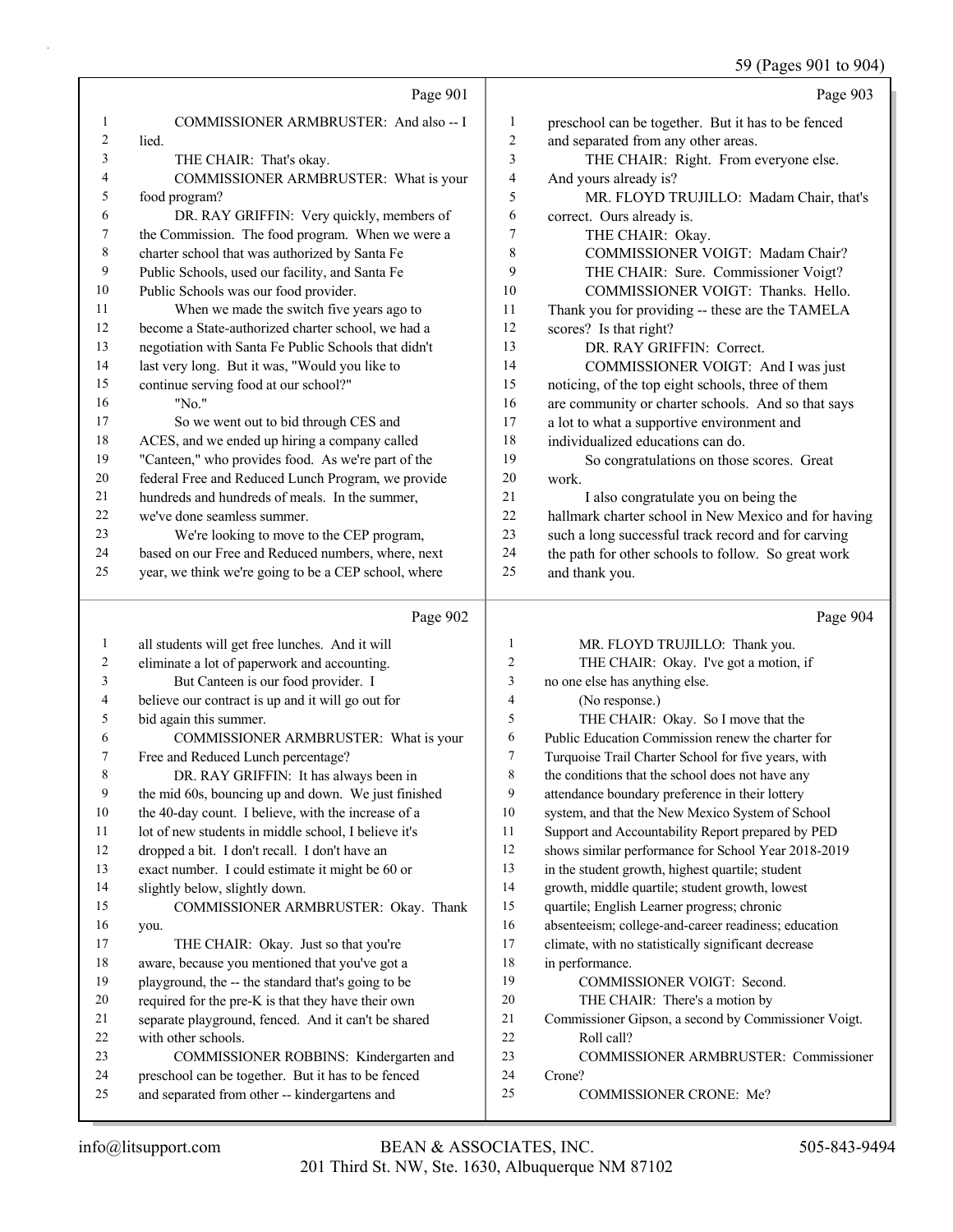60 (Pages 905 to 908)

|    | Page 905                                            |                | Page 907                                                                                                |
|----|-----------------------------------------------------|----------------|---------------------------------------------------------------------------------------------------------|
| 1  | <b>COMMISSIONER ARMBRUSTER: Yes.</b>                | 1              | BEFORE THE PUBLIC EDUCATION COMMISSION                                                                  |
| 2  | COMMISSIONER CRONE: Yes. You've never               | $\overline{2}$ | <b>STATE OF NEW MEXICO</b>                                                                              |
| 3  | called me first. I thought, I'm going to take a nap | 3              |                                                                                                         |
| 4  | till you get to me.                                 | 4              |                                                                                                         |
| 5  | COMMISSIONER ARMBRUSTER: Commissioner               | 5              |                                                                                                         |
| 6  | Robbins?                                            | 6              |                                                                                                         |
| 7  | <b>COMMISSIONER ROBBINS: Yes.</b>                   | 7<br>8         | REPORTER'S CERTIFICATE                                                                                  |
| 8  | COMMISSIONER ARMBRUSTER: Commissioner               | 9              | I, Cynthia C. Chapman, RMR, CCR #219, Certified<br>Court Reporter in the State of New Mexico, do hereby |
| 9  | Raftery?                                            | $10\,$         | certify that the foregoing pages constitute a true                                                      |
| 10 | COMMISSIONER RAFTERY: Yes.                          | 11             | transcript of proceedings had before the said                                                           |
| 11 | COMMISSIONER ARMBRUSTER: Commissioner               | 12             | NEW MEXICO PUBLIC EDUCATION COMMISSION, held in the                                                     |
| 12 | Chavez?                                             | 13             | State of New Mexico, County of Santa Fe, in the                                                         |
| 13 | COMMISSIONER CHAVEZ: Yes.                           | 14             | matter therein stated.                                                                                  |
| 14 | COMMISSIONER ARMBRUSTER: Commissioner               | 15             | In testimony whereof, I have hereunto set my                                                            |
| 15 | Voigt?                                              | 16             | hand on December 23, 2019.                                                                              |
| 16 | <b>COMMISSIONER VOIGT: Yes.</b>                     | 17             |                                                                                                         |
| 17 | COMMISSIONER ARMBRUSTER: Commissioner               | 18             |                                                                                                         |
| 18 | Davis?                                              | 19             |                                                                                                         |
| 19 | <b>COMMISSIONER DAVIS: Yes.</b>                     | 20             | Cynthia C. Chapman, RMR-CRR, NM CCR #219<br>BEAN & ASSOCIATES, INC.                                     |
| 20 | <b>COMMISSIONER ARMBRUSTER: Commissioner</b>        |                | 201 Third Street, NW, Suite 1630                                                                        |
| 21 | Armbruster votes "Yes."                             | 21             | Albuquerque, New Mexico 87102                                                                           |
| 22 | Commissioner Caballero?                             | 22             |                                                                                                         |
| 23 | COMMISSIONER CABALLERO: Yes.                        | 23             |                                                                                                         |
| 24 | <b>COMMISSIONER ARMBRUSTER: Commissioner</b>        | 24             |                                                                                                         |
| 25 | Gipson?                                             | 25             | Job No.: 2371N (CC)                                                                                     |
|    | Page 906                                            |                | Page 908                                                                                                |
| 1  | THE CHAIR: Yes.                                     | $\mathbf{1}$   | <b>RECEIPT</b>                                                                                          |
| 2  | COMMISSIONER ARMBRUSTER: That is nine               | $\overline{c}$ | JOB NUMBER: 2371N CC Date: 12/12/19                                                                     |
| 3  | for.                                                | 3              | PROCEEDINGS: OPEN PUBLIC MEETING, VOLUME FOUR                                                           |
| 4  | THE CHAIR: The motion passes, nine-zero.            | 4              | CASE CAPTION: In re: Public Meeting of the Public                                                       |
| 5  | Congratulations. Thank you very much.               | 5              | <b>Education Commission</b>                                                                             |
| 6  | (Applause.)                                         | 6              | **************************                                                                              |
| 7  | THE CHAIR: Oh. And we're in recess.                 | $\tau$         | ATTORNEY: MS. BEVERLY FRIEDMAN - PED                                                                    |
|    | (Proceedings in recess at 4:24 p.m.)                | 8              | DOCUMENT: Transcript / Exhibits / Disks / Other                                                         |
| 9  |                                                     | 9              | DATE DELIVERED: _____________________DEL'D BY: __________________________________                       |
| 10 |                                                     | 10             | REC'D BY: TIME:                                                                                         |
| 11 |                                                     | 11             | **************************                                                                              |
| 12 |                                                     |                |                                                                                                         |
| 13 |                                                     | 12             | ATTORNEY:                                                                                               |
|    |                                                     | 13             | DOCUMENT: Transcript / Exhibits / Disks / Other                                                         |
| 14 |                                                     | 14             |                                                                                                         |
| 15 |                                                     | 15             | $RECD BY:$ TIME:                                                                                        |
| 16 |                                                     | 16             | **************************                                                                              |
| 17 |                                                     | 17             | ATTORNEY:                                                                                               |
| 18 |                                                     | 18             | DOCUMENT: Transcript / Exhibits / Disks / Other                                                         |
| 19 |                                                     | 19             |                                                                                                         |
| 20 |                                                     | 20             | $RECD BY:$ TIME:                                                                                        |
| 21 |                                                     | 21             | ***************************                                                                             |
| 22 |                                                     | 22             | ATTORNEY:                                                                                               |
| 23 |                                                     | 23             | DOCUMENT: Transcript / Exhibits / Disks / Other                                                         |
| 24 |                                                     | 24             | DATE DELIVERED: ________________ DEL'D BY: _________                                                    |
| 25 |                                                     | 25             | REC'D BY: $\qquad \qquad \qquad$ TIME:                                                                  |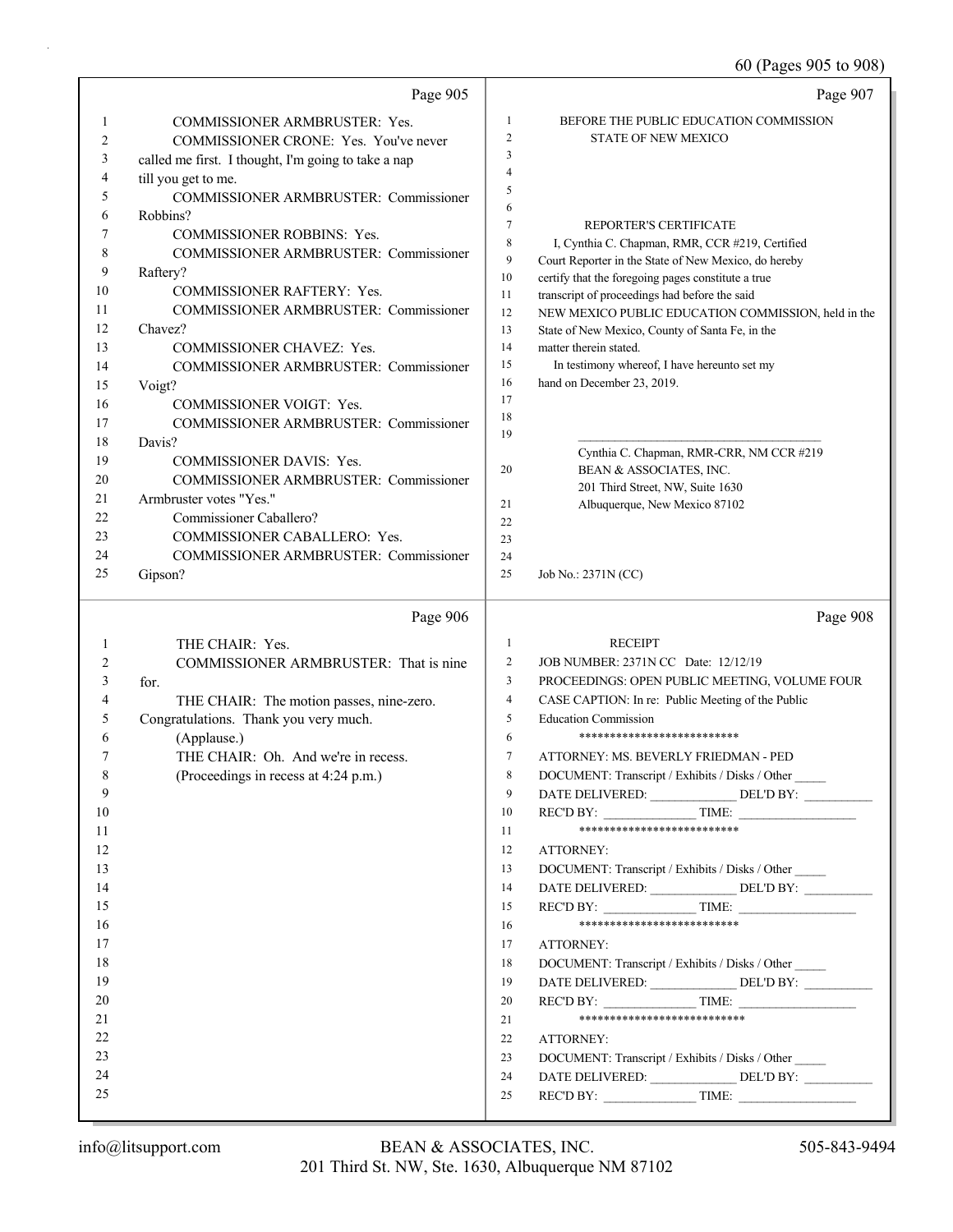**A a.m** 672:12 675:4 690:16 735:17 735:17 813:25 **ABA** 688:8 691:24 **abilities** 785:16 **ability** 747:23 755:17 777:16 785:14 **able** 681:5 699:13 708:1 731:8 745:6 747:6 751:6,10 756:4,7 758:2 762:3 763:18 770:7 773:20 774:15 784:24 796:10 800:17,21,24 801:20,24 805:11 805:12 809:20 811:13 837:10 838:15 848:6 852:22 **abnormally** 856:17 **ABQ** 691:14 **absences** 773:18 **absenteeism** 734:1 812:7 821:1 859:21 904:16 **absolutely** 677:24 701:20 721:6 722:20 743:2 781:17 782:6 786:7,11,11 790:5 809:12 810:14,16 821:23 838:5 845:18  $857:11$ **abstract** 846:5 **Abuse** 821:10,10 **academic** 677:3 678:1,1 685:11 686:6 687:18 691:9 692:13 694:5 700:7 716:13 736:8 758:16 814:21 815:22 822:18 824:21 862:19 863:19,19 888:5 **academically** 794:24 797:23 865:21 870:14 880:23 881:7 **academics** 737:8 801:22 **Academy** 674:4,6 678:22 679:9 684:2 686:3 687:6 699:12 700:1 733:19 735:19 737:18,21 743:5 743:25 744:18,20 748:8 749:5 749:12,16 752:22 754:4,10 758:7,8 759:16,23 763:9 781:20 796:24,24 811:24 899:18 **accent** 767:16 **accept** 786:8 879:11 **acceptable** 718:15 **accepting** 879:11 **access** 685:19 687:1 688:5 747:24 827:13,20 896:6,8 899:8

**accessible** 750:16 802:18 **accomplish** 801:20 **account** 795:24 896:6,9 **accountability** 676:20 677:1,6,13 677:14,14 700:4 707:16 733:21 736:7,12,19,20,20 800:15 802:1 802:6 812:2 814:20,25 815:7,8 815:9 859:16 862:18,23 863:5,6 863:7 888:3,13,23 904:11 **Accountant** 754:24,25 **accounting** 755:6 902:2 **accounts** 866:12 **accurate** 729:12 **accurately** 682:17 818:23 **ACES** 901:18 **achieve** 745:12 758:16 **achievement** 685:11 749:1 801:14 828:10 **acknowledge** 692:12 695:4 **acknowledging** 837:25 **acquire** 807:23 **acquiring** 688:25 **acquisition** 751:17 776:5,5,8,22 780:6 787:3 **act** 712:3,4 727:9 818:24 820:25 **Acting** 673:9 722:25 723:12 800:11 **action** 674:3 677:18,19 681:10 693:8,9 725:23 736:24,25 762:3 815:13,13 840:4,8 845:19 846:4 863:11,11 **actions** 725:11 **activate** 804:7 **active** 894:7 **activities** 767:11 768:3 **activity** 733:6 889:19 **actual** 855:7 871:16 896:8 **adapt** 761:23 780:24 **add** 705:20 750:2 780:18 792:3 792:10 832:21 837:3 883:19 **added** 750:1 754:2 768:22 780:20 **addiction** 844:20 **adding** 780:17,22 **addition** 768:3 809:22 870:4 888:4 **additional** 723:9 818:25 824:10 825:17

**Additionally** 828:25 875:3 **address** 690:24 718:1 732:18 738:16 747:22 752:14 774:9 846:8 887:12 892:17 **addressed** 815:24 **addresses** 683:9 **adhering** 754:5 **adjust** 753:20 **Adjustment** 774:6 851:21 852:1 872:16 **admin** 729:3 **administration** 772:8 833:10 835:11 870:23 **administrative** 870:25 **administrator** 687:12 695:2 699:19 869:25 871:5,10 **administrators** 690:6 **admire** 763:7 **adopt** 710:13 **adopted** 689:18 **adorable** 840:9 **ads** 720:17 **adult** 725:11 825:7 **adults** 730:6 747:7 **advantage** 689:12 722:18,19 **adviser** 691:12 825:6,7 **advisory** 687:15 825:4,15 836:16 **advocacy** 856:22 857:11 **advocate** 708:17 808:21 857:7 **advocated** 855:3 **advocates** 825:8 **advocating** 802:4 **affect** 701:23 **affirming** 691:1 **African-American** 720:2,9,25 721:2 750:10 **after-school** 690:15 695:14 696:7 696:9 719:8 750:15 778:6 874:23 875:4 **afternoon** 810:5 814:2,3 817:1 821:19 826:15 862:4 877:20 **afternoons** 826:21 827:5 **again.'** 851:3 **age** 720:13 767:22 776:7,23 787:23 834:24 853:22 **age-appropriateness** 810:25 **agenda** 676:12 816:2 **ages** 760:8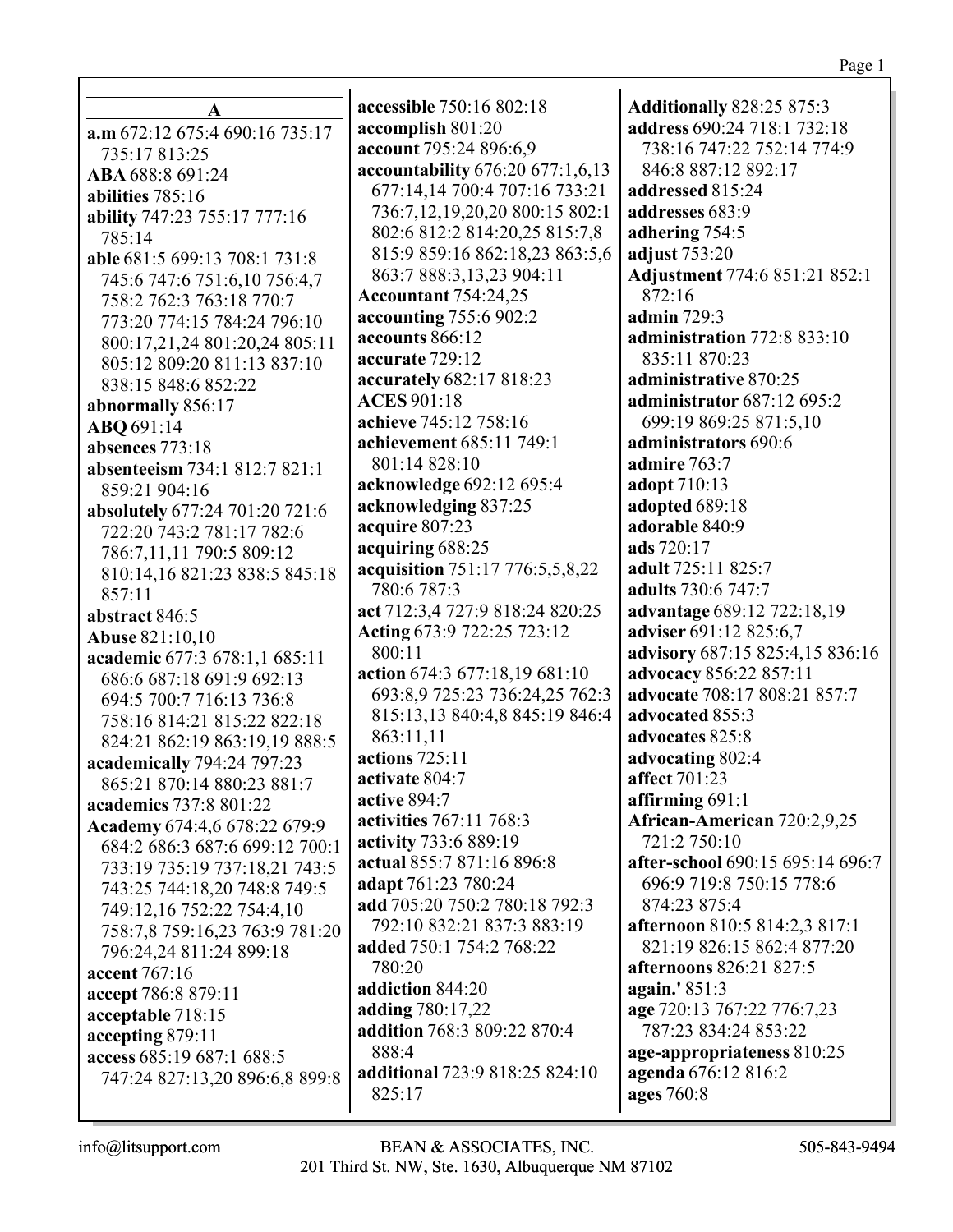**ago** 708:21 733:4 755:4 758:6 764:11 792:16 833:4 872:12 884:9 896:23,25 901:11 **agreed** 704:14 888:18 891:15,18 891:19 **agreement** 716:21 892:2 898:7 **Aguas** 699:16 **ahead** 799:13 876:10 893:8 **airplane** 780:23 **Alamos** 754:23 **ALAN** 673:9 **alarmed** 755:24 **Albuquerque** 672:22 674:4,5,8 676:15 678:21 679:9 684:2 686:3 687:6 694:21 696:3 699:6 699:11,25 720:7 724:21,23 732:22 733:19 748:17 749:12 754:4 766:7 781:19 829:9 835:7 856:15 907:21 **alcoholism** 844:21 **Alejandra** 879:20 **Alejandro** 880:24 **Algodones** 748:16 **alien** 804:14 **align** 711:2 759:17 **aligned** 725:11 803:6 **alignment** 700:6 **aligns** 810:22 **Allende** 806:20 **allotted** 876:3 **allow** 879:15 **allowed** 687:19 790:13 **allowing** 856:17 **alternative** 746:16 811:17 871:23 **amazing** 698:22 832:21 879:12 **ambassador** 767:24 **Amber** 880:19 **American** 686:21 688:14 766:6 767:21 784:17 788:3 792:2 **Americans** 768:13 **AMI** 673:14 **amount** 871:2 895:22 **ample** 880:2 **Amy** 674:7 814:9,11 817:2 822:4 822:23 826:2,14,22 827:10,17 827:19,24 828:5,9 830:22 831:10,14,15,22 832:11,13,16 832:17 833:2 840:15 841:6,8,22

843:16 854:17 857:15 859:14 **Ana** 748:16 785:25 789:9 **analysis** 679:3 682:4 738:2 741:2 779:25 817:8,9 **analyzing** 844:4 **ancillary** 703:19 715:25 727:16 727:22 **and/or** 739:24 893:7 899:12,12 **Ane** 877:22 879:22 880:4,24 **anecdotal** 887:19 **Anglo** 688:15 718:10 719:21 720:1,4 775:24 786:14 790:25 793:25 **ANN** 673:3 **anniversary** 824:19 **annual** 741:23 820:16 872:23 **Años** 804:22 **answer** 703:10 714:12,23 717:2 720:10 725:13 727:13 783:24 **answered** 837:4 846:15 **Anthropology** 766:6 **anticipate** 774:16 874:6 **anticipation** 872:14 **anxiety** 745:14 **anybody** 784:22 857:24 **anyway** 804:17 875:20 **apart** 832:5 **apartments** 841:12 **APD** 836:2 **apiece** 757:20 **Apodaca** 672:12 **apologies** 723:1 865:16 **apologize** 676:15 723:13 754:18 760:4 761:17 883:3 **apparently** 681:9 884:22 **appeal** 698:15 883:17 **appear** 680:7 762:20 **appears** 738:7 819:18 821:7 832:3 **applaud** 700:17 701:11 **applause** 735:14 834:6 906:6 **applicants** 694:18 731:3 893:3 **application** 676:18 729:24 822:15 825:19 831:11 860:14 **applications** 674:3 677:7 736:13 815:1 862:24 892:16 **applied** 724:3 809:17 **apply** 763:8 843:22

**applying** 715:19 **appointment** 844:24 **appreciate** 676:9,17 684:25 685:7 701:20 708:16 736:2 814:7,8 833:15 837:6,15 839:6 839:20 856:22 857:10 860:18 860:20 862:9 863:25 865:11 878:22 **approached** 755:5 **approaching** 679:22 765:17 **approval** 872:20 **approved** 870:21 890:5 **approving** 881:20 **approximately** 678:24 826:14 873:6,9 875:10,11,22 **April** 687:13 **APS** 715:2,9 724:1 727:6 728:1 832:18 841:9 846:21,24 847:3,4 854:10 855:14 871:21,22,22 **APS's** 702:21 **arc** 844:12 **area** 682:6 714:7 715:20 722:6 723:21,22 724:9 733:3 741:3 755:12 756:23 757:5 766:14 783:7 786:17 790:21,24 791:8 792:4 819:23 828:8 829:17 842:1 852:25 856:16 868:6 **areas** 678:2 682:9 687:9 697:12 741:8,14 748:15 753:3 778:9 791:2 820:9 822:18 825:23 837:9,10,13 841:21 842:1 868:14 888:22 889:14,20 903:2 **argument** 805:1 **Armbruster** 673:3 675:5,7,10,13 675:14,17,20,23 676:1 704:15 704:17 705:6 708:8 726:12 727:1,23 729:8,14,21 730:10 731:8,16,24 734:10,13,16,19,22 734:25 735:3,6,7,10 775:5,6 776:4 778:20,23 779:5 781:2,8 793:23 794:9 805:21 806:24 812:17,20,23 813:1,4,7,10,13 813:16,17 860:22,25 861:3,6,9 861:12,15,18,19,22 896:12,13 896:19 897:10,12,24 898:24 899:5 900:3,6,19 901:1,4 902:6 902:15 904:23 905:1,5,8,11,14 905:17,20,21,24 906:2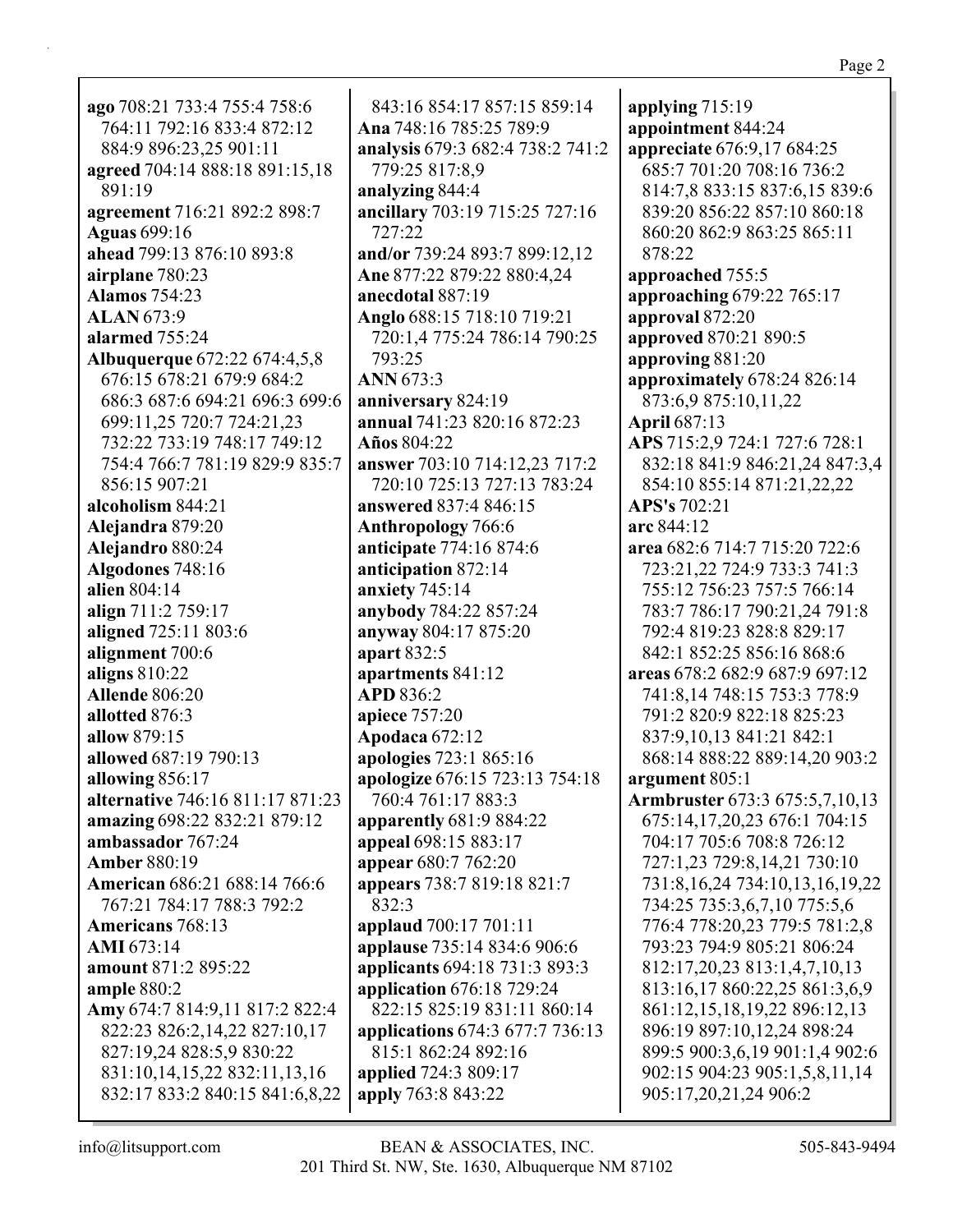### Page 3

**arms** 769:2 846:7 **Army** 850:24 **arrived** 687:24 **art** 809:11,22 810:11 811:7 840:8 881:2 **arts** 809:6,10,18,19 810:14,25 811:19 840:14,16 874:10 **as-expected** 739:7 818:1 **ascertain** 874:2 **Ashley** 774:11 **Aside** 881:15 **asked** 726:13 755:5,22 756:11 788:1,4 807:23 846:15 848:13 849:5 884:10 892:7 **asking** 730:17 897:17 **aspire** 818:24 850:3 **assess** 818:23 **assessment** 679:17 691:4 692:21 719:5 779:4,6 797:3,6 799:10 799:17,18 825:20 **assessments** 687:14 795:14 873:11 874:17,17 **assets** 758:20 **assigned** 694:4 **assignments** 745:16 **assigns** 899:25 **assistance** 699:21 855:1 **assists** 691:19 **Associate's** 857:24 **Associates** 672:20 907:20 **assume** 726:16 788:19 **assuming** 742:13 **assumption** 788:9 **assurances** 682:16 **assure** 888:1 **astounded** 733:10 **astounding** 875:9 **astronomical** 787:20 **at-or-below** 738:19 **athletics** 695:10 **atmosphere** 717:8 **Atrisco** 733:3 847:9 **attach** 680:10 **ATTACHMENTS** 674:12 **attain** 694:6 745:12 754:14 **attempted** 773:15 **attempting** 732:5 **attend** 697:8 751:10 760:9

840:10 877:22 880:20 **attendance** 772:20 773:11 820:20,21,22 823:9 868:17 891:7,10 892:1 904:9 **attended** 716:9 760:13 **attending** 760:9 766:11 **attention** 756:10 798:3,4 **attentive** 747:9 **attest** 749:21 **attorney** 684:5 891:14 908:7,12 908:17,22 **attracted** 720:20 731:2 **attracting** 722:9 **attractive** 731:4 **attribute** 866:2 **audience** 816:15 839:17 **audit** 681:22 682:11 740:21,21 741:25 742:1,3 751:20 754:22 754:23 756:25 821:4 868:1,20 893:21 **Auditor** 755:1,1 **audits** 693:24 **August** 871:16 **authorized** 864:8 901:8 **authorizer** 891:21 **autism** 703:23 705:13 **available** 676:21 717:6 755:12,14 755:20 756:24 757:4,6 782:12 787:4 815:23 818:23 863:20 **Avant** 787:10 **average** 679:22 682:24 689:3,5 694:6 742:19 759:11 761:7 817:14,19,21 821:17 827:16 855:12 858:4,4 866:16,19 869:3 **averages** 846:25 **award** 694:1 **awarded** 809:20 852:21 873:6 **aware** 689:16 692:3 732:24 756:21,23 798:17 902:18 **awareness** 830:2 **awesome** 808:3 **B B** 693:11,12 729:24 773:7 779:25 820:2,5 822:14,24 825:19 **Baca** 684:4

767:11 771:7,11 773:15 774:24 775:9 783:17 793:5,22 794:8 797:15 800:1 802:6 805:22 807:2,5 808:18 814:15 817:10 817:12 819:24 829:3 834:16 837:12 838:16 840:24 850:20 850:21,24,25 862:8 868:5 891:20,21 898:9 **back-tie** 696:4 **background** 685:4 755:7 764:17 **backgrounds** 748:20 **backpack** 849:19 **backs** 753:11 **bad** 788:20 **balance** 751:19 762:21 **band** 807:2 874:25 **bank** 826:20 893:23,25 894:11 894:14,20,24 895:16,16 896:1,7 **Banks** 743:10 778:17 797:25 798:13 **banter** 676:8 **bar** 696:24 **based** 694:3 727:18 749:2 756:18 797:5 818:5,8 840:17 900:15 901:24 **basically** 830:7 843:6 845:9 852:9 853:5 **basis** 836:4 885:24 894:18 **basket-making** 875:1 **batch** 814:12 **bathroom** 855:19 897:4 **bathrooms** 855:17 **battling** 781:24,25 **Bean** 672:20 907:20 **Becky** 743:18 **becoming** 739:16 837:10 **before-** 695:14 750:15 **began** 744:19 760:14,15 **beginning** 692:2 694:14 695:25 730:9 741:1 749:6 819:24 842:14 868:5 **begun** 684:9 890:5 893:2 **behalf** 689:24 693:18 698:5 699:11 707:8 743:16 747:21 856:24 **behaving** 765:8 **behavior** 844:7 874:11 888:13 900:10,17,22

**back** 682:3 709:4,9,14 711:15,20 740:20 741:1 757:10 764:3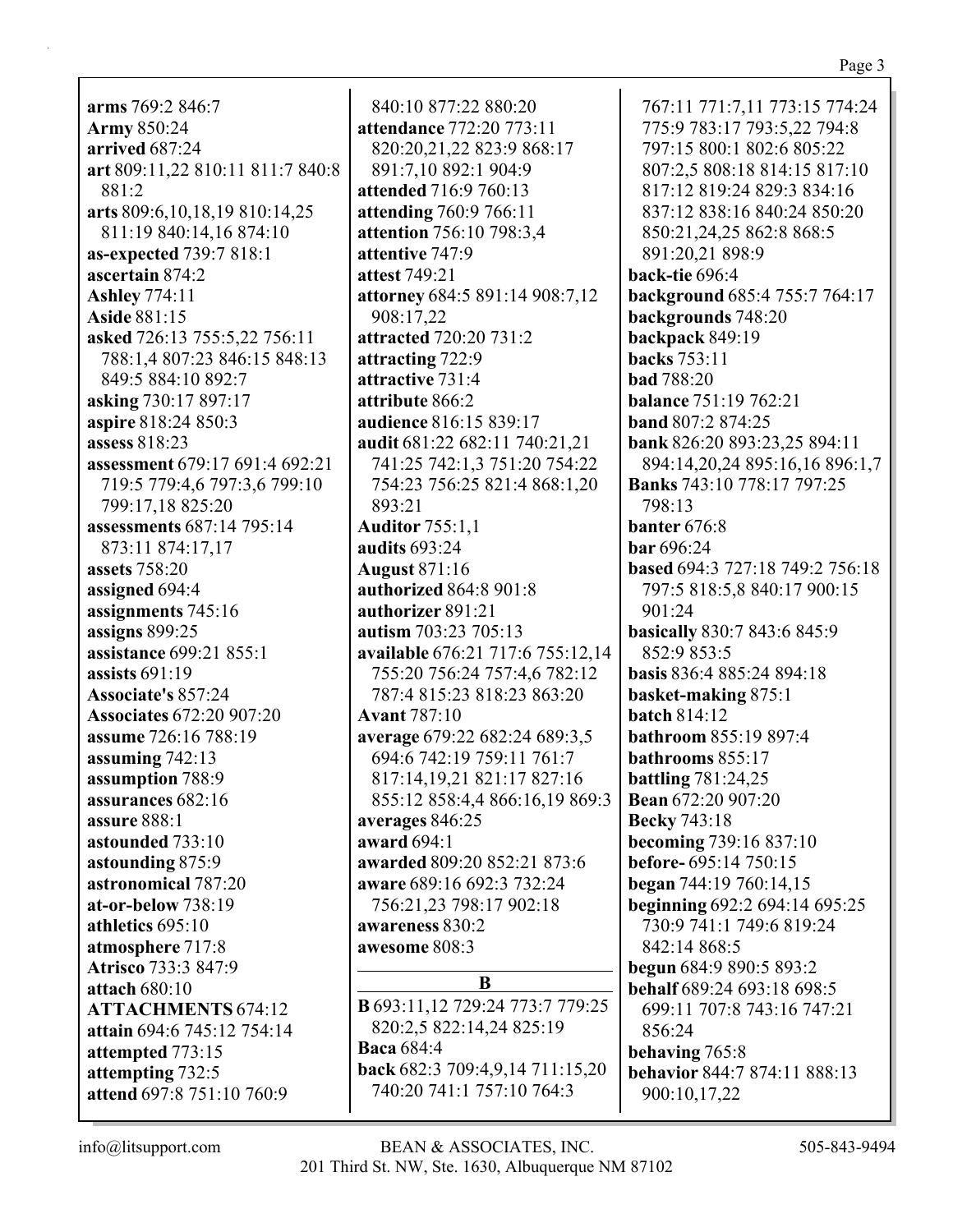720:2 721:20 722:14,15 730:11 733:19 735:19 737:18,21 743:6 744:20 745:4 746:15 748:8 749:12 752:23 754:4,11 755:9 755:15 758:15 763:9 764:14 765:25 766:13,16 768:4 774:24 776:15 778:13 781:12,20 785:6 786:24 787:9 793:21 795:3 796:24 797:4,5,9,10 800:3 801:18 803:10,21 804:2,19,19 805:5,11 807:3 808:13,19 **bilingual-trilingual** 785:17 **bilingualism** 747:20 748:2 **bilinguals** 765:21 800:7 **bit** 680:16 724:5 738:7 780:1 786:21 795:20 796:4 809:6 817:16 818:14 857:22 862:6,7 865:25 866:16 887:6 892:19,20 **blended** 792:11 875:4 881:11 **block** 718:22 796:18,19 810:7 **board** 684:3 693:22 754:8 755:8 755:21,22 756:11 773:22,23 779:19 841:9 885:15 891:6 894:5,9,17,24 895:2,5,11 **books** 831:3,4 849:19,19 **boundary** 891:8,10 904:9 **BrainPOP** 899:17 **brains** 692:6 862:7 **brainy** 804:24 **Brandon** 766:2,5 **BRAUER** 673:9 722:25 723:12 800:11 **Brazilian** 791:25 **break** 708:1 710:21 735:15,16 794:17,17,17 813:24 814:8 842:17 862:2,6 **breakdown** 707:22 784:16 **breakfast** 688:6 810:3,4 **breaks** 777:4 **Brenda** 684:4 **Brent** 743:17 746:13 792:15 **bridging** 749:1 **brief** 685:2 **briefly** 800:12 **brilliant** 732:11 **bring** 675:2 696:14 719:23 748:1 749:12 802:6 809:20 810:18 877:13 **bringing** 706:7 724:17 769:20 809:13 810:10 843:6 **brings** 719:17 **brought** 701:9 706:3 773:20 784:14 **budget** 851:19 872:23 **budgets** 775:1 **Buenos** 879:19 **build** 749:9 780:19 810:20 825:3 **building** 672:12 695:13 770:12 781:10 811:18 835:5 839:8 856:4 857:13,16 871:17 891:4 896:24 897:8 898:5 **buildings** 898:13 **built** 744:24 839:3 897:1 **bump** 676:19 **bumped** 740:17 **bumping** 892:19,20 **bunch** 865:1 **burden** 847:14 **Bureau** 787:9 **buses** 875:21 **busier** 722:8 **business** 684:8,10 693:18 696:3 721:21 722:5 745:5 761:15

**brain** 777:17 804:8

**behavioral** 691:20 771:4 888:6 **believe** 684:20 685:12,20 695:8 703:16 712:16 714:7,8 731:5 738:9,19 790:25 841:18 846:24 872:7 884:13 890:23 891:24 892:3,12 902:4,10,11 **believed** 803:21 **belt** 858:13 **belt-tightening** 853:8 **benchmark** 751:9 777:23 **benefit** 722:14 758:23 759:1 763:5 787:14 804:19 874:10 **benefits** 766:18 781:20 785:17 874:3 **Benton** 844:24 **Berenson** 822:11 830:17 832:8,9 **Bernalillo** 748:16 791:8,9 **best** 677:6 725:9 736:12 751:14 758:9 765:5,21 796:20 798:22 802:20 814:25 818:21 824:15 825:13 840:14 854:12 862:23 882:21 890:17 **better** 683:1 685:18 704:18 705:11 710:24 742:20 745:23 746:3,16 761:23 772:2 797:22 806:15 821:17 823:15 840:17 867:7 872:18 873:17 878:15,20 889:15 **Bev** 697:24 **BEVERLY** 673:12 908:7 **beyond** 795:14 **bicultural** 721:20 **bid** 901:17 902:5 **Biehl** 674:7 814:9,11 817:2 822:4 822:23 826:2,14,22 827:10,17 827:19,24 828:5,9 830:22 831:10,14,15,22 832:11,13,16 832:17 833:2 840:15 841:6,8,22 843:16 854:17 857:15 859:14 **bifurcate** 884:1 **bifurcation** 698:9 883:12 **big** 714:18 719:5,20 746:22 764:23 765:8,15 837:8 878:3,11 **biggest** 751:23 758:23 759:1 803:24 804:1 842:7 **bilingual** 674:4,6 676:15 678:22 679:9 684:2 686:3 687:6 689:8 693:25 694:2 699:12 700:1

707:9 709:19 710:2 712:3 718:2

811:25

766:20 808:21 **bilingually** 776:14

**biliterate** 758:16 **binders** 872:3

897:16 902:12 **bizarre** 683:6 **Blakey** 725:2,14

899:1,5 900:1 **blessed** 819:10 **blessing** 847:14,25

**blew** 807:8 **blighted** 837:10

**body** 787:19 **book** 840:18

**border** 722:7 783:11 **bosque** 826:19 **bottom** 762:2 **bouncing** 902:9

**boundless** 835:6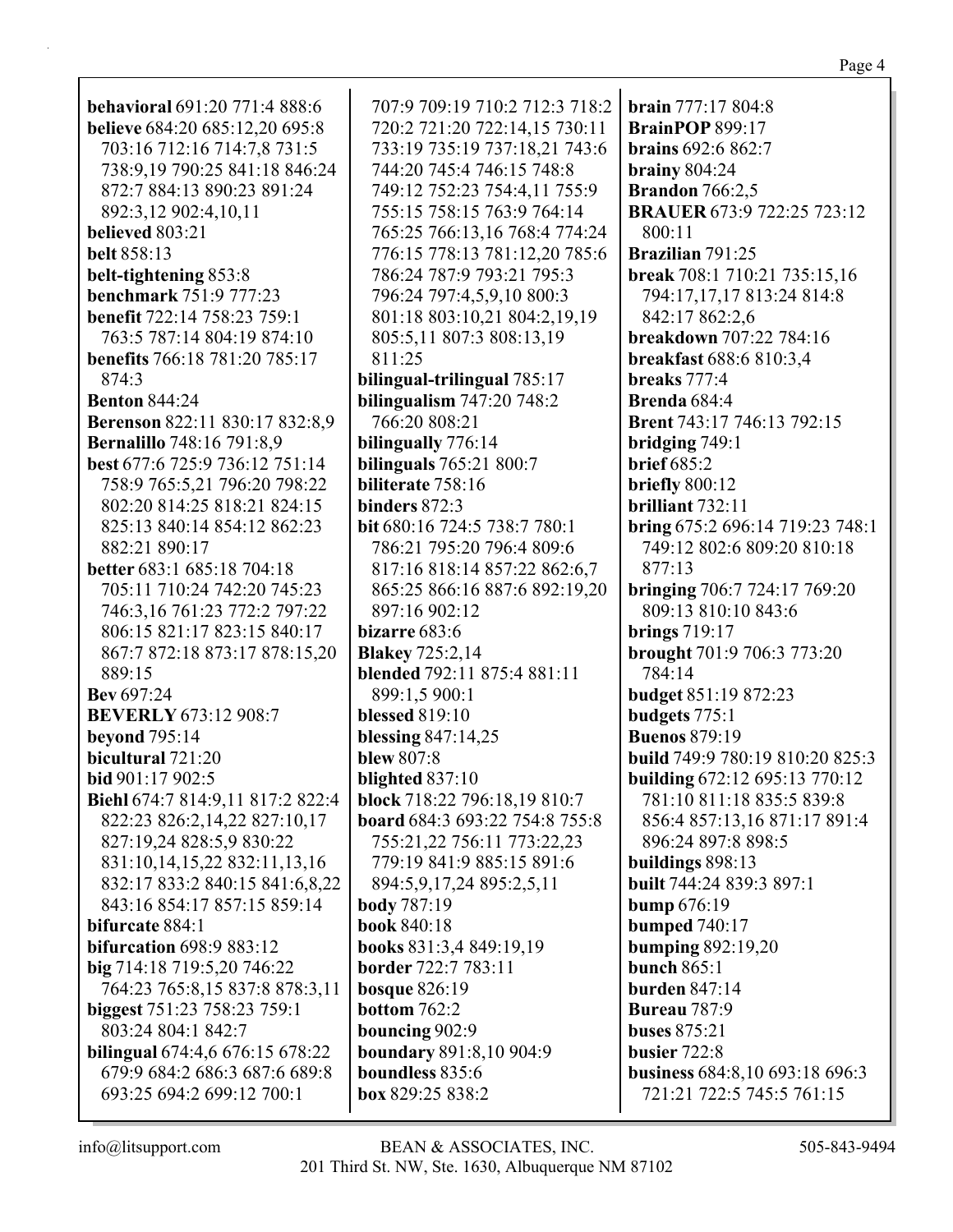| 763:8,11 764:21,25 765:3,23<br>774:11 836:25 864:23 865:3<br>895:8,9,15<br>businesses 770:15,18<br>busy 860:13,13<br><b>button 828:18</b><br>bypassed 727:15<br>bystanders 844:9,14 | cares 746:8<br>Carlos 673:4 765:19,20 806:20<br>Carnival 840:4 845:19<br>carry 824:7<br>carryover 751:19 774:15<br>carving 903:23<br>case 760:12 764:17 908:4<br>caseload 843:1<br>caseloads 824:7 | 683:25 684:13 685:24 697:23<br>698:3,24 699:3 701:5 702:24<br>703:11 704:5,9,16 705:15,21,24<br>706:24 712:7 713:24 717:20<br>722:22,23,25 723:11,16 725:20<br>726:2,6,10 727:25 728:6,11<br>729:6 731:21 732:3 733:13,14<br>733:16 734:5,15 735:12,16,18<br>737:16 742:22,24 743:3 744:4,6 |
|-------------------------------------------------------------------------------------------------------------------------------------------------------------------------------------|----------------------------------------------------------------------------------------------------------------------------------------------------------------------------------------------------|---------------------------------------------------------------------------------------------------------------------------------------------------------------------------------------------------------------------------------------------------------------------------------------------|
| $\mathbf C$                                                                                                                                                                         | cases 710:10 731:13 805:7                                                                                                                                                                          | 744:10,15 745:18 746:11                                                                                                                                                                                                                                                                     |
| C 672:20 673:1 674:1 693:10                                                                                                                                                         | catch 710:13 841:24                                                                                                                                                                                | 747:15 752:6 757:9,15,18 760:1                                                                                                                                                                                                                                                              |
| 823:15 907:8,19                                                                                                                                                                     | categories 680:2                                                                                                                                                                                   | 761:19 763:21 764:2 766:1,5                                                                                                                                                                                                                                                                 |
| Caballero 673:4 676:4 705:5                                                                                                                                                         | category 742:4                                                                                                                                                                                     | 769:9 770:15,19 771:1,5 772:11                                                                                                                                                                                                                                                              |
| 717:20,21,25 718:3,5 719:16                                                                                                                                                         | Caterina 879:10                                                                                                                                                                                    | 772:13 775:4 779:4 781:9,14                                                                                                                                                                                                                                                                 |
| 720:6 721:12,16,23 722:2,21<br>733:1 734:4,7,23,24 782:25                                                                                                                           | Catholic 788:10                                                                                                                                                                                    | 782:9, 20, 25 783: 2788: 21, 22                                                                                                                                                                                                                                                             |
| 783:1 785:4 786:13 787:12                                                                                                                                                           | Caucasian 787:2                                                                                                                                                                                    | 789:16 792:21 793:9,12,18,19                                                                                                                                                                                                                                                                |
| 793:24 802:10,11 803:8 812:24                                                                                                                                                       | caught 892:9                                                                                                                                                                                       | 800:10,11 802:9 805:20 809:1,2                                                                                                                                                                                                                                                              |
| 812:25 846:12,13,14,19 847:19                                                                                                                                                       | cause 726:3 745:14 762:5 779:24<br>780:1                                                                                                                                                           | 811:22 812:11,16 813:9,19,23<br>814:2,4 816:12,13,23,25 821:19                                                                                                                                                                                                                              |
| 847:24 849:16 852:19 861:7,8                                                                                                                                                        | cautions 748:24                                                                                                                                                                                    | 821:24 822:11 828:17,21                                                                                                                                                                                                                                                                     |
| 905:22,23                                                                                                                                                                           | CC 672:25 907:25 908:2                                                                                                                                                                             | 830:18 832:7,25 834:11 835:3                                                                                                                                                                                                                                                                |
| <b>Cabinet 884:17</b>                                                                                                                                                               | CCR 672:20 907:8,19                                                                                                                                                                                | 837:5,23 838:6,21 839:24                                                                                                                                                                                                                                                                    |
| call 675:6 693:12 734:9 799:3                                                                                                                                                       | celebrate 743:4 745:14                                                                                                                                                                             | 840:11 841:4 843:12 846:12,13                                                                                                                                                                                                                                                               |
| 812:16 836:5 860:21 867:13                                                                                                                                                          | celebrating 824:18 871:15                                                                                                                                                                          | 851:9,14,17 852:14 853:15,21                                                                                                                                                                                                                                                                |
| 872:6 904:22                                                                                                                                                                        | celebration 701:7 768:12                                                                                                                                                                           | 854:22,23,24 857:12,19 859:9                                                                                                                                                                                                                                                                |
| called 756:11 779:2 803:15                                                                                                                                                          | celebrations 693:5 745:2                                                                                                                                                                           | 859:10,11 860:2,7,16,20,21                                                                                                                                                                                                                                                                  |
| 836:14 844:7 900:10 901:18                                                                                                                                                          | <b>Cell 722:1</b>                                                                                                                                                                                  | 861:14,24 862:4 863:25 864:5                                                                                                                                                                                                                                                                |
| 905:3                                                                                                                                                                               | center 678:23 770:13 783:10                                                                                                                                                                        | 865:2 869:5, 9, 14, 16 875: 12, 16                                                                                                                                                                                                                                                          |
| Camp 807:2                                                                                                                                                                          | cents 806:16                                                                                                                                                                                       | 876:4,11,19,23,25 877:2,9,14                                                                                                                                                                                                                                                                |
| campus 683:4 690:16 691:17,22                                                                                                                                                       | cents' 806:2                                                                                                                                                                                       | 877:21 879:7,8,18 880:17                                                                                                                                                                                                                                                                    |
| 829:18 834:24 840:24 897:15                                                                                                                                                         | CEO 694:22                                                                                                                                                                                         | 881:21, 23, 25 882: 23, 25 883: 25                                                                                                                                                                                                                                                          |
| 898:6                                                                                                                                                                               | CEP 901:23,25                                                                                                                                                                                      | 885:7,13,17,19 886:2,9 889:22                                                                                                                                                                                                                                                               |
| canceled 852:9,14,18                                                                                                                                                                | Cerrillos 875:9                                                                                                                                                                                    | 890:3,7,16,20,22 893:13,19                                                                                                                                                                                                                                                                  |
| canceling 853:3                                                                                                                                                                     | certain 713:17,18 804:7 805:1                                                                                                                                                                      | 894:3,16 895:4 896:3,12 897:11                                                                                                                                                                                                                                                              |
| Canteen 901:19 902:3                                                                                                                                                                | 835:16 853:25 877:24 878:12                                                                                                                                                                        | 897:23 898:17,21 900:5 901:3                                                                                                                                                                                                                                                                |
| cap 714:1,14 740:7 817:4 842:4                                                                                                                                                      | certainly 701:6 704:2,13 707:8                                                                                                                                                                     | 902:17 903:3,5,7,8,9 904:2,5,20                                                                                                                                                                                                                                                             |
| 864:16,18 872:21                                                                                                                                                                    | 708:17 721:9 781:11 833:15,19                                                                                                                                                                      | 906:1,4,7                                                                                                                                                                                                                                                                                   |
| capable 692:15 784:20                                                                                                                                                               | 833:23 874:7 887:9 892:9                                                                                                                                                                           | Chairman 708:14 711:4                                                                                                                                                                                                                                                                       |
| capacity 699:20 711:9 767:18                                                                                                                                                        | 898:11                                                                                                                                                                                             | <b>Chairperson 880:18</b>                                                                                                                                                                                                                                                                   |
| caps 889:25<br><b>CAPTION 908:4</b>                                                                                                                                                 | Certificate 674:11 873:3 907:7                                                                                                                                                                     | Chairwoman 706:3 726:9 728:14                                                                                                                                                                                                                                                               |
| capture 709:17,18 797:1                                                                                                                                                             | certified 754:24,25,25 755:1,2                                                                                                                                                                     | 754:20 757:16                                                                                                                                                                                                                                                                               |
| captured 707:17,21                                                                                                                                                                  | 852:23 907:8                                                                                                                                                                                       | challenge 747:13 762:20 769:21                                                                                                                                                                                                                                                              |
| <b>Cards</b> 732:6                                                                                                                                                                  | certify $907:10$                                                                                                                                                                                   | 780:16 785:19 820:14 825:23                                                                                                                                                                                                                                                                 |
| care 774:2 826:18                                                                                                                                                                   | CES 716:2 901:17<br>CFO 755:3                                                                                                                                                                      | 842:8 848:1,2                                                                                                                                                                                                                                                                               |
| career 747:14 754:17 827:19                                                                                                                                                         | <b>CHAIKEN 673:15</b>                                                                                                                                                                              | challenges 692:8,10 769:19<br>826:6 829:8,19 834:25 835:1                                                                                                                                                                                                                                   |
| career-and-college 859:21                                                                                                                                                           | chair 673:3 675:1,22 676:6 678:4                                                                                                                                                                   | 847:8 851:15 852:12 853:14                                                                                                                                                                                                                                                                  |
| career-ready 817:7                                                                                                                                                                  | 678:19,20 683:2,6,12,17,20,21                                                                                                                                                                      | 854:19                                                                                                                                                                                                                                                                                      |
|                                                                                                                                                                                     |                                                                                                                                                                                                    |                                                                                                                                                                                                                                                                                             |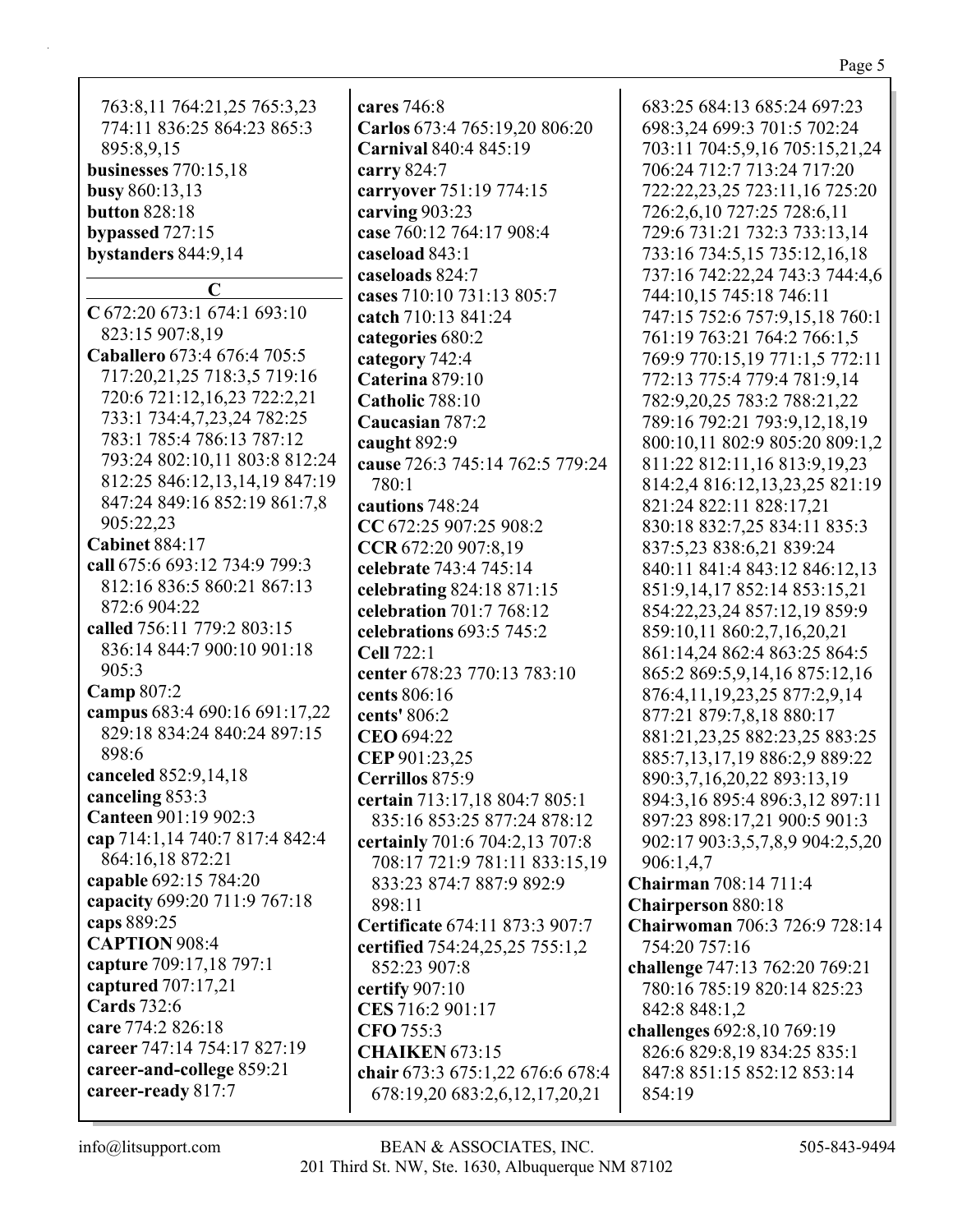| challenging 700:17 721:14 730:8 | 905:13                                              | civic-minded 817:7               |
|---------------------------------|-----------------------------------------------------|----------------------------------|
| 763:5 829:7 842:11 854:15,21    | <b>Chavez's</b> 716:14                              | claimed 793:15                   |
| champion 708:17 710:14          | check 793:9                                         | clarification 731:25             |
| chance 703:6 755:10 800:19      | <b>Cheron 882:2</b>                                 | clarify 723:2,13                 |
| 831:20,23                       | child 703:1 705:1,4,9,17,17 715:5                   | clarifying 729:9                 |
| change 696:17 702:9 730:7 753:6 | 726:17,21,23,24 727:6 728:1,8                       | class 687:4 691:23 712:21 714:11 |
| 795:24 810:6 819:9 865:15       | 728:15,21 761:1 763:4 785:10                        | 781:4 804:10,10 807:21 830:22    |
| changed 681:12 821:1 851:4      | 785:16 798:7 821:9,10 900:23                        | 844:6,8 849:5 878:3,6,8,10,11    |
| changes 690:3 700:3 769:21      | child's 762:2 776:8                                 | 879:2                            |
| 780:25 850:16 853:22            | childhood 845:23                                    | classes 732:14 767:15 768:10     |
| changing 783:3                  | children 701:3 705:8,8 715:6                        | 808:8 809:15 827:18 858:12       |
| Chapman 672:20 907:8,19         | 729:10 730:5 748:20 760:8                           | 877:24 878:14 881:1 897:6        |
| characteristic 873:21           | 761:12,14 762:6,9,10,16,25                          | classical $804:11,11,15$         |
| characteristics 874:11          | 766:9,11 767:14 768:4,8 785:12                      | classification 798:7             |
| charge $695:15$                 | 807:18 826:17 829:15,25                             | classifications 823:20 844:8     |
| chart 680:7 681:18 739:5,21,23  | 880:20 882:18                                       | classified 823:3,22 828:5,7      |
| 740:9 741:12 776:5              | choice 840:7 880:13 882:16,20                       | classmates 881:17                |
| charter 674:3,7,9 677:19 681:8  | choose 705:1 829:10 830:8,15                        | classroom 689:17 695:3 717:15    |
| 684:18,21 685:18 689:21 690:7   | 880:1                                               | 777:24,24 783:14 785:21          |
| 696:5 698:7,10 699:16 706:6,15  |                                                     | 796:21 824:14 855:19 879:4       |
| 712:16 716:10 719:18 723:19     | choosing 845:21 878:22<br>chose 832:13 872:14 882:5 | classrooms 689:18 690:24         |
|                                 |                                                     |                                  |
| 728:24 733:18 736:5,25 746:15   | Chris 678:3,17 683:4,11,19,24                       | 693:20 709:2 746:25 749:24,25    |
| 748:9 752:16 755:9 759:13       | 684:1,14 686:1 698:21,23                            | 825:16 873:2 897:3,8 898:8       |
| 763:12 768:25 769:7 780:22      | 701:11 702:1 703:10 704:8,14                        | classwork 881:16                 |
| 801:7 811:24 815:14 818:18      | 706:1,9,12,19,22 707:4 708:14                       | <b>CLAVES 690:18</b>             |
| 820:15 822:15,23 825:12         | 711:4 712:6,12,16,23 713:2,5                        | clear 726:2 772:16 864:20 881:8  |
| 829:22 839:1 840:22 848:1       | 713:16 714:5 715:3,21 717:10                        | cleared 725:23 726:6             |
| 858:11 859:13 863:12 864:7      | 717:19,24 718:3,6 720:6 721:15                      | <b>Clearinghouse 827:23</b>      |
| 870:7,8 871:11,14,16,20 872:2   | 721:22 722:20 723:15 724:18                         | clearly 677:12 736:18 815:6      |
| 873:7,7 879:15 880:15,21        | 725:18 726:1,5,8 727:1 728:4,7                      | 856:23 863:4                     |
| 881:20 882:15,20,21 883:12      | 728:13 729:7,13,20 730:18                           | client 883:23                    |
| 891:2,8,11,15 901:8,12 903:16   | 731:12,20,23 732:2,17,20,24                         | Cliff 822:6 830:18,19 851:23,24  |
| 903:22 904:6,7                  | 781:11                                              | 853:7                            |
| charter-specific 680:23 867:12  | Christina 826:18                                    | climate 734:2 770:3 812:8        |
| 870:21                          | Christmas 794:17                                    | 859:22 904:17                    |
| charters 693:14 702:16 704:22   | chronic 734:1 812:6 821:1                           | clinic 770:22,24,24 771:2        |
| 713:12 724:16 771:20,22         | 859:20 904:15                                       | close 677:24,25 680:3 711:16     |
| 782:14 814:17 833:17,18         | church $733:5$                                      | 737:5 739:6 740:11 791:8,9       |
| 855:21,25 857:4 862:14 886:18   | Cien 699:16 804:21                                  | 815:20 818:6 863:17 867:3        |
| 895:14                          | Cindy 757:9 869:14                                  | closely 758:2                    |
| charts 679:23 748:4             | circulate 792:8                                     | closer 744:15 855:13,14          |
| Chavez 673:4 675:18,19 706:24   | citizen 846:8                                       | closet 856:2                     |
| 706:25 707:7 708:11,14 709:15   | citizens 730:22 731:17 783:12                       | closing 827:12 828:9             |
| 711:5,23 734:17,18 752:7,9      | 839:10                                              | club 719:12 778:7                |
| 757:11,13 775:10 793:18,19,20   | citizenship 730:23 732:6                            | clubs 719:9                      |
| 795:19 796:22 799:15,20 800:9   | city 721:20 826:16                                  | clue 808:16                      |
| 800:13 801:10 803:9 804:5       | Citywide 790:23                                     | <b>CNM</b> 766:7                 |
| 806:1 813:2,3 861:16,17 905:12  | civic 823:17 826:9                                  | co-planning $824:15$             |
|                                 |                                                     |                                  |

Page 6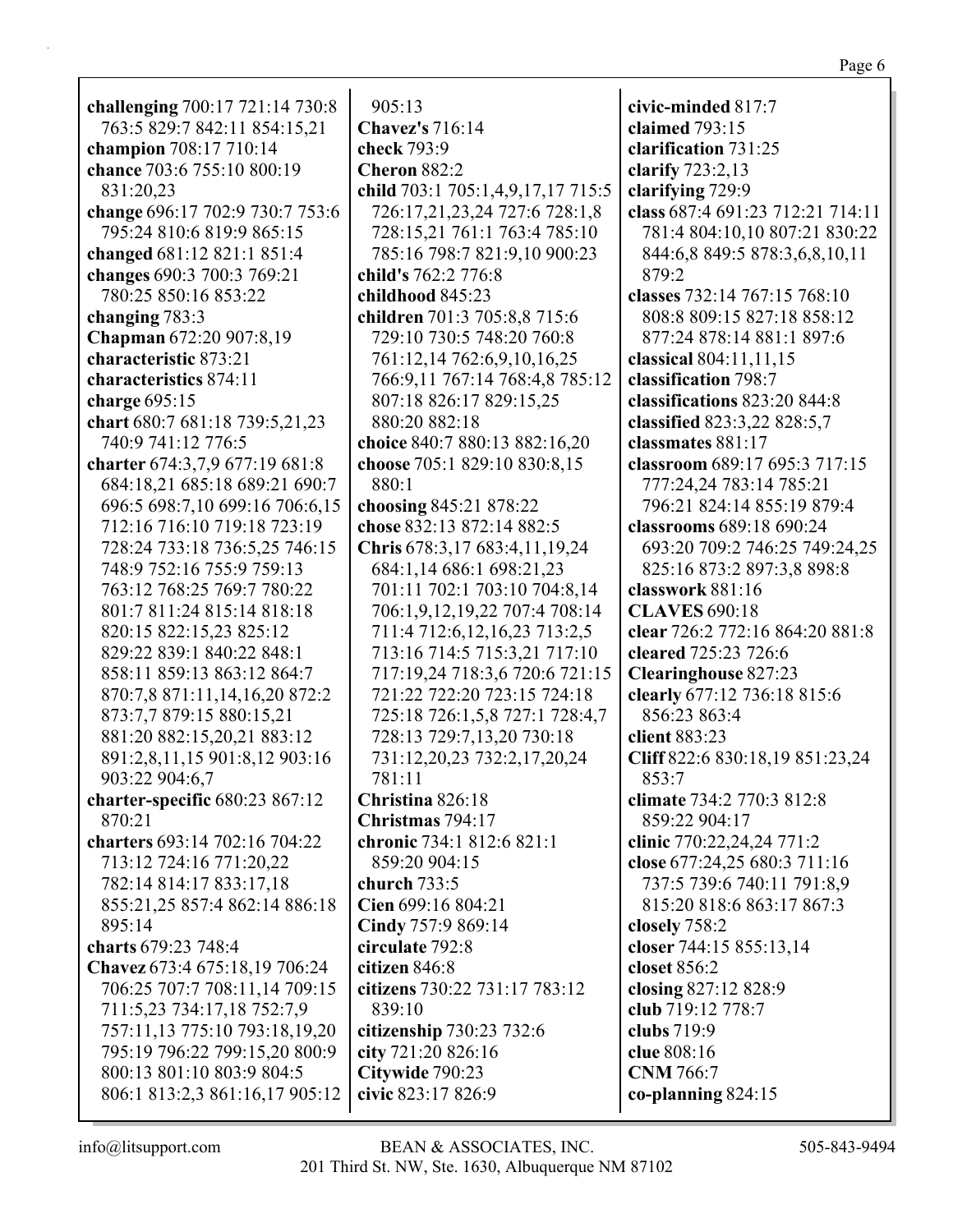Page 7

**coaches** 899:12 **code** 841:25 **codes** 829:5 841:19 **cognitive** 758:24 759:1 777:16 785:16,17 794:22 **cohesion** 700:6 **cohort** 709:10 729:25 769:21 827:6 838:4 854:5 **collaborating** 706:7 824:15 **colleagues** 724:22 828:11 **collected** 787:6 **Colleen** 809:10 **college** 789:24 803:24,25 804:3 827:13,18,24 828:8 849:22,24 850:3 858:12 859:2,5 **college-and-career** 734:1 812:7 823:4 904:16 **college-bound** 817:7 **colleges** 837:19 **Collier** 777:1 **come** 676:11 684:17 688:15 692:5 693:2 701:21 711:20 716:7 718:8 721:8 730:2 731:5 731:9,12 735:20 744:3 746:2 751:7 754:8 764:3,13 767:14,19 768:19 771:11 775:9 776:11 777:8 782:20 783:18,19 791:3 800:3 810:12 820:13 829:4,6,20 836:19 838:16 839:24 847:4 849:7,17 853:18 857:23 864:17 881:14 886:3,22 889:8,17 891:20,21 892:7 898:12,12 **comes** 692:9 697:3,14 703:14 704:2 707:12,16 727:11 744:6 758:23 783:5 794:22 808:9 844:3 845:19 852:12 **comfortable** 837:14 **coming** 678:10 720:22 722:16,17 725:1 729:11 740:5 751:25 771:14 774:24 781:19 801:17 802:17,21 805:22 814:15 841:14 842:17 **commend** 706:4 **comment** 678:16 703:13 732:10 737:14 744:6 757:20 808:18 840:20 863:23 864:4 876:8 877:10 888:19 900:20 **comments** 674:13 702:25 710:16

793:1,23 801:11 834:3 887:1 **Commission** 672:1 675:3 679:6 684:1 723:1 733:18 747:18 754:21 776:6 800:12 811:24 821:24 835:3 851:17 857:5 859:13 869:10,17 870:11 871:9 872:20 877:21 879:9 885:20 890:23 892:8 896:20 899:5 901:7 904:6 907:1,12 908:5 **Commissioner** 675:5,7,7,9,10,10 675:12,13,13,15,16,17,17,19,20 675:20,23,23,25 676:1,1,3,4 702:23 704:15,17 705:5,6,22,23 706:2,10,14,20,22,24,25 707:7 708:8,11 709:15 711:23 712:8,9 712:13,19,25 713:3,6 714:5,24 715:4,21 716:14 717:7,17,20,21 717:25 718:3,5 719:16 720:6 721:12,16,23 722:2,21 723:16 723:17 724:18 725:16 726:12 727:1,23 729:8,14,21 730:10 731:8,16,24 732:3,4,18,21,25 733:1,1,12,14,16,17 734:4,6,6 734:10,10,12,13,13,16,16,18,19 734:19,21,22,22,24,25,25 735:2 735:3,3,5,6,6,8,9,10 752:7,9 757:11,13 758:11 772:14,15 773:2,21 774:4 775:3,5,6,10 776:3 778:20,23 779:5 781:2,8 782:25 783:1 785:4 786:13 787:12 788:23,24 789:10,13,17 789:23 791:4,10,21,25 792:3,19 792:22 793:8,11,18,19,20,22,23 794:9 795:19 796:22 799:15,20 800:9,13 801:10 802:10,11 803:8,9 804:5 805:21 806:1,18 806:19,24,25 807:1 809:2,3 811:21 812:10,12,12,17,17,19 812:20,20,22,23,23,25 813:1,1 813:3,4,4,6,7,7,10,10,12,13,13 813:15,16,16 838:19,20 839:20 840:11 841:2,3,4,5,17 842:3 843:9,11,12,13,15,19,24,25 845:15 846:10,12,13,14,19 847:19,24 851:8 852:19 854:23 854:24,25 855:6 856:21,25 857:11,20,21 858:23 859:1,4,7 859:10,12,25 860:1,3,3,5,22,23

860:24,25,25 861:2,3,3,5,6,6,8 861:9,9,11,12,12,15,15,17,18 861:18,20,21,22 865:5,9,12 871:8 875:15 877:5 879:20 885:6 887:13 893:20,21 894:4 894:13,17,19 895:2,5,7,12,20 896:4,10,12,13,18,19 897:10,12 897:24 898:24 899:5 900:3,6,19 901:1,4 902:6,15,23 903:8,9,10 903:14 904:19,21,21,23,23,25 905:1,2,5,5,7,8,8,10,11,11,13 905:14,14,16,17,17,19,20,20,22 905:23,24,24 906:2 **Commissioners** 673:2 678:21 698:5 699:3 737:17 743:4,22 757:17 765:19 772:13 806:17 813:22 814:10 816:25 830:19 846:16 864:6 895:13 **commit** 836:22 **commitment** 836:20 870:24 889:19 **committed** 835:20 **committee** 688:22 742:1,3 757:1 **committees** 687:15 **common** 707:12 803:6 832:5 **communicate** 745:7 747:6 764:20 765:2 **communicated** 890:25 **communicates** 798:15 **communication** 778:3 798:25 881:9 890:24 **communities** 831:17 **community** 684:23,24 687:15 688:4 694:24 695:5 702:16 747:21,24 748:4 756:20 764:22 790:1,1 826:15 827:4,11 831:14 831:19,25 832:4,23 833:21 836:21,24 837:11 845:11 854:8 856:16 871:2,4 880:9 882:19 889:6 903:16 **company** 901:18 **comparative** 685:17 **compare** 723:21 **comparison** 697:6,15 724:7 787:7 **competence** 758:19 **competitive** 707:11 **complaint** 868:9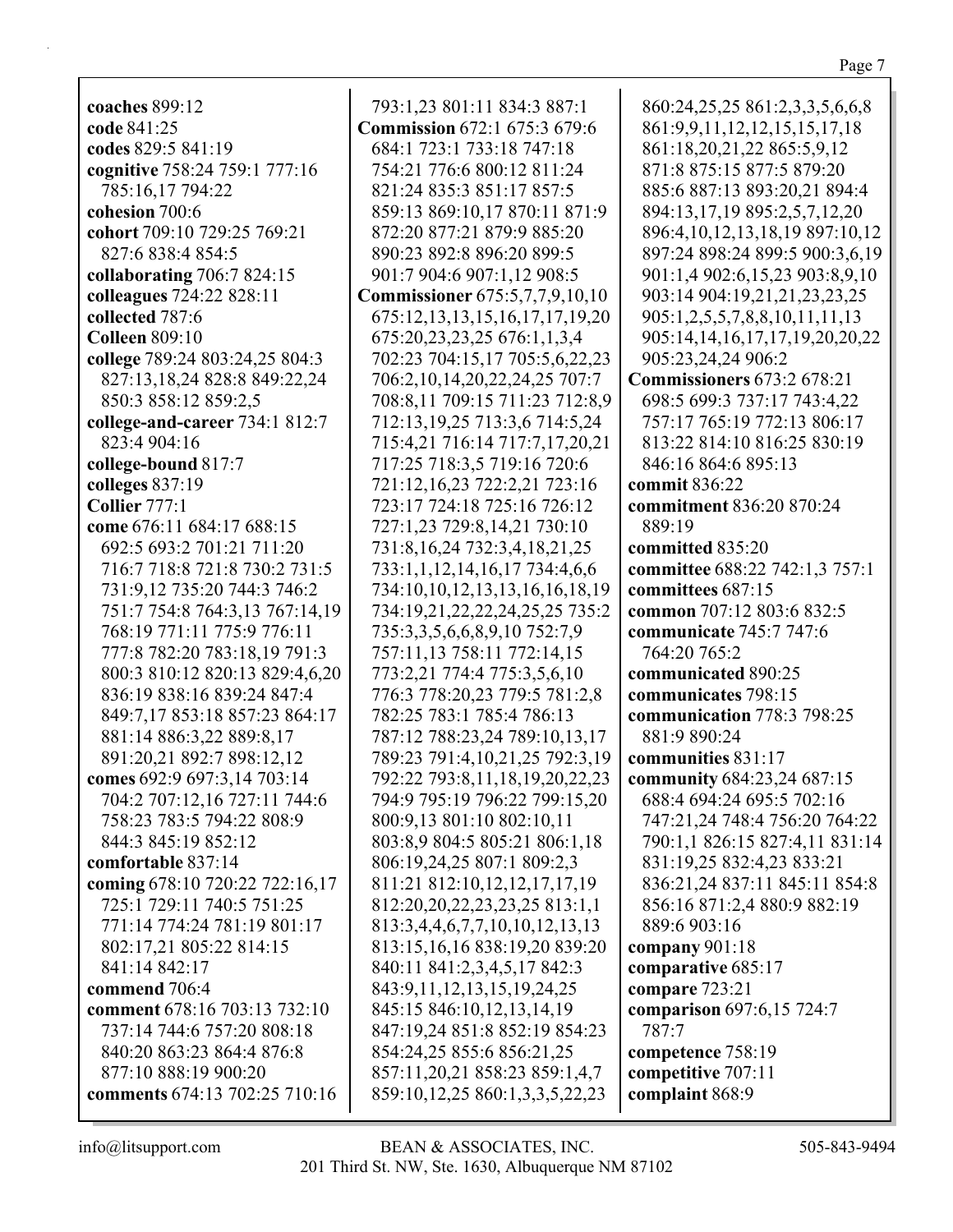**complete** 677:2,5,10 682:17 736:8,11,15 814:21,24 815:3 862:19,22 863:1 885:15 **completed** 741:18 885:12,13 **completely** 683:9 **completion** 823:14,16 827:15 871:15 **compliance** 682:11 741:24 799:9 821:3 822:20 868:19 886:10 **compliant** 704:2 820:24 **component** 778:18 781:12 844:16,17 848:14 **components** 686:11 **comprehend** 787:18 805:18 **comprehensive** 750:24,25 **computer** 865:10 899:9,13,15 **computers** 878:25 879:3 899:10 **concern** 704:6 820:16 851:12 887:4 **concerned** 705:14 794:14 845:7 888:20,21 **concerns** 678:5 682:2 737:7 815:22 816:14 820:5,19 845:4 884:15 887:3 **conclude** 683:1 742:21 821:18 875:24 **concludes** 697:16 869:4 **conclusive** 867:16 **concurrent** 781:23 **condition** 677:18 682:21 736:24 815:12 821:15 863:10 869:1 **conditions** 677:12,22 733:20 736:5,18 737:3 812:1 814:17 815:6,17 859:15 862:15 863:4 863:15 904:8 **condos** 841:12 **conducted** 721:21 728:21 828:3 **conducting** 763:11 **conference** 716:9,10 **confident** 749:19 **confusing** 683:11 729:2 746:22 805:24 **confusion** 865:16 **congrat-** 883:23 **congratulate** 721:13 772:6,7 809:4 848:6 903:21 **congratulations** 706:10 735:13 813:20 839:5 861:23,25 883:24

903:19 906:5 **connected** 878:11 **connections** 878:15 **Consent** 816:2 **consider** 677:21,23 710:2 737:2,4 815:16,18 863:14,16 876:1 881:20 **considerably** 748:4 **consideration** 697:22 701:4 782:7 **considerations** 799:9 **considered** 687:24 696:23 713:11 781:18 782:6 790:7 **considering** 782:24 786:4 827:8 **consistency** 683:13 **consistent** 680:21 **consistently** 739:11 822:24 **constantly** 848:23 **constitute** 907:10 **constituted** 742:2 **construct** 688:11 **consultation** 699:7 **consultations** 758:8 **content** 692:12 794:4 **continue** 694:13,25 751:7 757:6 763:11 810:20 837:6 856:11 870:20 873:11 876:18 881:5 901:15 **continued** 674:1,3 693:24 759:24 763:12 **continues** 757:3 870:12 871:1 **continuing** 752:20 780:9 835:1 870:18 871:3 **continuous** 693:3 752:16 **continuum** 686:7 **contract** 681:13 684:18,21 713:10 716:2 723:8 728:12 739:11,25 771:9 814:13 818:19 819:4,14,17 822:23 830:14 860:8 864:8 889:23 890:10 902:4 **contracted** 684:8,10 727:22 894:25 **contracting** 751:16 **contractor** 896:5 **contractual** 822:19 **contributed** 827:3 **contributes** 844:4

**control** 856:7 887:18 **controls** 885:21 **conveniently** 878:25 **conversation** 725:15 771:15 777:13 837:15,18 838:11 884:5 886:18 **conversations** 702:5 777:20 778:4 785:13 786:10 798:12 885:1 886:22 **conversion** 884:6,11 **converted** 870:8 **converting** 871:20 **convoluted** 732:8 **Cooking** 897:7 **cool** 694:22 **coordinator** 727:17 743:10,13 780:12 802:22 **copied** 884:16 **copies** 728:17 865:1,13 872:5 **copy** 894:14,21,22 895:10 896:1 **Cordova** 746:23,24 **core** 803:6 844:1 **corner** 839:3 **correct** 676:12 712:12,15 713:5 715:3 717:24 723:4 726:1 728:4 728:5 729:13,21 731:12,20,23 732:20 773:20 790:22 864:11 864:22,23 868:18 890:4 892:14 895:5 896:4 898:23 903:6,13 **corrected** 742:2 **correction** 773:8 **Corrective** 677:18 681:10 693:8 693:9 725:23 736:24 815:13 863:11 **cost** 802:19 **costed** 761:8 **costs** 774:16 **council** 702:2,4 743:19,20 769:14 822:7,8,12 830:20,21 833:10 857:4 869:12,19,19,22 872:13 885:4,23 886:3,6 887:14 889:10 890:4 894:23 **councils** 702:14 886:20 887:8 **counsel** 673:13 890:18,19 **counseling** 691:14,16,21 **counselor** 691:12 895:18 **counselors** 887:22 **count** 753:24 825:2 855:16,17,19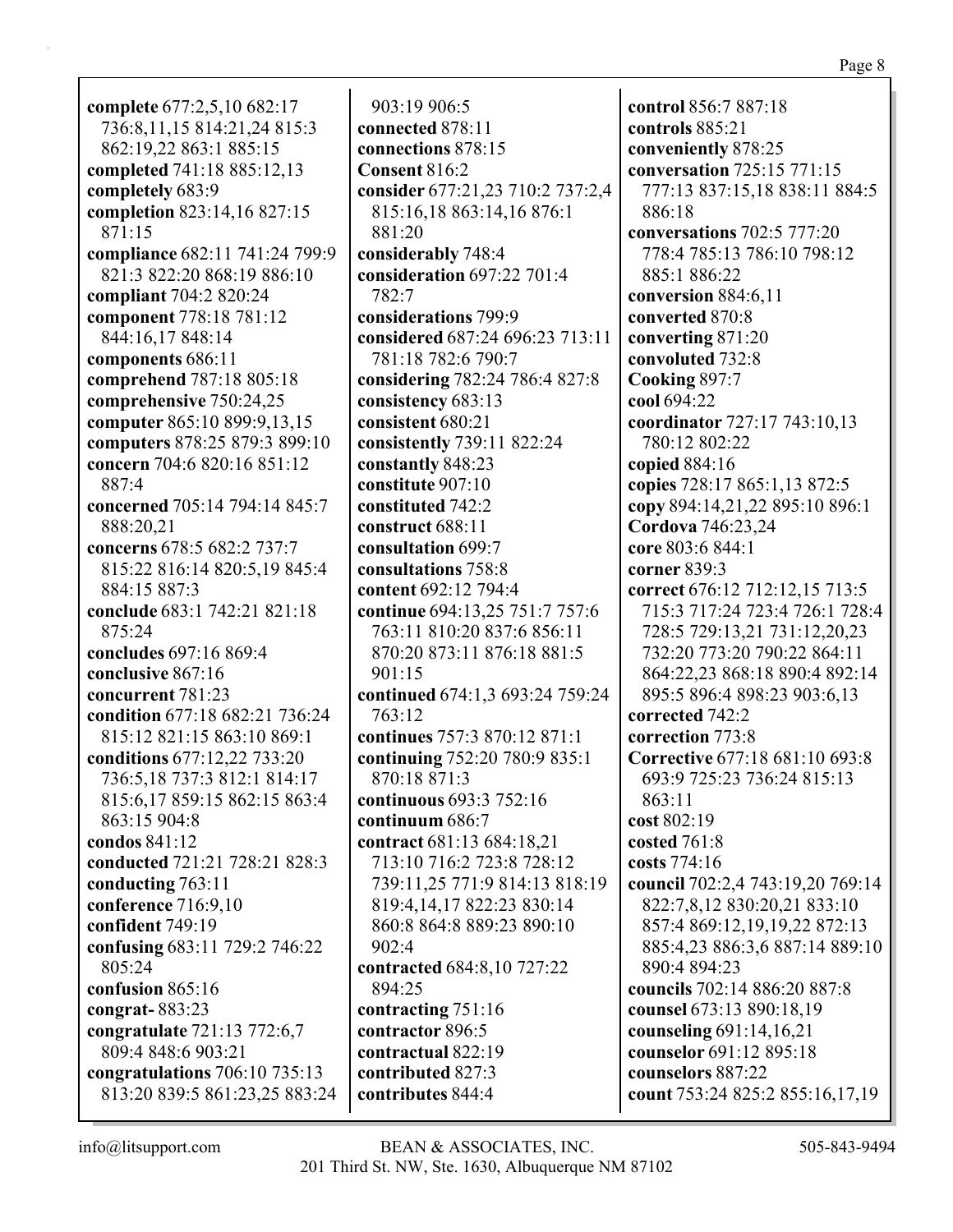856:2,5 902:10 **counted** 749:6 **counting** 727:4 **countries** 730:13 731:4,11 764:25 **country** 699:9 700:21 758:13 808:8 **County** 874:15 907:13 **couple** 686:11 714:2 757:2 772:15 773:23 782:2 792:23 817:17 821:6 823:12 826:8 827:22 828:15,15 829:19 845:13 851:10 886:16 898:24 **couples** 792:4 **courage** 831:19 **course** 681:13 684:17 685:18 686:18 688:17 691:5,25 692:2 695:2 704:17,20 705:10 709:6 709:11 711:7,20 714:12 717:3 717:12,22 725:2,8 733:6 739:2 741:25 762:3 779:7 817:13 827:2,18 829:16 851:21 **courses** 823:14 827:15 857:23 858:7 **Court** 672:21 907:9 **cover** 895:21 **cow** 834:17 **crafty** 895:24 **crawling** 724:6 **crazies** 809:5 **create** 716:25 728:8,9 811:3,8 **created** 702:13 708:21 833:9 **creating** 702:14 770:4 840:18 **creative** 691:7 730:2 848:3 856:8 856:25 **credit** 827:20 842:10 848:14,15 848:24 853:1 854:20 **credits** 793:4,5 858:3 **cried** 760:25 **crisis** 826:3 **criteria** 823:5 **Crone** 673:5 676:2 702:23 732:3 732:4,18,21,25 733:2,12 735:4 735:5 788:23,24 789:10,13,17 789:23 791:4,10,21,25 792:3,19 792:22 793:8,11 806:19 813:11 813:12 861:20,21 904:24,25 905:2

**cross-collaborations** 706:4 **Cruces** 722:6 **crumbling** 832:3 **Crysler** 864:25 **CSD** 678:14 681:2 702:25 737:12 741:2 773:22 816:19 864:2 **CSP** 873:7 **cultural** 758:19 767:9,20 768:3 769:8 804:21 830:2 889:1 **culturally** 678:25 686:4 687:3 690:17 700:12 702:13 749:2 759:4 771:17 805:5,12 833:20 886:20 889:1,7 **culture** 701:24 785:10 810:5 **cumulative** 798:21 **curb** 775:2 **curious** 721:19 732:23 784:15 853:16,23 **current** 678:24 679:23 723:7 729:3 740:12 817:3 864:11 889:9 898:1 **currently** 685:19 727:21 750:3 754:21 755:12 776:19 809:10 823:1,2 842:20 872:21 873:25 880:21 **curriculum** 749:3 768:4 802:16 810:22 825:14 828:2 840:13 844:1 **cursive** 874:25 **Custodian** 673:12 **cut** 712:23 852:3 **cutest** 840:3 **cutoff** 866:4 **cuts** 856:18 **cycles** 716:24 **Cynthia** 672:20 907:8,19 **D D** 674:1,1 **dad** 718:12 792:1 851:2 **daily** 696:9,11 758:7 763:7 **dances** 745:1 768:18 **danger** 732:13 **dangerous** 834:4 **Dare** 836:15 **DASH** 779:10 **data** 676:21 677:1,3,9,15,16,17 679:3 681:4,5 685:17 708:2,7

708:20 709:2,10,11 710:6,11,13 711:6,17,18 712:1 716:17,22 727:4 736:6,8,15,21,22,23 738:20,25 739:6,16 740:22 751:8 773:5,15,16 777:21 787:6 787:7,11 797:15 799:6,12,16 803:10 804:4 814:19,21 815:3,9 815:11,12,23 816:2,5 817:8,9 818:20,22 819:4 824:15 825:17 826:1 827:23 846:2 862:17,19 863:1,7,9,10 867:16,23 874:16 **database** 885:25 **date** 816:8 893:4 908:2,9,14,19 908:24 **dated** 758:6 **daughter** 760:13,22 832:11 882:3 **daughters** 755:19 **DAVID** 673:6 **Davis** 673:5 675:15,16 734:11,12 813:14,15 843:12,13,15,19,24 845:15 846:10 860:23,24 905:18,19 **day** 678:11 707:5 712:18 718:17 718:18 725:8 730:4 753:9 760:20 768:5,14 785:12 792:7 798:23 807:2 826:18 831:6 834:24 836:13 849:13 850:12 875:23 879:2 880:12 899:14 **days** 677:17 736:23 760:25 777:15 792:24 810:8 815:11 825:5 837:17 863:9 874:21 **de** 804:22 **deadline** 883:16 **dealing** 760:21 **dealt** 760:22 **Dean** 822:10 836:1 853:6 **dear** 699:24 **debacle** 800:5 **debate** 768:14 **December** 672:11 675:4 677:10 736:16 815:4 863:2 891:24 907:16 **decided** 727:7 728:2 809:11 819:3 853:11 **decides** 677:11 736:17 815:5 863:3 **deciding** 781:25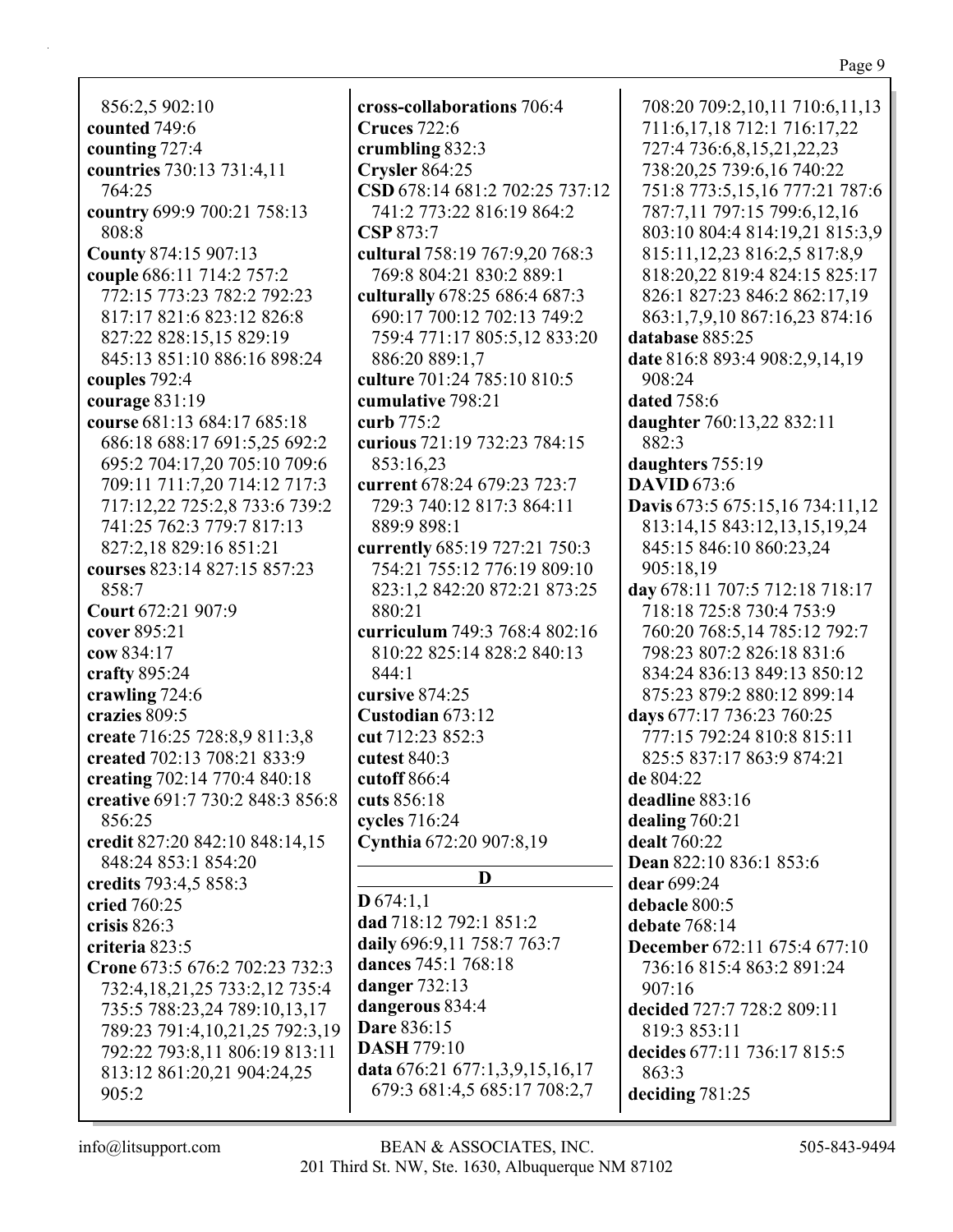**decision** 677:6 698:11,12 736:12 782:8 814:25 862:23 883:14,14 **decisions** 727:12 872:15 **decline** 738:7,8 778:24 816:1 817:10,16 866:3 867:22,25 **declining** 819:13 **decrease** 734:3 739:22 812:8 859:24 866:12 873:13 904:17 **decreased** 751:20 **decreases** 685:13 **dedicated** 817:5 830:12 831:16 **deemed** 866:6 **deficiencies** 681:25 740:25 **deficit** 756:1 796:9 **definitely** 693:3 695:4 699:23 700:17 711:7 715:23 720:23 723:20 752:21 758:14 759:24 776:7 785:19 **degree** 835:17 853:25 859:2,5 **degrees** 739:15 **déjà** 760:20 **DEL'D** 908:9,14,19,24 **deliberately** 790:12 **DELIVERED** 908:9,14,19,24 **delved** 847:1 **democracy** 839:8 **democracy-based** 840:16 **demographics** 685:9 687:19 688:11 748:6 753:7 779:18 783:4 799:22 822:25 874:18 **demonstrate** 717:2 758:18 **Demonstrated** 682:5 741:3 **demonstrates** 716:17 748:14 752:12 819:25 868:7 **demonstrating** 692:16 **denied** 782:4 **dental** 695:16 **Department** 689:24 755:3 766:7 786:3 **departures** 888:18 **depending** 740:8 887:19 **depends** 858:6 **Deputy** 673:10 **describe** 681:12 818:15 **design** 780:6 824:25 **designation** 693:22 **desperate** 810:16 **detail** 685:10 798:3

**detailed** 719:23 **Detecting** 821:9,10 **determination** 729:16 802:19 **determinations** 727:18 **determine** 818:20 **determined** 681:2 872:17 **develop** 745:4 796:17 **developed** 695:25 729:25 752:4 759:16 **developing** 688:25 690:21 719:4 749:14 **development** 686:16 690:25 699:7,22 718:21,23 742:8 751:24 758:4,24 759:1 794:22 796:11,14 824:13 841:11 **developmentally** 686:6 **diagnosis** 761:10 **dictionary** 831:4 **difference** 695:9 765:8 802:12 **differences** 758:20 767:8,9 **different** 680:16 691:20 695:12 720:17 724:3 739:8,12 748:12 760:23 762:18 764:25 767:6 774:21 775:18 776:17 778:7 787:8 792:8 794:7,20 795:10,20 797:7 805:3 836:25,25,25 842:4 872:4 878:4 899:2 **differentiate** 858:21 **differentiated** 749:2 **differently** 801:17 **difficult** 679:13 729:22 803:4,4 **digital** 720:13 **diligently** 847:17 **dip** 679:11,12 696:14 740:19 794:15 **diploma** 761:9 **dipping** 842:18 **direct** 852:4 896:6 **direction** 850:25 **directly** 693:7 700:2 703:12 786:3 795:17 894:20 **director** 673:9,10 684:2 699:4 707:4,5 722:24,25 723:12 724:21 743:9 757:24 800:10,11 801:11 822:3 **dirt** 850:21 **disabilities** 680:20 686:23 715:1 715:7,19 716:21 727:3,10

745:16 823:24 **disability** 705:2,18 715:8 761:21 **disabled** 715:5 775:17,19 **disadvantage** 796:10 **disadvantaged** 680:19 687:21 748:22 750:6,21 823:2,23 **discipline** 887:4,17 888:20 900:8 **disclosing** 701:14 **disclosure** 768:23 **discover** 754:13 **discovering** 738:1 **discussed** 679:7 714:18 **discusses** 799:6 **discussing** 806:4 891:13 **discussion** 674:3 733:13 734:8 743:7 812:14 884:15 890:11 **discussions** 714:23 723:25 890:5 **disheartening** 697:20 **Disks** 908:8,13,18,23 **dispersed** 733:7 **dispute** 681:1,4,6 891:1,19,20 **distinction** 893:18 **district** 710:6 724:4,5,13 750:11 750:14 782:3,3,11 786:4 802:21 802:23 890:15 891:2 892:11 **districts** 699:21 706:5,7 708:22 **disturbed** 732:8 **Ditto** 698:2 **dittoed** 736:3 **diverse** 679:1 686:5 691:5 700:12 722:13 745:5 748:20 759:5 790:22 **diversities** 767:9 **diversity** 686:12 688:12 702:12 720:8 721:4,11 750:8 762:22 769:8 829:3 830:2 833:17 **divert** 774:11 **divided** 832:3 **division** 712:17 754:23 872:24 **DNA** 878:13 **doable** 892:1 **doctor** 747:5 850:19 895:16 **DOCUMENT** 908:8,13,18,23 **dog** 845:22 **doing** 685:20 687:6 688:19 689:7 692:14 695:12 700:11 702:4 704:11 721:24 729:10 730:11 736:1 746:9 759:14 772:1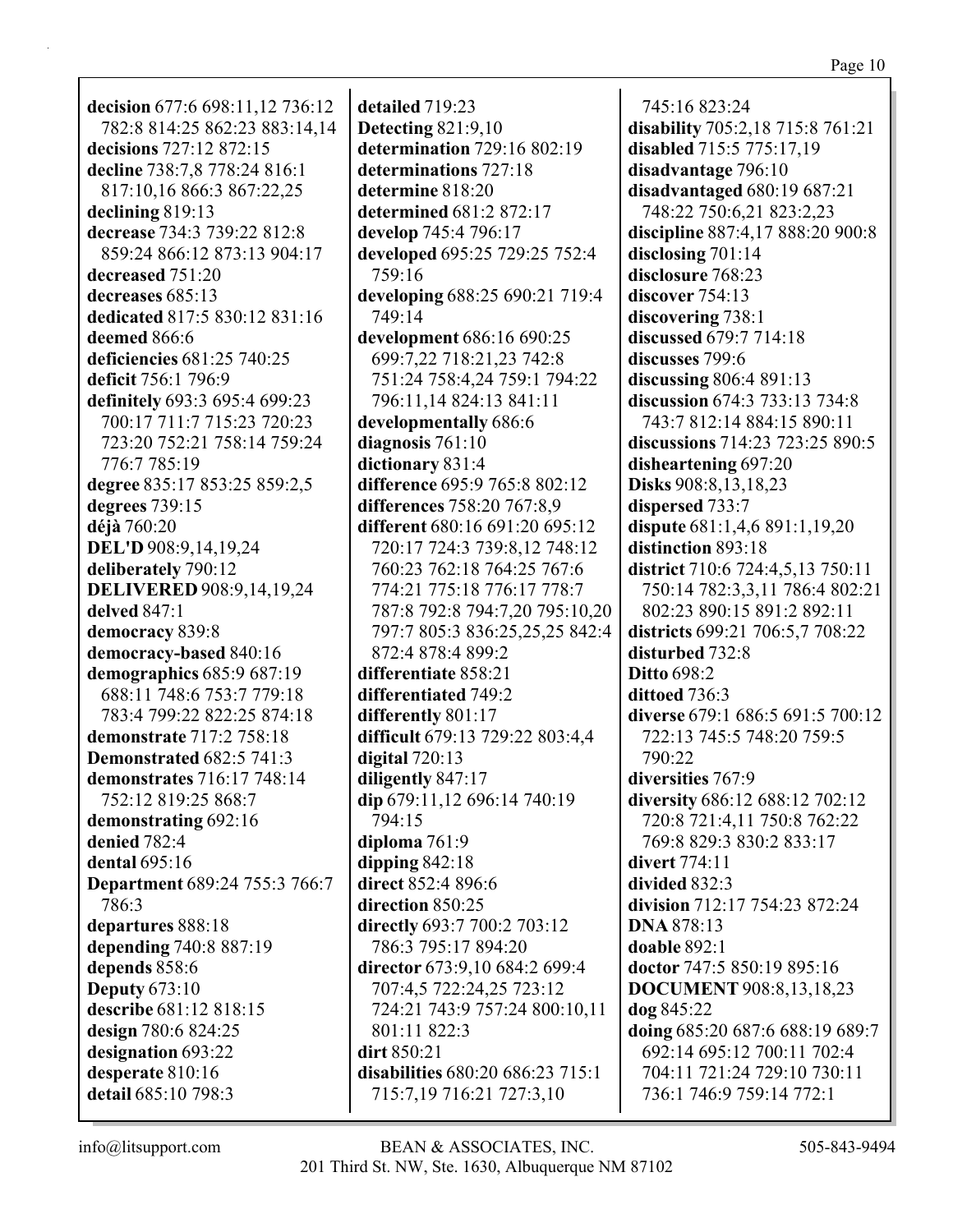Page 11

797:14,23 803:11 809:21 829:17 834:2,6 838:18 840:21 846:5 848:9,17,19 849:14,14 854:11 863:25 864:25 881:7,19 889:12 **dollars** 693:20 873:7 895:23 **domains** 719:2 **Don** 672:13 **door** 755:16 843:2 **doors** 695:3 721:7 765:11 **doubled** 689:5 749:22 **doubt** 701:8 756:2 772:7 **doubts** 756:7 **downtown** 829:6,9 833:24 834:2 834:4,23 835:8,16,22 836:2,8 836:15,15,17,22 837:1,3,7,9 838:23 841:12,16 844:20,22,25 845:9,11 856:16 **downtowns** 837:9 **Dr** 725:2,14 869:13,24 871:5,7 875:14,18 876:9,21,24 877:1,12 883:21 887:13 892:14 893:17 896:18 898:1,19,23 899:4 900:12,25 901:6 902:8 903:13 **DRA** 777:22 **drastic** 700:3 738:8 740:9,13 **draw** 785:5 829:5 842:2 847:15 **drawing** 825:19 841:19,24 **dressed** 840:7 **drills** 742:12 821:6,7 868:21 **drive** 800:25 875:10,12 **driver** 875:18 **driving** 772:22 **drop** 865:25 866:8 **dropped** 741:9 786:21 788:14 902:12 **drum** 875:1 **dual** 687:2 689:12,18 690:19 699:5,17,22 708:16 711:8 747:20 751:15,16 752:2 757:23 758:8 784:18 804:7 827:20 853:1 858:2 **dual-credit** 823:14 827:15 857:22 858:16 **dual-endorsed** 824:5,6 843:1 **dual-language** 689:10 699:8,16 699:18 700:19,20,23 707:18 709:21 711:19 718:7 721:8

748:11,19 749:7 758:12,22 759:2,8,12,18 777:5 786:6,15 794:1 795:4 796:19 797:1 808:7 833:18 **due** 756:19 851:20 866:3,9 870:22 894:8 **duties** 729:19 810:3 **duty** 810:3,3,4,4,5,5 **dynamic** 810:21 811:8 **dynamics** 789:25 **dyslexia** 761:10 762:6 **E E** 673:1,1 674:1,1,1 **e-mail** 894:23 **e-mails** 701:15 770:21 771:6 **E-Occupancy** 873:3 **earlier** 758:11 797:16 825:1 858:22 **early** 678:22 697:18 701:15 728:14 769:22 770:21 780:12 781:21 783:14 792:23 824:17 824:19 827:20 858:3 **earned** 693:10 **ease** 786:10 **easier** 747:10 761:24 782:17 879:1 **easily** 808:14 895:22 **East** 750:10 **easy** 700:13 797:18 865:14 895:25 **eat** 763:22 **eating** 788:2 **echo** 705:15 706:2 **ecology** 826:18 **economic** 766:18 **economically** 680:19 687:20 748:21 750:5,20 823:1,23 **Ecuador** 688:17 **ed** 704:19,23,24,24 711:19 729:17,18 751:16 829:12 834:14 843:1,3 846:20 853:10 855:18 900:11,23 **Edgenuity** 792:12 **educated** 799:13 807:7 **education** 672:1,12 674:6 675:3 686:20 687:3 688:1 689:9,13,24 690:24 694:2,22 695:8,23 699:5

704:3 707:9 710:3 712:3,4 714:20,22 715:24 716:11,16,18 717:1 725:7 727:6,17 729:23 733:18 735:19 737:18,22 743:6 743:13 744:20 745:1 748:23 750:6 751:15 752:15 753:22 754:11 755:9 757:23 758:12 763:9 765:7,17,25 767:14 786:3 793:3 795:3,4 799:7 806:5,7,12 807:4,9,14 810:15 811:11,23,25 812:7 823:3 824:6,8 829:12 839:8 856:5 857:1 859:13 868:9 871:9 879:9 880:6 881:3 899:7 900:14 904:6,16 907:1,12 908:5 **educational** 699:6 734:2 744:21 754:16 772:18 808:7 859:22 871:3 **educations** 783:22 903:18 **educators** 703:21 717:14 727:16 728:10 **effect** 892:23 **effective** 700:25 749:7 **effort** 676:17 693:18 720:16 756:20 **efforts** 715:13,15 717:11 720:15 725:5 888:5,22,24 889:3 **eight** 678:15 690:23 737:13 763:23 864:4 873:1 876:8 877:4 883:6,7,9 885:4 896:25 898:8 903:15 **eighth** 689:11 748:10 870:17 882:5 **eighth-grade** 750:2 **either** 682:4 714:3 741:13 775:22 775:22 822:20 838:18 868:6 900:14 **El** 721:19 722:8,10 765:20 775:12 783:6,6,20 799:10 806:2 **eldest** 880:22,23 **electronic** 865:6,8,15 **electronics** 764:18 **element** 767:2 886:25 **elementary** 723:22 748:9 874:1 874:15,21 887:23 888:15 898:15 **elevator** 846:3 **eleventh** 842:7 853:17 **eleventh-grade** 854:5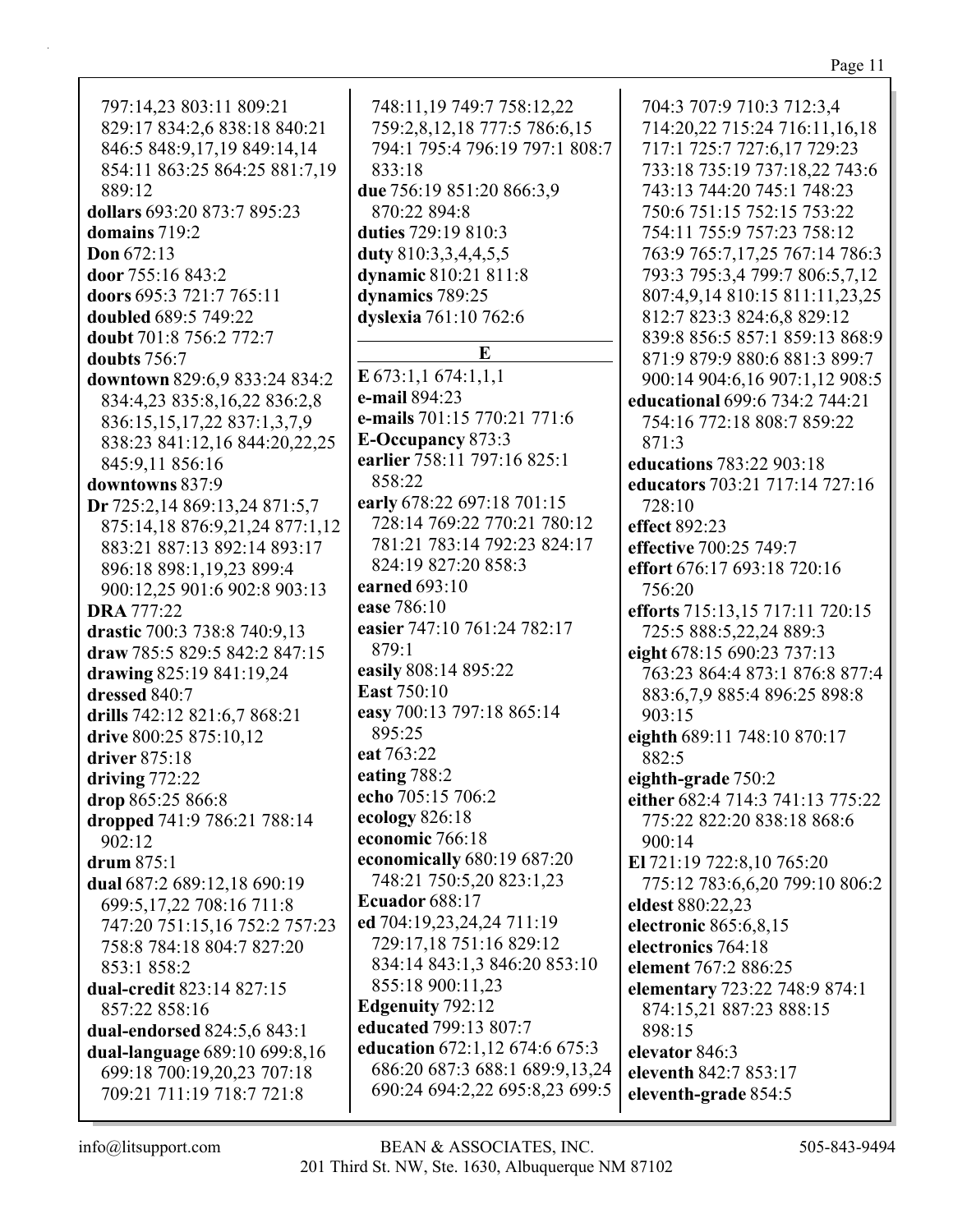**eleventh-grader** 854:19 **eleventh-graders** 842:9 **Eligibility** 688:4 **eliminate** 902:2 **eliminates** 860:12 **elimination** 851:20 **ELs** 707:19 711:14 820:14,18 **embezzlement** 895:19,20,21 **embrace** 752:17 762:17 838:11 **embraced** 803:22 **embraces** 747:25 **embracing** 837:24 **emergency** 742:12 821:6 868:20 **emotional** 824:22,24 **empathy** 766:21 **emphasize** 830:25 **emphasizing** 690:25 **emphatic** 891:7 892:11 **employ** 691:8 824:3 872:22 **employed** 691:6 **employee** 742:4 821:9 854:10 **employees** 682:18 742:15,16 821:11,12,13 868:24 872:22 **employment** 742:6 **empowered** 839:15 **empowerment** 686:8 **enable** 754:11 **encourage** 850:9 856:10,13 **encouragement** 850:2 **encouraging** 715:17 855:23 **encyclopedia** 831:4 **endeavor** 844:15 **ended** 892:5,15 901:18 **endorsed** 776:14 778:13 **endorsement** 778:14 809:12 810:19 **energy** 676:17 755:3 835:6 **engage** 800:17,24 **engagement** 823:17 826:10 **engages** 836:16 **engaging** 824:12 **engineering** 764:18 **engineers** 804:2 **English** 680:20 686:14,22 687:22 688:23,25 689:1 694:9 695:22 707:24 708:5,12,13,13 709:6 710:18 718:17,21 719:4 723:23 725:24 726:23 733:25 737:23

741:19,21 745:22 748:21 749:3 750:7 752:25 753:12 754:14 759:7,11,11 760:17 764:20 775:14,21 776:4 777:18,22 778:15 780:8 785:23 788:4,16 789:3 791:11,15,20 792:7 794:2 794:10 798:14,18 799:21 800:8 805:4,14,15 806:22 807:10 812:6 820:12 859:20 868:15 904:15 **English-only** 775:16 777:18 **enhances** 769:4 **enjoy** 762:10 871:1 881:16 **enjoyed** 676:7 831:2 **enrich** 769:4 **enriches** 766:17 **enriching** 754:13 **enroll** 695:17 827:24 891:11 **enrolled** 681:17 695:18 712:14 740:14,16 867:21 872:25 893:11 **enrolling** 713:19,21 **enrollment** 678:24 712:18 723:4 723:5 737:20 738:13 740:7,10 740:12,13 749:21 753:6,8 755:25 756:18 781:23 817:3,4 828:8 846:23 864:12 867:18 872:20 **ensure** 687:15 714:19 824:3 885:21 **ensuring** 686:4 **entered** 891:3 **enters** 702:23 705:5 **entire** 690:11 701:12,24 760:22 761:2 769:5 822:22 826:15 **entirely** 873:4 **environment** 679:2 717:12,14 745:13 746:9 763:6 785:9 811:19 903:17 **environments** 763:13 **envy** 767:16 **equally** 775:17 824:22 **equity** 702:14 771:16 802:8 886:20 887:8 888:25 889:10 **error** 773:3,13 **Escobedo** 724:1,25 **escuelita** 743:5 **ESL** 743:11 754:6 778:17,19

780:10 798:13 799:24 **esoteric** 775:8 **Española** 884:16 **especially** 776:23 802:6 803:19 856:19 888:4 **essays** 793:13 **essence** 780:20 **essential** 759:16 **essentially** 729:10 790:7 878:2 **establish** 748:19 750:19 **established** 750:25 779:14 798:4 799:2 835:17 886:21 **establishing** 795:25 **estimate** 902:13 **Ethics** 754:22 **ethnic** 719:18 **ethnicities** 680:6,7,12 739:8,12 787:18 **ethnicity** 784:16,16 818:5 **Eureka** 796:2 802:13,17 803:2 **Europe** 808:6 **Europeans** 808:17,19 **evaluation** 728:20 **evaluations** 727:19 **even-handed** 887:21 **event** 696:4,4 **eventually** 809:23 810:9 **everybody** 745:25 747:2 759:7 763:25 764:21 765:10 783:7 784:10 788:4,13 830:2 879:11 **evidence** 819:5 873:15 **evolution** 833:14 **exact** 897:15 902:13 **exactly** 824:8 **Examiner** 755:2 **example** 702:15 712:2 713:20 719:9 769:6 771:16 833:16 847:7 878:13 898:13 **examples** 771:20 800:23,25 **Exceed** 870:20 **exceeded** 823:5 867:15 **exceeding** 723:23 751:3 819:6 **Exceeds** 702:6 823:18 **excel** 762:25 763:16 858:10 880:23 **excelled** 722:4 760:23 **Excellence** 741:6 779:11,13 **excellent** 870:22 880:7,13 888:5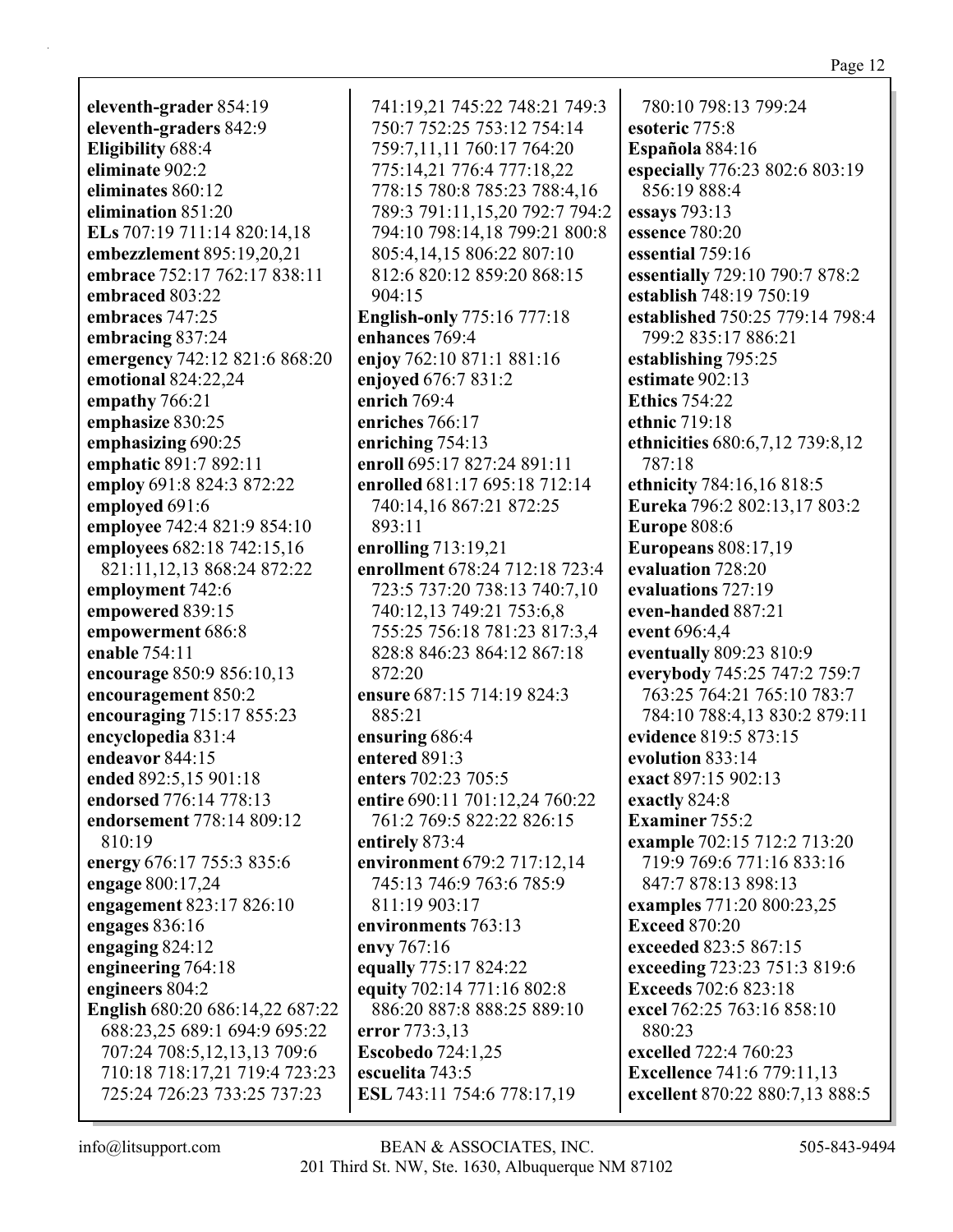**excelling** 803:19 **excels** 759:7 **exceptional** 800:23 **excited** 743:4,23,24 768:8 **exciting** 711:21 **exclude** 788:3 **excluded** 857:1 891:17 **excuse** 690:7 721:11 728:20 732:4 752:6 761:3,17 766:20 779:23 840:1 **excused** 773:18 **executive** 684:2 707:5 822:3 **exercise** 696:11 831:6 **exhausted** 777:16 **exhibitions** 839:22 840:3 **Exhibits** 908:8,13,18,23 **existence** 824:20 **exited** 711:14 797:11 **exiting** 797:11 **expand** 714:6,13,16 754:16 **expanded** 689:17 **expansion** 713:25 714:2 **expect** 767:19 **expectations** 686:7 751:4 796:1 824:21 888:6 **expected** 680:2,4 739:4,4,13,16 817:24,25 818:7,8 867:1,2,3,7 **expecting** 888:5 **expedited** 860:10 **expense** 848:3 **experience** 715:5,9 749:7,13 777:6 794:5 831:13 832:13 839:14 879:17 **experienced** 752:13 767:22 803:5 **experiences** 767:12,12 854:7,9 **experiencing** 839:2 **experiential** 831:9 **experiment** 765:6 **expiration** 756:9 **explain** 685:12,14 696:15 784:7 805:10 843:20 857:25 **explanation** 783:3 818:15 **explanations** 878:21 **explore** 831:20 **exponentially** 738:13 827:8 **exposed** 777:10 **exposing** 836:10 **expressed** 851:12

**expulsion** 888:17 **expulsions** 888:15 **extended** 687:2 690:12 874:23 875:16 889:5 **extended-year** 874:20 **extension** 698:9 883:12 **extent** 717:15 **extra** 696:8 830:13 848:14,15,24 **extra-curricular** 768:3 **extracurricular** 874:24 889:4 **extracurriculars** 874:18 **extraordinarily** 832:15 **extremely** 829:13 **F F** 693:11 **F's** 741:9 **face** 845:24 **facilities** 742:10 782:1,1 868:20 **facility** 742:19 782:12 821:5,15 838:24 869:2 891:3 897:1 901:9 **facing** 828:1 840:12 843:25 851:18 852:11 853:13 **fact** 681:4 686:13 693:24 700:11 726:22 782:11 804:6 829:22 834:12,23 836:13 837:6,19 847:16 866:10 **factor** 776:8 **factors** 738:9 **fail** 838:16 **failed** 730:20 838:12 **Fails** 702:8 **fair** 887:22 888:2 **fairly** 769:13 808:14 **fall** 823:20 852:22 **falling** 702:8 751:11 **Falls** 682:10 701:25 741:14 769:13 820:11 833:4 **familiar** 685:5 802:17 841:8,9 843:16 **families** 673:9,11 719:6 768:6 769:5 783:18 785:7,14 789:7 801:3 827:1,7 841:20 854:2 892:22 **family** 695:6 721:2 745:5,8 755:14,18 764:12,14,21,25 766:11 768:2,24 785:3,8 786:8 789:8,9 792:6 793:24 794:6

811:19 825:6,7,8 833:9 **family-centered** 679:2 686:6 **family-oriented** 762:24 778:1 785:6 **fantastic** 688:20 720:3 755:11 787:16 **far** 682:10 688:20 701:25 702:8 723:23 740:1 741:14 753:22 765:6 769:13 784:1 787:5 791:7 799:10 806:7 808:6 820:11 822:2 829:6 833:4 858:6 890:20 **farolitos** 768:15 **fascinating** 793:15 **fast** 722:17 806:20 **faster** 760:24 **father** 720:8 791:17 850:19,20 851:2 **favorite** 881:15 **Fe** 672:13 674:9 872:8 874:15 882:19 890:14 898:7 901:8,9,13 907:13 **February** 677:20 737:1,10 782:8 815:15 816:3,4,10 863:13 893:4 **fed** 826:25 **federal** 691:7 901:20 **feeds** 847:16 **feel** 684:23 685:21 687:5,7,8 704:18 707:16 718:14 752:4 762:11 763:16 808:22 837:13 874:9 **feels** 697:18 745:6 **feet** 855:10,10,14 **fellow** 694:17 699:15 755:3 830:18 **fellowship** 706:11 **felt** 803:3 816:9 **fenced** 902:21,24 903:1 **FERPA** 680:10 717:3 **festivities** 787:21 **fewer** 859:6 **fields** 783:24 **fifth** 713:20 744:1 749:19 791:18 870:9 872:1 878:19 879:25 **fighting** 845:22 **figure** 730:5 855:11 877:15 **figured** 692:7 **figures** 795:19 **files** 742:5 798:15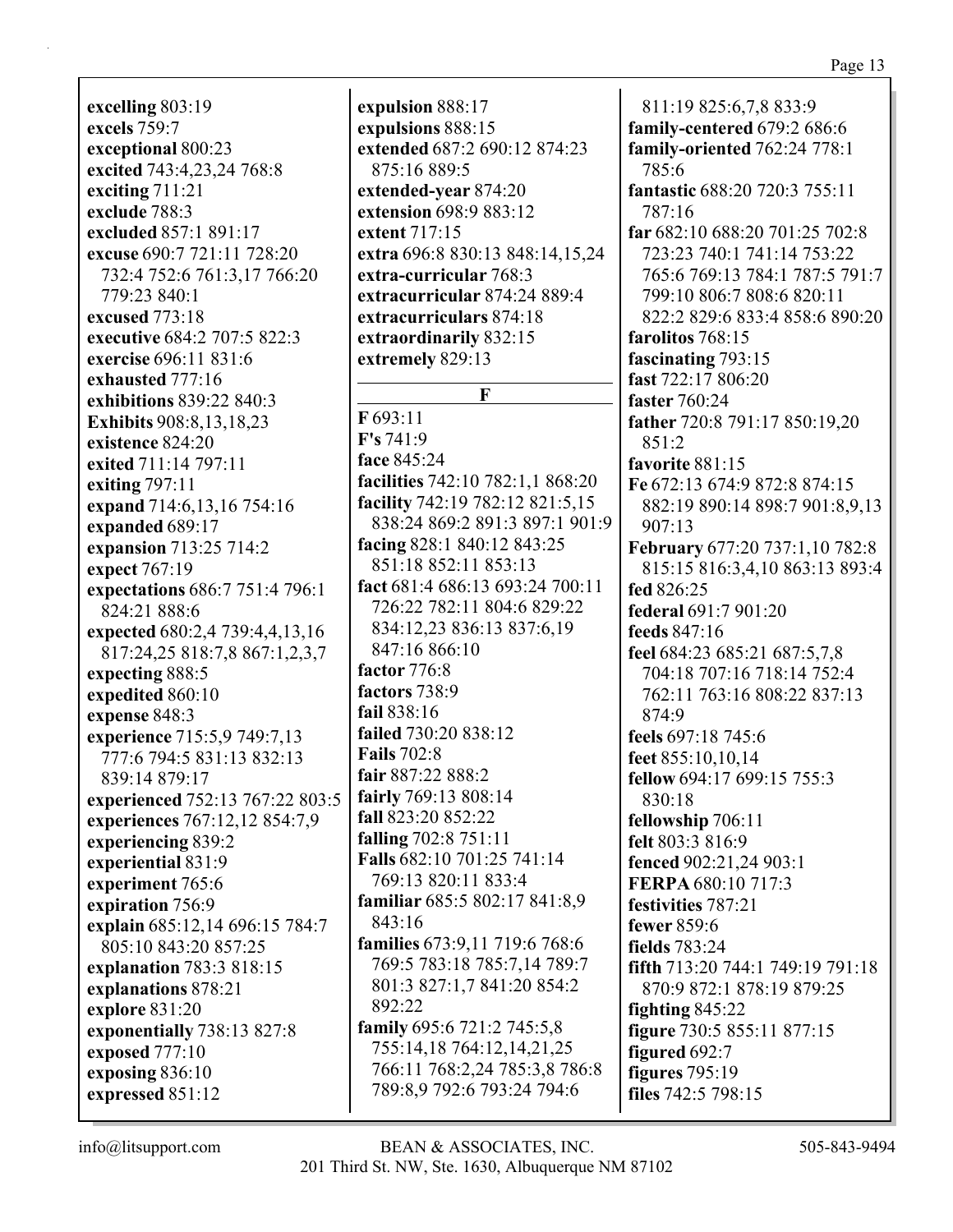**fill** 722:12 800:3 840:5 **film** 768:7 **final** 698:11 782:7 829:21 836:23 868:11 883:14 **finally** 685:16 766:1 800:17 827:12 875:6 **finance** 692:9 693:22 755:6 **financed** 875:21 **finances** 701:23 **financial** 677:8,25 682:11 692:10 701:12 736:14 737:6 741:24 751:18 756:17 815:2,21 821:3 822:18 853:13 862:25 863:18 868:19 895:1 **find** 727:6 728:1,8,15,21 762:3 764:15 811:12 853:16 871:19 874:8 881:4 **finding** 819:22 821:4 **findings** 681:22 682:12 740:21 740:22,23 741:25 751:20,22 819:22,23 868:1,2,20 893:21 **finds** 808:10 810:21 **fine** 729:9 790:12 809:10,18,19 876:16 877:6 **fingers** 772:1 **finished** 683:15 898:22 902:9 **fire** 725:17 **firefighter** 858:14 **firm** 870:5 **first** 676:11 684:15 688:13 689:21 696:4 699:15 707:1 721:13 725:10 727:3 729:2 730:14 738:6 743:23 744:3 753:9,14 756:1 757:21 769:12 771:9,10 780:21 783:6 809:4,9 810:2 823:13 827:25 830:22 836:13 848:16 852:16 867:15 874:19 878:1 881:13 888:7 905:3 **first-grade** 749:25 **first-name** 836:4 **first-three-year** 809:5 **first-year** 713:14 811:16 **fit** 832:14 838:1 876:5 **five** 696:17 733:19 741:12 755:4 776:23 807:22 811:25 824:10 825:12 829:24 830:13 836:2 842:16 843:2,3 859:14 872:4

876:24 879:25 901:11 904:7 **five-and-a-half** 744:19 745:20 **five-year** 684:19 837:16,23 851:22 **fix** 780:24 806:9 **fixed** 806:10 **flamenco** 874:25 **flat** 739:24 **flexible** 718:25 754:4 **FLOOR** 699:2 744:14,17 745:19 746:12 753:17,25 754:18 757:22 760:3 761:20 764:7 766:3 791:13 792:18 814:3 877:20 879:8,19 880:18 881:22 881:25 882:12,24 **Floyd** 869:9,11,16,17 871:7,13 877:5 885:19 890:3,16 894:3,16 894:22 895:4,9 896:3 903:5  $904:1$ **fluctuation** 795:24 **fluency** 737:23 754:15 **fluent** 708:12,13 793:15 **focus** 690:20 707:19,20 752:21 793:1 798:5,6 **focused** 710:18 714:21 720:15 749:14 847:11 852:10 **folders** 709:2 **folks** 722:11,18 735:19 863:21 877:13 **follow** 699:14 704:1 714:24 788:24 795:5 818:10 858:23 903:24 **follow-up** 711:6 820:22 893:5 **following** 695:10 713:13 773:11 773:12 820:20 **follows** 814:1 **food** 826:19,20,25 901:5,7,10,15 901:19 902:3 **foot** 855:9 **forced** 728:8 788:14,15 **forefront** 889:2 **foregoing** 907:10 **forgotten** 890:25 **form** 708:21,22 835:23,24 **formal** 894:10 **formed** 889:10 **former** 710:6 **formerly** 678:22 755:2

**forming** 831:25 **forth** 706:3 732:14 **forthcoming** 701:13 **fortunate** 691:6 731:7 784:5 809:9 880:4 **Fortunately** 731:2 **forward** 682:17 706:8 770:2 771:25 772:5,9 773:7,19 782:5 796:9,14 860:17 871:3 886:19 887:7 890:9 892:7 895:7 **foster** 811:13 **fostered** 749:16 752:4 **fostering** 811:19 **found** 701:17 708:3 727:4 758:13 758:25 760:15 810:6 828:4 880:24 **foundation** 694:17 857:15,15,17 857:18 893:23 894:6,7 **foundation's** 895:11 **founders** 748:18 749:10 755:5 **four** 672:11 686:20 690:5 705:7 729:15 757:19 823:20 826:13 837:20 838:1 844:8 868:2,14 871:21 879:24 892:12,18,24 893:21 908:3 **four-and-a-half** 746:16 **four-year** 795:11,17 825:4 829:25 842:13 844:12 859:2,22 **four-year-old** 729:12 **fourth** 686:22 791:18 794:1 **fourth-grade** 791:14 899:21 **fourth-graders** 738:24 **fourth-graders'** 738:22 **Fox** 870:6 **fraction** 826:23 **framework** 682:9 690:21 694:5 701:22 716:20 741:12 820:10 868:14 884:25 **franca** 789:1,4 **Frank** 816:11,22 821:23 822:2 828:23 830:16,25 834:9 835:2 837:21 838:5 839:19 840:2 841:1,17 842:6 843:10,14,18,23 845:18 846:11,18 851:7,13,16 852:2,16,20 853:20,24 855:4 856:21 857:10,14 859:3,8 860:15,19 **frankly** 800:21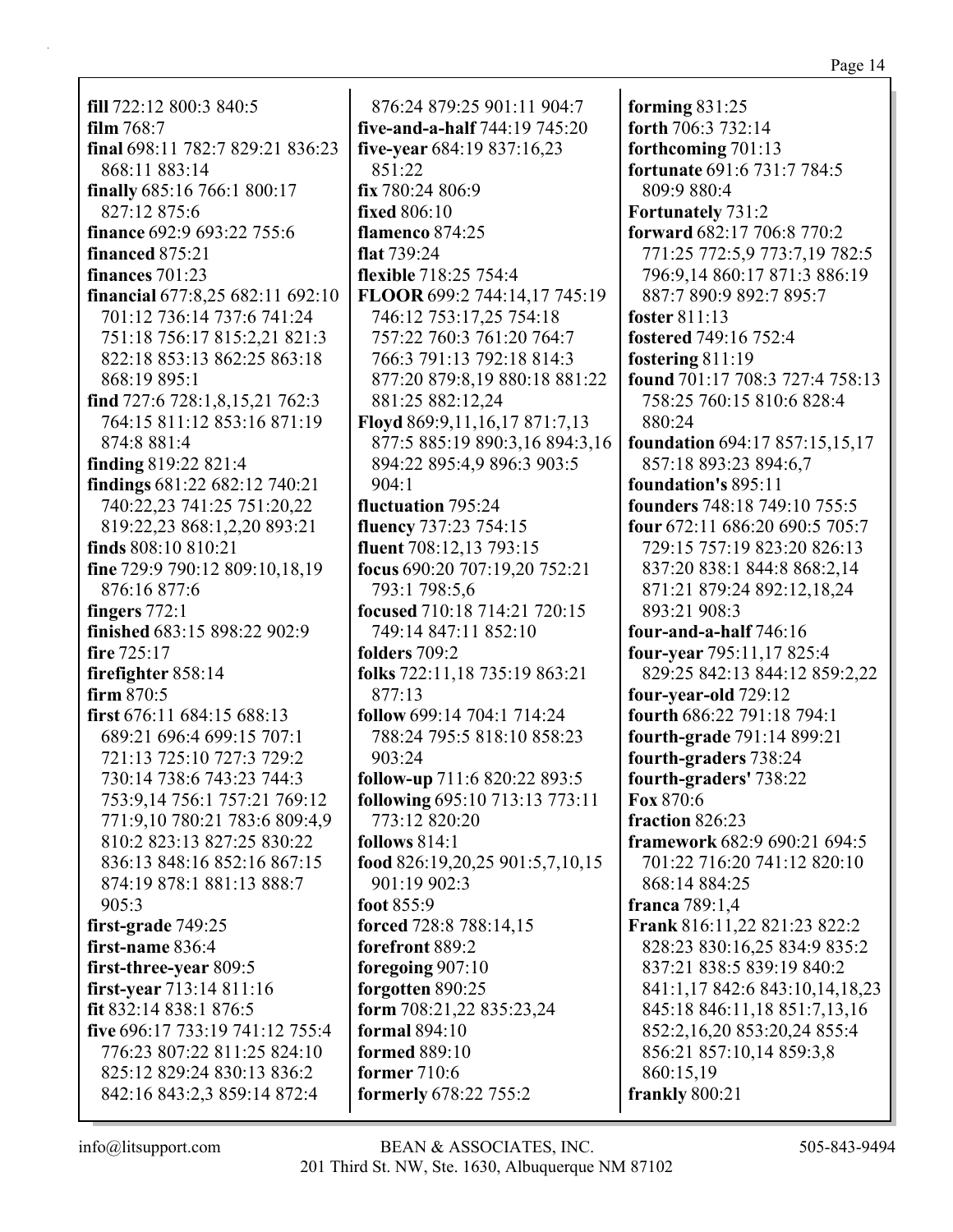| <b>Fraud 755:2</b>              |
|---------------------------------|
| fraudulently 895:15             |
| free 685:21 688:6 690:15 695:15 |
| 695:16 750:13 875:2,4 899:11    |
| 901:20,24 902:1,7               |
| freeway 875:8                   |
| <b>French 792:6</b>             |
| frequently 751:8                |
| freshman 826:22 836:14          |
| freshmen 827:6                  |
|                                 |
| Friedman 673:12 678:9 744:5     |
| 863:24 876:7,17 883:6,9 908:7   |
| friend 765:22                   |
| friends 720:1 722:3 783:23      |
| 804:23,24 805:14 808:14         |
| friendships 744:23              |
| front 684:17 708:20 709:8,10    |
| fruitless 831:6                 |
| frustrated 710:10 805:17        |
| fulfill 761:5,13                |
| fulfilling 752:22               |
| full 717:11 722:18 761:3,14     |
| 768:23 845:24 883:2 894:17      |
|                                 |
| full-day $897:5$                |
| full-time 691:8 824:4           |
| fullest 717:15 763:1,5          |
| fully 816:5 872:25              |
| fun 744:21 745:17 763:4         |
| function 806:9                  |
| funded 872:17 873:4             |
| funding 687:4 691:8 693:17      |
| 729:23 774:21,23,25 851:12,19   |
| 875:3 897:1                     |
| funds 696:1 873:8               |
| further 685:15 733:13 734:8     |
| 745:3 796:17 812:14 816:14      |
|                                 |
| future 677:4,20 736:10 737:1    |
| 765:18 814:22 815:15,24 832:6   |
| 838:10 862:20 863:13 872:15     |
| 879:16                          |
|                                 |
| G                               |
| $G$ 674:1                       |
| gain 766:21                     |
| gains 700:14 716:23 807:11      |
| 873:12                          |
| game 855:21                     |

**gap** 749:1 828:10 **gaps** 711:17 **Gaspar** 672:13 **gathered** 768:6 **gathering** 814:4 818:20 **general** 822:17 853:1 900:14 **generally** 858:18 **generated** 796:25 838:8 **generic** 899:6 **geographic** 829:3 **GEORGINA** 673:5 **German** 747:11 792:14,15,17 **Germany** 844:5 **get-** 762:11 **getting** 729:17 779:19 784:11 855:22 858:15 874:6 897:21,23 **gettings** 827:7 **gift** 748:1 **gifted** 743:11,13 759:6 880:5,25 **Gipson** 673:3 675:21 706:3 714:25 726:9 728:14 734:14 743:3 757:16 772:12 781:14 805:20 809:1 812:12 813:8 861:13 871:8 875:15 887:13 896:18 904:21 905:25 **give** 685:16 697:6 705:12 728:16 737:12 747:14,17 763:3 765:10 807:1,6 816:19 849:6 860:17 875:6 876:12,15 888:8 **given** 694:12 724:24 738:21 752:4 762:8 779:7 809:3 856:19 891:10 **gives** 794:6 797:21 831:20 **glad** 780:4,5 783:2 784:14 811:8 846:16 **GLENNA** 673:7 **go** 688:9 697:10 705:17 709:9 712:22,25 721:19 730:19 746:17 761:1 771:12 773:15 783:18 788:10 790:6 793:5,22 794:8 800:1 807:16 808:8,11 832:12 836:24 837:9 838:13,14 840:1 850:3,23 854:6,17 858:7 880:11 882:7,16 898:12,12 899:15,17 902:4 **go-** 719:22 **goal** 681:1 694:4 707:8 716:19 806:6

**goals** 680:23,25 681:8,10 714:6 714:22 723:19 724:15 725:25 740:1,3 754:6 769:22,24,25 800:14,19,24 818:14,18,21,25 819:2,5,6,8 823:13 844:11 867:12,13,14 870:21 **god** 808:12,16 845:23 **goes** 761:22 777:15 797:15 826:16 **going** 675:2 682:3 683:22 685:3 696:25 709:18 712:21 713:13 714:15 718:15 719:22 721:17 722:11,16 726:13,18 727:7 728:3 741:1,23 743:1,15 744:2 746:4 753:3 756:7 760:3 761:4 762:1,1 763:22 764:25 765:18 766:13 770:1,1,2 774:9 777:14 777:14 779:8 780:18 781:17 783:25 786:12 792:25 794:25 796:22 798:10 801:7 803:8 804:10 805:23 806:1,14 807:1 808:2,18 813:23 816:5,15 819:24 821:21 822:13 824:20 830:1 832:20 833:1 838:15 839:18,22 848:25 849:24 850:24,25 856:6 860:17 862:1 869:7 874:2 877:12 879:25 882:17 883:5 884:17 886:19 887:7 888:8 890:9,12 893:15 901:25 902:19 905:3 **good** 675:1 676:7,16 681:16 682:25 683:18,19,25 684:15 698:4 699:2 705:24 706:1 718:4 718:5 721:24 735:25 737:17 742:24 743:3 744:14,17 745:6 754:20 757:22 760:3 764:7,15 765:12 766:3 772:2 783:22 793:6 802:25 805:4 814:2,3 817:1 821:19 839:10 840:19 847:5 848:22 862:4 877:20 882:13 885:1,2 889:12 896:10 **Google** 879:4 **gosh** 701:18 **gotten** 730:23 769:15 859:2 **governance** 702:2,3 769:14 822:7,8,11,19 833:10 872:13 885:2,4 886:3,5 890:4 **governing** 743:18,19 830:20,21

**gaming** 855:23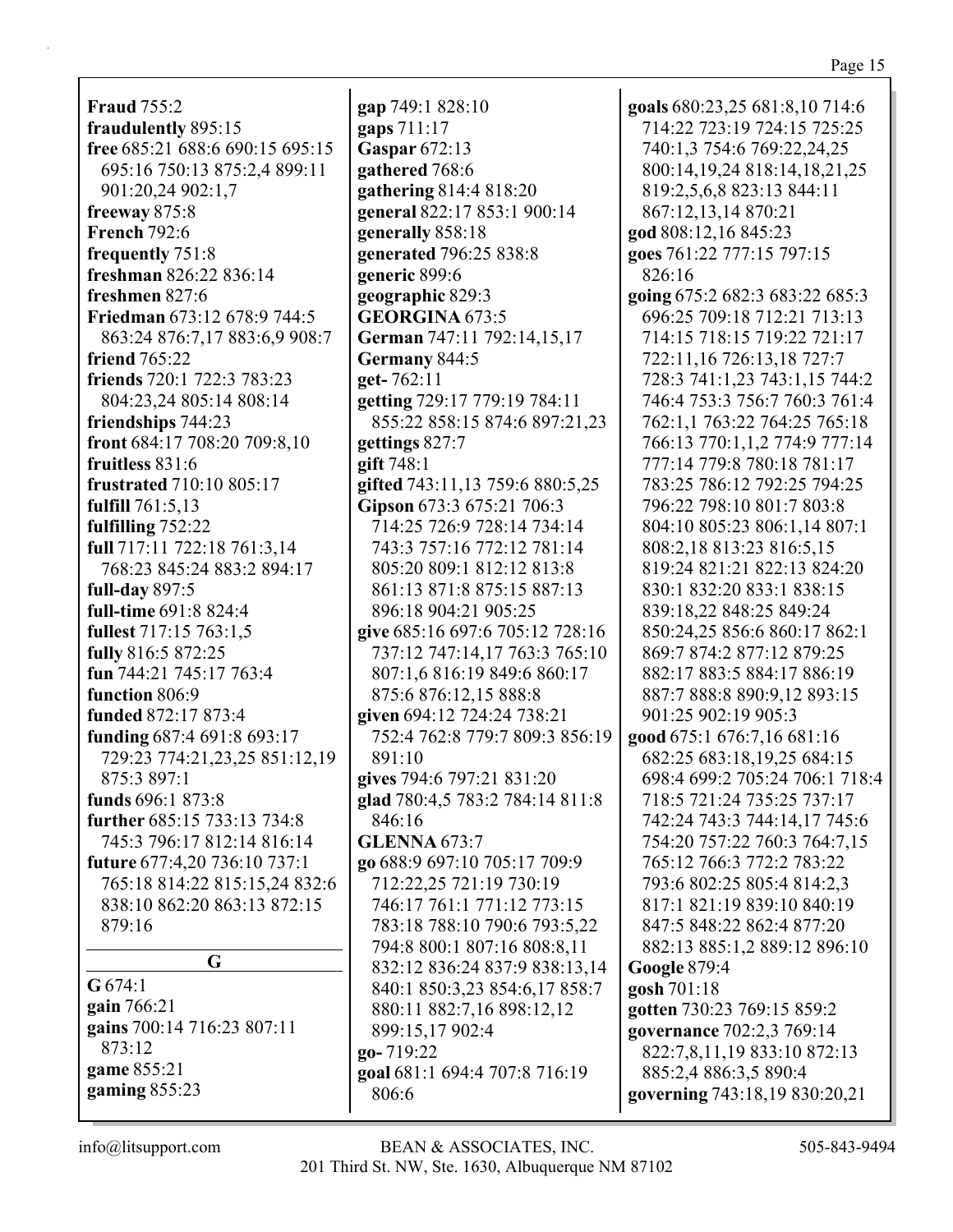869:12,18 885:14 **governors** 790:5 **grab** 781:12 **grade** 689:11 693:10 696:24 713:17,18,21 741:8 745:10 746:4,13,14 748:10 749:23 750:1 761:7 767:18 776:13 777:11 780:17,19,21,22 781:5 794:2 799:4 803:11 806:14 820:3,5,7 822:24 842:7,19 853:17,18 877:23 878:19 879:22 880:22 881:14 882:4,5,6 889:25 **grade-level** 686:8 694:6 **grades** 678:23 689:11 713:21 737:19 741:6 817:2 842:4 864:21 866:1 870:18 873:1,10 892:17,22,24 **grading** 709:1 **gradual** 817:17 **graduate** 720:7 838:3 858:2,5 **graduated** 832:11 858:12,24 **graduates** 817:6 828:4 829:24 874:5 **graduating** 857:24 **graduation** 818:12 820:7 823:6 823:15 826:11 827:16,25 859:23 **grand** 760:10 **grandkids** 757:5 **grant** 733:3,6,11 809:18,19 852:4 852:5,14,17,17,21 853:3 873:8 880:14 896:22 **granted** 731:14 833:13 855:12 **grantee** 897:2 **graphic** 791:1 **graphics** 753:1 **graphs** 752:11 **grateful** 837:1 **great** 690:3 695:12 704:12 706:6 706:8,17 713:6 725:18 735:13 744:23 745:1 755:18 756:3 783:16 786:7 787:12 797:25 801:5 803:3 816:22 829:3,17 833:16,19 835:4 839:14,18 841:18 846:10 866:8 879:16 880:9 882:19 886:22 897:18 903:19,24

**greater** 704:6 739:12 817:25 831:24 867:1 886:8 887:8 **greatly** 782:24 **greatness** 769:7 **Greek** 793:5 **Green** 732:6 **grew** 718:11 719:15,25 783:5 873:23 **Griffin** 869:13,24 871:6,7,9 875:14,18 876:9,21,24 877:1,12 883:21 887:13 892:14 893:17 896:18 898:1,19,23 899:4 900:12,25 901:6 902:8 903:13 **ground** 724:7 **grounded** 881:4 **group** 719:19 803:14,18,24 804:1 826:24 830:11 867:8 887:15,17 **grouping** 718:25 **groups** 818:11 826:22 836:10 889:7,11 900:17 **grow** 687:17 752:5 757:3 762:16 762:17,21 763:12 764:12,16 872:14 883:22 **growing** 680:16 738:13 750:21 764:24 765:7,23 **grown** 748:4 752:1 825:9 **growth** 679:25 680:14 686:16 692:16 693:13,16 694:7 700:7 716:17,24 717:2 733:23,24,24 739:1,5,7,12,17 740:4 748:5,6 749:17 752:12 759:25 774:6 780:15 798:2 812:4,5,5 817:22 818:1,4 853:17 859:18,19,19,22 867:1,2,4 904:13,14,14 **guess** 701:6 704:5 707:1 713:9 725:21 726:22 770:19 771:12 792:25 814:9 834:5,22 884:8 889:23 **guests** 788:3 **guidance** 811:4 **guide** 865:18 **Guided** 780:5 **guy** 807:20 **guys** 685:22 692:2 693:7 694:12 696:15 697:6,21 707:9 710:24 710:25 711:2 712:2 788:19 805:15 849:23 **gym** 898:13

**gyms** 855:12 **H Haberman** 807:4 **Habitual** 820:25 **half** 688:23 715:11 718:17,17 876:22 **halftime** 768:22 **halfway** 875:8 **Hall** 672:12 **Halley** 822:9 828:14,19,25 830:25 846:24 847:22 853:6 858:1,25 **hallmark** 839:1 903:22 **halls** 855:16 **hand** 790:14 907:16 **handed** 836:3 **handle** 712:20 788:20 800:5 848:7 **handled** 717:8 **handling** 712:20 **hands** 760:12 761:3 **hang** 849:12 **hanging** 814:6 849:10 850:6 **Hanukkah** 768:15 **happen** 884:13,21 885:22 **happened** 702:10 805:2,3 845:16 884:9,23 **happening** 773:16 845:17 **happens** 695:3 702:3 726:20 806:11 **happy** 688:11 691:24 725:4 765:16 808:3 881:13 **hard** 702:4 733:7 745:10,11 761:7 811:11 837:19 854:11 870:24 **harder** 777:17 830:12 **Harrison** 871:22 **he'll** 808:10,11 **head** 687:11 690:6 695:2 869:24 871:5,10 **headed** 800:16 **headphones** 899:15 **health** 691:15,16,20 844:21 845:23 **health-and-safety** 682:13 821:8 **hear** 710:15 765:20 809:6 847:20

854:16 860:4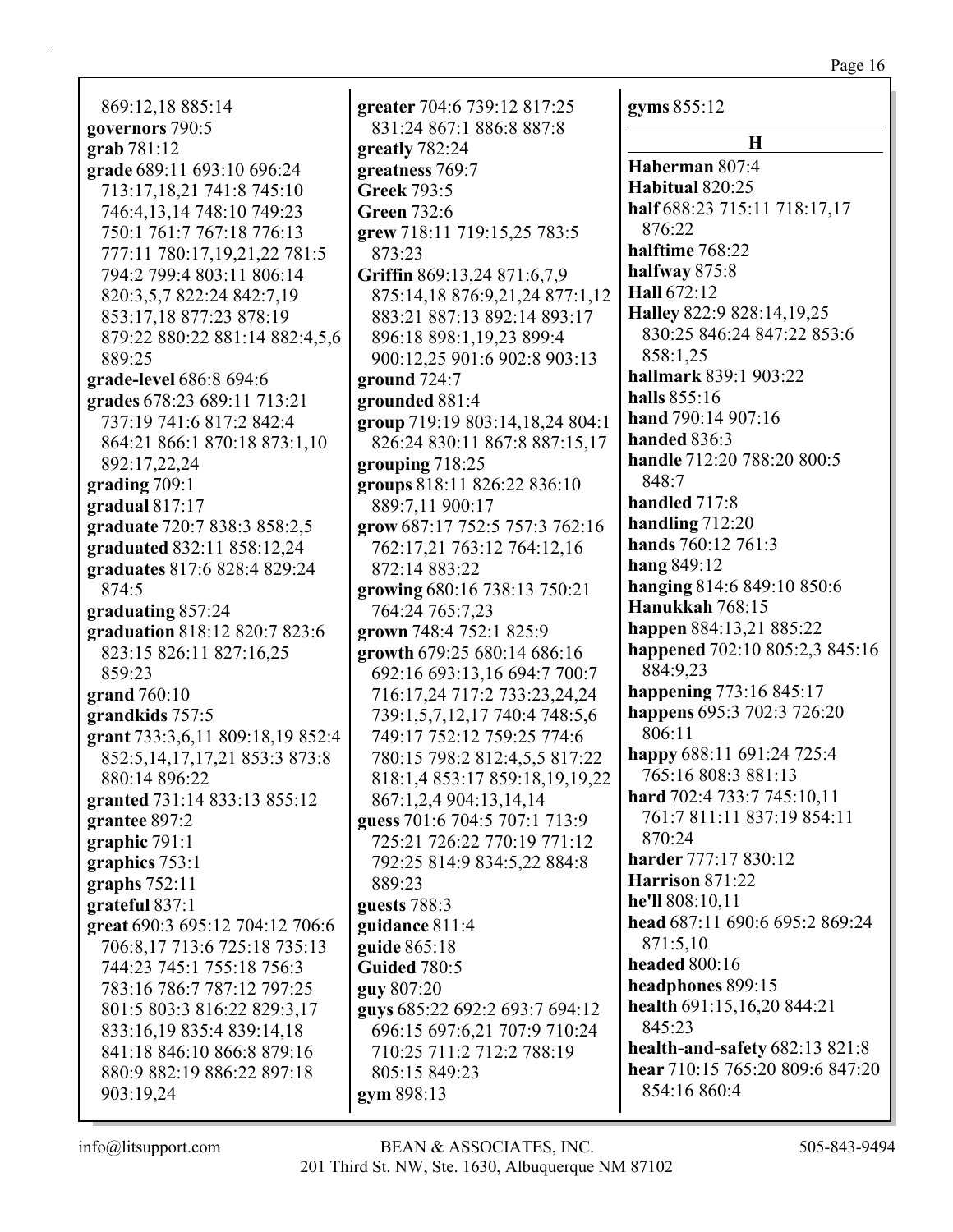**heard** 766:13 794:21 **hearing** 678:17 695:16 850:20 870:10 **heart** 699:24 845:5 **heat** 697:9 **heightened** 835:6 **held** 743:7 907:12 **Hello** 828:14 838:22 881:25 903:10 **help** 687:17 702:14 745:15,21 746:2,3 747:5 761:23 762:1 766:21 770:1,5 772:2 774:21 775:10 776:20 782:24 811:9 873:8 881:4,11 **helped** 745:4 762:16 772:8 775:1 809:24 **helpful** 769:23 **helping** 690:20 724:16 765:1 779:14 **helps** 691:9,12 702:11 747:8 758:15 781:12,22 809:24 878:14 **hereunto** 907:15 **heritage** 737:25 752:25 754:13 799:23 **Herrington** 773:6 **hesitate** 678:5 816:14 **hi** 832:8 843:13,14,15 **hide** 701:19 895:17 **hieroglyphics** 793:13,14 **high** 674:7 684:24 686:7,14 689:3 690:2 696:25 715:6 720:7 758:16 759:9,20 772:20,20,21 772:25 783:8,9 803:23 804:20 817:2 818:1 819:16 820:15 822:4,14,23 824:2,21,22 826:2 826:14 827:10,17,18,19,24 828:4,5,9 829:12,16 841:22 842:13 847:9 848:5 855:12 857:15 859:14 871:21 **high-achieving** 865:19 870:13 **high-level** 703:25 730:25 **high-minority** 828:6 **higher** 715:10 739:8 745:10 750:9,12 817:23 826:3,7 842:9 847:18 851:11 866:25 892:19 **highest** 697:14 733:23 778:25 812:4 859:18 872:10 904:13

**Highland** 871:21 **highlighted** 704:20 712:5 886:17 889:11 **highlighting** 716:15 **highly** 824:12 835:20 **Highway** 875:8 **hire** 852:22 **hired** 728:20 852:5,6 896:5 **hiring** 901:18 **Hispanic** 688:14 707:20 712:3 720:9 731:3 750:10 775:22 787:17 **Hispanic-rate** 687:21 **Hispanics** 717:22 718:8 787:24 **historical** 844:3 889:9 **historically** 871:18 **history** 755:24 766:6,25 790:6 811:10 828:1 839:22 840:12,18 840:18 844:1 878:2,3,11 896:21 **hit** 843:3 **hold** 715:22 825:5 828:17 **holding** 897:4 **holds** 842:1 **holiday** 745:1 **holistic** 695:8 725:7 825:20 **Holocaust** 844:5,7 **Holy** 834:16 **home** 741:23 767:14 777:15 785:22 791:15 847:8 879:1 881:10,14 899:8 **home-schooling** 761:12 **homeless** 688:2 **Honduran** 792:2 **honest** 708:19 709:11 777:13 **honestly** 700:21 731:1 **honesty** 704:25 **honey** 831:2,3,5,7 **honor** 695:1 762:22 **honored** 690:4 **honoring** 717:3 **hoops** 849:3,18 850:14 **hope** 697:16 702:10,17 721:9 722:17 757:5 769:3 771:19 787:10 809:23 810:20 837:4 838:10 872:4 875:14 **hopefully** 676:7 725:14 770:4 774:17 782:20 837:12 882:12 886:17

**hoping** 684:19 757:4 760:17 782:10,10 **Hospital** 825:21 **hot** 732:7 **hour-long** 825:6 **hours** 690:13 827:4,8 885:5,15 885:24 **housed** 873:1 **household** 714:20 **households** 682:19 742:17 821:14 868:25 **housekeeping** 889:23 890:2,8 **huge** 695:1 715:8 753:19 779:17 780:1,15 798:20 **Huh** 726:17 **Human** 844:7 **humanistic** 766:24 **humanities** 766:24 **Hundred** 804:22 **hundreds** 901:21,21 **hung** 808:15 **hungry** 826:25 **hunt** 684:9 836:15 **husband** 761:13 762:2 807:22 **I idea** 710:24 729:24 732:7 755:8 755:11 756:4,21 785:15 797:17 797:22 831:7 **ideals** 700:25 759:17 **ideas** 690:9 **identification** 728:15,19 741:22 780:13 820:14 868:16 **identified** 711:10 802:16 **identifies** 825:22 **identify** 683:22 727:10 786:18 821:20 851:14 877:17 887:10 899:24 **identifying** 780:12 796:13 802:25 **identities** 691:2 **IEP** 717:16 754:6 791:17 900:16 **IEPs** 716:6 728:17 741:17 **IFEPs** 707:23 708:1,11 797:17 **II** 684:8 788:25 789:4 **Ike** 844:24 **imagine** 697:18 746:22 831:1 882:6 **imagining** 815:25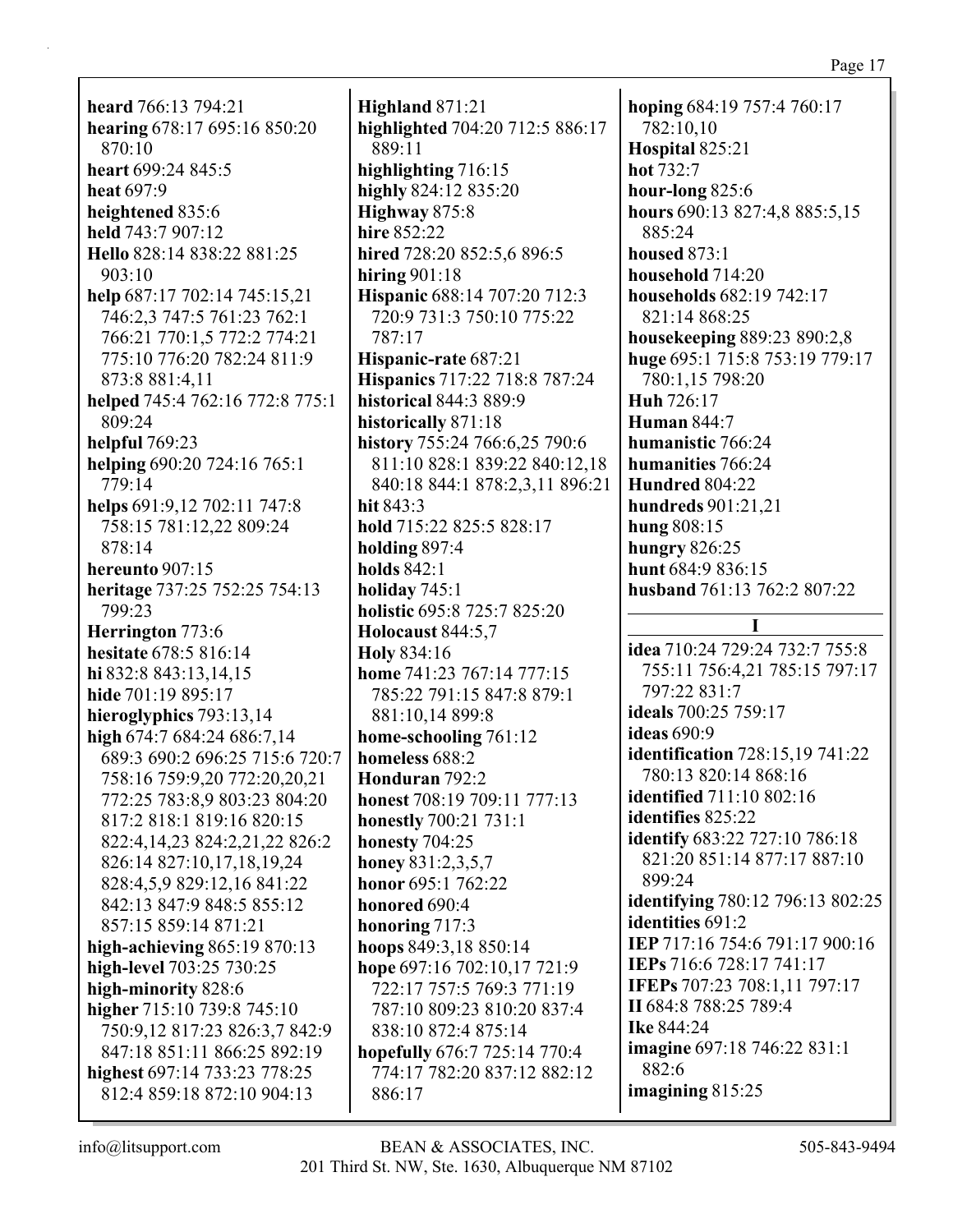**immediate** 756:16 **immediately** 783:11 835:4 858:13 899:16,19,25 **immersion** 737:24 752:24 754:15 **immigrant** 783:8 **immigrants** 803:15 804:1 **immigration** 845:22 **immunization** 682:14 **immunizations** 682:14 **impact** 766:10 774:7,8,17 827:5 827:10 892:18,25 **impacted** 768:24 774:13 893:6,7 **implement** 795:5 845:14 **implementation** 690:9 749:8 **implemented** 690:1 825:14,15 **implementing** 700:19 **important** 677:2 690:21 711:18 724:20 736:7 747:17 753:5 766:25 770:8 804:13,14 811:20 814:20 838:7 846:4 862:18 871:18 885:18 886:5 889:7 **importantly** 766:8 801:2,3 **impression** 725:22 **impressive** 706:16 839:17 **improve** 693:24 694:13 752:20 763:13 849:13 **improved** 680:1 889:14 **improvement** 679:24 682:1 693:4 709:25 710:3 756:17 765:15 795:2,4 **improving** 899:23 **in-house** 691:16 716:1 **in-laws** 732:22 **inaudible** 750:23 **incline** 740:13,20 **include** 712:17 723:6 751:6 795:14 802:18 820:24 857:1 874:18 890:13 894:11 **included** 712:14 716:19 719:9 818:19 856:4 864:14 891:8,9 **includes** 751:19 824:13 826:17 889:11 **including** 720:2 727:16 745:7 748:20 749:8 751:9 779:18 796:18 810:10 855:24 856:8 879:12 881:2 **inclusion** 717:9 899:2 900:15 **inclusionary** 717:13

**inclusive** 717:11,12 752:23 **incongruent** 829:18 **inconsistencies** 752:2 **incorporated** 724:13 **increase** 680:22 721:5,5,9,10 725:5 739:24 740:9 741:7 753:12,19 774:22,23 779:17 798:20 817:17 819:13 841:16 848:8 856:13 864:18 865:24 866:14 902:10 **increased** 692:22 696:24 749:23 750:4 753:6,8,13 820:7 894:9 **increasing** 679:18 696:2 819:18 867:18 888:3 **increasingly** 888:3 **incredible** 834:14 838:24 **incredibly** 701:13 **incubators** 725:3 759:13 **Indaba** 840:5 **Independent** 696:5 706:15 716:10 **independently** 762:17 **index** 682:21 742:18 821:15 869:1 **India** 730:20 850:21,22 **Indian** 790:3 **indicated** 694:7 820:4 868:6 887:3 **Indicates** 869:15 **indication** 816:6 **indications** 772:16 **indicator** 820:23 827:13 **indicators** 741:12 826:9 **indices** 679:25 680:14 739:1 817:22 866:24 **indigenous** 789:25 790:17 791:12 **individual** 680:11 709:11 838:7 852:10 853:11 894:14 900:15 **individualized** 903:18 **individuals** 691:2 724:1 844:9 **indulging** 814:7 862:5,9 **industries** 837:1 **influence** 691:25 789:21 **influenced** 679:12 738:9,15 **inform** 845:17 **information** 677:3,13 678:2 685:1 709:13,14 711:21,22 712:1 728:16 729:5 736:9,19

755:1 783:3 787:4 800:18 802:2 814:22 815:7 862:20 863:5 874:7 891:25 **ingenious** 850:7 **initial** 708:11 728:19 **initially** 794:12 **initiative** 690:19 696:10 **initiatives** 751:14 776:19 **injustice** 844:2 **innovative** 801:8 **inroads** 857:8 **inside** 691:22 733:4 **instills** 850:16 **instituted** 894:10 **instruction** 690:18 691:1 749:3 796:1 822:10 853:6 855:18 **instructional** 719:7 776:20 780:2 824:16 852:10 **instructors** 762:13 **integral** 767:2 **integrate** 842:11,14,22 843:8 **integrating** 842:8 854:19 **integrity** 796:19 **Intel** 790:20 791:6 **intellectual** 846:6 **intelligent** 808:23 **intelligibility** 881:18 **intended** 698:10 798:6 883:13 **intensive** 703:15 **intent** 749:9 750:2 **intentionally** 825:3 **inter-** 826:6 **interactions** 687:14 **interest** 801:6 884:19 **interested** 720:23 755:7 790:18 843:17 874:8 **interesting** 711:17 778:25 790:2 835:14 884:4 886:12 **intermixed** 789:21 **internal** 754:22,25 885:21 **international** 699:17 722:7 **interrupt** 683:13 **intervention** 718:20 743:12 780:10 835:13 **interventions** 691:9 899:25 **interview** 702:25 **interviewed** 840:23 **intimated** 781:11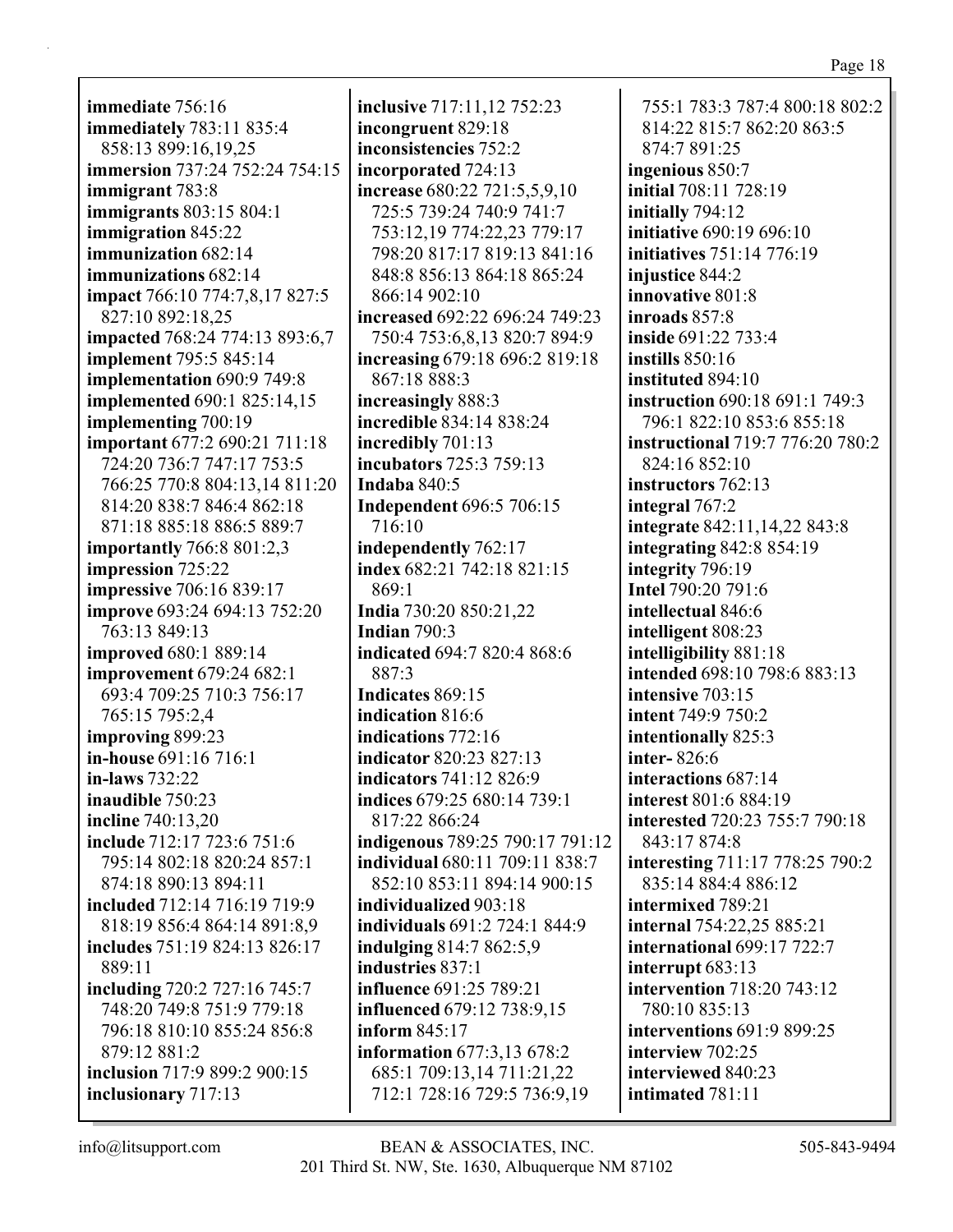| intrapersonal 826:6                   | <b>Japan</b> 755:14              | K-3 687:2 689:20,22             |
|---------------------------------------|----------------------------------|---------------------------------|
| introduce 716:6 742:25 869:6          | Japanese 755:15                  | K-5 690:1 873:11 898:4          |
| inventory 856:6                       | jazz 874:25                      | $K-7750:1$                      |
| invested 690:18                       | <b>Jemez 789:9</b>               | K-8872:21,22874:1898:2          |
| invitation 839:21                     | <b>Jenny 864:24</b>              | K-8s 729:19                     |
| invite 754:8 828:11 840:10 845:1      | <b>Jerry</b> 672:12              | K-through-5 689:25              |
| 849:17                                | jet 780:23                       | K-through-8712:15,18723:8       |
| invited 839:14                        | job 672:25 685:18 688:20 735:13  | 730:1 864:21 892:18             |
| involve 786:9                         | 772:2,3 853:7 889:13 907:25      | K-to-2 679:7,12 866:11          |
| involved 805:12 807:3 873:25          | 908:2                            | Karen 673:10 678:20 683:15      |
| involves 887:22                       | jobs 746:3 747:5                 | 685:12 737:16 742:23 744:8      |
| ironic 886:14                         | join 752:19 845:2 854:8          | 816:24 864:5 865:3,7,11 872:6   |
| irrelevant 732:15                     | joining 749:5                    | 873:13 885:11,14                |
| <b>Isabel 806:20</b>                  | joking 787:22 887:25             | <b>KARYL 673:3</b>              |
| <b>Isabella</b> 743:17 744:18         | Jones 678:3,17 683:4,11,19,24    | keep 714:11 793:21 805:23       |
| Islander 750:10                       | 684:1,14 686:1 698:23 700:1      | 839:18 842:12 881:4             |
| <b>Isleta</b> 789:14,15 793:10        | 703:10 704:8,14 706:1,9,12,19    | keeping 881:20 886:7            |
| ISP 703:14                            | 706:22,25 707:2,4 708:14 711:4   | Kellogg 694:16 706:11           |
| issue 677:11 736:17 741:22 782:9      | 712:6, 12, 16, 23 713:2, 5, 16   | <b>Kennedy 891:1,14,23</b>      |
| 815:5 840:6 845:21 854:13,14          | 714:5 715:3,21 717:10,19,24      | <b>Kent 826:18</b>              |
| 863:3 887:11 894:5                    | 718:3,6 720:6 721:15,22 722:20   | kept 788:17 850:24,24 881:8     |
| issues 677:21,23 701:13 737:2,4       | 723:3,15 724:18 725:18 726:1,5   | <b>Keres</b> 789:12             |
| 740:24 815:16,18 835:19               | 726:8 727:1 728:4,7,13 729:7     | key 686:11 835:9                |
| 844:21 845:24 846:9 851:19            | 729:13,20 730:18 731:12,20,23    | <b>Khan 899:18</b>              |
| 863:14,16 868:4 887:8 889:9,13        | 732:2,17,20,24                   | kid 747:17 858:9                |
| 900:22                                | <b>Journal</b> 694:21            | kids 694:6 695:9 696:22 704:25  |
| <b>Istation</b> 679:8,12,16,16 692:18 | journalism 874:25                | 706:8 709:20,21,21 710:4,7,8    |
| 692:25 696:13 738:11 777:21           | journey 692:2,3 701:12 764:13    | 710:16,17,22 711:3 720:4,22     |
| 866:3 873:14,15,23 899:18             | joy 706:18                       | 725:9,10 726:16 730:4 744:21    |
| it'll 770:6 801:2 890:9               | Juareños 803:15 804:1,18         | 759:20 764:15 765:6,9,18        |
| Italian 765:2                         | <b>Juarez</b> 722:4 803:16       | 769:17 778:1 785:9 797:9,9,11   |
|                                       | judge 839:12                     | 797:13 799:17 807:7,8,9,12      |
| ${\bf J}$                             | <b>judges</b> 839:17             | 830:5,6,7 837:13,16 842:11,25   |
| J869:11,17                            | judgment 799:13                  | 843:3 845:8 849:17,20 850:2     |
| Jackie 743:2,8,8 744:12 747:16        | jump 681:21 686:24 738:6         | 853:18 858:19,20 875:17         |
| 748:25 752:10 753:18 754:1            | 739:22 810:18 817:10 893:11      | 879:16 880:3,8,13 892:24 897:7  |
| 756:15,19 757:16 763:25               | jump-start 695:22                | 897:8 898:12 899:24 900:11      |
| 770:11,17,23 771:3 772:11             | jumped 694:10 755:10 756:14      | kind 680:21 683:13 703:5 704:21 |
| 773:2,25 774:10 776:2 778:22          | 766:15                           | 708:7 718:13 720:15 740:16      |
| 779:12 781:6,14 782:18,23             | justice 817:6 839:7 840:6 843:17 | 758:10 769:11 778:24 779:23     |
| 784:25 786:16 789:8,12,15,18          | 843:21 844:17 845:14,21          | 793:22 794:4 795:6 803:9,17     |
| 790:23 791:5,22 792:1,10 793:7        | 848:10 850:16 851:6 886:23       | 811:18 818:10 822:14 835:14     |
| 795:16,21 797:24 799:19,22            | justify $684:21$                 | 835:17 845:10 846:25 847:16     |
| 802:14 809:8 813:21                   |                                  | 862:6 884:8,18 900:8            |
| Jaeger 673:14 891:24 892:3            | $\mathbf K$                      | <b>kinder</b> 780:21            |
| <b>Jane 807:4</b>                     | K 678:23 737:19 810:24 864:15    | kinder-first 749:23             |
| <b>January 677:20 698:13 737:1,9</b>  | 864:20 866:2 873:10              | kinder-through-second-grade     |
| 815:15 816:3,3,7 863:13 883:16        | K-2738:11873:14                  | 776:11                          |
|                                       |                                  |                                 |

 $\overline{\mathbf{J}}$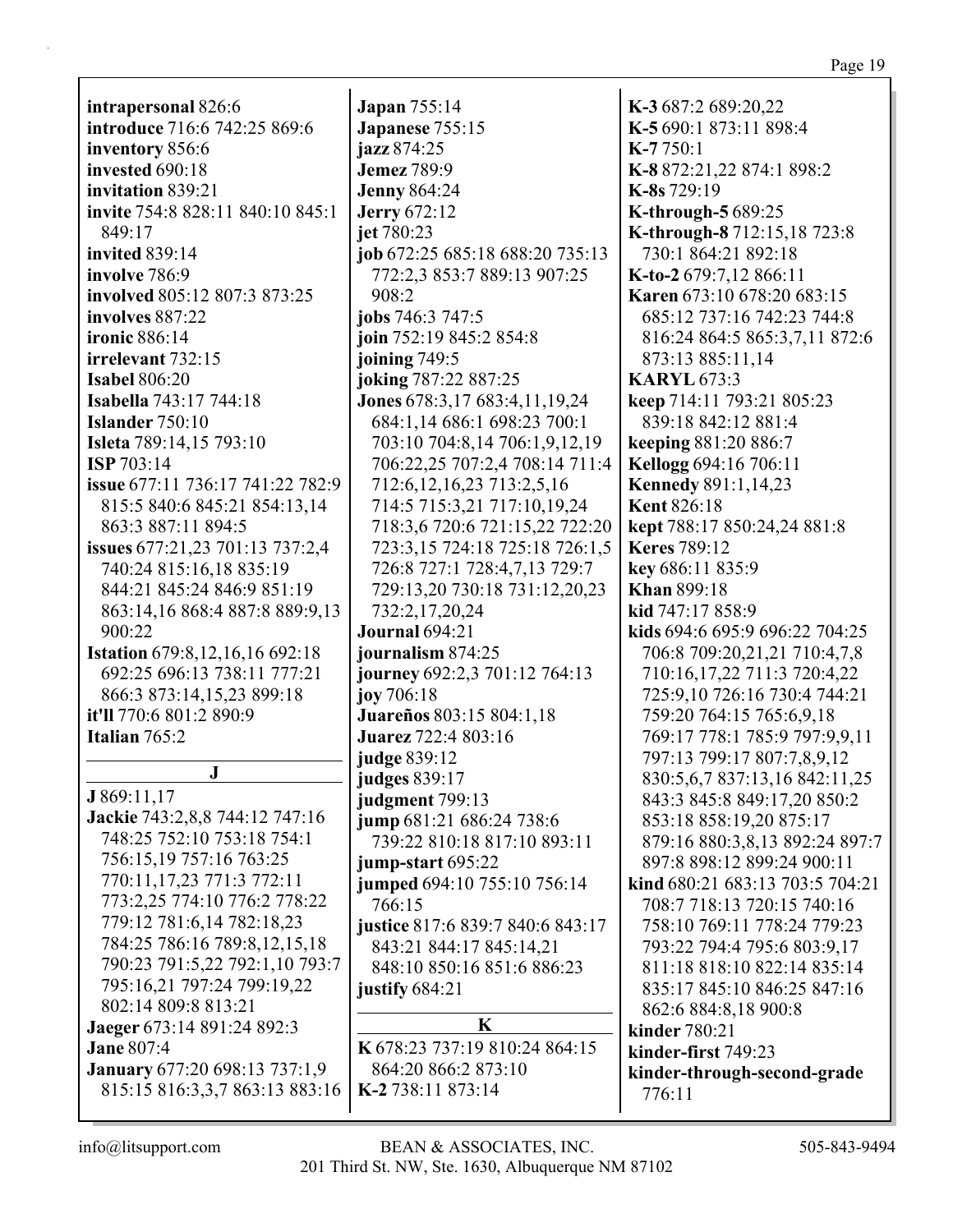| kindergarten 712:21 713:4                            | <b>Kwanzaa</b> 768:16                                    | laugh $805:8$                            |
|------------------------------------------------------|----------------------------------------------------------|------------------------------------------|
| 748:10 749:24 757:7 767:15                           | <b>Kyle 684:9</b>                                        | law 698:15 713:9 773:11 883:18           |
| 775:25 777:3 794:12 880:22                           |                                                          | 891:13                                   |
| 881:6 897:6 902:23                                   | L                                                        | laws 799:10 820:20,21 868:17             |
| kindergarten-through-sixth-g                         | L's 797:12                                               | lawsuit 823:21 852:8 889:12              |
| 870:19                                               | La 676:12,14 678:22 732:18                               | lawyer 747:5                             |
| kindergarteners 811:6                                | 749:11,11 807:12                                         | lead 759:24 886:17                       |
| kindergartens 902:25                                 | lab 899:9,13,15                                          | leader 699:16 702:2,11 751:24            |
| <b>Kings</b> 768:14                                  | laboratories 723:20                                      | 799:3                                    |
| knew 703:3 746:24 760:12,20                          | Laboratory 754:23                                        | leaders 886:19                           |
| 761:3,21 793:14 803:18 805:2                         | lack 887:4 893:23 894:5,8                                | leadership 694:11,14 695:13              |
| 810:19                                               | lacking $729:5$                                          | 699:22 700:3 749:14 767:23               |
| knocking 860:11                                      | lady 850:18                                              | 779:14 799:2                             |
| know 683:9 685:22 697:17,25                          | lag 798:24                                               | leading 758:19 771:19 833:23             |
| 699:12 700:9,13,13,16 701:14                         | laid 872:13                                              | leads 792:19                             |
| 701:15,17,18 703:6 704:9,23                          | land 733:3,6,11                                          | learn 695:21 718:8,17 719:14             |
| 705:9,10,17 706:12 707:7,9                           | landmark 686:17                                          | 721:24 744:21 745:22 746:2,2             |
| 708:10,16 709:22 710:1,9,15,16                       | language 686:14,22 687:2,23                              | 747:4,10,12 761:22 762:19,21             |
| 710:16,23,25 718:12 719:19,25                        | 688:23,25 689:1,12,19 690:19<br>690:25 694:9 699:5,17,23 | 764:19 766:14 767:1,18 768:17            |
| 720:20 721:1 722:7 724:6,7,10                        | 707:24 708:16 709:7 710:19,20                            | 776:12 785:15 788:9,14,15                |
| 726:21 730:4 731:25 737:7,21                         | 711:8 716:3 718:9,21,23 719:2                            | 801:19 823:4 831:23 836:17               |
| 745:25 746:20,20 747:1 752:15                        | 719:3,4,14 721:3 723:23 726:18                           | 837:13 844:8 848:18 854:1                |
| 752:16 755:15 758:7,21,21                            | 730:14 733:25 737:25,25 738:1                            | learned 724:13 729:2 745:9               |
| 759:3,19 761:4,12 763:18,23                          | 741:19,21 744:22 747:8,20                                | 788:11 790:10,11 791:16                  |
| 764:10 765:12 766:20 769:16                          | 748:21 750:7 751:15,16,17                                | 793:16 801:20 824:20 842:22              |
| 771:20 775:10 778:1,1 781:4,10                       | 752:2 753:12 754:12,13,14                                | 878:5,10<br>Learner 707:25 733:25 798:14 |
| 781:11 782:12,15 783:17<br>784:20 785:1,20,25 788:20 | 757:23 758:8,17,18 760:24                                | 798:18,18 812:6 859:20 904:15            |
| 792:4,6 793:16,20 794:5,16,21                        | 764:9,19 767:3,19 768:9 776:4                            | learners 680:20 686:14,22                |
| 795:2 796:5 797:2 799:16 804:4                       | 776:4,5,9,12,21,22,24 778:11                             | 687:23 688:23 709:7 710:19               |
| 804:9 806:3 807:13,19,19,23,25                       | 778:12,14,15 780:6,7 784:19,21                           | 738:11 741:19,21 748:21 750:7            |
| 808:12,22 811:5,10 820:13                            | 787:2 788:15,16 789:21 790:7                             | 751:7 752:20 753:12 759:7                |
| 825:1 828:23 831:3 832:10                            | 790:13 791:19 792:8,24 794:3                             | 778:11 820:13 868:16                     |
| 833:12,25 834:18 835:15,15                           | 794:23 798:14 799:11 801:21                              | learning 678:23 686:7 687:2              |
| 836:18,18 837:12 838:6,11,17                         | 804:7,21 808:11,20,21 820:12                             | 690:12 691:25 695:4 706:5                |
| 838:22,25 844:3 845:3 855:6,8                        | 868:16,18                                                | 719:10 721:3 724:16,21 745:16            |
| 855:10,16,18,20 856:8 857:6,22                       | languages 722:16 745:22 747:10                           | 747:4,8 751:1 760:16 762:16,19           |
| 859:2 864:16 865:7,10,17                             | 760:14 766:17 775:16 785:15                              | 767:3,4,5,6,8 768:9 772:24               |
| 866:13,18 871:24 872:3 875:7                         | 788:19 789:19,20 791:11,15                               | 776:18,24 778:12 780:7 792:12            |
| 876:5 880:12,16 881:9,23                             | 807:22,24,25 808:1,3,10,24                               | 794:23 800:8 832:3,4 840:15              |
| 882:22 883:4 885:8,9,17,17                           | large 689:25 746:17 841:23                               | 865:20 870:13 875:4 881:12               |
| 886:7 887:7,10,18 890:10,20                          | larger 866:10 872:18                                     | 889:5 899:1,6,8 900:1                    |
| 892:9 896:14,21 898:11 900:9                         | largest 689:20 823:22                                    | <b>learns</b> 790:8                      |
| <b>Knowing 762:10</b>                                | Las 718:24 722:6 768:14                                  | lease 782:8 852:3 855:1,7,23             |
| knowledge 749:7 787:15 890:17                        | late 687:13 775:7 795:22                                 | 856:3,13,16 891:5                        |
| known 768:21 849:8                                   | <b>Latin</b> 747:11 766:6 767:21                         | lease-to-purchase 857:16                 |
| <b>Koko</b> 768:7                                    | 768:12 792:18 793:6 807:21                               | leave 737:7 752:13 783:19                |
| kudos 706:3 807:20                                   | 808:1                                                    | 840:22 853:11 882:10                     |
|                                                      |                                                          |                                          |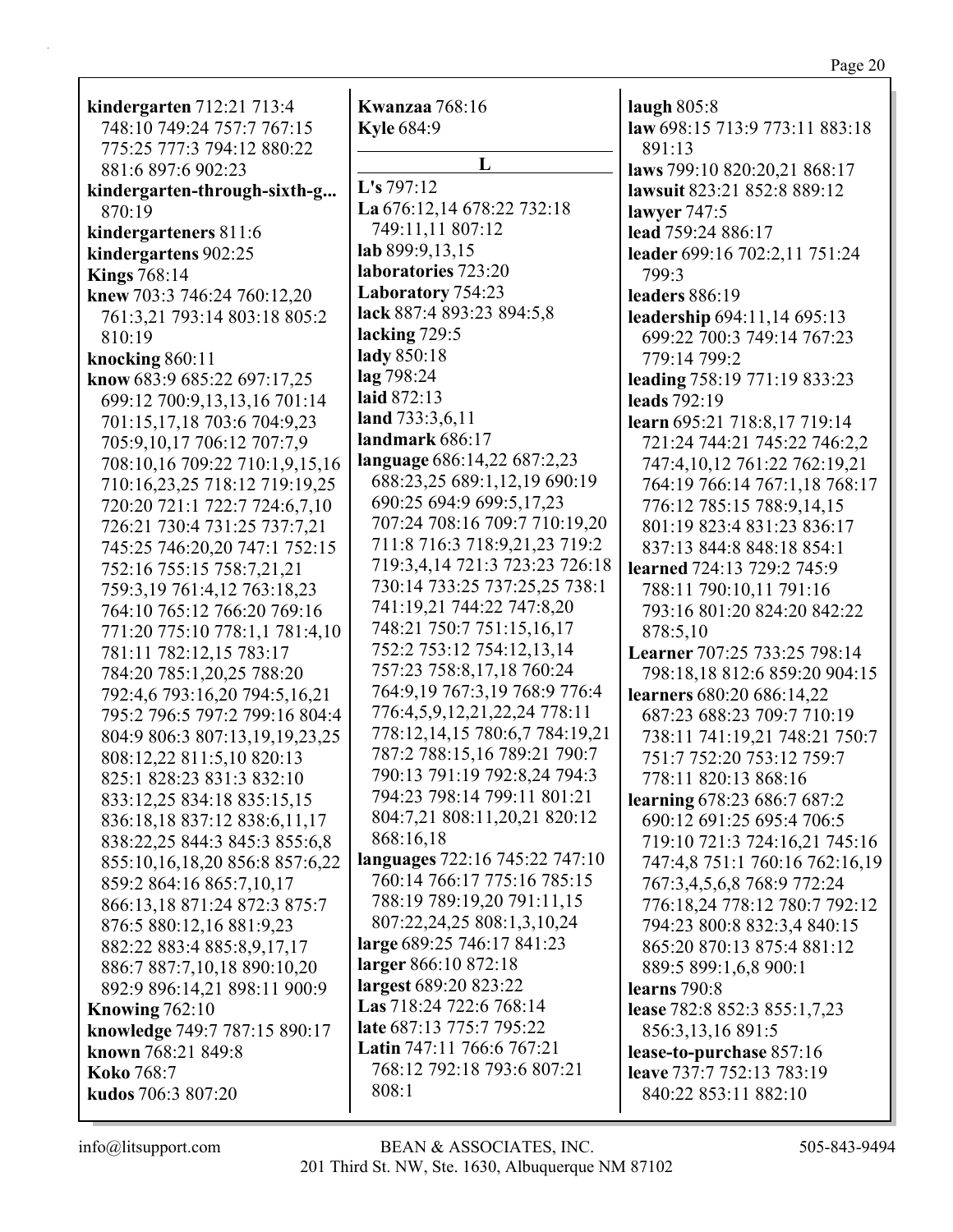**leaves** 805:20 **leaving** 873:20 **left** 720:24 752:9 822:10 876:6 877:15 892:3 **legacy** 827:3 **legislative** 774:18 782:21 897:2 **legislator** 844:25 **Legislature** 774:5 **lengthy** 690:13 **lens** 839:7 **Leslie** 864:24 865:4 **lessening** 855:3 **let's** 772:2 877:15 897:11 **letter** 682:22 693:10 741:6 820:23 884:16 **letters** 741:23 820:17 868:18 **level** 680:9 684:24 690:2 696:19 696:20,24 719:1 727:15 749:24 750:1 780:18 781:5 806:14 835:6 848:13 850:10 866:15 889:19 894:6 899:19,21,22 **leveling** 818:6 **levels** 696:17 713:17,18 759:20 776:13 787:5 799:4 803:12 824:22 826:6,7 854:7 **levy** 873:5 **Leyba** 745:19 **liaison** 673:12 856:12 **liaisons** 825:8 **library** 881:2 **licensure** 731:13,14 811:17 **lied** 901:2 **life** 695:6 745:11 760:22 761:2,23 763:1,8 806:9 851:4 **lifelong** 865:21 870:15 **lifetime** 760:18 762:9 **lift** 800:14,25 **lifted** 839:15 **light** 725:16 773:20 834:22 **liked** 797:8 **line** 700:22 739:7 759:23 810:23 881:9 **lingua** 789:1,3 **linguistic** 747:25 **linguistically** 679:1 686:5 687:3 690:17 700:12 759:5 **Links** 718:24 **list** 693:13,15 698:25 713:15,17

760:2 761:15 764:5 842:7,20 872:8,11 892:20 893:12 **listed** 726:4 820:12 821:2,16 865:18 885:4 **listening** 684:16 830:24 **lists** 713:18,22 842:5 **literacy** 718:22 737:23 754:15 **Literally** 882:11 **little** 676:8,19 685:15 724:5 730:8 748:11 755:4 760:4,23 761:17 764:8 775:8 794:13 795:20 796:4 809:6 817:16 818:14 834:4 848:23 856:20 857:22 862:6,7 865:25 884:8 887:6 890:8 892:19,20 897:16 **lived** 783:7 **lives** 766:17 769:4,5 831:16 850:17 **living** 787:24 841:14 **LLs** 797:11 **local** 684:22 750:11,14 782:3,3 891:2 **located** 719:19 737:19 896:16,17 898:6 **location** 781:25 841:9 **locking** 887:7 **log** 682:15 899:17 **log-in** 899:11 **Logan** 743:17 745:19 **long** 685:23 687:10 692:5 693:2 698:20 713:17 759:8 760:5 761:15 815:25 830:23 833:13 858:14 862:6 884:9,23 901:14 903:23 **long-existing** 898:5 **longer** 714:21 728:22 788:14 806:13 830:7 873:16 **longevity** 839:2 **longtime** 854:9 **look** 701:1,22 709:3,9 711:8,13 711:17,18,25 718:24 726:17 777:21,22 778:7 800:1 801:11 816:8,15 846:1 849:16,23 856:10,25 857:4 871:2,24 878:4 **looked** 782:2 **looking** 692:17 702:12 710:12 714:3 737:9 740:9 757:10 760:11 774:19 795:8,17 796:13

796:16 799:8 801:17 824:14 840:1 843:7 844:2 853:18,22 854:9 872:2 886:18 891:13 901:23 **looks** 726:22 748:14 843:20 **Los** 754:23 803:15 **lose** 798:5,6 801:12 853:4 **lost** 693:17,20 697:1,3 797:19 832:19 851:19 852:9 884:5 **lot** 686:19 691:5 695:6 707:12 710:1,17 711:13,25 716:16 718:11 720:12 721:20 722:3 731:3 733:4 749:17 759:22 760:24 765:21 766:19 771:5 776:25 779:24 780:17 787:22 787:22 789:4,20 792:21 794:23 796:11 799:6,23 802:19 808:2,5 808:14,19 829:7 830:10 834:1 835:21 837:8 844:20,20,21 847:8 855:11 858:18 860:12 878:5,10 879:1,13 902:2,11 903:17 **lots** 681:4 730:12 835:11,12 **lottery** 712:22 713:1,13 829:14 890:12 892:15,16,17 893:1,3,4 893:6 904:9 **love** 709:13 710:24 711:5,12 744:22 840:9 881:23 **loved** 746:5 765:22 **loves** 881:1,14 **low** 855:23 856:17 **low-income** 686:21 828:5 **low-minority** 828:7 **low-poverty** 828:7 **lower** 682:25 715:2 742:20 779:6 799:8 821:16,17 826:3,5 855:7 855:8 869:2 **lowest** 733:25 739:14 812:5 818:3 820:5 859:19 867:5,8 904:14 **luckily** 809:19 **lucky** 749:10 **Lujan** 864:24 865:4 **luminarias** 768:15 **lunch** 688:6 750:13 810:3,7 813:24 814:7 901:20 902:7 **lunches** 902:1 **Lupe** 807:4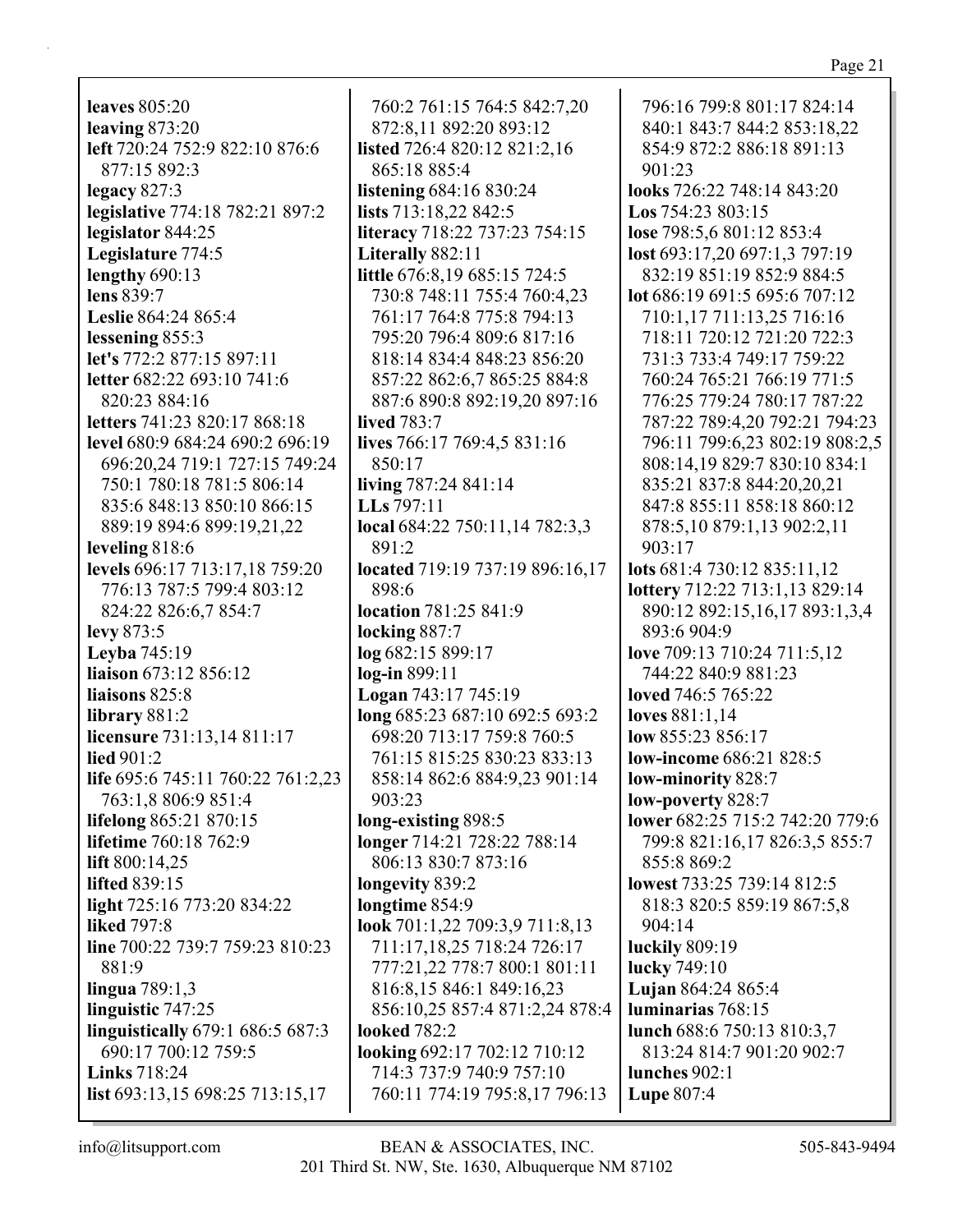| LUS 800:3                                                    | married 75%                       |
|--------------------------------------------------------------|-----------------------------------|
| M                                                            | <b>Mary 807:4</b><br>mask $680:1$ |
| M 674:4                                                      | masked 680                        |
| ma'am 683:5,24 698:23 704:8                                  | masking 73                        |
| 729:7                                                        | masses 832:                       |
| <b>Mabry 672:12</b>                                          | master's 84                       |
| Madam 678:17,20 683:20,25                                    | match $801$ :                     |
| 699:3 703:11 705:24 722:22,25                                | material 68                       |
| 733:14 737:16 743:3 754:20                                   | math 679:5.                       |
| 783:2 788:21 793:18 800:11                                   | 694:8 697                         |
| 816:12,25 821:24 830:18 835:3<br>838:21 840:11 846:12 851:17 | 725:24 73                         |
| 854:23 859:10 860:15,20 864:5                                | 769:24 79                         |
| 869:9,16 877:21 879:8,20                                     | 802:16 80<br>804:13 81            |
| 880:18 881:25 885:19 890:3,16                                | 853:1865                          |
| 890:22 894:3,16 895:4 896:3                                  | 867:6,6,8                         |
| 903:5,8                                                      | 898:3                             |
| <b>Maggie 746:23,24</b>                                      | mathematio                        |
| magic 695:3 805:11                                           | matter 726:                       |
| magnify 769:7                                                | 770:2,480                         |
| mainstream $832:15,23$                                       | 899:22 90                         |
| maintain 714:12 754:12 796:19                                | <b>Matthews 6</b>                 |
| maintained 682:17 709:2                                      | 870:6877                          |
| maintaining 737:24 885:25                                    | 883:11 89                         |
| maintains 798:15                                             | <b>McCULLO</b>                    |
| major 832:18 844:11,15 896:24                                | 821:23 82                         |
| majored 804:3                                                | 834:9835                          |
| majority 720:21 722:4 780:4                                  | 839:1984                          |
| 783:16 792:14 823:19 863:18                                  | 843:10,14                         |
| makeup 783:16                                                | 846:1885                          |
| making 676:22 695:8 715:13<br>716:23 720:16 725:11 756:20    | 853:20,24                         |
| 756:22 796:20 798:4 864:25                                   | 857:14 85                         |
| 895:15                                                       | McLean 82                         |
| mall 770:10,12,20                                            | meals $827:7$                     |
| Management 754:25                                            | mean 699:2<br>714:16 75           |
| manager 684:8,10 693:19 754:22                               | 838:1884                          |
| 774:12 835:5 864:23 865:3                                    | meaning 68                        |
| 895:8,9                                                      | 864:15                            |
| managers 843:2 895:15                                        | meaningful                        |
| map 697:9                                                    | means 688:                        |
| <b>March 872:19</b>                                          | 745:25 77                         |
| mariachi 695:24 696:2 719:11                                 | meant 692:3                       |
| mark 673:15 680:3 739:17 836:1                               | measure 80                        |
| marker 830:5                                                 | measureme                         |
| marketing 720:11                                             | measures 7                        |
| marking 773:17                                               | mechanics &                       |
|                                                              |                                   |

**married** 758:6 764:11 **16 738:25 m**:6 **masking** 738:20 **b**:19 **master's** 840:21 **match** 803:3 **material** 681:24 740:24 751:22 **math** 679:5,15,17 680:22 693:13 694:8 697:12,15 723:24 724:10 725:24 738:3 739:10,17,18,23 93:2 796:2,18 802:13 802:16 803:2,6,19,19 804:3,10 804:13 817:15 818:2,4 852:6 5:23 866:13,14,25 872:9 873:12 878:17 **ics** 693:16 **matter** 726:24 756:22 769:16 770:2,4 805:9 847:10 889:22 07:14 **Matthews** 684:6 698:1,4,5 870:5 870:6 877:7,9 882:25 883:4,7 90:22 893:16 895:19 **DCH** 816:11.22 821:23 822:2 828:23 830:16 834:9 835:2 837:21 838:5 839:19 840:2 841:1,17 842:6 843:10,14,18,23 845:18 846:11 846:18 851:7,13,16 852:2,16,20 853:20,24 855:4 856:21 857:10 857:14 859:3,8 860:15,19 **McLean** 825:21 **meals** 827:7 901:21 **mean** 699:22 701:7 713:25,25 714:16 751:15 775:20 834:20 838:18 841:15 843:21 856:3 **meaning** 680:3 805:13 818:7 **meaningful** 770:6 824:12 835:24 **means** 688:5 691:7 696:20 745:25 771:16 899:7 900:1 **meant** 692:3 727:9 849:5 **measure** 8 **ents** 888:14 **measures** 700:4 **mechanics** 893:17

**mechanism** 708:24 **media** 720:12 840:14,16 **meet** 681:3,7 682:10 686:8 687:17 692:25 702:7,8 716:23 719:4 724:25 726:4 741:14 820:11 824:1 830:5,6 844:24 845:3 868:15 870:20 **meeting** 672:10 675:2 677:10,20 689:25 690:22 702:23 705:5 712:2 725:1,14 729:3 736:16 737:1 740:2 752:9 757:14 785:11 791:17 802:7 805:20 809:1 815:4,15,24 816:3,7 824:1 833:20 863:2,13 908:3,4 **meetings** 711:6 799:4 825:6 855:2 **meets** 820:1 822:21 825:5 868:7 **Melissa** 760:2,7 **mem** 855:7 856:14 **member** 673:4,4,5,5,6,6,7 756:11 773:23 793:24 794:6 822:6 885:4,15 **members** 683:25 684:4 688:15 723:1 755:22 800:12 821:24 835:3 851:17 869:9,16 871:8 877:21 879:8 880:19 882:1 885:20 887:14 889:6,8 890:23 894:6,10 896:19 901:6 **membership** 742:1,2 819:12 894:8 **Memorandum** 891:3 **mental** 691:15,16 844:21 **mention** 687:5 692:21 693:2 696:13 702:19 711:24 715:23 730:20 761:20 765:20 829:2 860:7 **mentioned** 700:1 712:10 715:25 723:3 730:13 761:16 822:16 823:8,20 825:1 826:10 827:14 841:20 852:7 854:18 860:8 871:13 902:18 **mentioning** 797:16 **mentors** 825:7 **merge** 876:13 **mess** 732:7 **met** 680:24 682:4 721:13 726:7 741:3 867:14 891:23 **methadone** 770:22,24,24 771:2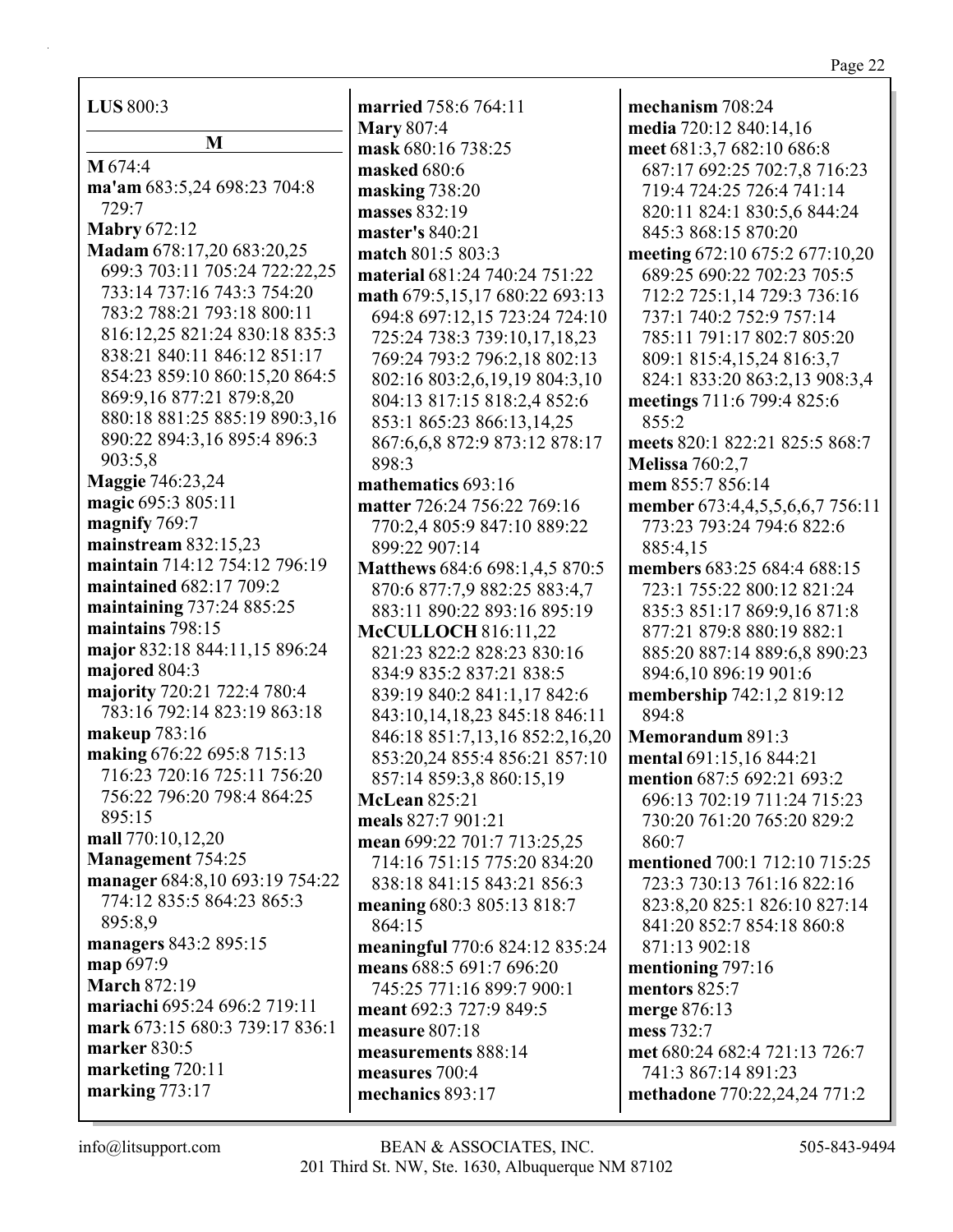**metropolitan** 841:25 **Mexicans** 768:13 769:2 **Mexico** 672:2,13,22 688:16 689:15 690:19 693:14 695:20 698:15 699:5 722:8,8,18 731:10 733:20 745:8 751:16 757:24 761:6 764:22 767:20 769:8 779:10 807:7 812:1 827:1 837:8 839:1 859:15 869:1 871:14 875:21 883:18 889:7 896:22 903:22 904:10 907:2,9,12,13,21 **mic** 744:16 **Michael** 673:4 684:7 699:1,3 757:21,23 794:21 **mid** 902:9 **mid-flight** 780:24 **middle** 714:6,9 723:22 733:24 746:21 759:9 792:11 803:13,17 803:20 804:9 812:5 859:19 871:22,22 877:23 880:11 887:24 888:4,11,16 892:10 897:15 898:15,15 902:11 904:14 **middle-class** 790:25 **middle-school** 714:8 870:3 872:24 873:2 **middle-schoolers** 804:15 **MidSchoolMath** 879:4 **midway** 756:5 **migrant** 783:17 807:9 **migrated** 769:23 783:6 **migrating** 784:5 **Mike** 684:7 757:10 840:23 **mill** 873:5 **Miller** 879:10 **million** 828:4 872:23 **mimbros** 879:19 **mind** 703:14 704:21 720:12 752:18 755:17 756:3,3 761:11 763:19 776:22 783:5 786:10 **mindful** 774:14 796:15,16 810:24,25 836:11 842:23 **mindfully** 843:6 **mindfulness** 825:16 **minds** 766:21 767:4 **mine** 699:18 **minimal** 809:17 **minority** 748:22 786:25

**minute** 738:12 754:9 876:21 **minutes** 678:15,16 685:24 686:1 696:8,11 737:13,14 744:7,9,11 757:20 763:23 816:20 836:6 864:3,4 876:5,7,8 877:4,14 883:6,8,10 886:7 **Miranda** 835:5 **mirror** 867:10 **mirrors** 824:8 **misconceptions** 800:2 **miserable** 784:3 **missed** 720:25 742:13 821:6 883:2,25 **missing** 742:5,6,12 821:9 885:5 **mission** 686:2,4,10 688:24 689:6 731:6 740:1 745:21 746:1 752:23 754:7,10 800:14,20 817:5 818:14 846:3 865:18,19 **mission-specific** 769:25 823:13 826:9 827:13 867:13 **mistake** 788:2 **mistakenly** 788:5 **mix** 797:19 **mixed** 819:8 897:23 **model** 710:3 748:13 776:25 795:5 **models** 801:1 **modifications** 691:20 **mom** 718:12 785:12 792:2 **moment** 760:20 766:8,25 792:16 **money** 730:3 796:15 873:5 874:22 895:18 897:1 **Monfiletto** 840:23 **monitor** 797:13 798:19 **monitoring** 798:10 **monolingual** 708:5 794:10 799:24 800:6 **month** 781:15 826:15 889:17 **monthly** 894:18 **months** 878:6 **monumental** 701:21 **Moosman** 743:19 754:8,21 **morada** 732:19,21 733:2,8 **Morgan** 746:13 766:2,5 809:9,10 811:9 **morning** 675:1 676:7,8,16 683:18,19,25 684:3,15,16 696:11 698:4 699:2 705:24,25

706:1 718:4,5 735:25 737:17 742:24 743:3 744:14,17 747:22 754:20 757:22 760:3 764:7 766:3 810:4 814:6 **mother** 720:9 785:20 **mothers** 898:25 **motion** 734:5 735:12 811:22 812:11 813:19 860:2 861:24 904:2,20 906:4 **motivated** 850:19 **mountain** 701:21 **mouth** 786:24 793:21 **move** 705:18 733:17 736:4 771:25 772:4,9 796:9 802:20 803:11 811:23 816:20 826:3 844:12 859:12 873:8 876:10 901:23 904:5 **moved** 753:23 755:14,18 761:6 783:10 850:24 892:6 **movie** 768:8 **moving** 681:14 682:17 722:6 730:3 773:7,19 780:23 782:4 796:14 819:12 **multicultural** 689:9 694:2 712:4 **multilingual** 792:5 **multiple** 841:19 889:5 893:25 895:25 **multitask** 747:9 **Muñoz** 774:1 **music** 719:10 804:10,11,12,16 809:22 810:15 881:2 **mutually** 888:17 **myriad** 767:11 **N N** 673:1 674:1,1,6

**name** 684:1 699:3 737:22 744:17 745:19 746:12,12 754:21 760:7 764:8 832:8 850:14 865:14 869:17 871:9,24 877:22 878:3 879:9,20 880:19 882:2 883:1,2 892:17 **named** 694:16,21 823:21 874:14 **nap** 905:3 **narrative** 704:13 **narrow** 737:9 **national** 754:23 827:23 828:2,3 **nationally** 709:22 711:11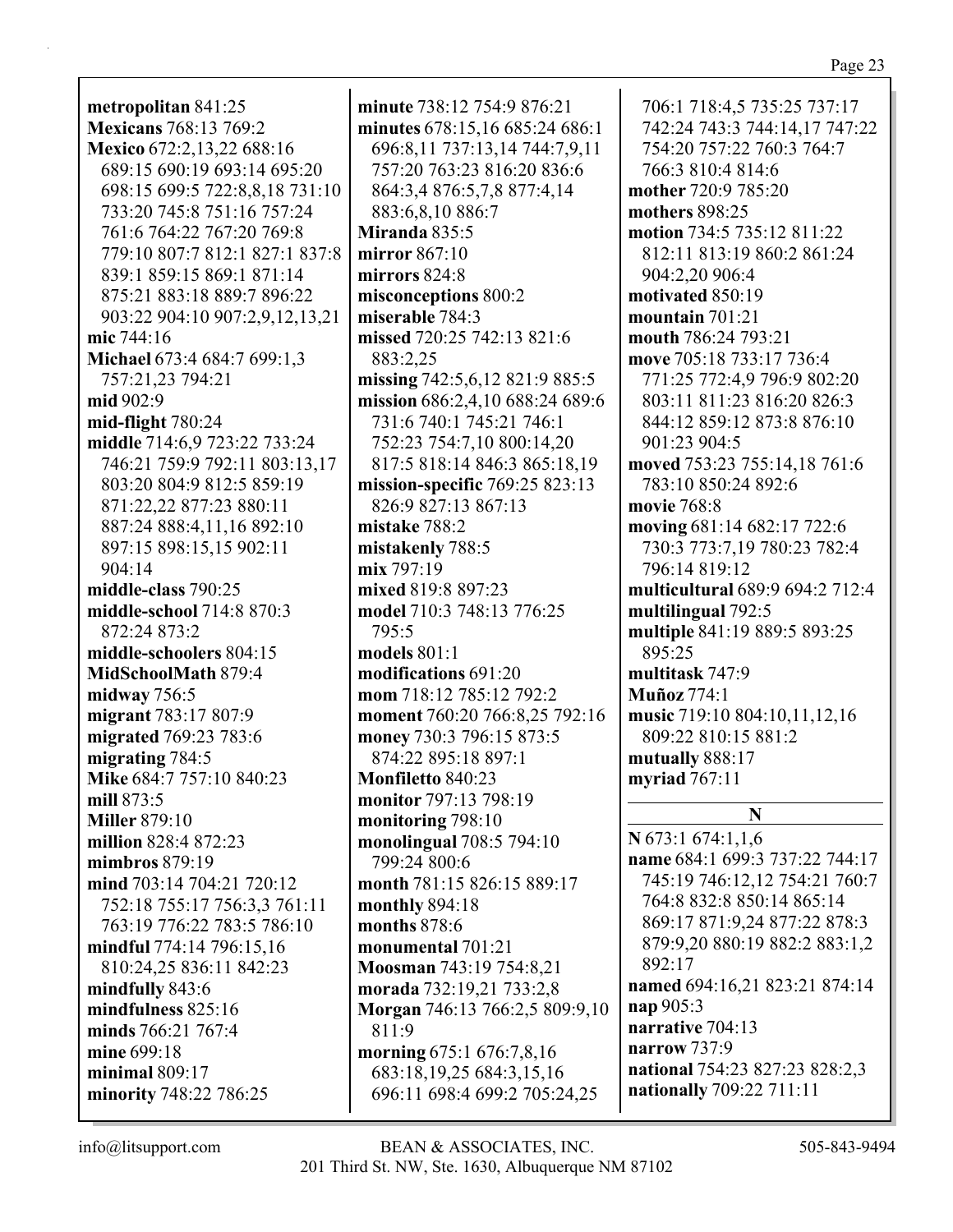**nations** 767:21 **native** 686:21 688:14 731:11 737:25 752:24,25 754:12 758:17 784:17,21 788:3 789:20 874:25 **natural** 796:5 844:17 **naturally** 786:22 **Navajo** 688:18 **NDT** 727:11 **near** 699:23 841:14,21 **nearly** 790:15 **neat** 696:6 **necessarily** 715:17 767:13 838:2 **necessary** 751:2 798:11 **need** 684:22 687:17 691:4 701:6 703:14 709:3,5,6 711:7,14 714:16 716:5,15 719:2 720:14 722:5 726:19 730:5,12 732:25 735:23 745:10,11 750:18 769:2 780:2 796:16 798:3 799:14 810:14,16 818:14 828:17 830:7 835:12 851:1 864:11,22 876:20 877:18 880:8 886:8 **needed** 751:2 816:9 818:22 839:9 839:9 **needs** 677:5 687:13 690:22 691:3 702:20 703:3 736:11 741:16 744:15 759:5 762:2 780:14 802:7 814:24 833:20 847:12 851:11 862:22 **needy** 827:7 **negatives** 767:8 **negotiation** 901:13 **negotiations** 693:8 771:9 814:13 889:24 **neighborhood** 849:8,17 890:14 **nervous** 743:24 764:9 **network** 825:12 **never** 701:18 707:17,21 710:1,2 761:22 767:16 784:8 793:14 830:4,10,11 831:1 885:13 905:2 **nevertheless** 826:24 866:12,15 **new** 672:2,13,22 684:10 688:19 689:15 690:19 693:14 695:20 698:15 699:5 722:8,18 731:10 733:20 738:1 751:16 752:18,19 754:13 757:24 760:11 761:6 764:22 768:13 769:2,8,20 772:8

779:10,18,19 784:9 798:24 800:15,24 803:6 812:1 814:10 827:1 834:25 837:8 839:1 843:15 859:15 860:8 869:1 871:14 872:24 875:21 878:7 879:13 883:18 889:7 890:9 896:22,25 902:11 903:22 904:10 907:2,9,12,13,21 **nice** 746:6,7 771:10 779:13 811:13 814:14 **Niche.com** 874:16 **niece** 793:25 **night** 775:7 795:22 **nine** 735:11 898:8 906:2 **nine-to-zero** 813:18 861:23 **nine-zero** 735:12 813:19 861:24 906:4 **ninth-grade** 840:3 **ninth-graders** 842:15 844:6 **NM** 672:20 907:19 **NMCI** 742:18 897:19 898:17 **NMCIs** 897:23 **no-brainer** 810:19 **non-college** 803:25 **non-compliance** 681:24 740:24 819:23 868:4 **non-English** 798:18 **non-renew** 677:19 736:25 815:14 863:12 **non-TESOL-endorsed** 798:16 **nonprofit** 699:6 **northern** 789:24 791:7 **notable** 695:24 **note** 681:6 807:20 818:19 824:17 883:19 896:5 **noted** 681:7 858:11 873:13 **notes** 682:6 **notice** 680:5 856:20 **noticed** 756:16 **noticing** 903:15 **notified** 873:6 **notifying** 820:17 **number** 683:8 686:14 703:22 712:14,17 715:6 730:13 732:22 769:13 770:21 779:10 780:6 782:14 795:23 814:10 829:12 834:13 838:7,8 860:9 874:15 892:17 894:9 902:13 908:2

**numbers** 683:2 721:10 723:5 740:13 771:12 773:13 774:12 797:20 801:14 842:24 851:11 901:24 **numerous** 826:16 **nutshell** 802:12 **NW** 672:21 907:20 **NWEA** 694:8 **O O** 674:1,1,7 **O'Gawa** 836:1 **obesity** 845:23 **objection** 698:9 **objects** 883:11 **obviously** 772:22 789:4 806:7 841:10 845:12 884:22 **Occupational** 716:1,4 **occurs** 830:24 **Octavio** 773:25 **odd** 853:18 **odds** 816:16 **offer** 695:7 716:16 736:3 750:15 752:3 753:20 778:6 779:21 790:4 875:4 881:2,12 **offered** 688:8 714:17 717:5 **offering** 874:23 **offerings** 704:3 715:24 **offers** 695:21 832:17,23 **office** 790:10 835:11 873:2 898:8 **Officer** 678:18 **officers** 836:2 **official** 742:7 **officially** 819:10 **offset** 774:16 **oftentimes** 842:12 **oh** 701:18 704:11 726:8 730:10 732:3 746:19 782:15 788:8 791:4 845:23 849:22 860:5 876:4 884:20 906:7 **oil** 811:5,6 **okay** 675:1 676:16 678:3,14 683:14,17 705:21 712:13,19 713:24 717:17 719:16 724:12 729:6 730:10 732:17 733:13 757:18 761:19 762:18 764:4 774:4 789:17 791:4 800:9 809:8 811:21 814:5 816:11,13,23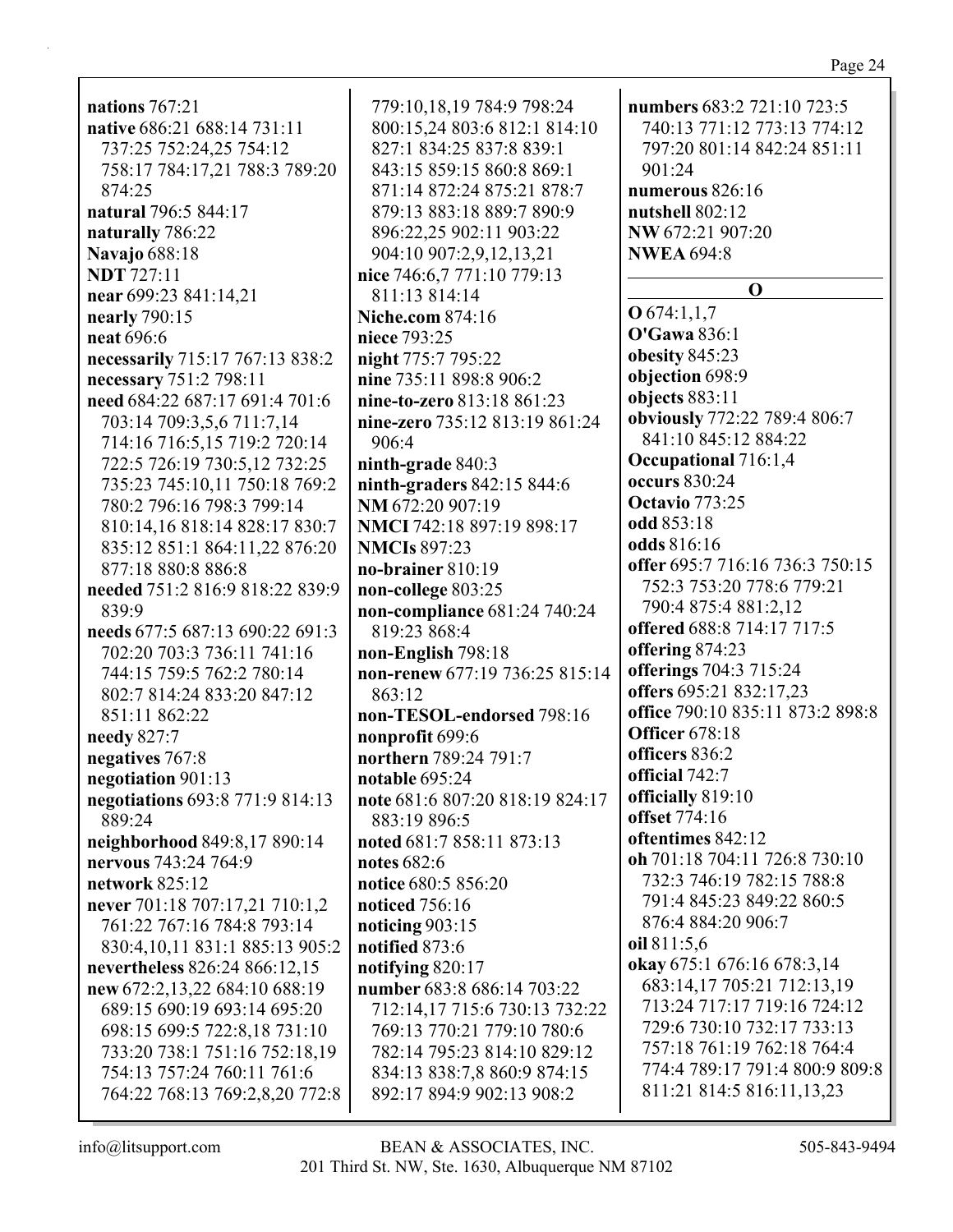838:15 843:9,16 846:7 853:15 854:22 857:19 859:9 860:6,6,21 869:5 893:19 900:25 901:3 902:15,17 903:7 904:2,5 **old** 733:10,11 781:13 865:9 **old-school** 793:3 **older** 762:21 **oldest** 760:12 767:17 870:7 871:13 **omitted** 716:21 **once** 676:16 678:4 683:18 689:20 735:21 737:5,11 742:24 769:9 773:19 800:16 801:12 802:2 814:11 816:13 821:20 833:1,7 863:17 864:18 869:6 884:3,24 886:15 **one-and-a-half** 694:7 **one-of-a-kind** 747:24 **one-on-one** 900:16 **ones** 771:10 879:13 **online** 892:16 **onus** 886:9 **open** 672:10 690:16 720:23 721:7 725:14 746:15 752:18 755:16 765:12 766:21 767:4 776:23 829:18 834:24 839:21 843:2 845:1 863:20 881:8 893:3 908:3 **opened** 746:24 758:1 766:12 769:1 809:25 840:14 **opening** 760:10 769:1 840:18 **openly** 808:24 **operate** 748:10 **operating** 885:1 **operational** 677:9,25 736:15 737:6 775:1 815:3,21 863:1,17 **Operations** 699:4 757:24 **opinion** 714:15 889:18 **opportunities** 747:14 752:5 754:17 765:23,24 767:23 774:19 787:16 792:12 810:11 871:3 885:8 **opportunity** 677:16 684:25 695:21 699:11 703:12 724:24 736:22 747:22 755:20 756:14 757:25 762:9 764:12,16,19,23 765:11 766:15 787:17 792:9 810:17,18 815:10 816:8 821:25 823:4 832:12 839:11,13 860:10

863:8 899:11 **option** 711:7 750:17 838:15 **options** 673:9,11 714:8 719:13 782:2 786:5 **order** 710:20 738:24 **organization** 758:3 **organizational** 682:8 741:11 820:9 822:19 868:13 884:25 **orientation** 785:3,8 786:8 836:14 **orientations** 715:22 **origin** 731:4 **original** 725:25 749:9 755:5,22 755:23 818:18 891:7 894:14,23 894:24 895:3 896:1,22 **originally** 773:4 836:20 **OT** 705:13 **outcomes** 685:11 687:18 725:12 **outlined** 741:14 **outperform** 709:23 759:10 **outperformed** 697:11 710:7 828:6 **outperforming** 710:25 **outreach** 719:23 **outside** 678:12 747:1 796:12 898:9 **overall** 707:21 739:21 741:8 750:8 772:18 801:14 818:8,11 867:10 870:9 **overcome** 692:8,9 796:5 829:20 **overdue** 741:17 **owners** 836:25 **ownership** 837:7 **owning** 857:13 **P P** 673:1,1 674:1,9 **p.m** 690:16 814:1 862:3,3 906:8 **packaging** 826:19 **packet** 679:3 681:7 697:5,13 748:13 752:12 753:2 776:2 795:8 817:8 818:16,17 819:24 829:1 866:22 895:10 **packets** 753:11 832:20 **page** 674:2 679:4 680:24 681:8 738:2 740:8 741:15 779:22 806:22,22 817:9 820:12 864:10 864:22 866:21,21 867:11 **pages** 679:3 681:11 818:16

865:14 907:10 **pain** 845:12 **pair** 848:21 **panel** 839:17 **paper** 851:1 **paperwork** 774:2 902:2 **PARCC** 692:19 778:24 795:9,15 795:17,18 797:2 802:1,3 **PARCC-Lite** 779:2 **Pardon** 708:8 **parent** 687:15 703:12,17 760:8 763:17 766:8 777:9 778:3 809:14 834:3 879:21 887:1,2 **parents** 673:9,11 694:24 703:1 714:19 715:14,16,18,23 716:7 741:23 762:25 763:3,11 768:19 777:7 781:15 786:9 794:13 800:2 806:4 811:14,16 820:17 825:21 829:9,14,19 830:8,15 847:4,10,12,17,25 870:2 876:11 **parents'** 702:25 876:2 **park** 860:11 **part** 677:3 679:4 680:24 713:8 714:22 719:8 729:22,24,25 736:9 738:2,3 744:11,13 749:11 767:13 773:7 779:10,12,25 790:17 798:1 803:14 814:21 818:16 820:2 822:14,14 825:19 831:23 836:16,20 837:11 840:25 842:8 854:13 862:19 865:22 866:21 876:14 880:4,5 888:6 897:14 898:6 900:15 901:19 **part-time** 691:11 **participate** 690:14 695:11 696:10 721:8 **participated** 825:11 **participating** 689:22 839:11 **participation** 690:3 831:21 **particular** 777:8 785:1,7 796:18 **particularly** 679:4 820:15 856:15 **parties** 891:18 892:2 **partly** 866:9 **partnership** 684:11 691:14,18 786:1 835:7 **partnerships** 835:25 836:10 **parts** 804:7 **Paso** 721:19 722:8,10 765:20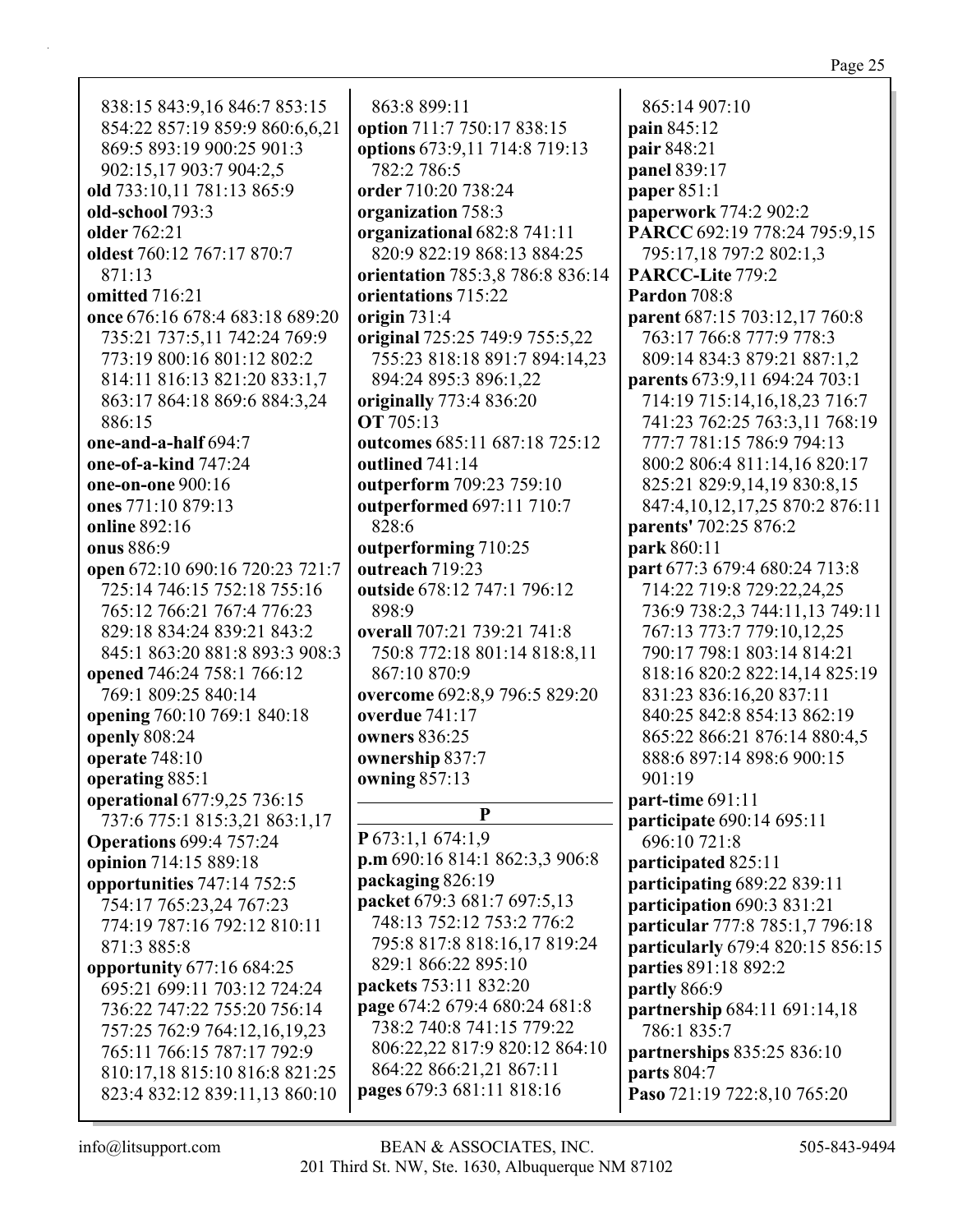783:6,6,20 **pass** 775:13 **passes** 735:12 813:19 861:24 906:4 **passion** 699:18 747:20 762:24 **passionate** 707:10 **pastels** 811:5,6 **path** 903:24 **Pathology** 716:3 **pathway** 842:13 **pathways** 690:23 **patience** 676:19 **Patricia** 673:3 698:1,4,5 877:7 883:4,7,11 890:22 893:16 895:19 **patrol** 836:2 **Patti** 684:5 805:22 **Patty** 870:5 **pay** 730:3 **paying** 756:10 **PE** 768:23 809:12,13,21 810:11 810:19 **Pearson** 770:13 **PEC** 673:12,13 677:5,8,11,12,17 677:21 736:11,14,17,18,23 737:2 774:3 814:24 815:2,5,6 815:11,16 819:3 862:22,25 863:3,4,9,14 880:19 882:1 887:14 **PEC's** 698:11 883:14 890:19 **PED** 673:8,12 676:25 677:14,15 708:22 730:19 731:14 733:22 736:5,20,21 787:9 796:25 802:5 812:2 814:18 815:8,10 859:16 862:16 863:6,8 874:7 904:11 908:7 **peers** 762:12 **penalty** 838:3 **Penitentes** 732:23 **people** 707:2,7 710:13 716:6 721:23 730:12,15 745:7 746:25 747:1 756:22 757:19 764:3 765:23 767:20 789:5 790:13 792:4 807:5 810:11 811:12 831:24 834:1 837:1,2 838:10 847:3 854:4,11 855:21 857:3 876:14,17,23 888:1 895:25 **people's** 850:16

**percent** 679:21 681:16,19,19 682:18,19,24 687:20,21,22,23 688:1,2,3,13,14,15 689:2,4 694:3,5 707:24 715:1,2,2,9,11 719:21 724:8,10,10 737:8 738:19 740:15,18 742:16,17,20 772:21 775:25 777:3 784:17 786:14 815:20,21 816:4 817:14 817:14,18,19,21 818:7,13 819:16,19,21 821:12,13,16 823:1,2,7,9,10 824:8 827:23 842:25 846:20,25 851:19,22,25 851:25 852:3 859:4 866:17,17 866:19,19,20,23 867:20,23,25 868:23,24 873:18 **percentage** 692:23 742:15 750:12 753:14 783:8,9 799:17 829:16 846:21 847:18 867:21 902:7 **percentages** 709:8 800:1 **percentile** 693:1 696:18,21,23 697:2 **perception** 703:7,8,16 704:7 705:11,16 715:14 **perceptive** 802:24 **perfect** 722:5 782:22 805:5 **perfectly** 708:19 **perform** 696:3,5 706:15 708:4 710:17 768:18 **performance** 677:9 682:8 694:5 701:22 716:20 733:22 734:3 736:15 739:1 772:17,18 777:24 794:15 795:8 799:8 812:3,9 815:3 820:10 822:18 824:14 859:17,24 863:1 867:10 868:13 884:25 904:12,18 **performances** 741:11 **performed** 794:24 **performing** 739:8,14 817:23,23 818:1,3 820:6 866:25 867:5,8 **period** 709:1 753:10 852:15 **periods** 751:9,10 **permission** 891:16 **perpetrators** 844:10,13 **persistence** 828:9 **person** 698:25 720:11 775:19 792:16 798:14 894:2,25 **personal** 698:19 732:9 747:12

758:20 762:12,15 883:19 **personally** 689:23 745:23 **perspective** 747:17 767:6 794:7 875:6 887:20 888:1,8 **perspectives** 768:20 878:5 **petition** 682:19,20 742:16 821:13 868:24 **ph** 803:15 804:1,18 **phenomenal** 834:18 **philosophy** 692:14 839:4 **Phoenix** 840:24 **phone** 722:1 836:3,5 892:17 **phones** 899:8 **phrases** 841:24 **physical** 776:17 810:15 881:3 **physically** 896:16 897:7 898:9 **pick** 771:24 805:16,19 808:1,2 836:4 850:9 **picked** 790:11 804:21,24 **Picuris** 790:16 **piece** 786:6 816:9 832:14 840:15 890:2,8 **pieces** 719:7 751:17 863:19,20 **pilot** 878:7 **piqued** 884:18 **place** 691:22 698:22 705:12 716:25 719:12 744:21 749:15 750:22 759:23 778:13 798:9 840:4 852:17 856:14 857:3 885:20 886:24 **placed** 835:10 **places** 688:16 731:4 825:24 830:10 839:9 **Placitas** 748:16 **plan** 677:19 681:10 693:9,9 725:23 736:25 742:8 796:14 815:13 829:25 837:16,24 846:4 863:11 872:13 **planning** 810:1,13 **plans** 713:25 714:2 750:24,25 **plates** 761:14 **play** 801:8 845:20 **playground** 897:9,11,13 902:19 902:21 **plays** 776:8 **PLC** 799:3 **please** 675:6 678:5 685:21 734:9 744:3 757:11 812:16 816:14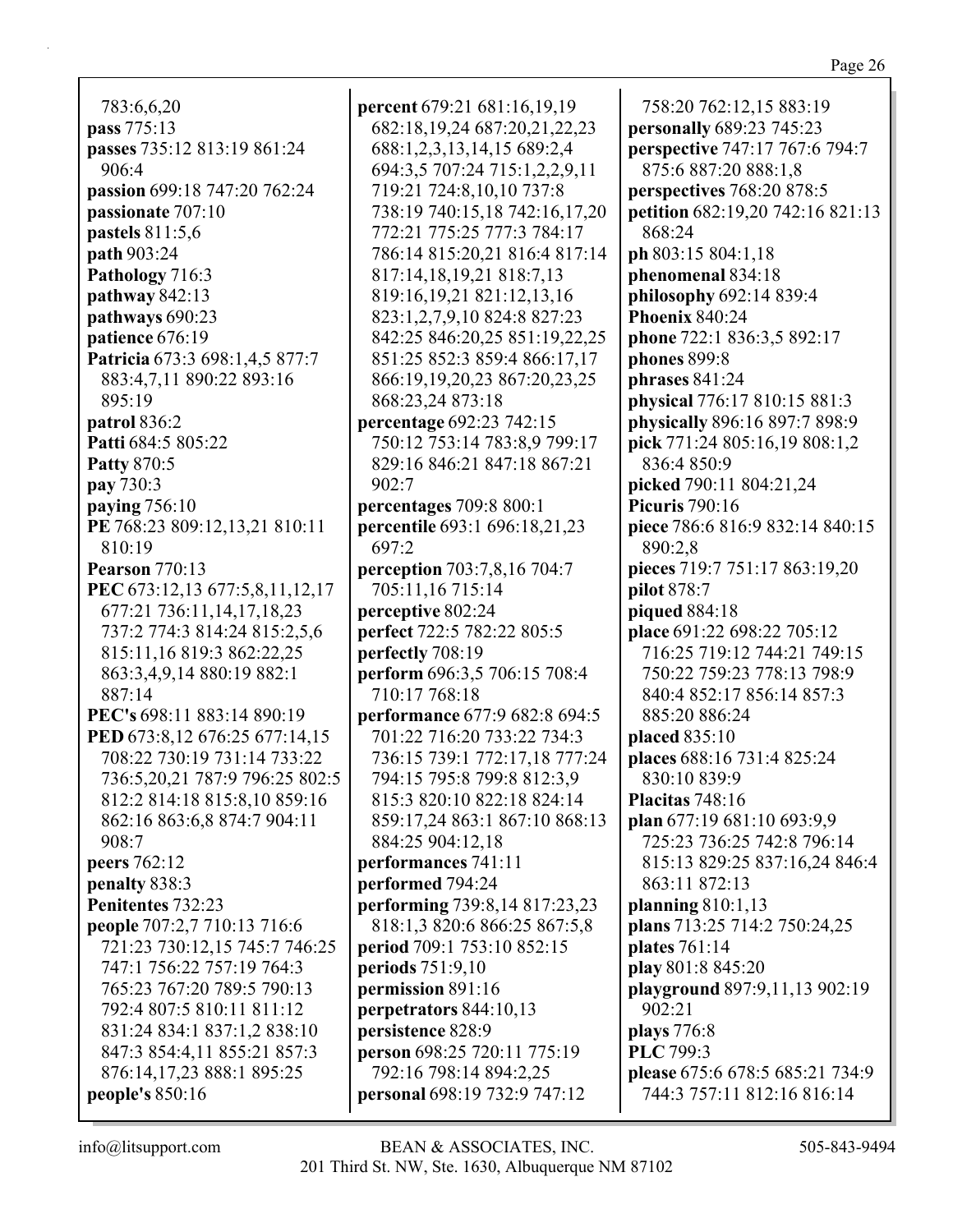846:18 860:21 877:17 879:15 881:20 882:15 **pleasure** 883:21 **plots** 829:2 **Plus** 687:2 689:20,22 **poetry** 719:11 831:4 **point** 681:9 686:11 689:5 693:11 700:10 714:10 716:14 728:16 730:23 756:15 758:10 761:7 774:13 784:22 804:5 805:25 806:8 808:5 810:9 843:4 849:6 **pointing** 772:1 **points** 692:23 749:20 800:25 822:14 840:8 848:25 849:2 874:16 **police** 835:8 836:5 **policies** 820:22 **policy** 890:13 **political** 872:15 **poor** 784:3 850:21 **poorly** 802:23 **pop** 835:19 **pops** 836:4 **popular** 875:1 **popularity** 696:2 **populated** 885:9 **population** 680:13 686:13 687:22 688:2,3,15 691:6 700:12 702:20 715:12 721:10,11 722:13 738:25 740:4 750:7,8 753:23 779:17 785:1 786:21 790:22 824:6,9 842:25 852:10 866:10 **populations** 700:15 720:17 745:6 750:11 774:22 845:8 852:7 **portable** 873:1 898:8 **portables** 898:16,22 **Portales** 871:23 **portion** 847:5 866:11 **Portuguese** 765:2 791:15,24 **Posadas** 768:14 **posed** 796:3 **poses** 803:4 **position** 774:1,14 853:4,10,12 **positions** 722:12 751:6 853:9 **positive** 751:19 827:10 874:11 **positively** 701:20 893:6 **possibilities** 884:13 **possibility** 704:6 786:11 857:12

884:18 **possible** 717:16 761:4 806:8 858:16 **possibly** 677:19 736:25 815:14 863:12 900:20 **post** 790:9 **post-assessment** 825:22 **potential** 835:12 **potentially** 680:9 **pounds** 826:25 827:6 **poverty** 850:22 **power** 766:20 **powerful** 711:8 758:22 759:12 854:1 **PowerSchool** 773:4,14,16 **practice** 751:15 796:21 **practices** 758:9 763:15 776:20 780:2 824:16 825:14,16 **pre-** 825:22 **pre-K** 687:1 689:11,12,15,19 695:20 712:10,21 713:8 723:6 723:10,11 727:15 729:3 781:9 864:9,9,12,14 879:22 896:16,20 897:1 898:4 902:20 **predominantly** 719:18 790:25 841:15 **preface** 795:6 **preference** 776:10 890:14 891:11 892:1,13 893:6,7,9,10,14 904:9 **prep** 810:13 **prepare** 811:3 **prepared** 677:15 685:3 709:12 733:21 736:21 812:2 815:9 826:24 832:9 859:16 863:7 904:11 **preparing** 865:20 870:14 **preschool** 726:15 760:13 898:14 902:24 903:1 **preschools** 800:4 896:22 **presence** 835:22 **present** 675:9,19 676:5 684:25 690:6 711:5,22 743:5,20 747:18 787:11 822:1 846:3 889:8 **presentation** 685:2 697:16 738:17 795:1 796:23 849:6 876:15 **presentations** 839:12 876:2 **presented** 689:23 754:3 774:20

810:17,18 891:25 **presenting** 839:16 840:6 **president** 684:3 743:19 869:12 869:18,21 886:6 894:24 895:3,6 **pressure** 745:14 **pretty** 684:24 686:17 690:12 694:22 695:24 696:25 697:2 701:10 714:9 730:21 731:7 739:6,23,24 781:15 799:23 810:21 811:4,8 820:21 827:10 843:4 851:18 866:15 **previous** 684:21 757:25 795:1 796:23 817:24 **previously** 715:25 852:24 890:18 **pride** 686:8 689:7 771:13 **primarily** 741:17 819:9 870:22 899:10 **primary** 760:24 894:5 **Principal** 743:9 822:3 **principals** 779:11,13 887:23 888:21 **print** 883:1 **printed** 865:1,13 **prior** 682:1 688:9 689:4 696:17 728:1,11 729:5 740:6 749:6 770:14 781:20 788:25 797:2 802:1 804:10 837:17 **private** 722:3 832:12 **privileged** 690:4 700:14 **prize** 833:2 **probably** 685:6 769:23 777:4 799:25 806:14 840:13 889:15 **problem** 729:4 773:22 784:23 806:21 890:7 **problems** 899:25 **procedures** 759:17 894:10 **proceedings** 672:10 906:8 907:11 908:3 **process** 698:10 727:14 728:15,20 728:25 731:18 768:19 773:12 779:15 780:13 798:9 801:9 811:13 872:2 883:13 892:15 893:1,2 **processes** 749:15 750:19,22 759:16 795:25 798:4 894:11 **professional** 672:21 699:7 706:17 722:12 742:7 758:4 763:4 778:8 796:11,14 799:13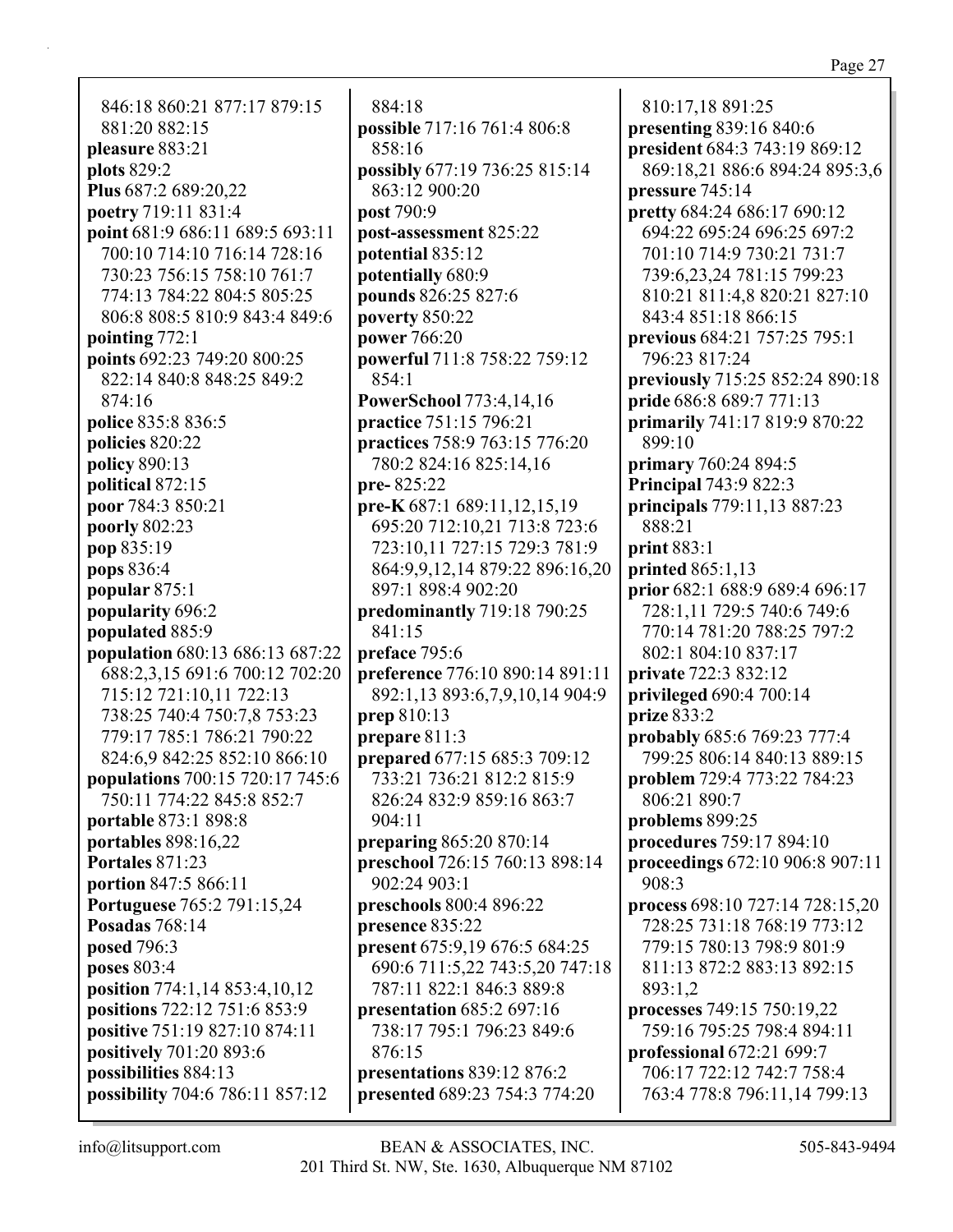824:12 **proficiencies** 680:6,18 724:9 738:3 739:20 758:16 795:18 818:10 867:9 **proficiency** 679:5,14,20 680:9 685:13 686:9 689:1 692:13,19 692:22 694:6,9 696:12,16 697:4 697:14 709:4 710:20 716:13 719:1,7 723:24,24 725:6 738:18 739:19 772:25 786:18 787:5 795:9,12 798:8 817:11,15,20 818:9 865:23 866:4 872:9 873:14 **proficient** 696:20 708:12,13 787:15 794:2,3 801:21 817:18 866:6 **profound** 766:10 827:10 **program** 688:3 689:9,10,16,19

690:1,9 691:19 694:2 695:14,20 695:24 696:2 702:13 711:9 712:15 718:2,7,16 719:8,11,24 721:8 726:25 727:8 729:11 730:19 743:11 747:24 748:11 750:2 752:1,5,24 758:15,18,24 777:5,12,19 780:19 781:10,21 786:15 790:3 794:1,10,11 796:20 801:18 802:13,22 811:1 811:17 825:4 854:20 858:16 864:15 874:20,22 875:16 878:8 878:17,18,19,23 880:5,6,25 881:12 897:5 899:17 900:10,10 900:13 901:5,7,20,23 **programming** 690:15 749:8,23 753:20 754:5 774:25 797:22 **programs** 686:15,25 688:7,21 689:14,21 695:7 699:8,23 700:20,21,23 701:1 709:19,22 713:14 716:15 731:1 743:10,13 748:13 750:16 752:3 758:22 759:2,8,18,21 797:10 809:7,25 874:24 875:2 878:21 879:5

889:5 899:23 **progress** 682:5 733:25 741:3 752:16 758:1 812:6 820:1,2 822:21 859:20 868:8 904:15 **project** 780:5 823:17 826:12 848:17,23 850:13,14 851:5 873:4 878:3,11

**projects** 839:16 840:9 **Promesa** 676:12,14 678:22 749:11,11 **promote** 716:12 717:1,11 720:16 725:7 **promotion** 715:15 850:1 **properly** 742:1 **proportion** 750:9 **propose** 818:25 **proposed** 819:6,7 823:12 **proud** 692:13 698:21 823:6 829:24 844:23 873:22 879:21 **proven** 763:10 880:9 **provide** 691:16 699:7,20 703:16 703:18,20,22,24,25 704:3,22 705:4 711:12 715:24 717:13 718:25 728:18,23 747:23 751:14 771:3 777:5,23 778:10 796:11 810:12 819:3 845:10 899:11 901:20 **provided** 676:25 682:16 686:25 688:21 697:13 700:2 712:1 728:1,17 736:6 748:5 751:13 752:11 768:5 773:22 776:6,25 795:9,11 814:18 825:21 827:9 862:16 878:25 879:3 880:2 **provider** 691:15 901:10 902:3 **providers** 727:22 **provides** 768:2 901:19 **providing** 687:16 700:5 718:21 718:22 748:1 749:1 751:1 752:23 758:4 778:8 796:16 798:10 809:15,24 845:7 880:7 903:11 **provision** 688:4 891:19 **Prueba** 807:6,12 **PSCOC** 855:2 856:12 **PSFA** 682:22 **PSP** 900:10 **psy-op** 776:17 **PT** 705:12 **public** 672:1,10 674:13 675:3 678:16 687:8 689:24 690:8 703:2 705:2 724:22,23 733:18 737:14 744:6 746:17 754:24 757:20 759:14 760:13 763:14 763:16 767:13 811:23 839:16 854:10 859:13 863:23 864:4

882:17 898:7 901:9,10,13 904:6 907:1,12 908:3,4,4 **publicly** 819:21 868:2 **publishing** 868:10 **pueblo** 786:1,2 787:24 788:1 789:6 790:3 **pueblos** 787:21 789:1 **Puerto** 688:19 **pull** 763:3 773:15 798:23 **pullout** 900:16 **punitive** 838:8 **pure** 872:7 **purpose** 684:22 723:18 728:10 **purposely** 838:12 **Pursuing** 779:11,13 **push** 717:14 786:24 830:4 858:6 **pushes** 751:23 **pushing** 723:1 **put** 676:18 692:6 697:17 711:14 723:5 726:10 750:22 763:21 767:6 768:11,17 782:4 796:10 806:15 845:1 849:18 857:3 885:20 888:10 895:10 899:15 **puts** 786:10 800:4 **putting** 725:10 886:23

871:9 876:8 877:10 879:9

**Q qualified** 892:13 **qualifies** 726:25 **qualify** 778:18 **qualifying** 750:13 **qualitative** 846:2 **quantitative** 846:2 **quarterly** 885:24 **quartile** 733:23,24,25 812:4,5,6 859:18,19,20 904:13,14,15 **question** 702:19 703:11 714:13 714:23 717:2 718:1 719:17 720:10 723:18 724:19,20 725:13,21 726:11 727:2,13 732:16 769:11 776:3 785:4 794:8 795:7 797:25 811:20 834:22 835:4 837:4 841:18 843:24 846:17 885:3 **questioning** 723:2 **questions** 678:5,16 685:22 707:1 708:15 721:17 737:15 752:14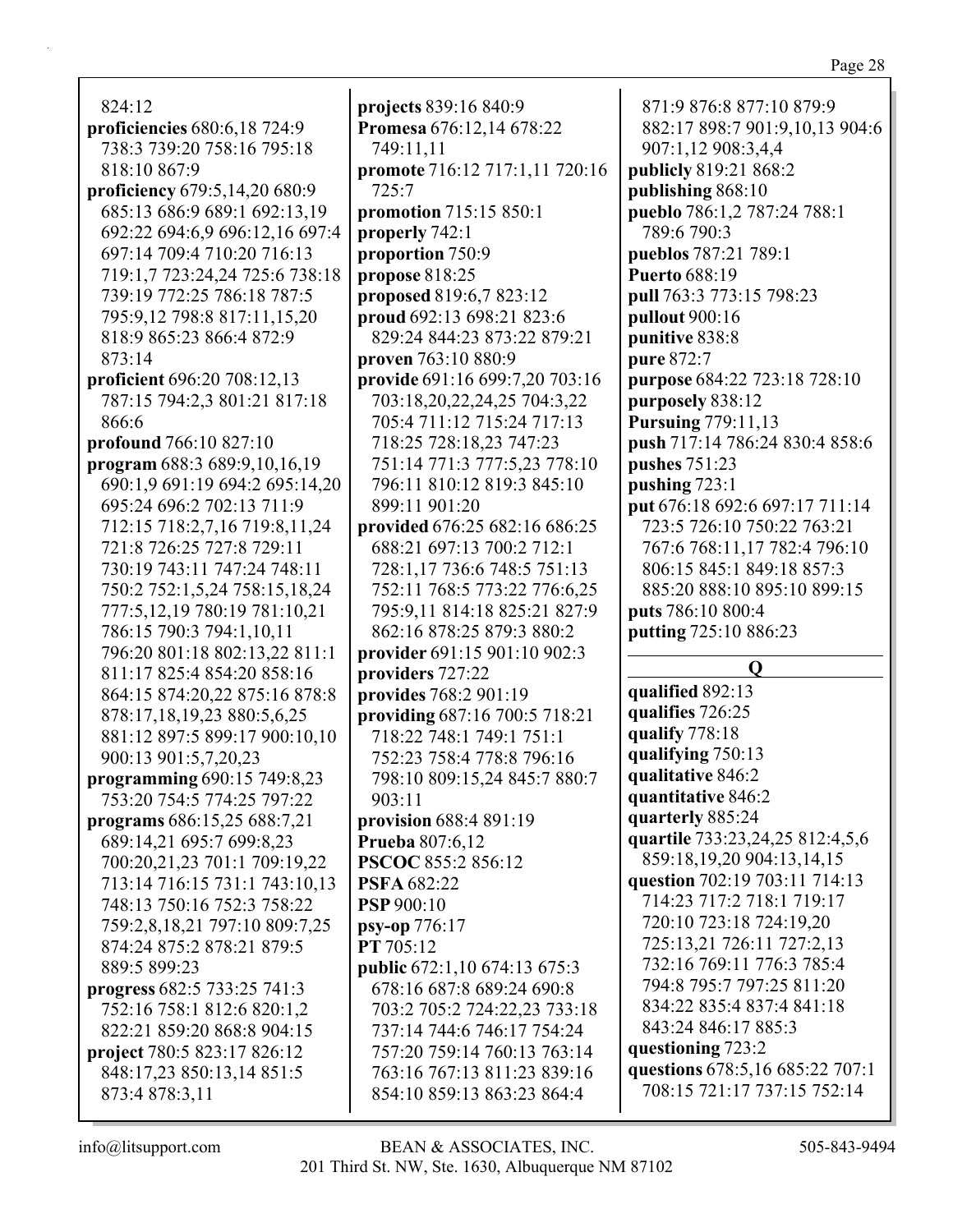| 8:10 875:25 876:10 880:16    | reach 679:13 714:13 720:17       | reassuring 785:14          |
|------------------------------|----------------------------------|----------------------------|
| 4:2 889:20 896:14 898:25     | 745:5 756:20 759:20              | REC'D 908:10,15,20,25      |
| k 731:10 843:4 875:15        | reached 786:2                    | recall 791:16 902:12       |
| kly 692:1 727:5,10 883:5     | reaching 715:15                  | <b>RECEIPT 908:1</b>       |
| 5:23 901:6                   | read 703:13 704:20 753:4 754:7   | receive 729:22 797:3 859:5 |
| e 687:7 694:15 780:1 786:21  | 760:6 763:19 787:11 805:11,15    | 894:14 896:7               |
| 1:1 800:21 849:4 850:4       | 831:3,11 834:15,16 881:14        | received 693:25 727:21 77  |
| 6:23 866:16                  | readily 787:4 802:18             | 786:23,24 872:20 890:24    |
|                              | readiness 734:1 812:7 823:5      | 894:2                      |
| R                            | 859:21 889:16 904:16             | receives 894:17,20,20 895: |
| 3:1,4674:1                   | reading 679:5,8,10,16 680:21     | receiving 799:11 896:1     |
| 746:9                        | 685:14 692:22 694:8 696:12       | recess 675:2 735:17 810:5  |
| hel 822:10 832:8,9           | 697:2,4,12,14 707:5 723:23       | 862:3,12 881:16,24 906:7   |
| tery 673:6 675:24,25 735:1,2 | 724:11 738:3 739:9,17,19         | recipient 771:5            |
| 7:1 812:18,19 857:20,21      | 769:24 817:11 818:2,4 826:17     | reclassified 708:12 709:20 |
| 8:23 859:1,4,7 860:1,5       | 865:23 866:18,20,25 867:5        | 710:22 711:3 797:12,16 8   |
| 1:10,11 905:9,10             | 872:9 873:12 887:1               | reclassify 709:6           |
| ed 733:4                     | ready 676:10 736:2 752:18 757:6  | recognition 693:25         |
| e 895:13                     | 811:22 838:13 859:9              | recognizable 826:7         |
| ed 696:24 864:16             | real 779:3                       | recognize 767:19 780:2     |
| ing 839:10                   | realigning 700:25                | recommend 847:4 881:10     |
| ble 685:23 766:4             | reality 703:8                    | recommendation 687:1 69    |
| 755:25                       | realize 870:16 886:4             | recommendations 694:13     |
| cho 674:6 737:19 746:18      | realized 691:4                   | recommitting 700:24        |
| 8:9,15 755:12 756:23 790:21  | really 687:17 690:10,20,25 692:6 | reconcile 900:7            |
| 1:2,6,7 796:6 802:21,23      | 692:9 693:19 694:23 696:6        | reconciliation 894:12      |
| dy 835:5                     | 699:13 702:19 704:21 706:17      | reconciliations 893:23,24  |
| ze 791:1 829:3 880:2         | 707:17,21 709:18 710:2,11,13     | reconnect 754:12           |
| x 696:21 711:3               | 711:10 720:13 725:6 726:25       | reconvened 814:1           |
| $\sin g 872:10$              | 732:7 745:17 746:6 756:10        | record 673:12 676:24 681:  |
| 679:20 681:20 694:10         | 758:24 768:24 770:2,8 771:13     | 683:23 698:8 726:11 743    |
| 7:25 738:18 772:21 773:10    | 772:17 781:21 786:17 788:12      | 752:7 763:22 805:23 869    |
| 8:8 817:20 818:9,12 820:7    | 791:9 796:9,13 800:16,23,25      | 877:17 883:5 903:23        |
| 3:6 855:7,23 856:13,17       | 801:3,5,8,16 802:5,15 805:25     | recorded 751:21            |
| 9:23 867:24 897:20           | 806:6,8 807:3 808:3 810:6        | records 682:14 798:21 867  |
| d 819:25 822:20 823:17       | 811:18 824:11 825:13 830:4,6     | recovered 693:17           |
| s 679:5 696:16 709:5 772:19  | 831:7 835:6,9,9,14 836:7,9       | <b>Recreational 716:4</b>  |
| 2:25 784:16 786:18 795:9     | 839:6,14,20 840:19 841:23        | recruitment 720:14 854:1   |
| 7:12 823:9 865:23            | 842:2,22 843:16 844:1,4 845:19   | <b>Recycle 746:10</b>      |
| ngs 868:6                    | 846:25 847:15,17 854:3,11,21     | redevelopment 841:11       |
| 1691:23,24 714:12 781:7      | 856:22,23 858:9 875:9 884:20     | <b>Reduce 746:10</b>       |
| en 882:3,11                  | 894:8 896:21 897:7 899:7         | reduced 750:13 851:23 90   |
| 869:13,24 871:5,7,9 875:14   | reason 677:22 689:25 704:13      | 901:24 902:7               |
| 5:18 876:9,21,24 877:1,12    | 737:3 745:3 747:3,12,19 760:11   | reducing 774:5             |
| 7:13 892:14 896:18 898:1,19  | 779:24 815:17 830:8 853:13       | reduction 774:8            |
| 8:23 899:4 900:12,25 901:6   | 863:15 895:13 897:17             | reductions 855:3           |
|                              |                                  |                            |

902:8 903:13 **Re-use** 746:10

754:3 777:8 799:5 800:13 816:21 834:5 844:19 846:15 848:10 875:25 876:10 880:16 884:2 889:20 896:14 898:25 **quic** quic  $89.5$ quite 791:1 800:21 849:4 850:4 85

**R** 67  $R's'$ **Racl Raft** 807:1 812:18,19 857:20,21 858:23 859:1,4,7 860:1,5 86 raid  $raise(1)$ raiso raisi ram ran<sup>2</sup>  $Ran$ 748:9,15 755:12 756:23 790:21 791:2,6,7 796:6 802:21,23  $Ran$ rang rank rank rate 707:25 738:18 772:21 773:10 798:8 817:20 818:9,12 820:7 823:6 855:7,23 856:13,17 85 rate rates 772:25 784:16 786:18 795:9 81<sup>'</sup> ratir ratio  $\mathbf{R}$ ave  $Ray$ 875:18 876:9,21,24 877:1,12 887:13 892:14 896:18 898:1,19 898:23 899:4 900:12,25 901:6

201 Third St. NW, Ste. 1630, Albuquerque NM 87102 info@litsupport.com BEAN & ASSOCIATES, INC. 505-843-9494

Page 29

**receive** 729:22 797:3 859:5 **0:20** 894:1 **receives** 894:17,20,20 895:10 813:25 862:3,12 881:16,24 906:7,8 **710:7**  $301:13$  $3:7$ **892:4 record** 673:12 676:24 681:6  $\cdot 1,7$ 752:7 763:22 805:23 869:8 **records** 682:14 798:21 867:17 **reduced** 

**reasons** 705:16 744:25 838:22

**reassured** 761:25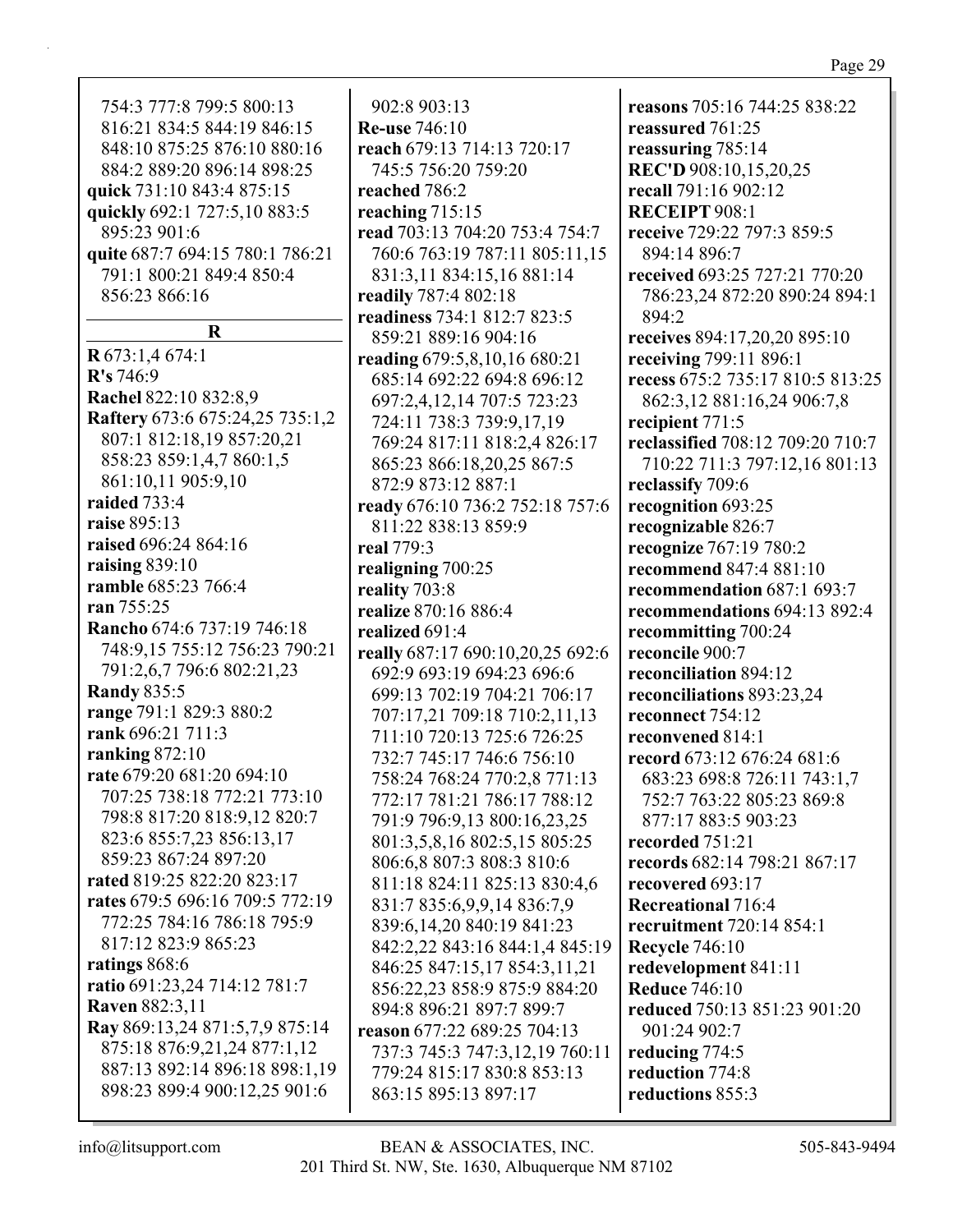**reexamine** 818:20 **reference** 707:2 **referenced** 707:6 **referred** 727:14 **refill** 853:12 **reflect** 752:7 757:11 864:12 **reflected** 700:7 779:25 **reflecting** 739:21 771:7 824:13 **reflective** 740:3 **refreshes** 862:7 **refused** 847:12 **regard** 698:16 738:16 888:24 **regarding** 682:8 771:6 795:7 825:10 854:25 **regards** 676:23 735:22 779:16 829:11 851:15 863:22 **registering** 881:11 **regular** 763:14 **regularly** 777:21 **regulations** 717:4 773:11 **reimbursement** 852:3 **reinforced** 719:3 **reinforcing** 768:10 **reinvestment** 837:12 **relate** 789:19 **related** 677:21,23 682:11 737:2,4 741:24 815:17,18 863:14,16 **relationships** 825:3 **relatively** 790:21 **release** 744:9 868:11 **released** 800:17 806:12 816:5 819:22 868:2 **relevant** 687:3 **remain** 863:19 **remaining** 681:17 740:14 846:17 867:21 **remarkable** 811:5 839:5 **remarks** 766:4 **remediate** 806:7 **remediates** 806:8 **remember** 762:14,14 788:1 789:18 856:23 867:3 871:24 896:15 897:14 899:2,4 **remembered** 791:24 **remind** 679:6 688:22 770:9 816:17 863:21 **reminded** 762:18 784:7 806:15 **reminder** 822:25

**remodel** 896:24 **remove** 677:17 736:23 815:12 863:10 **renew** 684:18 733:18 768:25 811:24 859:13 879:15 882:15 904:6 **renewal** 674:3 676:18 677:3,4,7 677:11,23 697:22 698:10 714:3 714:4 736:5,9,9,13,17 737:4 743:23 782:8 809:4 814:16,21 814:22 815:1,5,19 831:11 860:10,13 862:14,19,20,24 863:3,16 870:9,10,22 872:2 880:14 883:13 **renewed** 814:12 853:8 **repeat** 681:23 682:10 740:23 741:13 794:25 796:23 819:23 868:3,14 893:22 **repeated** 820:11 **report** 676:25 677:14 678:14,25 682:3,22 683:1 721:1 733:21 736:6,20 737:12 741:2 742:21 797:6,8,10 807:11 812:2 814:18 815:8 816:19 820:2 821:18,22 826:5 859:16 862:16 863:6 864:2,10,13 868:2,5 869:4 875:24 893:5 904:11 **reported** 672:20 709:17 726:21 753:13 818:12 819:19,21 **Reporter** 735:15 748:24 869:15 907:9 **REPORTER'S** 674:11 907:7 **reporting** 672:21 727:5 751:10 753:9 773:3 796:25 798:22 821:10 885:24 **reports** 677:6 736:12 797:3 798:24 802:1 814:25 862:23 **represent** 889:6 **representatives** 678:21 737:17 816:25 833:19 864:6 **represented** 680:12 870:5 **represents** 866:11 **reprint** 865:14 **reputation** 847:15 **request** 684:18 690:1 **require** 826:10 827:14 **required** 690:14 696:25 708:25 709:17 725:24 731:15 821:11

856:1 858:18 902:20 **requirement** 682:13 698:12 821:8 823:15 826:11 858:1 883:15 **requirements** 693:1 742:10 754:6 807:15 820:24,25 821:5 827:16 842:10 858:15 **requires** 843:8 **reread** 829:23 **research** 710:5 711:1 758:12 759:9,19 776:25 777:1 794:5 839:16 840:25 846:1,6 854:3 **researchers** 758:25 **reservation** 688:18 833:22 **reserve** 698:14 **reserves** 883:17 **resignation** 774:3 **resigned** 774:1 **resistance** 790:15,17 **resolve** 820:18 868:22 **resolved** 741:20 742:9 821:7 890:17 893:25 894:4 **resource** 900:13 **resources** 706:8 796:17 802:25 810:22 825:13 835:8 836:19 **respect** 686:8 688:7,21 696:12 **respond** 697:1 892:4 **responded** 703:17 788:6 **response** 776:17 812:15 904:4 **responses** 889:16 **responsibility** 705:3 **responsible** 728:24 886:6 **responsive** 690:17 702:13 771:17 776:24 833:20 886:20 **rest** 759:14 877:3 894:23 **restaurant** 808:9 **restorative** 886:23 **restructure** 710:1 **restructured** 718:19 **result** 698:11 739:15 838:8 883:13 891:1 892:21 **results** 723:20 739:3 872:7 **retention** 681:14,16,20 740:19 819:15,17,20 823:10 867:19,24 867:25 **return** 731:21 879:2 **returned** 693:20,23 757:13 809:1 **reveal** 680:9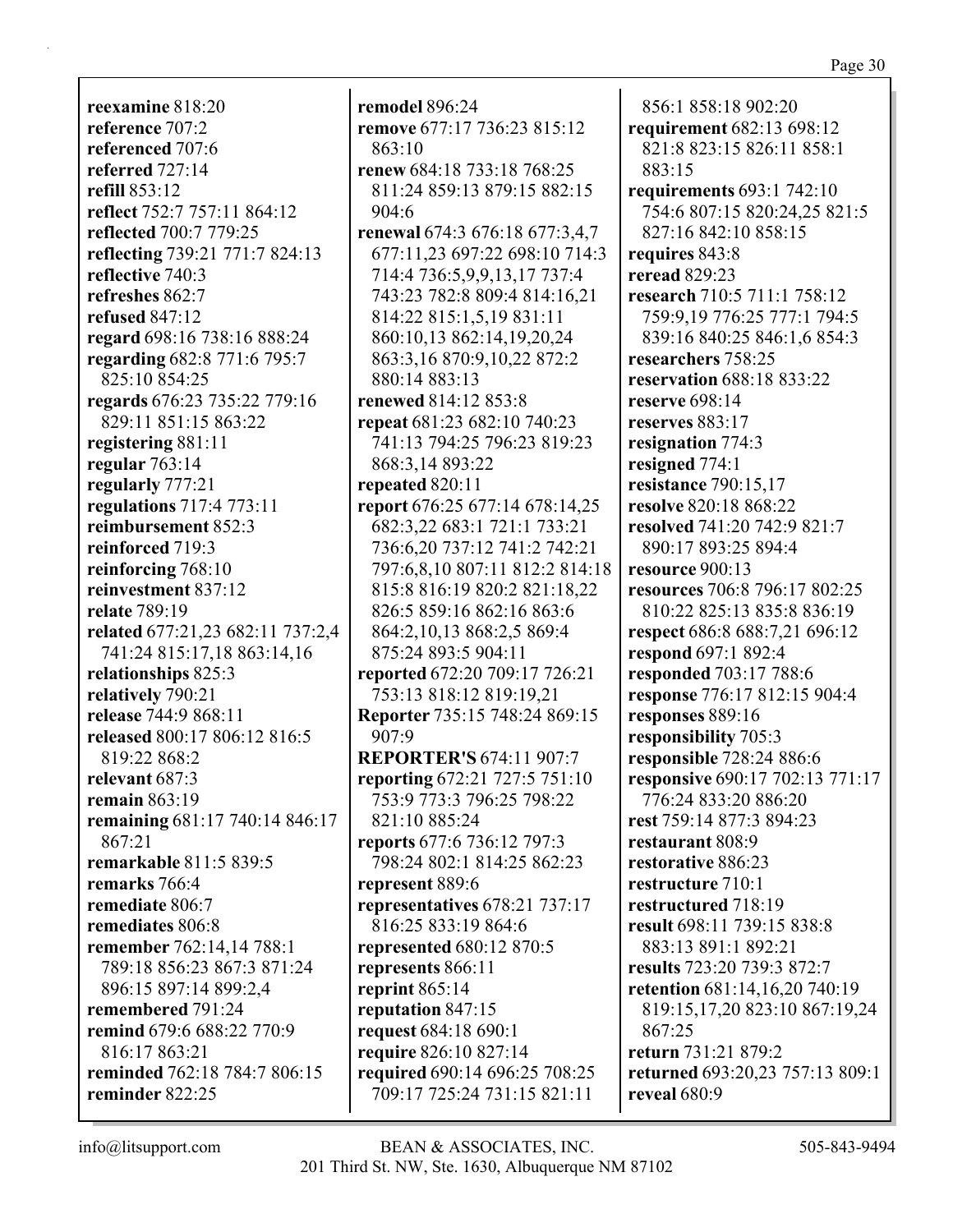| reverse 793:1                     | 859:25 860:4 861:4,5 865:5,9   | 768:25 769:3,6 800:14           |
|-----------------------------------|--------------------------------|---------------------------------|
| review 676:25 677:8,13,16,17      | 865:12 885:6 893:20,21 894:4   | <b>Sabine 806:21</b>            |
| 682:7 736:6,14,19,22,23 814:19    | 894:13,17,19 895:2,5,7,12,20   | sacred 790:7                    |
| 815:2,7,11,12 862:17,25 863:5     | 896:4,10 902:23 905:6,7        | sad 838:18                      |
| 863:9,10 869:3                    | robust 725:25 820:21 825:4     | safe 745:13 829:13 847:16       |
| reviewed 751:8                    | Rodriguez 699:1,4 738:22 743:2 | safely 836:18                   |
| reviews 819:8 894:18              | 743:8,9 744:12 747:16 748:25   | safety 834:25 836:8 845:5       |
| revised 681:11                    | 752:10 753:18 754:1 757:16,21  | <b>Salvation 850:23</b>         |
|                                   | 757:23 758:6 763:25 765:14     | <b>Sammi</b> 869:20             |
| Reyes 743:12 780:11<br>rez 784:23 | 770:11,17,23 771:3 772:11      | sample 840:25                   |
| <b>RFEP 708:12 709:21</b>         | 773:2,25 774:10 776:2 777:2    | Sandia 789:14,16 793:9          |
|                                   |                                |                                 |
| RFEPs 707:23 708:1,3,9,25         | 778:22 779:12 781:6,14 782:18  | Sandoval 674:6 735:18 737:18    |
| 797:16                            | 782:23 784:25 786:16 789:8,12  | 737:21 743:5,25 744:18,20       |
| <b>Ricardo</b> 764:5,8            | 789:15,18 790:23 791:5,22      | 748:8 749:5,16 752:22 754:10    |
| rich 769:8                        | 792:1,10 793:7 795:16,21       | 758:7 759:15,23 763:9 811:24    |
| <b>Rico 688:19</b>                | 797:24 799:19,22 802:14 809:8  | Santa 672:13 674:9 748:16       |
| right 684:24 692:17,24 703:10     | 813:21 879:20                  | 785:25 789:9 872:8 874:15       |
| 704:5 713:20,25 721:12,22         | role 801:8                     | 882:19 890:14 898:7 901:8,9,13  |
| 729:6,6 754:19 759:4 760:21       | roll 675:5 734:8 812:16 860:21 | 907:13                          |
| 762:3 771:7 781:24 782:1          | 904:22                         | sat 709:4 727:14 760:19 780:13  |
| 793:14 794:18,18 814:12 816:6     | rollout $851:22$               | 785:11 798:11 845:6             |
| 816:6 817:20 818:24 822:2,9       | <b>Romance 807:25</b>          | satisfied 693:9                 |
| 828:20 833:8 834:1,7 837:21       | <b>Romero</b> 880:19           | saw 706:14 733:9 739:21 757:10  |
| 842:3,5,6,14 844:5 845:9 847:1    | room 805:20 897:7 900:13       | 772:16 779:16 781:20 854:11     |
| 847:7 851:13,23,23 852:12         | rooms 896:25                   | 855:4 865:24 872:15 873:18      |
| 853:20,20 860:6 863:24 866:19     | root 747:10 779:24             | saying 711:13 722:11 772:1      |
| 869:11 874:24 876:18 877:13       | rough 777:15                   | 881:15 900:24                   |
| 880:10 884:4 888:11 897:5,6,16    | roughly 842:25                 | says 788:9,13 829:23 848:24     |
| 903:3,12                          | round-trip 875:20              | 849:14,16,25 864:9 903:16       |
| rights 698:15,15 742:4 883:17     | rounding 795:22,22             | scatter 829:2                   |
| rigorous 692:25 694:4             | route 802:20 858:7             | scavager 836:15                 |
| rings $722:1$                     | <b>rubric</b> 820:1            | scholar 694:17                  |
| Rio 674:6 737:19 746:18 748:9     | <b>Ruiz</b> 676:3              | scholarship 831:18              |
| 748:15 755:12 756:23 790:21       | rules 799:10                   | scholarships 750:17,18          |
| 791:2,6,7 796:6 802:21,23         | ruling 686:18 687:8            | school 674:3,7,9 676:11 677:1,7 |
| rising $824:1$                    | run 822:13                     | 677:15 678:8,21 679:20,24       |
| <b>RMR 907:8</b>                  | runs 826:13                    | 680:24 681:3,9,15,16,17 682:4   |
| <b>RMR-CRR 672:20 907:19</b>      | <b>Russian 792:15</b>          | 682:9,15,20 683:7 684:12 685:1  |
| road 676:19                       | Ryan 882:2,3,11                | 685:4,5 688:4 689:22 690:7,8    |
| Roadrunner 826:20                 |                                | 690:13 697:7,11 698:6,20,22     |
| Robbins 673:6 675:8,9 712:8,9     | S                              | 699:14, 16, 17, 21 700: 5, 22   |
| 712:13, 19, 25 713:3, 6 714:5, 24 | S 673:1 674:1                  | 701:18,23,24 702:1,10,11,12     |
| 715:4,22 717:7,17 723:16,17       | <b>S.T.A.R.S</b> 773:14        | 703:2,4,24 704:10,12 705:2,20   |
| 724:19 725:16 734:20,21           | SABE 744:22,25 745:3,9,13,14   | 707:13,16 709:25 710:3 714:6,9  |
| 758:11 772:14,15 773:3,21         | 745:20,21 746:1,2,4,13,14,16   | 714:15 716:12,22 718:8 719:12   |
| 774:4 775:3 812:10,13,21,22       | 746:23 747:1,3 760:9,9 761:11  | 720:7 721:14 726:13 730:16      |
| 841:4,5,18 842:3 843:9 854:23     | 761:25 762:4,6,8,8,23 763:2,6  | 731:2,15 733:20,22 735:18,20    |
| 854:24,25 855:6 856:22,25         | 766:9,10 767:12,17,24 768:1,24 | 735:23 736:7,13,21 737:17       |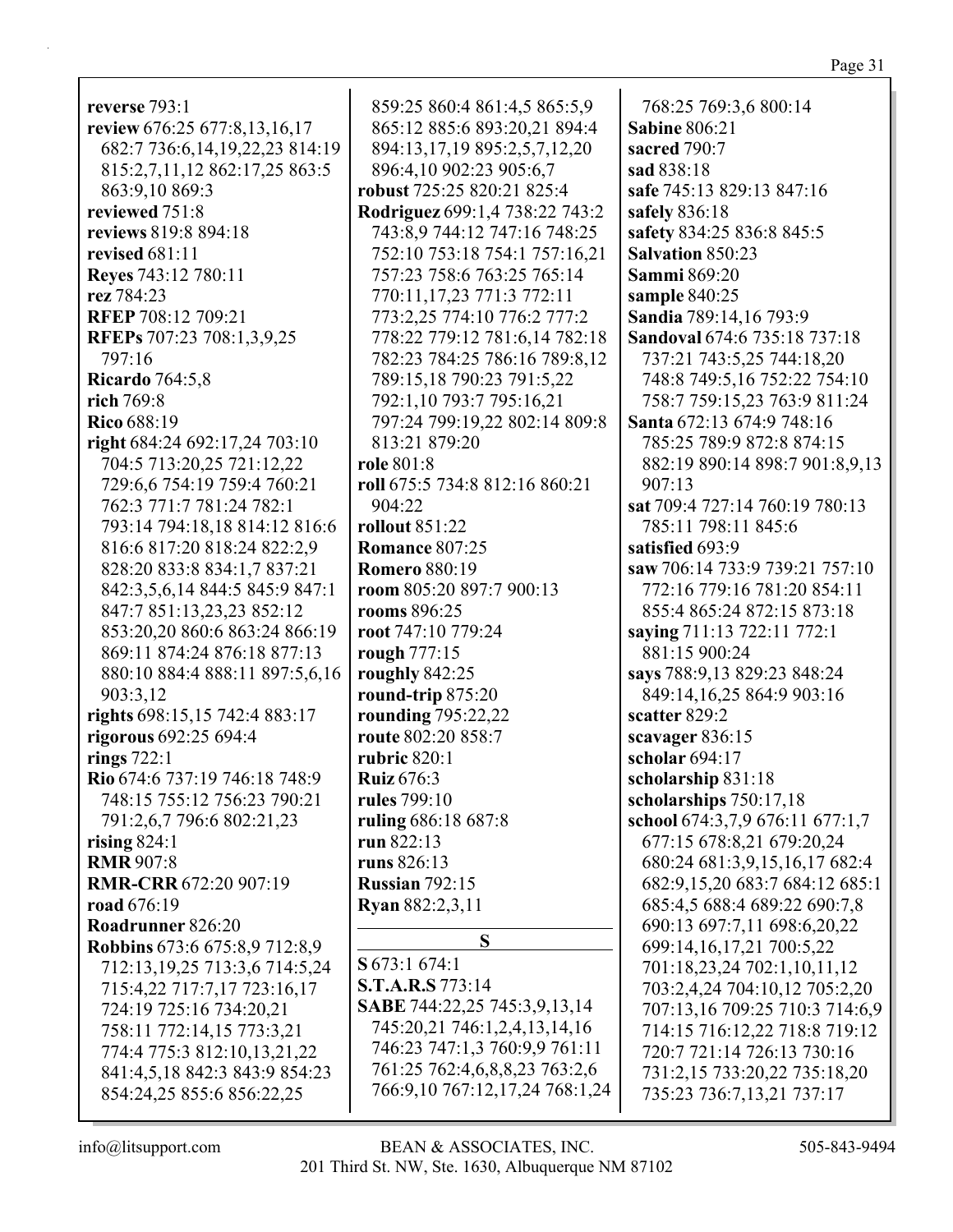738:5,5,13,16 739:3 740:5,15 740:16 741:3,5,6,7,8,13 742:8 742:11,11 743:1,9,16,22 744:19 745:21,24,25 746:1,8,15,17,21 746:25 747:1,21 748:3,9,19 749:9,22 750:8,9,12,21 751:7 751:14,24 752:16 755:9,9 756:6 756:16,18 757:25 758:1 759:10 760:5,11,13,16,19 762:23 763:12,14,16 764:15 765:5,8,11 765:15,16 766:12,13 768:7,22 769:1,14,17 770:7 771:10,14 772:9,23 773:12 774:9 775:15 775:21,25 776:19 778:12 783:20,25 785:5,8 786:5 788:10 790:24 792:11 793:21 795:2 797:1 800:7 801:4,5,15 803:3 803:14,14,17,20,23 804:9,20 809:15 812:1,3 814:19 815:1,10 815:25 816:18,25 817:2,5,9 818:18,25 819:3,15,17,25 820:3 820:4,10,15,18,20 822:4,4,20 822:23,24 823:13 824:1,25 826:2,14,15,23 827:11,17,19,19 827:24 828:2,4,5,6,9 829:9,13 829:15 830:8,13 831:21 832:21 833:5,24 834:4,13,20 835:21 836:13 837:18 839:4 841:14,22 842:9,13,15 843:21 846:22 847:1,5,9,9 848:1 849:18 851:20,25 854:7,10 855:1,12 857:15,17 859:14,15,17 862:12 862:17,24 863:8,22 864:6,7,7 864:17,23 865:20,24 866:1,6,10 866:25 867:14,20,21 868:11,21 868:23 869:8 870:8,9,13,16 871:1,11,12,14,16,17,21,22,22 871:23 872:2,11,16,18 873:5,7 873:8,16,17,19,21 874:1,2,12 874:15,21 875:2,11,23 877:23 878:22,24 879:10,15 880:2,10 880:15,21 881:12 882:5,7,13,16 882:20,22 883:11,20,22 884:11 884:24 885:1 887:24 888:3,4,9 888:12,16,16,25 889:8,9,18 891:2,4,6,8,12,15 892:9,25 893:11,24 895:22 897:15 898:15,16 899:13,23 900:18 901:8,12,15,25 902:11 903:22 904:7,8,10,12 **school's** 698:14 740:2 749:19 751:18 771:11 824:18,19 827:2 **school/home/anywhere** 900:2 **schooling** 836:8 **schools** 676:23 677:2 678:10 685:18 696:6 697:7,10,15 698:7 702:15 706:6,15 707:18 710:1 712:17 713:7 716:10 719:18 722:3 723:19,21,22 724:4,5,14 724:17,22,23 736:8 746:19 759:13,14 765:6 769:7,24 770:1 771:8,18,21 784:2 792:23,24 796:6 800:18,23 801:7 808:8 814:12,15,20 820:15 825:13 828:6,8 832:12,18 833:18,22 834:12 839:1 840:22,23 846:22 851:10 860:9,11,17 862:18 866:9 871:20 872:8,17 878:22 882:17 884:6,7 886:22 888:10 888:12 889:14 897:22 898:7 901:9,10,13 902:22 903:15,16 903:24 **schoolwide** 700:6 796:3 888:20 **schoolwork** 881:5 **Schweizer** 869:22 **science** 679:20 738:22 779:6 817:20 866:20,22 878:8 **scope** 737:9 **score** 742:18 869:1 **scores** 679:8,8,13,15,17 682:23 689:1 692:18 700:14 718:24 725:24 738:11,15 784:3 866:4 866:14,22 873:23 874:13 903:12,19 **scoring** 701:22 **screener** 799:14 **screening** 799:12 **screenings** 695:17 727:19 **script** 814:4 **SDE** 807:5 **seamless** 686:6 901:22 **SEAs** 699:21 **second** 681:8 686:21 734:4,6 744:22 746:4,13 752:6 753:14 756:5,6,12 764:9,19 767:3,18 776:9,12,24 777:11 778:14 780:18,21,21 794:23 801:21 805:22 812:10,12 833:6 859:25 860:1,3 870:10 897:13 904:19 904:21 **second-grade** 777:11 899:22 **secondarily** 888:9 **secondly** 829:11 **seconds** 877:8 **secretary** 673:3 869:22 884:17 885:23 886:5,9 **section** 738:3 **sections** 805:2 **security** 834:25 835:7,21 **see** 679:9,17,24,25 680:20 681:18 696:6 706:6,18 707:23 709:3,15 710:25 711:2 720:3 721:25 722:2 726:21 738:5 739:2,5,10 740:19 741:2,5 751:7 752:10 753:1,11,19 757:25 760:6 764:22 765:8,14,22,24 766:24 767:5 768:19 771:10,11 773:10 774:18 778:9,23 779:7 785:24 786:20 787:1 793:4 794:14 795:23 799:14 801:4,4 802:5 811:2 814:14 818:9 820:3 828:12 831:5,11,12 832:2 833:14 837:2 839:15 841:13 844:20,20,21 845:10,21 848:7 866:21 867:6,10 872:10 876:5 883:1,22 **seeing** 680:11 685:13 839:6 **seeking** 715:17 725:12 **seen** 700:3 752:1 755:24 757:2 774:23 794:9 798:2 829:13 830:10,11 837:22 866:9 870:16 **segue** 806:19 **SEL** 825:13,14,16 **select** 845:20 **selected** 694:18,20 **self-reported** 825:23 **self-select** 829:14 **sell** 756:21 **semester** 838:13 842:17 **send** 705:1 709:3 841:20 **sending** 893:24 **senior** 724:20 823:16 826:11 830:22 858:19 **sense** 717:13 729:18,20 811:17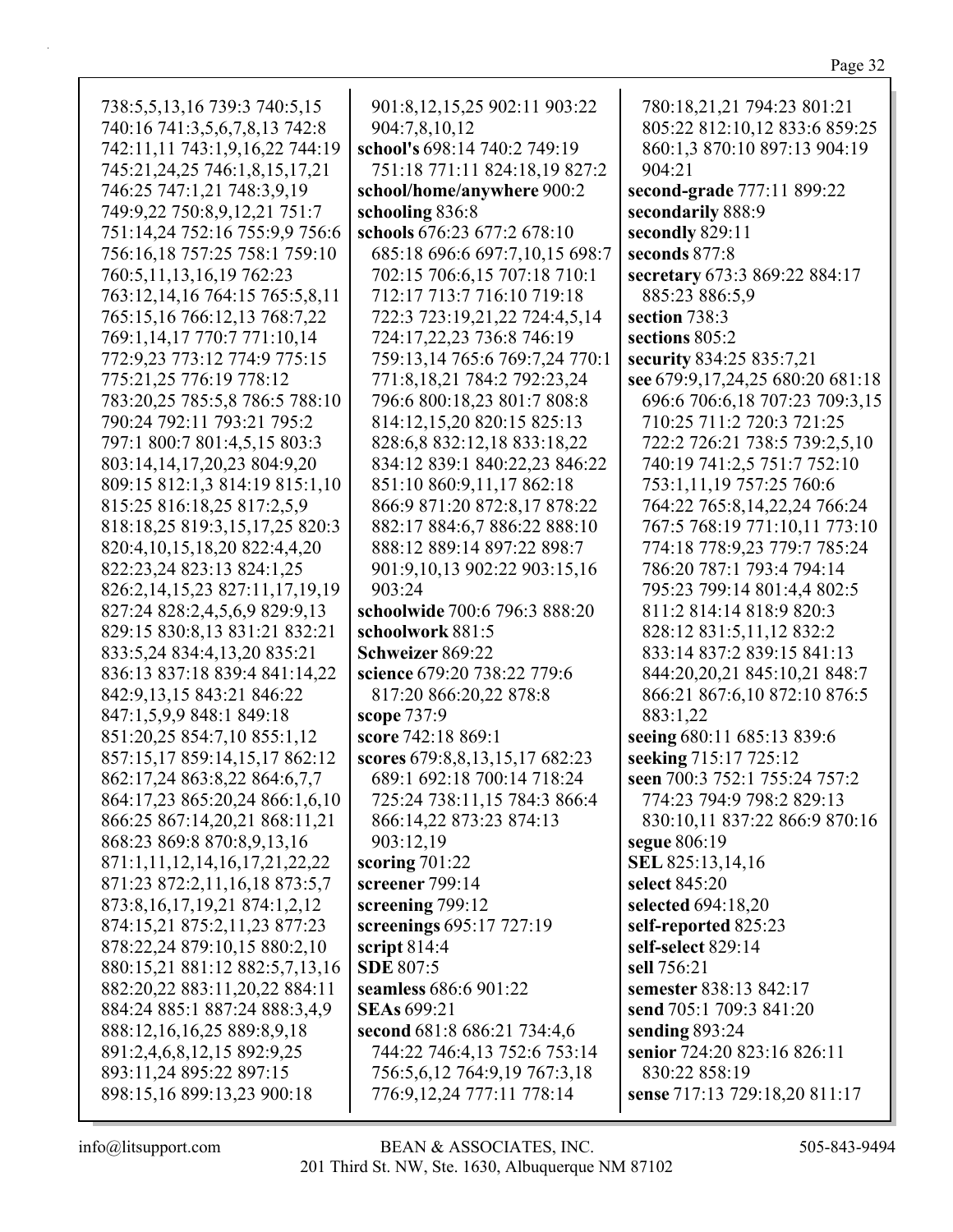**sensitive** 887:9 **sensitivity** 889:1,1 **sent** 773:13,17 874:4 **separate** 683:3,9 797:21 801:25 902:21 **separated** 902:25 903:2 **serve** 689:8 738:14 748:15,19 752:18 756:12 845:11 856:16 864:8 866:1 870:18 **served** 694:15 823:25 869:19,21 869:23 **serves** 778:17 798:13 864:7 **service** 672:21 703:4,20 711:16 727:7 817:6 823:16 825:7 826:11,13,16,21 827:5,9 831:18 844:16 848:14 **services** 686:15,25 687:16 689:14 691:3,15,22 703:15,22 704:23 711:15 714:16 715:25 717:5,6 727:21 728:17,18,23 729:17,23 730:3 769:2 771:4 780:11 845:7 845:10 847:10 852:4 **servicing** 702:16 **serving** 678:23,25 684:23 686:13 737:19 748:9 757:1 780:11 817:2 870:17 901:15 **session** 716:11 774:18 782:21 792:23 **set** 761:11 773:4,5 800:19,24 802:16 803:18 840:25 849:20 854:14 857:17 907:15 **sets** 825:18 858:14 **setting** 776:11 **settings** 762:11 **settlement** 782:11 **seven** 676:5 699:15 802:22 824:4 843:1 875:20 876:7 877:14 888:10 **seventh** 713:20 870:17 871:12 877:23 879:23 **severely** 680:17 **share** 687:19 688:10 708:22 725:4 742:11 787:3 828:13 830:17 874:7 **shared** 835:24 840:15 897:4 902:21 **Shari** 773:6 **sharing** 825:13

**sheet** 678:9 735:22 816:18 863:22 **sheets** 674:13 678:11,12 **sheltered** 718:13 **shift** 779:18 786:22 803:4 **shifted** 786:21 **shifts** 780:17 **shining** 771:15 **shocking** 730:7 **shoes** 767:7 **short** 876:2 **shortly** 714:4 **show** 696:13 709:22 716:22 723:20 741:7 748:5 804:6 817:22 867:7 873:11 **showed** 682:23 868:2 **showing** 679:10,18 707:12,18 739:23 817:10,25 822:20 829:3 865:24 866:14 **shown** 681:18 738:18 759:9 762:22 769:3 816:1 867:1 **shows** 679:4 681:21 710:7,11 733:22 740:9 762:6 777:2 791:2 812:3 816:1 817:8 818:17 819:13 826:1 854:3 859:17 884:24 904:12 **shut** 793:21 **sibling** 893:10,10,11,14 **side** 770:25 778:16 791:6,7 824:17 849:20 **side-by-side** 717:8 **sign** 735:23 744:5 868:24 **Sign-In** 674:13 **sign-up** 678:9,11,12 735:21 816:17 863:22 **signed** 682:18,20 697:24 742:15 757:19 821:13 870:4 876:25 877:1,9 **significant** 681:25 705:2,18 734:3 740:25 769:13 812:8 859:23 875:4 904:17 **significantly** 817:13 869:2 **signs** 762:6 **Silly** 781:3 **similar** 681:21 733:22 739:14 755:20 763:13 812:3 818:4 837:18 859:17 867:6 880:24 904:12

**similarly** 817:15 818:2 826:5 867:24 **simply** 876:12 900:1 **simultaneous** 800:7 **simultaneously** 785:15 800:8 **single** 696:11 697:11 703:19 709:1 759:4 808:8 880:12 **singled** 797:9 **sir** 711:4 714:23 **sit** 690:5 724:12 816:7 **site** 703:21 743:11 898:14 **sites** 826:16 898:10 **sitting** 736:1 **situation** 756:17 898:1 900:16 **six** 705:8 751:21 754:1 825:12 836:2 859:5 869:21 870:1 871:11,19 873:16 887:15 **sixth** 746:14 880:22 882:3,6 889:25 **sixth-grade** 874:4 **size** 680:12 691:23 714:11 774:6 781:5 851:20,25 855:1 872:16 **sizes** 687:4 **skew** 702:22 **skill** 747:4 **skilled** 697:3 **skills** 886:8 **slacker** 850:11 **Slackers** 849:3 850:5,14 **Slackers.'** 849:8 **slash** 725:21 **sleep** 697:17 **slight** 680:22 817:10 867:7,22,24 873:13 **slightly** 702:21 714:1 715:1,10 821:16 902:14,14 **slowly** 877:18 **SLP** 705:13 **small** 687:4 714:11 738:25 745:24 753:13 774:6 817:17 824:25 825:12 826:23,24 827:6 847:6,16 851:20,25 854:25 860:16 872:15 887:15 896:14 **small-group** 875:5 900:17 **smaller** 746:18,19 762:11 866:11 **smile** 872:4 **snack** 899:14 **snapshots** 845:13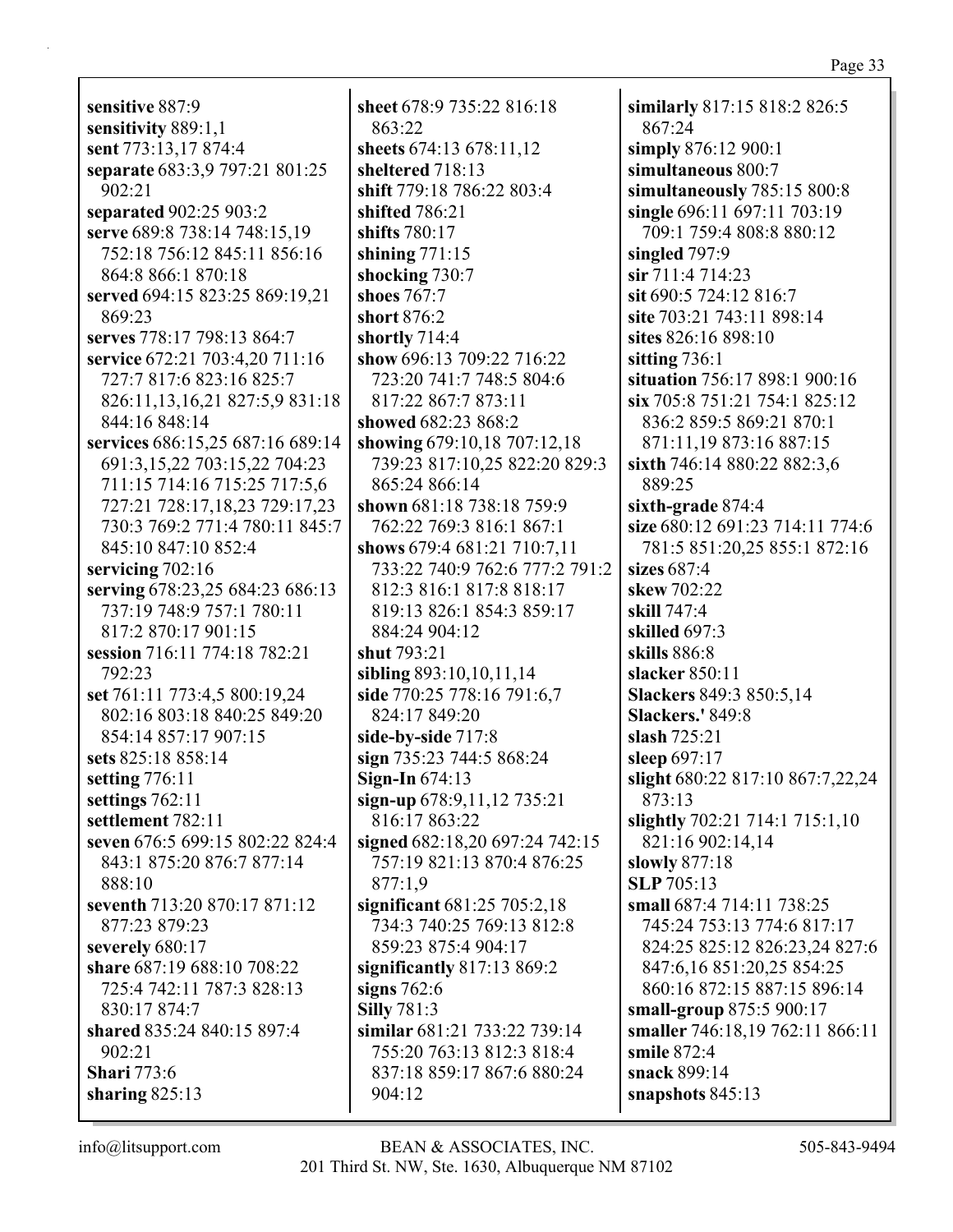| social 691:3,8 720:12 758:19    | 752:24 754:14 760:17,23 765:1      | 829:14,22 852:6,25 873:13      |
|---------------------------------|------------------------------------|--------------------------------|
| 817:5 824:22,23 834:8,17 839:6  | 767:2,15 768:7 775:23,24 776:1     | 889:20 891:16,17               |
| 840:3,6,8,13 843:17,21 844:2    | 777:3,10,22 778:6 780:8 783:8      | spectrum 715:8 845:22,24       |
| 844:17 845:14,19,20,24 848:10   | 785:22 786:18 787:22 788:6,7,9     | <b>SpEd 726:18</b>             |
| 850:15 851:5 878:2 887:22       | 788:11,25 789:3,5,21 790:18        | speech 716:3 764:15 846:3      |
| social-emotional 706:5 832:14   | 791:12,20 792:7 794:3 799:18       | 881:17                         |
| social-justice 840:17           | 800:8 806:23 807:6,10,18           | speed 685:9                    |
| socially 865:21 870:14          | 808:13,20                          | spending 774:15                |
| society 767:10 845:25           | Spanish-English 722:15 783:13      | spirit 835:23                  |
| socio-emotional 825:10,18       | 787:15                             | split 683:4                    |
| sole 748:8                      | Spanish-speaking 745:8 747:7       | spoke 748:3 764:14 777:2,25    |
| <b>Soledad 804:22</b>           | 768:13 775:20 790:1                | 783:7 792:16 807:22            |
| solid 714:9 873:11,15           | speak 678:8,11 683:23 687:11       | spoken 741:22 760:14 808:20    |
| <b>Solitude 804:22</b>          | 699:11 703:12 711:19 717:23        | spontaneously 790:8            |
| solution 798:1                  | 720:8 735:22 738:4 743:1           | sports 695:11,12               |
| solutions 692:7                 | 744:13 748:7 754:9 755:15          | spot 702:5                     |
| solved 806:21                   | 764:1,3 774:12 775:23,24 777:7     | spread 846:20                  |
| solves 773:21                   | 784:13 785:18,21 788:4,18          | spring 695:10 852:20 853:3     |
| somebody 766:23 788:5 829:24    | 789:2,3,5 790:24 791:11,20,23      | spurt 853:17                   |
| somewhat 681:11 739:20 847:24   | 792:7 802:14,23 807:13 808:10      | square 855:9,10,10,14          |
| 892:9                           | 808:11,12,23 811:15 816:9          | stable 751:18 826:4            |
| son 881:6 882:4                 | 821:21 863:22 868:12 869:7         | <b>Stack 885:6,7</b>           |
| song 707:2,6                    | 876:14,18 877:16,18                | staff 673:8 684:4 688:10,12,12 |
| songs 768:18                    | speaker 759:11                     | 688:13,14,15 692:6 694:24      |
| <b>SONIA 673:6</b>              | speakers 708:5 752:24,25,25        | 695:4 697:18 700:2 703:24      |
| soon 760:15 766:12              | 794:11 799:24 807:19               | 705:13 727:17 742:5 752:19     |
| sophistication 825:9            | speaking 707:8 719:15 740:10       | 761:25 763:2 835:20 870:23,25  |
| sophomore 827:21 858:3          | 743:16 765:1 766:17 767:15         | 879:12                         |
| sorry 676:7,14 683:13,13 701:16 | 775:13,21 785:19,22,22 816:16      | <b>STAMP 787:10</b>            |
| 708:10 712:23 732:9,15 738:21   | 825:18 840:8 856:23 869:11         | stand 797:18 889:20            |
| 788:8 805:24 857:13 882:25      | 870:3                              | standard 682:5 820:1 868:7     |
| 883:2 898:3                     | speaks 726:23 791:14,15 800:16     | 902:19                         |
| sort 708:23 715:7 898:10        | 801:19                             | standards 681:3 741:4,5 797:5  |
| sound 706:17                    | special 688:1 702:20 703:3,21      | 822:21 823:18 824:2            |
| sounded 755:10                  | 704:3,19,23,23,24 715:24           | standing $679:24$              |
| sounds 725:18                   | 716:11, 16, 18, 25 717:1, 14 727:6 | standpoint 694:11 774:5        |
| source 771:13                   | 727:17 729:17,18,23 741:16         | stands $769:6$                 |
| <b>sources 691:8</b>            | 743:13 748:23 750:6 753:22         | standstill 782:4               |
| South 697:10 715:6,10 720:20    | 759:5 760:5,12 780:11 799:7        | start 676:24 682:3 685:3 701:6 |
| southern 791:7                  | 806:4,6,12 823:3 824:5,8           | 716:15 732:25 740:11 743:21    |
| space 855:20 856:3,5,9 857:2    | 829:11 834:13 843:1,3 846:20       | 757:6 760:4 777:11 781:17,17   |
| spaces 855:24 856:1 857:1       | 851:11 853:10 855:17 868:9         | 794:13,19 810:7 838:10 858:2   |
| <b>Spain</b> 688:16 730:25      | 880:6,8 881:1 900:11,13,14,22      | 858:20,22 862:14 865:22 881:6  |
| Spanish 695:22 717:23 718:13    | special-ed-specific 824:7          | 899:18                         |
| 718:18,23 719:7,9,11 720:4      | specialist 705:13                  | started 746:13 755:25 767:17   |
| 721:21,24,24 722:5,16 726:23    | specific 686:20 800:14,19 847:12   | 771:8 786:20 796:2 809:14      |
| 730:14 737:22 744:22 745:4,22   | 851:15 887:11                      | 810:8 814:14,16 817:12 878:7   |
| 746:3 747:4,4,9,12 749:4        | specifically $684:19704:22$        | starting $759:10$              |
|                                 |                                    |                                |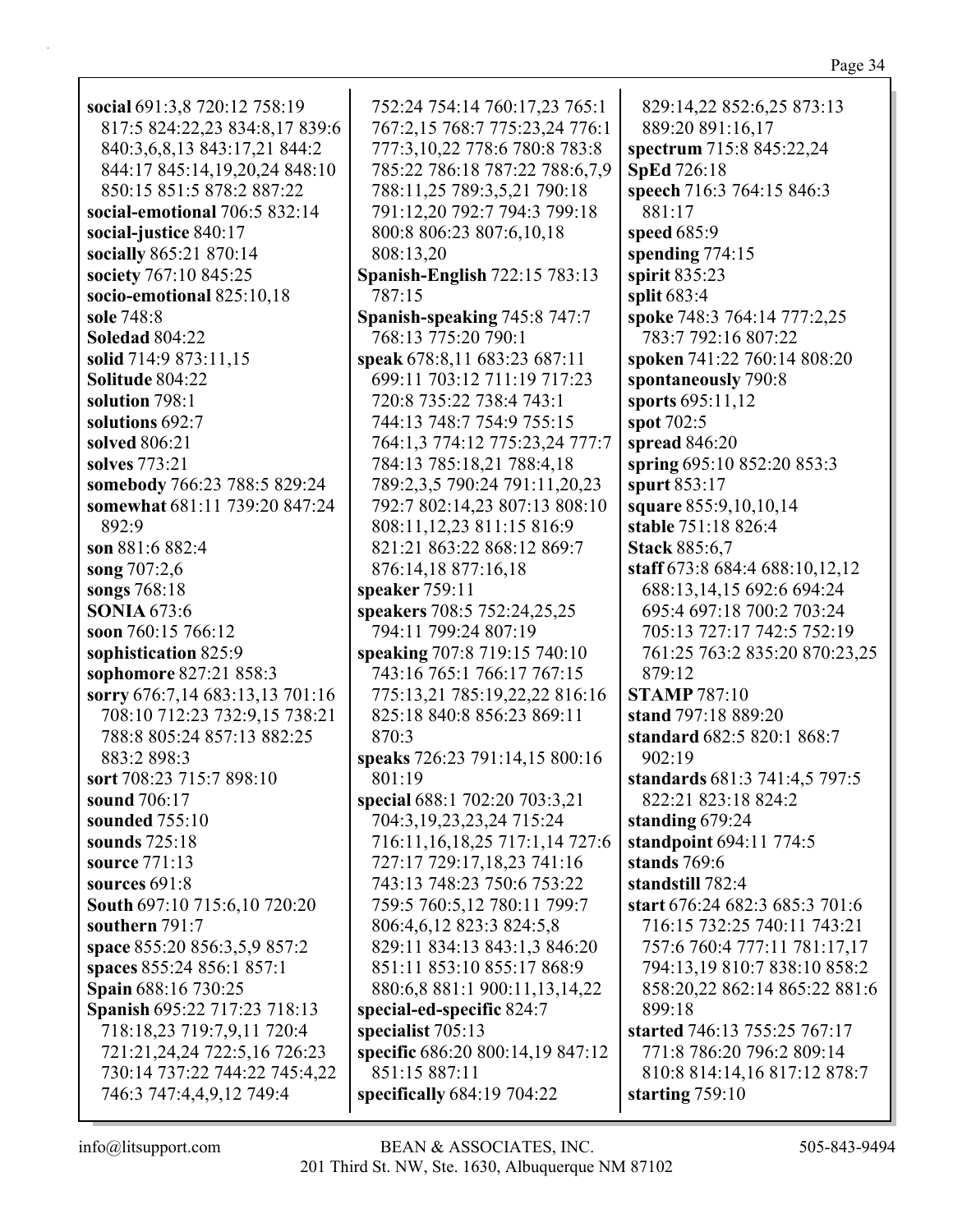| starts 899:24                    |
|----------------------------------|
| state 672:2 676:20 677:5,12      |
| 679:21,22 682:24 689:3,5,21      |
| 690:6,11 698:8 699:9 709:18      |
| 711:1,11 727:8 728:24 736:11     |
| 736:18 750:11 771:24 795:12      |
| 797:4,5 798:22 814:24 815:6      |
| 817:14,19,21 821:17 823:5        |
| 842:10 858:15 862:22 863:4       |
| 866:16,18 870:8 895:14 896:22    |
| 907:2,9,13                       |
|                                  |
| <b>State-authorized 901:12</b>   |
| <b>State-chartered 728:24</b>    |
| <b>State-supported 874:20</b>    |
| stated 700:8 713:9,10 714:25     |
| 907:14                           |
| statement 676:22 686:3,10        |
| 725:21 736:3 773:7 793:2 846:3   |
| 886:4 889:24 890:1 894:1,12,15   |
| 895:16,17 896:1                  |
| statements 894:1 896:7           |
| States 687:25 688:17 694:19      |
|                                  |
| 730:22                           |
| statistically 734:2 812:8 859:23 |
| 904:17                           |
| statistics 827:22                |
| status 751:18 820:17             |
| <b>statute 891:16</b>            |
| statutory 698:12 883:15          |
| stay 731:22 762:10 765:11 775:6  |
| 799:9 837:7,14 838:15 842:13     |
| 873:17 882:5                     |
|                                  |
| stayed 784:6                     |
| staying 733:8 838:23 873:19      |
| 874:12 886:10                    |
| steadily 679:18                  |
| steady 739:24                    |
| steal 895:21                     |
| stealing 895:18                  |
| stellar 730:21                   |
| <b>STEM 792:22</b>               |
| step 727:18 728:18               |
| stepped 752:8                    |
| steps 753:3                      |
|                                  |
| stood 893:22                     |
| stool 759:25                     |
| stop $685:21$                    |
| stopped $756:10$                 |

**stops** 889:25 **storage** 856:3,7 **story** 707:18 769:10 797:1 807:2 832:21 851:3 **strategic** 872:13 **strategically** 835:10 **strategies** 725:4 776:16,17,18,20 780:7 824:3 **Street** 672:21 907:20 **Streetwise** 691:19 **strength** 778:10 794:4 797:22 801:19 850:8,9 **strengthen** 767:9 **strengthened** 780:3 **strengths** 825:23 826:7 **strict** 887:17 888:12 **strides** 716:18 **stringent** 866:5 **strip** 770:10,12,20 830:7 **strong** 749:10 768:4 778:4 857:7 889:18 **stronger** 705:7 **strongly** 700:11 **struck** 768:1 **structures** 700:4 718:25 **struggle** 777:14 782:13 784:21 794:12,13 796:4 834:11 **struggled** 701:15 796:6 807:10 **struggles** 699:14 760:22 761:1 779:20 796:8 **struggling** 751:3,11 771:22 778:2 784:9 845:12 **stuck** 703:5 886:25 **student** 686:5,12 691:11 695:6 721:10,11 733:23,24,24 738:25 751:8 753:14 759:4 761:7 772:23 776:21 777:9,18 779:17 780:14 787:19 791:14,14 793:12 798:17,18 812:4,4,5 819:12 822:25 823:8 824:14 825:6,20 827:17,23 831:13 839:12 842:24 843:7,8 845:5 847:7 848:22 852:4 855:9,10,15 858:12 859:18,18,19 867:18 874:11 887:2,14 888:8 892:23 899:20,21 904:13,13,14 **student-centered** 865:20 870:13 **students** 679:1,7 680:1,8,11,19

681:14 685:11,19 686:21,22 687:1,9,16,18,20,22,23 688:5 688:22,24 689:8,12 690:14,21 691:4,10,13,21 692:7,15,22 693:21 694:3 695:7,11,17,19,21 696:8,10,20 697:1,7,9 700:15 703:20,23,25 706:14 708:20 709:4 711:16 712:11,20 713:11 713:13,23 714:8,17,25 715:18 715:18 716:5,18,20 717:3,6,7 718:10,11 719:1,6,10,14,24 720:2,20,25 721:2 722:14 723:6 723:8,9 724:2,17 725:6 727:3,5 727:8,11,20 732:5,11 737:20,24 738:14,20 739:9,14 740:5,11,14 741:16 743:15 744:2 745:15,21 746:2 747:23,25 748:22,22,23 750:3,6,13,17,20 751:2,3,11 752:18,21 753:21 754:6,11,14 758:15 759:5,6,6,25 763:10 767:1,12,24 768:17 769:4,20 775:17 776:10 778:18 780:12 780:16,25 783:16,17 784:8,9 785:2 786:2,9,12,23,25 787:2 787:14,17,20 790:15,17,19 791:3,11,19,23 792:13,13 798:6 799:7,7,25 800:6 801:3 803:1,1 803:1,10 804:2 809:25 810:16 811:3,7 817:4,23 818:3 819:15 820:6 823:3,19,21,23,25 824:11 824:21,24 825:2,3,24 826:2,5 826:17,18,19,24 827:3,11,20,24 829:4,20 831:18 832:18,22 834:21 835:22 836:1,8,9,17 838:12 839:15 841:13,16,21,25 842:16,23 843:2 844:12,16,23 845:1,6,20 846:4 848:15,20,21 850:9 852:25 853:25 854:2,3,6 854:16,16 856:6 858:5,21 859:5 864:8,12,13,14,15,19 865:20 866:5 867:5,8 868:17 870:3,14 870:17,19 872:21,25 873:9,9,17 873:19 874:9 875:2,10,12,22 878:15 879:21 887:10,15,16,18 888:6 891:9 892:12,18,25 893:5 897:4 898:2,4,4 899:7,13,14,16 900:14,21 902:1,11 **students'** 691:1 794:15 825:22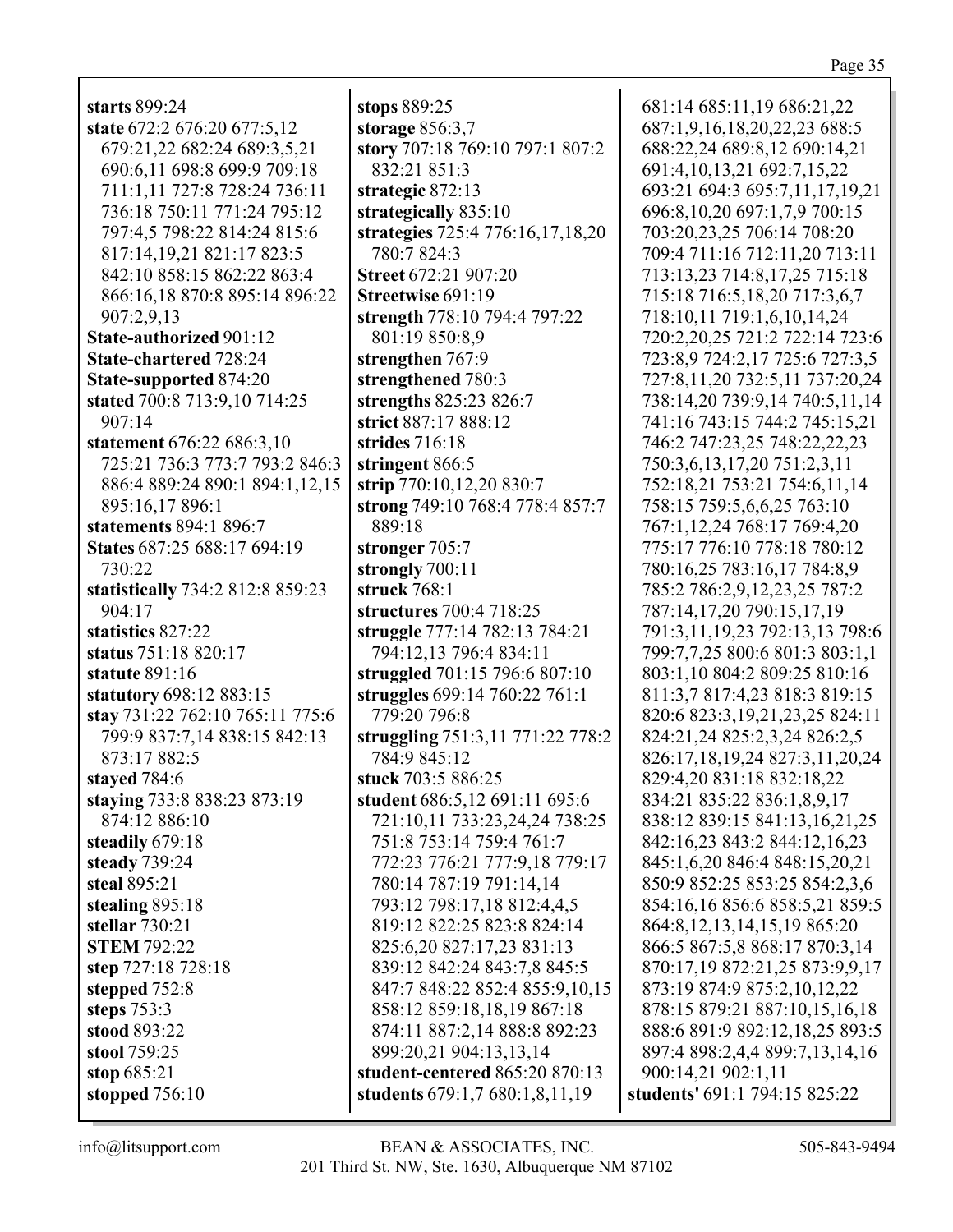876:1 **studies** 766:6,23 767:2 790:3 840:13 878:2 880:3 **study** 790:18 799:6 810:23 828:3 874:1 **studying** 826:18 **stuff** 733:4 840:19 **subgroup** 680:5,18 707:20 739:1 739:19 797:6,7 801:12 803:18 817:22 818:9 866:24 867:9 **subgroups** 686:20 708:4 709:23 720:17 739:20 750:4 823:22 **subject** 881:15 **submission** 850:13 **submitted** 681:3 820:2 **substantial** 682:5 798:2 816:1 820:1 822:21 851:18 852:12 853:13 868:7 **substantially** 750:5 851:11 **suburban** 828:7 **succeed** 762:7 **succeeding** 724:2 **success** 690:2 691:11 740:2 749:17 759:20,24 785:24 786:7 787:1 841:6 865:21 870:15 **successes** 690:8 699:14 701:7 707:13 752:13 **successful** 700:23 710:20 748:12 748:19 777:5 786:12 823:14 827:15 830:15 881:18 903:23 **successfully** 870:18 **sudden** 728:2 **sufficient** 686:19 687:4 **suggest** 710:23 **suggesting** 893:17 **Suite** 672:21 907:20 **summary** 682:22 **summative** 799:18 **summer** 901:21,22 902:5 **superintendents** 690:5,7,8 **supplemental** 752:11 **supplemented** 774:25 **supplied** 773:6 774:2 **support** 684:11 685:8 686:15 688:24 691:5 694:12 696:1,8 703:15 709:5 714:19 733:21 750:20,25 751:2,6,17 752:20 753:21 771:4 774:21 778:2,7,11

778:19 780:7,9,10,10,14,25 782:2 787:10 796:11 798:10,14 800:15 801:2 810:7,10 812:2 819:5,5 824:23 825:10,18 832:17 847:11 854:8 858:15 859:16 871:2 880:7 894:6 904:11 **supporting** 687:9 700:5,20 743:22 781:1 799:5 **supportive** 745:15 903:17 **supports** 691:13 703:25 706:6 753:20 778:8 779:20 824:24 843:7 **supposed** 725:3 849:9 **sure** 693:19 704:8,16 713:12 717:4 722:15 725:11 731:10 732:2 738:16 752:3 754:5 760:16 779:9,21 793:1 796:20 798:4,17 801:6,9 808:2 816:4 829:7,20 838:1,23 859:11 860:22 886:10 900:5 903:9 **surprised** 849:9 **surrounding** 842:1 846:22 **surroundings** 836:12 **survey** 799:11 874:4 **survival** 714:21 **surviving** 809:5 **suspect** 783:23 **suspected** 847:19 **suspensions** 888:14 **sustain** 756:4 **sustainability** 769:11 781:22 839:3 **sustainable** 769:18 780:19 **sustained** 756:8 **switch** 901:11 **switched** 802:3 **Symposium** 696:6 706:16 **system** 707:17 732:8 733:20 765:13 773:14 800:15,24 808:7 812:1 854:14 855:22,24 857:2 859:15 887:22 890:12 904:10 904:10 **systems** 749:15 755:1 759:16,22 810:10 854:14 886:23 **T T** 674:1

**table** 788:4 891:21 **tad** 760:4 **tag** 727:25 **tagged** 704:10 **take** 677:18 688:8 691:22 709:1 715:15 722:18 732:13 736:24 776:7 794:18 813:23 815:13 833:13 844:6 845:15 849:19 858:19 862:1 863:11 877:25 886:12 905:3 **taken** 696:22 698:21 700:10 733:5 735:17 756:15 773:24 792:15 813:25 862:3 871:19 877:19 878:21 **takes** 719:12 827:17 840:4 **talented** 759:6 **talk** 709:24,24,25 711:25 738:12 744:3 753:5 794:21 795:2,3 802:7 803:9 804:12,13 830:1 836:24 845:4 851:2 854:4,6 877:24 878:1,14,16 887:6 892:8 897:11,12 **talked** 686:19 698:6 738:10 766:19 788:6 804:23 843:25 **talking** 714:14 730:17 760:14,15 801:24 804:20 850:22 898:3 899:3 **talks** 794:4 **TAMELA** 692:21 795:10 872:7 903:11 **Taos** 790:16 **tardes** 879:19 **target** 758:17 **tasked** 885:23 **taste** 831:2 **tasted** 831:3,5,8,8 **taught** 784:22 789:24 900:7 **Taylor** 871:21 **teach** 778:14 790:12 840:22 848:18 **teacher** 681:20 730:20 740:19 743:12,14 746:6 768:23 778:3 778:18 802:22 804:13 809:11 810:21 819:20 823:10 852:6,23 867:24 881:8 **teacher-student** 781:7 **teachers** 688:18,19 708:25 726:16 730:12,19 731:10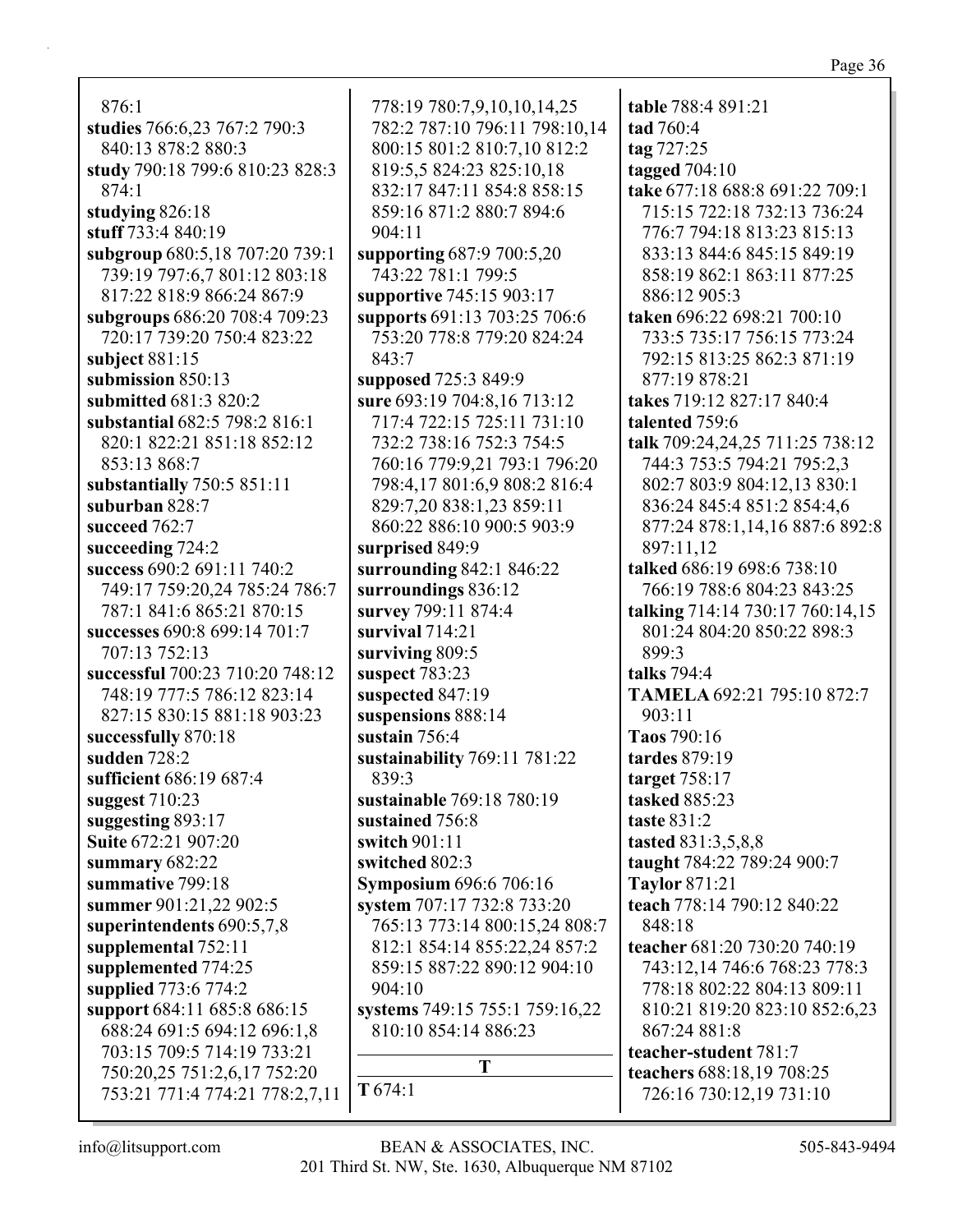| 744:23 746:5 751:1,9,10,13,25       |
|-------------------------------------|
| 751:25 762:15 768:11 776:14         |
| 776:16 778:8,13 779:19,19,21        |
| 780:4 781:1 784:4,11 795:25         |
| 796:4,17,20 798:15 799:1,5          |
| 803:5,20 804:12 810:1,2,13,15       |
| 810:23 811:16,16 824:4,5,7,10       |
|                                     |
| 825:15 830:12 833:11 834:14         |
| 840:21 879:12 898:11 899:12         |
| teachers' 729:18 763:15             |
| teaches 745:11 766:23 809:11        |
| 810:24 811:1                        |
| teaching 775:16 793:5 811:4         |
| 831:17 848:12 856:6                 |
| team 700:3 723:5 727:16 728:9       |
| 762:4 779:14 799:3,4 835:21         |
| teamwork 763:2                      |
| technical 699:8,21                  |
| Technologies 724:21                 |
| technology 899:24                   |
|                                     |
| tell 679:11 680:15 707:11 708:9     |
| 836:23 840:2 851:2 855:20           |
| temporarily 731:22                  |
| ten 677:16 693:13 699:13 710:6      |
| 732:12 736:22 801:24 815:11         |
| 842:16 863:9 874:6 896:23           |
| tend 716:23                         |
| tends 708:22 715:6                  |
| tens 895:22                         |
| tenth 693:10 842:19                 |
| tenth-graders 842:20                |
| Teresita 743:12                     |
| term 684:19,20 739:11,24 755:23     |
| 756:9,12 759:8 819:4,14,17          |
|                                     |
| 822:22,22 884:6 891:4 895:17        |
| 899:6                               |
| terms 708:2 723:23 726:18 739:2     |
| 739:3 740:5 772:17 784:18           |
| 793:3 794:20 814:14 817:11          |
| 833:8 868:13 888:13,25              |
| terrible 900:8                      |
| terrific $883:22,23$                |
| <b>TESOL-endorsed 776:15 778:15</b> |
| 798:16                              |
| test 738:21,23 759:11 761:8,9       |
| 775:13 807:6,8 818:24 872:6         |
| 874:13 878:9                        |
| testament 702:1 833:8 854:5         |
|                                     |

882:13 **tested** 784:9 804:6 **testimony** 907:15 **testing** 770:13 779:16 795:12 **tests** 777:23 807:17 **Tewa** 789:14 790:4,10,15,16 **textbook** 849:22 **thank** 676:6,8 678:13,17 683:16 684:13,15 694:12 697:21,23 698:17,23,24 699:10 701:2,3,5 705:23,24 706:9,19,23 708:15 712:6,7,9 717:17,21 722:19,20 722:21 723:15 724:19 725:19 726:8,8 727:2 731:25 733:12 735:13,24 737:11 742:22,23 745:18 746:11 747:14,15,21 757:9,17,17,18 760:1 765:25 766:1 769:8,9 772:9,11 775:3 776:3 778:20 781:8 782:23 783:1 785:3 788:21,22 793:7 797:24 800:9 801:10 802:9 805:21 806:18 811:20,21 813:21,21 814:5 816:11,22,24 821:19,23,25 822:12 828:14,19 832:6,7,24,25 838:20,20 839:19 841:2,5,6 843:9,10 846:10,11 851:5,7,16 855:5 859:7 860:15 860:19 862:1,4 864:4 869:5 871:7 877:5 879:7,18 880:17 881:21,22 882:23,24 884:2 886:2,15 895:12 896:2,11 900:25 902:15 903:11,25 904:1 906:5 **thank-you** 860:17 **thankful** 887:16 **thanking** 743:21 **thanks** 678:19 683:17 705:21 706:20 729:6 735:25 752:8 757:8,15 764:4 775:4 792:21 806:24 808:12 841:3 853:15 854:22 857:19 862:5 885:17 903:10 **that?'** 849:21 **thematic** 840:16 **theory** 858:9 **therapist** 716:2 881:17 **Therapy** 716:4,4 **thesis** 840:21

**thing** 690:10 703:13 711:23 714:18 716:8 719:17 720:24 721:18 730:11,16 755:18 784:15 796:7 804:15 806:3,11 810:6 829:21 831:9 878:16 895:25 896:10 897:18 900:9 **things** 688:9 704:12 707:14,15 708:3 715:16 720:19 723:18 738:4 746:9 772:16,17 775:7 779:8 794:7 828:15,16 829:1 831:20 836:19 841:13 845:15 848:4 855:13,22 856:11 874:12 881:10 886:11,16 891:6 **think** 685:6,17 702:7,19 703:6 705:10,16 707:11 710:12 711:9 712:2,4 724:12 726:17 727:24 738:14 740:3 741:17 753:4,15 756:19,21 757:9 765:12 767:11 769:10 770:1,20 772:7 775:7 779:2 780:15 781:19 785:2,24 786:10,22 788:25 790:15,21 792:1,15 800:13,22,22 801:7 803:5 804:5,17 808:24 818:15 827:4 833:2,5 835:2,4,9,10,16 842:15 853:24,25 854:4,6,8,15 855:1 856:14,18,19 857:8 858:11 860:3 866:9 871:18 876:19 878:10,20 879:5 884:11 884:14 886:25 887:2,16,21 889:2,12,17 893:16,18 897:14 898:19,25 901:25 **thinking** 726:14 765:15 766:24 775:8 794:20 803:7 846:6 889:13 900:20 **third** 672:21 686:21 744:1 833:6 879:22 907:20 **third-grader** 880:5 **Thomas** 777:1 **thought** 708:16 726:6 747:16 755:10 781:9 787:23 804:18,18 805:3 850:7 891:25 905:3 **thoughtful** 842:23 **thoughtfully** 843:5 **thoughts** 836:23 **thousands** 895:23 **three** 689:2 693:12 696:16 708:21 713:22 729:11 739:3 746:9 751:21,21 755:19 758:3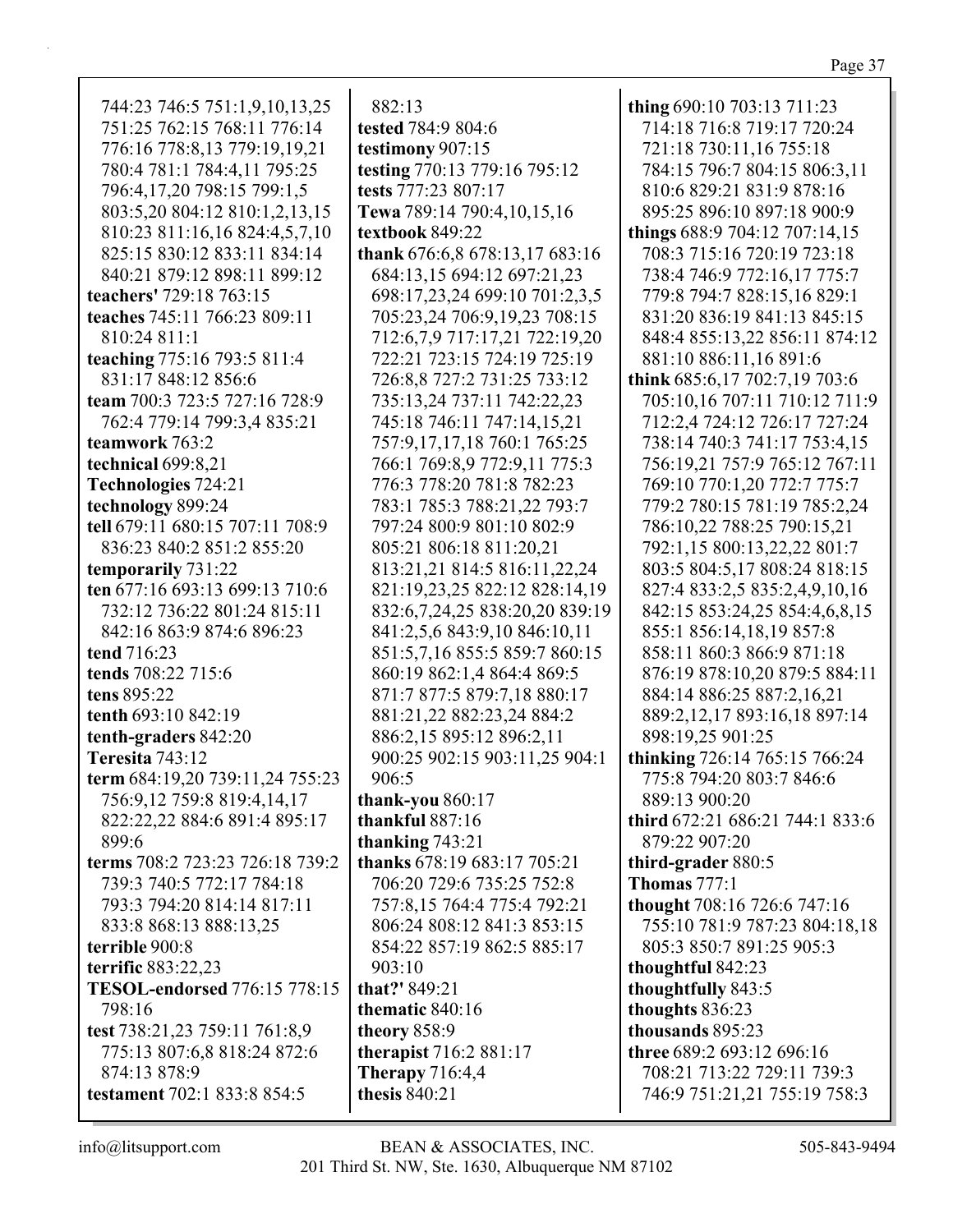| told 791:18 847:3 850:19<br>translate 801:22<br>760:8 761:14 766:9 768:14<br>770:17 781:13 785:15 788:18<br>tomorrow 839:23,24 878:9<br><b>translation 804:25 805:4</b><br>797:13 804:21 808:22 810:8<br>Tomorrow's 878:9<br>transport 875:22<br>820:6 822:17 823:11 825:5,24<br>tons 710:5<br><b>Transportation 875:21</b><br>827:17 833:4 834:7,13,15,17<br>Tony 840:23<br>travel 808:5 829:6 836:9,18<br>tool 787:9 802:17,18<br>845:8 848:25 849:2 858:5<br>travelers 808:15<br>867:14,15 870:2 872:12 873:10<br>tools 747:25 761:23 803:2<br>traveling 676:9<br>876:1 879:21 880:8,20 903:15<br>top 693:13 694:22 807:8 893:12<br>travels 808:6<br>three-year $852:5,15,17$<br>903:15<br>thrive 679:1 686:5<br>topic 724:25<br>757:1 822:7 830:20<br>throw 797:18 806:1 830:9 849:18<br>topography 836:17<br>treat 785:9<br>thrown 801:13<br><b>Torres</b> 743:18<br>trembled 761:17<br>Thursday 675:3 837:17<br>total 776:16 829:5 876:24<br>tremendous 716:17 871:1<br><b>Tier 696:17</b><br>totally 794:2,2 803:6<br>tremendously 787:14<br>tiers 696:16 825:25 826:3,3,4,4<br>touch 692:1,18,19 758:10<br>trend 679:10,19,25 681:18 826:1<br>tough 810:6<br>ties 832:23<br>842:1<br>Towa 785:21,21 789:11,12<br>trends 818:10<br>till 905:4<br>TIM 673:5<br>town 765:4<br>tribal 786:4 889:7<br>time 676:17 685:6,21,23 687:7<br>track 708:20,24,25 774:6 803:24<br>tribute 694:23<br>687:10,11,24 688:8 689:17<br>803:25,25 885:25 886:7 903:23<br>tried 701:18 764:15 796:12<br>693:5 695:2,12 697:19 698:20<br>tracked 806:13 830:3<br>818:15 850:5 855:20<br>701:8 714:10 721:13,14 726:14<br>tracking 708:23 888:23<br>trilingual 792:6<br>733:7 743:24 744:13 748:6,6<br>traditional 703:2 705:1,20<br><b>Triolo 869:20</b><br>762:12,15 764:3 769:21 776:7<br>745:24 746:18,19,20,21 767:13<br>troubling 730:9<br>787:21 788:2 798:22,25 803:13<br>768:18 777:18 840:21,22<br>truancy 772:19,21 773:10 820:25<br>true 707:18 711:1,13 806:3 842:2<br>803:23 809:17 810:1 814:11<br>traditionally 696:23 697:8,10<br>819:1 830:23 832:6 833:13<br>894:7<br>907:10<br>843:7 847:21 852:15 862:10<br>traditions 767:20 768:12<br>Trujillo 869:9,12,16,17 877:5<br>868:10 869:3,8 871:19 876:3,6<br>tragedy $844:2,3$<br>885:19 890:3,16 894:3,16,22<br>876:12,15,18,19 877:3,11,15<br>Trail 674:9 862:11 864:7 865:17<br>895:4,9 896:3 903:5 904:1<br>884:23 890:24 908:10,15,20,25<br>truly 714:20 769:25 771:12,19<br>866:23 869:18 870:5,7,12 871:4<br>timeline 840:19<br>871:10 872:10,12 874:3,5,9,14<br>832:21<br>times 689:2 701:9 710:2,18 829:7<br>875:7 877:23 879:22,24 880:6<br>truth $847:23$<br>880:20 881:1 882:8,9 883:20<br>try 692:25 720:12 725:5,6,16<br>830:1 876:13<br>timing $877:18$<br>764:13,19,20 777:10 830:6<br>888:11 889:2,14 891:11 896:20<br>tipping $843:3$<br>842:11,21 843:5 850:3 874:2<br>898:5 904:7<br>tired 850:20<br>trying 710:19 711:15,16 717:11<br><b>Trail's 872:1</b><br>Title 688:3 695:15 696:1 774:23<br>trained 704:18<br>727:10 750:19 752:3 780:23,24<br>training 699:8 700:2 703:24<br>782:16 796:9 797:17 803:9<br>807:16 872:10 873:19,21 875:3<br><b>Tiwa</b> 793:10,11<br>773:24 780:5,5 821:11 875:19<br>830:4 856:15 900:6<br>Tiwa-Tewa-Towa 789:2<br>885:24<br><b>TTCS</b> 871:13<br>today 677:25 709:13 737:6<br>tune 786:19<br>trajectory 818:11 |  |                               |
|-------------------------------------------------------------------------------------------------------------------------------------------------------------------------------------------------------------------------------------------------------------------------------------------------------------------------------------------------------------------------------------------------------------------------------------------------------------------------------------------------------------------------------------------------------------------------------------------------------------------------------------------------------------------------------------------------------------------------------------------------------------------------------------------------------------------------------------------------------------------------------------------------------------------------------------------------------------------------------------------------------------------------------------------------------------------------------------------------------------------------------------------------------------------------------------------------------------------------------------------------------------------------------------------------------------------------------------------------------------------------------------------------------------------------------------------------------------------------------------------------------------------------------------------------------------------------------------------------------------------------------------------------------------------------------------------------------------------------------------------------------------------------------------------------------------------------------------------------------------------------------------------------------------------------------------------------------------------------------------------------------------------------------------------------------------------------------------------------------------------------------------------------------------------------------------------------------------------------------------------------------------------------------------------------------------------------------------------------------------------------------------------------------------------------------------------------------------------------------------------------------------------------------------------------------------------------------------------------------------------------------------------------------------------------------------------------------------------------------------------------------------------------------------------------------------------------------------------------------------------------------------------------------------------------------------------------------------------------------------------------------------------------------------------------------------------------------------------------------------------------------------------------------------------------------------------------------------------------------------------------------------------------------------------------------------------------------|--|-------------------------------|
|                                                                                                                                                                                                                                                                                                                                                                                                                                                                                                                                                                                                                                                                                                                                                                                                                                                                                                                                                                                                                                                                                                                                                                                                                                                                                                                                                                                                                                                                                                                                                                                                                                                                                                                                                                                                                                                                                                                                                                                                                                                                                                                                                                                                                                                                                                                                                                                                                                                                                                                                                                                                                                                                                                                                                                                                                                                                                                                                                                                                                                                                                                                                                                                                                                                                                                                               |  |                               |
|                                                                                                                                                                                                                                                                                                                                                                                                                                                                                                                                                                                                                                                                                                                                                                                                                                                                                                                                                                                                                                                                                                                                                                                                                                                                                                                                                                                                                                                                                                                                                                                                                                                                                                                                                                                                                                                                                                                                                                                                                                                                                                                                                                                                                                                                                                                                                                                                                                                                                                                                                                                                                                                                                                                                                                                                                                                                                                                                                                                                                                                                                                                                                                                                                                                                                                                               |  |                               |
|                                                                                                                                                                                                                                                                                                                                                                                                                                                                                                                                                                                                                                                                                                                                                                                                                                                                                                                                                                                                                                                                                                                                                                                                                                                                                                                                                                                                                                                                                                                                                                                                                                                                                                                                                                                                                                                                                                                                                                                                                                                                                                                                                                                                                                                                                                                                                                                                                                                                                                                                                                                                                                                                                                                                                                                                                                                                                                                                                                                                                                                                                                                                                                                                                                                                                                                               |  |                               |
|                                                                                                                                                                                                                                                                                                                                                                                                                                                                                                                                                                                                                                                                                                                                                                                                                                                                                                                                                                                                                                                                                                                                                                                                                                                                                                                                                                                                                                                                                                                                                                                                                                                                                                                                                                                                                                                                                                                                                                                                                                                                                                                                                                                                                                                                                                                                                                                                                                                                                                                                                                                                                                                                                                                                                                                                                                                                                                                                                                                                                                                                                                                                                                                                                                                                                                                               |  |                               |
|                                                                                                                                                                                                                                                                                                                                                                                                                                                                                                                                                                                                                                                                                                                                                                                                                                                                                                                                                                                                                                                                                                                                                                                                                                                                                                                                                                                                                                                                                                                                                                                                                                                                                                                                                                                                                                                                                                                                                                                                                                                                                                                                                                                                                                                                                                                                                                                                                                                                                                                                                                                                                                                                                                                                                                                                                                                                                                                                                                                                                                                                                                                                                                                                                                                                                                                               |  |                               |
|                                                                                                                                                                                                                                                                                                                                                                                                                                                                                                                                                                                                                                                                                                                                                                                                                                                                                                                                                                                                                                                                                                                                                                                                                                                                                                                                                                                                                                                                                                                                                                                                                                                                                                                                                                                                                                                                                                                                                                                                                                                                                                                                                                                                                                                                                                                                                                                                                                                                                                                                                                                                                                                                                                                                                                                                                                                                                                                                                                                                                                                                                                                                                                                                                                                                                                                               |  |                               |
|                                                                                                                                                                                                                                                                                                                                                                                                                                                                                                                                                                                                                                                                                                                                                                                                                                                                                                                                                                                                                                                                                                                                                                                                                                                                                                                                                                                                                                                                                                                                                                                                                                                                                                                                                                                                                                                                                                                                                                                                                                                                                                                                                                                                                                                                                                                                                                                                                                                                                                                                                                                                                                                                                                                                                                                                                                                                                                                                                                                                                                                                                                                                                                                                                                                                                                                               |  |                               |
|                                                                                                                                                                                                                                                                                                                                                                                                                                                                                                                                                                                                                                                                                                                                                                                                                                                                                                                                                                                                                                                                                                                                                                                                                                                                                                                                                                                                                                                                                                                                                                                                                                                                                                                                                                                                                                                                                                                                                                                                                                                                                                                                                                                                                                                                                                                                                                                                                                                                                                                                                                                                                                                                                                                                                                                                                                                                                                                                                                                                                                                                                                                                                                                                                                                                                                                               |  |                               |
|                                                                                                                                                                                                                                                                                                                                                                                                                                                                                                                                                                                                                                                                                                                                                                                                                                                                                                                                                                                                                                                                                                                                                                                                                                                                                                                                                                                                                                                                                                                                                                                                                                                                                                                                                                                                                                                                                                                                                                                                                                                                                                                                                                                                                                                                                                                                                                                                                                                                                                                                                                                                                                                                                                                                                                                                                                                                                                                                                                                                                                                                                                                                                                                                                                                                                                                               |  | treasurer 743:20 754:8 755:22 |
|                                                                                                                                                                                                                                                                                                                                                                                                                                                                                                                                                                                                                                                                                                                                                                                                                                                                                                                                                                                                                                                                                                                                                                                                                                                                                                                                                                                                                                                                                                                                                                                                                                                                                                                                                                                                                                                                                                                                                                                                                                                                                                                                                                                                                                                                                                                                                                                                                                                                                                                                                                                                                                                                                                                                                                                                                                                                                                                                                                                                                                                                                                                                                                                                                                                                                                                               |  |                               |
|                                                                                                                                                                                                                                                                                                                                                                                                                                                                                                                                                                                                                                                                                                                                                                                                                                                                                                                                                                                                                                                                                                                                                                                                                                                                                                                                                                                                                                                                                                                                                                                                                                                                                                                                                                                                                                                                                                                                                                                                                                                                                                                                                                                                                                                                                                                                                                                                                                                                                                                                                                                                                                                                                                                                                                                                                                                                                                                                                                                                                                                                                                                                                                                                                                                                                                                               |  |                               |
|                                                                                                                                                                                                                                                                                                                                                                                                                                                                                                                                                                                                                                                                                                                                                                                                                                                                                                                                                                                                                                                                                                                                                                                                                                                                                                                                                                                                                                                                                                                                                                                                                                                                                                                                                                                                                                                                                                                                                                                                                                                                                                                                                                                                                                                                                                                                                                                                                                                                                                                                                                                                                                                                                                                                                                                                                                                                                                                                                                                                                                                                                                                                                                                                                                                                                                                               |  |                               |
|                                                                                                                                                                                                                                                                                                                                                                                                                                                                                                                                                                                                                                                                                                                                                                                                                                                                                                                                                                                                                                                                                                                                                                                                                                                                                                                                                                                                                                                                                                                                                                                                                                                                                                                                                                                                                                                                                                                                                                                                                                                                                                                                                                                                                                                                                                                                                                                                                                                                                                                                                                                                                                                                                                                                                                                                                                                                                                                                                                                                                                                                                                                                                                                                                                                                                                                               |  |                               |
|                                                                                                                                                                                                                                                                                                                                                                                                                                                                                                                                                                                                                                                                                                                                                                                                                                                                                                                                                                                                                                                                                                                                                                                                                                                                                                                                                                                                                                                                                                                                                                                                                                                                                                                                                                                                                                                                                                                                                                                                                                                                                                                                                                                                                                                                                                                                                                                                                                                                                                                                                                                                                                                                                                                                                                                                                                                                                                                                                                                                                                                                                                                                                                                                                                                                                                                               |  |                               |
|                                                                                                                                                                                                                                                                                                                                                                                                                                                                                                                                                                                                                                                                                                                                                                                                                                                                                                                                                                                                                                                                                                                                                                                                                                                                                                                                                                                                                                                                                                                                                                                                                                                                                                                                                                                                                                                                                                                                                                                                                                                                                                                                                                                                                                                                                                                                                                                                                                                                                                                                                                                                                                                                                                                                                                                                                                                                                                                                                                                                                                                                                                                                                                                                                                                                                                                               |  |                               |
|                                                                                                                                                                                                                                                                                                                                                                                                                                                                                                                                                                                                                                                                                                                                                                                                                                                                                                                                                                                                                                                                                                                                                                                                                                                                                                                                                                                                                                                                                                                                                                                                                                                                                                                                                                                                                                                                                                                                                                                                                                                                                                                                                                                                                                                                                                                                                                                                                                                                                                                                                                                                                                                                                                                                                                                                                                                                                                                                                                                                                                                                                                                                                                                                                                                                                                                               |  |                               |
|                                                                                                                                                                                                                                                                                                                                                                                                                                                                                                                                                                                                                                                                                                                                                                                                                                                                                                                                                                                                                                                                                                                                                                                                                                                                                                                                                                                                                                                                                                                                                                                                                                                                                                                                                                                                                                                                                                                                                                                                                                                                                                                                                                                                                                                                                                                                                                                                                                                                                                                                                                                                                                                                                                                                                                                                                                                                                                                                                                                                                                                                                                                                                                                                                                                                                                                               |  |                               |
|                                                                                                                                                                                                                                                                                                                                                                                                                                                                                                                                                                                                                                                                                                                                                                                                                                                                                                                                                                                                                                                                                                                                                                                                                                                                                                                                                                                                                                                                                                                                                                                                                                                                                                                                                                                                                                                                                                                                                                                                                                                                                                                                                                                                                                                                                                                                                                                                                                                                                                                                                                                                                                                                                                                                                                                                                                                                                                                                                                                                                                                                                                                                                                                                                                                                                                                               |  |                               |
|                                                                                                                                                                                                                                                                                                                                                                                                                                                                                                                                                                                                                                                                                                                                                                                                                                                                                                                                                                                                                                                                                                                                                                                                                                                                                                                                                                                                                                                                                                                                                                                                                                                                                                                                                                                                                                                                                                                                                                                                                                                                                                                                                                                                                                                                                                                                                                                                                                                                                                                                                                                                                                                                                                                                                                                                                                                                                                                                                                                                                                                                                                                                                                                                                                                                                                                               |  |                               |
|                                                                                                                                                                                                                                                                                                                                                                                                                                                                                                                                                                                                                                                                                                                                                                                                                                                                                                                                                                                                                                                                                                                                                                                                                                                                                                                                                                                                                                                                                                                                                                                                                                                                                                                                                                                                                                                                                                                                                                                                                                                                                                                                                                                                                                                                                                                                                                                                                                                                                                                                                                                                                                                                                                                                                                                                                                                                                                                                                                                                                                                                                                                                                                                                                                                                                                                               |  |                               |
|                                                                                                                                                                                                                                                                                                                                                                                                                                                                                                                                                                                                                                                                                                                                                                                                                                                                                                                                                                                                                                                                                                                                                                                                                                                                                                                                                                                                                                                                                                                                                                                                                                                                                                                                                                                                                                                                                                                                                                                                                                                                                                                                                                                                                                                                                                                                                                                                                                                                                                                                                                                                                                                                                                                                                                                                                                                                                                                                                                                                                                                                                                                                                                                                                                                                                                                               |  |                               |
|                                                                                                                                                                                                                                                                                                                                                                                                                                                                                                                                                                                                                                                                                                                                                                                                                                                                                                                                                                                                                                                                                                                                                                                                                                                                                                                                                                                                                                                                                                                                                                                                                                                                                                                                                                                                                                                                                                                                                                                                                                                                                                                                                                                                                                                                                                                                                                                                                                                                                                                                                                                                                                                                                                                                                                                                                                                                                                                                                                                                                                                                                                                                                                                                                                                                                                                               |  |                               |
|                                                                                                                                                                                                                                                                                                                                                                                                                                                                                                                                                                                                                                                                                                                                                                                                                                                                                                                                                                                                                                                                                                                                                                                                                                                                                                                                                                                                                                                                                                                                                                                                                                                                                                                                                                                                                                                                                                                                                                                                                                                                                                                                                                                                                                                                                                                                                                                                                                                                                                                                                                                                                                                                                                                                                                                                                                                                                                                                                                                                                                                                                                                                                                                                                                                                                                                               |  |                               |
|                                                                                                                                                                                                                                                                                                                                                                                                                                                                                                                                                                                                                                                                                                                                                                                                                                                                                                                                                                                                                                                                                                                                                                                                                                                                                                                                                                                                                                                                                                                                                                                                                                                                                                                                                                                                                                                                                                                                                                                                                                                                                                                                                                                                                                                                                                                                                                                                                                                                                                                                                                                                                                                                                                                                                                                                                                                                                                                                                                                                                                                                                                                                                                                                                                                                                                                               |  |                               |
|                                                                                                                                                                                                                                                                                                                                                                                                                                                                                                                                                                                                                                                                                                                                                                                                                                                                                                                                                                                                                                                                                                                                                                                                                                                                                                                                                                                                                                                                                                                                                                                                                                                                                                                                                                                                                                                                                                                                                                                                                                                                                                                                                                                                                                                                                                                                                                                                                                                                                                                                                                                                                                                                                                                                                                                                                                                                                                                                                                                                                                                                                                                                                                                                                                                                                                                               |  |                               |
|                                                                                                                                                                                                                                                                                                                                                                                                                                                                                                                                                                                                                                                                                                                                                                                                                                                                                                                                                                                                                                                                                                                                                                                                                                                                                                                                                                                                                                                                                                                                                                                                                                                                                                                                                                                                                                                                                                                                                                                                                                                                                                                                                                                                                                                                                                                                                                                                                                                                                                                                                                                                                                                                                                                                                                                                                                                                                                                                                                                                                                                                                                                                                                                                                                                                                                                               |  |                               |
|                                                                                                                                                                                                                                                                                                                                                                                                                                                                                                                                                                                                                                                                                                                                                                                                                                                                                                                                                                                                                                                                                                                                                                                                                                                                                                                                                                                                                                                                                                                                                                                                                                                                                                                                                                                                                                                                                                                                                                                                                                                                                                                                                                                                                                                                                                                                                                                                                                                                                                                                                                                                                                                                                                                                                                                                                                                                                                                                                                                                                                                                                                                                                                                                                                                                                                                               |  |                               |
|                                                                                                                                                                                                                                                                                                                                                                                                                                                                                                                                                                                                                                                                                                                                                                                                                                                                                                                                                                                                                                                                                                                                                                                                                                                                                                                                                                                                                                                                                                                                                                                                                                                                                                                                                                                                                                                                                                                                                                                                                                                                                                                                                                                                                                                                                                                                                                                                                                                                                                                                                                                                                                                                                                                                                                                                                                                                                                                                                                                                                                                                                                                                                                                                                                                                                                                               |  |                               |
|                                                                                                                                                                                                                                                                                                                                                                                                                                                                                                                                                                                                                                                                                                                                                                                                                                                                                                                                                                                                                                                                                                                                                                                                                                                                                                                                                                                                                                                                                                                                                                                                                                                                                                                                                                                                                                                                                                                                                                                                                                                                                                                                                                                                                                                                                                                                                                                                                                                                                                                                                                                                                                                                                                                                                                                                                                                                                                                                                                                                                                                                                                                                                                                                                                                                                                                               |  |                               |
|                                                                                                                                                                                                                                                                                                                                                                                                                                                                                                                                                                                                                                                                                                                                                                                                                                                                                                                                                                                                                                                                                                                                                                                                                                                                                                                                                                                                                                                                                                                                                                                                                                                                                                                                                                                                                                                                                                                                                                                                                                                                                                                                                                                                                                                                                                                                                                                                                                                                                                                                                                                                                                                                                                                                                                                                                                                                                                                                                                                                                                                                                                                                                                                                                                                                                                                               |  |                               |
|                                                                                                                                                                                                                                                                                                                                                                                                                                                                                                                                                                                                                                                                                                                                                                                                                                                                                                                                                                                                                                                                                                                                                                                                                                                                                                                                                                                                                                                                                                                                                                                                                                                                                                                                                                                                                                                                                                                                                                                                                                                                                                                                                                                                                                                                                                                                                                                                                                                                                                                                                                                                                                                                                                                                                                                                                                                                                                                                                                                                                                                                                                                                                                                                                                                                                                                               |  |                               |
|                                                                                                                                                                                                                                                                                                                                                                                                                                                                                                                                                                                                                                                                                                                                                                                                                                                                                                                                                                                                                                                                                                                                                                                                                                                                                                                                                                                                                                                                                                                                                                                                                                                                                                                                                                                                                                                                                                                                                                                                                                                                                                                                                                                                                                                                                                                                                                                                                                                                                                                                                                                                                                                                                                                                                                                                                                                                                                                                                                                                                                                                                                                                                                                                                                                                                                                               |  |                               |
|                                                                                                                                                                                                                                                                                                                                                                                                                                                                                                                                                                                                                                                                                                                                                                                                                                                                                                                                                                                                                                                                                                                                                                                                                                                                                                                                                                                                                                                                                                                                                                                                                                                                                                                                                                                                                                                                                                                                                                                                                                                                                                                                                                                                                                                                                                                                                                                                                                                                                                                                                                                                                                                                                                                                                                                                                                                                                                                                                                                                                                                                                                                                                                                                                                                                                                                               |  |                               |
|                                                                                                                                                                                                                                                                                                                                                                                                                                                                                                                                                                                                                                                                                                                                                                                                                                                                                                                                                                                                                                                                                                                                                                                                                                                                                                                                                                                                                                                                                                                                                                                                                                                                                                                                                                                                                                                                                                                                                                                                                                                                                                                                                                                                                                                                                                                                                                                                                                                                                                                                                                                                                                                                                                                                                                                                                                                                                                                                                                                                                                                                                                                                                                                                                                                                                                                               |  |                               |
|                                                                                                                                                                                                                                                                                                                                                                                                                                                                                                                                                                                                                                                                                                                                                                                                                                                                                                                                                                                                                                                                                                                                                                                                                                                                                                                                                                                                                                                                                                                                                                                                                                                                                                                                                                                                                                                                                                                                                                                                                                                                                                                                                                                                                                                                                                                                                                                                                                                                                                                                                                                                                                                                                                                                                                                                                                                                                                                                                                                                                                                                                                                                                                                                                                                                                                                               |  |                               |
|                                                                                                                                                                                                                                                                                                                                                                                                                                                                                                                                                                                                                                                                                                                                                                                                                                                                                                                                                                                                                                                                                                                                                                                                                                                                                                                                                                                                                                                                                                                                                                                                                                                                                                                                                                                                                                                                                                                                                                                                                                                                                                                                                                                                                                                                                                                                                                                                                                                                                                                                                                                                                                                                                                                                                                                                                                                                                                                                                                                                                                                                                                                                                                                                                                                                                                                               |  |                               |
|                                                                                                                                                                                                                                                                                                                                                                                                                                                                                                                                                                                                                                                                                                                                                                                                                                                                                                                                                                                                                                                                                                                                                                                                                                                                                                                                                                                                                                                                                                                                                                                                                                                                                                                                                                                                                                                                                                                                                                                                                                                                                                                                                                                                                                                                                                                                                                                                                                                                                                                                                                                                                                                                                                                                                                                                                                                                                                                                                                                                                                                                                                                                                                                                                                                                                                                               |  |                               |
|                                                                                                                                                                                                                                                                                                                                                                                                                                                                                                                                                                                                                                                                                                                                                                                                                                                                                                                                                                                                                                                                                                                                                                                                                                                                                                                                                                                                                                                                                                                                                                                                                                                                                                                                                                                                                                                                                                                                                                                                                                                                                                                                                                                                                                                                                                                                                                                                                                                                                                                                                                                                                                                                                                                                                                                                                                                                                                                                                                                                                                                                                                                                                                                                                                                                                                                               |  |                               |
|                                                                                                                                                                                                                                                                                                                                                                                                                                                                                                                                                                                                                                                                                                                                                                                                                                                                                                                                                                                                                                                                                                                                                                                                                                                                                                                                                                                                                                                                                                                                                                                                                                                                                                                                                                                                                                                                                                                                                                                                                                                                                                                                                                                                                                                                                                                                                                                                                                                                                                                                                                                                                                                                                                                                                                                                                                                                                                                                                                                                                                                                                                                                                                                                                                                                                                                               |  |                               |
|                                                                                                                                                                                                                                                                                                                                                                                                                                                                                                                                                                                                                                                                                                                                                                                                                                                                                                                                                                                                                                                                                                                                                                                                                                                                                                                                                                                                                                                                                                                                                                                                                                                                                                                                                                                                                                                                                                                                                                                                                                                                                                                                                                                                                                                                                                                                                                                                                                                                                                                                                                                                                                                                                                                                                                                                                                                                                                                                                                                                                                                                                                                                                                                                                                                                                                                               |  |                               |
|                                                                                                                                                                                                                                                                                                                                                                                                                                                                                                                                                                                                                                                                                                                                                                                                                                                                                                                                                                                                                                                                                                                                                                                                                                                                                                                                                                                                                                                                                                                                                                                                                                                                                                                                                                                                                                                                                                                                                                                                                                                                                                                                                                                                                                                                                                                                                                                                                                                                                                                                                                                                                                                                                                                                                                                                                                                                                                                                                                                                                                                                                                                                                                                                                                                                                                                               |  |                               |
|                                                                                                                                                                                                                                                                                                                                                                                                                                                                                                                                                                                                                                                                                                                                                                                                                                                                                                                                                                                                                                                                                                                                                                                                                                                                                                                                                                                                                                                                                                                                                                                                                                                                                                                                                                                                                                                                                                                                                                                                                                                                                                                                                                                                                                                                                                                                                                                                                                                                                                                                                                                                                                                                                                                                                                                                                                                                                                                                                                                                                                                                                                                                                                                                                                                                                                                               |  |                               |
|                                                                                                                                                                                                                                                                                                                                                                                                                                                                                                                                                                                                                                                                                                                                                                                                                                                                                                                                                                                                                                                                                                                                                                                                                                                                                                                                                                                                                                                                                                                                                                                                                                                                                                                                                                                                                                                                                                                                                                                                                                                                                                                                                                                                                                                                                                                                                                                                                                                                                                                                                                                                                                                                                                                                                                                                                                                                                                                                                                                                                                                                                                                                                                                                                                                                                                                               |  |                               |
| turn 871:5<br>743:16,20 753:15,16 763:18<br>transcript 672:10 742:7 907:11                                                                                                                                                                                                                                                                                                                                                                                                                                                                                                                                                                                                                                                                                                                                                                                                                                                                                                                                                                                                                                                                                                                                                                                                                                                                                                                                                                                                                                                                                                                                                                                                                                                                                                                                                                                                                                                                                                                                                                                                                                                                                                                                                                                                                                                                                                                                                                                                                                                                                                                                                                                                                                                                                                                                                                                                                                                                                                                                                                                                                                                                                                                                                                                                                                                    |  |                               |
| 767:25 800:22 815:21 818:17<br>908:8,13,18,23<br><b>turnaround 693:5 774:14,18</b>                                                                                                                                                                                                                                                                                                                                                                                                                                                                                                                                                                                                                                                                                                                                                                                                                                                                                                                                                                                                                                                                                                                                                                                                                                                                                                                                                                                                                                                                                                                                                                                                                                                                                                                                                                                                                                                                                                                                                                                                                                                                                                                                                                                                                                                                                                                                                                                                                                                                                                                                                                                                                                                                                                                                                                                                                                                                                                                                                                                                                                                                                                                                                                                                                                            |  |                               |
| 822:1 839:22 845:17,25 862:12<br>transforming $831:16,16$<br>turned 788:5                                                                                                                                                                                                                                                                                                                                                                                                                                                                                                                                                                                                                                                                                                                                                                                                                                                                                                                                                                                                                                                                                                                                                                                                                                                                                                                                                                                                                                                                                                                                                                                                                                                                                                                                                                                                                                                                                                                                                                                                                                                                                                                                                                                                                                                                                                                                                                                                                                                                                                                                                                                                                                                                                                                                                                                                                                                                                                                                                                                                                                                                                                                                                                                                                                                     |  |                               |
| turns 818:22<br>863:18 868:12 873:9 878:4<br>transition 692:20,20 696:19                                                                                                                                                                                                                                                                                                                                                                                                                                                                                                                                                                                                                                                                                                                                                                                                                                                                                                                                                                                                                                                                                                                                                                                                                                                                                                                                                                                                                                                                                                                                                                                                                                                                                                                                                                                                                                                                                                                                                                                                                                                                                                                                                                                                                                                                                                                                                                                                                                                                                                                                                                                                                                                                                                                                                                                                                                                                                                                                                                                                                                                                                                                                                                                                                                                      |  |                               |
| 779:4 784:7 884:6<br>880:25                                                                                                                                                                                                                                                                                                                                                                                                                                                                                                                                                                                                                                                                                                                                                                                                                                                                                                                                                                                                                                                                                                                                                                                                                                                                                                                                                                                                                                                                                                                                                                                                                                                                                                                                                                                                                                                                                                                                                                                                                                                                                                                                                                                                                                                                                                                                                                                                                                                                                                                                                                                                                                                                                                                                                                                                                                                                                                                                                                                                                                                                                                                                                                                                                                                                                                   |  | Turquoise 674:9 862:11 864:6  |
| today's 832:2<br><b>Transitional 779:5</b>                                                                                                                                                                                                                                                                                                                                                                                                                                                                                                                                                                                                                                                                                                                                                                                                                                                                                                                                                                                                                                                                                                                                                                                                                                                                                                                                                                                                                                                                                                                                                                                                                                                                                                                                                                                                                                                                                                                                                                                                                                                                                                                                                                                                                                                                                                                                                                                                                                                                                                                                                                                                                                                                                                                                                                                                                                                                                                                                                                                                                                                                                                                                                                                                                                                                                    |  | 865:17 866:22 869:18 870:4,7  |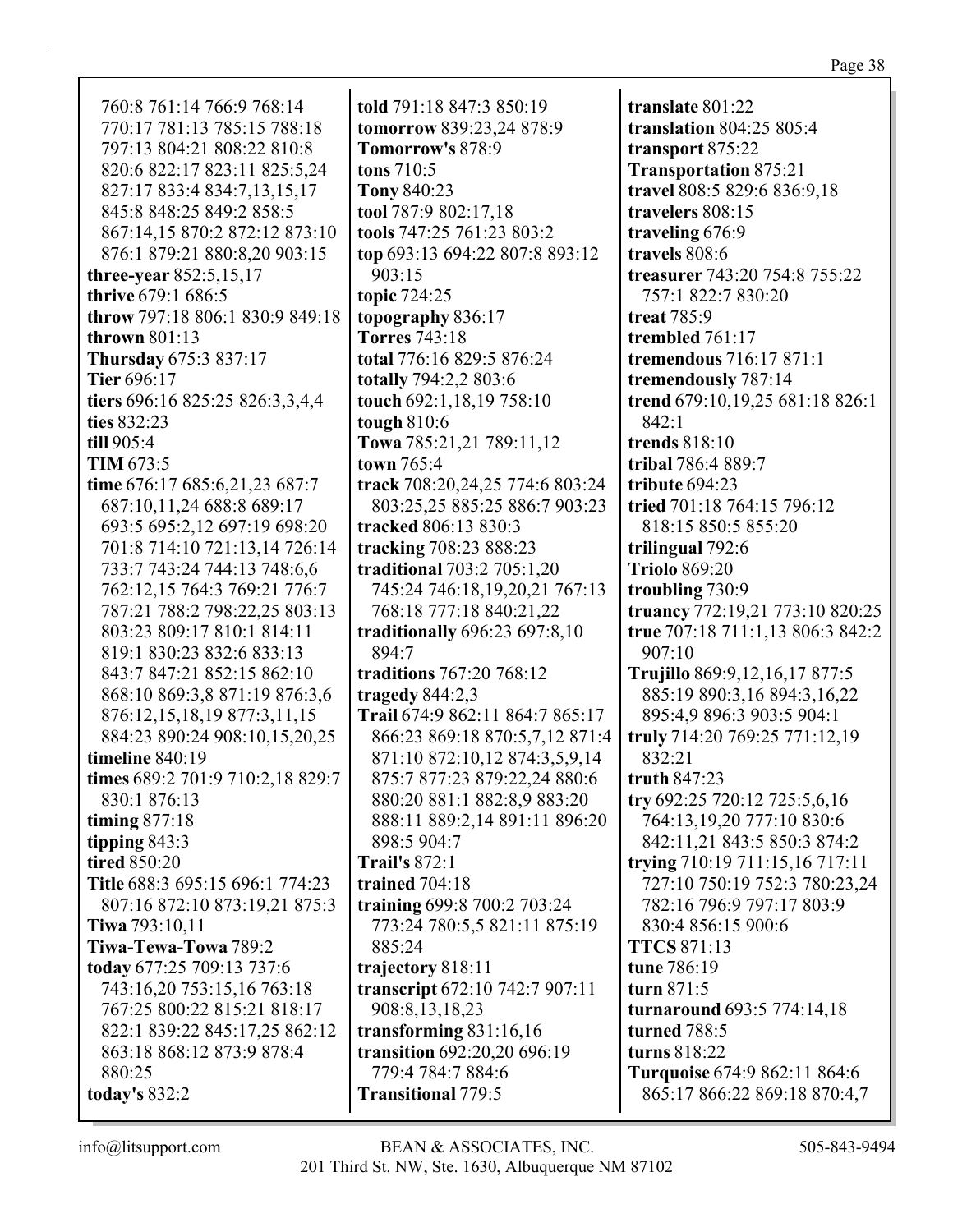| 874:3,5,9,14 875:7 877:22        | unexcused 773:17                | variable 719:20                   |
|----------------------------------|---------------------------------|-----------------------------------|
| 879:21,24 880:6,20 881:1 882:7   | unfair 784:12                   | variance 818:5                    |
| 882:9 883:20 888:11 889:2,13     | unfortunate 701:16              | varies $781:5$                    |
| 891:11 896:20 898:5 904:7        | unfortunately 773:9 782:14      | variety 719:13 768:2              |
| tutor 852:6,24                   | 809:16 839:25 848:7 857:4       | various 688:16 898:12             |
| tutor/teacher 852:23             | 881:5                           | vary 781:6                        |
| tutoring 696:7,9 875:5           | <b>Unh-unh 722:11</b>           | varying 739:3,15 740:2            |
| tutors 899:12                    | uniform 686:20 695:18           | vast 681:25 720:21 863:18         |
| twice 864:18                     | unique 724:3 749:2 768:12       | vendor 818:23                     |
| twice-yearly 825:5               | 799:23 801:8 832:13 873:20,25   | Venezuela 688:16                  |
| two 681:11,22 682:9,23 683:2,3,8 | uniqueness 762:17 854:20        | venue 706:18                      |
| 684:11 688:19 689:18 697:12      | unit 878:9                      | verbatim 708:15 711:5 745:17      |
| 703:20 713:21 740:17,21          | United 687:25 688:17 694:19     | verifications 742:6               |
| 741:18 745:22 749:22,24,24       | 730:22                          | verify $681:5$                    |
| 751:21 755:23 757:20 760:14      | units 810:23                    | version 865:8,15                  |
| 766:17 775:16 779:8,10 785:1,2   | universities 837:19             | viable 710:3 714:7 795:4          |
| 785:7 787:6 789:7 791:19,22      | university 848:13               |                                   |
|                                  |                                 | vibrancy 837:2                    |
| 797:12 806:2,16 808:22 811:15    | unpacking 844:4                 | vice 869:21                       |
| 823:13, 14, 22 825:11 826:21, 22 | upcoming $872:14$               | victims 844:10,13                 |
| 827:5,15,25 829:1 855:22         | update 778:10                   | Victoria 869:22                   |
| 857:23 858:2,20,24 869:10        | upper-class 852:25              | video 824:14                      |
| 870:2 876:1,13 887:23 889:17     | upper-grade 811:7               | view 754:16                       |
| 896:25 897:3,8,22,25 898:10      | upstander 846:8                 | viewing $824:13$                  |
| two-way 737:23 754:15            | upstanders 839:22 844:9,14      | Vigil 684:7,8                     |
| twofold 809:24                   | upward 679:10,19,24 681:18,21   | vigorous 824:2                    |
| type 717:8 722:9 758:14,24       | urban 828:6 836:21              | VII 807:16                        |
| 776:18 846:23                    | <b>urge</b> 836:9               | <b>Villanueva</b> 760:2,7 764:6,8 |
| types 738:14 856:11              | <b>Usage 799:11</b>             | 777:25                            |
| typical 747:18 799:24            | use 720:12 744:10 761:23 771:19 | violation 680:10                  |
| typically 759:7 899:16           | 775:18 782:15 798:22 807:18     | visa 730:15,24                    |
|                                  | 828:2 845:16 865:10 874:16,17   | visas $731:18732:6$               |
| U                                | 876:4 879:5 898:13              | visibility 835:12                 |
| Uh-huh 789:23 885:6              | uses 865:7                      | vision 695:16 748:18 800:20       |
| Ulibarri 806:21                  | usually 708:3 794:13 801:13     | 810:10 865:18 870:17 889:24       |
| ultimate 892:21                  | 853:21                          | 889:25                            |
| unable 705:18 773:18             | utilize 731:1 825:20 840:15     | visit 716:7                       |
| unattainable 776:13              | utilizing $691:7$               | visiting $730:19$                 |
| uncle 790:9                      | utmost 763:4                    | Visitors 674:13                   |
| unconscionable 856:19            |                                 | voice 697:19                      |
| undergone 700:24 725:5           | V                               | Voigt 673:7 675:11,12 705:22,23   |
| underneath 723:7                 | vacuum 702:3                    | 706:2,10,14,20,22 733:14,16,17    |
| understand 685:4 717:5 766:16    | vagrants 845:9                  | 734:6 735:8,9 806:18 809:2,3      |
| 769:19 775:12,19 776:21          | Valley 697:10 715:6,10 720:21   | 811:21 813:5,6 838:19,20          |
| 787:17 805:6,16 829:8 849:4      | valuable 768:10                 | 839:20 840:11 841:3 843:25        |
| 893:18                           | value 714:20 801:4              | 859:10,12 860:3 861:1,2 903:8     |
| understandable 769:12            | value-added 874:3,10            | 903:9,10,14 904:19,21 905:15      |
| understanding 726:3 752:2        | values 762:24 763:8,15          | 905:16                            |
|                                  |                                 |                                   |

819:2,11 891:4

 $\mathsf{l}$ 

870:12 871:4,10 872:1,10,12

**valuing** 691:2 758:19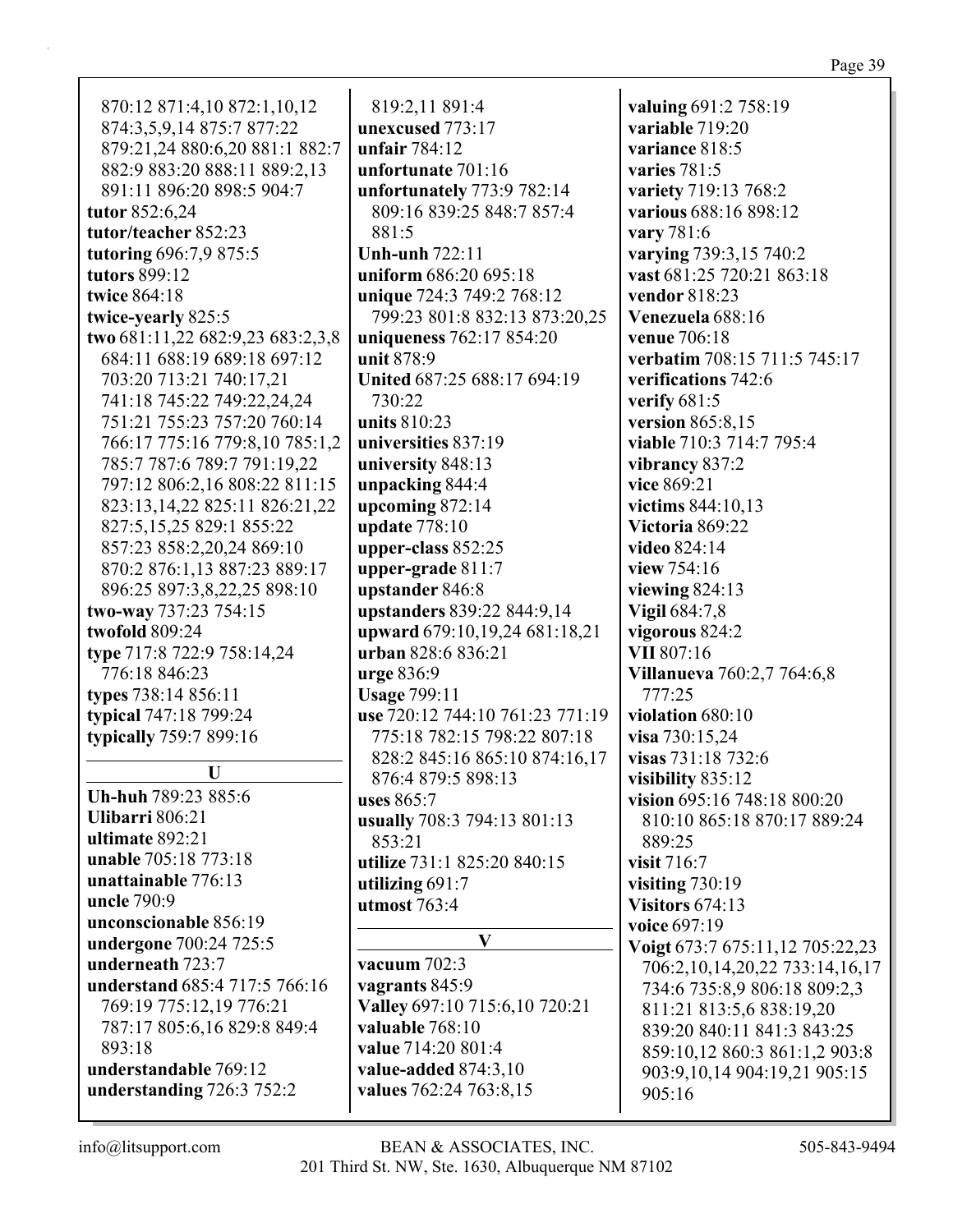| volume 672:11 706:17 908:3                          | way 692:5 693:2 702:22 713:9,10                       | weaknesses 681:24 740:25        |
|-----------------------------------------------------|-------------------------------------------------------|---------------------------------|
| volunteer 809:14                                    | 739:16 744:15 746:22 749:20                           | website 717:1                   |
| volunteered 850:23                                  | 757:11 759:19 766:24 768:1,24                         | week 696:3 810:8 825:5 833:3    |
| volunteers 810:12                                   | 769:6 771:19 773:10 777:16                            | weeks 824:10 830:13             |
| vote 861:23                                         | 780:13 781:10 783:20 799:2                            | welcome 717:19 732:2 735:25     |
| votes 735:7 813:17 861:19                           | 800:20 830:3 831:22 833:23                            | 778:22 814:5 859:8 869:5        |
| 905:21                                              | 843:8 854:14 856:8 857:5                              | welcoming 763:7                 |
| vouchers 695:18                                     | 858:16,21 872:17 875:7 880:11                         | well-being 834:21               |
| vu 760:20                                           | Wayne 743:19 754:21                                   | well-implemented 759:18,21      |
|                                                     | ways 730:2 763:13 766:17 774:21                       | well-mixed 787:19               |
| W                                                   | 778:7 810:6 857:1 878:12                              | well-suited 802:25              |
| wait 858:19 892:19                                  | we'll 676:24 677:25 736:4 737:9                       | went 693:11 696:16,19 703:2     |
| waiter 808:9                                        | 737:15 738:12 816:20 839:24                           | 716:10 722:3 733:9 746:23       |
| waiting 713:15,16,18,22 775:9                       | 874:7 877:2                                           | 747:3 760:19 779:1,1 793:25     |
| 798:23 842:5,7,20                                   | we're 685:13,20 688:3,11 689:2                        | 802:3 834:16 891:9 901:17       |
| waivers 855:25                                      | 692:14,17,24 702:5,11,14                              | weren't 727:7 838:13 848:21     |
| walk 763:6                                          |                                                       | 849:9                           |
| want 679:6 685:8,14 692:11,18                       | 710:18 711:15,20 713:21<br>718:22 719:5 720:13 725:12 |                                 |
| 692:19,21 693:1 694:11 696:13                       |                                                       | Wheeless 822:9 828:14,19,25     |
| 696:15 698:8 699:10 704:10,12                       | 727:5,8 728:24 750:1 753:3,18                         | 846:24 847:22 853:6 858:1,25    |
| 705:10 706:2 711:19,24 713:12                       | 754:4,5 759:13 770:11 771:14                          | whereof $907:15$                |
| 714:11 717:4,13 719:14 721:5                        | 771:18 780:3,9,17,18,22,23,24                         | whichever 855:8                 |
| 722:13,23 726:2 731:5 735:20                        | 781:24,25 782:10,10,16 785:6                          | white 719:21 786:14 787:2,13    |
| 738:4 743:21 744:2,8,10 745:9                       | 786:17 787:8 788:15 791:5,7,8                         | 793:25                          |
| 745:12 759:3 760:25 762:25                          | 798:23 800:16,17 805:22                               | wide 829:6                      |
| 763:21 807:19 809:4 811:12                          | 809:13 811:8,18 813:23 816:4                          | wife 764:10 766:14 768:23       |
|                                                     | 824:17,20 829:17,18,23 830:1,4                        | wife's 790:9                    |
| 828:16 830:9,25 832:10 834:7                        | 830:14 836:3 837:24 839:25                            | willing 756:12 880:11           |
| 837:11,14 838:14 842:12,19                          | 841:23 842:14 843:6 847:16,16                         | wing 896:25 897:5               |
| 845:2 847:13 855:21 858:6,7                         | 849:8,9,10,14,14 851:23 852:11                        | winning $833:2$                 |
| 860:7,12 865:13 876:13 877:24<br>878:1 881:19 890:6 | 853:3,13 859:3 862:1 873:21                           | winter 768:11,12 794:17         |
|                                                     | 877:10,12 878:8 880:11 884:2                          | Wintrode 822:6 830:16,18,19     |
| wanted 681:5 684:14 685:10,16                       | 885:9 886:10,18 887:7 888:12                          | 835:24 851:24 853:7             |
| 686:2,11,24 688:22 692:1 697:6                      | 889:12 897:23 901:19,23,25                            | wish 683:12 698:3 714:13 755:13 |
| 699:12 705:20 723:2,13 726:10                       | 906:7                                                 | 792:9 880:14                    |
| 731:25 760:15 766:14 781:4                          | we've 684:20 687:6,9 692:5                            | wishes 676:11 678:8 735:22      |
| 790:4 792:3 795:5 806:19 809:6                      | 694:1 695:25 696:1,24 697:1,3                         | 863:21                          |
| 831:2 836:21,22 838:25 840:20                       | 698:6 700:3 714:14,18 718:19                          | Woerner 673:10 678:20 683:15    |
| 845:3,4,9 847:20 850:25 857:21                      | 719:9 720:19,19 725:5,10 728:9                        | 685:12 696:14 737:16 742:23     |
| 876:14                                              | 728:9 729:1 730:2,6,18 731:6                          | 744:8 748:3 816:24 822:15       |
| wanting 718:8 799:9 837:7                           | 731:13 738:10 741:22 750:1                            | 823:8 864:5 865:3,7,11 872:6    |
| wants 721:7 762:6 777:10 858:9                      | 766:19 769:23 779:21 780:20                           | 885:11,14                       |
| War 788:25 789:4                                    | 781:17 782:2 786:23 792:24                            | <b>Wolfel 774:11</b>            |
| warehouse 770:12,14                                 | 796:13 798:2 799:2 803:5 825:9                        | woman 732:12                    |
| warrant $717:16$                                    | 825:11,14 827:9 835:17 842:22                         | wonderful 744:23 832:6 841:1    |
| wasn't 701:9 705:14 721:16                          | 846:25 851:9 853:8 862:5 866:9                        | 843:18,23 844:19 845:24 853:7   |
| 726:14 755:11 769:15 783:15                         | 877:14 878:7,17,18 879:3,24                           | 881:19                          |
| 784:5 802:15 865:15 882:7                           | 888:15,17 889:3 893:2 901:22                          | wondering 708:6 784:18 795:13   |
| watch 758:2 768:7,8                                 | weakness 778:9 850:8                                  | 843:19                          |
|                                                     |                                                       |                                 |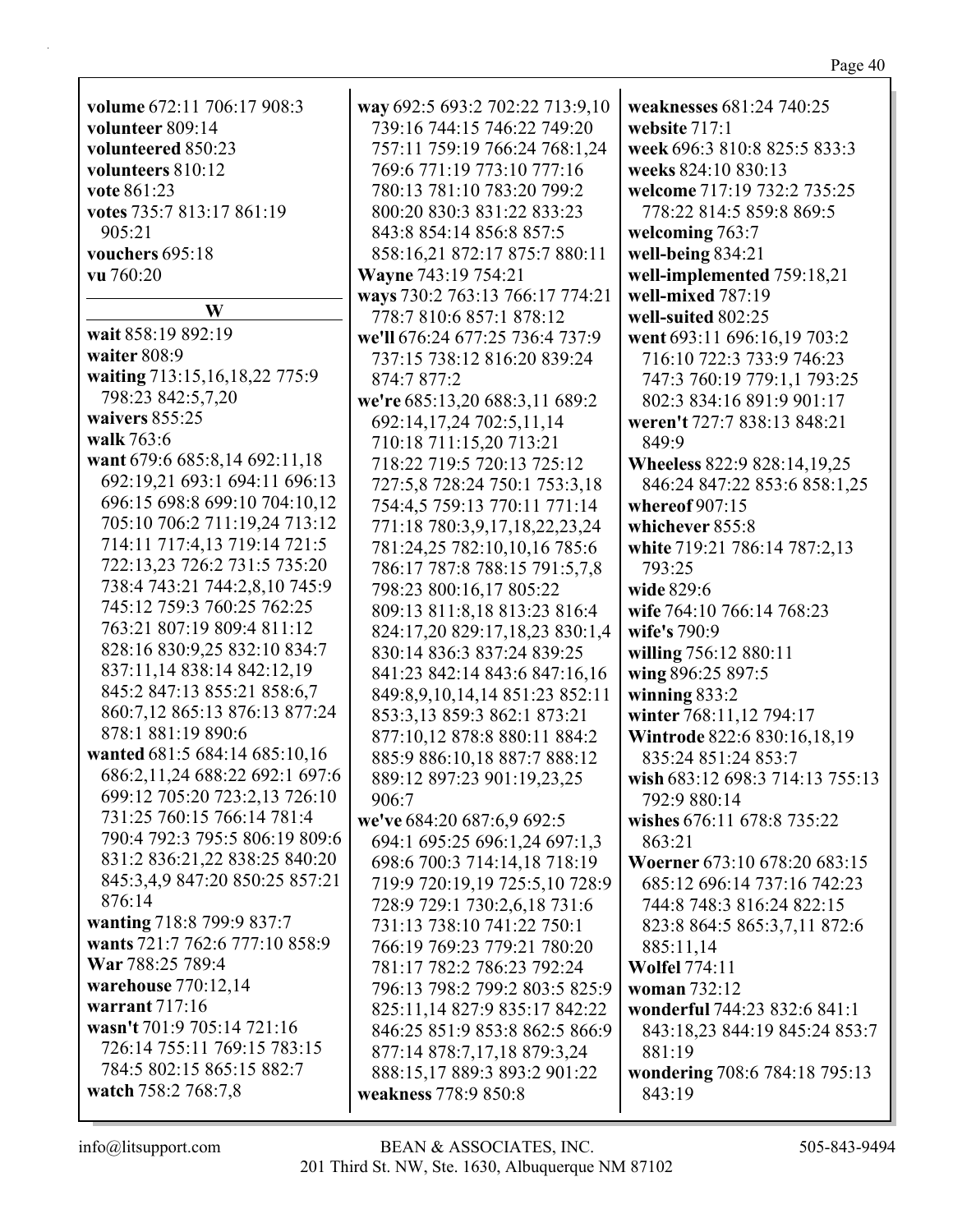| word 720:13 779:3 786:23 853:2                    |          |
|---------------------------------------------------|----------|
| 883:25 899:1                                      |          |
| worded 890:15                                     | Yaz      |
| words 788:20 805:13 823:12                        | 77       |
| 825:17 826:8 831:12                               | yeal     |
| work 684:9,20 690:10 692:6                        | 72       |
| 693:7,23 694:1,23 699:25                          | 78<br>80 |
| 700:18,22,23 702:4 720:11                         | 85       |
| 731:6,15 745:10,11 749:18                         | 89       |
| 751:5 752:15 768:17 782:16                        | year     |
| 784:6 810:12 811:2 824:10                         | 68       |
| 829:17 830:12 836:7 839:18                        | 71       |
| 847:17 848:2,22 856:11 857:2,9                    | 73       |
| 860:13,13 862:8 879:1,3 883:23                    | 74       |
| 886:16 891:22 899:20,21                           | 74       |
| 903:20,24                                         | 75       |
| worked 728:9 731:13 804:17                        | 75       |
| 820:18 826:22 830:10 854:10                       | 77       |
| 868:21 890:18,21 892:2                            | 78       |
| worker 691:9 722:9                                | 79       |
| workers 834:8,17 887:23                           | 80       |
| workers' 783:18                                   | 81       |
| working 676:18 684:11 692:11                      | 81       |
| 692:24 693:3 700:15 711:20                        | 82       |
| 719:6 730:24 732:5 737:22,24                      | 85       |
| 737:25 761:7 762:4,5 777:17                       | 85       |
| 779:9 780:3 783:24 785:25                         | 86       |
| 786:1,17 831:24 833:12 839:7                      | 86       |
| 852:6,24 854:11 870:24 878:17                     | 87       |
| 881:17 882:18 883:20 899:18                       | 87       |
| Workings 682:10 702:7 741:13                      | 88       |
| 820:11 868:15                                     | 89       |
| works 710:11 832:1 855:8                          | year     |
| world 722:5 754:16 758:14 767:5                   | year     |
| 768:20 782:22 788:25 789:4<br>808:25 830:11 832:2 | year     |
| worth 763:10 806:2                                | year     |
| wouldn't 768:20 783:23 792:25                     | year     |
| 816:8 831:7                                       | 68       |
| Wow 727:23 854:17                                 | 69       |
| write 763:19 793:13 848:16,16                     | 70       |
| written 798:5 805:8 818:18                        | 72<br>73 |
| 850:13                                            | 74       |
| wrong 795:23 865:15                               | 75       |
| wrote 766:3 829:21 851:1                          | 75       |
|                                                   | 77       |
| $\mathbf X$                                       | 78       |
| X674:1                                            |          |

**Y Yazzie-Martinez** 686:19 711:24 774:20 802:7 823:21 852:8 **yeah** 704:14 715:21 723:12,17 724:18 728:7 729:1 731:23 784:2 788:13,18 789:23 791:21 808:18 837:21 849:1,1,11,14,25 852:11 858:9 884:14 885:10 895:20 898:21 **year** 677:1 679:11,18 681:17 689:1,4 690:2,13 694:1,16 719:5 727:2,3,5 728:2 729:3 733:22 736:7 738:6 739:6 740:4 740:15,20,22 741:9,18 742:11 744:1,1,24 746:5 749:19,25 750:2,3 752:17 753:9,15,19,19 756:1,5,6,13 769:1,12 772:21 777:4 779:14 780:16,18,19 781:16 783:15,19,20 784:3 796:3 797:12,12,12 798:20 809:9,15,16,21 812:3 814:19 817:11,21 818:19 819:4,13,16 819:19,21 820:5 824:11,18 827:21 833:6 844:25 847:2 851:22,24 852:16,19,22 853:11 858:3,19 859:17 862:17 865:25 865:25 866:3,6 867:3,16,20 869:23 870:16 871:12,15 872:25 873:12,12,20,24 874:5 874:19,21,23 879:13,25,25 881:6,7 885:10,11 888:16 890:24 892:15 901:25 904:12 **year's** 800:18 867:23 893:1,2 **year-and-a-half** 825:11 **year-olds** 729:11,15 **rlong** 784:6 **years** 677:4 680:1,21 681:17 682:1 685:8 693:12 696:17 699:13,15,19 700:19 704:4 707:15 708:21 710:6 714:2 728:1,12 732:12 733:3,19 736:10 739:3 740:6,16,17 744:19 745:20 746:16 749:22 751:21 755:4,23 757:2 758:3,5 758:6,12 759:15 764:11 769:22 773:24 777:2 781:13 787:6 789:24 794:10 801:24 802:22

804:22 811:11,25 814:23 817:18,24 819:18 820:6 822:5 822:17 823:11 825:11 826:14 827:9,25 829:24 833:4 835:15 835:16 837:20 854:10 858:24 859:6,14 862:21 864:17 867:15 867:19,21 869:20,21 870:1 871:11,16,19 872:12 873:10,16 874:6 879:25 888:25 896:23,23 896:25 901:11 904:7 **years'** 694:7 **yesterday** 679:7 683:7 730:16 800:22 801:16 886:3 **yielding** 877:10 **you-all** 723:13 **young** 722:17 837:2 850:18 **younger** 789:5 **youngest** 762:5 880:21 **Z zero** 680:3 739:7,13,17 818:7 867:3 888:15 **ZIP** 829:5 841:19,25 **zonked** 784:12 **0 1 1** 674:13 681:1 696:17 719:21 864:10,22 883:16 **1,080** 690:13 **1.19** 682:23 **1.5-year** 716:24 **1:11** 862:3 **1:30** 862:3 **10** 760:8 867:11 **10-day** 820:23 **100** 682:18 687:20 688:3 740:8 742:16 815:20 816:4 **100-hour** 823:16 826:11 **105** 720:22 **11.2** 694:10 **11.6** 688:1 689:2 **11:13** 813:25 **12** 672:11 680:24 715:1,2 760:8 817:3 **12/12/19** 908:2 **12:15** 814:1

 $\mathsf{I}$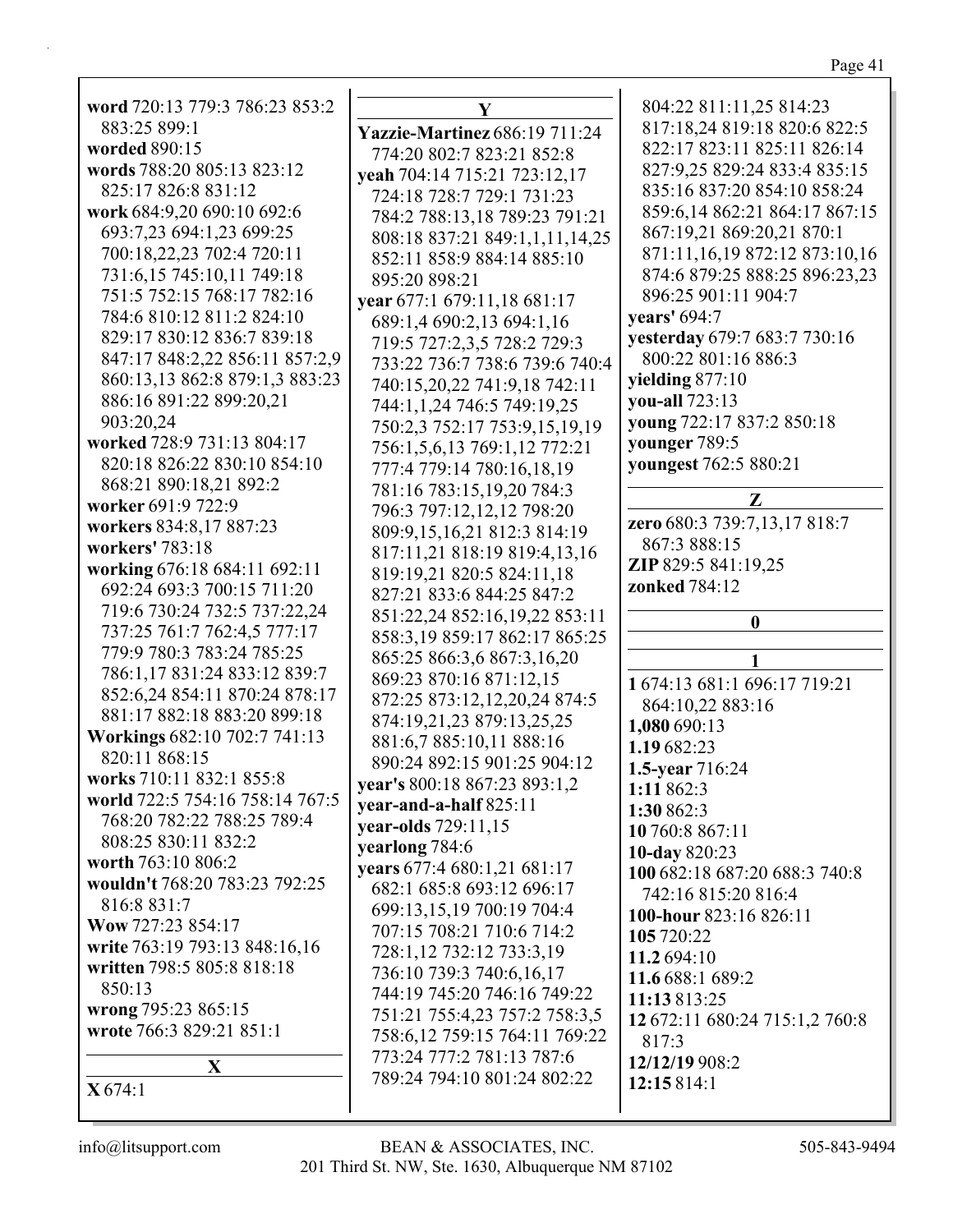| 125,000 827:4,8                 | 2018 681:1 693:15 694:10 741:7   | 388 712:18,19                   |
|---------------------------------|----------------------------------|---------------------------------|
| 12th 675:4                      | 741:10 779:1 820:4,8 867:2       | 3Y4Y 726:25 729:11              |
| 13 680:24 786:14 818:16 842:19  | 872:19                           | 4                               |
| 858:12                          | 2018-2019 733:23 812:3 859:17    | 4 688:15 696:19,20 724:8 828:4  |
| 14 740:8 818:16 875:8           | 904:12                           | 866:21                          |
| 15 678:15 685:24 686:1 696:9,11 | 2019 672:11 677:10 694:10,21     | 4.76 682:23                     |
| 697:15 699:19 737:13 744:7,9    | 736:16 815:4 863:2 872:6         | 4:24 906:8                      |
| 744:11 816:20 835:16 842:20     | 907:16                           |                                 |
| 852:3 864:3 876:5               | 2020 677:21 698:13 737:2 815:16  | 40 695:21 712:10 740:11 755:25  |
| 15th 816:7                      | 863:14 883:16                    | 851:22 859:4 864:14 897:8       |
| 16 738:6                        | 20th 824:18                      | 898:4                           |
| 16.7817:18                      | 21 753:15,23 758:6 824:4         | 40-day 737:20 825:2 902:10      |
| 16.82 742:19                    | 21.08 821:16                     | 40.7873:24                      |
| 1630 672:21 907:20              | 219 672:20 907:8,19              | 40th 696:18 712:18 753:9 798:23 |
| 17 738:6 761:6 822:5            | 22 772:21 811:11                 | 40th-day 817:3                  |
| 17-'18 742:11 749:6 821:7       | 22-8B-12I 698:13 883:15          | 420 712:14 898:2,4              |
| 175 855:14                      | 23 682:24 742:20 907:16          | 421 678:24                      |
| 178 737:20 740:12 753:9         | 2371N 672:25 907:25 908:2        | 425 714:14                      |
| 18 692:23 818:17 866:6,15       | 24/7 900:2                       | 43 687:22 707:24                |
| 869:20                          | 25 809:20 811:12                 | 44 707:24 753:8                 |
| 18-'19 677:1 736:7 742:13       | 25th 871:15                      | 44.6 873:24                     |
| 814:19 862:17 885:16            | 27 753:25                        | 490 864:19                      |
| 180 872:25                      | 28 7 58:5                        |                                 |
| 182 750:3                       | 280 740:7                        | 5                               |
| 19 681:2 692:23 715:2,9,11      | 280,000 873:7                    | 5 674:3 696:19 724:8 809:21     |
| 724:10 740:8 764:11 818:17      |                                  | 872:23                          |
| 846:25 866:7,15                 | 3                                | 5-point 897:19                  |
| 19-'20 742:14                   | 3 679:4 724:8 738:2 741:15 817:9 | 5,000 826:25,25 827:6,6         |
| 19-to-1781:7                    | 820:12 873:15,23                 | 5.73 869:2                      |
| 190 874:21                      | 3-D 811:7                        | 50 823:1                        |
| 1994 870:9                      | 3.4761:8                         | 50/50 689:9 718:6               |
| 1st 698:13                      | 30 696:8 724:10 871:16 874:23    | 501(c)(3) 857:14                |
|                                 | 877:8 893:3                      | 50th 696:23                     |
| $\overline{2}$                  | 300 672:13 842:25 875:10,11,22   | 51 687:23                       |
| 2 688:14 784:17 866:2           | 887:16                           | 55.5817:14                      |
| 2,000 847:9                     | 302 825:1,1                      | 598 864:15                      |
| 2,500 694:18                    | 303 817:4                        |                                 |
| 20 738:19 740:8 817:19 827:9    | 304 825:2                        | 6                               |
| 835:15 851:19,25,25 866:17      | 31 679:21 829:5                  | 6873:1                          |
| 897:4 899:14                    | 325817:4                         | 6.2 689:4 694:9                 |
| $20-to-1691:23$                 | 33 823:2 824:8 842:25 846:20     | 6.4 688:2                       |
| 20-year 827:2                   | 34 723:9 866:19                  | 6:00 690:16                     |
| 200 887:16 892:16               | 35 679:21 758:12 817:14,21       | 60 866:23 902:13                |
|                                 |                                  | 600 872:21 873:9 874:4 898:2    |
| 201 672:21 907:20               | 866:19,20                        | 60s 902:9                       |
| 2011 689:16                     | 35th 685:6                       | 60th 697:2                      |
| 2015 693:15 758:1 766:12        | 37 753:17,18                     | 638 864:13                      |
| 2016 687:13 692:5               | 37.2 866:17                      | 65 868:23                       |
| 2017 693:6 778:25               | 387723:8                         |                                 |